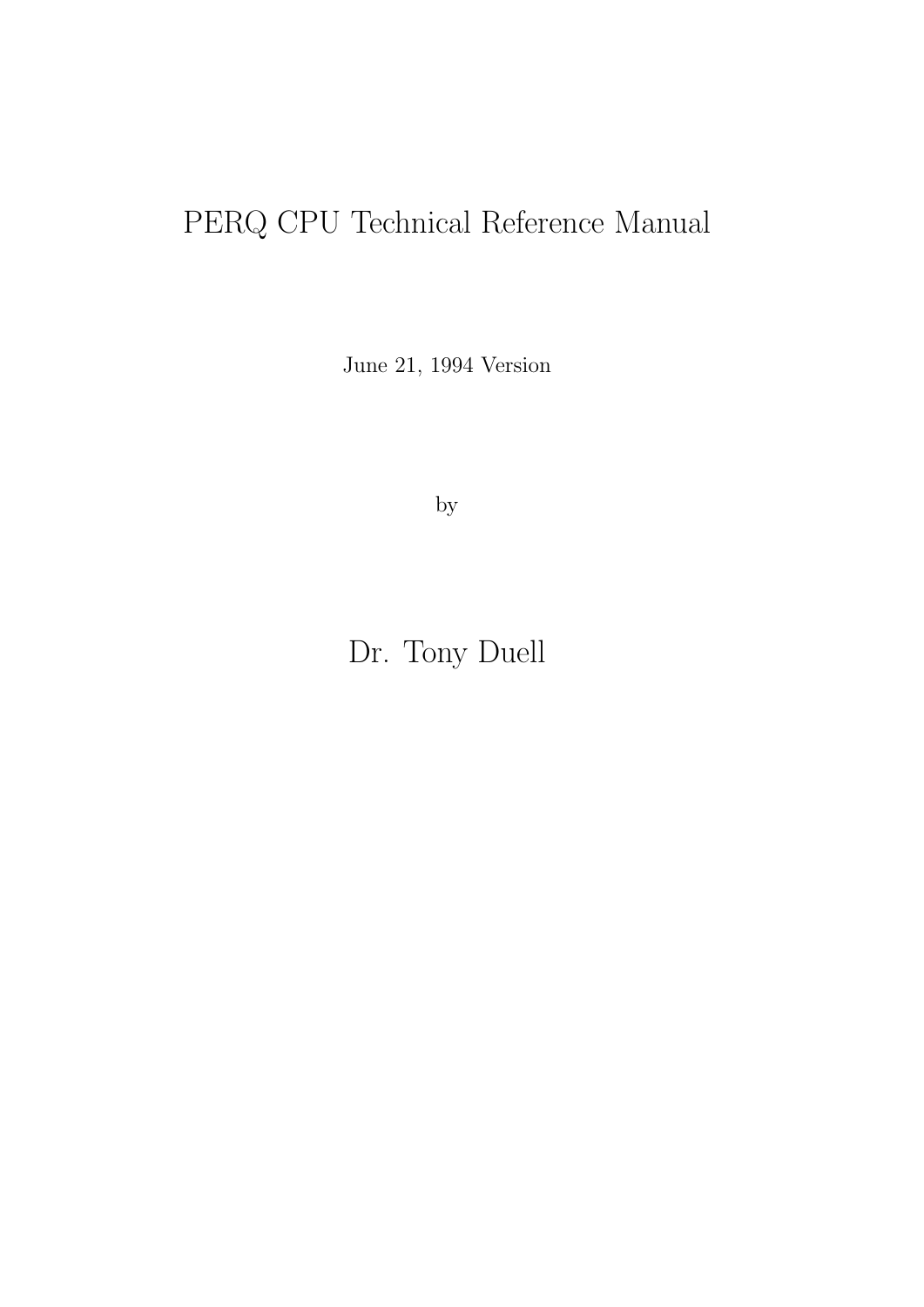# **Contents**

|     | Introduction                                                                                                        | $\mathbf{1}$                                                                                                                       |
|-----|---------------------------------------------------------------------------------------------------------------------|------------------------------------------------------------------------------------------------------------------------------------|
| 1.1 |                                                                                                                     | $\mathbf{1}$                                                                                                                       |
| 1.2 |                                                                                                                     | $\overline{2}$                                                                                                                     |
| 1.3 |                                                                                                                     | $\overline{2}$                                                                                                                     |
| 1.4 |                                                                                                                     | $\overline{2}$                                                                                                                     |
|     |                                                                                                                     | $\overline{4}$                                                                                                                     |
| 2.1 |                                                                                                                     | $\overline{4}$                                                                                                                     |
| 2.2 |                                                                                                                     | $\overline{4}$                                                                                                                     |
|     | 2.2.1                                                                                                               | 6                                                                                                                                  |
|     | 2.2.2                                                                                                               | $\boldsymbol{6}$                                                                                                                   |
|     | 2.2.3                                                                                                               | $\overline{7}$                                                                                                                     |
|     | 2.2.4                                                                                                               | 8                                                                                                                                  |
| 2.3 |                                                                                                                     | 8                                                                                                                                  |
|     | Y register control $\dots \dots \dots \dots \dots \dots \dots \dots \dots \dots \dots \dots \dots$<br>2.3.1         | 8                                                                                                                                  |
|     | 2.3.2                                                                                                               | 8                                                                                                                                  |
| 2.4 |                                                                                                                     | 9                                                                                                                                  |
| 2.5 |                                                                                                                     | 10                                                                                                                                 |
|     | 2.5.1                                                                                                               | 10                                                                                                                                 |
|     | 2.5.2                                                                                                               | 10                                                                                                                                 |
|     | Input 2 - Input Port $\dots \dots \dots \dots \dots \dots \dots \dots \dots \dots \dots \dots \dots \dots$<br>2.5.3 | 10                                                                                                                                 |
|     | 2.5.4                                                                                                               | 11                                                                                                                                 |
|     | 2.5.5                                                                                                               | 11                                                                                                                                 |
|     | 2.5.6                                                                                                               | 11                                                                                                                                 |
|     |                                                                                                                     | 12                                                                                                                                 |
|     | Input $6 - X$ Register $\ldots \ldots \ldots \ldots \ldots \ldots \ldots \ldots \ldots \ldots \ldots$<br>2.5.7      | 13                                                                                                                                 |
|     | 2.5.8                                                                                                               | 14                                                                                                                                 |
|     |                                                                                                                     | Data Paths 1 - Registers<br>Input 4 - Memory Data Extended $\ldots \ldots \ldots \ldots \ldots \ldots \ldots \ldots \ldots \ldots$ |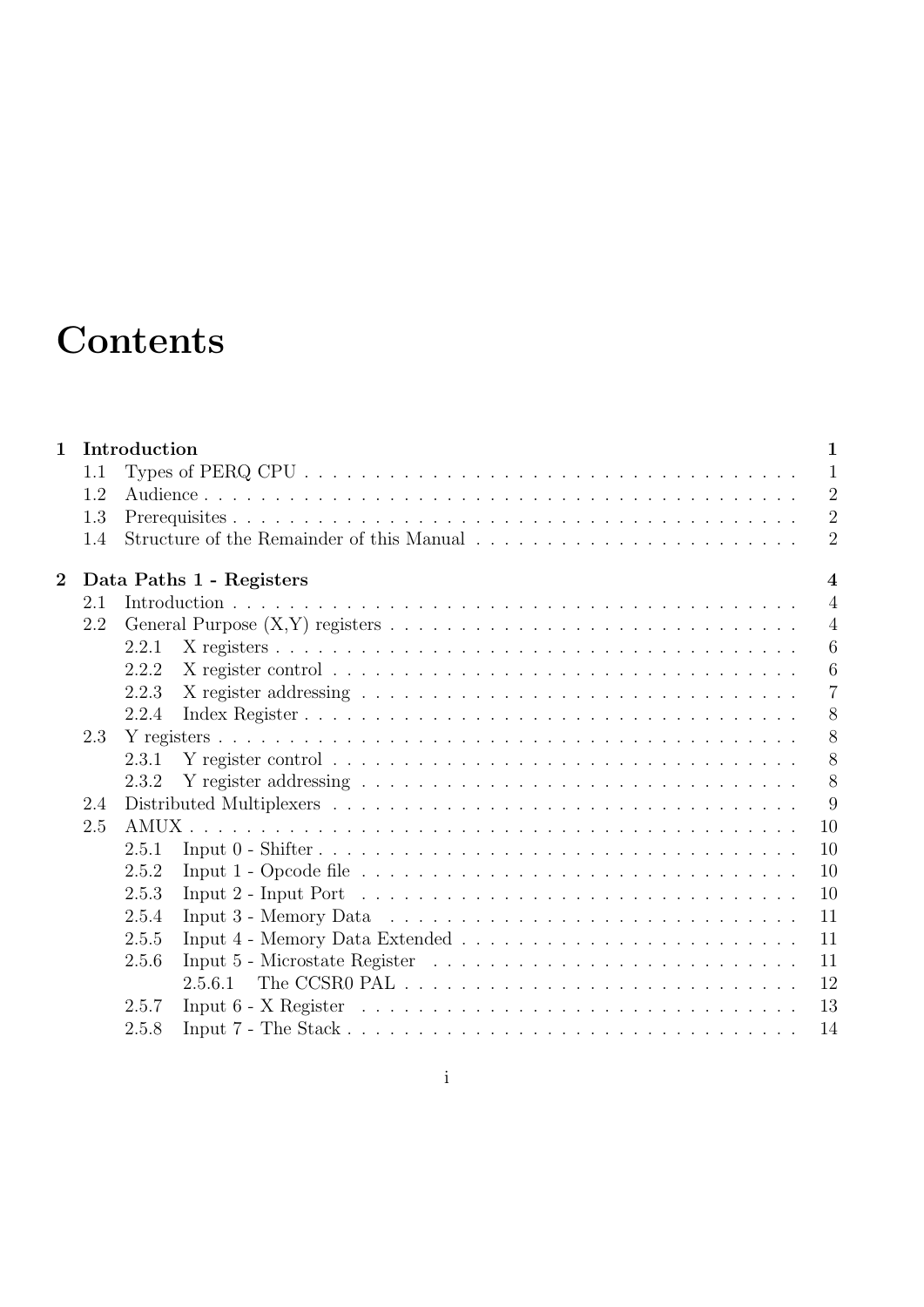|   |      | 2.5.9                                                                                                                                                                                                                          | 14 |
|---|------|--------------------------------------------------------------------------------------------------------------------------------------------------------------------------------------------------------------------------------|----|
|   |      |                                                                                                                                                                                                                                | 15 |
|   | 2.6  |                                                                                                                                                                                                                                | 16 |
|   |      | 2.6.1                                                                                                                                                                                                                          | 16 |
|   |      | Input $1$ - Constant $\ldots \ldots \ldots \ldots \ldots \ldots \ldots \ldots \ldots \ldots \ldots$<br>2.6.2                                                                                                                   | 17 |
|   | 2.7  |                                                                                                                                                                                                                                | 17 |
|   |      |                                                                                                                                                                                                                                |    |
| 3 |      | Data Paths 2 - ALU, Output registers, Multiplication and Division                                                                                                                                                              | 20 |
|   | 3.1  |                                                                                                                                                                                                                                | 20 |
|   |      | 3.1.1                                                                                                                                                                                                                          | 21 |
|   |      | 3.1.2                                                                                                                                                                                                                          | 21 |
|   |      | Carry logic in the 24 bit T4 CPU $\ldots \ldots \ldots \ldots \ldots \ldots \ldots \ldots$<br>3.1.3                                                                                                                            | 23 |
|   | 3.2  |                                                                                                                                                                                                                                | 23 |
|   | 3.3  |                                                                                                                                                                                                                                | 24 |
|   | 3.4  |                                                                                                                                                                                                                                | 25 |
|   | 3.5  |                                                                                                                                                                                                                                | 25 |
|   | 3.6  |                                                                                                                                                                                                                                | 26 |
|   |      | 3.6.1                                                                                                                                                                                                                          | 27 |
|   |      | 3.6.2                                                                                                                                                                                                                          | 28 |
|   |      | 3.6.2.1                                                                                                                                                                                                                        | 28 |
|   |      | 3.6.2.2                                                                                                                                                                                                                        | 29 |
|   | 3.7  |                                                                                                                                                                                                                                | 30 |
|   | 3.8  | ALU to shifter latches entering in the contract of the set of the set of the set of the set of the set of the set of the set of the set of the set of the set of the set of the set of the set of the set of the set of the se | 32 |
|   |      | 3.8.1                                                                                                                                                                                                                          | 34 |
|   |      | 3.8.1.1                                                                                                                                                                                                                        | 34 |
|   |      | 3.8.1.2                                                                                                                                                                                                                        | 34 |
|   |      | 3.8.1.3                                                                                                                                                                                                                        | 34 |
|   |      | Sign Extension - Signed Multiply $\dots \dots \dots \dots \dots \dots \dots$<br>3.8.1.4                                                                                                                                        | 35 |
|   | 3.9  |                                                                                                                                                                                                                                | 36 |
|   | 3.10 |                                                                                                                                                                                                                                | 36 |
|   |      |                                                                                                                                                                                                                                |    |
|   |      | Control 1: Clocks and Control Store                                                                                                                                                                                            | 38 |
|   | 4.1  |                                                                                                                                                                                                                                | 38 |
|   |      | 4.1.1                                                                                                                                                                                                                          | 38 |
|   |      | 4.1.2                                                                                                                                                                                                                          | 40 |
|   |      | 4.1.2.1                                                                                                                                                                                                                        | 40 |
|   |      | 4.1.2.2                                                                                                                                                                                                                        | 41 |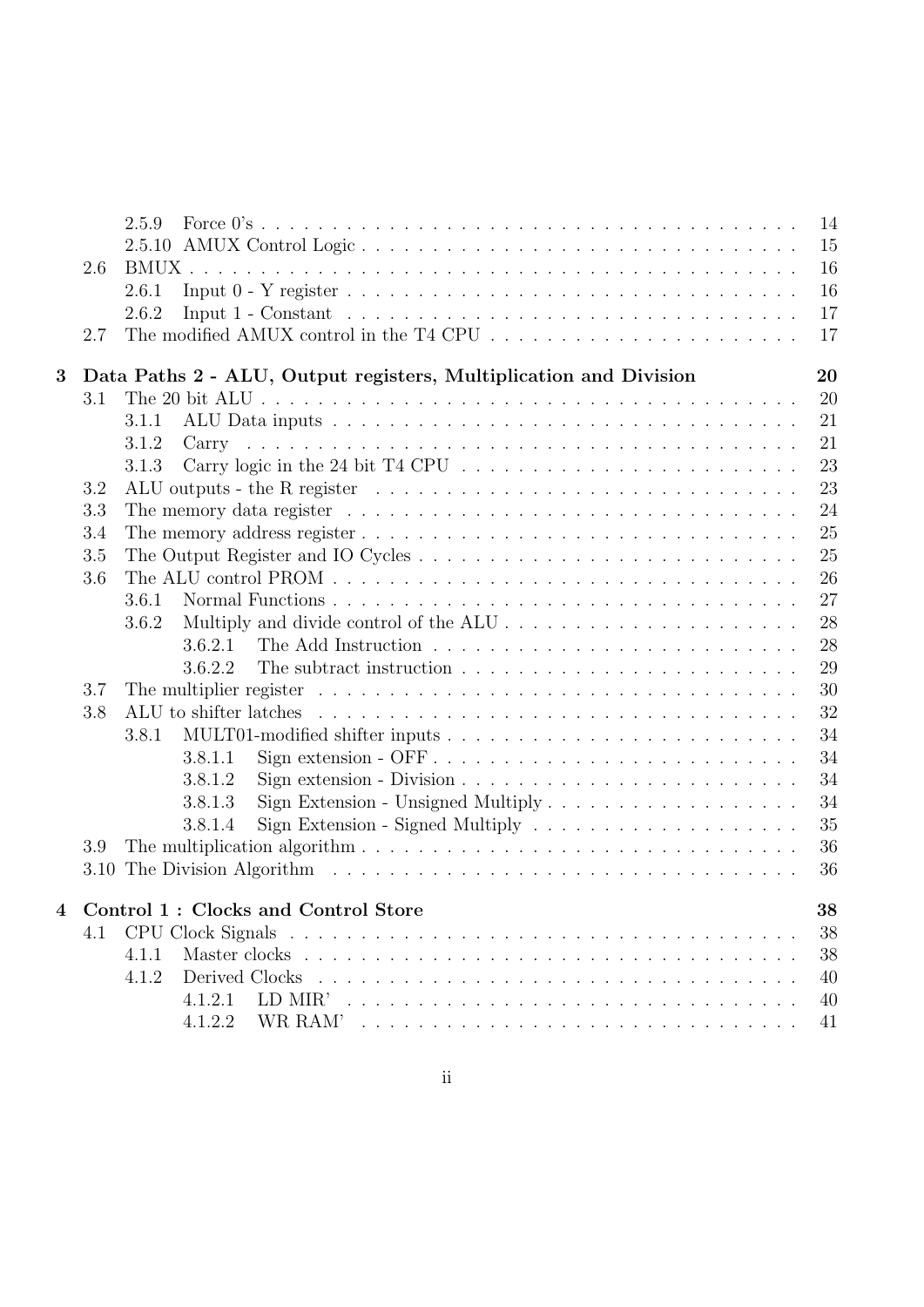|     |           | 4.1.2.3<br>41                                                                                           |
|-----|-----------|---------------------------------------------------------------------------------------------------------|
|     |           | 41<br>4.1.2.4                                                                                           |
|     |           | 4.1.2.5<br>41                                                                                           |
|     |           | 41<br>4.1.2.6                                                                                           |
|     |           | 42<br>4.1.2.7                                                                                           |
|     |           | 42<br>4.1.2.8                                                                                           |
|     | 4.1.3     | 42                                                                                                      |
| 4.2 | CPU Reset | 43                                                                                                      |
| 4.3 |           | 43                                                                                                      |
|     | 4.3.1     | 43                                                                                                      |
|     | 4.3.2     | 46                                                                                                      |
|     | 4.3.3     | 48                                                                                                      |
|     | 4.3.4     | 48                                                                                                      |
|     | 4.3.5     | 50                                                                                                      |
|     | 4.3.6     | 51                                                                                                      |
|     | 4.3.7     | 52<br>The CPU diagnostic connector $\dots \dots \dots \dots \dots \dots \dots \dots \dots \dots \dots$  |
| 4.4 |           | 55                                                                                                      |
|     | 4.4.1     | 55<br>The X field $\ldots \ldots \ldots \ldots \ldots \ldots \ldots \ldots \ldots \ldots \ldots \ldots$ |
|     | 4.4.2     | 55                                                                                                      |
|     | 4.4.3     | 56                                                                                                      |
|     | 4.4.4     | 56<br>The B field $\ldots \ldots \ldots \ldots \ldots \ldots \ldots \ldots \ldots \ldots \ldots \ldots$ |
|     | 4.4.5     | 56                                                                                                      |
|     | 4.4.6     | 56<br>The H field $\ldots \ldots \ldots \ldots \ldots \ldots \ldots \ldots \ldots \ldots \ldots \ldots$ |
|     | 4.4.7     | 57                                                                                                      |
|     | 4.4.8     | 57                                                                                                      |
|     | 4.4.9     | 57                                                                                                      |
|     | 4.4.10    | 58                                                                                                      |
|     | 4.4.11    | 59                                                                                                      |
|     |           | 59                                                                                                      |
| 4.5 |           | 59                                                                                                      |
|     | 4.5.1     | 62                                                                                                      |
|     | 4.5.2     | 62                                                                                                      |
|     | 4.5.3     | 62                                                                                                      |
|     | 4.5.4     | 62<br>LD MDR                                                                                            |
|     | 4.5.5     | 62                                                                                                      |
|     | 4.5.6     | 62                                                                                                      |
|     | 4.5.7     | 63                                                                                                      |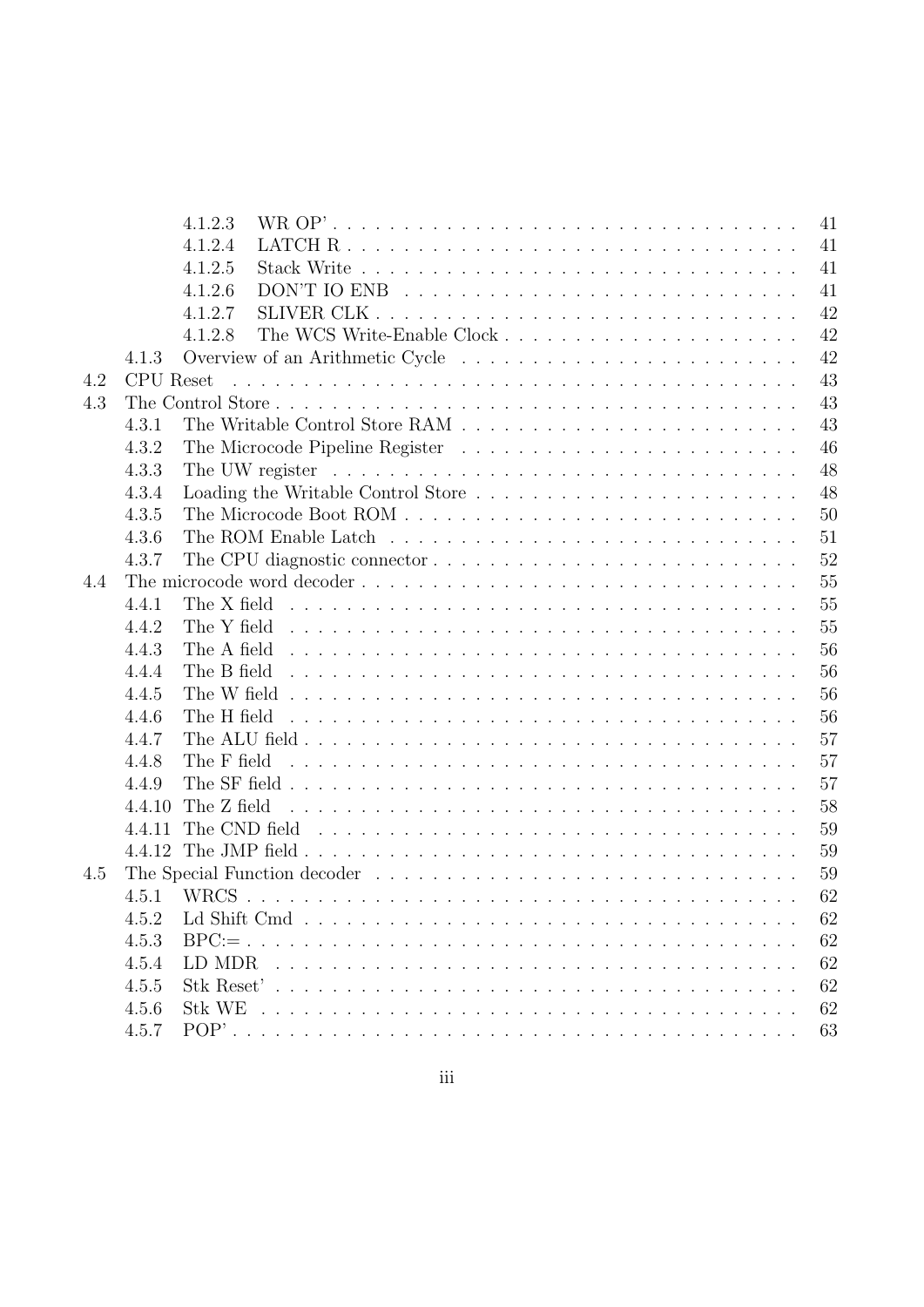|                |     | 4.5.8  |          | 63                                                                                                                                                                                                                                   |  |
|----------------|-----|--------|----------|--------------------------------------------------------------------------------------------------------------------------------------------------------------------------------------------------------------------------------------|--|
|                |     | 4.5.9  |          | 63                                                                                                                                                                                                                                   |  |
|                |     | 4.5.10 |          | 63                                                                                                                                                                                                                                   |  |
|                |     | 4.5.11 | ENB MDR  | 63                                                                                                                                                                                                                                   |  |
|                |     |        |          | 63                                                                                                                                                                                                                                   |  |
|                |     |        |          | 64                                                                                                                                                                                                                                   |  |
|                |     |        |          | 64                                                                                                                                                                                                                                   |  |
|                |     |        |          | 64                                                                                                                                                                                                                                   |  |
|                |     |        |          | 64                                                                                                                                                                                                                                   |  |
|                | 4.6 |        |          | The DDS reconstruction of the contract of the DDS reconstruction of the contract of the contract of the DDS reconstruction of the DDS reconstruction of the DDS reconstruction of the DDS reconstruction of the DDS reconstruc<br>64 |  |
| $\overline{5}$ |     |        |          | 65<br>Control 2: The Microcode Sequencer and JMUX                                                                                                                                                                                    |  |
|                | 5.1 |        |          | 65                                                                                                                                                                                                                                   |  |
|                |     | 5.1.1  |          | 65<br>The AMD 2910 sequencer $\dots \dots \dots \dots \dots \dots \dots \dots \dots \dots \dots \dots$                                                                                                                               |  |
|                |     | 5.1.2  |          | 66                                                                                                                                                                                                                                   |  |
|                |     |        | 5.1.2.1  | 67                                                                                                                                                                                                                                   |  |
|                |     |        | 5.1.2.2  | 68                                                                                                                                                                                                                                   |  |
|                |     |        | 5.1.2.3  | 68                                                                                                                                                                                                                                   |  |
|                |     |        | 5.1.2.4  | 69                                                                                                                                                                                                                                   |  |
|                |     |        | 5.1.2.5  | The USPALO PAL $\ldots \ldots \ldots \ldots \ldots \ldots \ldots \ldots \ldots$<br>70                                                                                                                                                |  |
|                |     |        | 5.1.2.6  | 70                                                                                                                                                                                                                                   |  |
|                |     |        | 5.1.2.7  | The Address Multiplexer<br>71                                                                                                                                                                                                        |  |
|                |     | 5.1.3  |          | Operation of the Extended Microcode Sequencer<br>71                                                                                                                                                                                  |  |
|                |     |        | 5.1.3.1  | 71                                                                                                                                                                                                                                   |  |
|                |     |        | 5.1.3.2  | $Jmp=1 - Call \ldots \ldots \ldots \ldots \ldots \ldots \ldots \ldots \ldots \ldots \ldots$<br>71                                                                                                                                    |  |
|                |     |        | 5.1.3.3  | 71                                                                                                                                                                                                                                   |  |
|                |     |        | 5.1.3.4  | 72<br>$\text{Jmp}=2, \text{ H}=1, \text{ Review } \text{Victim } \dots \dots \dots \dots \dots \dots \dots \dots$                                                                                                                    |  |
|                |     |        | 5.1.3.5  | 72                                                                                                                                                                                                                                   |  |
|                |     |        | 5.1.3.6  | 72<br>$Jmp=4$ - $PushLoad \ldots \ldots \ldots \ldots \ldots \ldots \ldots \ldots \ldots \ldots$                                                                                                                                     |  |
|                |     |        | 5.1.3.7  | 72<br>$\text{Jmp=}5$ - CallS $\ldots \ldots \ldots \ldots \ldots \ldots \ldots \ldots \ldots \ldots \ldots$                                                                                                                          |  |
|                |     |        | 5.1.3.8  | 72                                                                                                                                                                                                                                   |  |
|                |     |        | 5.1.3.9  | 72                                                                                                                                                                                                                                   |  |
|                |     |        | 5.1.3.10 | 72                                                                                                                                                                                                                                   |  |
|                |     |        | 5.1.3.11 | 72                                                                                                                                                                                                                                   |  |
|                |     |        | 5.1.3.12 | 73                                                                                                                                                                                                                                   |  |
|                |     |        | 5.1.3.13 | 73                                                                                                                                                                                                                                   |  |
|                |     |        | 5.1.3.14 | 73                                                                                                                                                                                                                                   |  |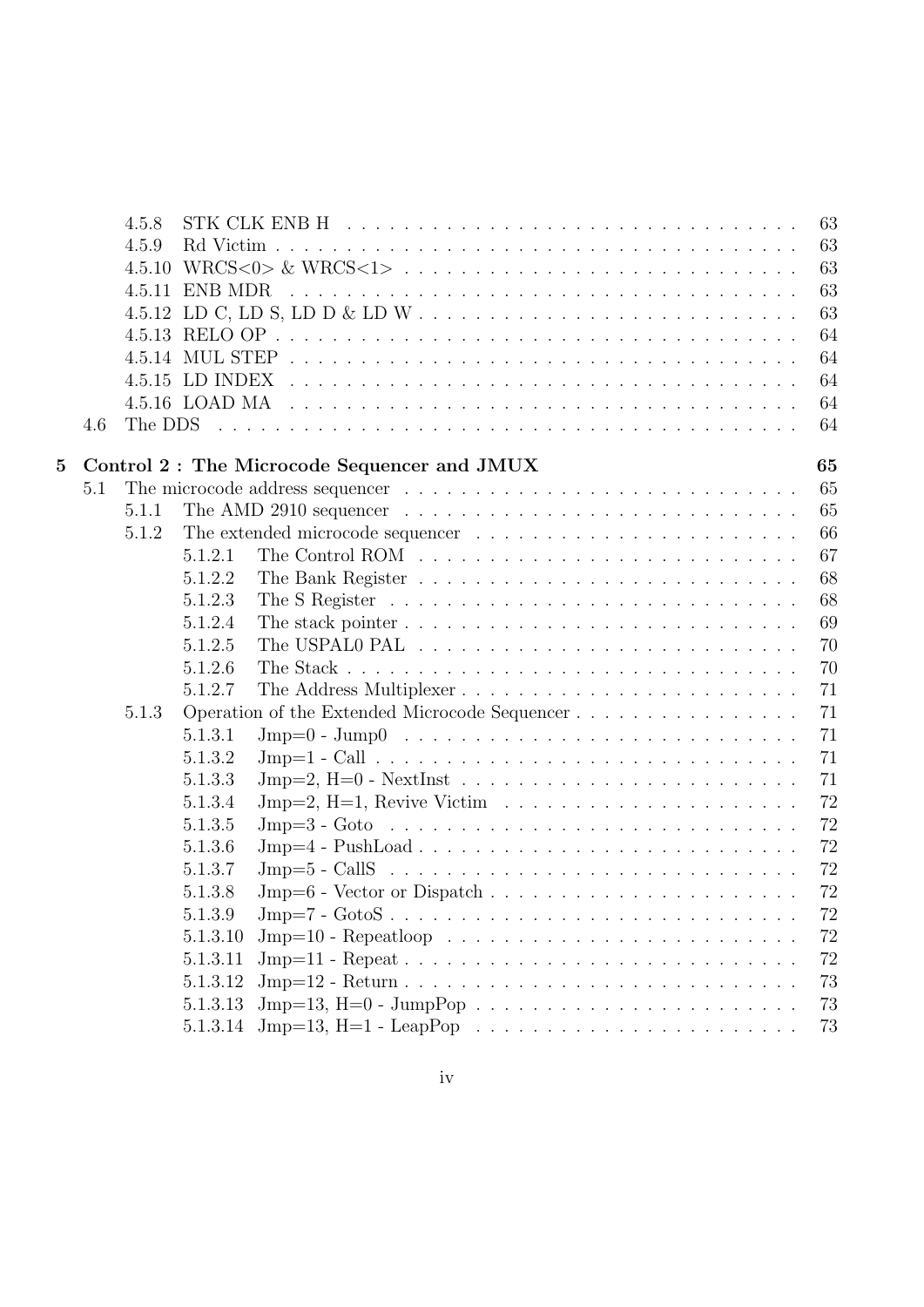|     |          |         | 73                                                                                                 |  |  |  |  |
|-----|----------|---------|----------------------------------------------------------------------------------------------------|--|--|--|--|
|     |          |         | 5.1.3.16 $\text{imp}=15$ - Loop, Jmp=16 - Next, Jmp=17 - 3way Branch<br>73                         |  |  |  |  |
| 5.2 | 73       |         |                                                                                                    |  |  |  |  |
| 5.3 | The JMUX |         | 74                                                                                                 |  |  |  |  |
|     | 5.3.1    |         | 75<br>The JMUX control Logic                                                                       |  |  |  |  |
|     | 5.3.2    |         | 78                                                                                                 |  |  |  |  |
|     |          | 5.3.2.1 | 78                                                                                                 |  |  |  |  |
|     |          | 5.3.2.2 | 79                                                                                                 |  |  |  |  |
|     |          | 5.3.2.3 | 79                                                                                                 |  |  |  |  |
|     |          | 5.3.2.4 | 79                                                                                                 |  |  |  |  |
|     |          | 5.3.2.5 | 80<br>Dispatch                                                                                     |  |  |  |  |
|     |          | 5.3.2.6 | 81<br>Vector $\ldots \ldots \ldots \ldots \ldots \ldots \ldots \ldots \ldots \ldots \ldots \ldots$ |  |  |  |  |
|     |          | 5.3.2.7 | 81                                                                                                 |  |  |  |  |
|     |          | 5.3.2.8 | 81<br>Revive Victim                                                                                |  |  |  |  |
| 5.4 |          |         | 82                                                                                                 |  |  |  |  |
|     | 5.4.1    |         | 82                                                                                                 |  |  |  |  |
|     | 5.4.2    |         | 84                                                                                                 |  |  |  |  |
| 5.5 |          |         | 85                                                                                                 |  |  |  |  |
| 5.6 |          |         | 86                                                                                                 |  |  |  |  |
| 5.7 |          |         | 87                                                                                                 |  |  |  |  |
|     | 5.7.1    |         | 88                                                                                                 |  |  |  |  |
|     |          | 5.7.1.1 | 89                                                                                                 |  |  |  |  |
|     |          | 5.7.1.2 | 90                                                                                                 |  |  |  |  |
|     |          | 5.7.1.3 | 91                                                                                                 |  |  |  |  |
|     |          | 5.7.1.4 | 91                                                                                                 |  |  |  |  |
|     |          | 5.7.1.5 | 92                                                                                                 |  |  |  |  |
|     |          | 5.7.1.6 | 93                                                                                                 |  |  |  |  |
|     |          | 5.7.1.7 | 94                                                                                                 |  |  |  |  |
|     |          | 5.7.1.8 | 94                                                                                                 |  |  |  |  |
|     | 5.7.2    |         | 94                                                                                                 |  |  |  |  |
|     |          | 5.7.2.1 | 94                                                                                                 |  |  |  |  |
|     |          | 5.7.2.2 | 95                                                                                                 |  |  |  |  |
|     |          | 5.7.2.3 | 95                                                                                                 |  |  |  |  |
|     |          | 5.7.2.4 | $3 - U189(3) - Space \ldots \ldots \ldots \ldots \ldots \ldots \ldots \ldots \ldots$<br>95         |  |  |  |  |
|     |          | 5.7.2.5 | 4 - U $189(4)$ - Opfile Empty $\ldots \ldots \ldots \ldots \ldots \ldots \ldots \ldots$<br>95      |  |  |  |  |
|     |          | 5.7.2.6 | $5 - U189(5) - C19$<br>95                                                                          |  |  |  |  |
|     |          | 5.7.2.7 | 96                                                                                                 |  |  |  |  |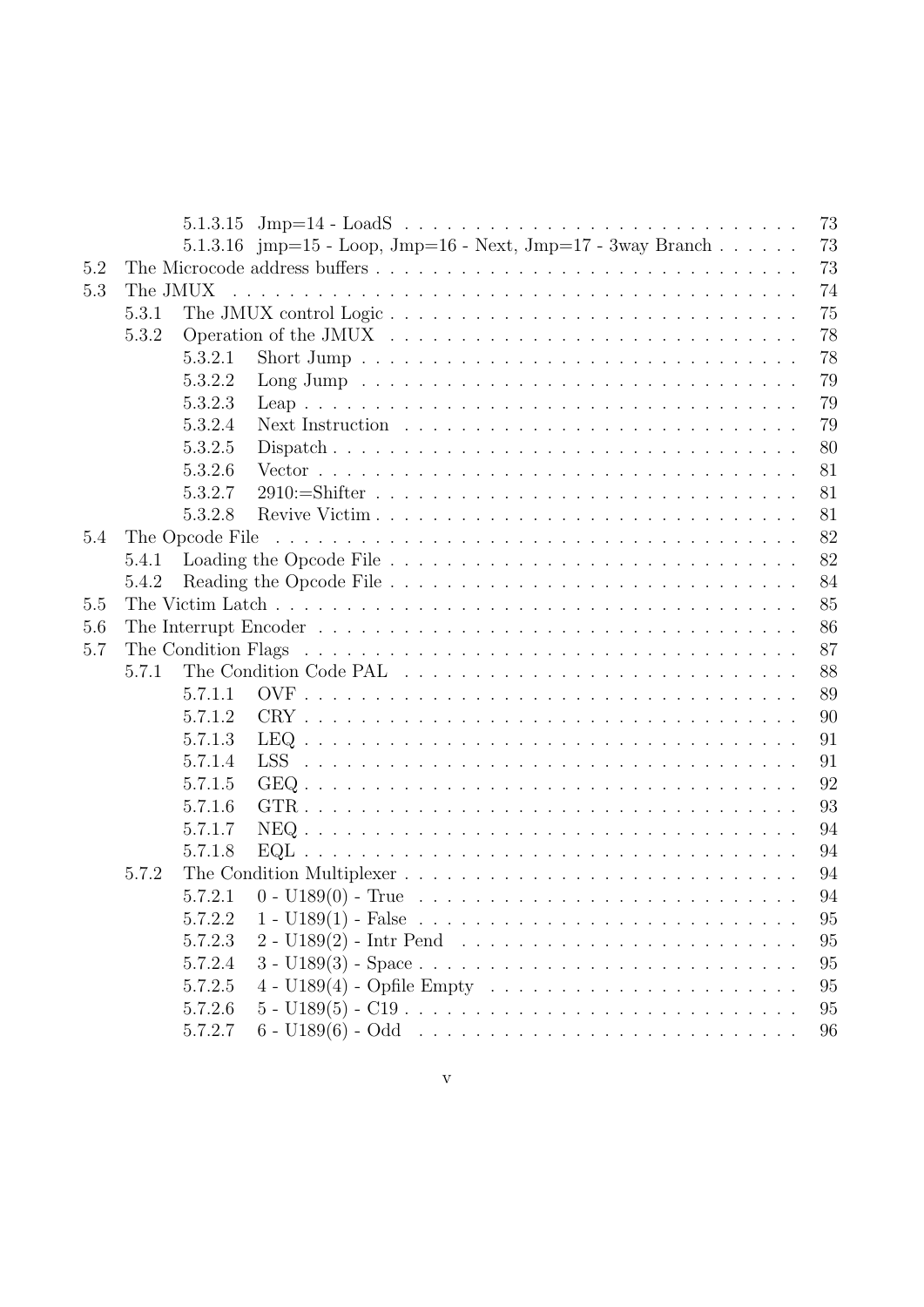|                |     | 96<br>5.7.2.8                                                                                                       |
|----------------|-----|---------------------------------------------------------------------------------------------------------------------|
|                |     | 96<br>5.7.2.9<br>10 - U187(0) - Neq                                                                                 |
|                |     | 96<br>11 - U187(1) - Leq<br>5.7.2.10                                                                                |
|                |     | 96<br>5.7.2.11                                                                                                      |
|                |     | 96<br>5.7.2.12                                                                                                      |
|                |     | 97<br>5.7.2.13                                                                                                      |
|                |     | 97<br>15 - U187(5) - Eql<br>5.7.2.14                                                                                |
|                |     | 16 - U187(6) - Gtr $\ldots \ldots \ldots \ldots \ldots \ldots \ldots \ldots \ldots \ldots \ldots$<br>97<br>5.7.2.15 |
|                |     | 97<br>5.7.2.16                                                                                                      |
| 6              |     | The Shifter and Combiner<br>98                                                                                      |
|                | 6.1 | 99                                                                                                                  |
|                | 6.2 | The shifter input $\ldots \ldots \ldots \ldots \ldots \ldots \ldots \ldots \ldots \ldots \ldots \ldots$<br>100      |
|                |     | 100<br>6.2.1                                                                                                        |
|                |     | 6.2.2<br>101                                                                                                        |
|                | 6.3 | 104                                                                                                                 |
|                |     | 6.3.1<br>106                                                                                                        |
|                |     | 106<br>6.3.2                                                                                                        |
|                | 6.4 | 107                                                                                                                 |
|                | 6.5 | The shifter and combiner control system $\ldots \ldots \ldots \ldots \ldots \ldots \ldots \ldots$<br>108            |
|                |     | 108<br>6.5.1                                                                                                        |
|                |     | 112<br>6.5.1.1                                                                                                      |
|                |     | 113<br>6.5.2                                                                                                        |
|                |     | 115<br>6.5.2.1                                                                                                      |
|                | 6.6 | 119                                                                                                                 |
|                |     | 6.6.1<br>119                                                                                                        |
|                |     | 6.6.2<br>120                                                                                                        |
|                |     | 6.6.3<br>121                                                                                                        |
|                |     | 6.6.4<br>121                                                                                                        |
| $\overline{7}$ |     | The Memory and Raster Operation State Machines<br>123                                                               |
|                | 7.1 | 123                                                                                                                 |
|                |     | 7.1.1<br>127                                                                                                        |
|                |     | 7.1.1.1<br>128                                                                                                      |
|                |     | 7.1.1.2<br>130                                                                                                      |
|                |     | 7.1.1.3<br>133                                                                                                      |
|                |     | 7.1.2                                                                                                               |
|                |     |                                                                                                                     |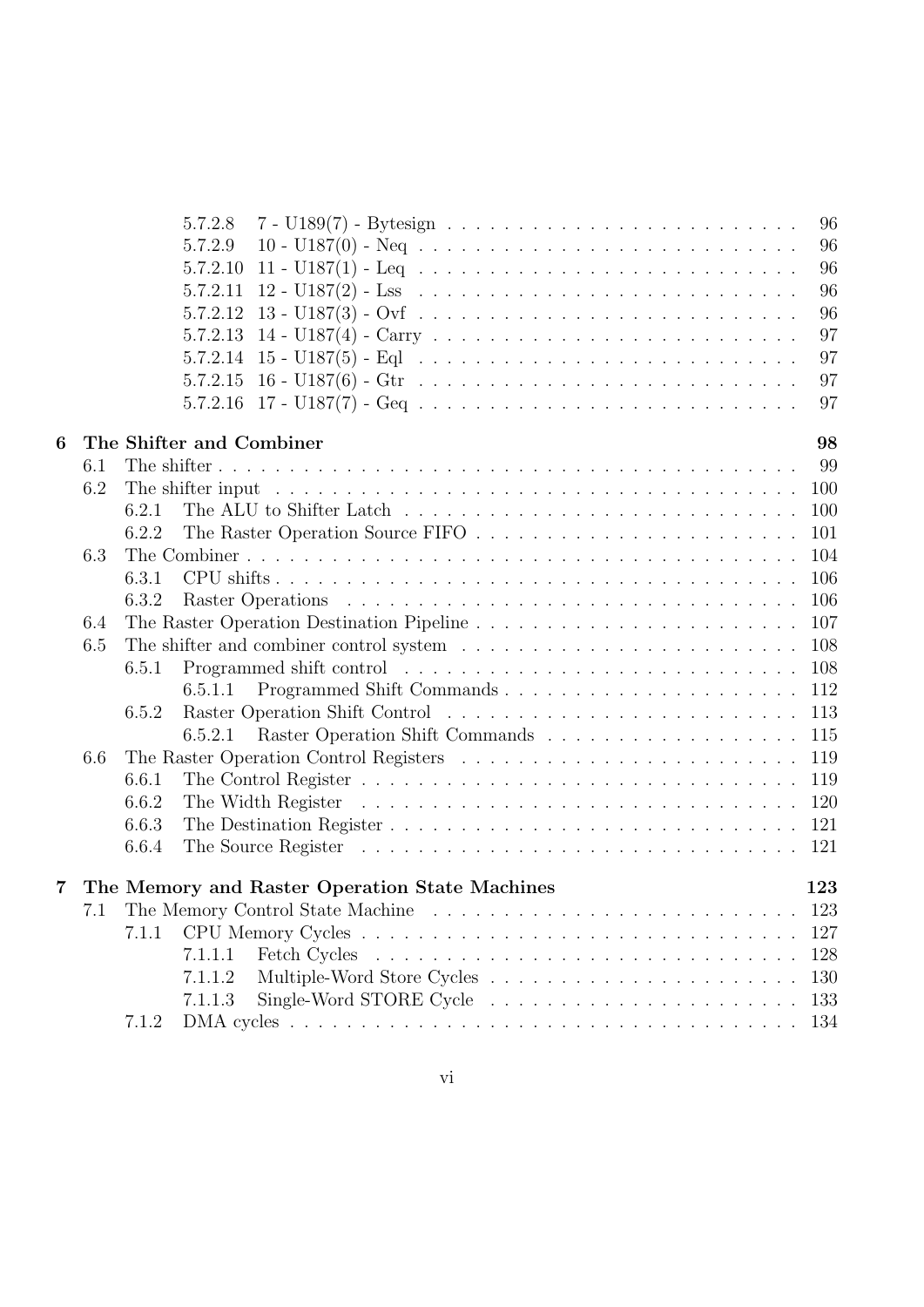|     |       | 7122                                                                                                                               |  |
|-----|-------|------------------------------------------------------------------------------------------------------------------------------------|--|
| 7.2 |       |                                                                                                                                    |  |
|     | 7.2.1 |                                                                                                                                    |  |
|     |       |                                                                                                                                    |  |
| 7.3 |       |                                                                                                                                    |  |
|     | 7.3.1 |                                                                                                                                    |  |
|     | 732   |                                                                                                                                    |  |
|     | 7.3.3 |                                                                                                                                    |  |
|     | 7.3.4 |                                                                                                                                    |  |
|     | 7.3.5 |                                                                                                                                    |  |
|     | 736   | Phase= $5$ – First Source $\ldots$ , $\ldots$ , $\ldots$ , $\ldots$ , $\ldots$ , $\ldots$ , $\ldots$ , $\ldots$ , $\ldots$ , $149$ |  |
|     | 737   |                                                                                                                                    |  |
|     | 738   |                                                                                                                                    |  |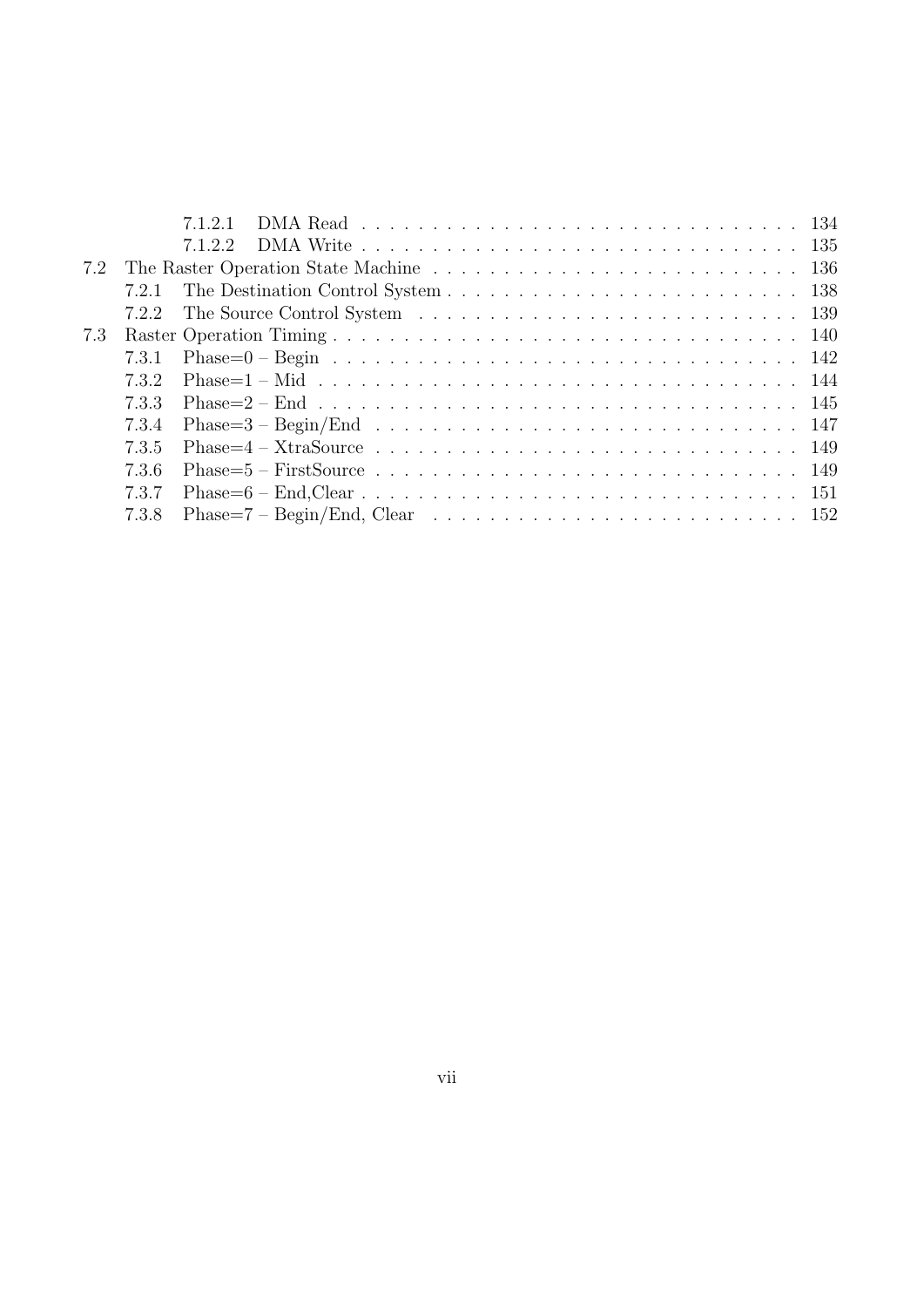# Chapter 1

# Introduction

The PERQ 16K 20 bit CPU board contains some 261 integrated circuits varying in complexity from simple TTL gates up to a complete microcode sequencer. The operation of this unit is covered in general terms in the POS user manuals, but these manuals do not explain the operation of some of the more specialised sections of the PCB, for example, the Raster Operation system, and they also do not cover some of the more complicated features of many of the other sections. This manual attempts to remedy that, by explaining the operation of every gate, PAL equation, and state machine on the CPU module at the hardware level.

# 1.1 Types of PERQ CPU

The PERQ 1 and PERQ 2 series of workstations have been fitted with 3 different types of CPU module, namely the original 4K Writable Control Store board used in the PERQ 1, the enhanced 16K Writable Control Store module introduced with the PERQ 1a, and also used in the PERQ 2 T1 and the PERQ 2 T2, and finally, the 24 bit 16K WCS unit used in the PERQ2 T4. These modules all share many common features, although there are also some significant differences between them.

This Technical Reference Manual covers the PERQ 16K CPU module at component level, and explains the operation of every subsystem of this unit. The manual is also of relevance to the Original 4K module, provided that references to the extra sections of the 16K board (for example, the Multiply/Divide logic and the Extended microcode Sequencer) are ignored. The extra sections of the 24 bit CPU are also covered, in particular, the extended AMUX logic and the 24-bit lookahead carry.

Component references and Signal names used in this manual refer to the PERQ 20 bit 16K module, except for the extra circuits on the 24 bit version, where the component number of this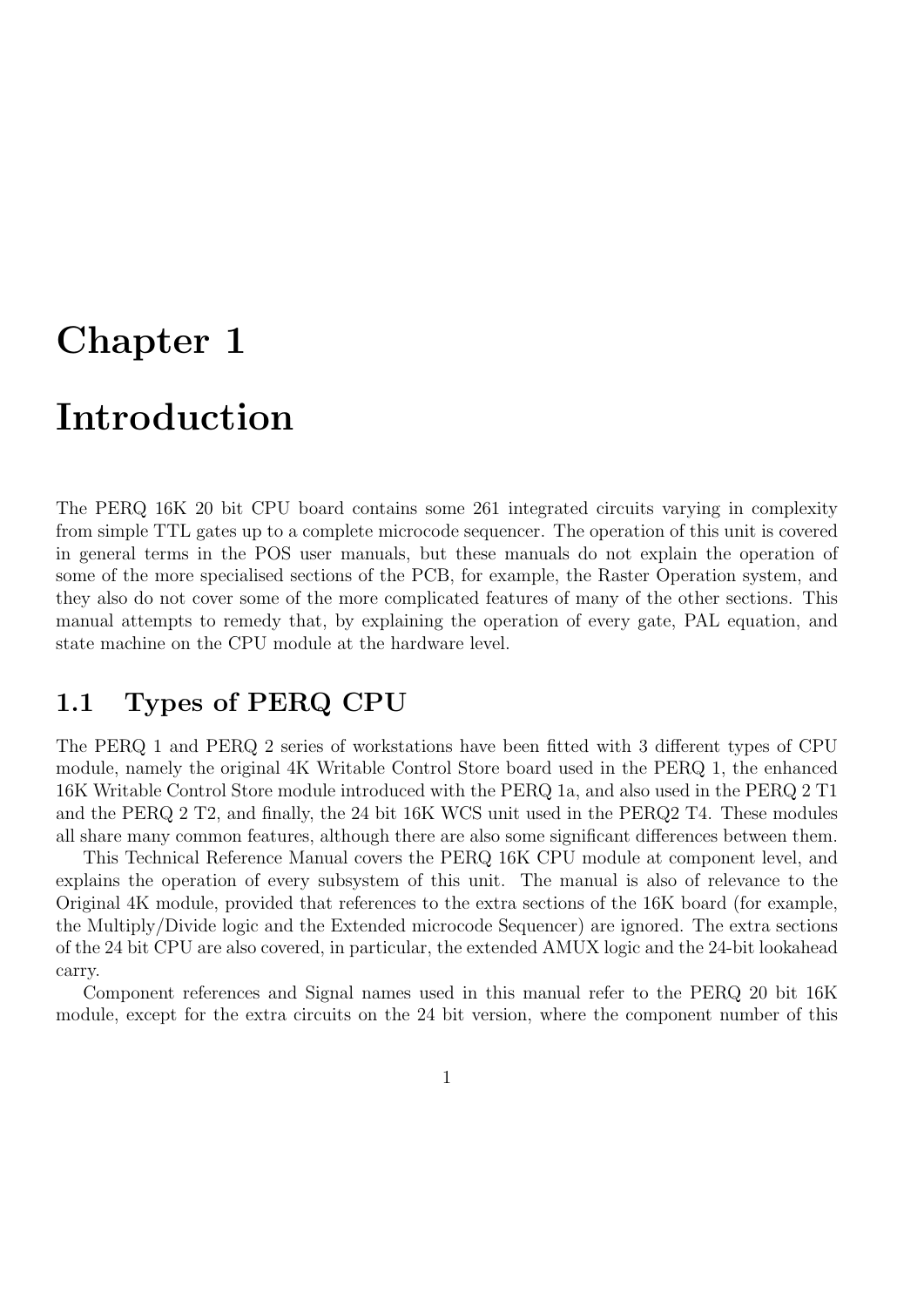board is, of course, used. Therefore, although the circuitry on the other CPU modules is similar, as the layout is quite different, care must be taken to translate the component numbers to those of the board under consideration.

## 1.2 Audience

This manual was originally produced for Service Engineers who are diagnosing and repairing the PERQ CPU to component level, and who need to understand the operation of the module in order to diagnose faults. It will also prove useful to advanced programmers who wish to modify the PERQ's internal microcode and therefore need to understand how this microcode controls the operation of the CPU, and to hardware designers who wish to design custom Input/Output boards to fit into the OIO slot, who need information on the  $I/O$  bus operation and timing.

Finally, the manual should prove interesting to those who wish to see how a complete processor system operates, and how the various functional subsystems are interrelated.

## 1.3 Prerequisites

In order to fully understand this manual, the reader should be familiar with the operation of a microcoded processor system, and more particularly with the operation of the PERQ microcode instructions covered in, for example, the POS G.6 microprogrammer's reference manual, or the ICL publication 'Modifying the Microcode'. It is not, however, essential to have actually written a microprogram.

It is also necessary to understand the operation of digital electronic circuits, including the simple gates and flip-flops, but also including PALs and PROMs, and to understand the basic concepts behind finite state machines. This information can be found in many books on Digital Electronics, and no particular one will be recommended here.

Finally, the reader should have access to data sheets for all the integrated circuits used in the PERQ CPU, but especially to those for the 74S181 ALU and the AMD 2910 microcode sequencer, as these contain much information not contained in the circuit descriptions in this manual.

# 1.4 Structure of the Remainder of this Manual

The remaining 6 chapters of this technical reference manual cover the individual blocks of the PERQ CPU and their interrelations.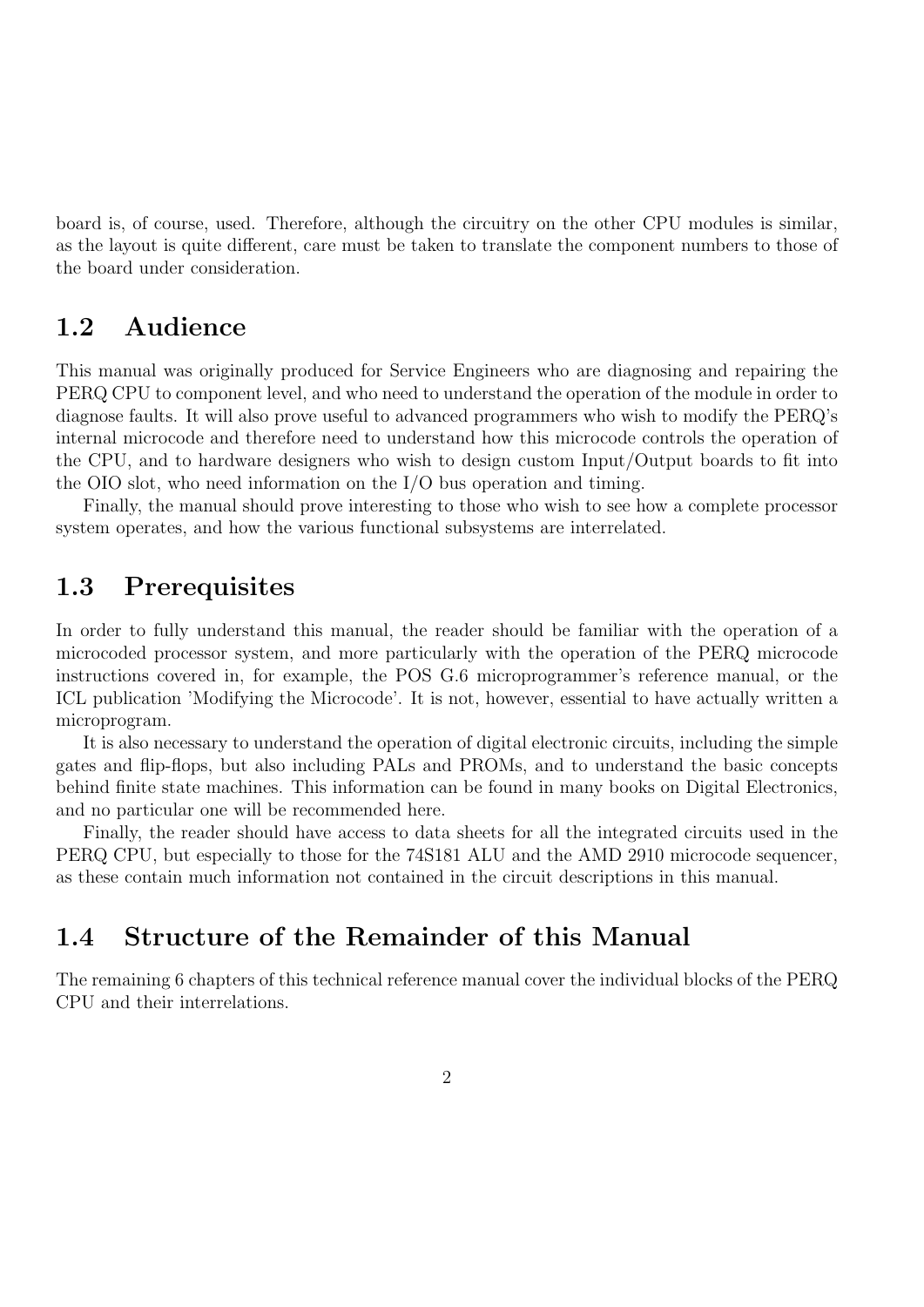Chapter 2 explains the sections that feed data to the ALU, including the general purpose registers, Arithmetic stack, and the memory data inputs, along with the AMUX and BMUX multiplexers that select between them

Chapter 3 continues the description of the data path, with an explanation of the arithmetic logic unit, the output registers (including the memory address and data registers), and the multiplication and division subsystems

The Control Store is described in Chapter 4, along with the way in which the microcode instructions are decoded, and how they control the other CPU systems

The Control Store Address Sequencer, along with the conditional branch logic and microcode jump address are explained in chapter 5

Chapter 6 returns to the data path, with a description of the 16 bit barrel shifter and it's associated masking logic, together with an explanation of how these sections are used for both programmed shifts and graphics (raster) operations.

Finally, Chapter 7 describes the 2 finite state machines used to control memory cycles and Raster Operations.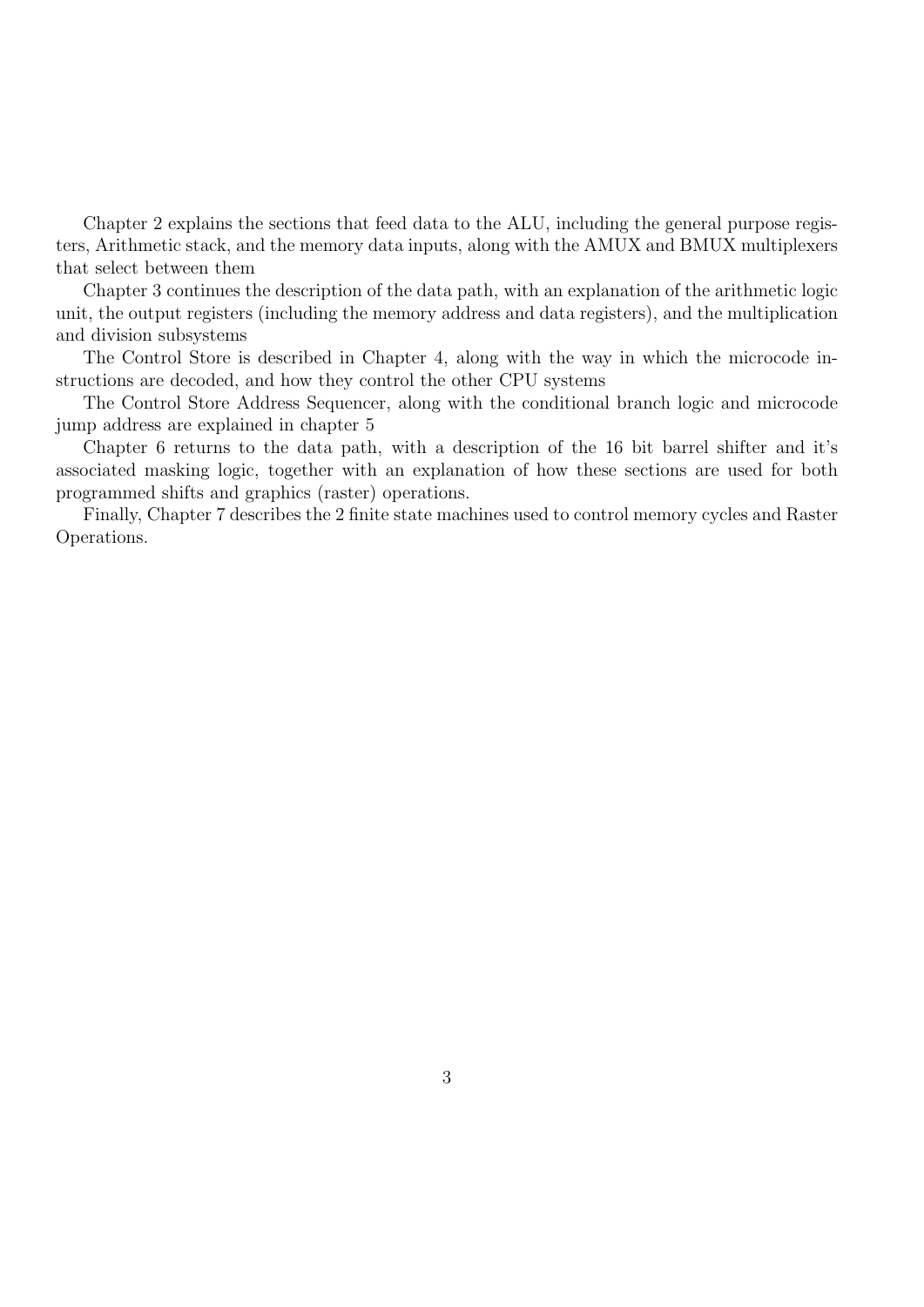# Chapter 2

# Data Paths 1 - Registers

# 2.1 Introduction

In explaining the operation of the PERQ CPU, there is a problem: It's impossible to understand the operation of the Data Path system without understanding the microcode word that controls it and the control system that provides that word. It's also impossible to completely understand the microcoded control system unless the data path that it controls, and also that loaded the control store in the first place is fully understood. However, it will be assumed that a microcode word has been provided by the control system and is available at the outputs of the data latches (U55, U60, U65, U110, U43, U41 and U69), and the (conceptually simpler) data path will be explained first. Then, when the operation of that system is understood, the control system will be explained

The format of the microcode word is given in figure 2.1, and the leftmost (most significant fields) control the data path. The leftmost field is the X field which selects the Destination Register, and thus the general purpose register will now be described

# 2.2 General Purpose (X,Y) registers

The main CPU data path is 20 bits wide, the same width as a memory address (24 bits on the rare T4 CPU board), and the registers are therefore 20 bits wide also. There are 2 copies of each of the 256 registers on the CPU board, one selected by the X field (and hence called the X-register) and fed to the A input of the ALU, while the other is selected by the Y field (and referred to as the Y-register) and fed to the B input of the ALU. Therefore, 2 different registers can be simultaneously selected, and fed to the appropriate inputs of the ALU. Then, when the arithmetic operation is completed, the output of the ALU can be simultaneously written to both copies of the register, one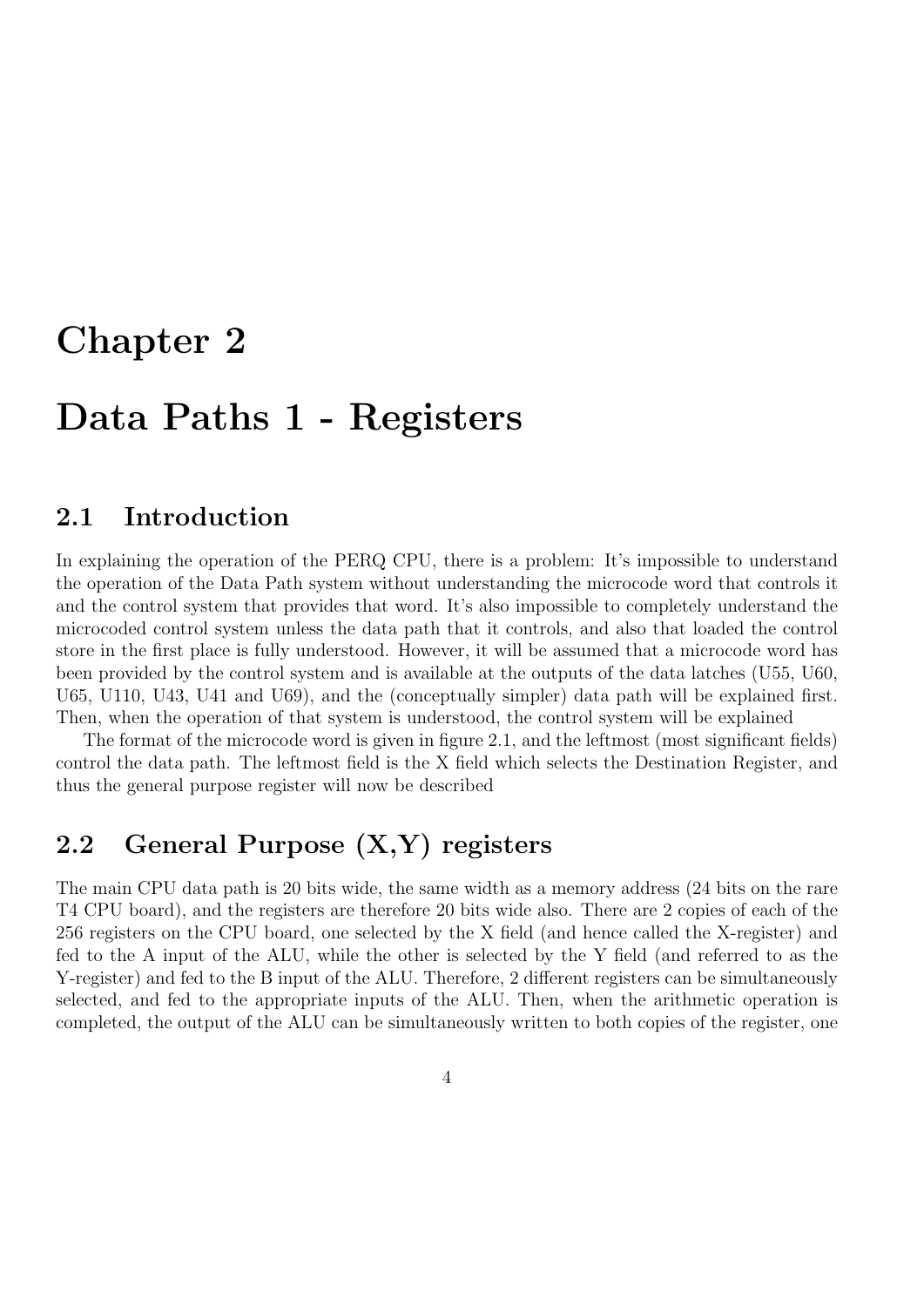| $\sim$ $\sim$<br>$\sim$ $\sim$ | . . | $\Delta$ | BWH | $\sim$ $\sim$<br>$\sim$<br>ALU<br>--- | $\sim$ | $\sim$ T<br>БF |  |  |  |
|--------------------------------|-----|----------|-----|---------------------------------------|--------|----------------|--|--|--|
|--------------------------------|-----|----------|-----|---------------------------------------|--------|----------------|--|--|--|

| Field         | Width  | Use                              |
|---------------|--------|----------------------------------|
| X             | 8 bits | X (Destination) Register Address |
| Y             | 8 bits | Y (Source) Register Address      |
| A             | 3 bits | A Multiplexer Control            |
| B             | 1 bit  | <b>B</b> Multiplexer Control     |
| W             | 1 bit  | Enable Write Back to register    |
| H             | 1 bit  | Prevent DMA operations           |
| <b>ALU</b>    | 4 bits | Select ALU operation             |
| F             | 2 bits | Select control function          |
| <b>SF</b>     | 4 bits | Select Special Function          |
| Ζ             | 8 bits | Microcode Data Field             |
| $\mathcal{C}$ | 4 bits | Select Jump Condition            |
|               | 4 bits | Select Jump type                 |
|               |        |                                  |

Figure 2.1: PERQ Microcode Word Format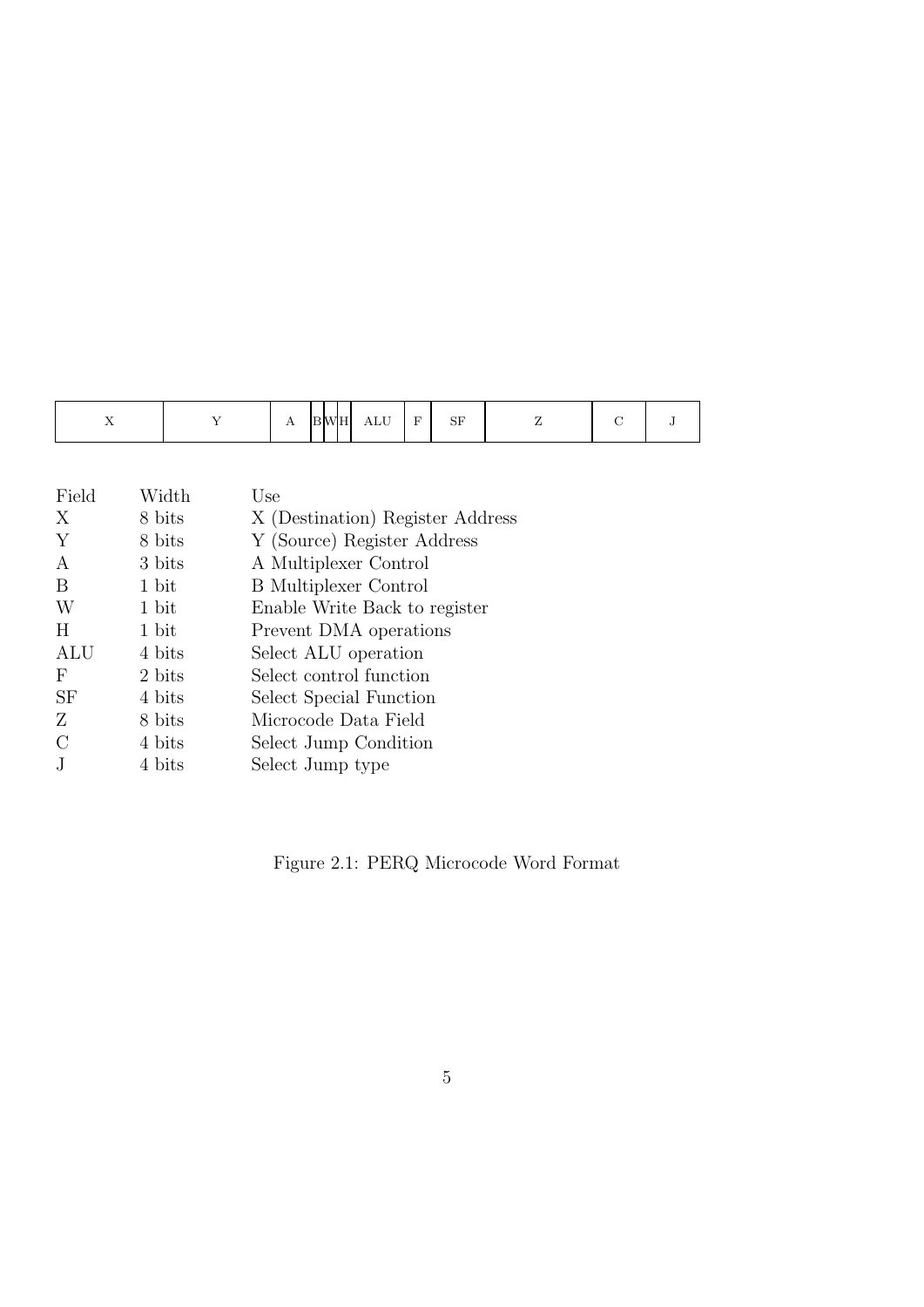in the X-registers, the other in the Y-registers. This duplication of the main registers speeds up CPU operation (as the 2 registers required for an ALU operation can be read in the same cycle), and was common practice in high speed processors, like the DEC PDP11/45.

Although the 2 banks of registers are very similar in design, there are some differences between them, so both will described.

## 2.2.1 X registers

The 256 20-bit X-registers are physically stored in 4 256\*4bit RAM chips at the following locations on the CPU board :

Chip Bits U80 0-3 U81 4-7 U82 8-11 U111 12-15 U113 16-19

The registers are loaded from the active low outputs of the R-register which is described in Chapter 3. The outputs from the registers (which are also active low of course) are fed into the AMUX distributed multiplexer that is described below. The first thing to consider is the register control signals, and how the X microcode field addresses the register.

### 2.2.2 X register control

The chip select lines from the X-register RAMs are tied into a permanently enabled state, namely -CS1 is grounded, and CS2 is pulled up through a 1K resistor R1. This leaves 2 control signals, namely -OE (output enable) and -WE (write enable) to consider

The output enable signal is known as EX' (not Enable X register). It is provided by output 6 of U223 (the AMUX control decoder), and will be described below. Write enable is produced by U130b, a 74S20 4-input NAND gate. This gate combines 2 clock signals (CLK-51R and CLK16), which enable writing after the ALU has completed its operation, with the W signal from the microcode word and the ABORT' signal from the memory cycle control. The W field in the microcode word is used to enable or disable the writing back of the ALU result into the registers. The ABORT' signal disables the write-enable signal if the machine cycle needed data from the main memory and that data was not valid. This signal will be described in more detail in Chapter 7.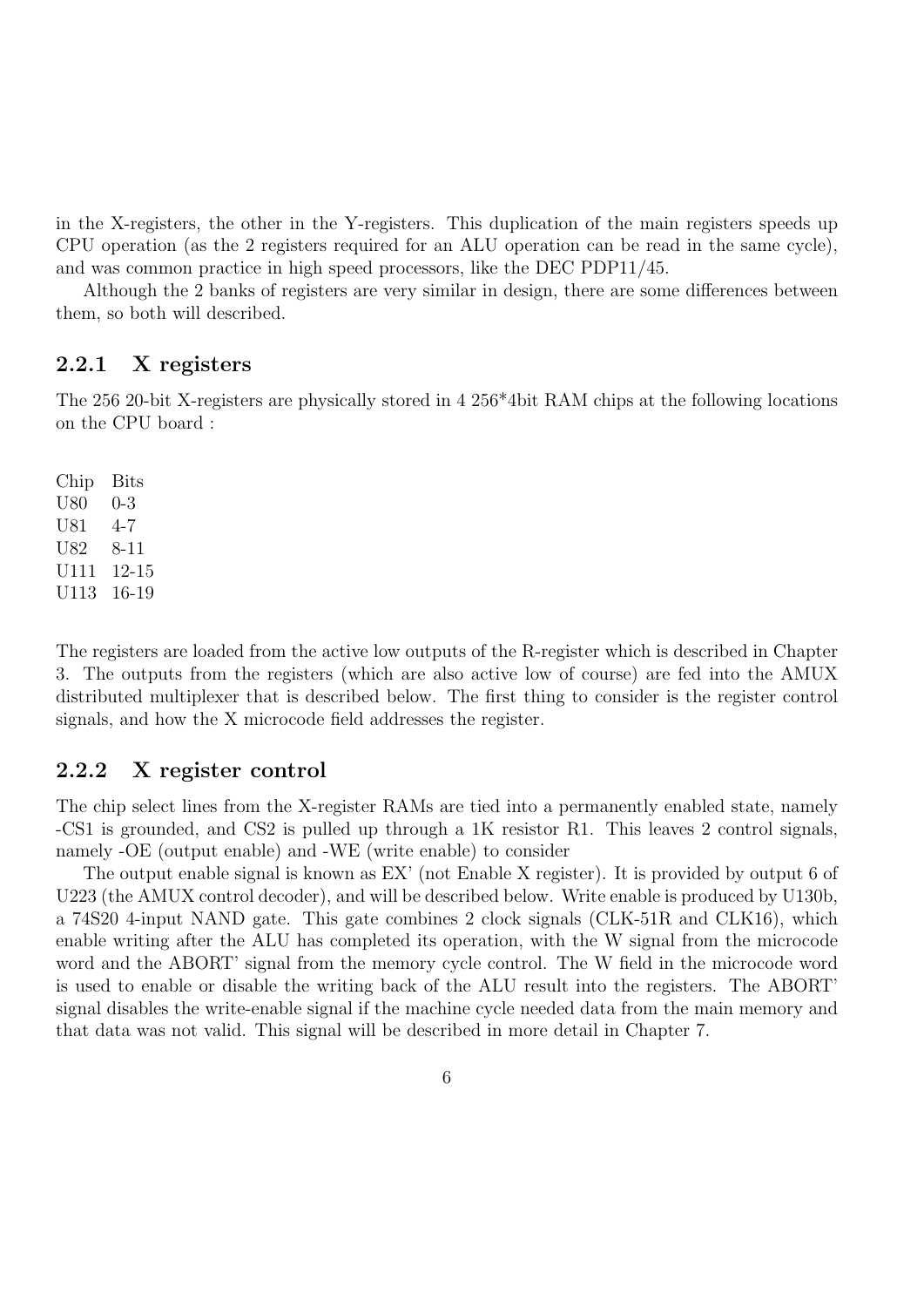## 2.2.3 X register addressing

The next block to be described is logic between the microcode X field and the address inputs of the X-register RAMs. On the 4K PERQ 1 CPU board, this logic was little more than a buffer, but on the PERQ 1a (16K) CPU board, there is additional gating to provide the Indexed addressing feature of this processor. The logic operates as follows :

Each RAM address line is provided by a 74S51 AND-OR-INVERT gate. This gate performs the following logic function :  $XADDR < n > = (X < n > 0.1) + (Index < n > 0.1)$  where the signals are as follows :

|                           | $Xaddr < n$ The nth address input to the RAMs        |
|---------------------------|------------------------------------------------------|
| X < n>                    | The nth bit of the X microcode field                 |
| $\mathbf{1}$              | a logic one signal provided by the pull-up $R5(1k)$  |
| Index $\langle n \rangle$ | The nth bit from the Index register                  |
|                           | X Index On Enable signal for indexed addressing of X |

X Index On is produced by the 74S02 NOR gate U35d, which combines the 2 most significant X field signals, X7 and X6. Therefore, Indexing is enabled when one of the lower 64 X-registers is selected, and both these signals are therefore 0 The result of all this logic is that when one of the higher 192 registers is addressed by the microcode, then the address is passed unchanged, but when one of the first 64 registers is selected, the address is logically ORed with the output of the Index register. For reference, the gates that perform this address modification are :

| Bit              | Gate |
|------------------|------|
| $\left( \right)$ | U74b |
| 1                | U75a |
| 2                | U75b |
| 3                | U96a |
| 4                | U96b |
| 5                | U74a |
| 6                | U94b |
| 7                | U94a |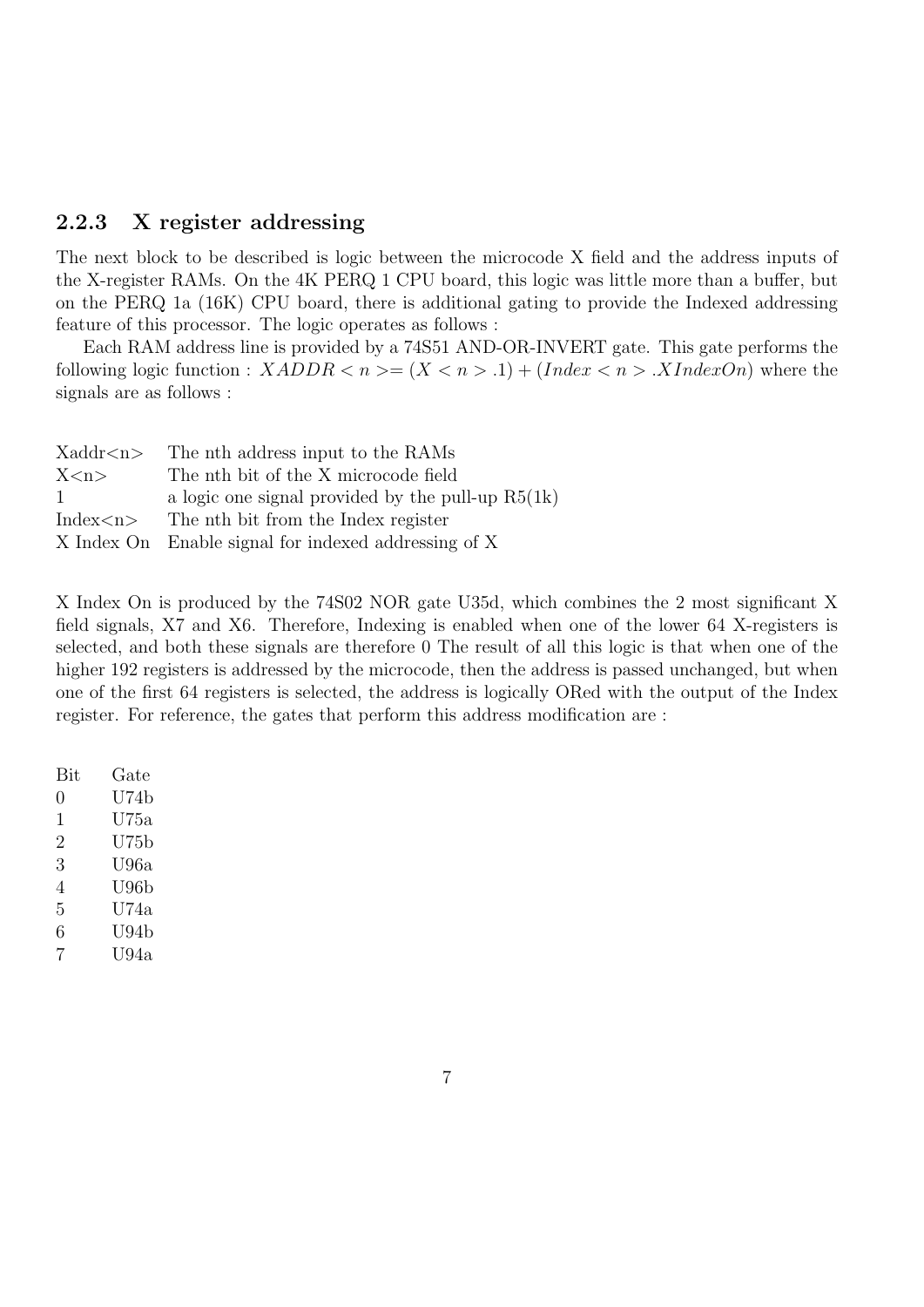## 2.2.4 Index Register

The Index register is U97, a 74LS273 latch. It is loaded from the outputs of the R register by the LD INDEX signal, and cleared on a processor reset by the INIT' signal. LD INDEX is produced by the Special Function decoder (U149) and will be described in Chapter 4. This register is common to the address modification of both the X and Y registers.

# 2.3 Y registers

Like the X registers, the Y registers are physically produced from 256<sup>\*</sup>4bit RAMs at the following locations on the CPU board:

Chip Bits U62 0-3 U61 4-7 U63 8-11 U64 12-15 U83 16-19

## 2.3.1 Y register control

The Y register chip enable signals are tied to permanently enable the RAMs, in exactly the same way as the X RAM enable lines described above. The Write Enable signal is also provided by the same signal as the X register Write Enable.

This leaves the Output Enable signal. This signal comes directly from the single-bit B field in the microcode word. Therefore, the outputs of the RAMs are enabled when the B field is 0. This field will be described more fully in the BMUX section below.

## 2.3.2 Y register addressing

The first stage of the logic to address the Y registers is the same as the X register addressing logic described above, provided the 'X' in the signal is replaced by a 'Y'. The Y Index On signal is produced by the 74S02 NOR gate U95a, while the AND-OR-INVERT gates that actually perform the address modification are as follows :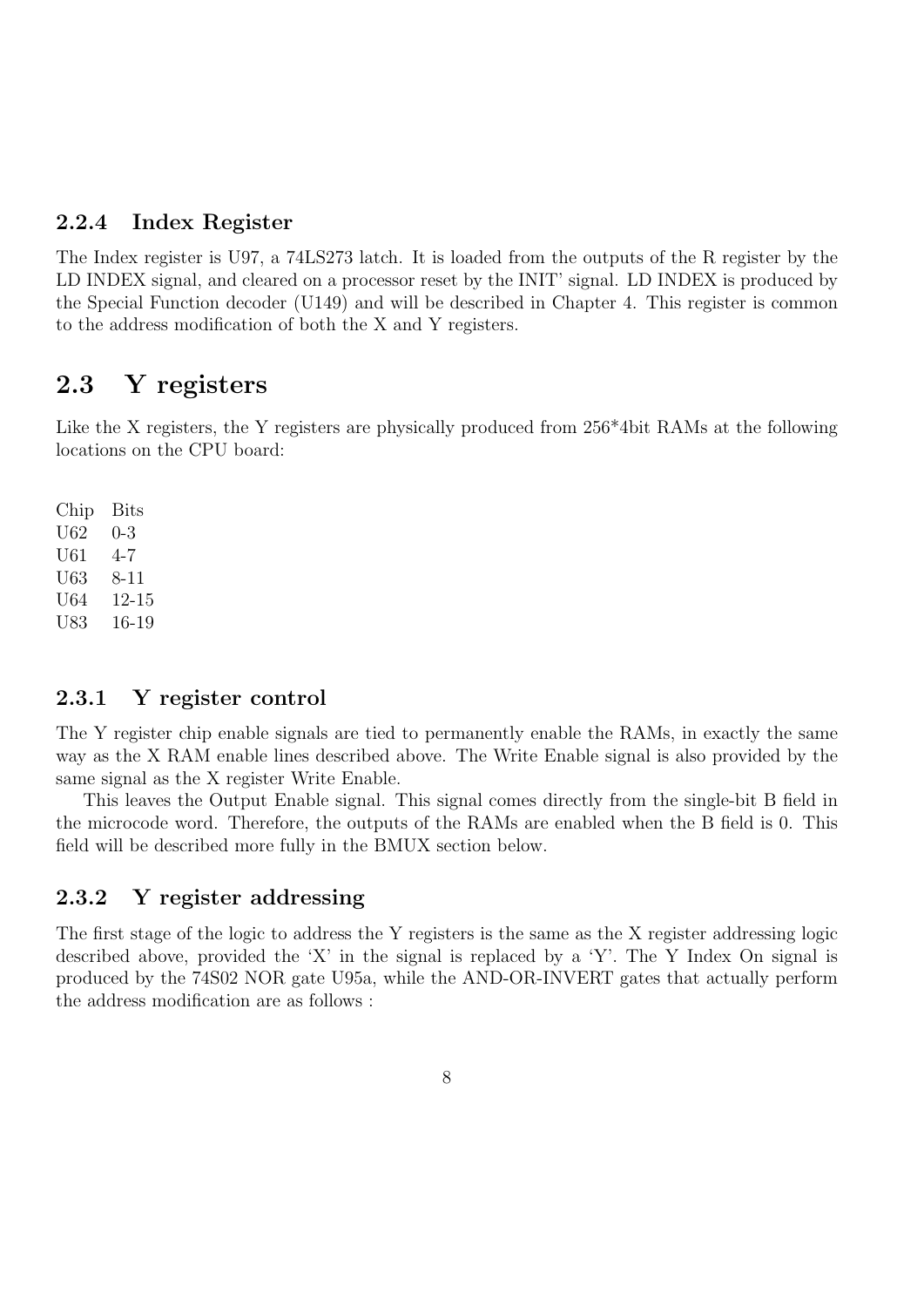| Bit           | $_{\text{Gate}}$ |
|---------------|------------------|
| $\mathcal{O}$ | U98a             |
| 1             | U120b            |
| 2             | U98 <sub>b</sub> |
| 3             | U120a            |
| 4             | U119a            |
| 5             | U119b            |
| 6             | U93b             |
| 7             | U93a             |

However, the outputs of this circuit are not fed directly to the Y register RAMs, but are instead connected to the Y address multiplexer built from 2 74S158 devices, U76 and U99. This circuit switches the Y RAM address inputs between the Y address logic (when the select input is 0) and the X address logic (when the select input is 1). The select input is connected to the CPU clock signal CLK-4F, so that during the first part of the microcycle the Y register is controlled by the Y microcode field (and thus the register selected by this field is read into the ALU), while in the second part of the microcycle, when the output from the ALU is being written back to the registers, the multiplexer switches over, so that both register banks are controlled by the X field, and so the copy of the destination register (selected by the X field) in both banks is updated simultaneously.

# 2.4 Distributed Multiplexers

A multiplexer is an electronic multi-way switch that is used to select several different signals. For example, one is needed at the A input to the ALU, to select between memory data, registers, and the other A-line sources. A normal multiplexer is one circuit that selects between these signals - like a multi-way rotary switch. A distributed multiplexer is rather like an interlocked set of push-button switches - each signal has it's own on/off switch (in this case, a 3-state output) which connects the signal to a common bus. External logic ensures that only one output is enabled at a time. In the PERQ CPU, there are 3 main distributed multiplexers, the AMUX and BMUX at the inputs to the ALU, and the JMUX that is used to select microcode jump addresses. The latter will be described in chapter 5, while the other 2 are described below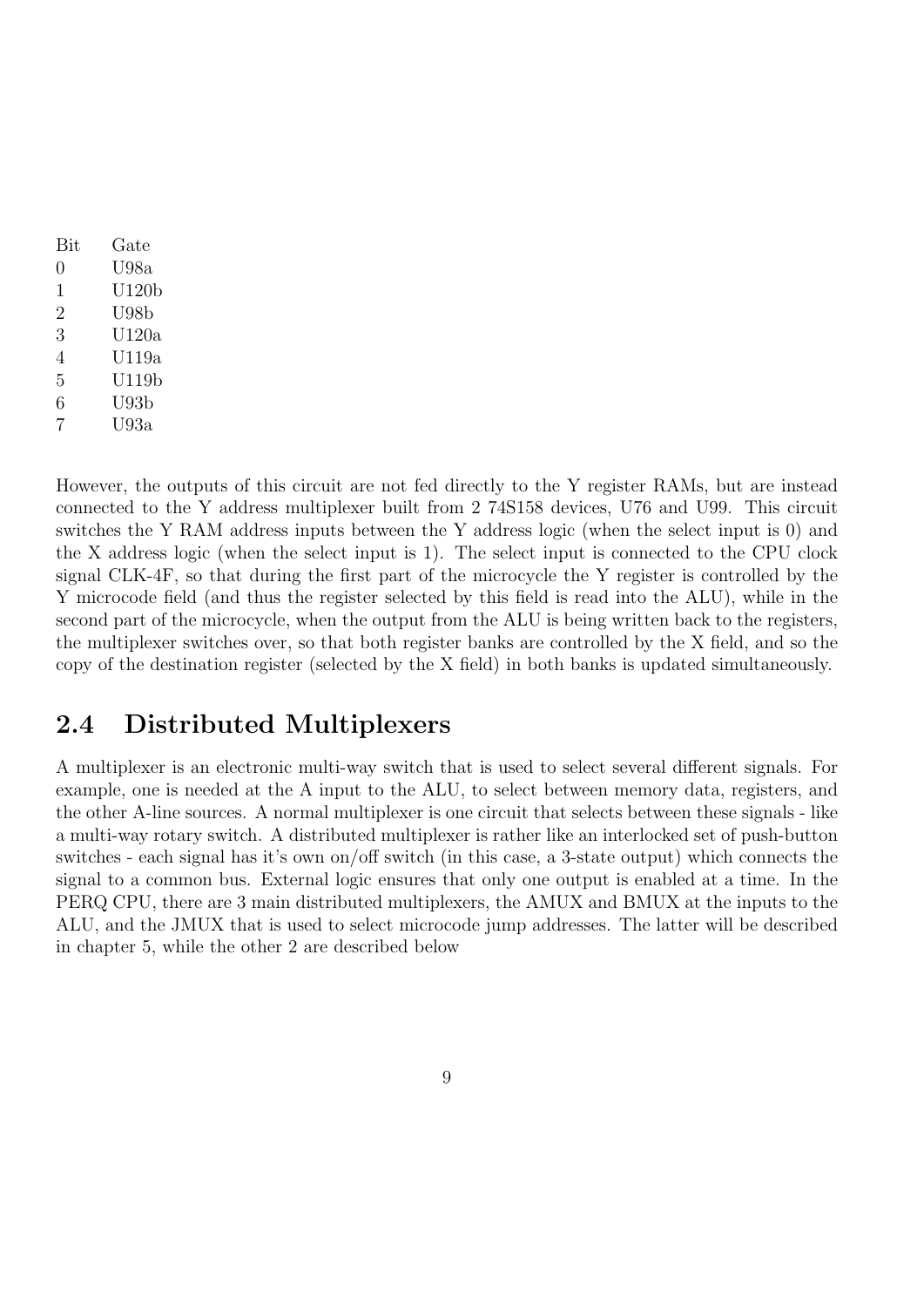# 2.5 AMUX

The AMUX is, as its name implies, a distributed multiplexer used to select the A input to the ALU. It is controlled by the 3-bit A field in the microcode word, and can therefore select between 8 inputs. These 8 inputs will now be described, followed by a discussion of the AMUX control logic.

## 2.5.1 Input 0 - Shifter

The 16-bit output from the shifter (SHIFT $\langle n \rangle$ ) is gated onto the low 16 AMUX lines via 74S240 inverting buffers, controlled by the ENB SHIFT' signal. The following buffers are used for this signal :

Bits Buffer 0-7 U140 8-11 U225a-d 12-15 U202e-h

The operation of the shifter is described in chapter 6.

## 2.5.2 Input 1 - Opcode file

The opcode file is a 8-byte dual port register file built from 4 74LS670 chips, which is automatically loaded from the 16 bit memory data bus. The operation and control signals for this register file are described in chapter 5 in relation to the microcode jump address function, which is the main use of this circuit. For the moment, the only feature that needs to be noted is that the outputs of this register file  $(OP\langle n \rangle)$  can be transferred onto the lowest 8 AMUX lines via the 74S240 buffers U161e-h and U182a-d, when the NEXT OP' signal becomes active. This signal also enables the Byte Program Counter (BPC) via the 74S00 NAND gate U203b, so that the BPC is incremented on such an instruction. The operation of the BPC is described more fully in Chapter 5.

## 2.5.3 Input 2 - Input Port

During an Input/Output microinstruction, the IOB ENB L signal becomes active when the data on the IOD $\langle n \rangle$  lines is valid. This signal clocks the data into the 74S534 latches at positions U245 (low 8 bits) and U248 (high 8 bits). The 3-state output of these chips is gated onto the AMUX lines when the EIOB' signal becomes active.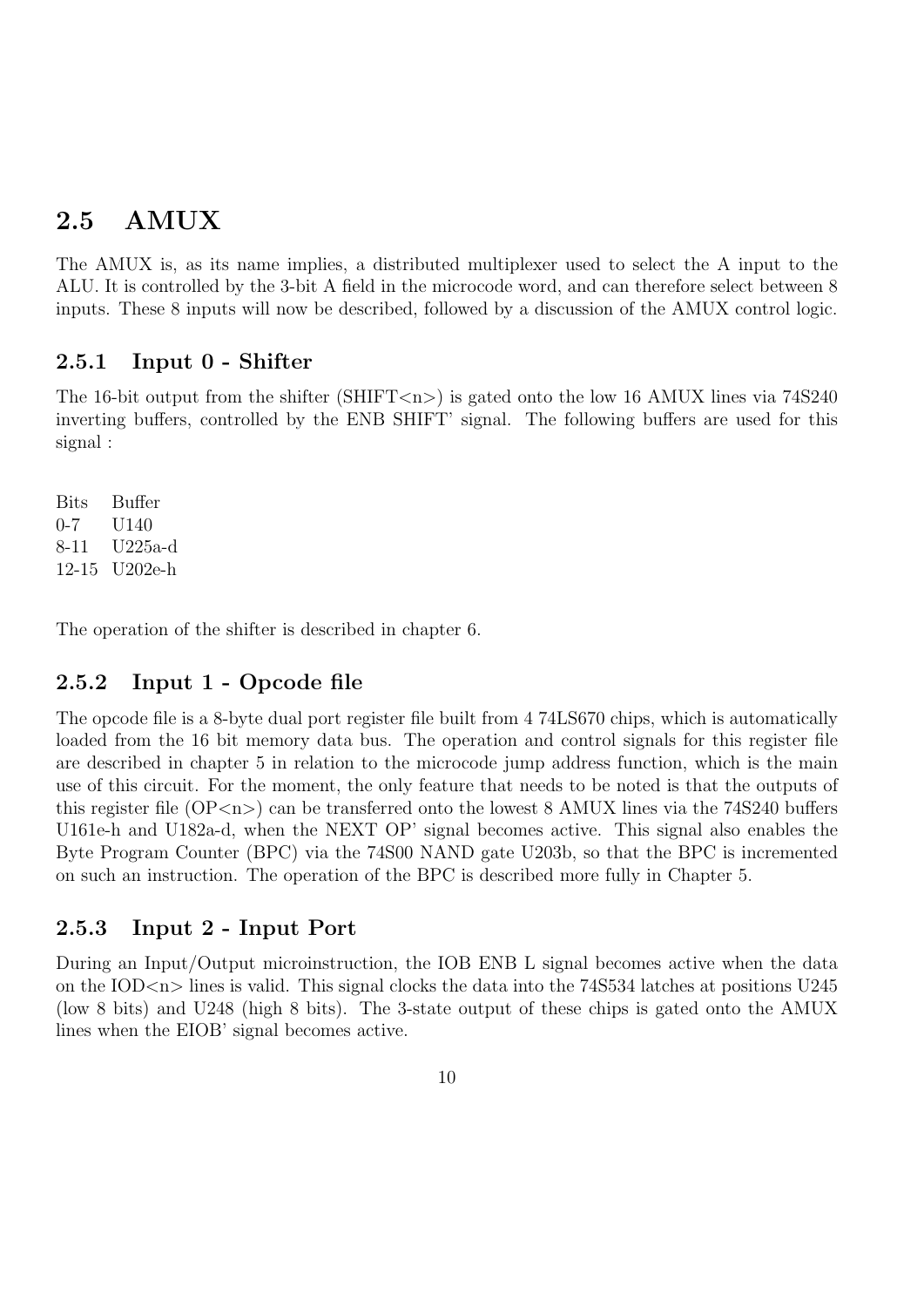## 2.5.4 Input 3 - Memory Data

The 16 bit memory data output bus  $(MDO<sub>n</sub>)$  is stored in the memory data output register (MDOR) consisting of the 74S534 latches U247 (bits 0-7) and U252 (bits 8-15) by the CLK MDOR signal. This signal is provided first latching the MDO VALID H (Memory Data Output Valid) signal from the memory board, which arrives at the CPU board on pin 141 in the latch U209h to provide the LMDO VALID H signal (Latched Memory Data Output Valid). This signal is then NANDed with the CLK-4E clock signal by the 74S00 U232c to produce the CLOCK MDOR signal.

The outputs of the MDOR are gated onto the AMUX0-15 lines by the EMDO' signal from the AMUX control logic.

## 2.5.5 Input 4 - Memory Data Extended

Since the Memory data bus is 16 bits wide, while the CPU data path is 20 bits wide, there needs to be a way of transferring memory data into the upper 4 bits of a register. This is performed by the MDX (Memory Data eXtended) logic. The lowest 4 bits of the MDO bus are latched in a 74S534 at location U230 by the CLK MDOR signal, and thence gated onto the AMUX16-19 lines by the ENB MDX' signal, which enables the 3-state outputs of this latch.

## 2.5.6 Input 5 - Microstate Register

The microstate register is a collection of 20 status bits that are transferred to the AMUX lines via 3-state buffers. These buffers are enabled by the ENB UST' signal from the AMUX control logic, and provide the following signals :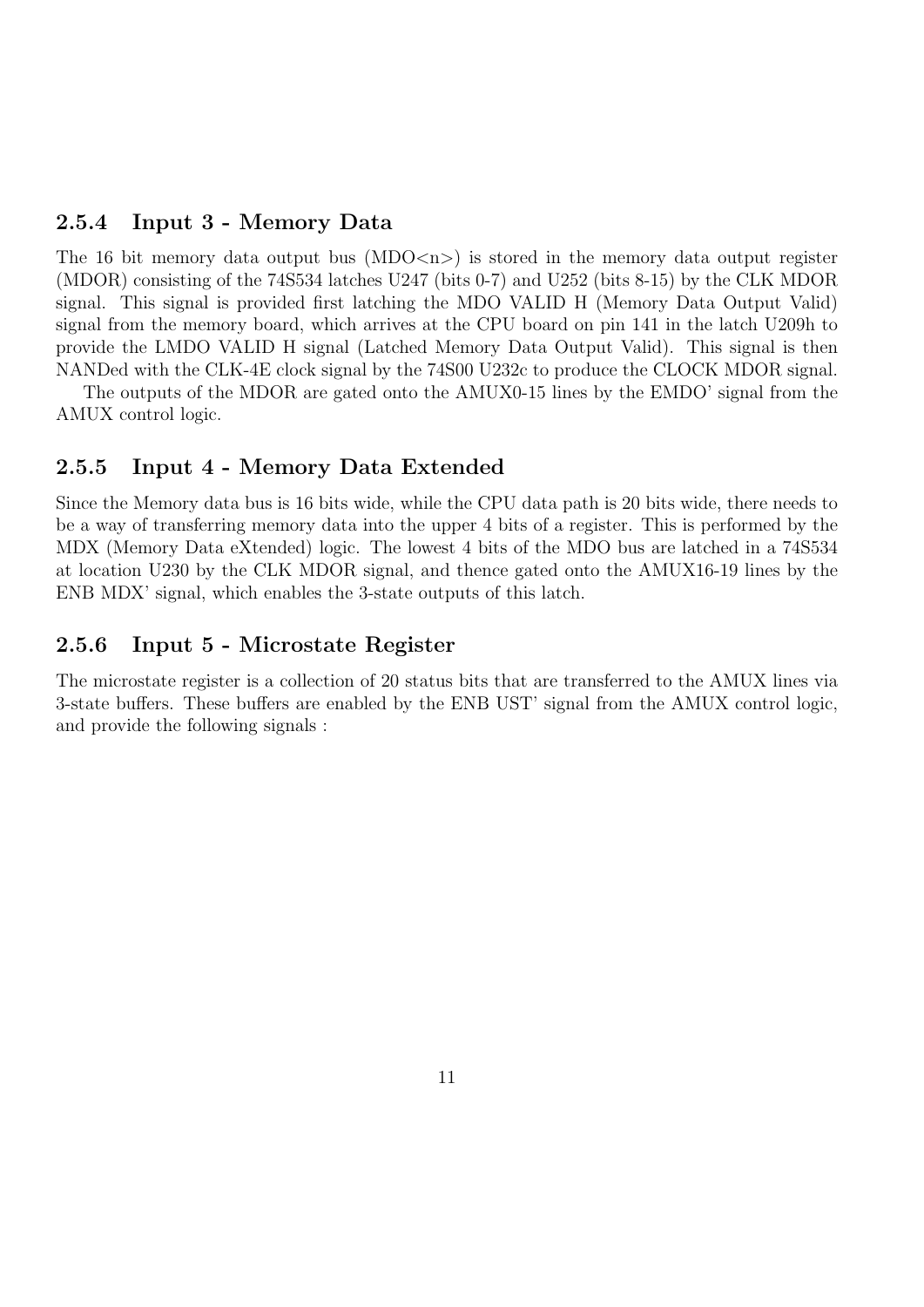| Bit                                                        | Buffer         | Signal                                              |  |
|------------------------------------------------------------|----------------|-----------------------------------------------------|--|
| $\theta$                                                   | U202d (74S240) | $BPC<0$ (Byte Program Counter bit 0)                |  |
| $\mathbf{1}$                                               | U202c (74S240) | BPC<1>                                              |  |
| $\overline{2}$                                             | U202b (74S240) | BPC < 2>                                            |  |
| 3                                                          | U202a (74S240) | BPC < 3>                                            |  |
| $\overline{4}$                                             | U185h (74S240) | OVF (Overflow Flag)                                 |  |
| $\overline{5}$                                             | U185g (74S240) | $EQL$ (Equal Flag)                                  |  |
| $6\,$                                                      | U185f (74S240) | CRY (Carry Flag)                                    |  |
| $\overline{7}$                                             | U185e (74S240) | $LSS$ (Less Flag)                                   |  |
| 8                                                          | U254d (74S240) | $\theta$                                            |  |
| 9                                                          | U254c (74S240) | STK EMP' (Stack Empty)                              |  |
| 10                                                         | U254b (74S240) | $\theta$                                            |  |
| 11                                                         | U254a (74S240) | $\theta$                                            |  |
| 12                                                         | U123h (74S240) | $BMUX < 16$ <sup>&gt;</sup> (Inverted B Mux output) |  |
| 13                                                         | U123g (74S240) | BMUX <17                                            |  |
| 14                                                         | U123f (74S240) | BMUX < 18                                           |  |
| 15                                                         | U123e (74S240) | BMUX<19                                             |  |
| 16                                                         | U145/O0(16R4)  | CCSR0 PAL Arith $X, Y$ diagnostic $*$               |  |
| 17                                                         | U145/O1(16R4)  | CCSR0 PAL Carry bit 15 diagnostic $*$               |  |
| 18                                                         | U145/O2(16R4)  | CCSR0 PAL Arith $X, Y$ diagnostic $*$               |  |
| 19                                                         | U145/O3 (16R4) | $CCSR0$ PAL Equal diagnostic <sup>*</sup>           |  |
| signal undocumented in PERQ systems manuals<br>$(*)$       |                |                                                     |  |
| and forced to $0$ by a bug $(?)$ in the AMUX control logic |                |                                                     |  |

#### 2.5.6.1 The CCSR0 PAL

The top 4 signals in the above table are forced low by the AMUX control logic and the 'force 0 buffers' described below. However, they are also driven by a 16R4 PAL, which is inaccessible in a normal PERQ, and, therefore, not documented in the Microcode reference manual. Its function seems to be to enable certain parts of the multiplication logic to be checked. The PAL accepts 5 bits from the output of the ALU (0-3 and 15) and the control signals (Arith X, Arith Y, LC<15>, LB $<$ 15 $>$ , LA $<$ 15 $>$ , LA $=$ B) that are used by the multiplication and condition code logic. The latter signals whose names start with 'L' are stored in the 67S380 transparent latch at location U165 which is controlled by the CLK-0R C clock. Therefor, during the second half of the microcycle, when the CLK-0R clock is low, these signals are stable.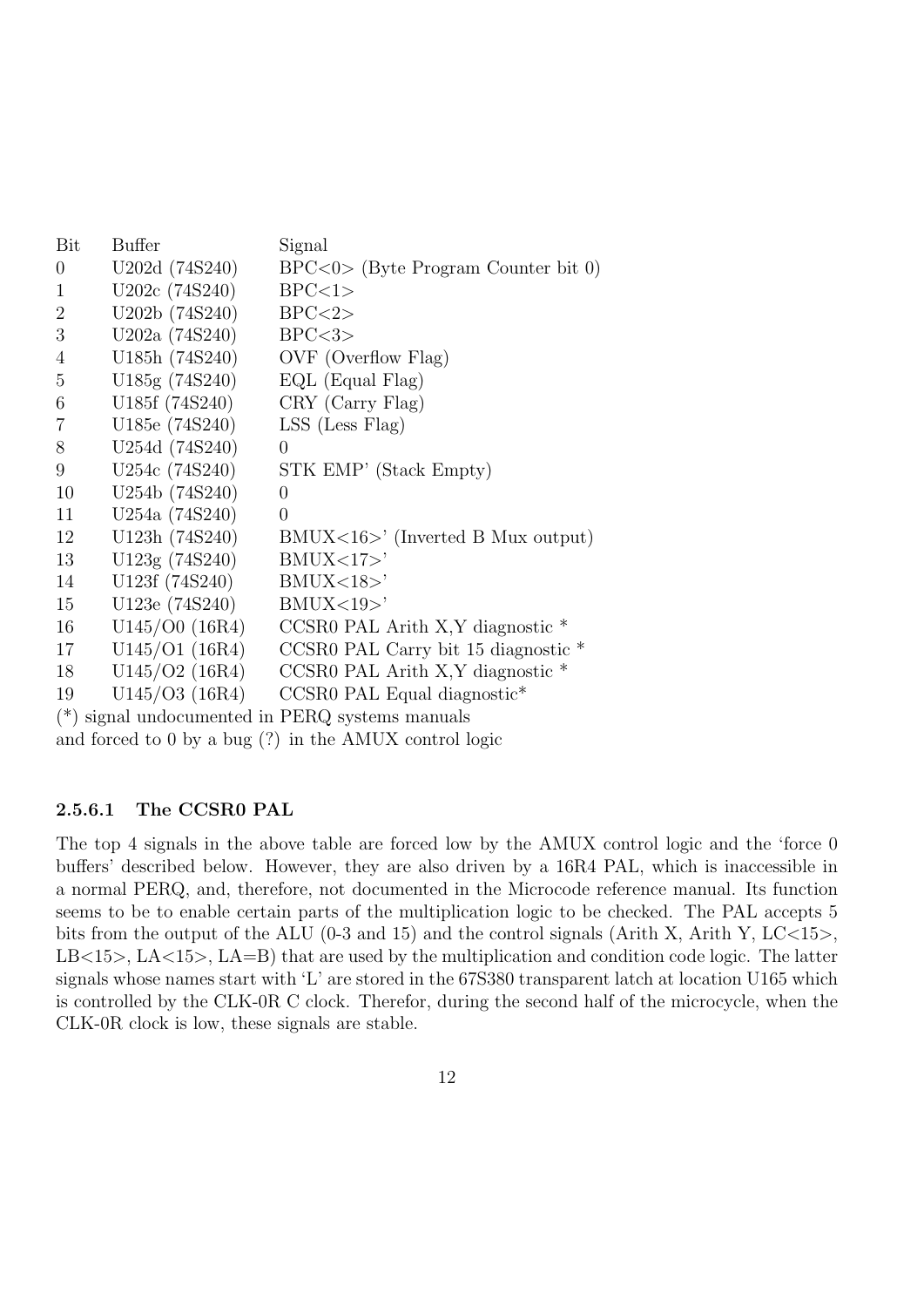| Signal   | Latched By | Produced from                                |
|----------|------------|----------------------------------------------|
| LC<15>   | U165c      | $C<15$ - ALU 16 bit Carry out                |
| LB<15>   | U165b      | $BMUX <15$ >' - BMUX 15th bit                |
| LA<15>   | U165a      | $AMUX <15$ >' - $AMUX$ 15th bit              |
| $LA = B$ | U165d      | $A=B$ - ALU lower 16 bits all $0 (=)$ output |

Arith X and Arith Y are provided by the ALU control PROM ALD16.1 at location U105, and indicate if an add or subtract operation is being performed by the ALU. This circuit is described in Chapter 3 as part of the ALU control logic.

In order to use this facility, an ALU operation is performed to set the latched signals described in the last paragraph, together with the R register outputs, to the correct values. The special function decoder described in chapter 4 then generates the MUL STEP clock which clocks the latches in the CCSR0 PAL, and stores the result. The outputs of the PAL can then be read via the microstate register onto the AMUX lines.

Signal R<15> seems to act as a toggle between checking the correct operation of the PAL (by feeding the other R lines through it) and checking the Condition logic. The logic functions are as follows

| signal     | $R<15>^{\circ}=0$ | $R<15>^{\circ}=1$                        |
|------------|-------------------|------------------------------------------|
| AMUX < 19  | R < 3             | $\overline{A} = B$                       |
| AMUX < 18> | R<1>              | $ LA<15>+!ArithY.LB<15>+!ArithX.ILB<15>$ |
|            |                   | $ArithX.lArithY.lLA <15$ >.LB $<15$ >    |
| AMUX < 17  | R < 2             | LC < 15                                  |
| AMUX < 16  | R < 0>            | $ LA<15>+LB<15>. ArithY+!LB<15 .$        |

## 2.5.7 Input 6 - X Register

This is probably the simplest AMUX input of all - the EX' output from the AMUX control logic simply enables the 3-state outputs of the X register RAMs, which therefore pass their data onto the  $AMUX < n >$  lines.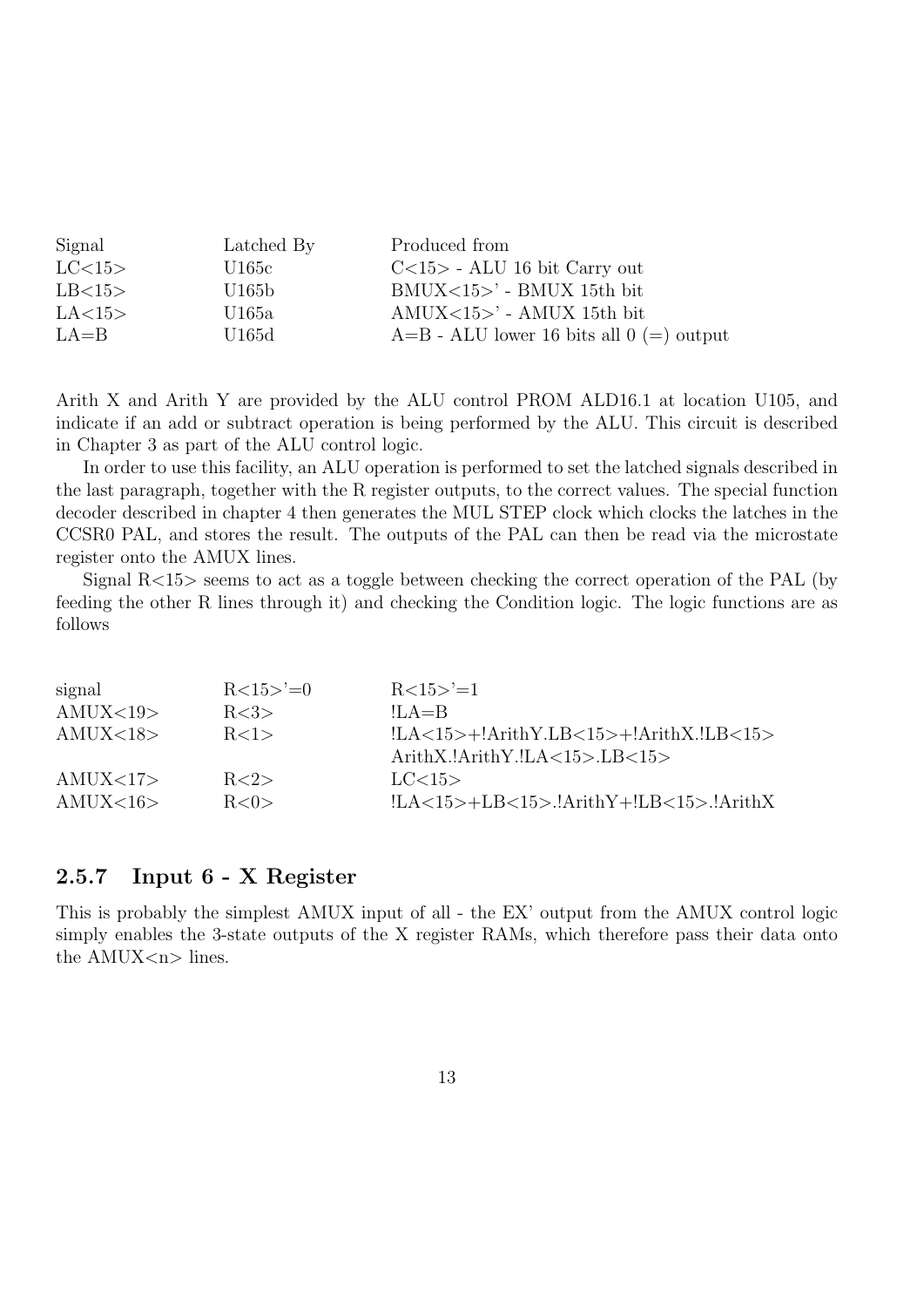### 2.5.8 Input 7 - The Stack

The 16 level arithmetic stack forms the last input to the AMUX. Physically, the stack consists of 5 16\*4 bit 27S07 RAMs, at locations (in increasing bit order) U121, U163, U220, U226 and U125. The 3-state data outputs of these RAMs are connected directly to the AMUX lines, and the Data inputs to the R register outputs (the R register is the latch at the output of the ALU and is described in Chapter 3). The RAM addressing and control will now be described.

The RAM address is provided by the 4-bit Stack Pointer – the synchronous 74S169 counter at location U233. The parallel load inputs of this counter are connected to ground, so that the parallel load function acts as a reset. This load input is provided by the STK RESET' signal. The direction of the counter is controlled by the POP' signal, which causes the counter to decrement on a POP instruction, and increment on a PUSH instruction. The counter is clocked by the CPU clock signal CLK-4J and enabled on these instructions by the !P input, which is produced by the 74S00 NAND Gate U237c. This gate combines the STK CLK ENB H (Stack clock enable) with the ABORT' signal, thus preventing stack pointer changes if the cycle is aborted due to a memory cycle not being ready. Finally, the Carry output of the counter provides the STK EMP' input to the microstate register described above.

There are 2 control inputs to the chips that make the data stack, namely CE (Chip Enable) and WE (Write Enable). Both signals are active low. The write enable signal is produced by the 74S20 NAND gate U139a. It combines 2 CPU clock signals, CLK-16 and CLK-4J, which ensure that the RAM is only written to when the data inputs are valid, with the ABORT' signal (to ensure that the stack will not be altered on an aborted cycle), and the STK WE (Stack Write Enable) signal. The Chip Enable signal comes from the 74S08 AND gate U231b, which combines the Write Enable signal with the AMUX control line ENB STK'. Since all the signals involved are active low, this gate enables the RAM if either the AMUX is selecting the stack OR the stack is being written to.

#### 2.5.9 Force 0's

As I mentioned above, the main CPU data path, and hence the AMUX lines are 20 bits wide. However, not all the inputs use all 20 bits, the Opcode file is 8 bits wide (0-7), the MDX input is 4 bits wide (16-19), and so on. When such inputs are selected, it is necessary to fill up the rest of the 20 bit word with logical 0's. Rather than use a separate system for each possible input, there are common buffers for the 0-7, 8-15 and 16-19 bit fields. They are located as follows.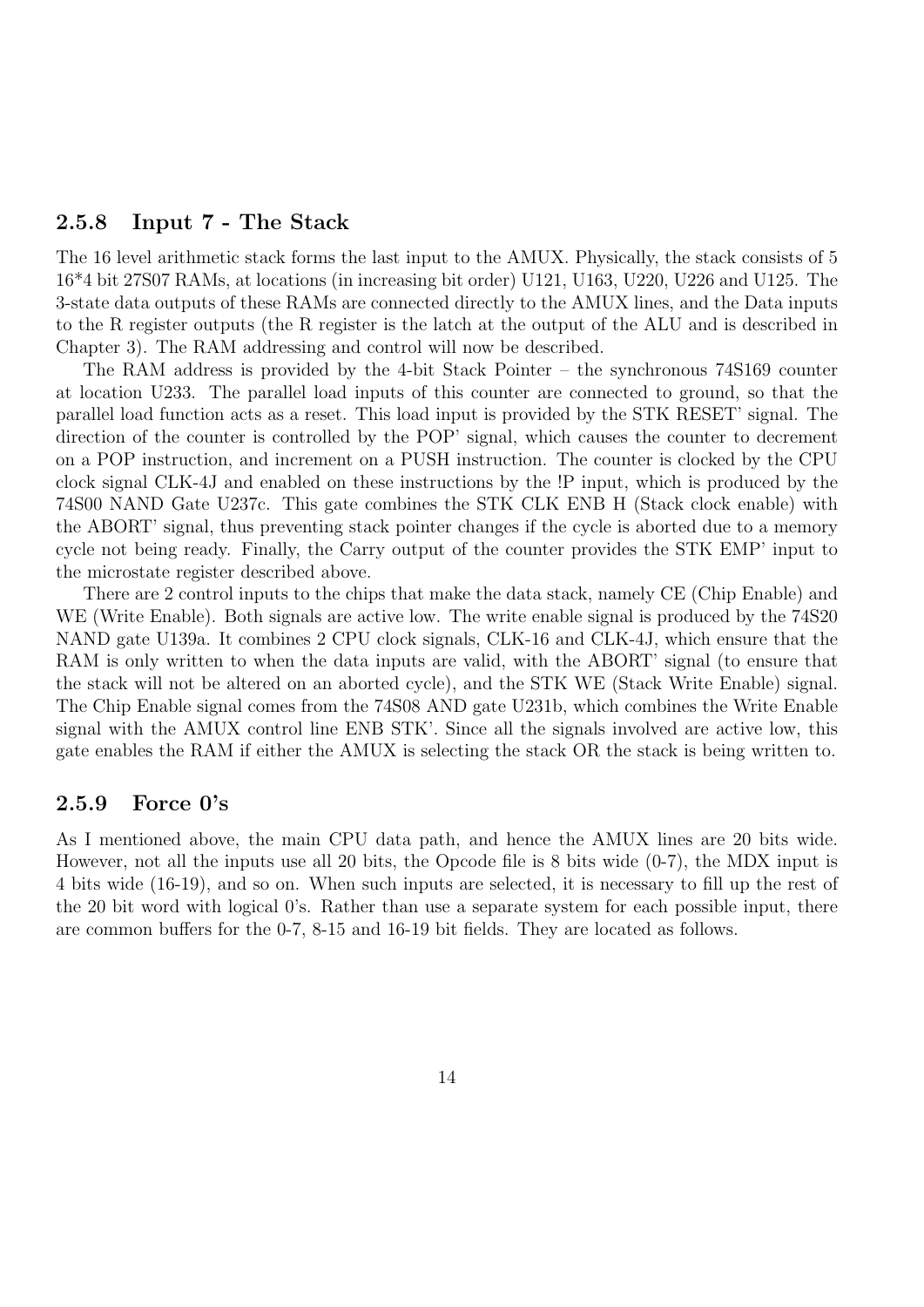| Field   | Buffer           | Control signal |
|---------|------------------|----------------|
| $0 - 7$ | U133 (74S240)    | AZRO < 7:0 >'  |
| 8-15    | U253 (74S240)    | AZRO<15:8>     |
| 16-19   | U146e-h (74S240) | AZRO<19:16>    |

In all cases, the inputs to the buffers are connected to ground, while the outputs are connected directly to the AMUX lines. The 3-state control inputs to these buffers come from the AMUX control logic that will be described next

## 2.5.10 AMUX Control Logic

The control logic for the AMUX distributed multiplexer is composed of 2 circuits. The first is the 74S138 decoder (U229). This decoder is permanently enabled, and is controlled by the 3 A bits  $(A<0>, A<1>, A<2>)$  from the microcode word data register. The 8 outputs of this decoder provide the enables for the 8 input systems described above in the standard way.

The second control section is the 74S288 PROM at location U188, and known as AMX16. This PROM provides the control signals for the Force Zero buffers, a signal to indicate that the A field has selected one of the 2 memory data functions (MDO and MDX) and a shift type signal (SH TYPE) to the shifter logic. The PROM is controlled by the A field of the microcode word, and also by the F (Function) 2-bit field. The PROM decodes the fields to produce these signals in the following way :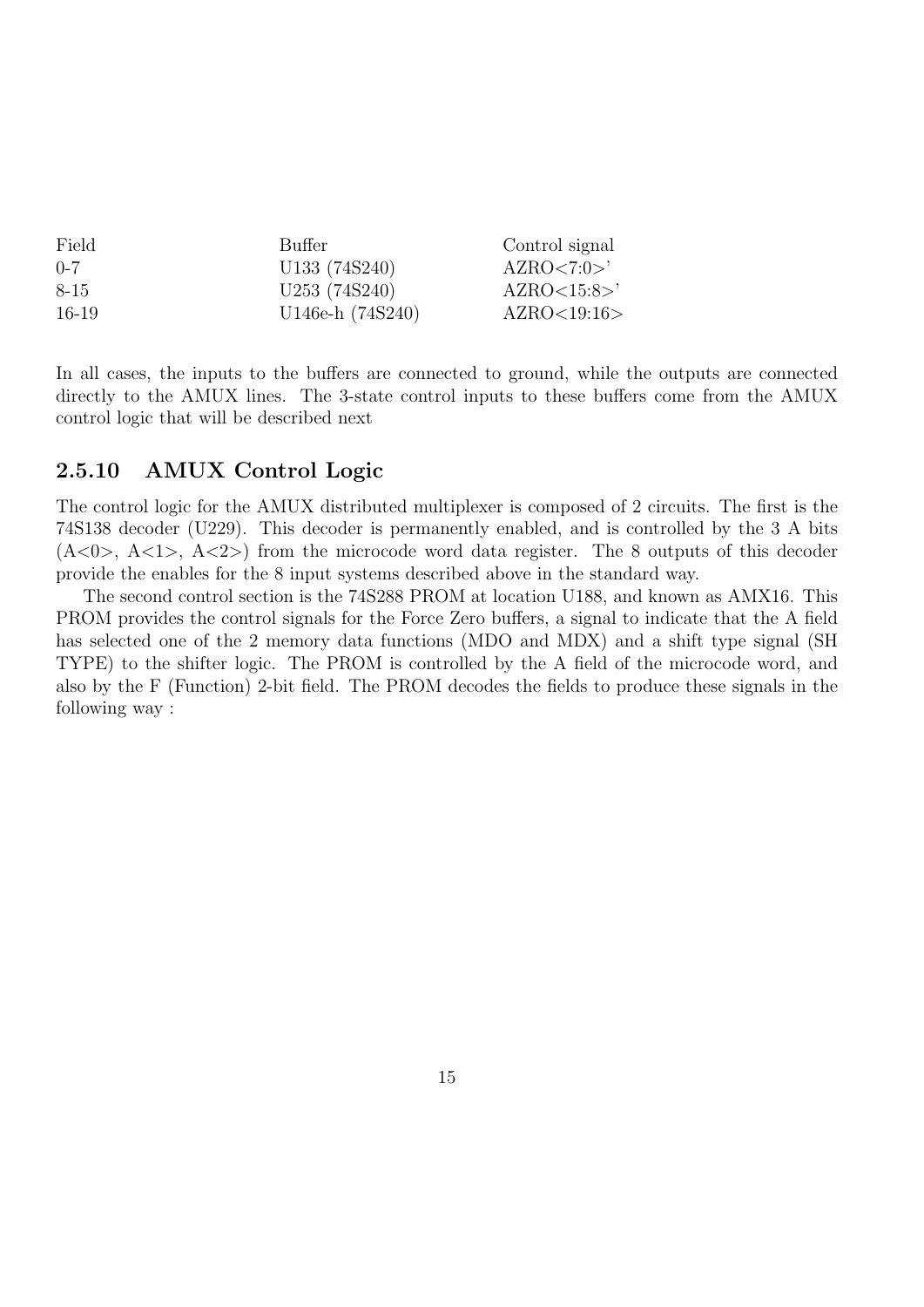| Address        | Signal         |                                           |
|----------------|----------------|-------------------------------------------|
| A <sub>0</sub> | F<0>           |                                           |
| A1             | F<1>           |                                           |
| A2             | A<0>           |                                           |
| A3             | A<2>           |                                           |
| A4             | A<1>           |                                           |
| ROM Bit        | Signal         | Active when                               |
| $\overline{0}$ | Proc Needs MDI | $A=3 (MDO)$                               |
|                |                | $A=4$ (MDX)                               |
| $\mathbf{1}$   | <b>SH TYPE</b> | $F=2$ (Enable Z field as Shifter Control) |
| 3              | AZRO < 7:0>    | $A=4 (MDX)$                               |
| 4              | AZRO<15:8>     | $A=1$ (NextOp)                            |
|                |                | $A=4$ (MDX)                               |
| 5              | AZRO<19:16>    | $A=0$ (Shifter)                           |
|                |                | $A=1$ (NextOp)                            |
|                |                | $A=2$ (IOB Input Port)                    |
|                |                | $A=3 (MDO)$                               |
|                |                | $A=5$ (Microstate). This causes a bus     |
|                |                | contention with                           |
|                |                | the CCSR PAL, and may be a bug            |
|                |                | in the design                             |

# 2.6 BMUX

The BMUX is the 2-input distributed multiplexer that selects between the Y register and constants at the B side input of the ALU. This multiplexer operates as follows

# 2.6.1 Input 0 - Y register

The single B bit of the microcode word is directly connected to the output enable pins of the Y register RAMs. Therefore, when the B field is 0, the RAMs have their outputs enabled, and pass their connects onto the BMUX lines.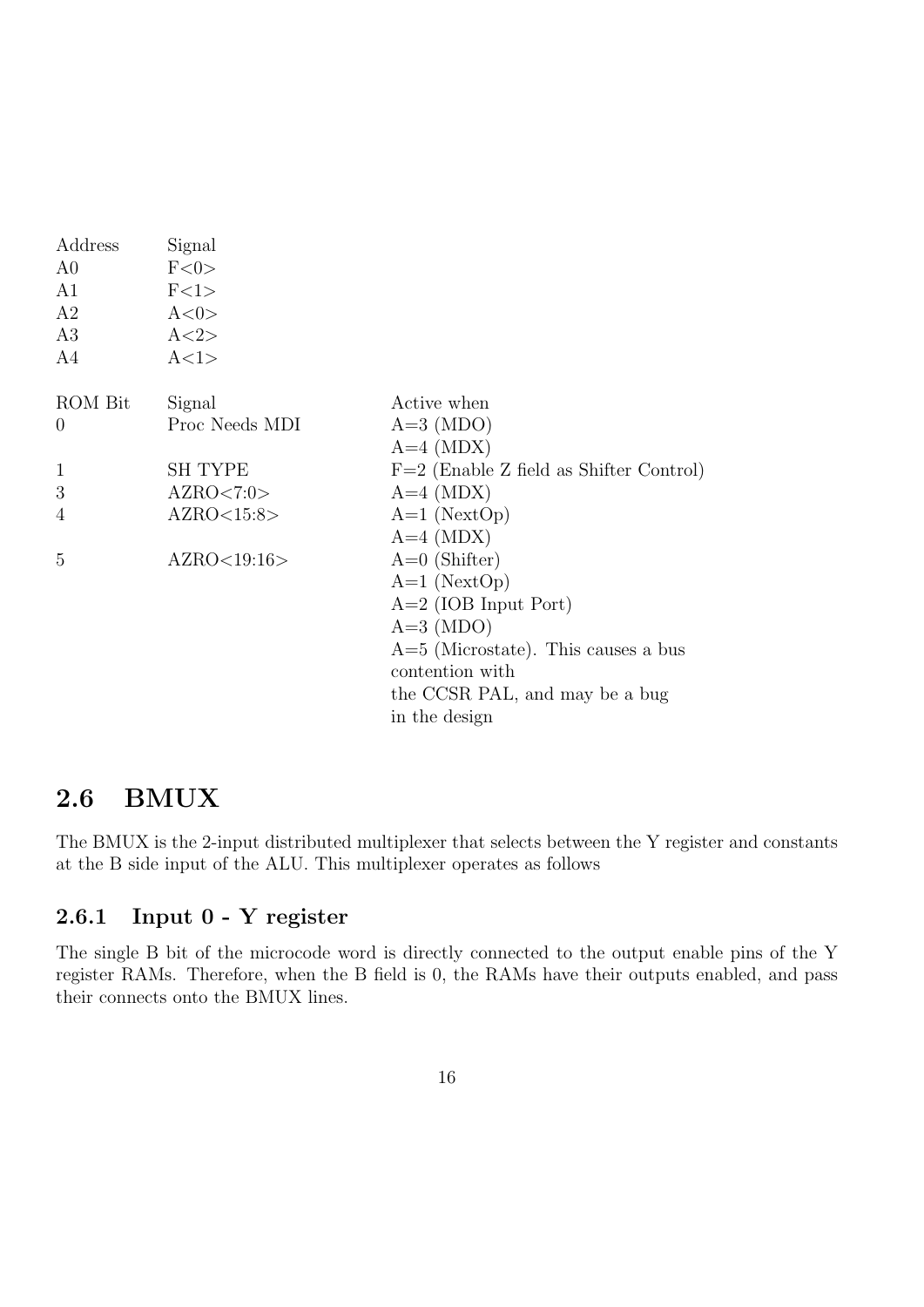#### 2.6.2 Input 1 - Constant

The constant control logic is slightly more complicated, because both 8 bit and 16 bit constants are allowed by the hardware. In both cases, the top 4 bits are all 0's, and the lower 8 bits provided by the Y microcode field.

The 74S240 3 state buffer at location U101 connects the Y microcode field lines to the BMUX<7> - BMUX<0> lines when it is enabled. This circuit provides the lower 8 bits of all constants. Similarly U102a-d (another 74S240 3-state buffer), which has its 4 inputs grounded, forces 0's onto the top 4 BMUX lines. Both these buffers are enabled by the B' signal, which is simply the inverted output of the latch that stores the B field.

The BMUX $<$ 15 $>$ -BMUX $<$ 8 $>$  lines are driven by different buffers depending on whether a long or short constant is selected. In the case of a short constant, the buffers U103e-h and U102e-h force 0's onto the appropriate BMUX lines. These buffers are enabled by the SHORT CONST' signal, and have their inputs grounded. U123a-d and U124a-d transfer the contents of the Z microcode field  $(Z0-Z7)$  onto the BMUX $\langle 8 \rangle$ -BMUX $\langle 15 \rangle$  lines when a long constant is required. These buffers are enabled by the LONG CONST' signal. All the buffers involved are 74S240's.

The NOP SF' signal from the JPPAL3 at U108 determines the size of the constant, being low for a long constant, and high for a short one. This signal is low during normal long constant cycles (F field is either 0 or 2, SF field is 0), and also during Push Long Constant instructions, when the F field is 1 and the SF field 5. The resulting signal is NANDed with the B field in the 74S00 gate U86c to provide the SHORT CONST' signal. Similarly, the NOP SF signal, produced by inverting the NOP SF' signal in the 74S04 NOT gate U90e, is NANDed with the B field in U86b, another 74S00, to give the LONG CONST' signal.

# 2.7 The modified AMUX control in the T4 CPU

The AMUX control logic was totally redesigned in the 24 bit T4 CPU. The AMX16 prom was replaced by a 512\*8bit PROM designated 'AMUX24' located at U140. The 74S138 decoder remains, and is now at location U215. There are 2 microstate registers (in T4 mode), which selected by the state of the H microcode field. These registers are enabled by outputs on the AMUX24 PROM, and output 5 of the U215 is no longer used for this function. The address inputs of the AMUX24 PROM are assigned as follows: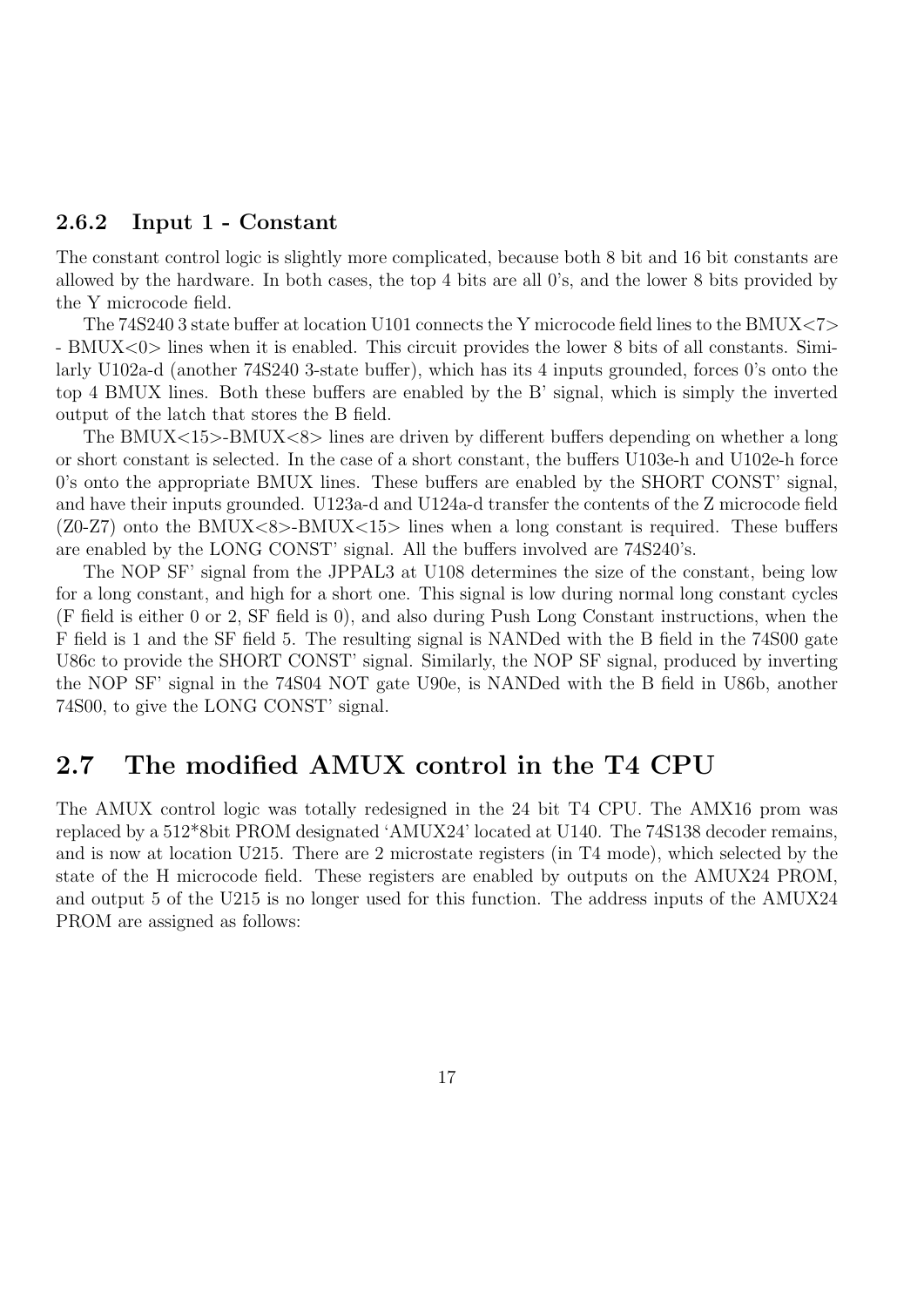| Addr           | Signal                                                  |
|----------------|---------------------------------------------------------|
| A <sub>0</sub> | $F<0$ (Microcode F field)                               |
| A <sub>1</sub> | $F<1$ (Microcode F field)                               |
| A2             | $A < 0$ (Microcode A field)                             |
| A3             | $A < 2$ (Microcode A field)                             |
| A4             | $A<1$ (Microcode A field)                               |
| A5             | H (Microcode H field)                                   |
| A6             | CPU type - Controlled by JP1 (Link to earth) and pulled |
|                | High by R8. Set to 0 for a T2-compatible CPU, and       |
|                | 1 for a T4 CPU                                          |
| A7, A8         | Connected to ground                                     |

The Outputs produced by the ROM are similar to those produced by the AMX16 ROM in the normal 20 bit CPU. The signals are given here.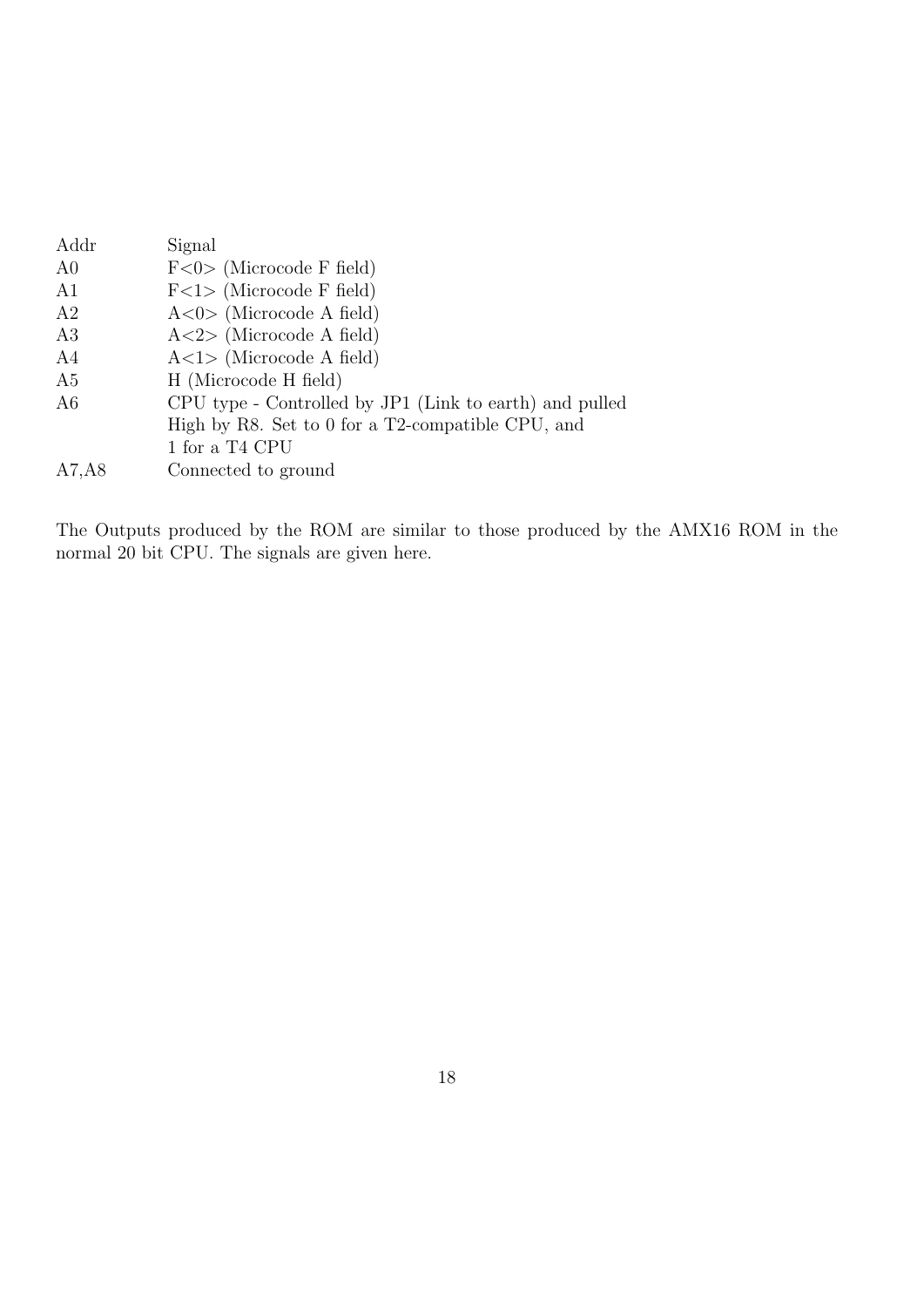| Bit            | Name           | Active when        | Comments                                 |
|----------------|----------------|--------------------|------------------------------------------|
| D <sub>0</sub> | Ustate1'       | $A = 5&H = 1&T4$   | U166 CE'. Select                         |
|                |                |                    | 2nd Microstate register. U166 places     |
|                |                |                    | $BMUX < 19:23$ on $AMUX < 0:7$           |
| D1             | Ustate'        | $A=5\& (H=0 T4=0)$ | Enable main microstate                   |
|                |                |                    | register if $A=5$ and either             |
|                |                |                    | it's a $T2$ or $H=0$                     |
|                |                |                    | This is a standard 20-bit like           |
|                |                |                    | microstate register                      |
| D2             | AZRO<16:19>    | $A=0$              | Shifter                                  |
|                |                | $A=1$              | NextOp                                   |
|                |                | $A=2$              | Input Port                               |
|                |                | $A=3$              | <b>MDO</b>                               |
|                |                | $A=5\&H=1\&T4$     | Ustate1 register                         |
|                |                |                    | Note: Ustate $\langle 16:19 \rangle$ are |
|                |                |                    | Not forced to 0. The CCSR0 PAL           |
|                |                |                    | Can be read in a T4 (in both modes)      |
| D3             | AZRO < 8:15    | $A=1$              | NextOp                                   |
|                |                | $A=4$              | <b>MDX</b>                               |
|                |                | $A = 5\&H = 1\&T4$ | Ustate1 register                         |
| D <sub>4</sub> | AZRO<0:7>      | $A=4$              | MDX - Identical to 20 bit CPU            |
| D5             | AZRO<20:23>    | $A=0$              | Shifter                                  |
|                |                | $A=1$              | NextOp                                   |
|                |                | $A=2$              | Input Port                               |
|                |                | $A=3$              | <b>MDO</b>                               |
|                |                | $A=5$              | Ustate, Ustate 1                         |
|                |                |                    | (Both microstate registers)              |
| D <sub>6</sub> | Sh Type        | $F=2$              | Identical to 20 bit CPU                  |
| D7             | Proc Needs MDI | $A=3$              | <b>MDO</b>                               |
|                |                | $A=4$              | <b>MDX</b>                               |
|                |                |                    | (Identical to 20 bit CPU)                |

Bit 8 of the main microstate register is driven by the CPU type signal from JP1. It's 0 if the CPU is set to 20-bit compatible mode, and 1 if the CPU is set to T4 mode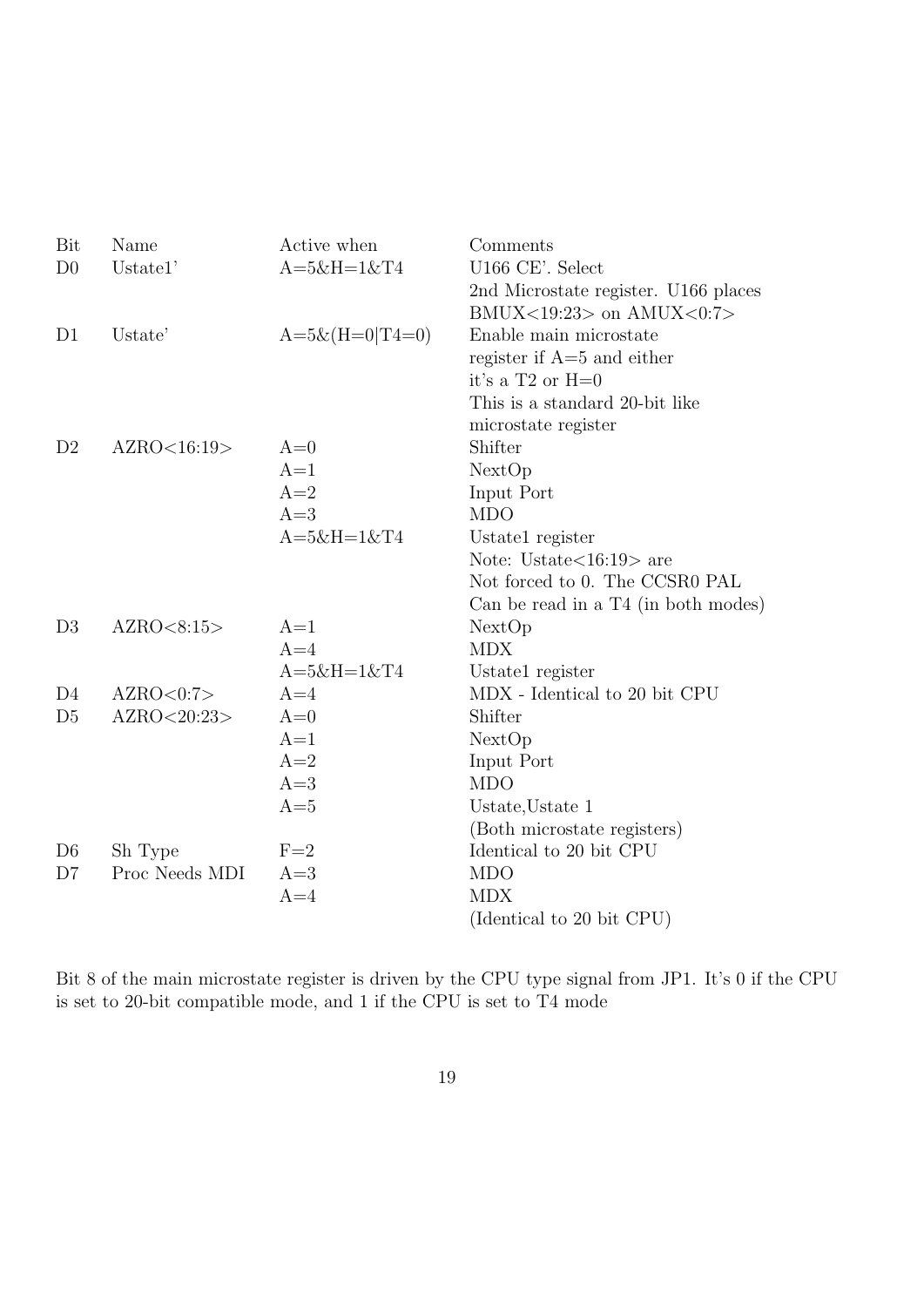# Chapter 3

# Data Paths 2 - ALU, Output registers, Multiplication and Division

Having seen how to obtain 2 20 bit words (one form the AMUX, and the other from the BMUX), the means by which they processed by the Arithmetic Logic Unit - the ALU will be described.

## 3.1 The 20 bit ALU

The PERQ CPU uses the popular 74S181 ALU to combine the AMUX and BMUX signals and produce the ALU Y lines. A complete logic diagram to gate level of this ALU is published in e.g. the Texas Instruments TTL Data Book Volume 1, and therefore little will be said about the operation of the device here. For the moment it is sufficent to note that the device combines 2 4 bit words using either one of 16 logic functions or 1 of 16 arithmetic functions (not all the functions are used in the PERQ).

The distinction is that arithmetic functions have a carry signal between adjacent bits, whereas logic functions do not. The carry circuitry, and hence the choice of arithmetic of logical functions is controlled by the 'M' input to the ALU chip, and the particular function selected by the 4 S inputs. In the PERQ, these signals are driven by the ALU control PROM (ALD16.1), which decodes the ALU field in the microcode word. This logic is described in the ALU control section below.

Since each ALU processes 4 bits, 5 devices are needed for the PERQ's 20 bit processor. They are physically located at the following locations on the CPU board :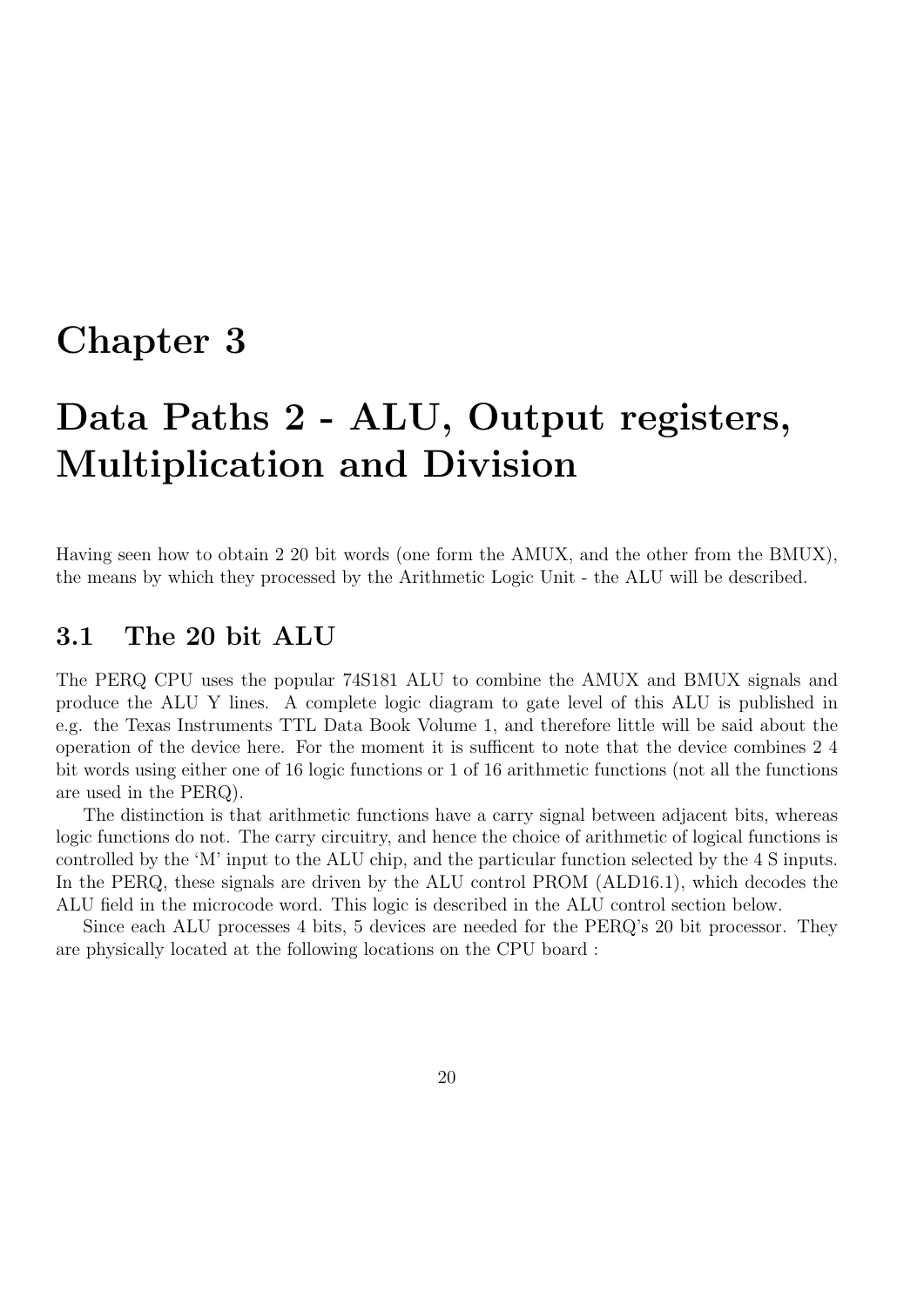| <b>Bits</b> | Location |
|-------------|----------|
| $0 - 3$     | U133     |
| $4 - 7$     | U132     |
| 8-11        | U152     |
| $12 - 15$   | U153     |
| 16-19       | U154     |

The input and output signals for the ALU will now be described.

## 3.1.1 ALU Data inputs

The inputs to the ALU are simply the AMUX and BMUX lines that were described in the last chapter. The apropriate common line for each bit is directly connected to the A or B ALU input pin. Note that the ALU in the PERQ operates on active-low data and produces an active-low result.

## 3.1.2 Carry

For an arithmetic operation, like addition, there needs to be a carry signal from each bit to the next higher bit. In fact, the ALU chips used in the PERQ have a carry input signal (which is the carry input to the least significant bit of that ALU) and a carry output signal (the carry output from the most significant bit). The simplest scheme (the so-called 'Ripple Carry), could be implememtned by linking the carry out of one ALU chip to the carry in of the next. Conceptually, the ALU circuit has a logic output from each bit which is fed into the processing circuit for the next bit. Although simple, this system has the disadvantage that the carry into the highest bit is only valid when all the lower bits have stabilised, so the addition time is the sum of the propagation delays for each bit. This therefore means that adders for long word lengths are slow.

In the PERQ, a faster system, called 'lookahead' carry. Each ALU produces 2 signals, the carry generate signal  $G\langle n\rangle'$  and the carry propagate signal  $P\langle n\rangle'$ . Although, in the PERQ, these signals are actually active low, in the description that follows, the signals will be described using a positive logic convention, that is a signal that is active will be given the level 1. In order to explain how these signals are generated and used, consider the following 4-bit additions: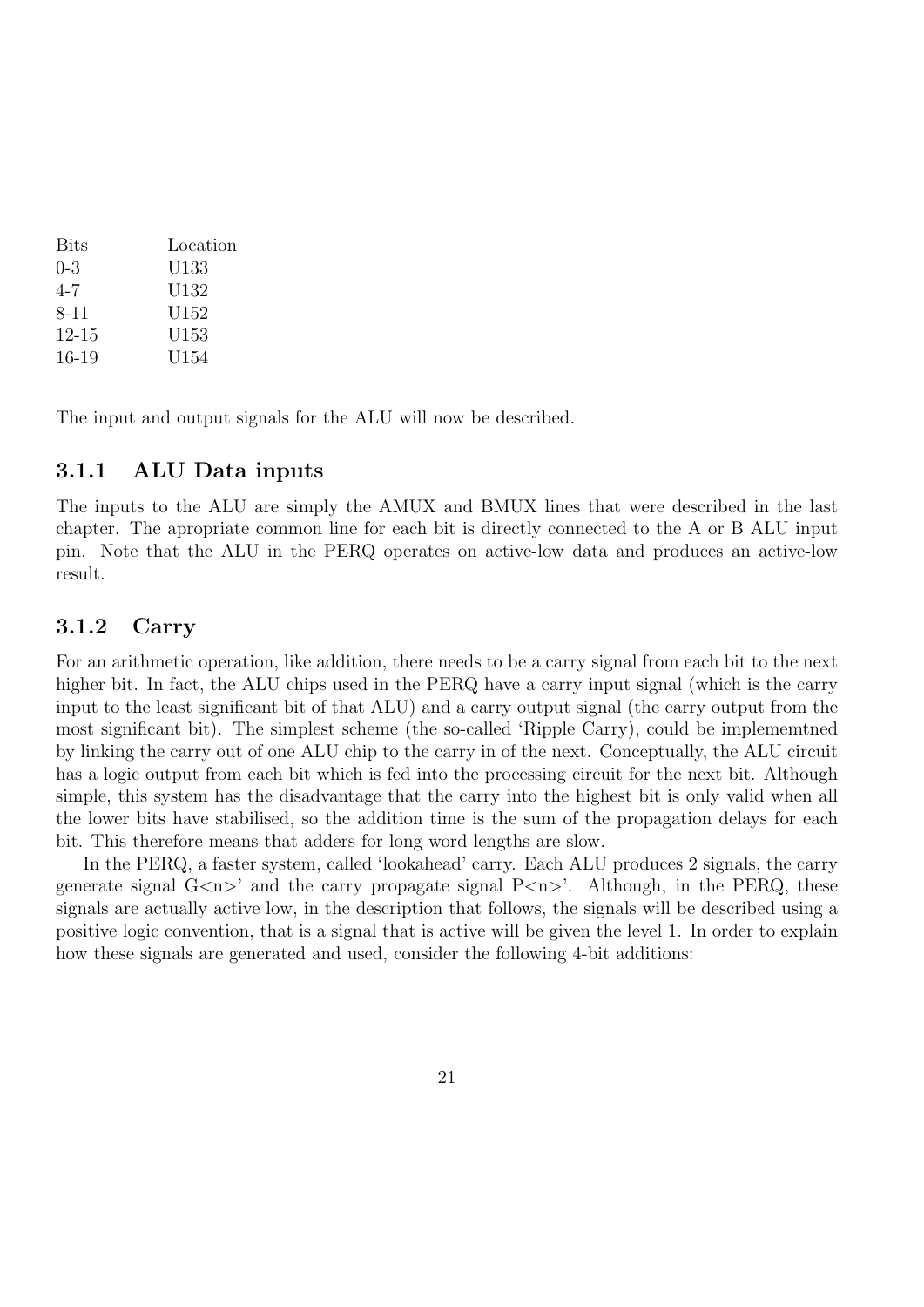| sum                  |                | Comments                            |
|----------------------|----------------|-------------------------------------|
| $0011 + 0101 = 1000$ |                | No carry out,                       |
|                      |                | carry in will not cause a carry out |
| $1000+0111=1111$     | $\overline{1}$ | No carry out,                       |
|                      |                | carry in propagated to carry out    |
| $1000+1100=0100$     |                | Carry out,                          |
|                      |                | no matter what carry in is          |

So, the generate signal G is produced if this addition produces a carry out, independant of the carry in signal, whereas the propagate signal is active if a carry out would be produced had carry in been active. The carry output from this 4-bit stage is therefore given by  $Cout = G + P.Cin$ . However, this is not a simply a confusing way of describing a carry.

The important thing is that, unlike a carry out signal, the state of the G and P signals depend only on the 4 bits being considered - i.e. for each of the 74181's in the PERQ, the states of the  $G\langle n\rangle'$  and  $P\langle n\rangle'$  signals does not depend on the state of the carry input. Therefore, given an A and B word to process, the 5 ALU chips can calculate the 5 sets of  $G\langle n\rangle$  and  $P\langle n\rangle$ simultaneously, without the problem that the (unknown) carry input to that ALU chip could affect the state. Based on these signals, a fairly simple logic ciruit that will be described in more detail below can determine the states of the carry inputs to each of the ALUs. After these signals have stabilised, the ALU outputs may have to change, based on the carry in signals, but the  $G\langle n\rangle$  and  $P\langle n \rangle$ ' signals will not.

The carry input to a given ALU stage is given by :

|             |                                           | Explanation                    |
|-------------|-------------------------------------------|--------------------------------|
| $Cin < n>=$ | $G$ $m-1$                                 | Stage below generated a carry. |
|             | $+P\leq n-1$ >.G $\leq n-2$ >             | Stage below propagated a carry |
|             |                                           | generated 2 stages below.      |
|             | $+P\le n-1$ >. $P\le n-2$ >. $G\le n-3$ > |                                |
|             | $+$ etc                                   |                                |

The way this logic is implemented in the PERQ 20 bit CPU will now be described. U142 is a 74S182 Look-ahead carry generator. This chip accepts the  $G\langle n\rangle'$  and  $P\langle n\rangle'$  signals from 4 ALUs along with a carry input, and, using the equation given above, determines the Carry input signals for the 3 higher ALUs (The carry input for the least significant ALU is simply the carry input).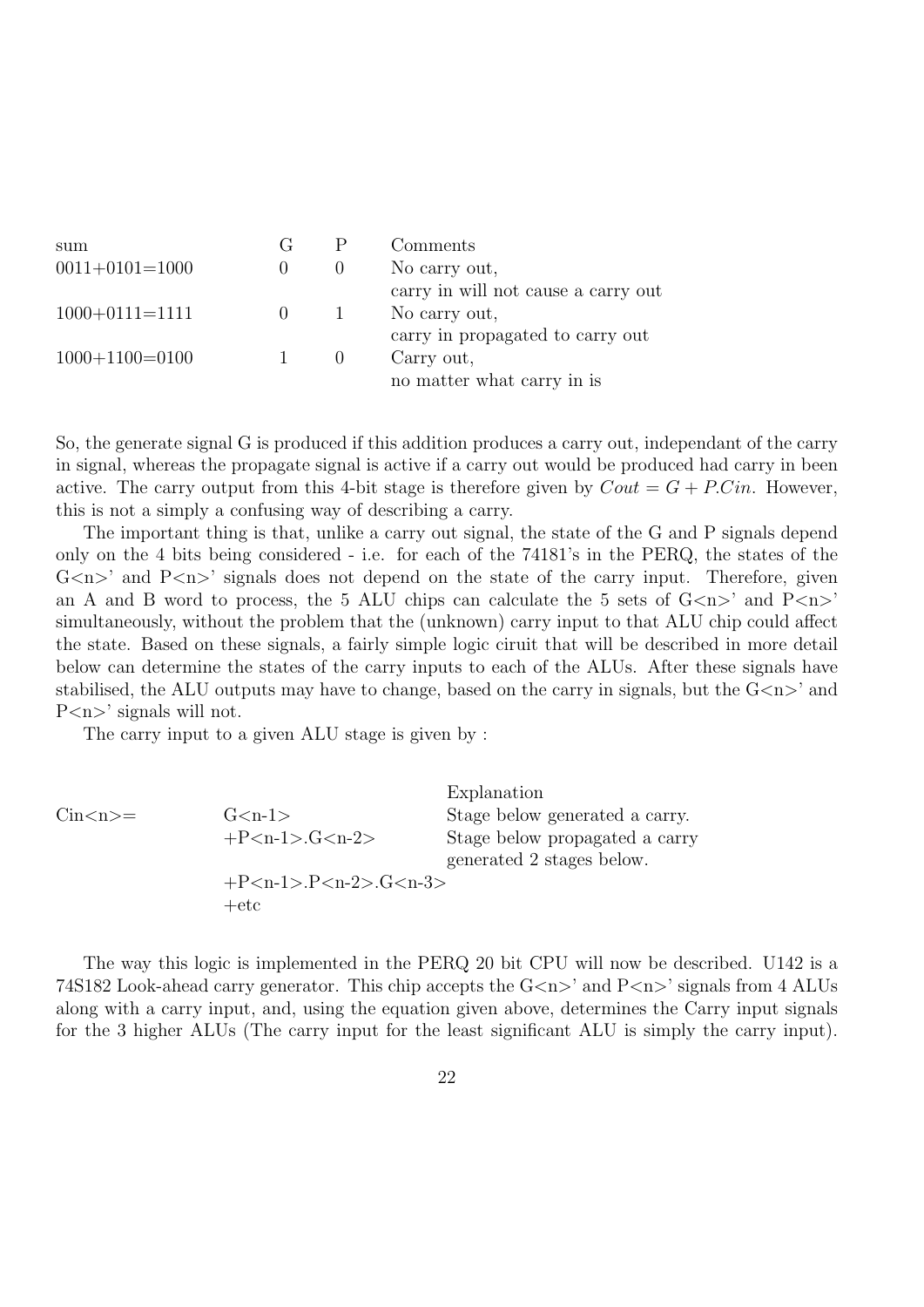Final propagate and generate signals are also produced for the entire ALU, but these are not used in the PERQ. The 3 carry outputs of U142 are connected to the carry inputs of U132,U152 and U153 respectively to provide a look-ahad carry over the lower 16 bits of the ALU.

The is actually little speed disadvantage in using a ripple carry from the ALU handling bits 12-15 to the most significant ALU. So, as U142 can only control a total of 4 ALUs, this is what was done. The carry input on the most significant ALU (U154) is simply linked to the carry output of U153.

The carry output from bit  $15$  – signal C $\lt$ 15 $>$  is latched in U165c (67S380) by the CLK-0R C clock. It is therefore stable throughout the second half of the cycle before being latched in the carry flip-flop (U209e - 74S374) by the rising edge of CLK-0R B at the end of the microcycle. The output of this flip-flop – old carry' is processed by the ALU control PROM ALD16.1 (at location U105) to provide the carry input for the ALU on the next microcycle. The main carry flag therefore operates over 16 bits.

Carry<19> is the carry output from the most significant ALU bit. It is latched by U165e in a similar manner to the  $C<15$  signal to produce the  $LC<19$  signal. This signal is then clocked into the extended carry flip-flop U209g by the CLK-0R B signal at the start of the next microcycle. The output of this flip-flop is called OLD CARRY<19>', and is used by the condition code logic.

## 3.1.3 Carry logic in the 24 bit T4 CPU

The carry logic in the 24 bit version of the PERQ CPU is basically similar to the 20 bit machine. Two 74S182 chips are used, U242 for the lower 4 ALU chips and U243 for the higher 2. Therefore, look-ahead carry is used over all 24 bits in this processor. Link JP2 selectes whether the equivalent of Carry<19> comes from either the carry output of the ALU handling bits 16-19 (U263), when the machine acts like a 20 bit CPU, or the carry output of U263 (which handles bits 20-23), whereupon the processor acts as a 24 bit machine.

# 3.2 ALU outputs - the R register

The outputs of the ALU (the ALU  $Y(n)$  signals) are latched in the 74S373 transparent latches by the LATCH R signal from the clock generation circuitry. This signal is low throughout the second half of a microcycle (while the CLK-0R signal is low), thus latching the ALU outputs. During this half of the cycle, the registers and stack are updated, but the R latch ensures that any changes made to the inputs of the ALU will not affect the outputs. The LATCH R signal goes high shortly after the start of each microcycle, allowing the contents of the latch to be updated, before going low again shortly before the CLK-0R signal does. The chips that constitute the R-latch are as follows :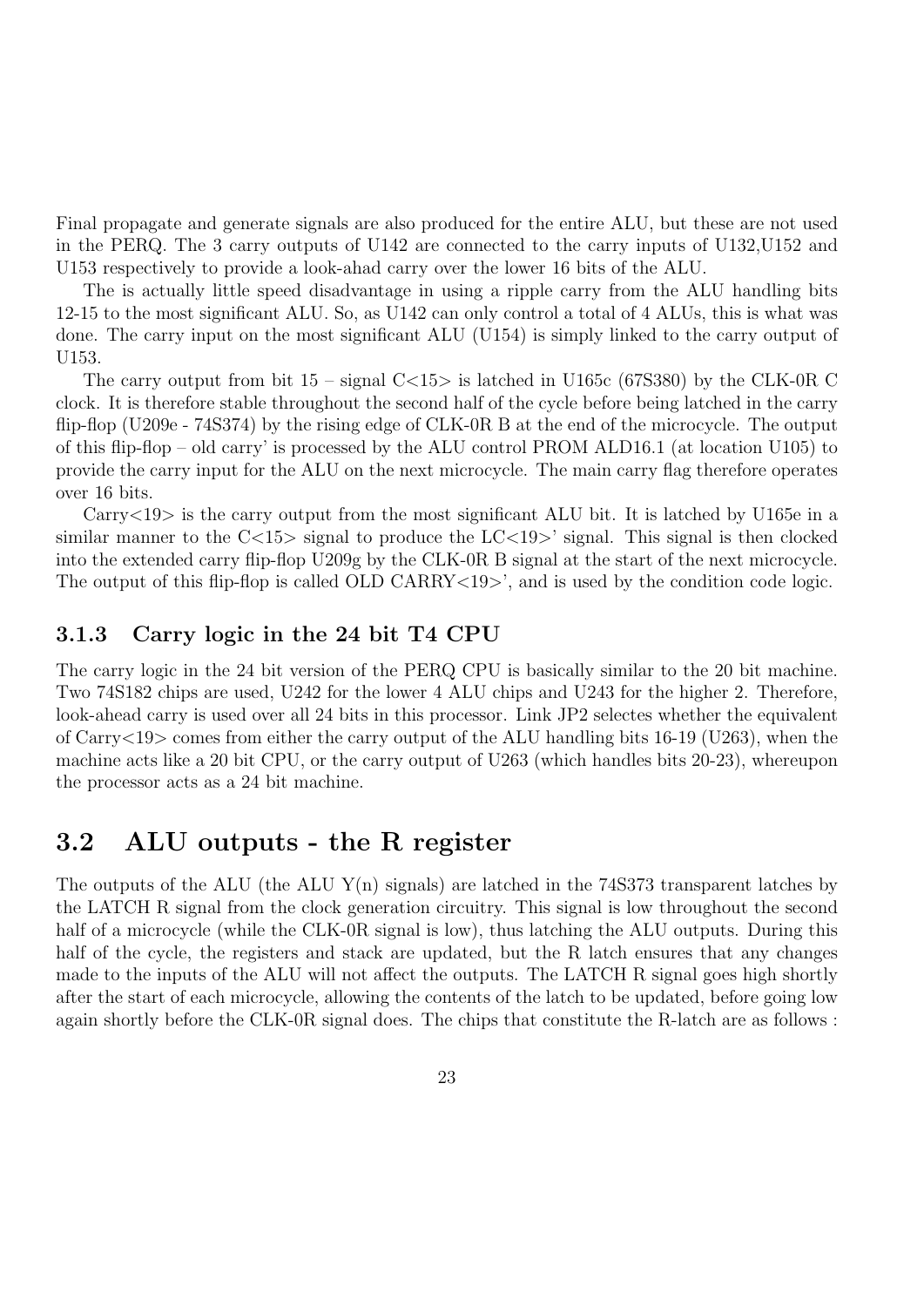| <b>Bits</b> | Latch   |
|-------------|---------|
| $0 - 7$     | U191    |
| 8-15        | U235    |
| 16-19       | U143a-d |

The outputs of U143 are permantently enabled, since the output enable pin is grounded. However, the outputs of the latches for the lower 16 bits can be set to the high impedence state, since these R-lines can also be driven by the Multiplier register or the Victim latch. The output enable pins of U191 and U235 are driven by the 74S10 NAND gate U213b. This gate disables the latch outputs when either RD VICTIM or ENB MDR L are active (low), thus enabling either of these circuits to drive the R-lines.

The outputs of the R register are linked to the data input pins on the RAM chips that make up the X and Y registers. During the second half of the microcycle, the Wr RAM' signal goes active (unless inhibitied by the W microcode field), and the contents of the R register are written to the appropriate X and Y registers. The Register contol logic is described in chapter 2.

## 3.3 The memory data register

Since the memory address and data words are calculated by the main ALU, this is a logical place to describe the registers that store these words.

The ALU Y $\langle n \rangle$ ' data outputs are stored in the 67S380 inverting transparent latches (U258 for the low byte, and U259 for the high byte) by the LATCH R signal. The outputs of these latches drive the backplane memory data input lines,  $MDI < n$ . These outputs are enabled by the ENB MDI' signal from the 74S10 NAND gate U213c, which combines the following 3 signals : MEM RDING MA/MD, RO/PS', and CLK-4E. These signals have the following significance :

The MEM RDING MA/MD signal is driven by the GMV02 PROM (U204) in the memory state machine. It is active during a memory cycle when the memory card is accepting address or data words. The operation of this state machine is described in chapter 7.

The RO/PS' signal disables the MDI outputs when a raster operation is in progress, since the raster op logic drives the MDI lines itself.

Finally, the CLK-4E signal ensures that the the outputs are only enabled during the second half of a microcycle (when the CLK-0R signal is low). This is the time that the latch is holding the valid memory data.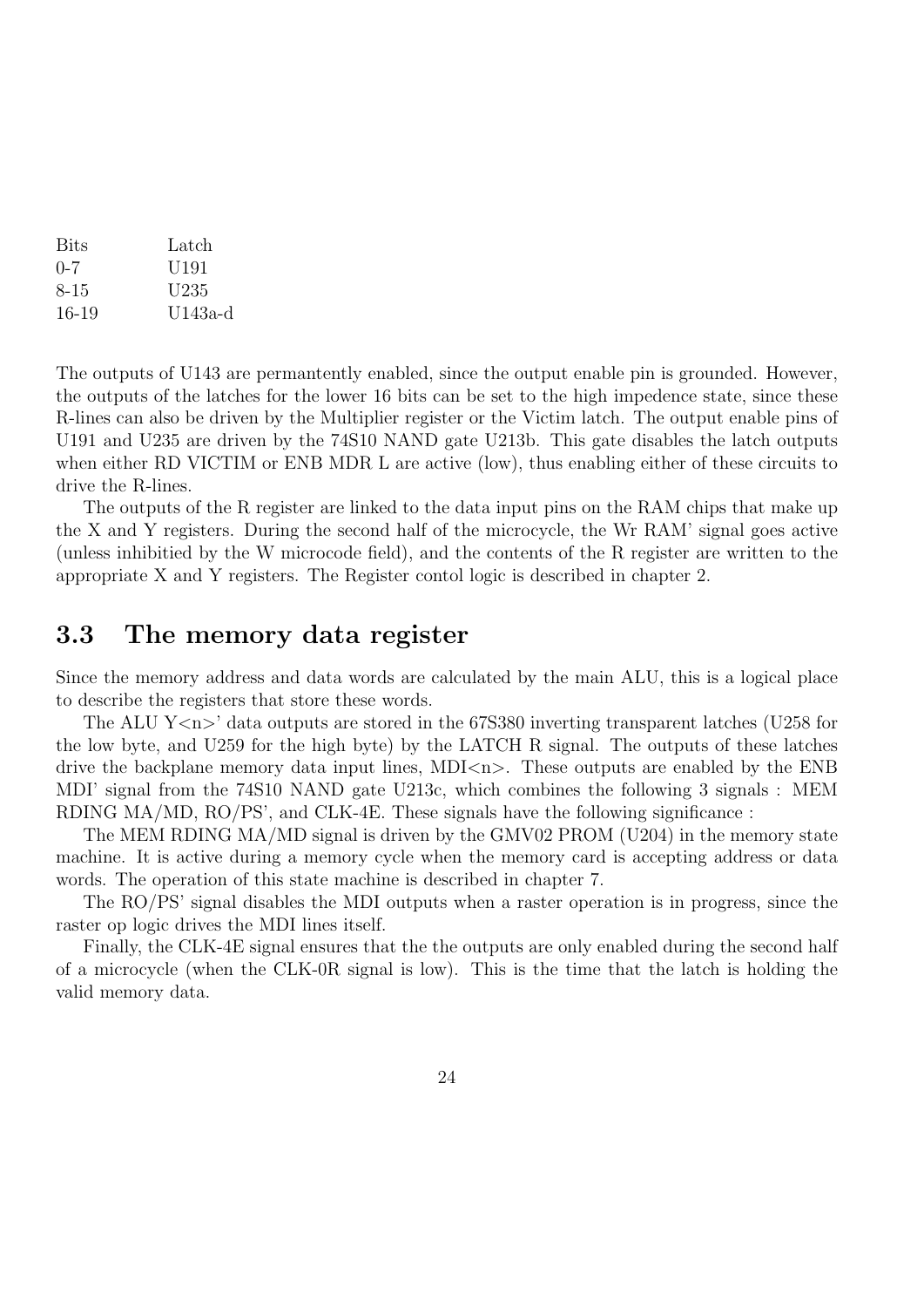## 3.4 The memory address register

The memory address register is similar to the memory data register just described. The 20 bit ALU Y $\langle n \rangle$  output word is stored in the 74S534 latches by the rising edge of the CLK MA'R $\langle 5 \rangle$ signal. The latches used to perform this function are as follows :

| <b>Bits</b> | Latch            |
|-------------|------------------|
| $0 - 7$     | U255             |
| 8-15        | U <sub>257</sub> |
| 16-19       | $U256d-g$        |

During a memory access cycle (that is, when the F microcode field contains 1, and the high bit of the SF field is set), the Load MA output from the 74S138 decoder U149 in the special function decoder is selected. This output goes low shortly after the CLK-4G output goes high at the start of the second half of the microcycle. The Load MA signal is inverted by U234e (a 74S04 NOT gate) to produce the CLK MA'R<5> signal. Therefore, the memory address register is loaded at the start of the second half of memory access microcycles.

The output enable of the memory address register is similar to that for the mmemory data register. The output enable lines of the 74S534s (signal ENB MA') are driven by the 74S00 NAND gate U232d. This gate combines the MEM RDING MA/MD and CLK-4E signals to enable the memory address register during the second half of those microcycles when the memory card is reading the address or data lines. The signals involved are described in the previous section. However, since the Raster Operation logic does not drive the memory address lines, but relies on the ALU to calculate the addresses for such operations, the memory address register is not disabled during such operations, and the RO/PS' signal is not an input to U232d.

# 3.5 The Output Register and IO Cycles

An input/output (IO) cycle is defined by the F microcode field containing 0 and the SF field containg 17(octal). This condition is detected by NANDing together the  $SF < 0$ ,  $SF < 1$ ,  $SF < 2$ ,  $S_{\rm F}$  signals and the  $F$  <0>' and  $F$  <1>' signals in the 74S30 NAND gate U216. The remaing 2 inputs to this gate are both driven by the DON'T IO ENB signal from the CPU clock circuitry. This signal is low for a short period at the start of each microcycle, thus preventing the output of the gate from going active until the remaining inputs have stabilised. The output of U216 directly drives the IOB ENB L signal on the backplane. This signal also drives the clock inputs to the input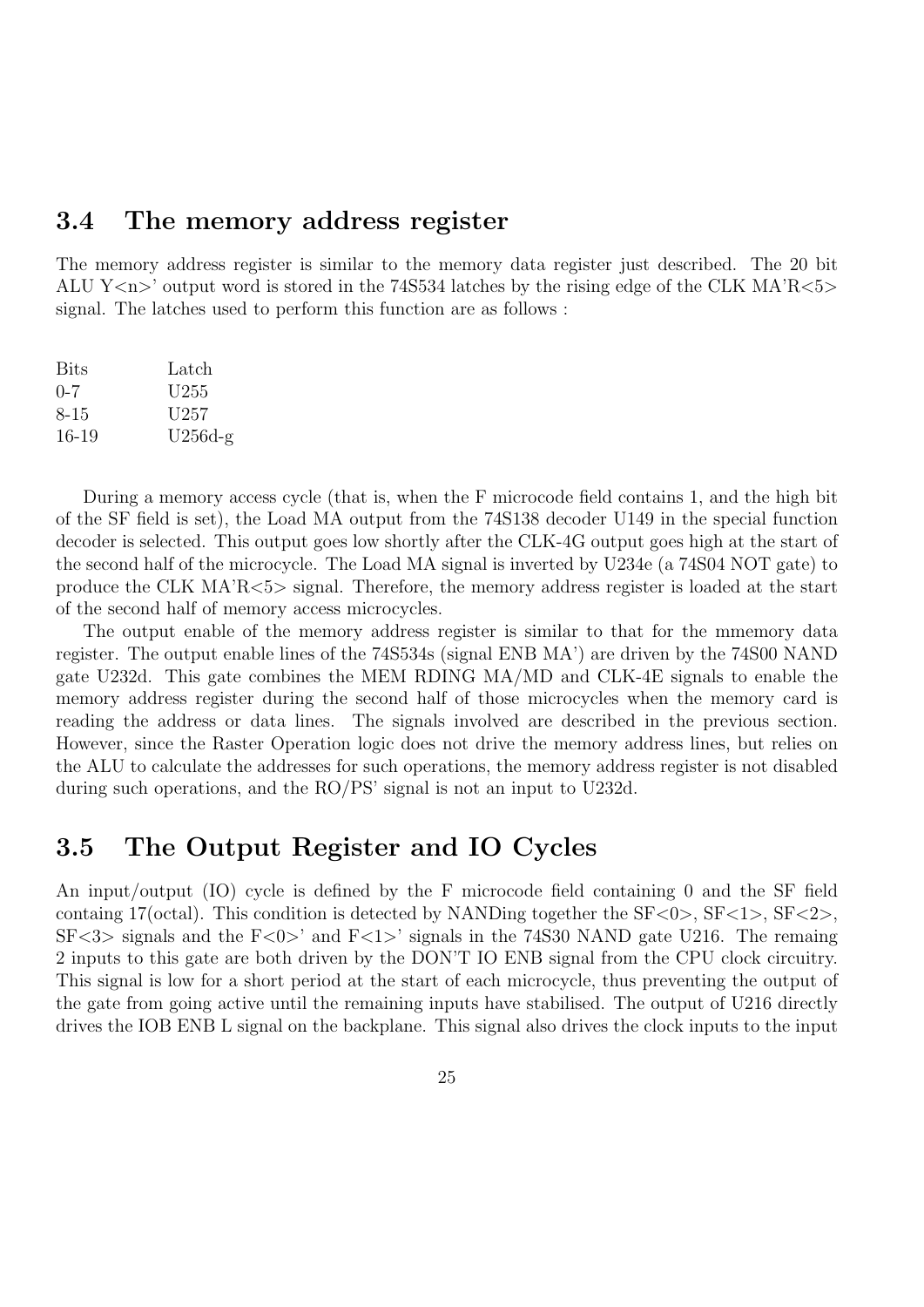port latches U245 and U248 that are described in raltion to the AMUX in chapter 2. Shortly after the DON'T IO ENB signal goes low at the end of the microcycle, the IOB ENB signal swings high and latches the contents of the IOD data bus in the input port latches, from where it can be read into the ALU via the AMUX.

A output cycle has the additional condition that the most significant Z field bit is high. The IOB ENB L signal is inverted by U185a (a 74S240 NOT gate which is permanently enabled), and then NANDed with the Z<7> microcode data bit and the CLK-4G clock signal by the 74S10 NAND gate U207b. The output of this gate, known as ENB IODO, therfore goes low during the second half of output microcycles. This signal enables the outputs of the IO output latches (U246 for the low byte and U249 for the high byte, both 67S380s) during the second half of such microcycles. These latches store the ALU  $Y\langle n \rangle$  data outputs when the CLK-0RB signal goes low during the second half of the microcycle, in an identical manner to the memory data register.

The IO address lines (IOA $\langle n \rangle$ ) are produced by buffering the microcode word Z field (Z $\langle n \rangle$ ) by the 74S240 inverting buffers U225e-h and U206e-h. These buffers are permanently enabled since the enable input is connected to ground. The Z field, and hence the IOA lines are valid throughout the microcycle.

# 3.6 The ALU control PROM

The particular function performed by the ALU is selected by the 27S29 PROM (ALD16.1) at location U105. This PROM combines the ALU microcode field, the carry input (old carry'), the multiplier control bits (MDR $< 0.1$ ), the lowest bit of the multiplier register (MDR $< 0$ ) and the most significant latched bit of the ALU output from the previous instruction, UW<15>. From these signals it produces the 5 bit ALU control word  $(ALUF<0-3)$  and ALU M), the ALU carry input  $(CN<0)$ , and the ArtihX, Y signals that are used by the condition code logic. These signals are connected to the PROM as follows :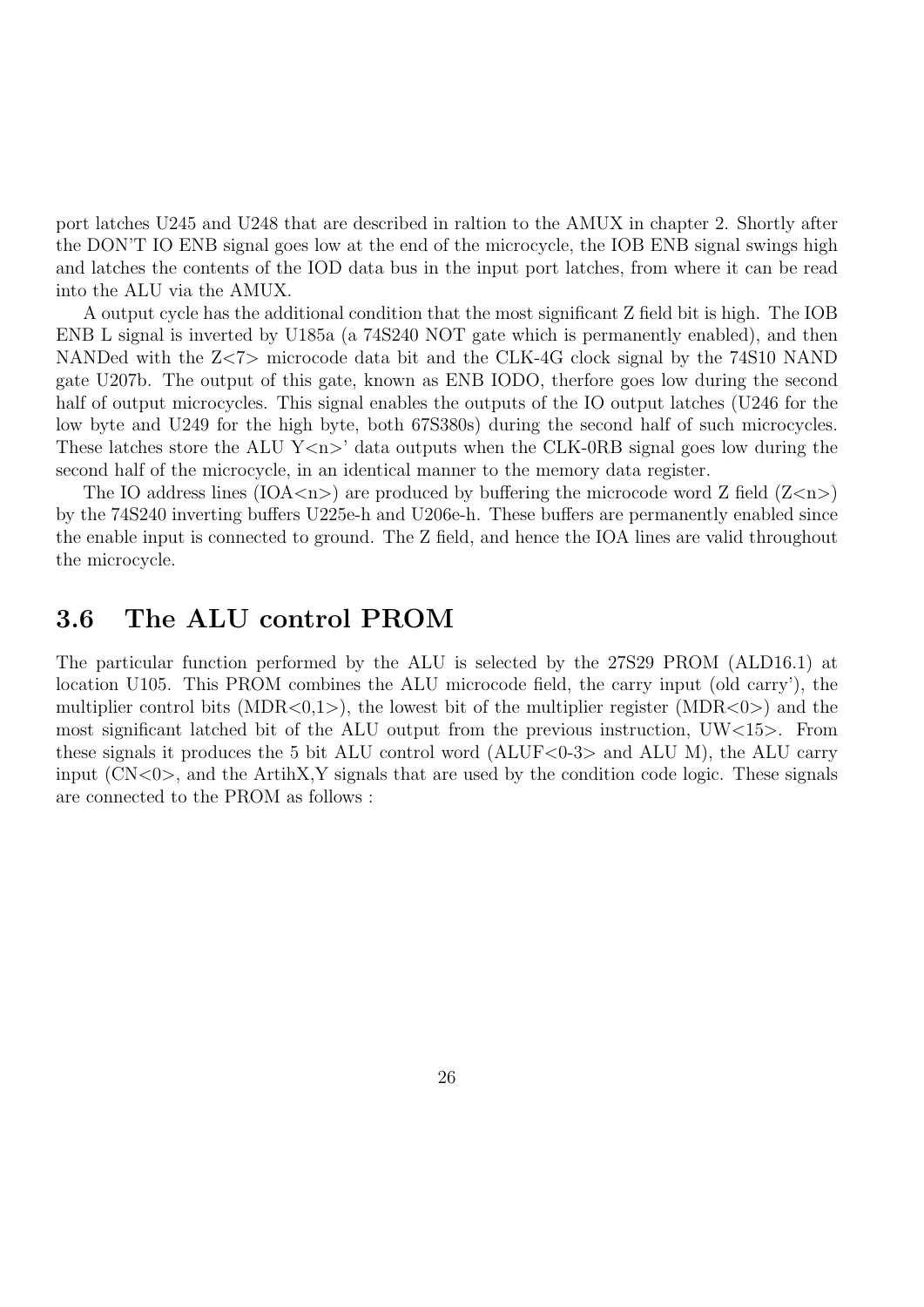| Address                  | Signal                    |
|--------------------------|---------------------------|
| A <sub>0</sub>           | $ALU < 3$ (Microcode bit) |
| A1                       | ALU < 2>                  |
| A2                       | ALU<1>                    |
| A3                       | ALU < 0                   |
| A <sub>4</sub>           | OLD CARRY'                |
| A5                       | UW<15>                    |
| A6                       | MD INSTR $<0>$            |
| A7                       | MD INSTR $<1>$            |
| A8                       | MDR <0>                   |
|                          |                           |
| Data                     | Signal                    |
| D0                       | ALU M                     |
| D1                       | ALUF<3>                   |
| $\rm D2$                 | ALUF<2>                   |
| D3                       | ALUF<1>                   |
| D4                       | ALUF<0>                   |
| $\overline{\mathrm{D}5}$ | <b>ARITH X</b>            |
| D6                       | <b>ARITH Y</b>            |
| D7                       | $CN < 0$ (Carry Input)    |
|                          |                           |

Since there are 4 ALU control bits in the microcode word, there are 16 possible ALU functions. In 2 cases, namely when the ALU field contains  $14$  (function is  $A+B$ ) and when the ALU field contains 16 (function is A-B), the state of the PROM outputs depends on the state of the multiplier control signals. For the 14 other functions, the ALU control lines depend only on the state of the microcode ALU field, and these will be described first.

## 3.6.1 Normal Functions

These 14 functions are best described by the following table :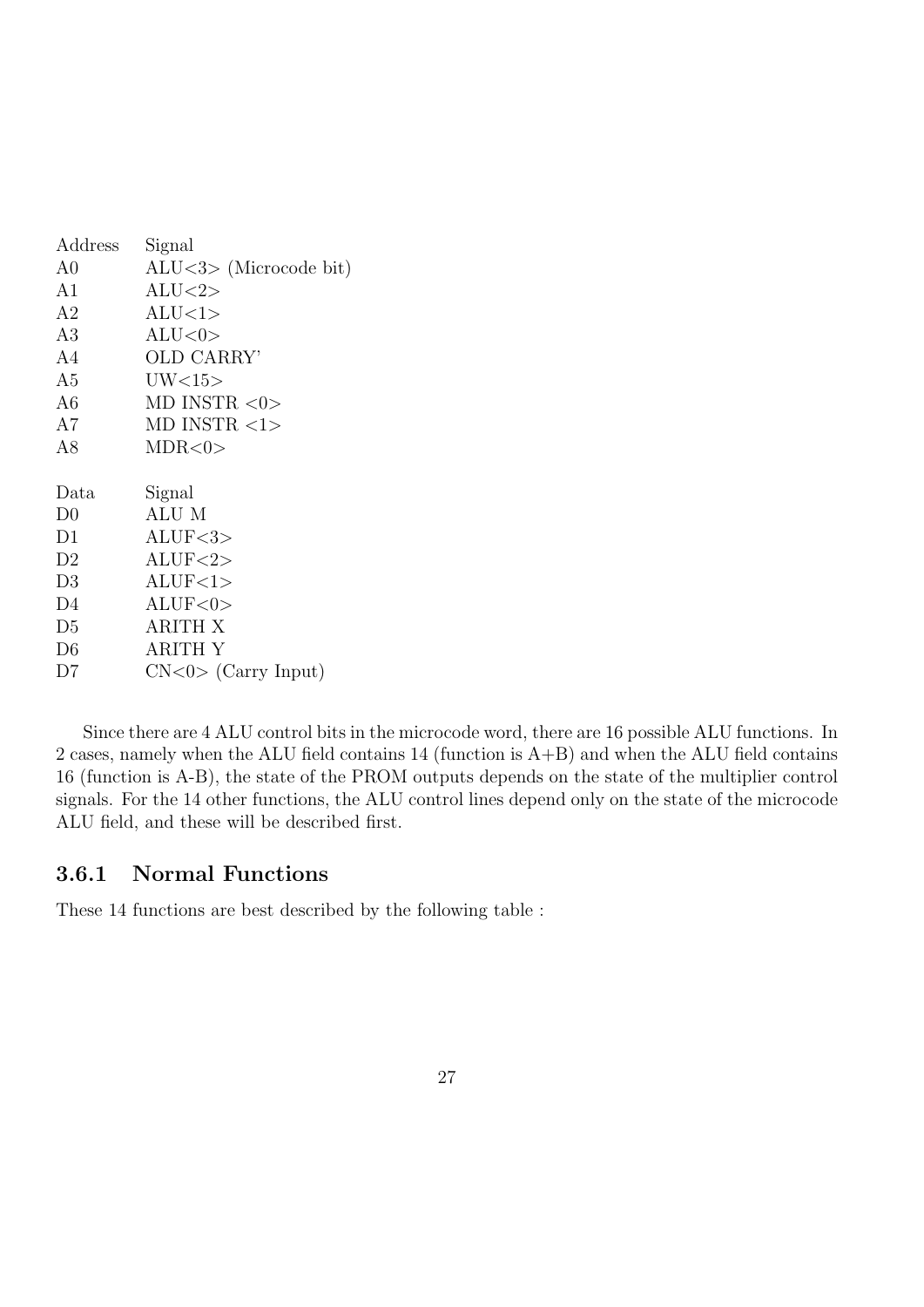| ALU field ALU F ALU M ALU fn |      |   |                |                  |                  | ArithX ArithY CN<0> |
|------------------------------|------|---|----------------|------------------|------------------|---------------------|
| $\left( \right)$             | 1111 |   | $F = A$        | $\theta$         | 0                |                     |
|                              | 1010 |   | $F = B$        |                  |                  |                     |
| 2                            | 0000 |   | $F = !A$       |                  |                  |                     |
| 3                            | 0101 |   | $F = !B$       |                  |                  |                     |
| 4                            | 1110 |   | $F = A.B$      |                  |                  |                     |
| 5                            | 1101 |   | $F = A.IB$     |                  |                  |                     |
| 6                            | 0001 |   | $F=!(A.B)$     |                  |                  |                     |
|                              | 1011 | 1 | $F = A + B$    | 0                | $\left( \right)$ | $\left( \right)$    |
| 10                           | 0111 |   | $F = A + !B$   | $\left( \right)$ |                  |                     |
| 11                           | 0100 | 1 | $F=\xi(A+B)$   | $\theta$         | $\mathbf{0}$     | $\mathcal{O}$       |
| 12                           | 1001 |   | $F = A x$ or B | $\theta$         | 0                |                     |
| 13                           | 0110 | 1 | $F = A$ xnor B | $\Omega$         | $\left( \right)$ | $\mathcal{O}$       |
| 15                           | 1001 | 0 | $F = A$ add B  | $\theta$         | 1                | !(Old carry)        |
| 17                           | 0110 | 0 | $F = A$ sub B  |                  |                  | !(Old carry)        |

The Carry signal is forced low except for the  $A+B+carry$  (ALU field = 15) and A-B-carry (ALU field  $= 17$ ) operations. Here, the ALD16.1 PROM inverts the old carry signal and feeds it to the ALU carry input. This inversion compensates for the inversion perfomed by U165c in the carry path. The ArithX and Arith Y signals are used to tell the condition code logic that an add or subtract was the last ALU function performed. ArithX is high for a subtraction, and ArithY for an addition. Both signals are low for all other operations. These signals are also set automatically on the additions and subtractions used in multiply and divide instructions, which will be described next.

## 3.6.2 Multiply and divide control of the ALU

## 3.6.2.1 The Add Instruction

The Add instruction is selected when the ALU field contains 14 (Octal). When the MDR<0,1> signals select either no operation, or unsigned divide (i.e. when  $MDR<1>=0$ ), then the signals are set as follows :

| ALU field ALU F ALU M ALU fn |                |               |                                           | ArithX ArithY $CN < 0$ |
|------------------------------|----------------|---------------|-------------------------------------------|------------------------|
| 14                           | $1001 \quad 0$ | $F = A$ add B | $\begin{pmatrix} 1 & 1 & 1 \end{pmatrix}$ |                        |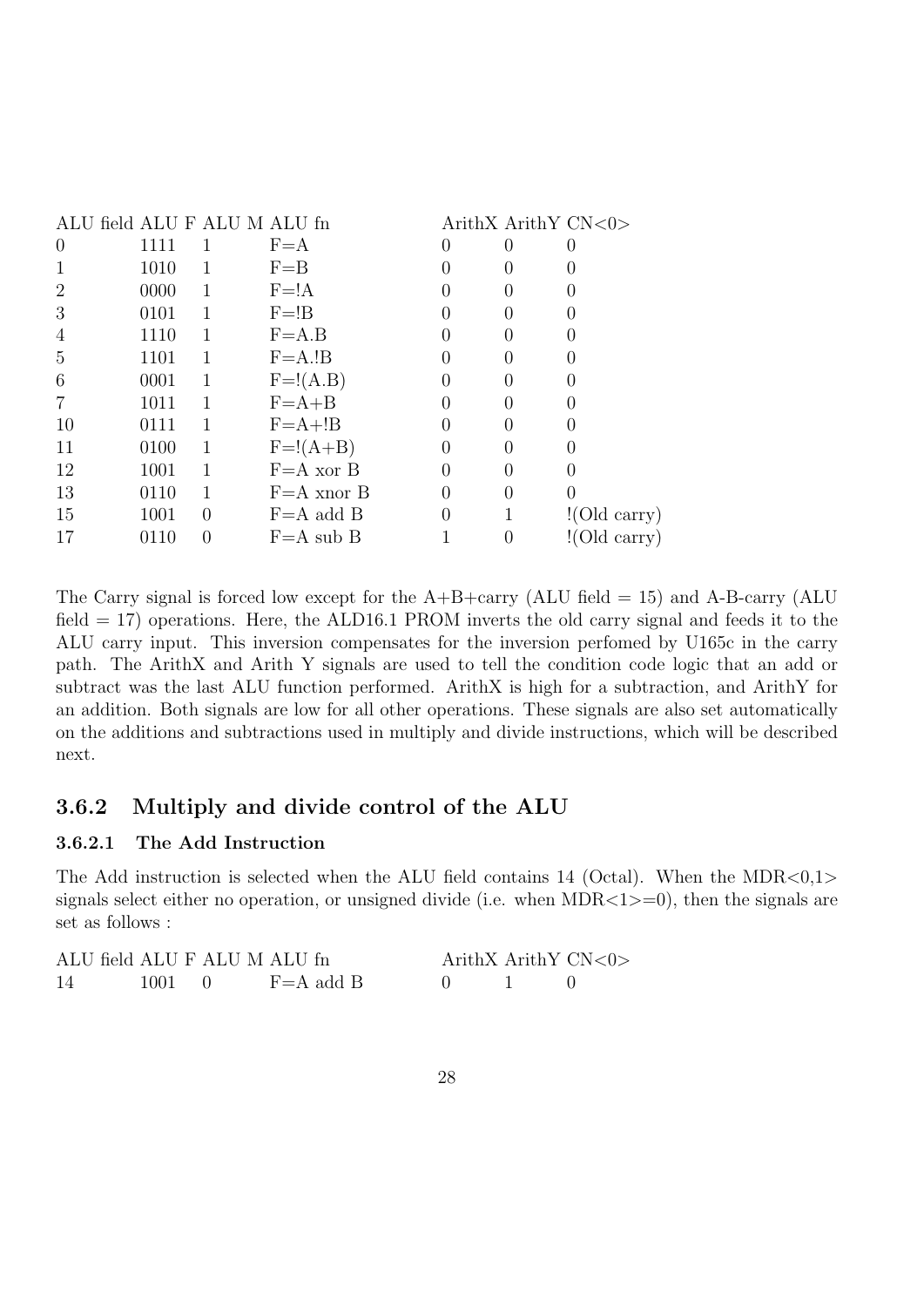However, when a multiply operation is selected  $(MDR<1>1)$  then the function performed by the ALU is controlled by the output from the least significant bit of the multiplier register. The operations performed are :

| ALU field ALU F ALU M ALU fn    |  |                                         |              |          | ArithX ArithY CN<0> |
|---------------------------------|--|-----------------------------------------|--------------|----------|---------------------|
| $MDR(0)=1$ (multiplier LSB = 0) |  |                                         |              |          |                     |
| $14$ 1111 1 F=A                 |  |                                         | $\mathbf{0}$ | $\Box$   |                     |
| $MDR(0)=0$ (multiplier LSB = 1) |  |                                         |              |          |                     |
| 14                              |  | $1001 \quad 0 \quad F=A \text{ add } B$ | $\bigcap$    | $\sim$ 1 |                     |

Therefore, the least significant bit of the Multiplier Register (a 16 bit shift register) controls whether the ALU performs an add operation or a simple transfer operation.

#### 3.6.2.2 The subtract instruction

The subtract instruction is selected when the ALU microcode field contains 16 octal. Again, the operation of the ALU is controlled by the MDR $< 0,1>$  signals, but this time, the following operations occur.

When the MDR $<0>$  signal is 0, that is, when either no operation or an unsigned multiply is selected, the ALU performs the following operation, independant of the states of any other control signals.

| ALU field ALU F ALU M ALU fn |                |               |  | ArithX ArithY $CN < 0$ |
|------------------------------|----------------|---------------|--|------------------------|
| 16                           | $0110 \quad 0$ | $F = A$ sub B |  |                        |

For a signed multiply  $(MDR<1,0>=11$ , the ALU operation is controlled by the least significant bit of the multiplier register, in a similar way to the add instruction. Here's what actually happens :

| ALU field ALU F ALU M ALU fn    |  |                          |                   |                 | ArithX ArithY $CN < 0$ |
|---------------------------------|--|--------------------------|-------------------|-----------------|------------------------|
| $MDR(0)=1$ (Multiplier LSB = 0) |  |                          |                   |                 |                        |
| $16 \t 1111 \t 1 \t F = A$      |  |                          | $\mathbf{0}$      | $\Box$          | $\Box$                 |
| $MDR(0)=0$ (Multiplier LSB = 1) |  |                          |                   |                 |                        |
|                                 |  | 16 $0110 \t 0$ F=A sub B | $\sim$ 1.0 $\sim$ | $\sim$ 0 $\sim$ |                        |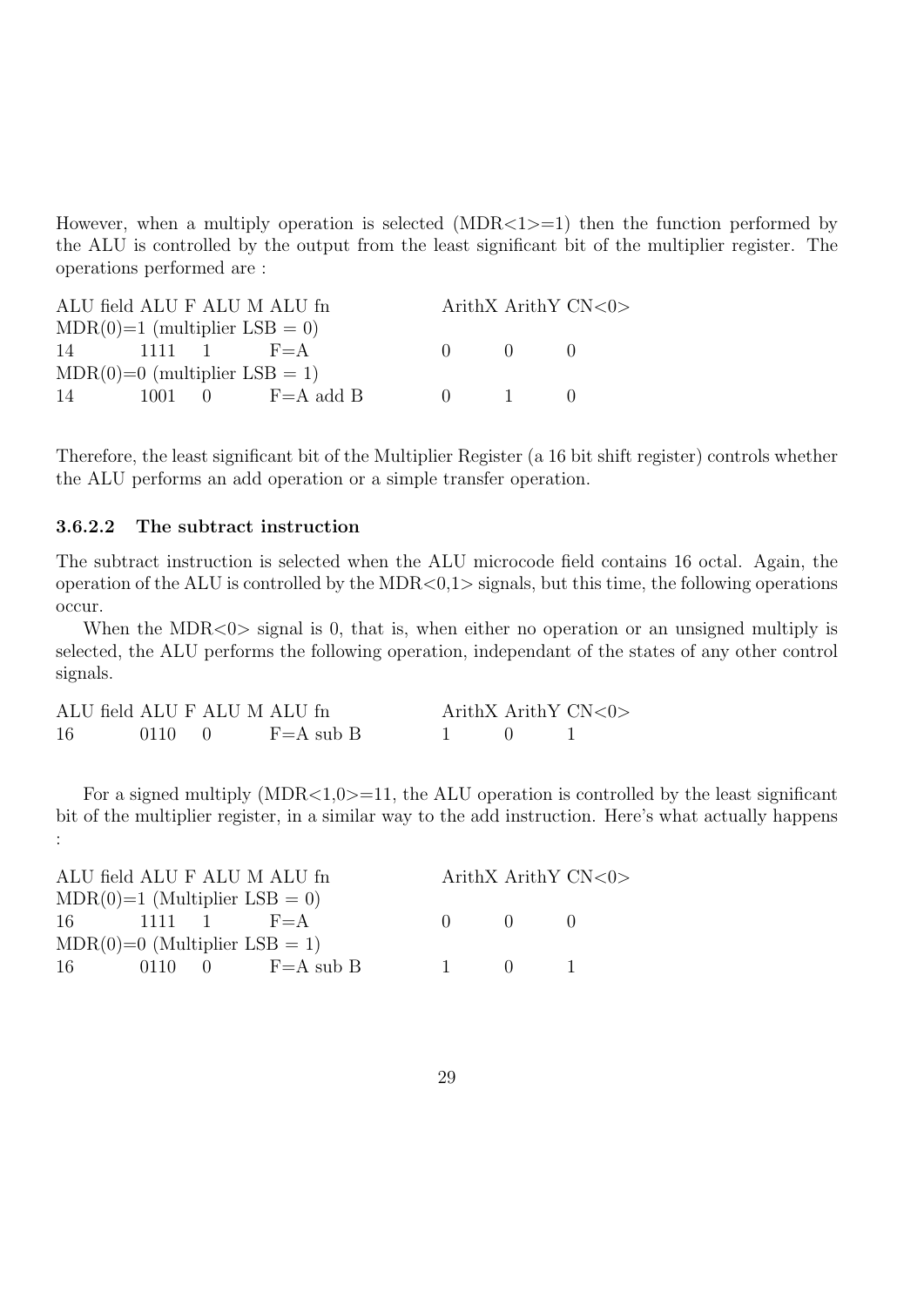This is used for handling the most significant bit of the signed multiply operation. Since the MSB of a signed number can be considered to have a negative value, if this bit is set, then the shifted multiplicand is subtracted from the product.

On an unsigned division cycle, the ALU operation is controlled by the latched Most significant bit of the previous ALU operation. This bit, which is, of course, a sign bit indicating if the previous result was negative, is taken from the microcode control store input latch, U56e, and is called UW<15>, but this reference to the control store has no significance in divide operations, which do not, of course, write to the control store. Anyway, the operations performed by the ALU on such a cycle are :

| ALU field ALU F ALU M ALU fn |  |                                                      |                  | ArithX ArithY $CN < 0$ |
|------------------------------|--|------------------------------------------------------|------------------|------------------------|
|                              |  | $UW<15>=1$ (Last operation's result was +ve)         |                  |                        |
|                              |  | $16 \t\t 0110 \t\t 0 \t\t F=A \text{ sub } B \t\t 1$ | $\mathbf{u}$     | and the state          |
|                              |  | $UW<15>=0$ (Last operation's result was -ve)         |                  |                        |
|                              |  | 16 $1001 \t 0 \t F = A \t add B \t 0$                | and the contract |                        |

Therefore the sign of the last ALU operation controls whether the divisor will be added to or subtracted from the shifted remainder register

# 3.7 The multiplier register

In order to do a shift–and–add multiplication, 2 shift registers are needed, one to shifter the multiplicand or product, and to accumulate said product, and the other to shift the multiplier and look at the least significant bit each time. In the PERQ CPU, the first function is performed by the main CPU barrel shifter that's described in chapter 6, while the second is perfomed by a dedicated shift register – the multiplier register.

This consists of 2 74S299 8-bit universal shift registers are locations U91 (for the low 8 bits) and U89 (for the high 8 bits). The registers are cascaded in the conventional way by connecting QH' on U89 to SR on U91 and QA' on U91 to SL on U89, thus making a 16 bit Universal shift register. The bidirectional data lines of the register are connected to the R-register outputs of the ALU circuit, and all the control lines are commoned between the 2 halves of the register. Now, the manner in which the control lines are provided will be described.

The register's 3-state outputs are enabled by the ENB MDR L signal from the special function decoder circuit desribed in chapter 5. When the R=product special function is selected (F field  $= 1$ ) and SF field  $= 4$ ), this signal goes low, and enables the 3 state outputs via the  $G2^*$  control input on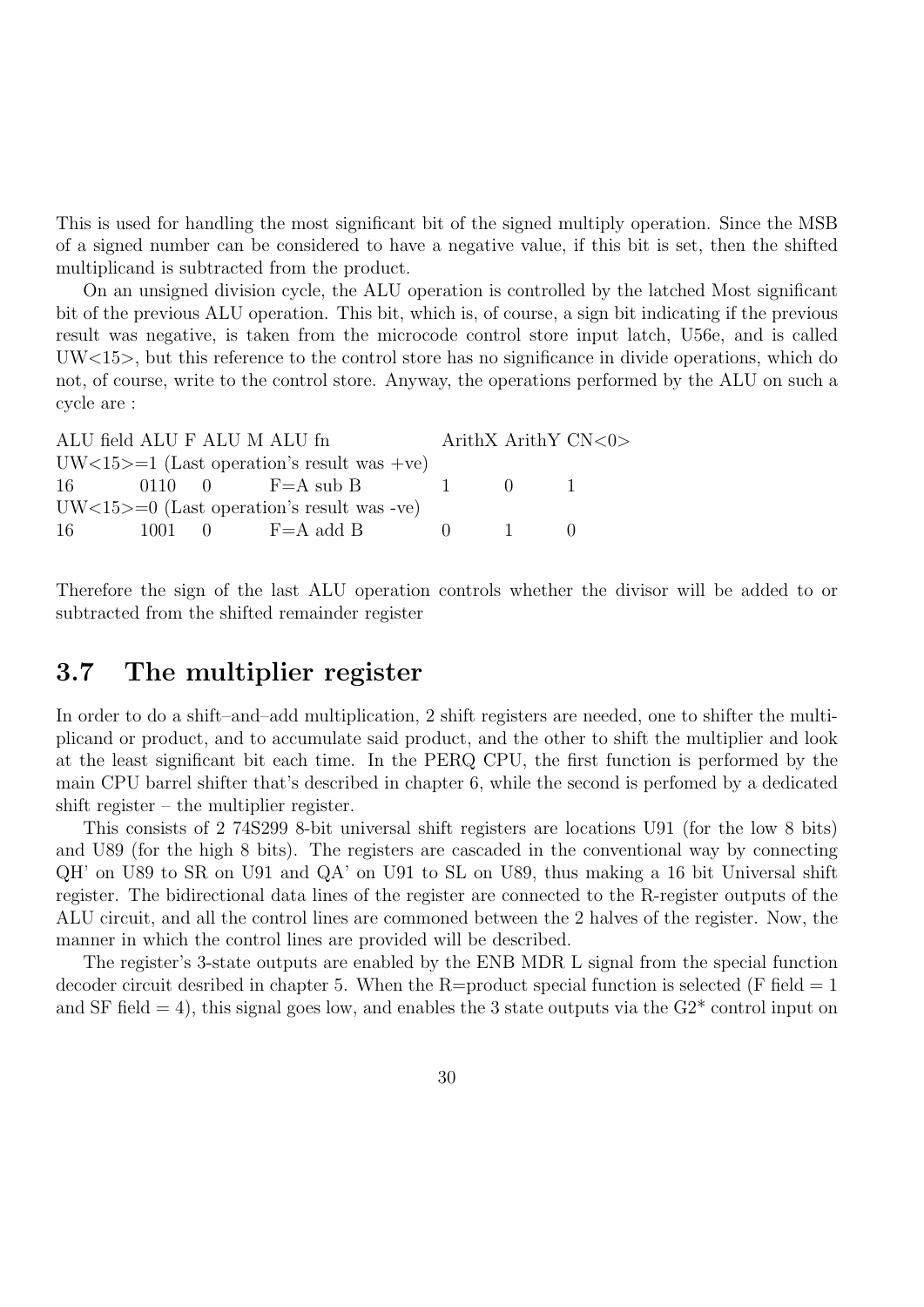the 74S299's. It also disables the R register outputs via U213b, a 74S10 NAND gate, as described above.

The shift register is clocked by the MUL STEP signal from output 5 of the 74S138 decoder U149 in the special function decoder. This signal goes low shortly after the start of the MUL STEP microcycle, and then returns high, clocking the multiplier register at the begining of the second half of that cycle. The MUL STEP signal is eabled by the special function decoder on Multiply/divide cycles  $(F=1, SF=1)$ , and also on Load Multiplier register micrococycles  $(F=1, SF=2)$ , when the control lines to the multiplier register are forced into the load state.

The Shift register control lines, S1 and S0, are controlled by  $MDRI < 0$  and  $MDRI < 1$  respectively. These signals are provided by the MULT01 PROM at location U106. The Address and data lines for the PROM are connected as follows:

| Address        | Signal                                  |
|----------------|-----------------------------------------|
| A <sub>0</sub> | R < 0 >'                                |
| A <sub>1</sub> | R<15>                                   |
| A <sub>2</sub> | LA < 15                                 |
| A <sub>3</sub> | LB<15>                                  |
| A4             | MDR < 15                                |
| A <sub>5</sub> | $MD$ $INST < 1>$                        |
| A <sub>6</sub> | $MD$ $INST < 0$                         |
| A7             | ARITH Y                                 |
| A8             | LD MDR                                  |
| A9             | <b>ARITH X</b>                          |
|                |                                         |
| Data           | Signal                                  |
| D1             | $PR < 0$ (Multiply                      |
| D <sub>2</sub> | MDRI <0>                                |
| D <sub>3</sub> | MDRI<1>                                 |
| $\mathbf{D}$   | $DD \geq 15$ $\lt$ $(D)$ $\ldots$ $J_2$ |

D4 PR<15> (Divide Quotient bit)

. As can be seen from this table, this PROM controls also provides 2 bits of the shifter input on multiply and divide cycles, and that function is described later. The control lines for the multiplier register are defined as follows :

Sign extension bit)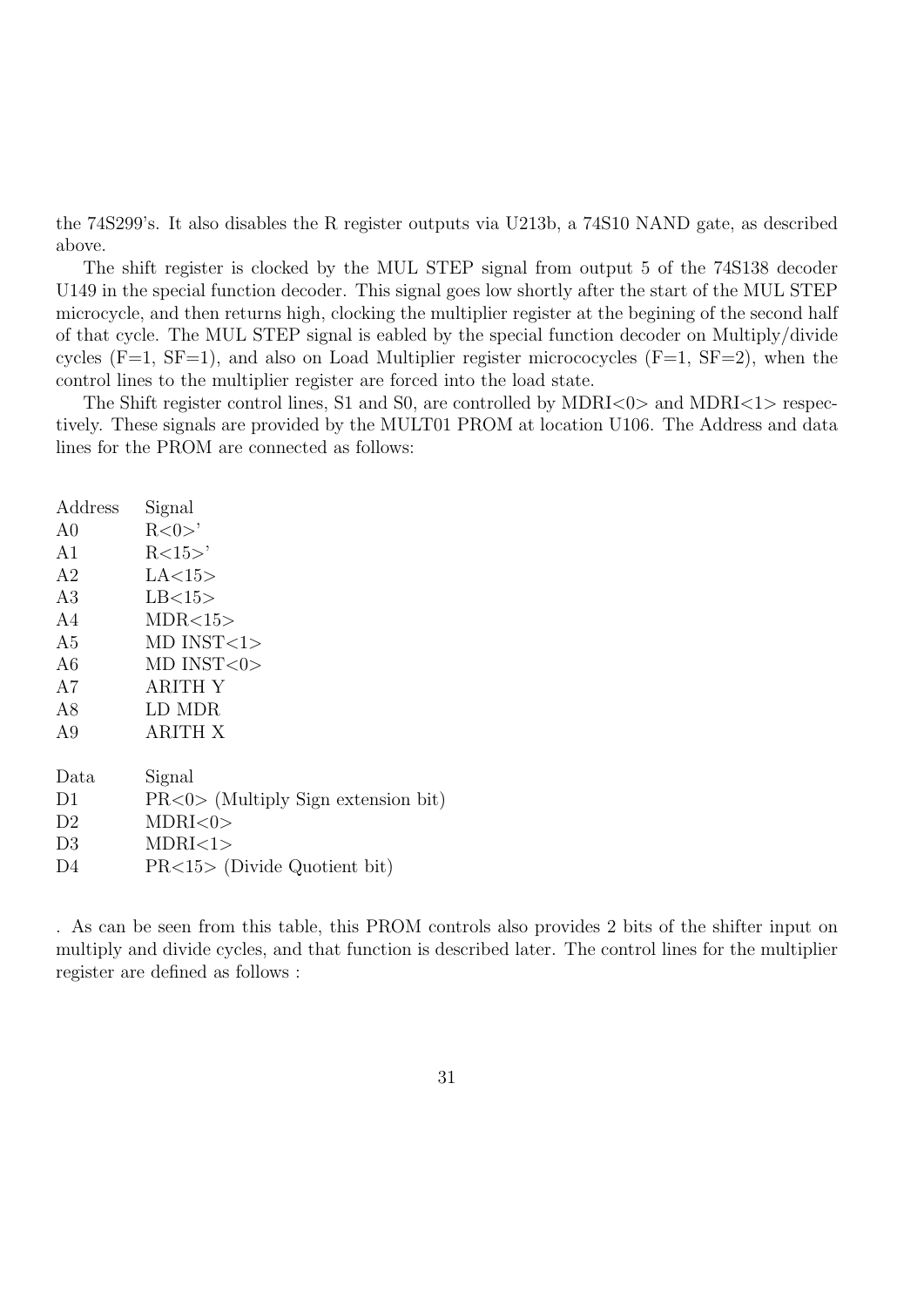$MDRI<0>=MD$  Instr $<0>$ .  $!(MD$  Instr $<1>)$  + Ld MDR  $MDRI<1>=MD$  Instr<1> + Ld MDR

These equations produce the following truth table

| $MDInstr < 1 > MDinstr < 0 > Ld MDR MDRI < 1 > MDRI < 0 > Function$ |   |  |                   | – Comments      |
|---------------------------------------------------------------------|---|--|-------------------|-----------------|
| $\left( \right)$                                                    |   |  | Idle -            | No Op           |
| $\Omega$                                                            |   |  | Shift Left Divide |                 |
|                                                                     |   |  | Shift Right Mult  |                 |
|                                                                     | X |  | Load              | Load Multiplier |

So, the LD MDR signal from the Special Function decoder forces the shift register to perform a parallel load operation from the R register. Otherwise, the shift register shifts left on divide, and shifts right on multiply.

On multiply cycles, the least significant bit of the R register  $(R<0>)$  is shifted into the register via the SR input of U89. This allows the low bits of the product (calculated by the shfiter and ALU system) to be shifted into the multiplier register, and thus allows this register to store the low 16 bits of the 32 bit product. The complete multiplication algorithm is described below.

On divide cycles, the sign bit of the last result (bit  $R<15>$ ) is inverted by the 74S240 buffer U151a, which is permanently enabled, and is then loaded into the multiplier register via the SL input of U91. The inverted sign bit is the bit of the quotient that has just been calculated, and therefore the complete quotient is built up in the multiplier register. Again, the complete algorithm is described below.

# 3.8 ALU to shifter latches

The other shift register required for a multiplication or division is provided by the 16 bit barrel shifter that is described in chapter 6. This shifter can also be used as part of the ALU data path for any shift function. The ALU inputs are appended to themselves to make a 32 bit number, and the shifter extracts a 16-bit field from the middle of this number, thus providing the required shift. This process is illustrated in figure 3.1, and is more completely described in chapter 6, where the masking function required for shifts is also described. The most significant bit of the left copy is never used, since including it in the result field would imply a rotate by 16 bits, with is (of course) the same thing as a rotate of 0. However, this bit is produced in the PERQ CPU.

The ALU R outputs are latched by 4 67S380 inverting latches at the following locations :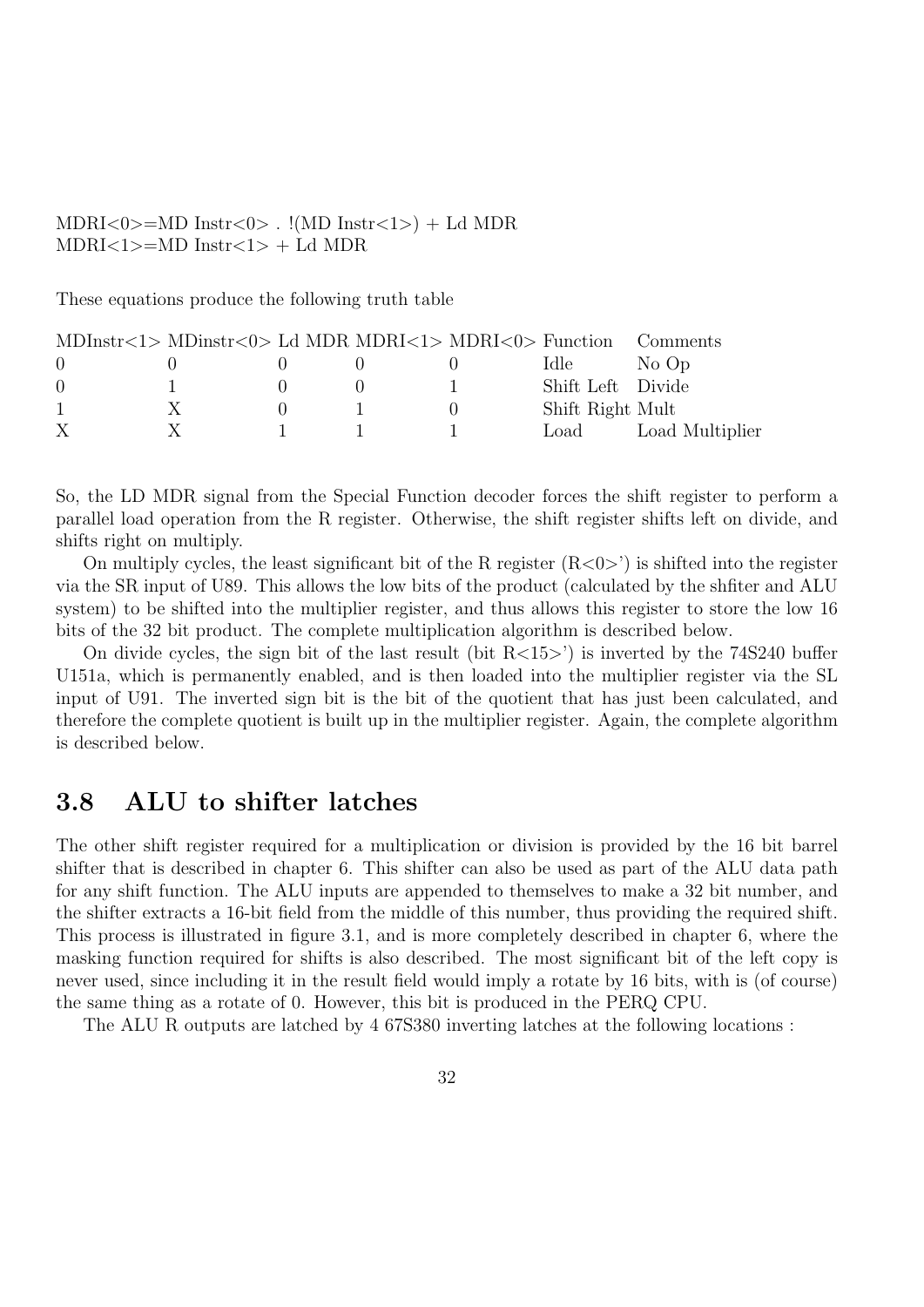

Figure 3.1: Example of Shifter operation

| Latch | <b>Bits</b> |
|-------|-------------|
| U118  | 24-31       |
| U135  | 16-23       |
| U117  | 8-15        |
| U178  | $0 - 7$     |

These latches hold the contents of the R register during the first half of the microcycle (that is, when the CLK-4F signal is low), so that the shifter inputs are stable, and the ALU can therefore process the shifted version of the previous ALU result, and are transparent during the second half of the microcycle, therefore updating the shifter inputs with the new ALU result. The latch clock signal is provied by NANDing the CLK-4F signal with the ABORT' signal (so that the latch is not updated if the microcycle is aborted) using the 74S10 gate U207c, and then inverting the result with the 74S04 NOT gate U208c. The outputs of the latches are controlled by the RO/PS signal from the Raster-Op control register, so that the latches are disabled on raster operations, and therefore the Raster-Op hardware can drive the shifter inputs.

Of the 32 inputs to these shifter input latches, all but 2 are directly connected to the apropriate R-register output  $(R < n >$  signal). The 2 exceptions are bits 15 and 16. Bit 15 is the least significant bit of a rotate left 1 bit, and is therefore the LSB of the partial remainder on division. Bit 16 is the most significant bit of a rotate right 1 bit, and is is therefore the sign extension bit on multiplication. These bits are provided by the MULT01 PROM, and the methods used for determining them will be described next.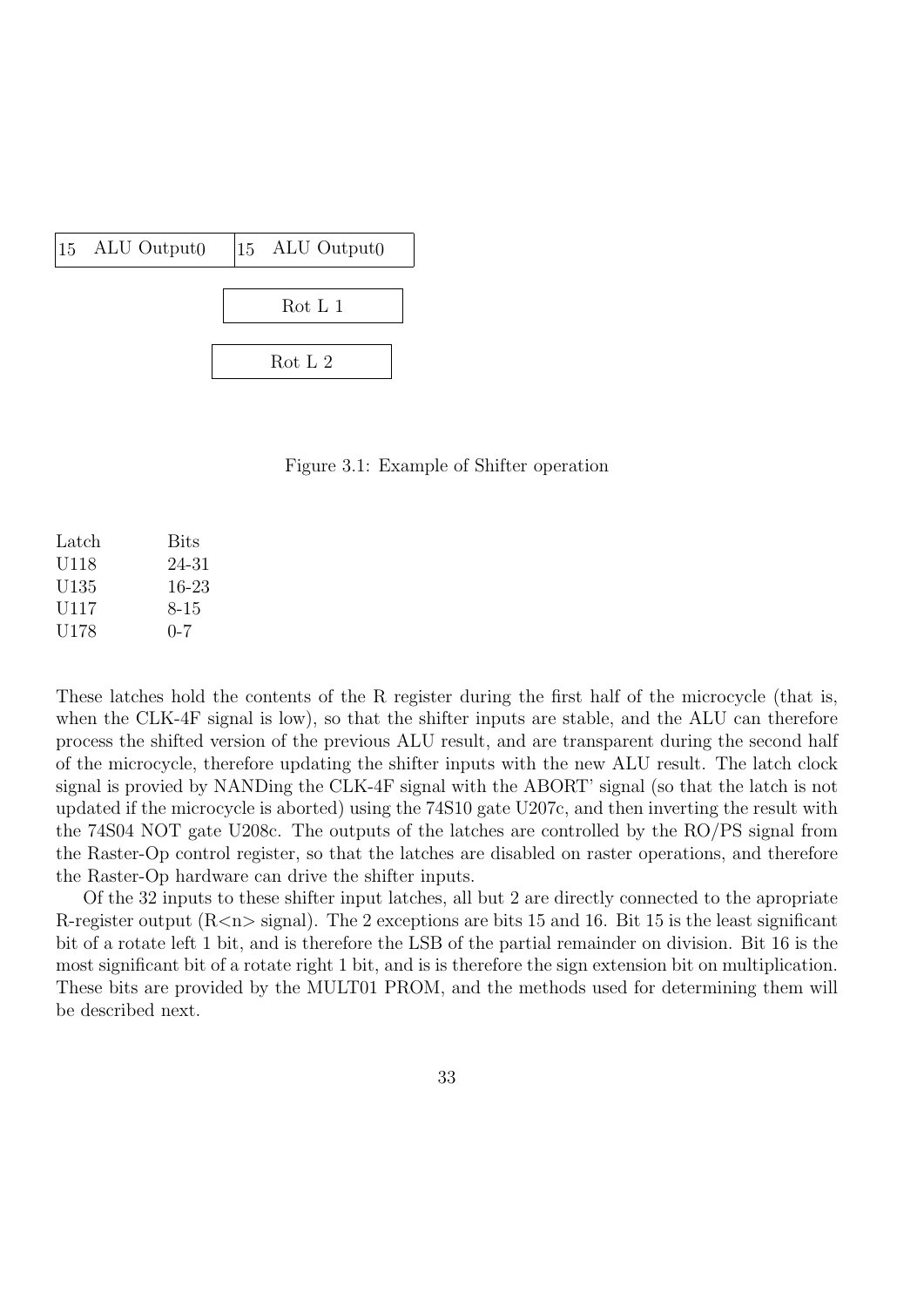### 3.8.1 MULT01-modified shifter inputs

Bit 15 of the shifter input is provided by the signal PR<15> from the MULT01 PROM. This signal is defined by the equation :

```
PR < 15 = MDR< 15 . IMD INST < 1 > . MD INST < 0 >
+R<15>. !(!MD INST <1> . MD INST <0>)
```
That is to say, bit 15 of the shifter input is simply the  $R<15$  ALU output on all operations except division, when the most significant bit of the multiplier reigster (signal MDR $<15$ ), from  $QA'$  of U89) is fed there instead. This allows the next bit of the divident to be shifted into the ALU path.

The logic for bit 16 ( $PR < 0$ ) is considerably more complicated, since this signal is a sign extension bit on multiplication. I will therefore describe the logic for the 4 possible multiply/divide functions separately, rather than give the overall equation.

#### 3.8.1.1 Sign extension - OFF

In this mode,  $PR < 0$  is simply the  $R < 0$  bit of the ALU output, and therefore no sign extension occurs.

#### 3.8.1.2 Sign extension - Division

The logic for this mode is identical to the previous case, since the division operation does not require a shift right function, and so no sign extension is needed.

#### 3.8.1.3 Sign Extension - Unsigned Multiply

The logic equation for this mode effectively defines a carry out from the top bit of the ALU, and consists of the following 6 terms, which will be explained separately.

 $\text{IPR} < 0 > ' = (R15'. \text{LA}15 \text{ Arith} Y \text{ Arith} X)$  $+(!R15'.\;!LA15'.\;!ArithY'.ArithX)$  $+(R15)$ . LB15 . ArithY . !ArithX)  $+(LA15$ . LB15. ArithY. !ArithX)  $+(!LA15$ . LB15.  $!ArithY$ .  $ArithX)$  $+(!R15'.LB15'.IArithY.ArithX)$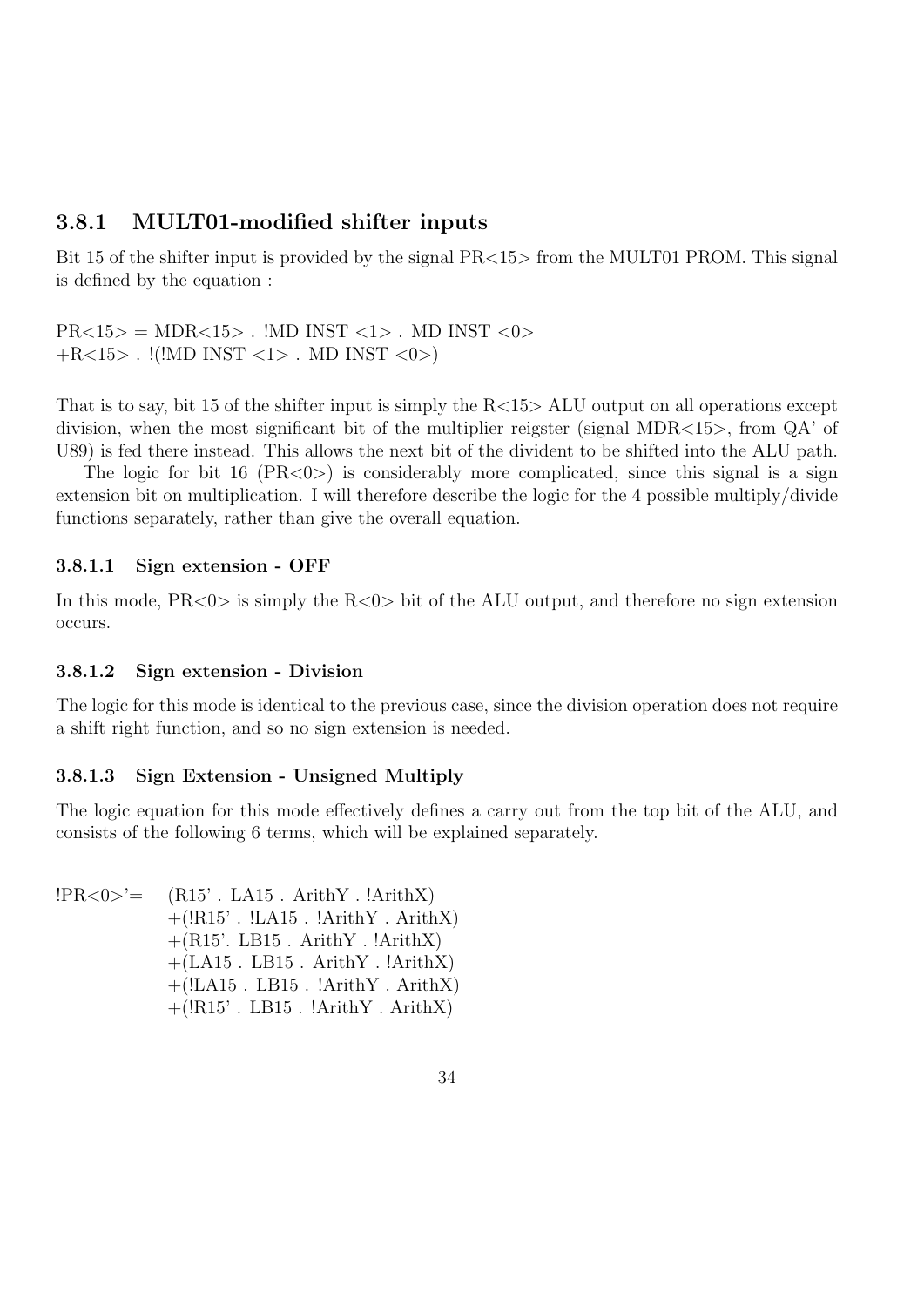The first terms to be considered are those used by addition , which are the 1st, 3rd, and 4th lines of the above equation. The first term sets the carry out bit if the output has a 0 in the 15th bit, but the first operand had a 1 there. This can only happen if a carry was propagated into the 15th bit. Therefore a carry out should be generated. The 3rd line is identical, but considers the 15th bit of the second operand. Finally, the 4th line generates a carry if the 15th bit of both operands is set. In effect, this PROM performs a propagate-generate carry function as was described above.

The remaining 3 lines are used on subtraction, which is slightly unusual, because this operation is not used on unsigned multiplication. The second term sets the carry out bit if a subtraction changes a clear 15th bit of the 1st operand into a set 15th bit. Similarly, the 5th term sets the carry out bit if the 1st operand has a clear 15th bit, and the second operand a set 15th bit. Finally the last term sets the carry out signal if both the result and the second operand have set 15th bits. The exact use of this logic is somewhat obscure.

#### 3.8.1.4 Sign Extension - Signed Multiply

In this mode, the MULT01 PROM performs a sign extension function onto the high bit of the shifted word. The function is defined by the following equation :

| $PR < 0 >' = (R15'. \text{ L}A15)$                   |
|------------------------------------------------------|
| $+(R15)$ . !ArithY. !ArithX)                         |
| $+(R15)$ . !LB15. ArithY)                            |
| $+(R15)$ . LB15. ArithX)                             |
| $+(!LA15 \tcdot !LB15 \tcdot ArithY \tcdot !ArithX)$ |
| $+(!LA15$ . LB15. $!ArithY$ . $ArithX)$              |

These terms define when the sign bit of the result will be clear - that's to say when the result is positive. The first term say that if a positive result (R15' true) is produced from a positive first operand (LA15 false), then the result is genuinely positive, and the sign bit should be clear.

The second term says that a positive first operand will always produce a positive result if the function is neither addition or subtraction - when both ArithX and ArithY are false.

The 3rd and 5th terms are used on addition. Here, the result is truely positive if either a positive number is produced from a positive second operand (the case of a positive 1st operand is covered by term 1), or if both operands are positive.

Finally, the 4th and 6th terms cover subtraction. The sign bit is cleared (the result is positive) if either a positive result occurs on subtracting a negative number, or if a negative number is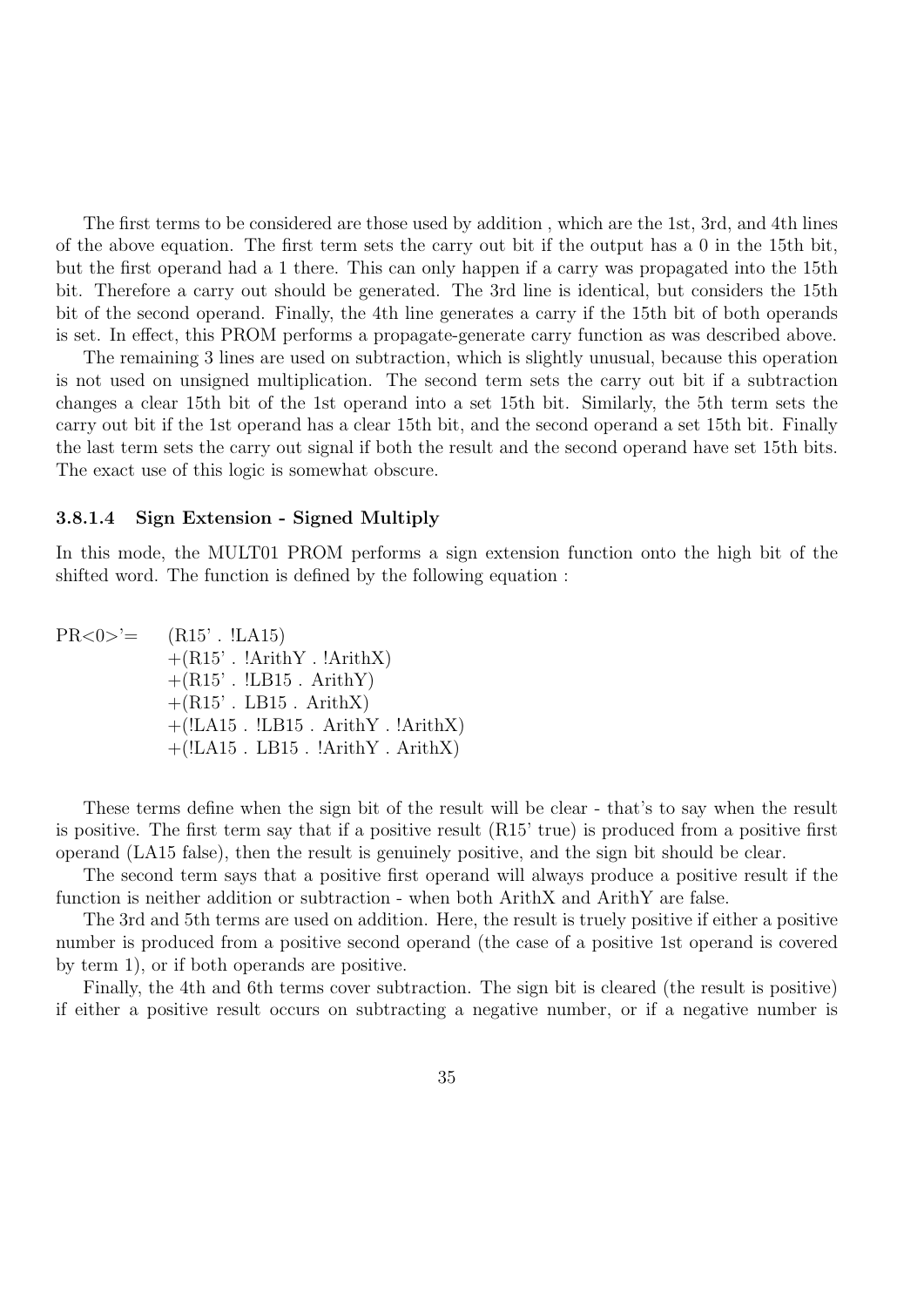subtracted from a positive number. It's fairly easy to see that these cases cover all the ones needed for signed addition and subtraction, and hence signed multiplication.

# 3.9 The multiplication algorithm

This hardware has been designed to perform a 16bit \* 16bit multiplication giving a 32 bit product. The system operates as follows : Initially, the multiplier is loaded into the Multiplier shift register (U89 and U91), and the multiplicand stored in any CPU register.

On each cycle, the least significant bit of the multiplier (signal  $MDR < 0$ ) controls the ALU via the ALD16.1 PROM. If this bit is set, the ALU adds the multiplicand register (on the BMUX) to the outputs of the shifter (on the AMUX), and feeds the result through the shifter, which is set to shift right by one bit. The shift register is then clocked at the end of the first half of the microcycle, and the multiplier is shifted one bit to the right. Simultaneously, the least significant bit of the ALU output (which would otherwise be lost by the shifter shifting right) is stored in the top bit of the multiplier register, since  $R \langle 0 \rangle$  is connected to the SR input of U89.

This cycle is repeated a total of 16 times, after which the contents of the R register are stored (via the shifter) in a CPU register. This register contains the top 16 bits of the product, while the lower 16 bits are contained in the multiplier register, from where they can be transferred into a CPU register.

# 3.10 The Division Algorithm

The PERQ 16K CPU was designed to use a non-restoring division algorithm. This algorithm is related to the normal restoring 'long division' operation performed on binary numbers, and therefore the restoring algorithm will be explained first.

The traditional long division algorithm first compares the left shifted divisor with the dividend. If the left shifted divisor is less than the dividend, it is subtracted, and a 1 shifted into the rightmost bit of the quotient, otherwise no arithmetic operation is performed, and a 0 is shifted into the rightmost bit of the quotient. The divisor is now shifted one place to the right, and the process repeated, until all the quotient bits have been generated.

In practice, this algorithm is modified in 2 ways to make it easier to implement. Firstly, rather than shifting the divisor to the right (and having an ALU capable of processing all the bits of the dividend, which is in general larger than the divisor), it is easier to shift the dividend to the left, and to subtract the divisor from the most significant bits on each cycle. Secondly, it is simpler to always subtract the divisor from the shifted dividend, and to then look at the sign of the result. If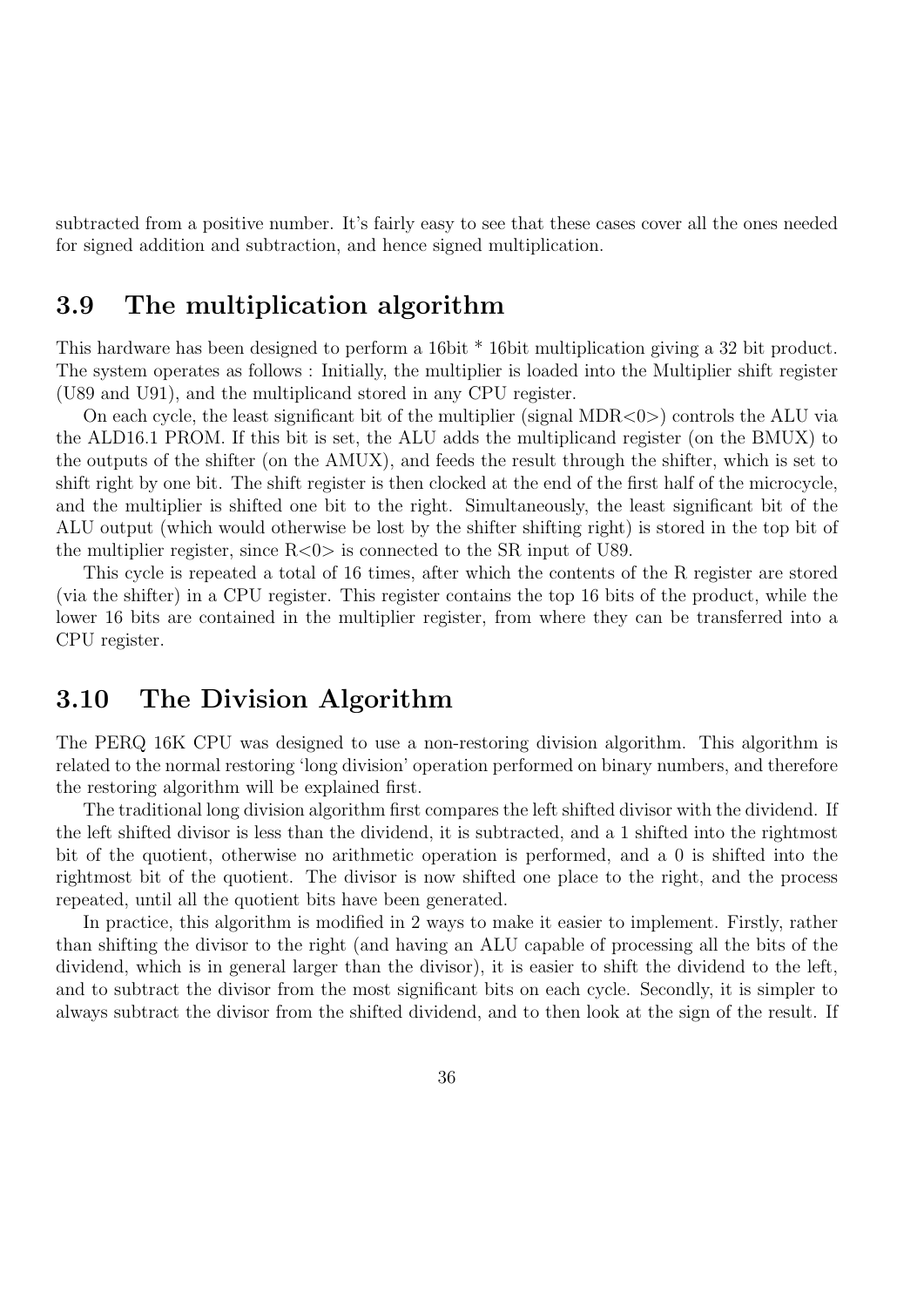the result is positive, which occurs when the shifted dividend is larger than the divisor, then a 1 is shifted into the quotient, and the next bit is calculated. However, if the result is negative, then a 0 is shifted into the quotient, and the divisor is added back, thus restoring the original shifted dividend. In either case, the dividend is then shifted one bit to the left. The extra add operation needed to restore the orignal dividend is the reason that this method is known as the 'restoring division algorithm'.

Now, let the accumulator register that contains the dividend be called R, and the divisor be called D. After a subtraction that leaves a positive result, R is shifted left one place, and D is the subtracted from it, leaving 2\*R-D. However, if the result in R is negative, then D is added back (the restore cycle), the result is shifted left one place, and D is again subtracted, leaving  $2^*(R+D)-D =$  $2*R+D$ . Therefore, the above algorithm can be further optimised by the following process : Start by subtracting the divisor from the shifted dividend, as in the restoring algorithm above. Then, on each subsequent operation, if the previous result was positive, shift a 1 into the least significant bit of the quotient, shift the modified dividend left 1 bit and subtract the divisor. If the result was negative, shift a 0 into the least significant bit of the quotient, shift the modified divisor left 1 bit and add the divisor. Thus, only one arithmetic operation is required per cycle.

In the PERQ, the dividend is initially stored in the multiplier register. On each division step, it is shifted left by one bit, and the most significant bit transferred into the least significant bit of the shifter via the MULT01 PROM described above. The ALU, which is controled by the ALD16.1 PROM then performs either an add or subtract operation depending on the sign of the previous operation - the UW $\lt 15$  bit. The sign bit is also shifted into the least significant bit of the multiplier register, which thus builds up the quotient one bit at a time. After 16 such cycles, the complete quotient has been generated. An example of the division microcode is given in the POS G.6 microprogramming manual, and will not therefore be reproduced here, although the above description of the algorithm and hardware should help with the understanding of this microprogram.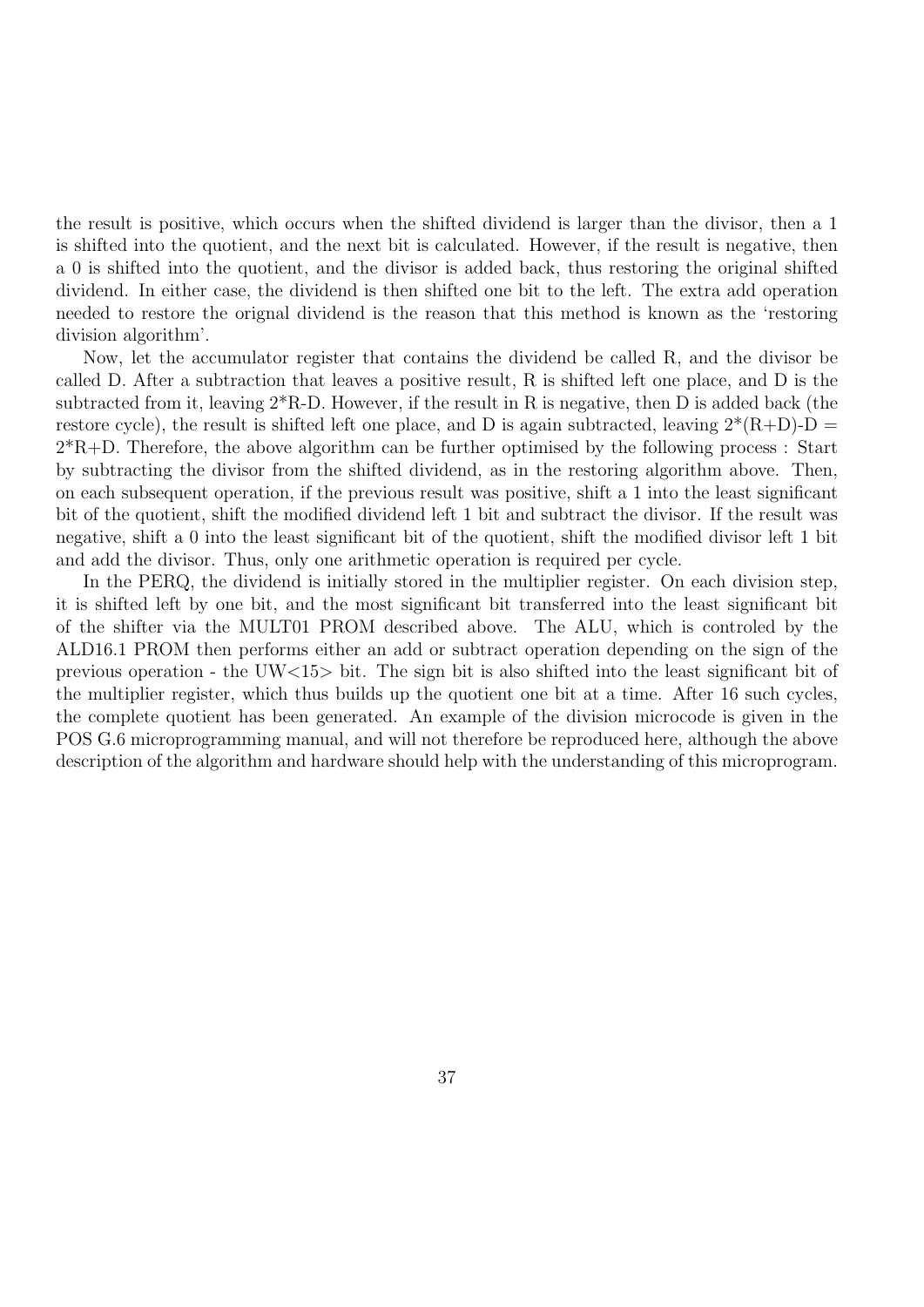# Chapter 4

# Control 1 : Clocks and Control Store

In the last 2 chapter the operation of the main sections of the PERQ 16K CPU data path has been explained. The control section will be described next, and the first part of this is the master clock generator

# 4.1 CPU Clock Signals

A timing diagram of the main PERQ CPU clock signals is given in figure 4.1. The signals are provided as follows :

## 4.1.1 Master clocks

The main timing signal, CLK-7R is supplied by the PERQ's RAM board. It enters the CPU on pin J176 and is buffered by the 4 sections of U240 (a 74S37 NAND gate), all of whose inputs are driven by CLK-7R. The outputs of these gates provide the first set of clock signals, CLK-4, as follows :

| Gate<br>Signal   |  |
|------------------|--|
| U240d<br>CLK-4E  |  |
| CLK-4F<br>U240a  |  |
| CLK-4G<br>U240b  |  |
| U240c<br>CLK-4.I |  |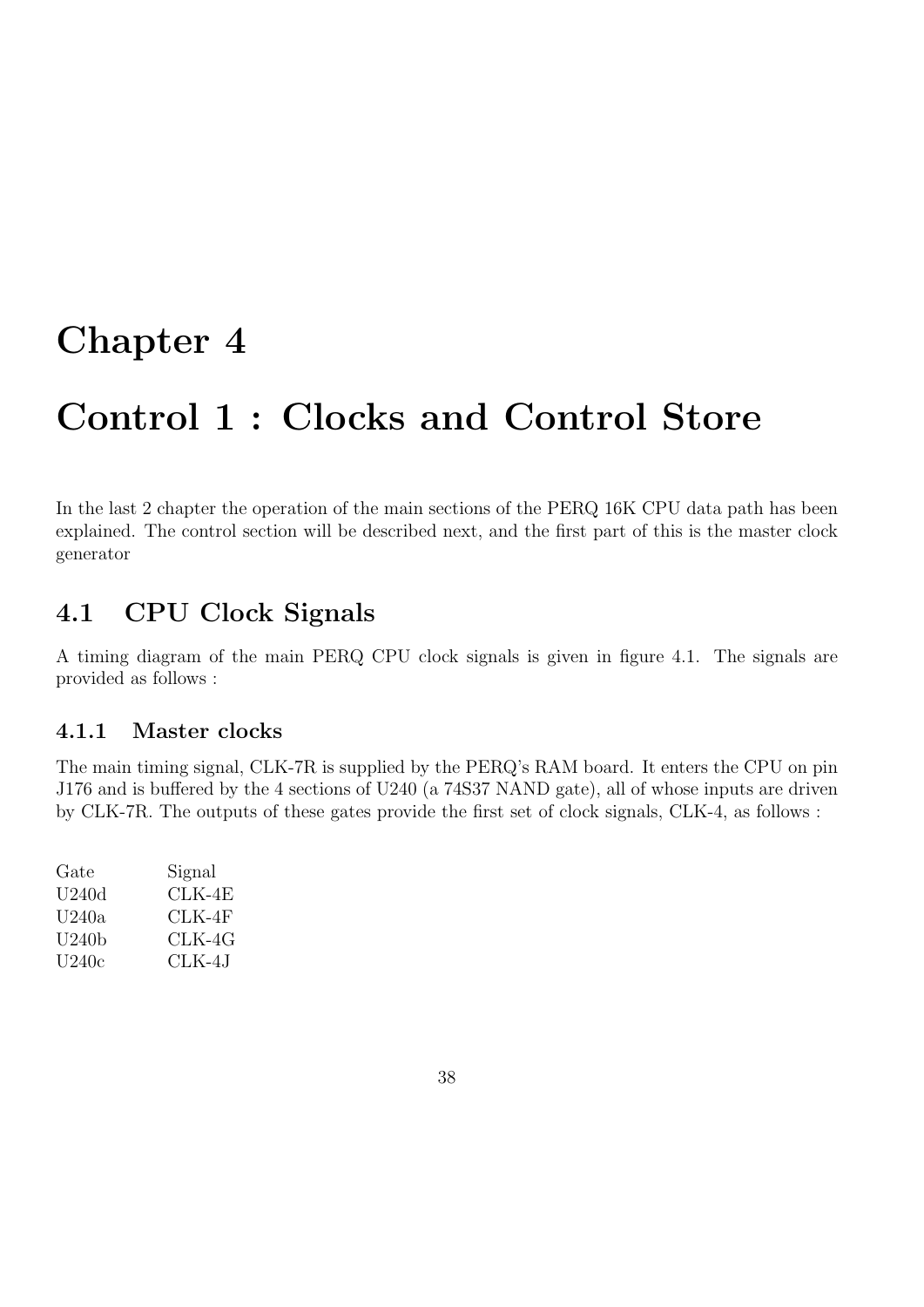|              |                                               | $ClkOR$ $\qquad \qquad$           | $\begin{tabular}{ll} \multicolumn{2}{c} {\textbf{1}} & \multicolumn{2}{c} {\textbf{1}} & \multicolumn{2}{c} {\textbf{1}} \\ \multicolumn{2}{c} {\textbf{1}} & \multicolumn{2}{c} {\textbf{1}} & \multicolumn{2}{c} {\textbf{1}} \\ \multicolumn{2}{c} {\textbf{1}} & \multicolumn{2}{c} {\textbf{1}} & \multicolumn{2}{c} {\textbf{1}} \\ \multicolumn{2}{c} {\textbf{1}} & \multicolumn{2}{c} {\textbf{1}} & \multicolumn{2}{c} {\textbf{1}} \\ \multicolumn{2}{c} {\textbf{1}} & \multicolumn$ |                                                                                                                                                                                                                                      |  |
|--------------|-----------------------------------------------|-----------------------------------|--------------------------------------------------------------------------------------------------------------------------------------------------------------------------------------------------------------------------------------------------------------------------------------------------------------------------------------------------------------------------------------------------------------------------------------------------------------------------------------------------|--------------------------------------------------------------------------------------------------------------------------------------------------------------------------------------------------------------------------------------|--|
|              | $\text{WrRam}^*$ ——                           |                                   | $\overline{\phantom{a}}$                                                                                                                                                                                                                                                                                                                                                                                                                                                                         | <u>. Andrew American and American and American and American and American and American and American and American and American and American and American and American and American and American and American and American and Amer</u> |  |
|              |                                               |                                   | $\frac{1}{\sqrt{2}}$                                                                                                                                                                                                                                                                                                                                                                                                                                                                             |                                                                                                                                                                                                                                      |  |
|              | $\text{LatchR} \xrightarrow{\hspace*{1.5cm}}$ | <u> Albanya (Albanya Albanya)</u> |                                                                                                                                                                                                                                                                                                                                                                                                                                                                                                  |                                                                                                                                                                                                                                      |  |
|              |                                               |                                   | $\frac{1}{\sqrt{1-\frac{1}{2}}\left(1-\frac{1}{2}\right)}$                                                                                                                                                                                                                                                                                                                                                                                                                                       |                                                                                                                                                                                                                                      |  |
| DontIOENB    |                                               |                                   |                                                                                                                                                                                                                                                                                                                                                                                                                                                                                                  |                                                                                                                                                                                                                                      |  |
| SliverClk    |                                               |                                   |                                                                                                                                                                                                                                                                                                                                                                                                                                                                                                  |                                                                                                                                                                                                                                      |  |
| <b>WrWCS</b> |                                               |                                   |                                                                                                                                                                                                                                                                                                                                                                                                                                                                                                  |                                                                                                                                                                                                                                      |  |
|              |                                               |                                   |                                                                                                                                                                                                                                                                                                                                                                                                                                                                                                  | $39\,$                                                                                                                                                                                                                               |  |

Figure 4.1: PERQ CPU Clock Timing Diagram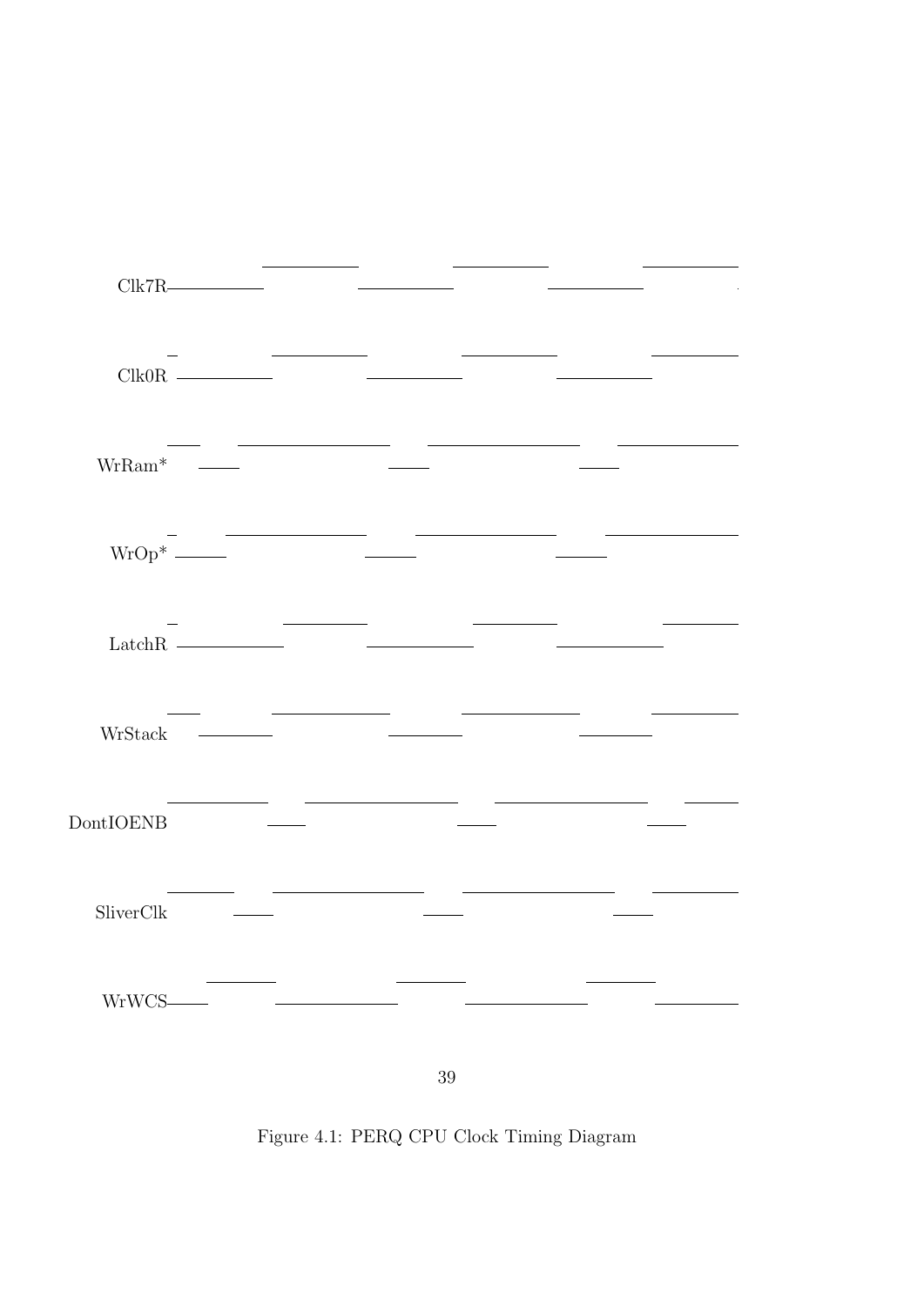The only reason that 4 gates are used to provide these signals is to provide sufficient fan-out to drive all the sections of the CPU that use this clock. Note that CLK-4 is inverted with respect to CLK-7R and CLK-0R, and its transitions occur midway between those of CLK-7R and CLK-0R.

The CLK-4G signal is again buffered by 4 inverters (Since again a large fan-out is needed) to produce the main microcode clock signal, CLK-0R. The gates that perform this function are all 74S04's and are at the following locations:

| Signal     |
|------------|
| $CLK-0R$ A |
| CLK-0R B   |
| $CLK-0R$ C |
| $CLK-0R$ D |
|            |

The same CLK-4G is also fed into the 50ns delay line U77. This produces 5 further main clock signals, at 10ns intervals, namely CLK-6, CLK-16, CLK-26, CLK-36 and finally CLK-46. CLK-16 is inverted by the 74S04 NOT gate U90f, to provide the CLK20R signal. Similarly, CLK46 is inverted by the 74S04 NOT gate U234a to produce CLK-51R.

The names of the clock signals indicate the delay in nanoseconds between that signal and the main reference clock, CLK-0R. Unfortunately, the signal name does not indicate whether or not the clock edge occurs before or after the CLK-0R edge, although signals that end with a final letter R are inverted with respect to those that do not.

#### 4.1.2 Derived Clocks

The following signals are produced by combining the master clock signals just described, and are used to time the operation of various parts of the PERQ CPU.

#### 4.1.2.1 LD MIR'

The 2 signals LD MIR' A and LD MIR' B are used to load the microcode pipeline latches (see below) at the start of each microcycle. They are each produced by a 74S10 3-input NAND gate, U215b and U213a respectively. These gates NAND the CLK-4J signal with 2 other signals, ABORT' and WR NOW'. Therefore, the LD MIR' signal has the same timing as CLK-0R, unless either the microcycle is to be aborted (ABORT' from the memory control state machine is low), or the current cycle is the first of the 2 cycles used to load the writable control store, whereupon LD MIR' is forced high. Therefore, on such cycles the microcode pipeline is not reloaded.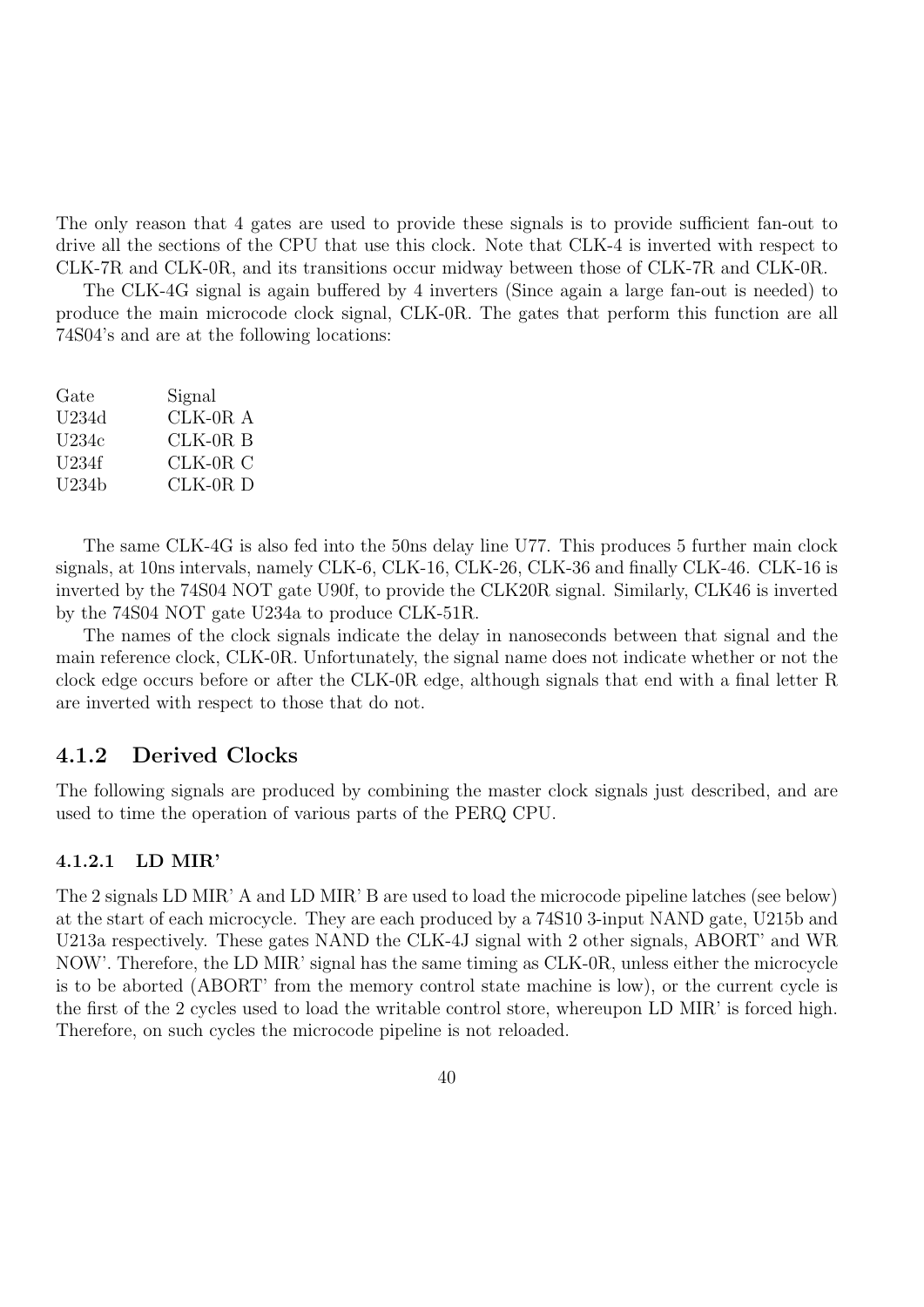#### 4.1.2.2 WR RAM'

This signal is used to write back the contents of the ALU R register into the main CPU registers during the second half of the microcycle. It is produced by NANDing CLK-16 and CLK-51R, together with the W microcode word bit and the ABORT' signal, using the 74S20 NAND gate U130b. This signal is therefore an active low pulse during the second half of the microcycle, provided that the W bit is set (that is, the result should be written back to the CPU register) and that the cycle is not aborted.

#### 4.1.2.3 WR OP'

The 74S04 NOT gate inverts CLK-36 to produce CLK-41. This signal is then NANDed with CLK-4J and LD OP by the 74S10 3-input NAND gate U207a, whose output is connected to the write-enable inputs on the Opcode file memories, U181, U160, U159 and U200. Therefore, when the LD OP signal is high (that is, when the Opcode file is being loaded from memory), the WR OP' signal goes low for a period in the second half of the microcycle, while the memory data output is valid, and writes the data into the Opcode file.

## 4.1.2.4 LATCH R

The ALU R register is controlled by the 74S02 OR gate U95c. This gate combines the CLK-6 and CLK-4J signals to produce a signal which goes high shortly after the start of the microcycle, and goes low again before the start of the second half of the same cycle. Therefore, the R register is updated during the first half of the microcycle, but the data is latched throughout the entire second half.

#### 4.1.2.5 Stack Write

The 2 clock signals, CLK-4J and CLK-16 are logically NANDed with the STK WE signal and the ABORT' signal by the 74S20 gate U130a. This gate provides an active-low write-enable signal to the stack RAM chips during the period when LATCH R is low, provided that the STK WE signal is high (that is, the microcode instruction specifies a write to stack operation), and that the cycle is not aborted.

#### 4.1.2.6 DON'T IO ENB

The Input/Output gate U216 is disabled by the 74S00 NAND gate U239a while the microcode pipeline registers are being updated. U239a combines the CLK-7R and CLK-26 clocks to produce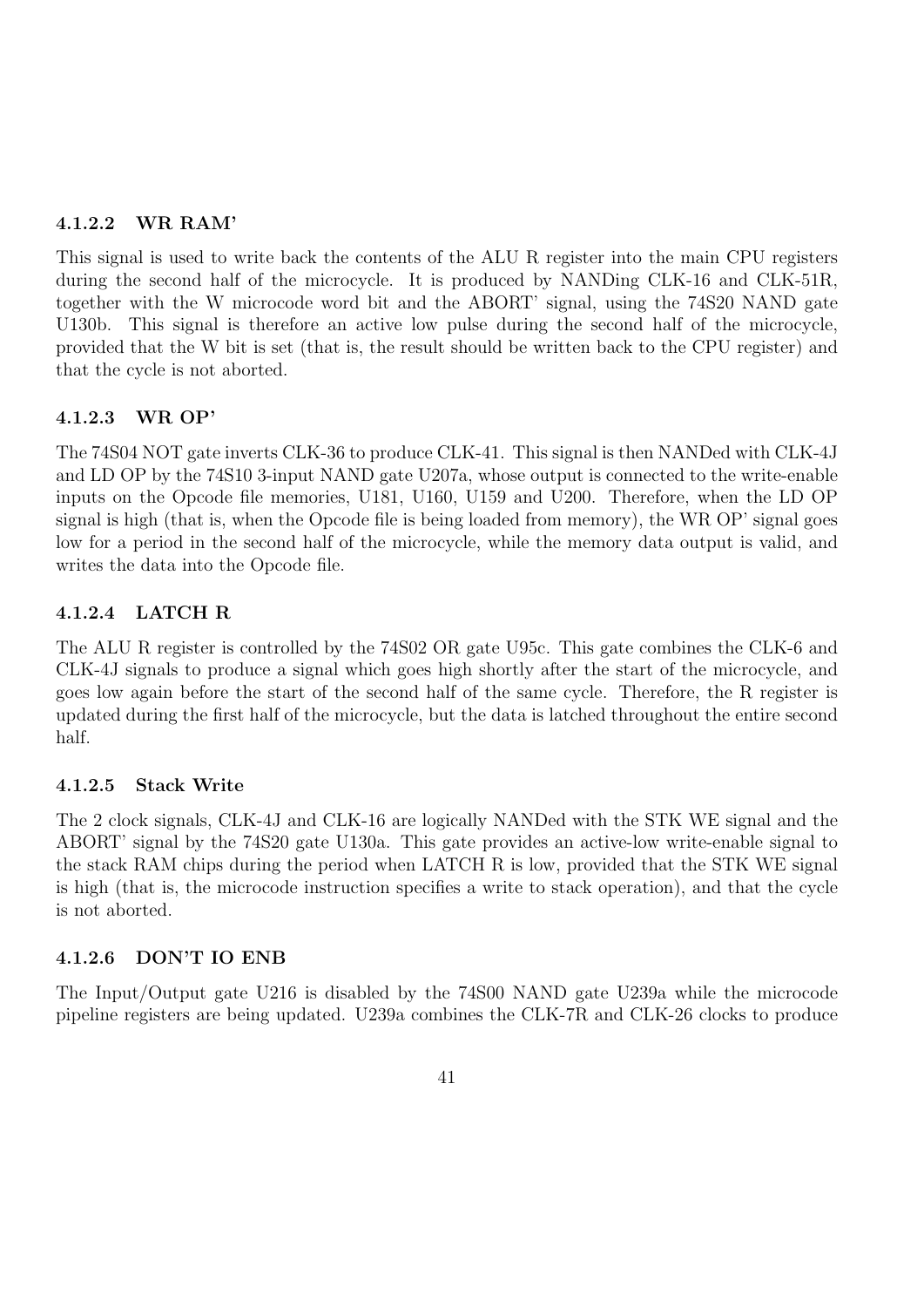a signal which goes low at the start of each microcycle.

#### 4.1.2.7 SLIVER CLK

The half-width pipeline registers (U116, U136, U158 and U177) in the RasterOp circuit store the previous source data word, so that non-aligned graphics operations are possible. These registers are updated at the end of each graphics operation microcycle by a signal called the Sliver Clock. This signal is produced by the 74S10 NAND gate at location U211c. This gate combines the CLK-4J and CLK-46 signals, together with the CLK FIFO OUT signal which enables the sliver clock on graphics cycles. The resulting signal goes low for a short period at the end of each microcycle.

#### 4.1.2.8 The WCS Write-Enable Clock

The control signal to write to the control store is produced by the enable gating of the 74S138 decoder U92. This decoder is enabled by a combination of 3 signals, namely CLK-4E (enabled when high), CLK20R (enabled when low) and WR NOW' (again enabled when low). This last signal is active during the first of the 2 microcycles needed to update the WCS, while the 2 clock signals enable the decoder during the second half of the microcycle, when the WCS data inputs are stable

### 4.1.3 Overview of an Arithmetic Cycle

The most common type of microcycle is probably an ALU operation on 2 registers, with the result being written back to the destination register. The clock signals for such a cycle operate in the following way.

At the end of the previous cycle, the CLK-4J signal goes low, and forces the LD MIR' signals high, thus clocking the microcode word pipeline registers and the microcode sequencer. The microcode instruction is loaded into the pipeline register.

Since, during the first half of the microcycle, CLK-4F is low, the Y-register address multiplexer U76 and U99 feeds the Y microcode field to the Y-register RAM address inputs. The outputs of the microcode word pipeline register control the ALU and the registers as was described in the last 2 chapters. Since the LATCH R clock is now high, the R register contains the result of the ALU operation.

The CLK-4F signal now goes high and therefore the Y-register address multiplexer applies the X-register (destination) address to the Y-register RAM address inputs. Therefore, the destination register in both the X and Y register banks will be updated. The WR RAM' signal goes low and writes the ALU result (now stored in the R register) to the destination registers.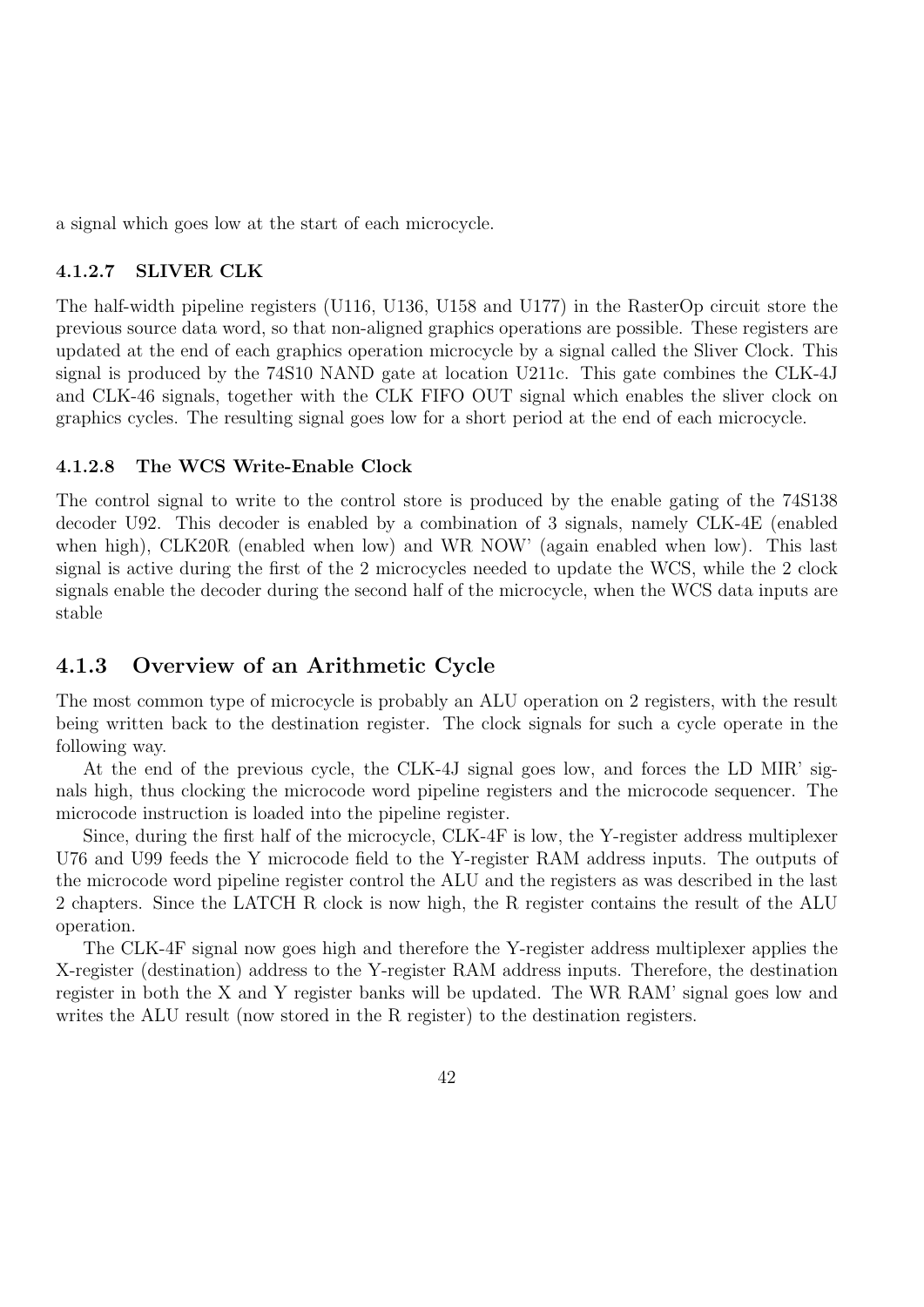Throughout the microcycle, the J-inputs to the microcode address sequencer have been stable, and therefore the sequencer has addressed the next instruction in the control store. Therefore when the CLK-4J signal goes low at the end of the microcycle, the next instruction is loaded into the pipeline register.

# 4.2 CPU Reset

At switch-on, C160 (33  $\mu$ F) begins to charge via R7 (47  $\Omega$ ) and R6 (33k). When the voltage across C160 reaches the threshold of the B input of U238a (a 74221 Monostable), U238a triggers since its A input is grounded and its reset input is pulled high via R3 (1k). U238a produces the reset pulses,INIT and INIT', for the CPU logic. The Q output of U238a is buffered and inverted by U254f (a 74S240 inverting buffer, which is permanently enabled), and then fed to the INIT L signal on the backplane via the edge connector pin J72.

The system can be manually reset by pressing the BOOT switch on the front panel. This grounds pin J197 of the CPU card and therefore discharges C160 via R7. When the BOOT switch is released, a reset operation as described above occurs

# 4.3 The Control Store

#### 4.3.1 The Writable Control Store RAM

The PERQ 16K CPU uses a 16K \* 48 bit writable control store containing 48 16K \* 1 bit 2167 RAM chips. These RAMs are loaded from the UW register at the output of the ALU, and supply data to microcode pipeline register. They are addressed by one of 2 buffered address buses produced by the microcode address sequencer described in chapter 5. These buses provide identical signals, and the only reason that 2 are used is to provide sufficient fan-out to drive the RAM address inputs. These address lines are active-low. The Control store is written to 16 bits at a time, and the 3 write enable signals for this operation are produced by the Special Function decoder described below.

The Writable control store RAMs are at the following locations on the CPU board. This table also lists the RAM control and address signals, the functions of which are described below.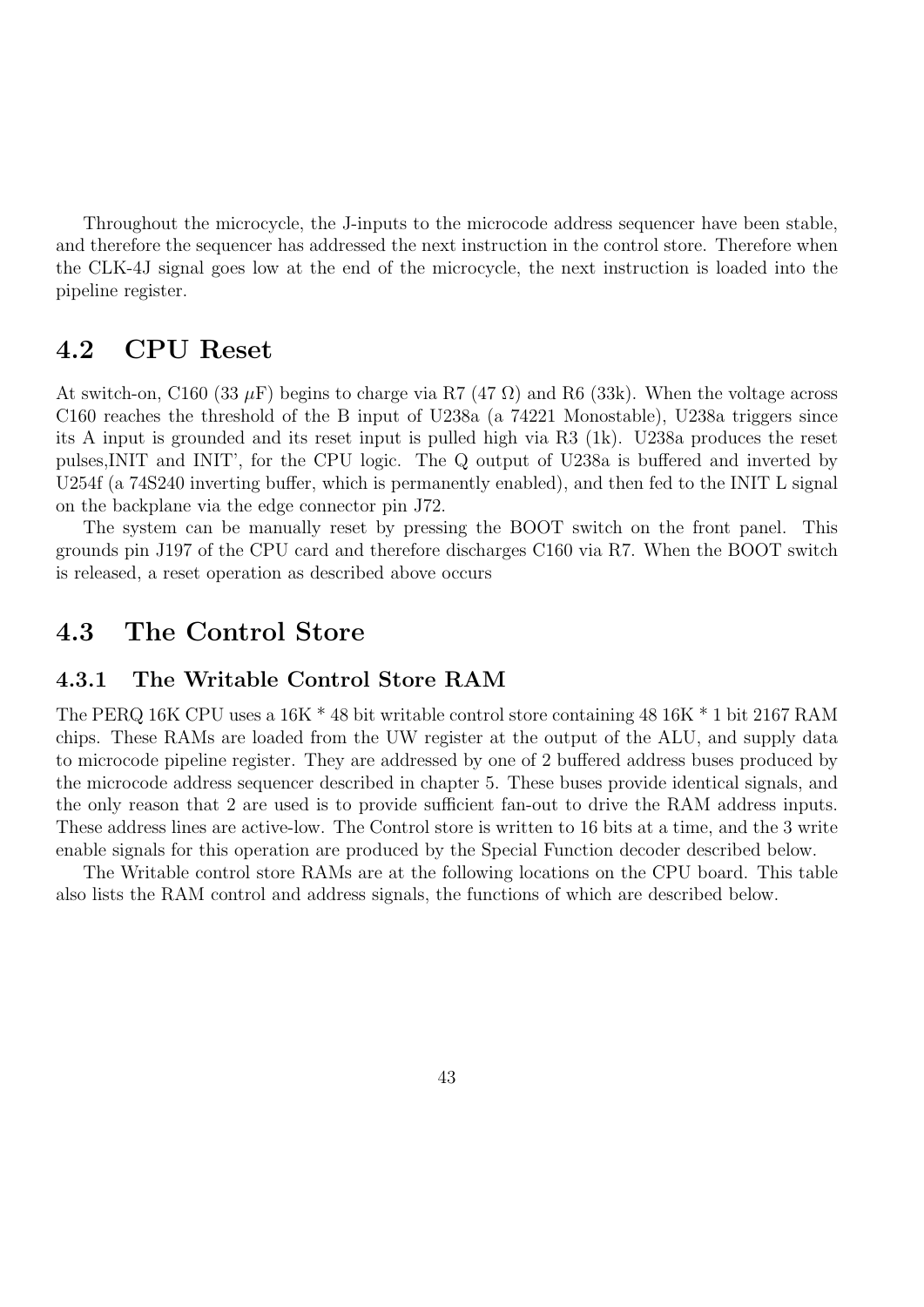| Bit              | RAM            | Data In         | Write En                   | CS                         | Address     |
|------------------|----------------|-----------------|----------------------------|----------------------------|-------------|
| $\boldsymbol{0}$ | U59            | UW<8>           | U WR B'                    | ENB RAM' B                 | UA < n > B' |
| $\mathbf{1}$     | U33            | UW<9>           | U WR $\mathbf{B}^{\prime}$ | ENB RAM' B                 | UA < n > B' |
| $\overline{2}$   | U27            | UW<10>          | U WR B'                    | ENB RAM' B                 | UA < n > B' |
| 3                | U52            | UW<11           | U WR B'                    | ${\rm ENB}$ ${\rm RAM'}$ B | UA < n > B' |
| $\overline{4}$   | U34            | UW<12>          | U WR B'                    | ENB RAM' B                 | UA < n > B' |
| 5                | U <sub>5</sub> | UW<13>          | U WR B'                    | ENB RAM' B                 | UA < n > B' |
| 6                | U26            | UW<14>          | U WR B'                    | ENB RAM' B                 | UA < n > B' |
| 7                | U36            | UW<15>          | U WR B'                    | ENB RAM' B                 | UA < n > B' |
| $8\,$            | U35            | UW<8>           | U WR A'                    | ENB RAM' A                 | UA < n > B' |
| $\boldsymbol{9}$ | U <sub>6</sub> | UW<9>           | U WR A'                    | ENB RAM' A                 | UA < n > B' |
| 10               | U29            | UW<10>          | U WR A'                    | ENB RAM' A                 | UA < n > B' |
| 11               | U28            | UW<11           | U WR A'                    | ENB RAM' A                 | UA < n>B'   |
| 12               | U32            | UW<12>          | U WR A'                    | ENB RAM' A                 | UA < n > B' |
| 13               | U <sub>4</sub> | UW<13>          | U WR A'                    | ENB RAM' A                 | UA < n > B' |
| 14               | U <sub>1</sub> | UW<14>          | U WR A'                    | ENB RAM' A                 | UA < n > B' |
| 15               | U9             | UW<15>          | U WR A'                    | ENB RAM' A                 | UA < n > B' |
| 16               | U44            | UW<0>           | U WR B'                    | ENB RAM' B                 | UA < n > A' |
| 17               | U22            | UW<1>           | U WR B'                    | ENB RAM' B                 | UA < n > A' |
| 18               | U18            | UW<2>           | U WR B'                    | ${\rm ENB}$ ${\rm RAM'}$ B | UA < n > A' |
| 19               | U16            | UW<3>           | U WR B'                    | ENB RAM' B                 | UA < n > A' |
| 20               | U21            | UW<4>           | U WR B'                    | ENB RAM' B                 | UA < n > A' |
| 21               | U24            | UW <sub>5</sub> | U WR B'                    | ENB RAM' B                 | UA < n > A' |
| 22               | U15            | UW<2>           | U WR A'                    | ENB RAM' A                 | UA < n > A' |
| 23               | U42            | UW<4>           | U WR A'                    | ENB RAM' A                 | UA < n > A' |
| 24               | U49            | UW<0>           | U WR A'                    | ENB RAM' A                 | UA < n > A' |
| 25               | U48            | UW<1>           | U WR A'                    | ENB RAM' A                 | UA < n > A' |
| 26               | U20            | UW<6>           | U WR B'                    | ENB RAM' B                 | UA < n > A' |
| 27               | U11            | UW<3>           | U WR A'                    | ENB RAM' A                 | UA < n > A' |
| 28               | U46            | UW < 7          | U WR B'                    | ENB RAM' B                 | UA < n > A' |
| 29               | U50            | UW <sub>5</sub> | U WR A'                    | ENB RAM' A                 | UA < n > A' |
| 30               | U19            | UW<6>           | U WR A'                    | ENB RAM' A                 | UA < n > A' |
| 31               | U39            | UW < 7          | U WR A'                    | ENB RAM' A                 | UA < n > A' |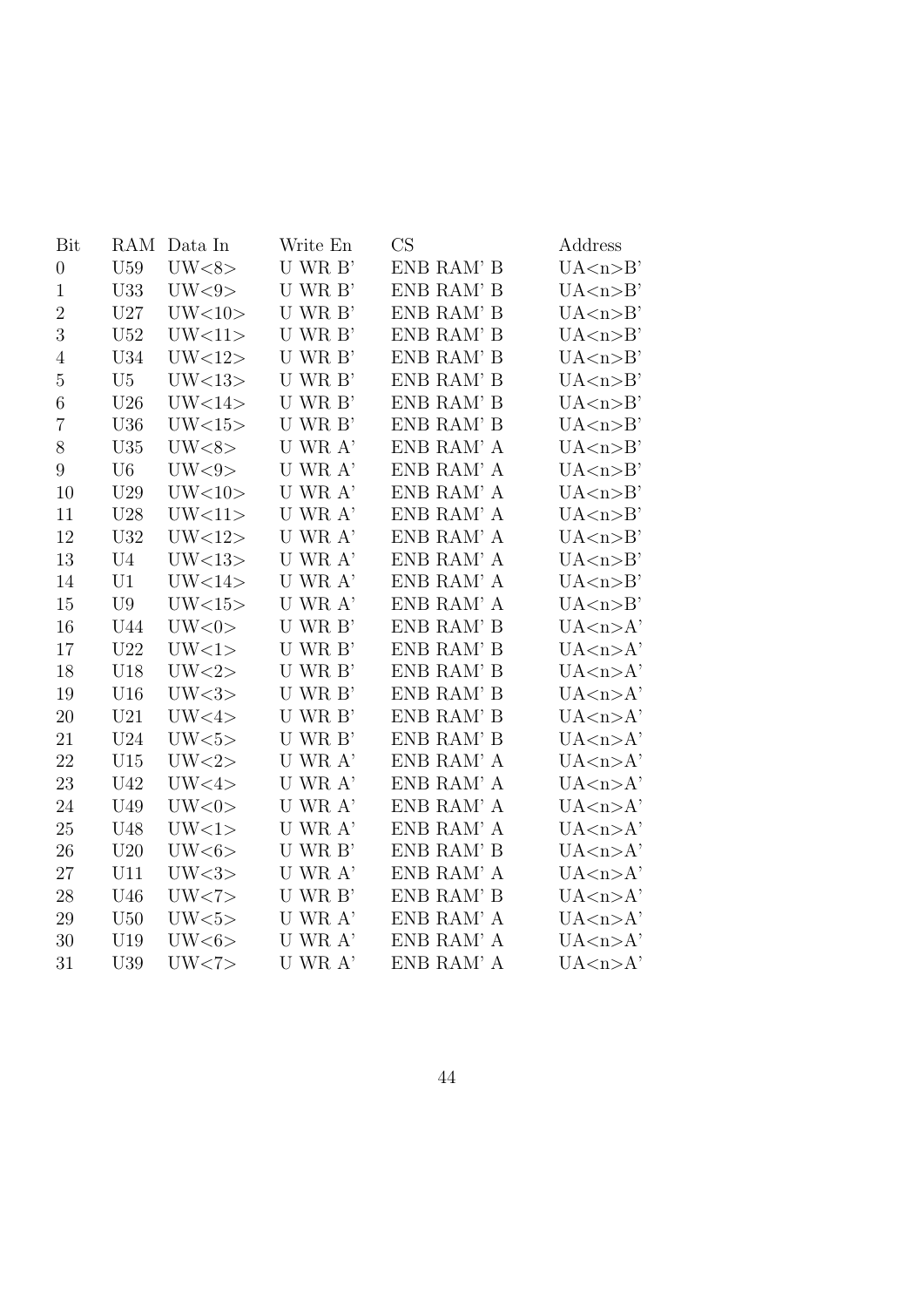| 32 | U48               | UW<0>           | U WR C' | ENB RAM' C | UA <sub>n</sub> > A' |
|----|-------------------|-----------------|---------|------------|----------------------|
| 33 | U47               | UW<1>           | U WR C' | ENB RAM' C | $UA \le n > A'$      |
| 34 | $\rm U13$         | UW <sub>2</sub> | U WR C' | ENB RAM' C | UA < n > A'          |
| 35 | U37               | UW<3>           | U WR C' | ENB RAM' C | UA <sub>n</sub> > A' |
| 36 | U12               | UW<4>           | U WR C' | ENB RAM' C | $UA \le n > A'$      |
| 37 | $_{\mathrm{U25}}$ | UW <sub>5</sub> | U WR C' | ENB RAM' C | $UA \le n > A'$      |
| 38 | U45               | UW<6>           | U WR C' | ENB RAM' C | $UA \le n > A'$      |
| 39 | U38               | UW < 7          | U WR C' | ENB RAM' C | UA < n > A'          |
| 40 | U31               | UW<8>           | U WR C' | ENB RAM' C | UA < n > B'          |
| 41 | U3                | UW<9>           | U WR C' | ENB RAM' C | UA < n > B'          |
| 42 | U54               | UV<10>          | U WR C' | ENB RAM' C | UA < n > B'          |
| 43 | U53               | UW<11>          | U WR C' | ENB RAM' C | UA < n > B'          |
| 44 | U57               | UW<12>          | U WR C' | ENB RAM' C | UA < n > B'          |
| 45 | U30               | UW<13>          | U WR C' | ENB RAM' C | UA < n > B'          |
| 46 | U2.               | UW<14>          | U WR C' | ENB RAM' C | UA < n > B'          |
| 47 | U58               | UW<15>          | U WR C' | ENB RAM' C | UA <n>B'</n>         |
|    |                   |                 |         |            |                      |

Since the bits are somewhat scrambled, the following table may help with working out the values to load into the control store.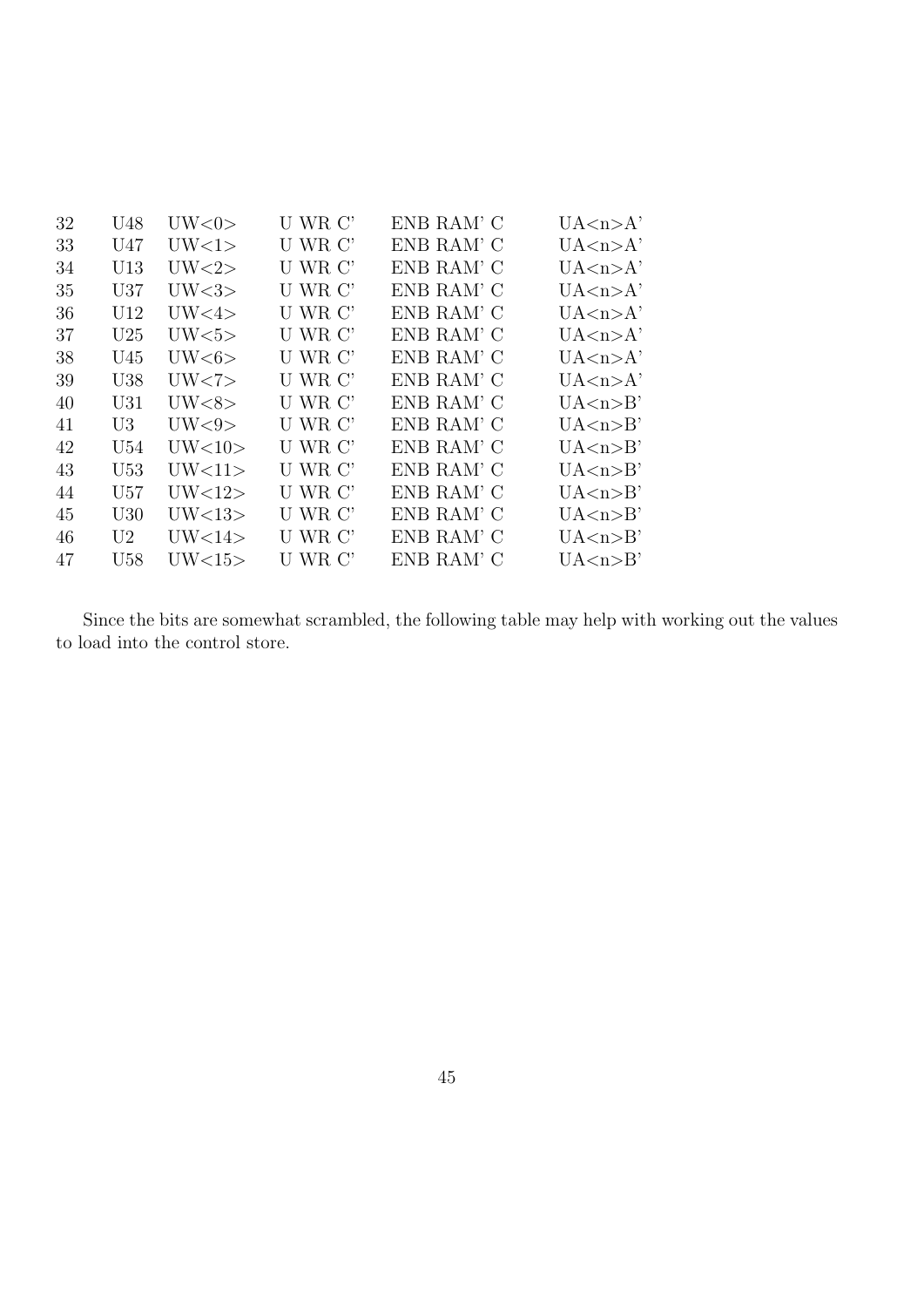| ALU            | Load     | Load        | Load   |
|----------------|----------|-------------|--------|
| Bit            | Low      | Mid         | High   |
|                |          |             |        |
| 0              | 24(ALU2) | 16(SF0)     | 32(Y0) |
| 1              | 25(ALU3) | 17(SF1)     | 33(Y1) |
| $\overline{2}$ | 22(ALU0) | 18(SF2)     | 34(Y2) |
| 3              | 27(W)    | 19(SF3)     | 35(Y3) |
| $\overline{4}$ | 23(ALU1) | 20(F0)      | 36(Y4) |
| 5              | 29(A0)   | 21(F1)      | 37(Y5) |
| 6              | 30(A1)   | 26(H)       | 38(Y6) |
| 7              | 31(A2)   | 28(B)       | 39(Y7) |
| 8              | 8(Z0)    | $0(J_0)$    | 40(X0) |
| 9              | 9(Z1)    | 1(J1)       | 41(X1) |
| 10             | 10(Z2)   | 2(J2)       | 42(X2) |
| 11             | 11(23)   | 3(J3)       | 43(X3) |
| 12             | 12(Z4)   | $4$ (Cond0) | 44(X4) |
| 13             | 13(25)   | 5(Cond1)    | 45(X5) |
| 14             | 14(Z6)   | $6$ (Cond2) | 46(X6) |
| 15             | 15(Z7)   | 7(Cond3)    | 47(X7) |

# 4.3.2 The Microcode Pipeline Register

The 48 bit output of the control store is clocked into the microcode pipeline register by the rising edge of the LD MIR' signal. This register consists of 48 D-type flipflops at the following locations of the CPU board :

| Signal | Latch | Type   |
|--------|-------|--------|
| .IO    | U69d  | 74S175 |
| .H     | U69c  | 74S175 |
| .I2    | U69b  | 74S175 |
| J3.    | U69a  | 74S175 |
|        |       |        |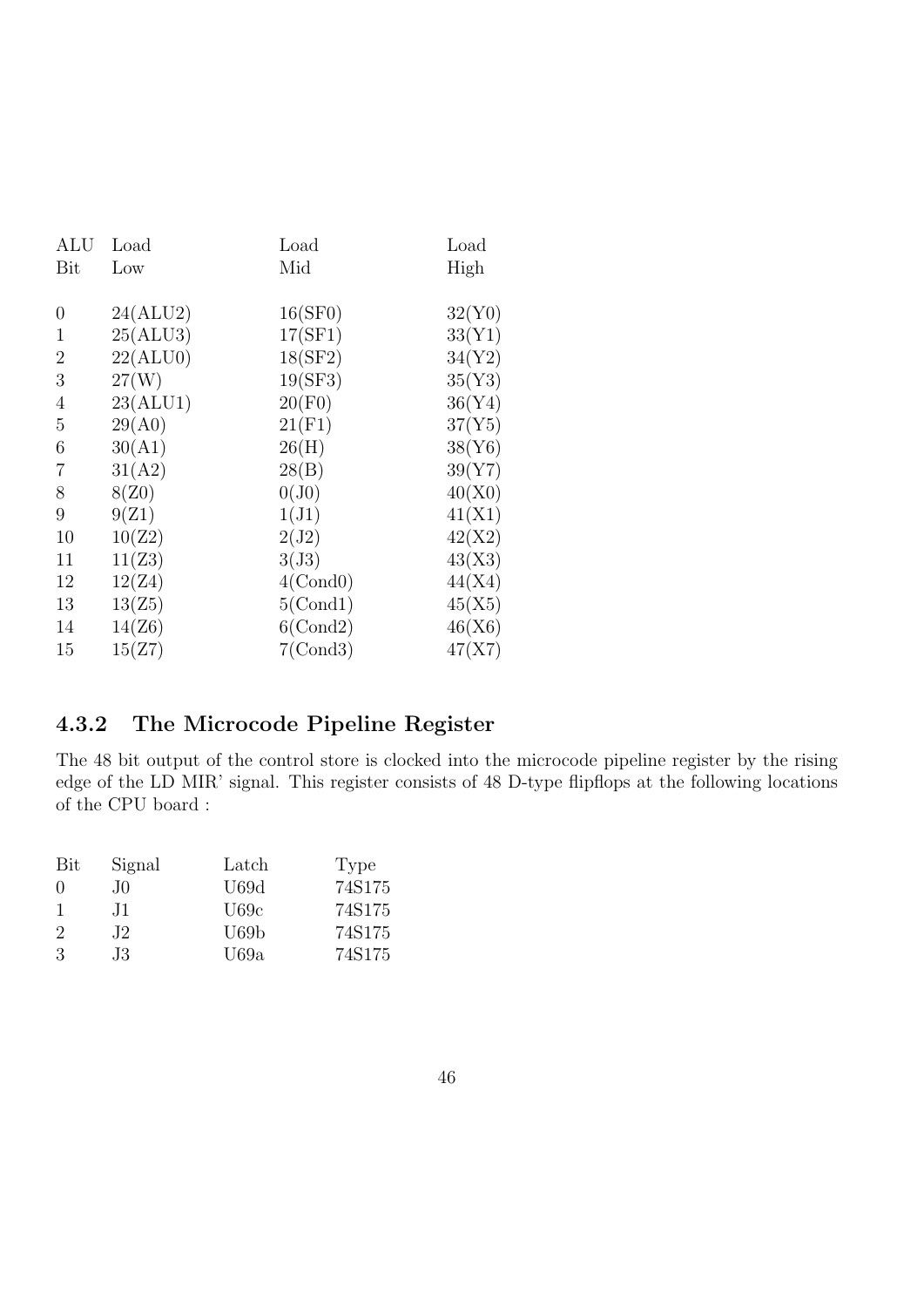| $\overline{4}$   | Cond <sub>0</sub> | U41d             | 74S374 |
|------------------|-------------------|------------------|--------|
| $\overline{5}$   | Cond1             | U41c             | 74S374 |
| $\boldsymbol{6}$ | Cond <sub>2</sub> | U41b             | 74S374 |
| 7                | Cond <sub>3</sub> | U41a             | 74S374 |
| 8                | Z <sub>0</sub>    | U41h             | 74S374 |
| 9                | Z1                | U41g             | 74S374 |
| 10               | Z <sub>2</sub>    | U41f             | 74S374 |
| 11               | Z <sub>3</sub>    | U41e             | 74S374 |
| 12               | Z4                | U43d             | 74S374 |
| 13               | Z5                | U43c             | 74S374 |
| 14               | Z6                | U43b             | 74S374 |
| 15               | Z7                | U43a             | 74S374 |
| 16               | SF <sub>0</sub>   | U43h             | 74S374 |
| 17               | SF1               | U43g             | 74S374 |
| 18               | ${\rm SF2}$       | U43f             | 74S374 |
| 19               | SF <sub>3</sub>   | U43e             | 74S374 |
| 20               | F <sub>0</sub>    | U110d            | 74S175 |
| 21               | F1                | U110c            | 74S175 |
| 22               | ALU <sub>0</sub>  | U65g             | 74S374 |
| 23               | ALU1              | U65h             | 74S374 |
| 24               | ALU <sub>2</sub>  | U65b             | 74S374 |
| 25               | ALU3              | U65a             | 74S374 |
| 26               | H                 | U110b            | 74S175 |
| 27               | W                 | U65c             | 74S374 |
| $28\,$           | B                 | U110a            | 74S175 |
| 29               | A <sub>0</sub>    | U65d             | 74S374 |
| 30               | A1                | U65e             | 74S374 |
| 31               | A2                | U65f             | 74S374 |
| 32               | Y <sub>0</sub>    | U60g             | 74F374 |
| 33               | Y1                | U <sub>60e</sub> | 74F374 |
| 34               | Y2                | U60h             | 74F374 |
| 35               | Y3                | U60f             | 74F374 |
| 36               | Y4                | U60c             | 74F374 |
| 37               | Y5                | U60a             | 74F374 |
| 38               | ${\rm Y6}$        | U60d             | 74F374 |
| 39               | Y7                | U60b             | 74F374 |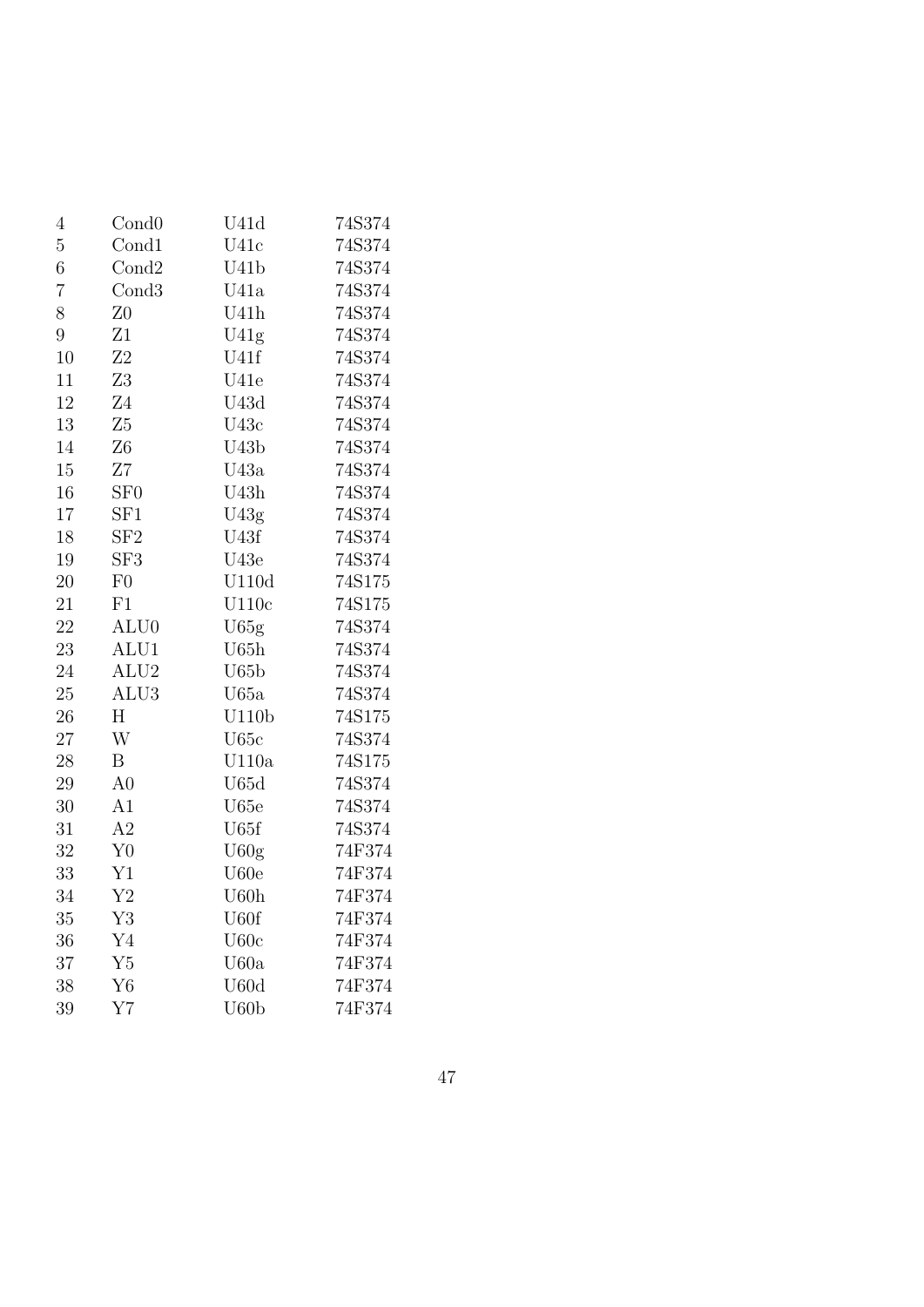| 40 | X0 | U55f | 74F374 |
|----|----|------|--------|
| 41 | X1 | U55h | 74F374 |
| 42 | X2 | U55e | 74F374 |
| 43 | X3 | U55g | 74F374 |
| 44 | X4 | U55b | 74F374 |
| 45 | X5 | U55d | 74F374 |
| 46 | X6 | U55a | 74F374 |
| 47 | X7 | U55c | 74F374 |

The output-enable pins of the 74S374s and 74F374s are grounded so that the outputs of these latches are permanently enabled. Similarly, the reset input of U110 is pulled high via R3 (a 1k resistor), so that this latch is never reset. However, the reset input of U69, which provides the J field inputs is driven by the INIT' signal, so that this latch is cleared when the processor is reset. This forces the J inputs on the microcode sequencer to logical 0, so that the first operation performed by the sequencer is a Jump0. Therefore the microcode starts executing at location 0 after a CPU reset.

Both the normal and inverting outputs of U110 are used. This latch stores the F, H and B microcode fields, and the availability of the inverted versions of these signals simplifies the microcode decoding circuitry. The inverted signals have a ' suffixed to their names.

The outputs of the microcode pipeline register are fed to the microcode decode circuit that is described below.

#### 4.3.3 The UW register

The writable control store is loaded from the ALU via the UW register, which consists of a pair of 74S374 latches at locations U71 and U56. These latches are clocked by the rising edge of the LD MIR' B signal at the start of each microcycle, and store the contents of the R-register, and hence the ALU result, of the previous microcycle. U71 stores the low 8 bits, while U56 stores the high 8 bits. The sequence of operations necessary to load 16 bits of the writable control store will be described next.

## 4.3.4 Loading the Writable Control Store

The only CPU subsystem that can address the control store is the microcode sequencer described in chapter 5. In order to load an instruction into the control store, it is therefore necessary to cause the sequencer to output the address of the location to be loaded, and then to continue with the next instruction of the original microprogram. This occurs in the following way.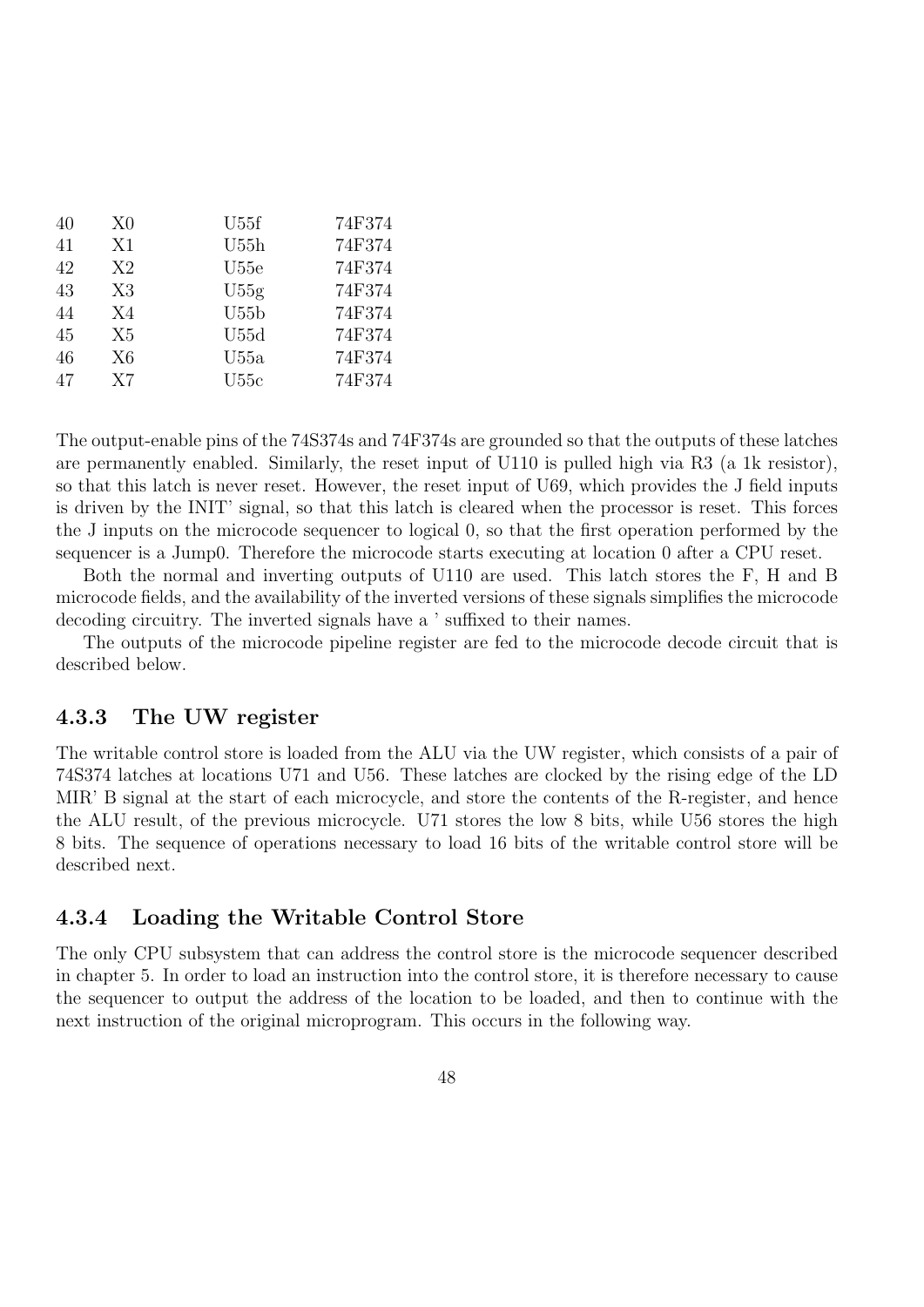When an instruction to load the control store is executed (that is to say an instruction with the F field containing 0 or 2, and the SF field 14, 15 or 16), the special function decoder asserts the WRCS (WRite Control Store) signal, which is active high. Since the DON'T WRCS' signal is also high at this point, the 74S00 NAND gate, U212d, which combines these signals, asserts the active low WR NOW' signal. This signal disables the LD MIR' gates U215b and U213a (both 74S10 3-input NANDs) described above and prevents the LD MIR' signal from going low during the second half of this microcycle.

An instruction that loads the writable control store must have the Condition field set to 0 (normally called TRUE), and the Jump (J) field set to 7 (which is known as GOTO S). When the condition field is 0, the lower condition multiplexer chip, U189 (a 74S251) feeds the WR NOW' signal to the CONDITION' input on the microcode sequencer. The condition logic is fully described in chapter 5. Since the WR NOW' signal is low during such a microcycle, the CONDITION' signal is high (the multiplexer chip inverts the signal), and the microcode sequencer interprets this as a false condition.

Therefore, since the J inputs to the microcode sequencer have the states 0111, the microcode sequencer outputs the contents of its internal S register onto the control store address lines. This S register has been previously loaded with the control store address that is to be written to. The required location in the writable control store is now being addressed.

The special function decoder asserts the WRCS<0> and WRCS<1> signals according to whether the low, middle, or high 16 bit word of the control store is being addressed. These signals are decoded by U92, a 74S138 3 to 8 line decoder. Since the WRCS signal is high, and the WR NOW' signal low, during the Wr WCS time in the second half of the microcycle, as defined by the CPU clock timing diagram above the decoder is enabled and asserts one of the U WR A', U WR B' or U WR C' signals. These signals are connected to the write-enable inputs of the control store RAMS, and therefore the contents of the UW register are written to the selected 16 bit word of the control store. The signal asserted is given by the following table:

|                |  | Word WRCS<1> WRCS<0> Decoder input Signal Asserted |         |
|----------------|--|----------------------------------------------------|---------|
| $Low \t0$      |  | 10O                                                | U WR A' |
| $Mid \quad 0$  |  | 101                                                | U WR B' |
| $High \quad 1$ |  | 110                                                | U WR C' |

Since the LD MIR' signals did not go low during the second half of that microcycle, the microcode word pipeline register cannot be clocked by the rising edge at the start of the next clock cycle, and therefore no new microcode word is loaded. The clock input of microcode sequencer is also driven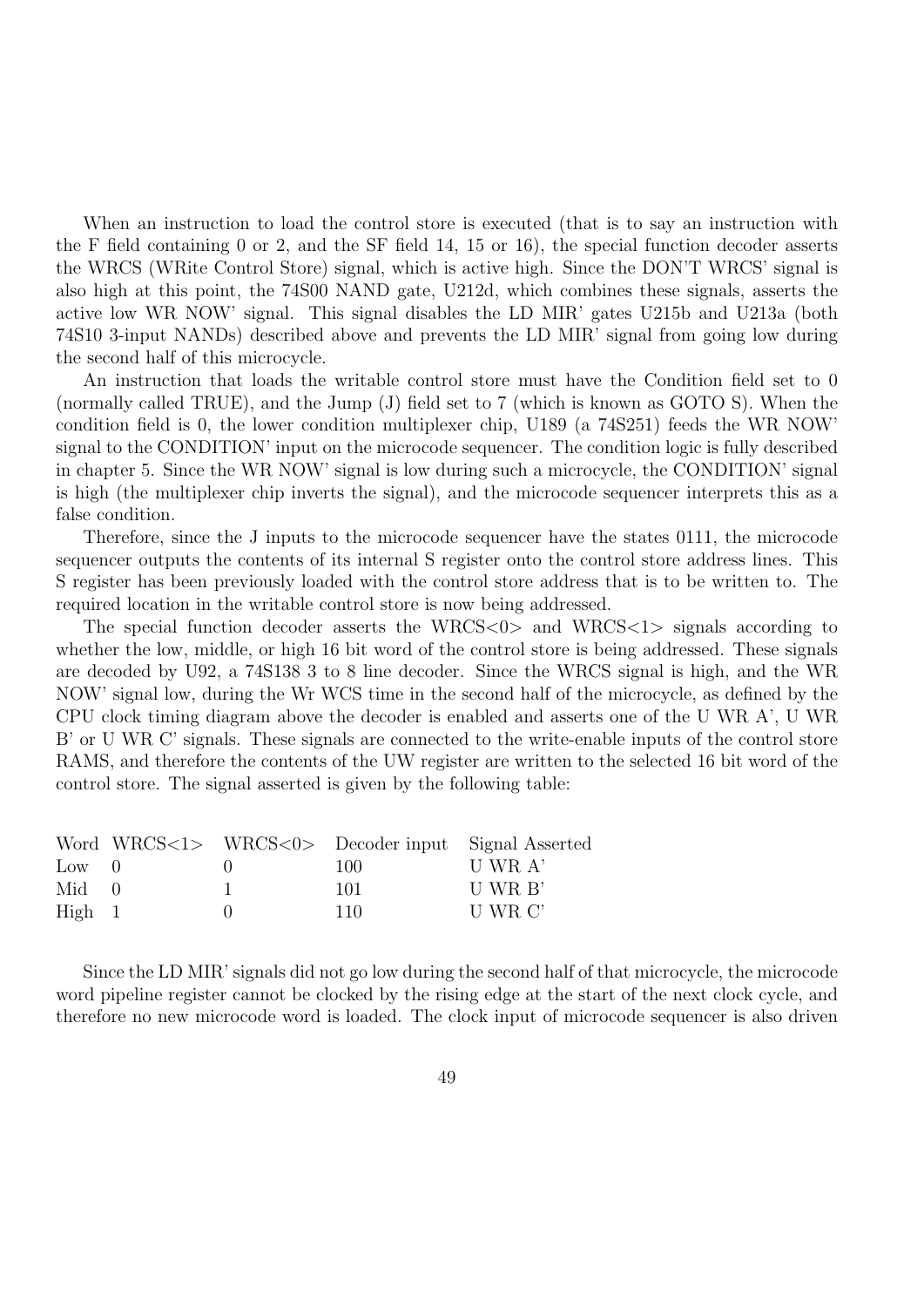by the LD MIR' A signal, and therefore, the sequencer is not clocked at this time. So, the microcode program counter inside the sequencer is not updated.

However, U209b, a 74S374 D-type flip-flop is clocked by the rising edge of CLK-0R B at the start of the next microcycle. The D input of this flip-flop is driven by the WR NOW' signal, and the flip-flop is therefore set to 0, thus making the DON'T WRCS' signal also low (as it is driven by the output of U209b) and thus U212d makes the WR NOW' signal high again.

During this cycle, U92 is inhibited (since WR NOW' is high), and the CONDITION' input to the microcode sequencer is low (driven via the condition multiplexer U189), and so the sequencer outputs the contents of the microcode program counter at the end of the previous instruction. This is, of course, the address of the next microinstruction to execute.

During the second half of this microcycle, the LD MIR' signal goes low in the usual way (since the WR NOW' signal is high), and at the end of the microcycle, the next microinstruction to execute is loaded into the microcode word pipeline register in the usual way. Also, the microcode program counter is incremented by the sequencer, just like at the end of any other instruction, and the next instruction is executed.

#### 4.3.5 The Microcode Boot ROM

When the PERQ is switched on, the writable control store contains random data, and therefore the CPU would not have a valid microprogram to execute. This problem is avoided by the 512-word microcode boot rom. This ROM consists of 6 27S29 512 byte PROMs at the following locations on the CPU board

| Name              | Location | Addressed by |
|-------------------|----------|--------------|
| TCA01             | U10      | UA < n > B'  |
| TCB00             | U23      | UA < n > A'  |
| TCC00             | U17      | UA < n > A'  |
| TCD <sub>00</sub> | U14      | UA < n > A'  |
| TCE <sub>00</sub> | U8.      | UA < n > B'  |
| TCF00             | H7       | UA < n > B'  |

As the above table shows, the ROMs are addressed by one of the 2 buffered address outputs from the microcode sequencer. However, the address lines are scrambled between the sequencer and the ROMs, and the following table indicates which address line goes where: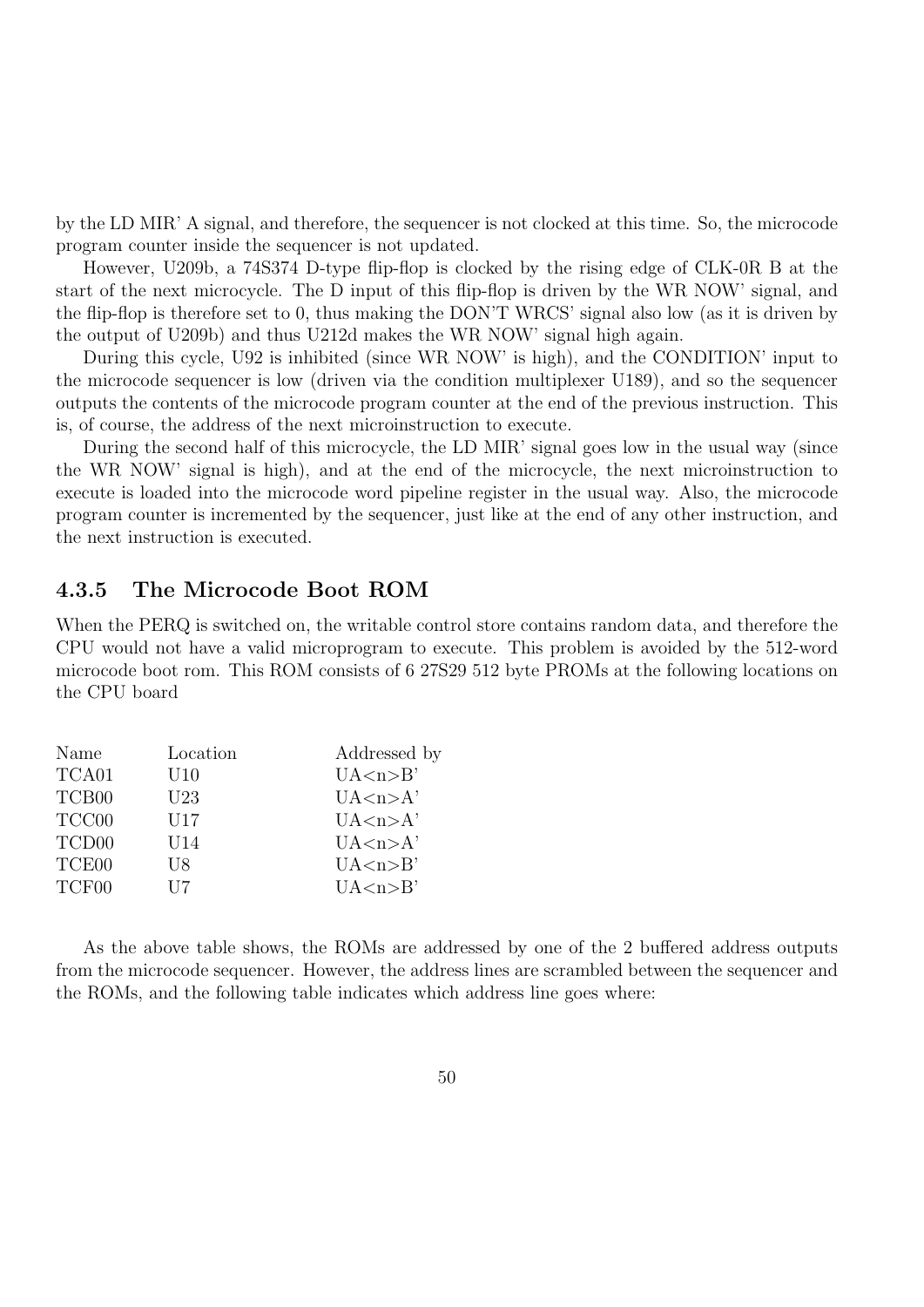| Sequencer      | <b>ROM</b>     |
|----------------|----------------|
| Address Bit    | Address Bit    |
| 0              | 1              |
| 1              |                |
| $\overline{2}$ |                |
| 3              | $\overline{2}$ |
| $\overline{4}$ | 6              |
| $\overline{5}$ |                |
| 6              | 5              |
| $\overline{7}$ | 8              |
|                | 3              |

The data lines are also scrambled between the ROMs and the microcode word pipeline register, and the next table indicates how those signals are connected.

| Data Bit       |  | TCA01 TCB00 TCC00 TCD00 TCE00 TCF00            |  |
|----------------|--|------------------------------------------------|--|
|                |  | (U10) (U23) (U17) (U14) (U8) (U7)              |  |
| $\Omega$       |  | $U<6>$ $U<12>$ $U<20>$ $U<25>$ $U<37>$ $U<46>$ |  |
| $\mathbf{1}$   |  | U<7> U<13> U<17> U<24> U<39> U<44>             |  |
| 2              |  | $U<5>$ $U<15>$ $U<16>$ $U<27>$ $U<36>$ $U<47>$ |  |
| 3              |  | U<4> U<14> U<19> U<29> U<38> U<45>             |  |
| $\overline{4}$ |  | $U<3>$ $U<11>$ $U<18>$ $U<23>$ $U<32>$ $U<43>$ |  |
| $5^{\circ}$    |  | $U<2>$ $U<10>$ $U<21>$ $U<22>$ $U<34>$ $U<41>$ |  |
| 6              |  | $U<1>$ $U<9>$ $U<26>$ $U<31>$ $U<33>$ $U<42>$  |  |
| $7\phantom{.}$ |  | U<0> U<8> U<28> U<30> U<35> U<40>              |  |

The enable input of all 6 boot ROM chips are connected together and driven by the E BOOT ROM' signal which is derived from the ROM enable latch that is described in the next section.

# 4.3.6 The ROM Enable Latch

The ROM Enable latch is the 74S74 D-type flip-flop U236b. The set and D inputs of this flip-flop are pulled high by R3 (a 1k resistor), so this flip-flop is set by a rising edge on the clock input and cleared by a low level on the reset input. These signals are produced by the following circuitry.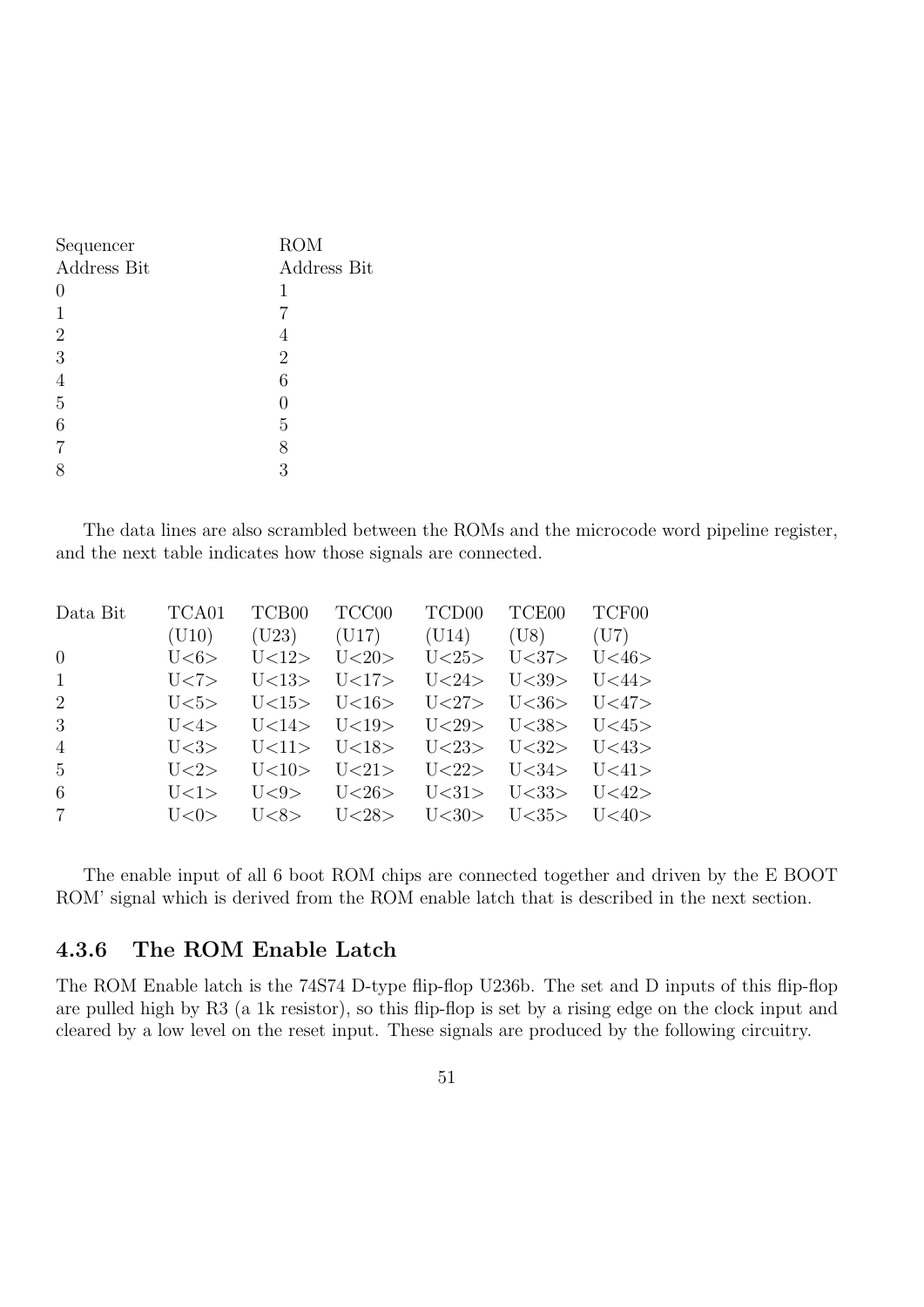The main CPU reset signal, INIT, is NANDed with the CLK-0R C clock by the 74S00 NAND gate U237d. The output of this gate drives the clock input of the ROM Enable latch. Therefore, during the CPU reset, when INIT is high, a falling edge of the CLK-0R clock will set the ROM Enable latch. The reset input of the ROM Enable latch is driven by the CONT' signal from the opcode file input control circuit. When the first Reload Op instruction after a reset is executed, the CONT' signal goes low, and the ROM Enable latch is cleared.

The output of the ROM Enable latch, the so-called BOOT signal, is NANDed with  $U\text{A}$ <11>A' by U131c (a 74S00 NAND gate). The output of this gate is low to enable the ROM, and this occurs when the ROM Enable latch is set and the  $UA < 11 > A'$  signal is also high, that is to say when the microcode address line 11 is a logical 0. Therefore the boot ROM overlays the lower half of each 4K page of the writable control store.

The output of U131c is connected to one input of each of the 3 RAM enable gates U66b, U66c and U66d (all 74S00 NAND gates). The outputs of these gates are known as the ENB RAM' A, ENB RAM' C and ENB RAM' B respectively, and are linked to the chip enable inputs of the writable control store RAMs. Therefore, when the ROM is enabled, the outputs of these gates go high and disable the control store RAM.

The output of U131c is inverted by the 74S240 NOT gate U254g, and then fed to one input of the 74S00 NAND gate U66a. The output of this gate is the E BOOT ROM' signal that drives the chip select inputs of the 6 microcode boot ROMs. Therefore, when the output of U131c goes low, the E BOOT ROM' signal goes low also, and enables the ROMs.

The remaining inputs of the 4 sections of U66 are all linked together and pulled high by the 1k resistor R2. Therefore, the NAND gates in U66 operate as inverters, as the above description indicates. However, these inputs can be forced to a logic 0 state by grounding the DIS USTORE L pin on the CPU diagnostic connector, which therefore disables both the writable control store RAMs and the boot ROM. This allows the CPU to be controlled by an external control store.

#### 4.3.7 The CPU diagnostic connector

The 3 edge connectors on the front edge of the CPU board provide external access to the control store address and data lines. A logic analyser plugged into these connectors may record the microcode program flow and the instructions that were executed. Alternatively, by grounding the DIS USTORE L pin, the internal CPU control store may be disabled, and an external control store, connected to the diagnostic connectors, may provide the microcode program.

The signals present on the diagnostic connectors are given in the following tables. The pin numbering is, however, somewhat unconventional, with pin 1 being the top pin on the component side, and the pins are then numbered consecutively going down the component side, followed by the pins on the track side, with the numbers again increasing downwards.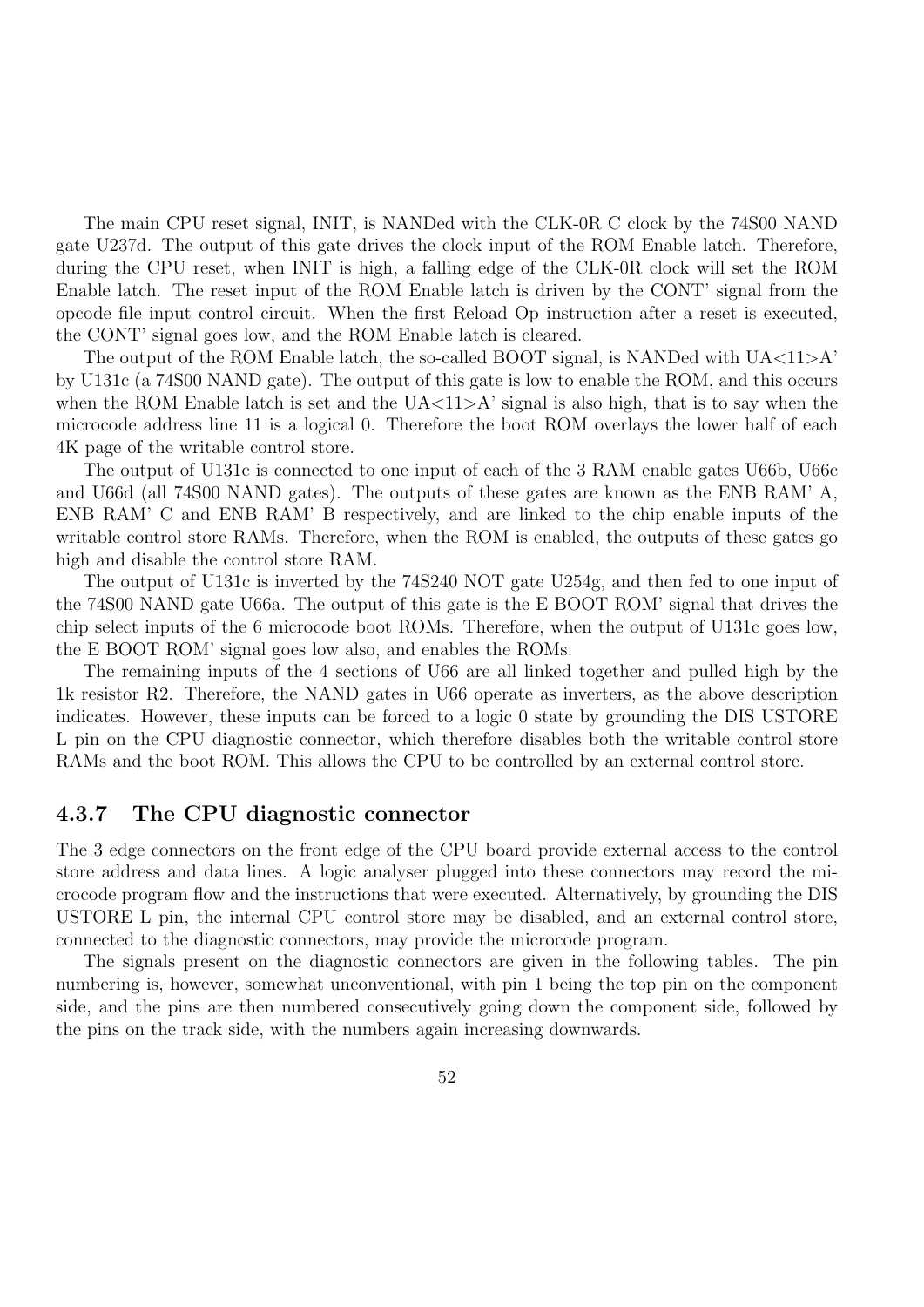|                | $J_{\rm A}$ (10p Connection) | TATT <sub>1</sub> |
|----------------|------------------------------|-------------------|
| 1              | U < 0 >                      |                   |
| 3              | U<1>                         |                   |
| $\overline{5}$ | U < 2>                       |                   |
| 7              | U<3>                         |                   |
| 9              | U<4>                         |                   |
| 11             | U <sub>5</sub>               |                   |
| 13             | U<6>                         |                   |
| 15             | U < 7>                       |                   |
| 17             | U < 8 >                      |                   |
| 19             | U < 9>                       |                   |
| 21             | U < 10>                      |                   |
| 23             | U<11>                        |                   |
| 25             | U<12>                        |                   |
| 27             | U<13>                        |                   |
| 29             | U < 14                       |                   |
| 31             | U<15>                        |                   |
| 33             | U<16>                        |                   |
| 35             | U<17>                        |                   |
| 37             | U<18>                        |                   |
| 39             | U<19>                        |                   |
| 41             | U < 20                       |                   |
| 43             | U < 21                       |                   |
| 45             | U < 22                       |                   |
| 47             | U < 23                       |                   |
| 49             | U < 24                       |                   |

JA (Top Connector) – Microcode Data 1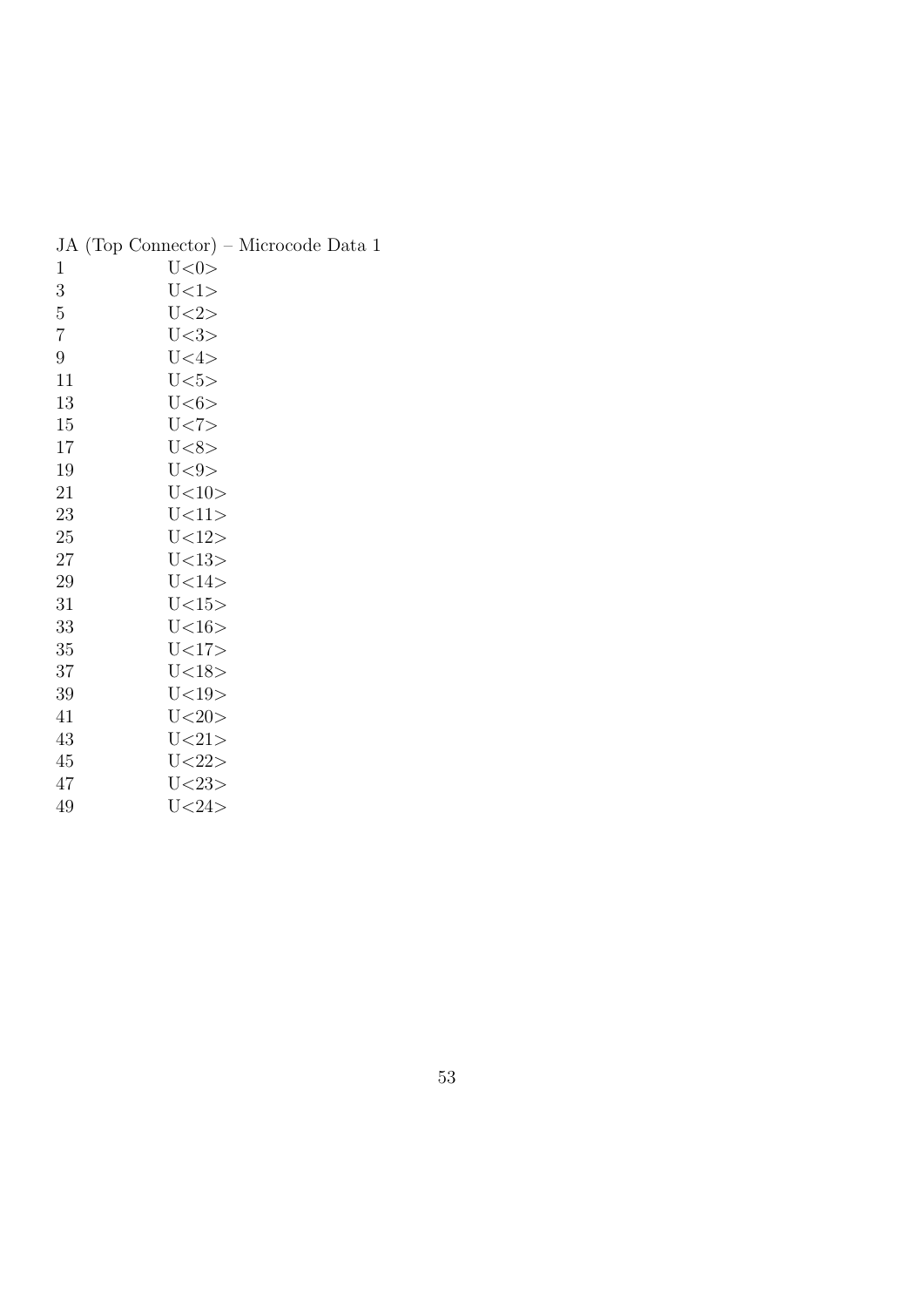|                | JB (Middle Connector) - Microcode Data 2 |
|----------------|------------------------------------------|
| $\overline{2}$ | U < 25                                   |
| $\overline{4}$ | U < 26                                   |
| 6              | U < 27                                   |
| 8              | U < 28                                   |
| 10             | U < 29                                   |
| 12             | U < 30                                   |
| 14             | U < 31                                   |
| 16             | U < 32                                   |
| 18             | U < 33                                   |
| 20             | U < 34                                   |
| 22             | U < 35                                   |
| 24             | U < 36                                   |
| 26             | U < 37                                   |
| 28             | U < 38                                   |
| 30             | U < 39                                   |
| 32             | U < 40>                                  |
| 34             | U<41>                                    |
| 36             | U < 42                                   |
| 38             | U<43>                                    |
| 40             | U < 44                                   |
| 42             | U <sub>45&gt;</sub>                      |
| 44             | U<46>                                    |
| 46             | U<47>                                    |
| 47             | DIS USTORE L                             |
|                |                                          |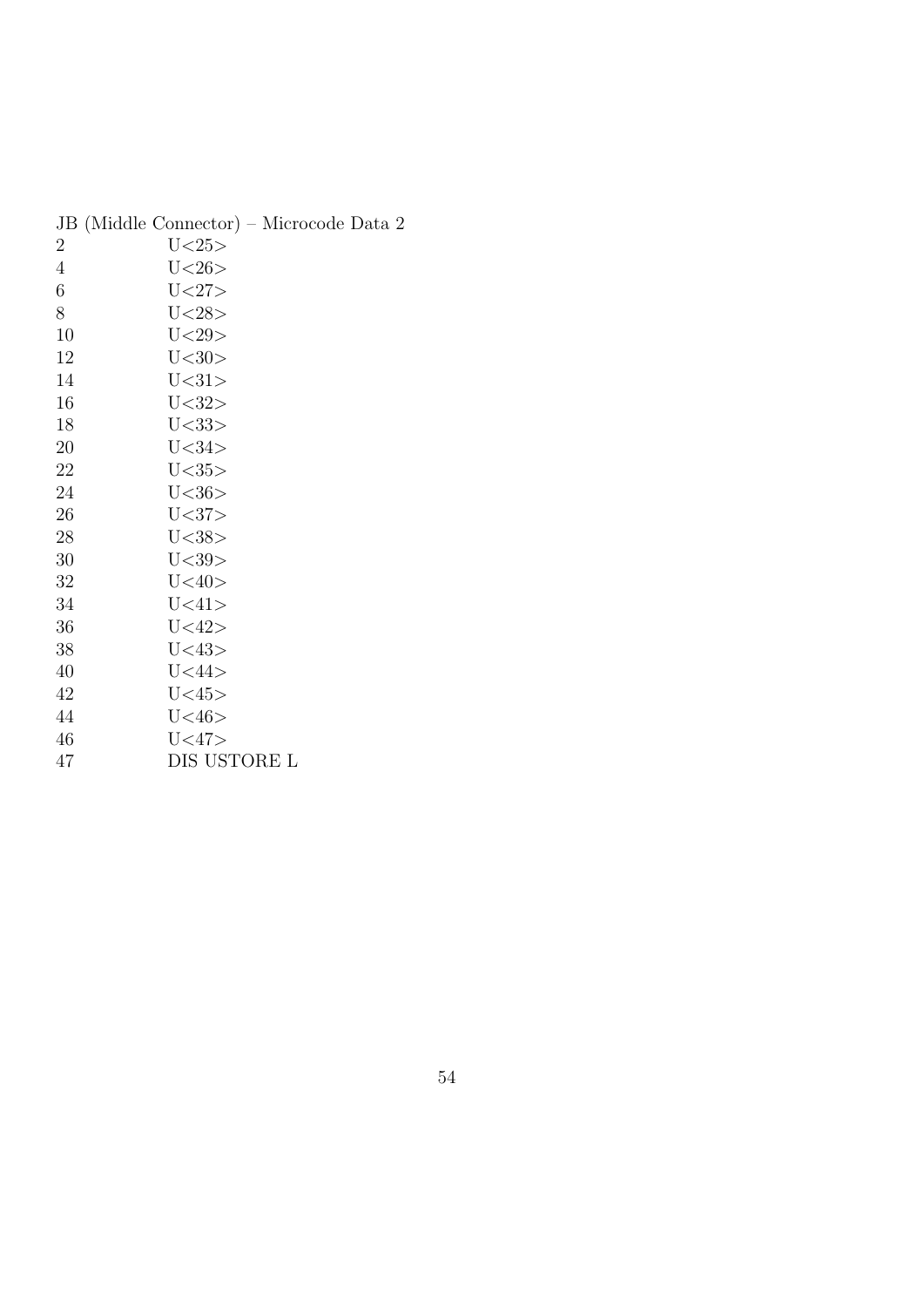|                | JC (Bottom Connector) – Microcode Address |
|----------------|-------------------------------------------|
| 1              | UUA<0>                                    |
| 3              | UUA<1>                                    |
| 5              | UUA < 2>                                  |
| $\overline{7}$ | UUA < 3>                                  |
| 9              | UUA<4>                                    |
| 11             | UUA<5>                                    |
| 13             | UUA<6>                                    |
| 15             | UUA < 7                                   |
| 17             | UUA<8>                                    |
| 19             | UUA<9>                                    |
| 21             | UUA<10>                                   |
| 23             | UUA<11>                                   |
| 25             | LD MIR' A                                 |

# 4.4 The microcode word decoder

The microcode word is divided into 12 fields, as described in chapter 2. The way each field is used by the PERQ CPU is described in this section.

## 4.4.1 The X field

The X field specifies the destination register for the ALU operation. It is fed to the X-register addressing gates U74, U75, U94 and U96 only, as described in chapter 2.

## 4.4.2 The Y field

The Y field is used to specify the source register in the ALU operation. It is therefore fed to the Y register address gates U93, U98, U119 and U120 which are fully described in chapter 2. The Y field is also used to provide the lower 8 bits of a constant operand, and for that reason it is fed onto the BMUX lines via the 74S240 3-state buffer U101. This system is also described in chapter 2. Finally, the Y field provides the top 6 bits of a microcode leap address. It is gated onto the JMUX lines by the 74S240 3-state buffer U122. The JMUX and associated control logic is described in chapter 5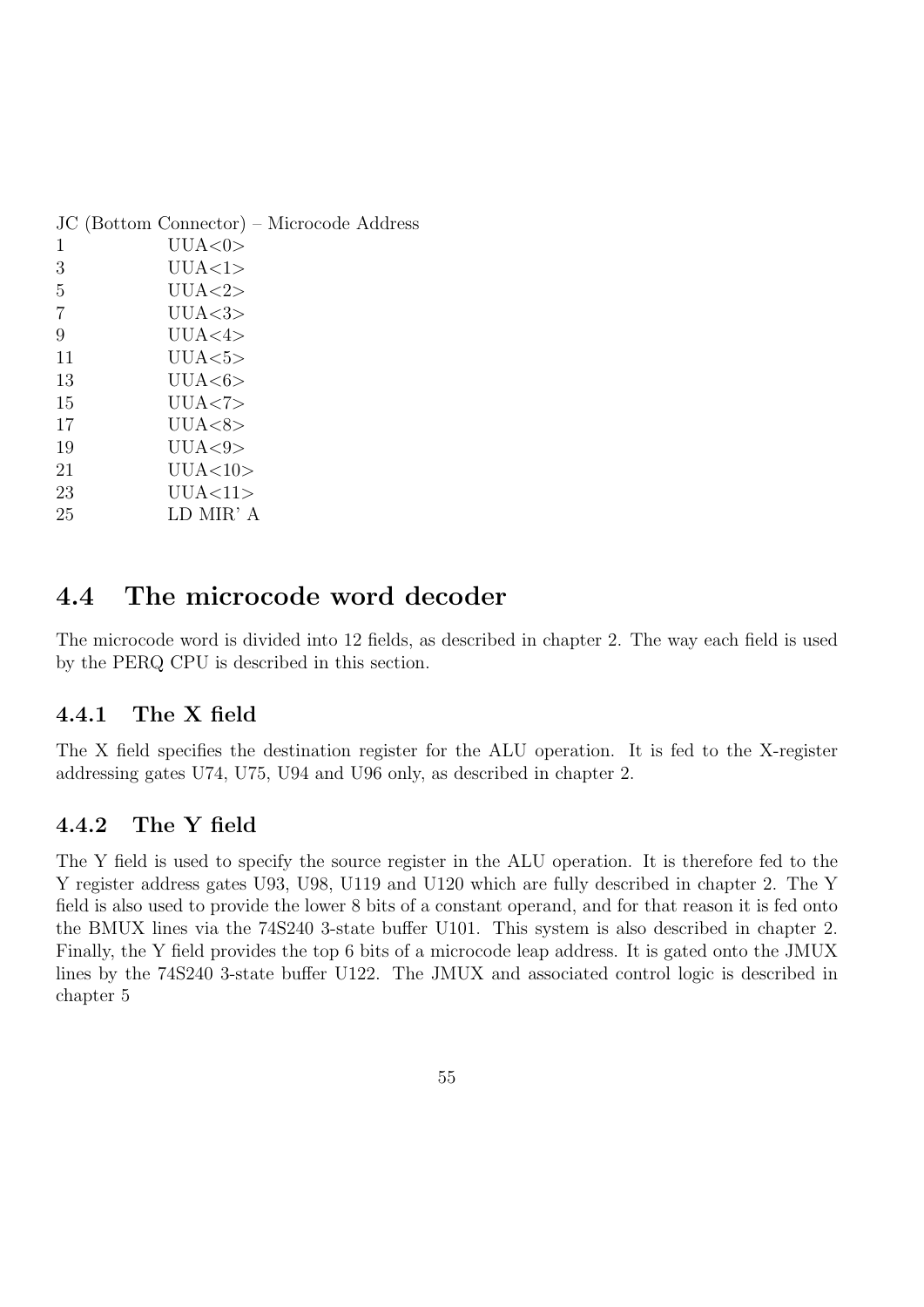#### 4.4.3 The A field

The A field selects the AMUX input. It is fed to the 2 AMUX control chips (the 74S138 decoder U229 and the AMX16 PROM (U188)). This logic is described in chapter 2.

#### 4.4.4 The B field

The microcode pipeline latch for the single bit B field provides both the normal and inverted outputs. These signals are used to control the BMUX, as described in chapter 2.

## 4.4.5 The W field

The single bit W field is used to enable the writing back of the ALU output to the CPU register RAM. The output of the appropriate microcode pipeline latch is connected to one input of U130b (a 74S20 NAND gate), which provides the active-low WR RAM' signal. Therefore, when this bit is low, the WR RAM' signal is inhibited by being forced high.

#### 4.4.6 The H field

Again, both the normal and inverted outputs of the H field microcode pipeline latch are available. They are used as follows.

The I/O MEM RQST signal from the EIO board is latched at the start of each microcycle by the 74S273 latch U227a. This latch is clocked by the rising edge of the CLK-0R D clock, and cleared by the CPU reset signal INIT'. The output of this latch, MEM RQST L, indicates when the EIO card wishes to perform a DMA transfer to the main system RAM. This signal is NANDed with the inverted H field (the H' signal) by the 74S00 NAND gate U237a. The output of this gate is the DMA request signal to the memory control state machine described in chapter 7. Therefore, when the H field contains 1, the H' signal is low, and the DMA request signal is disabled.

The H field is also used to distinguish between certain microcode jumps which have the same value in the J field, for example the 'Vector' or 'Dispatch' instructions. For this reason, the H signal is connected to one input of the 12L6 PAL U108 (JPPAL3) which controls the JMUX circuit, and one address input of the extended microcode sequencer control PROM U67 (USQ01). The operation of the microcode sequencer and the JMUX are described in chapter 5

Finally, on the 24 bit T4 CPU, the H field is used to select between the 2 microstate registers. It is therefore connected to an address input of the AMUX24 PROM that controls the AMUX in that version of the CPU. This extended AMUX is described in chapter 2.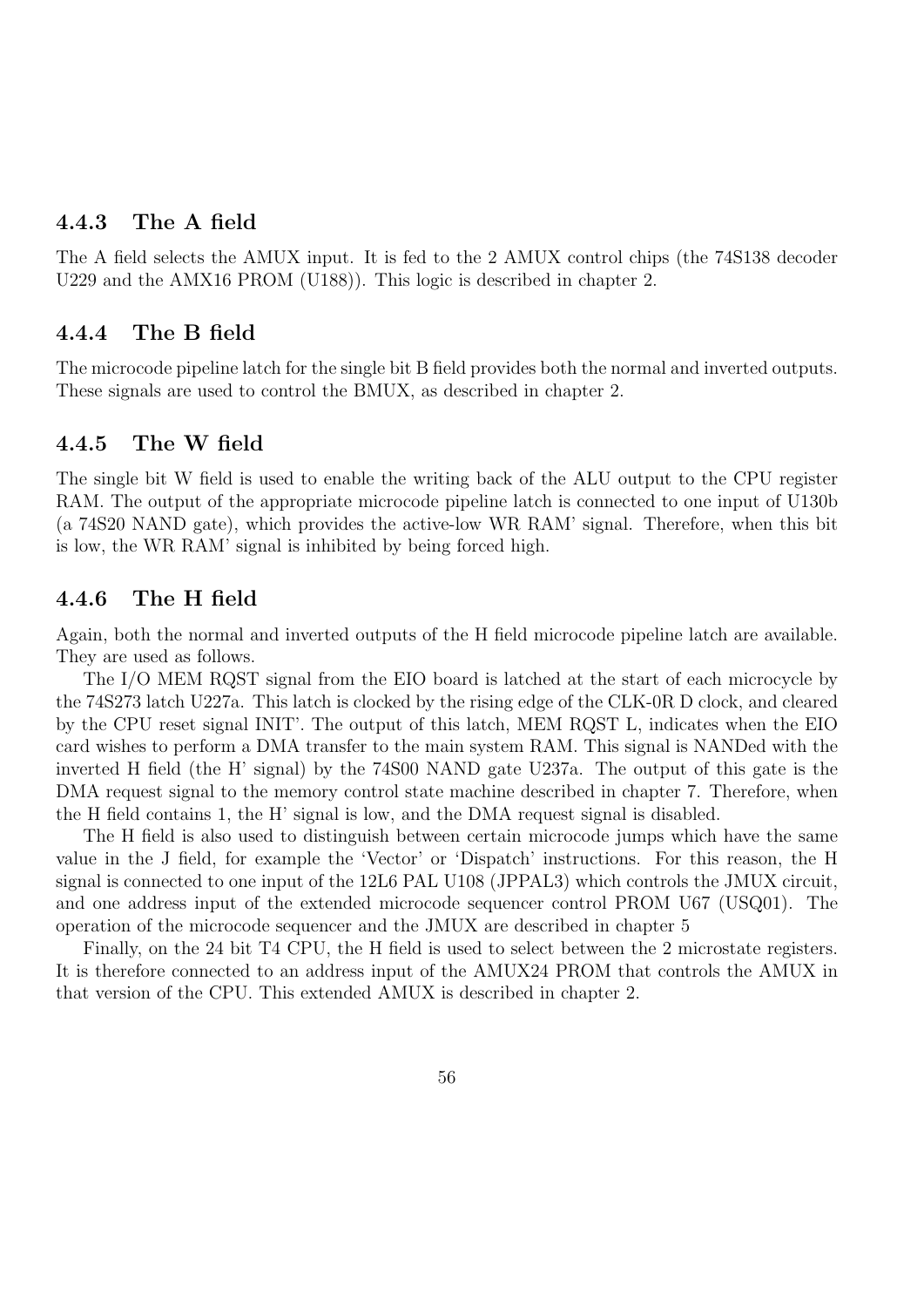#### 4.4.7 The ALU field

The 4 bit ALU field, which selects the ALU function, is simply fed to the ALU control PROM U105 (ALD16.1). The operation of the ALU control logic is described in chapter 3.

#### 4.4.8 The F field

The microcode pipeline latch that stores the F field provides both the normal and inverted outputs. These signals are used to control the following CPU systems.

The active high signals  $F<0>$  and  $F<1>$  are fed to the AMUX control PROM U188 (AMX16). When the F field contain 2, this PROM asserts the SH TYPE signal thus enabling the Z microcode field to control the shifter. The shifter and its associated control logic is described in chapter 6

The active high signals are also connected to address inputs on the special function decoder PROMs U150 (SFA16.3) and U193 (SFB16.3), since the use of the SF field depends on the value of the F field. The special function decoder is described below.

The signals  $F<0>$  and  $F<1>$ ' are combined with the SF3 signal by the 74S10 NAND gate U215a. The output of this gate therefore goes low when the F field contains 1 and the SF field contains 1x, that is when the microcode instruction specifies a memory cycle. The output of U215a is connected to the memory control state machine described in chapter 7.

The same pair of signals,  $F<0>$  and  $F<1>$ ' are combined by the 74S08 AND gate U231d. The output of this gate, the MEM FUNC signal, is NAND with the CPU clock signal CLK-6 by the 74S00 NAND gate U232a. This gate was originally used to clock the memory address register, but this function is now performed by the LOAD MA signal from the special function decoder.

When the F field contains 3, the microcode instruction contains a long jump. This is detected by the 74S00 NAND gate U131d, which NANDs together the  $F<0>$  and  $F<1>$  signals. The active low output of U131d, the LONG JUMP' signal enables the 74S240 3-state buffer U151e-h, which then gates the SF field onto the JMUX $\langle 8 \rangle$  to JMUX $\langle 11 \rangle$  lines. The operation of the JMUX is described in chapter 5

Finally, an Input/output instruction is defined by the F field containing 0 and the SF field containing 17. This condition is detected by the 74S30 NAND gate U216, which combines the F<0>' and F<1>' signals, the SF<0>, SF<1>, SF<2> and SF<3> signals, and the DON'T IO ENB' signal from the CPU clock circuit. When such a microcode instruction is executed, the output of U216 goes low, thus asserting the IO ENB L signal on the system backplane.

#### 4.4.9 The SF field

The 4 bit SF field is used by several parts of the PERQ CPU logic.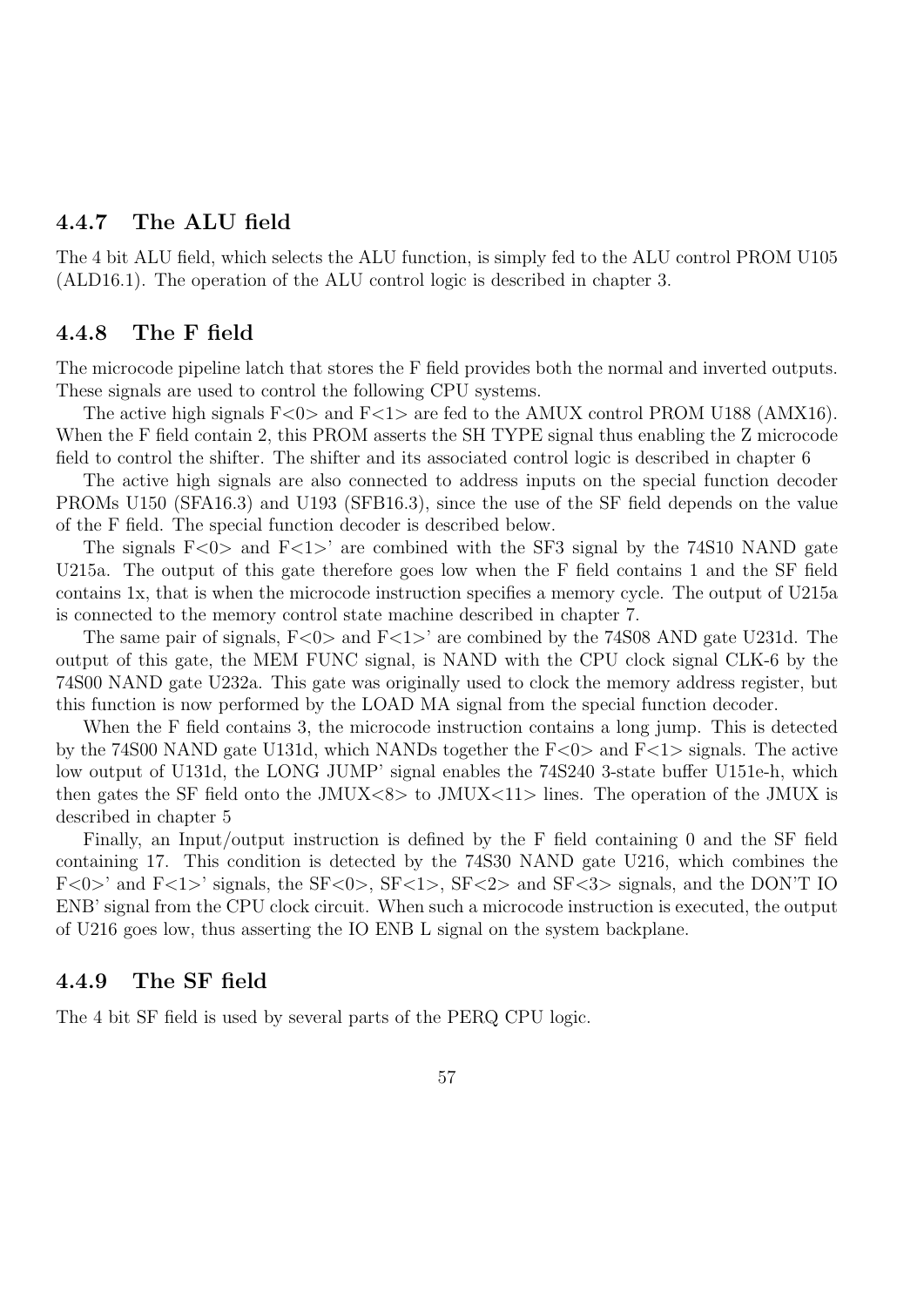Firstly, it is fed to the special function decoder PROMS U150 (SFA16.3) and U193 (SFB16.3). These PROMs decode the SF field, along with the F field, and assert control signals to various parts of the processor, depending on which special function is being executed. The special function decoder is described below.

The SF field also enables the IO ENB L signal during Input/Output instructions via the 74S30 NAND gate U216, as described in the last section.

Since the JMUX control may also depend on the state of the SF field, (for example, the extended special function defined by  $F=1$  and  $SF=6$  gates the output of the shifter onto the JMUX lines) the 4 SF lines are connected to the JMUX control PAL U108 (JPPAL3). The operation of the JMUX is described in chapter 5.

The SF<3> signal enables U215a which controls the memory control state machine. This gate was described in the last section. The lower 3 SF signals are fed to the control inputs of this state machine, and determine which of the 8 types of memory cycles is to be performed. The memory control state machine is described in chapter 7.

The SF field also provided the top 4 bits of a 12 bit microcode jump address. U151e-h (a 74S240 3-state buffer) gate the SF field onto the JMUX lines when the LONG JUMP' signal is active. The JMUX is completely described in chapter 5

#### 4.4.10 The Z field

The Z field of the microcode word provides an 8-bit data value that is used by several sections of the CPU logic.

The Z field is gated onto the lowest 8 BMUX lines by the 74S240 3-state buffers U123a-d and U124a-d when the B field specifies a constant and it therefore provides the least significant byte of this constant. This circuit is described in chapter 2.

The Z field is also used to specify the shifter operation when the F field contains 2. The Z field is stored in the 67S380 latch U127, which is enabled by the LD SHIFT CMD signal from the special function decoder. The outputs of this latch, which are enabled by the active low output of the SH TYPE latch U147a (a 74S74 D-type flip-flop) then provide the SHIFT CMD signal to the shifter control PROMs. The Shifter and its associated control logic is described in chapter 6.

Since the Z field also provides the low 8 bits of an absolute microcode jump address, it is gated onto the lower 8 JMUX lines via U124e-h and U103a-d. Similarly, certain of the Z field bits are used to provide the constant microcode address bits on a NEXT OP microcode jump. These Z-field bits are gated onto the appropriate JMUX lines via U144e-h. During an interrupt vector jump, the remaining constant bits are provided by the remaining Z-field bits, which are gated onto the JMUX lines via U146a-d. All the buffers used for these purposes are 74S240s. The JMUX and its control electronics are described in chapter 5.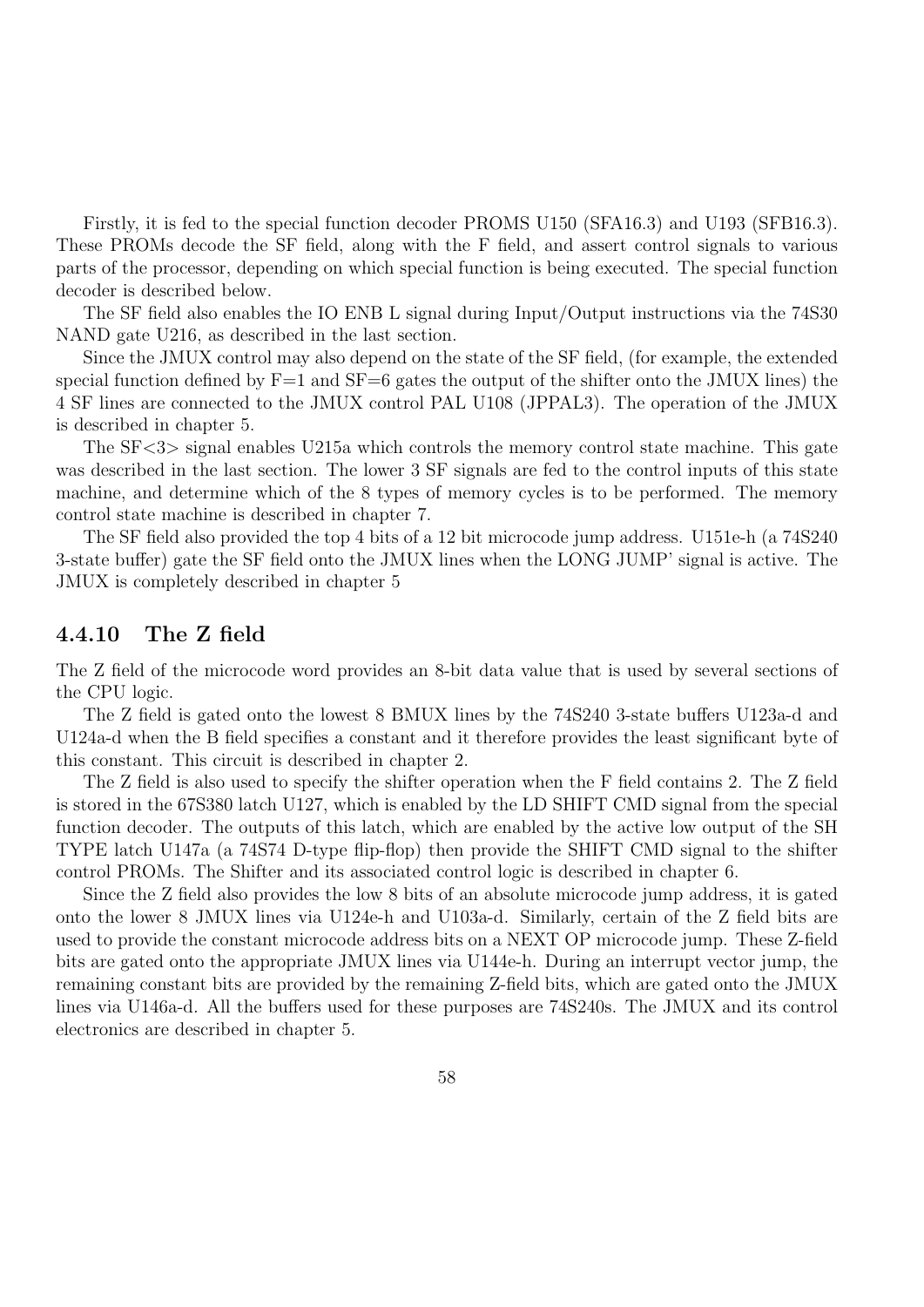The Z field is buffered by the 74S240 buffer U225, which is permanently enabled, and then fed to the IOA Input/Output address lines on the backplane. This circuit is described in chapter 3. The most significant Z field bit,  $Z\ll 7$  distinguishes an input port address from an output port address. It is therefore connected to U217a, a 74S10 NAND gate, which is used to enable the I/O data output buffers onto the I/O data bus on the backplane. Therefore, these buffers are only enabled when  $Z \lt 7$  is high.

Finally, the lower 7 Z field bits are connected to the inputs of the Raster Operation control register U190 (a 74S273 octal D-type flip-flop). The Z field is loaded into this register on the rising edge of the LD C signal from the special function decoder. The register is cleared by the CPU reset signal INIT' described above. The outputs of this register are used to control the Raster Operation state machine that is described in chapter 7.

#### 4.4.11 The CND field

The 4-bit CND field is used to select the condition that will be used to control the microcode sequencer. The lower 3 bits of this field are connected to the 3 select inputs of a pair of 74S251 8-input multiplexers, U187 and U189. The CND<3> bit is connected the enable input of U189, and it is inverted by the 74S240 inverting buffer U185d, before being connected to the enable input of U187. The 3-state outputs of the 2 multiplexers are linked together and provide the CONDITION' signal. Therefore, U189 selects between the first 8 conditions, and U187 the second 8 conditions. The conditional branch logic is described in chapter 5

## 4.4.12 The JMP field

The microcode sequencer function is controlled by the 4-bit JMP field, which is therefore connected directly to the 4 control inputs (I0-I3) on the 2910 sequencer U112. It is also connected to the JMUX control PAL U108 (JPPAL3), and the JMUX control PROM JPE16 (at location U104) since which JMUX input should be selected depends on the jump instruction being executed. Finally, the JMP field is connected to 4 of the address inputs on the extended microcode sequencer control PROM U67 (USQ01), so that this sequencer executes the correct jump instruction.

# 4.5 The Special Function decoder

The special function decoder consists of a pair of 512\*8 bit 27S29 PROMS at locations U150 (SFA16.3) and U193 (SFB16.3). Corresponding address lines of the 2 proms are connected together, and driven by the microcode word F and SF fields as indicated by the following table.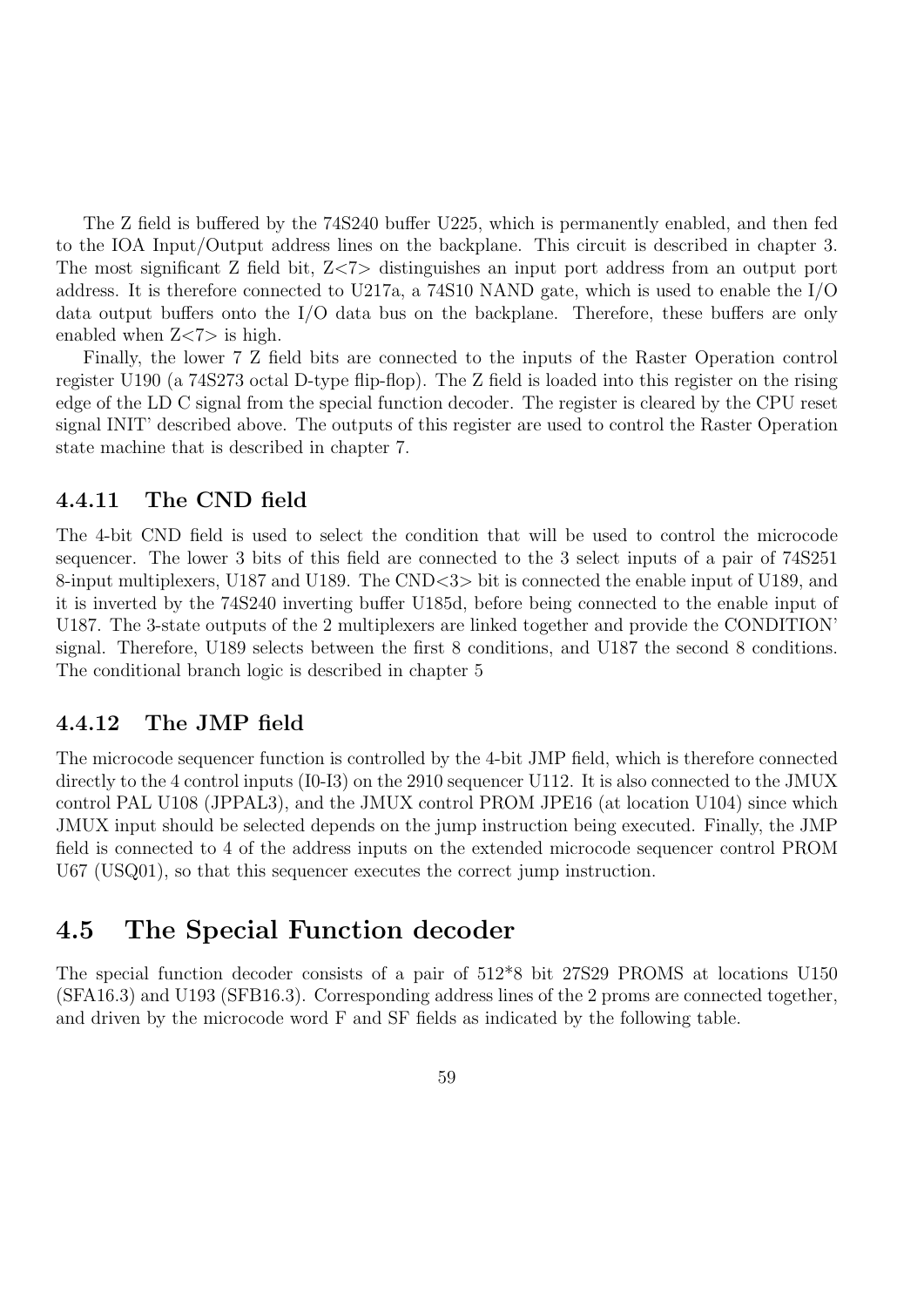| Bit            | Signal   |
|----------------|----------|
| A <sub>0</sub> | SF < 3   |
| A1             | SF < 2   |
| A2             | SF < 1 > |
| A3             | SF < 0 > |
| A4             | F<1>     |
| A5             | Ground   |
| A6             | Ground   |
| A7             | Ground   |
| A8             | F<0>     |

Twelve of the 16 data outputs of these PROMs are used to directly provide CPU control signals. These signals are defined as follows.

| Signal           | Active when             | Comments                        |
|------------------|-------------------------|---------------------------------|
|                  |                         |                                 |
| <b>WRCS</b>      | $F=0 2$ , $SF=14 15 16$ | Load Control Store Instructions |
| Raw Ld Shift Cmd | $F=0, SF=1$             | Shift On R                      |
|                  | $F=2$                   | Shift on Z                      |
| $BPC =$          | $F=0 2, SF=13$          | Load BPC                        |
| LD MDR           | $F=1$ , $SF=2$          | Load Multiplier Register        |
|                  |                         |                                 |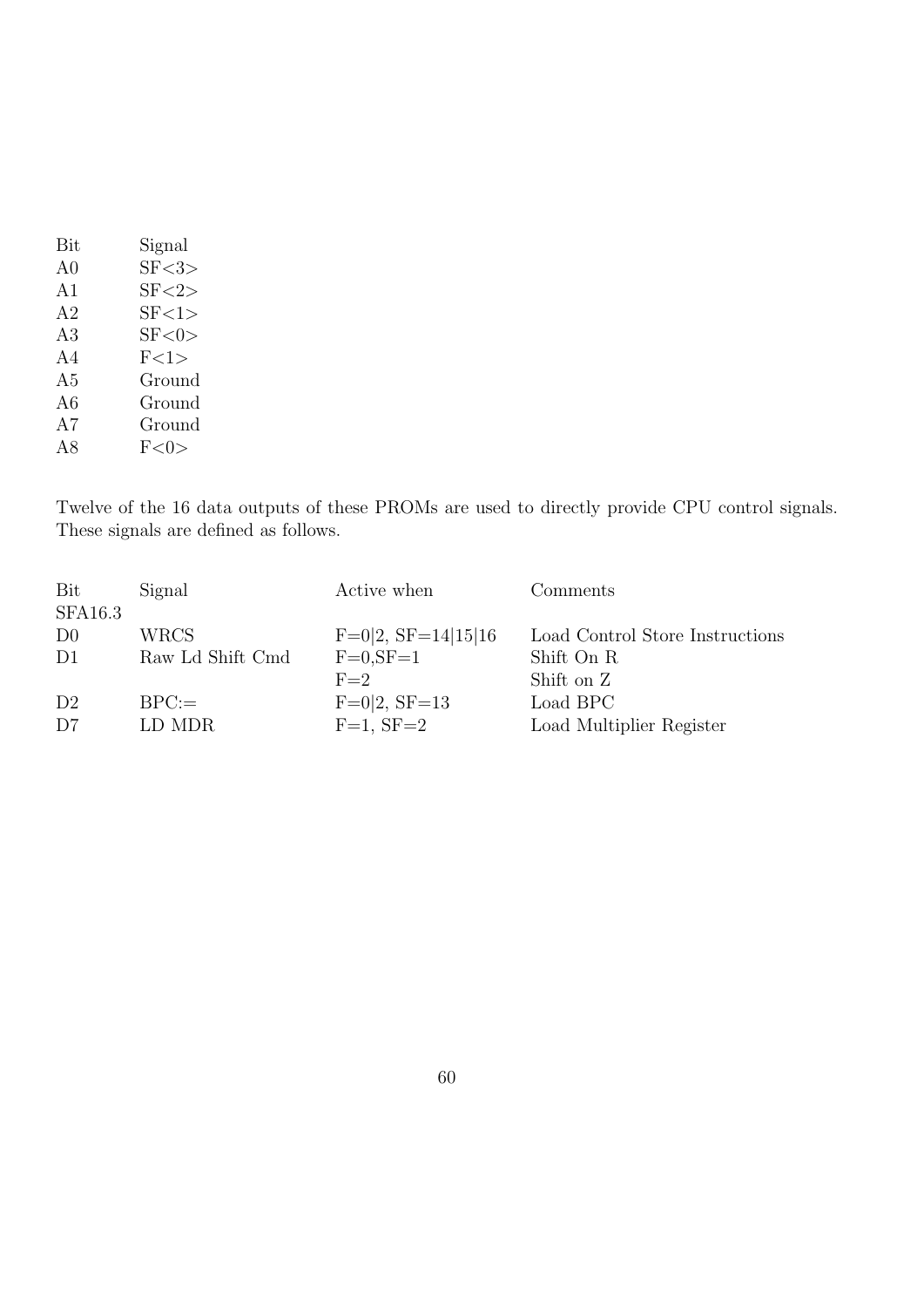| <b>SFB16.3</b> |                      |                                             |                       |
|----------------|----------------------|---------------------------------------------|-----------------------|
| D <sub>0</sub> | STK RESET'           | $F=0 2, SF=2$                               | Reset Stack pointer   |
| D <sub>1</sub> | <b>STK WE</b>        | $F=0 2, SF=3$                               | $TOS:= (R)$           |
|                |                      | $F=0-2$ , $SF=4$                            | Push                  |
|                |                      | $F=1$ , $SF=5$                              | Push Long Constant    |
| D <sub>2</sub> | POP'                 | $NOT(F=0 2, SF=4)$                          | Push                  |
|                |                      | $NOT(F=1, SF=5)$                            | Push Long Constant    |
| D3             | <b>STK CLK ENB H</b> | $F=0 2, SF=4$                               | Push                  |
|                |                      | $F = 0 - 2, SF = 5$                         | Pop                   |
|                |                      | $F=1,SF=5$                                  | Push Long Constant    |
| D4             | Read Victim          | $F=1$ , $SF=0$                              | $(R)=Victim$          |
| D <sub>5</sub> | WRCS<0>              | $NOT(F=0 2, SF=14 16) WCS$ mid instruction  |                       |
| D <sub>6</sub> | WRCS<1>              | $NOT(F=0 2, SF=14 15) WCS$ high instruction |                       |
| D7             | ENB MDR              | $F=1,SF=4$                                  | R=multiplier register |
|                |                      |                                             |                       |

The remaining 4 outputs of the SFA16.3 PROM are used to control the 74S138 decoder U149. The 3 ROM outputs D3, D4, D5 are fed to the select inputs of this decoder, while the D6 output is connected to an active-low enable input. The decoder is also enabled by a high level of the CPU clock signal CLK-4G. This clock is high during the second half of a microcycle, and therefore a selected decoder output goes low at this time. The devices that are controlled by this decoder are clocked by the rising edge of the decoder output, which occurs at the end of the microcycle, just after the CLK-4G clock has fallen. This decoder provides the following signals :

|                | OutputSignal   | Active when      | Comments                |
|----------------|----------------|------------------|-------------------------|
| $\overline{0}$ | LD C           | $F=0 2, SF=6$    | Ctrl RasterOp= $(Z)$    |
| 1              | LD S           | $F=0 2, SF=7$    | $Src$ RasterOp= $(R)$   |
| 2              | LD D           | $F=0 2, SF=10$   | Dst RasterOp= $(R)$     |
| 3              | LD W           | $F=0 2, SF=11$   | Width Raster $Op=(R)$   |
| $\overline{4}$ | <b>RELO OP</b> | $F=0 2, SF=12$   | Load Op                 |
| $\frac{5}{2}$  | MUL STEP       | $F=1$ , $SF=1$   | Mul Step                |
|                |                | $F=1, SF=2$      | Load Mult/Div           |
| 6              | LD INDEX       | $F=1$ , $SF=3$   | Load Index Register     |
|                | LOAD MA        | $F=1$ , $SFj=10$ | <b>Memory Functions</b> |

The circuits controlled by each of these signals will now be described.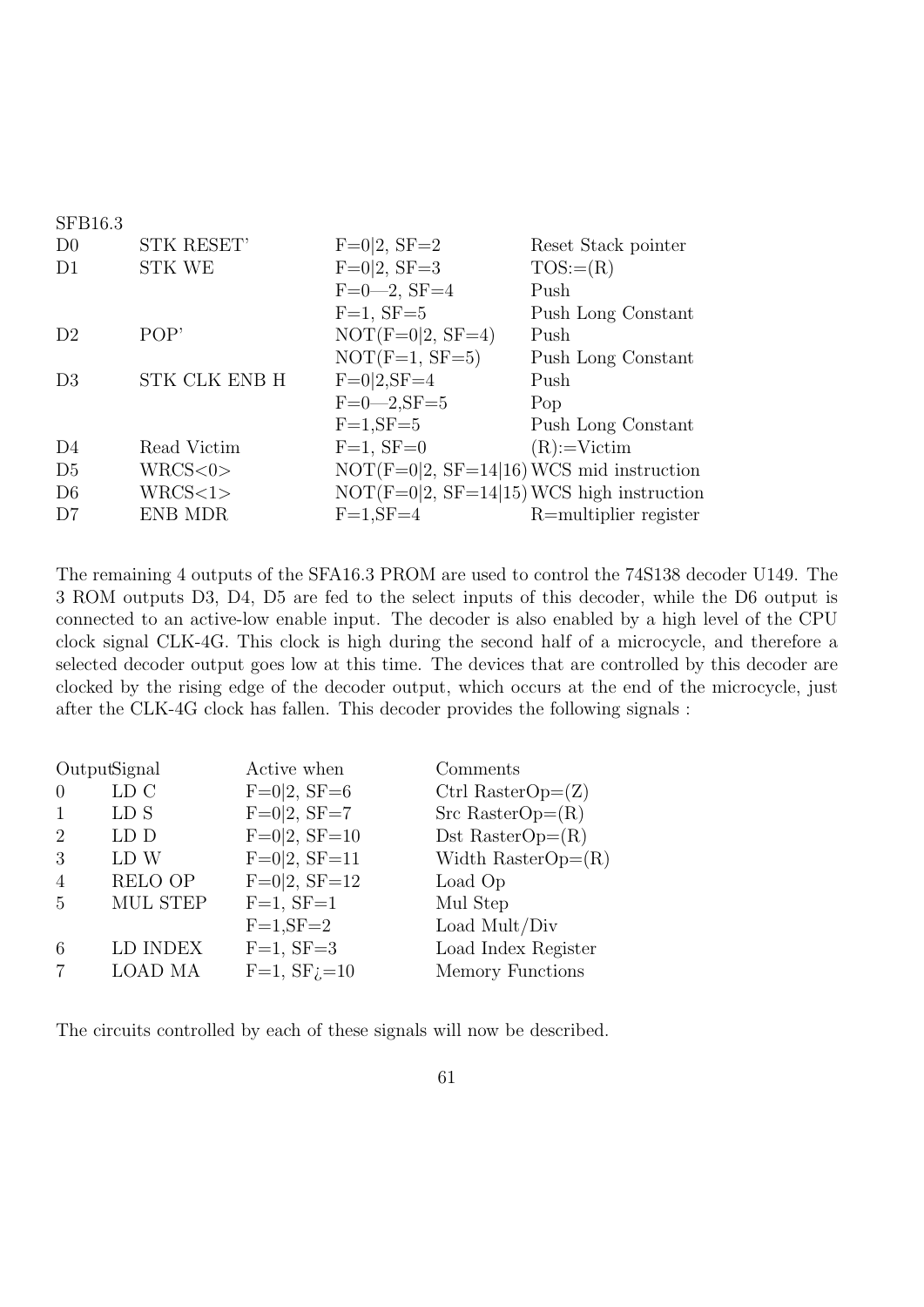# 4.5.1 WRCS

This signal enables the Control store write enable decoder U92, as described above

# 4.5.2 Ld Shift Cmd

The appropriate output from the special function decoder ROM is NANDed with the CLK-51R signal by the 74S00 NAND gate U131b, and then NORed with the CLK-4E clock signal by the 74S02 NOR gate U95b. The output of U95b, the LD SHIFT CMD signal is used to enable the 2 shifter command latches U127 and U128 and also to clock the SH TYPE flip-flop U147a. The operation of the shifter is described in chapter 6

# 4.5.3 BPC:=

This signal is connected to the active-low Load input of the byte program counter U201 (a 74S163 counter). When a  $BPC:=(R)$  instruction is executed, this signal goes low, and loads the bottom 4 bits of the shifter input latch U178 (a 67S380) into the byte program counter. This circuit is described in chapter 5

# 4.5.4 LD MDR

This signal is connected to the multiplier register control PROM U106 (MULT01), and it therefore causes the Multiplier register to be loaded as described in chapter 3.

# 4.5.5 Stk Reset'

This signal drives the active low Load input of the Stack pointer (U233 - a 74S169 counter). Since the parallel load data inputs of this counter are grounded, this signal clears the stack pointer to 0, as described in chapter 2. It also increments the DDS display as described below.

# 4.5.6 Stk WE

This signal enables the 74S20 NAND gate U139a on a Push or  $TOS := (R)$  instruction. U139a provides the write enable signal to the stack RAMs as described in chapter 2.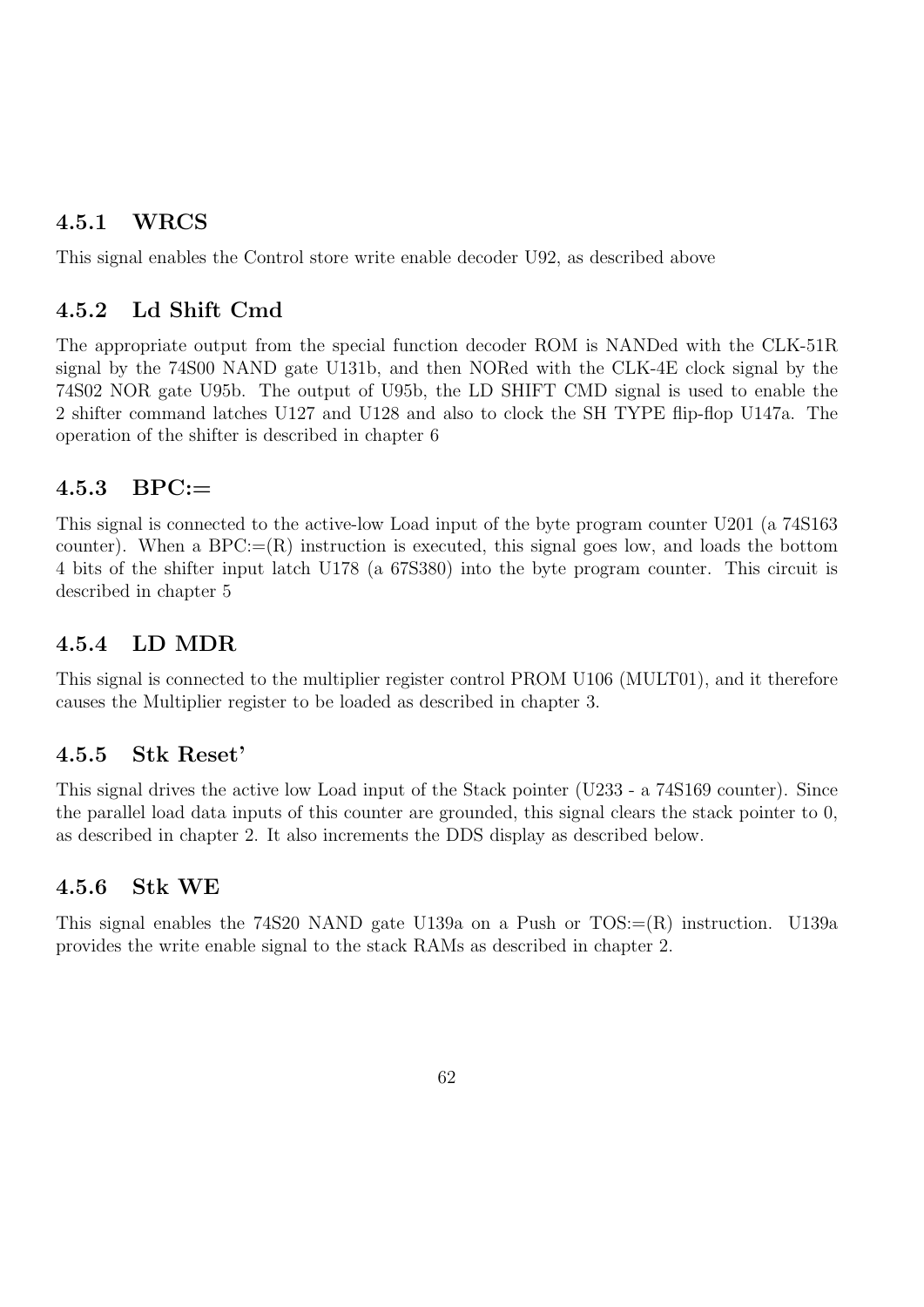# 4.5.7 POP'

This signal is connected to the direction input of the 74S169 stack pointer U233. It is normally low (causing the counter to count down, and thus pop the stack), but goes high (to cause the counter to increment and push the stack) on any push instruction

# 4.5.8 STK CLK ENB H

This signal is NANDed with the ABORT' signal by the 74S00 NAND gate U237c, and is then connected to the active-low clock enable input of the stack pointer U233. Therefore the stack pointer will change on any push or pop instruction.

# 4.5.9 Rd Victim

When this signal goes low, the 74S10 NAND gate U213b is inhibited, and therefore the outputs of the ALU R register described in chapter 3 are disabled. This signal also enables the outputs of the victim latch U79 and U88 (both 74S534 octal D-type flip-flops) and gate the outputs of this latch onto the R lines in place of the R register. The signal is also connected to one input of the 74S08 AND gate U73Ac, which clears the hold victim latch as described in chapter 5.

# 4.5.10 WRCS<0> & WRCS<1>

These signals are connected to the select inputs of the control store write enable decoder U92. They therefore select which 16 bit section of the 48 bit control store word is to be written to, as described above.

# 4.5.11 ENB MDR

This signal inhibits the 74S10 NAND gate U213b, and hence disables the outputs of the R register. It also enables the 3-state outputs of the multiplier register U89 and U91 described in chapter 3, and thus the multiplier register passes its contents onto the R lines.

# 4.5.12 LD C, LD S, LD D & LD W

These 4 signals are used to clock one of the 4 74S273 Raster Operation Control registers. These registers, which are described in chapter 7, store the control parameters for the raster operation state machine.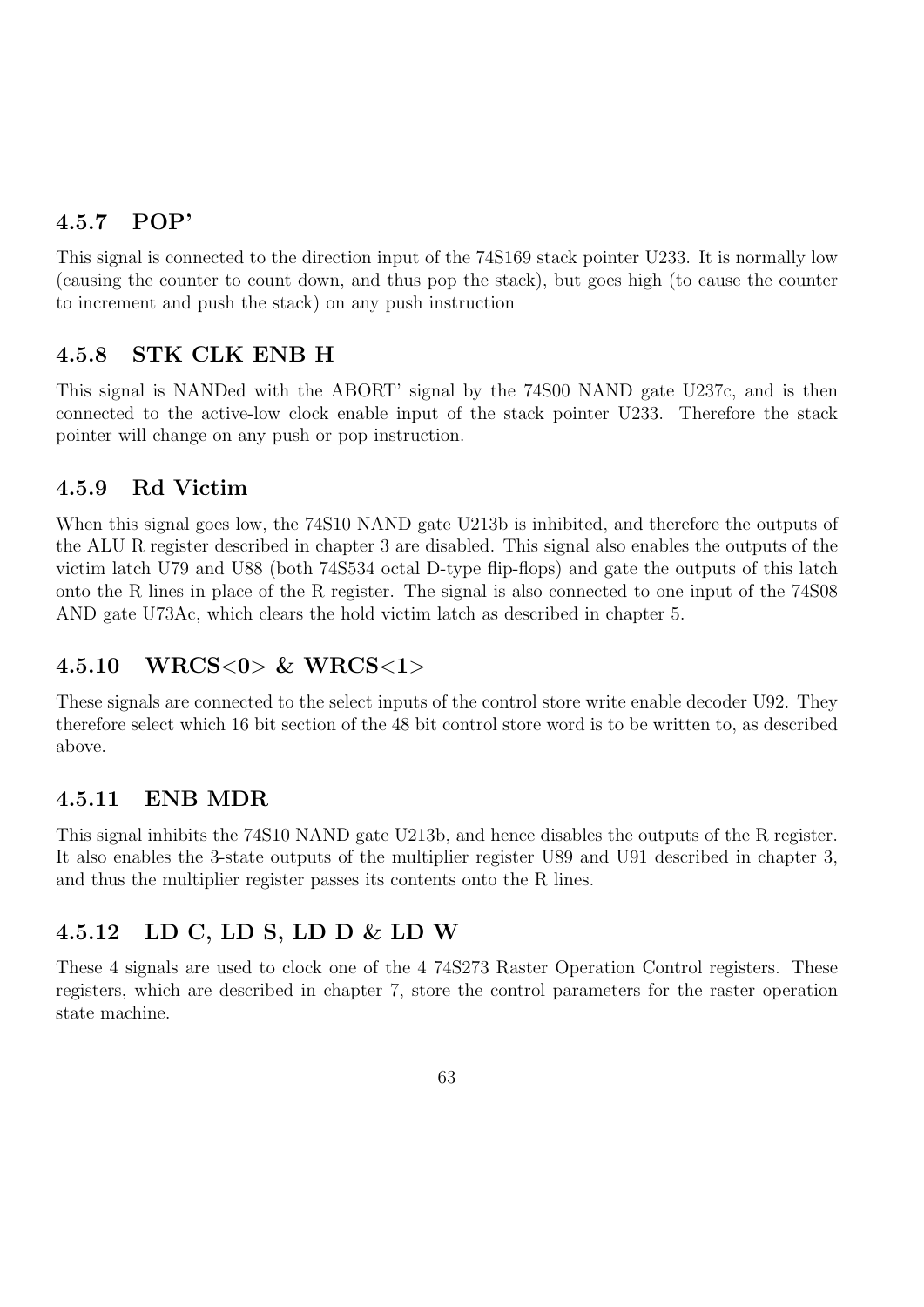# 4.5.13 RELO OP

This signal is connected to one input of the 74S00 NAND gate U212c. It sets the LD OP control latch, and causes the opcode file to be loaded with the contents of the memory data bus on the next 4 microcycles. The operation of the opcode file is described in chapter 5

## 4.5.14 MUL STEP

This signal clocks the multiplier register U89 and U91 described in chapter 3 on either a Load Multiplier or a Multiply Step instruction. It also clocks the CCSR0 PAL (U145) described in chapter 2

## 4.5.15 LD INDEX

This signal clocks the index register U97 (a 74S273 octal D-type flip-flop) and thus loads it with the lower 8 bits of the ALU result. The index register is cleared by the CPU reset signal INIT'. The outputs of the index register are fed to the main register address gates as described in chapter 2

## 4.5.16 LOAD MA

This signal is inverted by the 74S04 inverter U234e, and then used to clock the memory address registers U255, U257, and U256 at the start of a memory instruction, thus loading them with the ALU result. The memory address register is described in chapter 3.

# 4.6 The DDS

The digital diagnostic system display that is mounted on the front of the PERQ's cabinet is controlled by a simple 3-digit counter circuit mounted behind the display. The counter is cleared by pressing the system reset switch, and may be incremented under program control in the following way.

The STK RESET' output from the special function decoder is latched by the 74S74 D-type flip-flop U236a. The set and reset inputs of this flip-flop are tied high, and it is clocked by the rising edge of the CLK-0R C clock at the start of each microcycle. The output of this flipflop is buffered by the 74S240 inverting 3-state buffer U254h, which is permanently enabled, before being fed to the DDS module via pin J196 of the CPU board. Therefore executing a stack reset instruction will cause a clock pulse to be sent to the DDS, and the display will increment.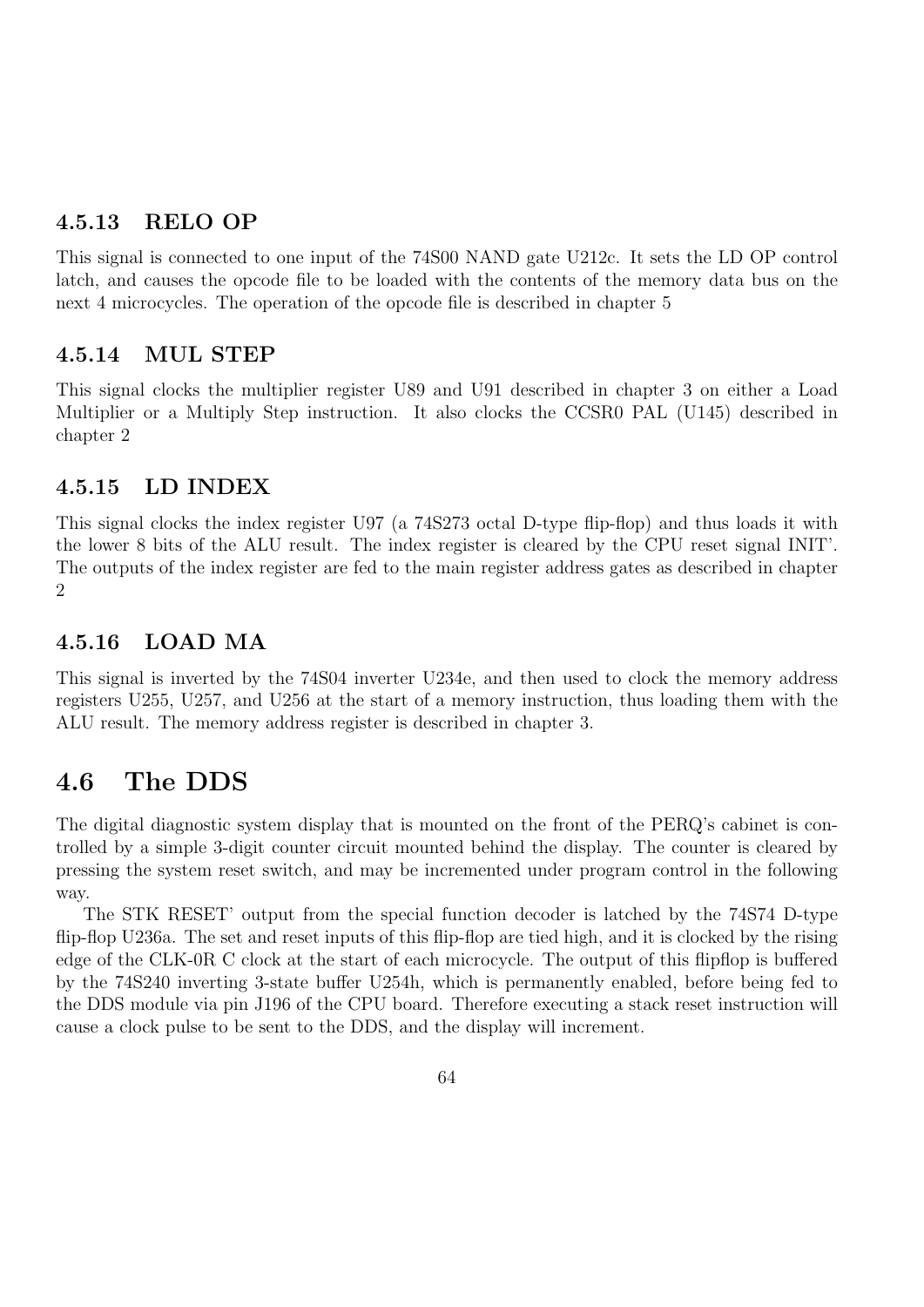# Chapter 5

# Control 2 : The Microcode Sequencer and JMUX

# 5.1 The microcode address sequencer

The original PERQ 1 CPU board had a 4K control store, and therefore 12 microcode address lines. The microcode program was sequenced by a 2910 chip from AMD, and for compatibility the same device was used in the PERQ 2 16K CPU board, and an extra circuit, to provide the upper 2 address lines, was added.

## 5.1.1 The AMD 2910 sequencer

The lower 12 microcode address lines are controlled by the 2910 sequencer chip at location U112. The operation of this device is described in the relevant AMD data sheet, and will not be repeated here. This section will explain how the device is connected to the rest of the PERQ CPU, and how it is controlled by the microcode.

The 2910 executes one of 16 different microcode branch functions per clock cycle, selected by the 4 control inputs I0-I3. These lines are directly driven by the microcode word JMP field (JMP<0> - JMP <3>), and therefore this field selects one of the 16 functions given in the following table.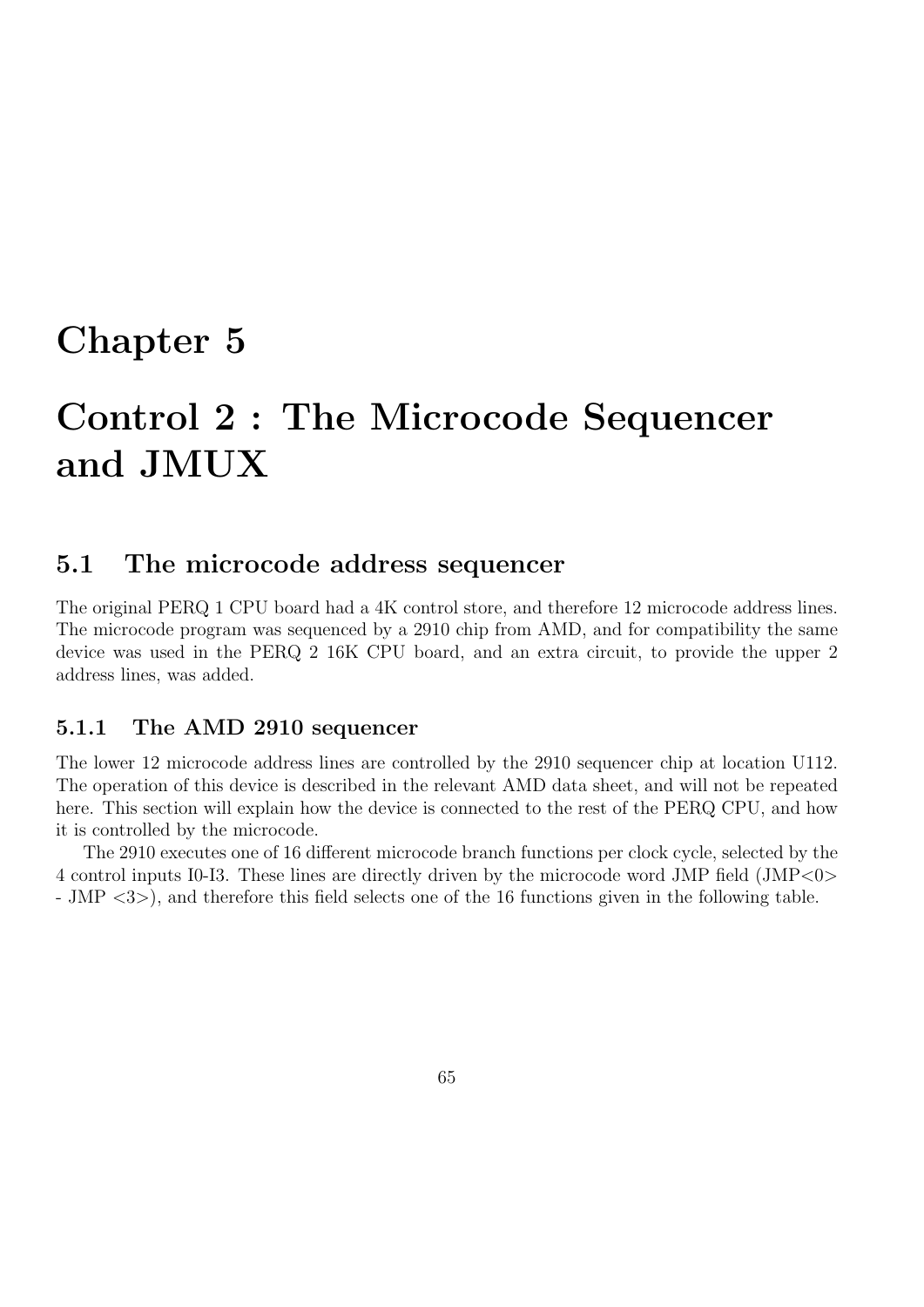| Mnemonic       | Comments                            |
|----------------|-------------------------------------|
| $\text{Jump0}$ | Forced jump to location 0           |
| Call           | Conditional Subroutine Call         |
| $\ast$         | Load PC from JMUX                   |
| Goto           | Conditional jump                    |
| Pushload       | Push address and load register      |
| CallS          | Conditional call from register      |
| $\ast$         | Load PC from JMUX                   |
| GotoS          | Conditional jump from register      |
| Repeatloop     | Dec register, goto TOS              |
| Repeat         | Dec register, goto JMUX             |
| Return         | Return from subroutine              |
| JumpPop        | Pop stack, Conditional Jump to JMUX |
| LoadS          | Load Register                       |
| Loop           | Condition jump to TOS               |
| Next           | Inc PC                              |
| 3way branch    | Conditional counted loop            |
|                |                                     |

A full explanation of the operations performed by those instructions is given in the 2910 data sheet.

The output enable of the 2910 is tied low, so that the microcode address outputs are permanently enabled. Similarly, the CCEN\* (Condition Code Enable) pin is also tied low, so that the condition input is always significant. The RLD\* (Register Load) input is disabled by connecting it to the +3B signal, which is pulled high through R3 (a 1k resistor). The CI (Carry Input) is similarly pulled high, so that the program counter may increment.

The outputs of the 2910 are buffered by 74S240 NOT gates as described below. The data inputs of the 2910 are driven by the JMUX lines. The JMUX, which selects between the possible jump address sources, is also described below.

#### 5.1.2 The extended microcode sequencer

The extra 2 address bits required to address the 16K control store in the PERQ 2 CPU board are provided by a specially designed circuit which contains the main elements of the 2910 sequencer, namely a Bank Register (to act as the extended program counter), an 8-level stack, a multiplexer to switch the address outputs between the various sources, and a control system built round a 512byte PROM. The operation of these various sections will be described next.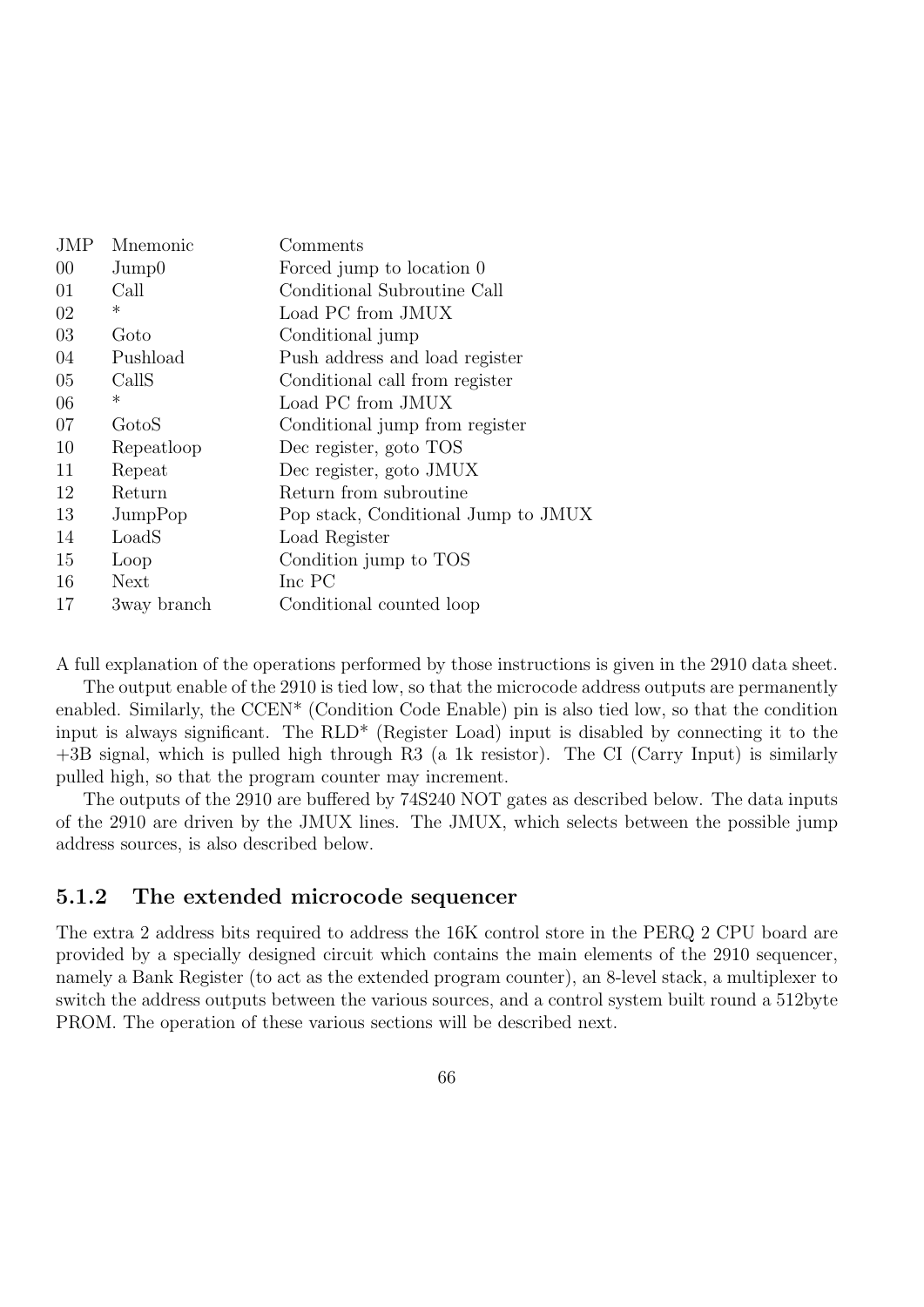## 5.1.2.1 The Control ROM

The key element in this extended sequencer is the USQ01 control ROM at location U67. This chip is controlled by the microcode work H and JMP fields and the condition code input, and depending on their values, controls the other sections of the sequencer. It also handles decrementing the stack pointer on a return instruction. The address and data signals for this PROM are given in the following table.

| Address        | Signal           | Comments                        |
|----------------|------------------|---------------------------------|
| A <sub>0</sub> | NSP <sub>2</sub> | Stack pointer bit 2 from USPAL0 |
| A1             | NSP1             |                                 |
| A2             | NSP <sub>0</sub> |                                 |
| A3             | CONDITION'       | Condition code input            |
| A4             | JMP < 3          | Microcode JMP field             |
| A <sub>5</sub> | JMP < 2>         |                                 |
| A6             | JMP<1>           |                                 |
| A7             | JMP<0>           |                                 |
| A8             | Η                | Microcode H field               |
| Data           | Signal           | Comments                        |
| D <sub>0</sub> | ZeroBank         | Clear Bank register (PC)        |
| D1             | LD REG           | Load Register                   |
| D2             | MuxA             | Address Multiplexer Select      |
| D <sub>3</sub> | MuxB             |                                 |
| D <sub>4</sub> | SP < 0 >         | Stack pointer output            |
| D <sub>5</sub> | SP < 1>          |                                 |
| D <sub>6</sub> | SP < 2>          |                                 |
| D7             | Push             | Control signal to increment SP  |
|                |                  |                                 |

The operation of this prom is described by the following table

|                      | $Cond=1$                             |                                       |  |             | $Cond=0$                                                    |                                          |           |  |
|----------------------|--------------------------------------|---------------------------------------|--|-------------|-------------------------------------------------------------|------------------------------------------|-----------|--|
|                      |                                      |                                       |  |             | JMP H ZeroBank LdReg Push Mux SP ZeroBank LdReg Push Mux SP |                                          |           |  |
|                      | $00 \quad X \quad 1 \quad 0 \quad 0$ |                                       |  |             | Bank Zero 1 0 0                                             |                                          | Bank Zero |  |
| $01 \quad X \quad 0$ |                                      | $\begin{pmatrix} 0 & 0 \end{pmatrix}$ |  | Bank Same 0 |                                                             | $\begin{array}{ccc} & 0 & 1 \end{array}$ | Jmux Same |  |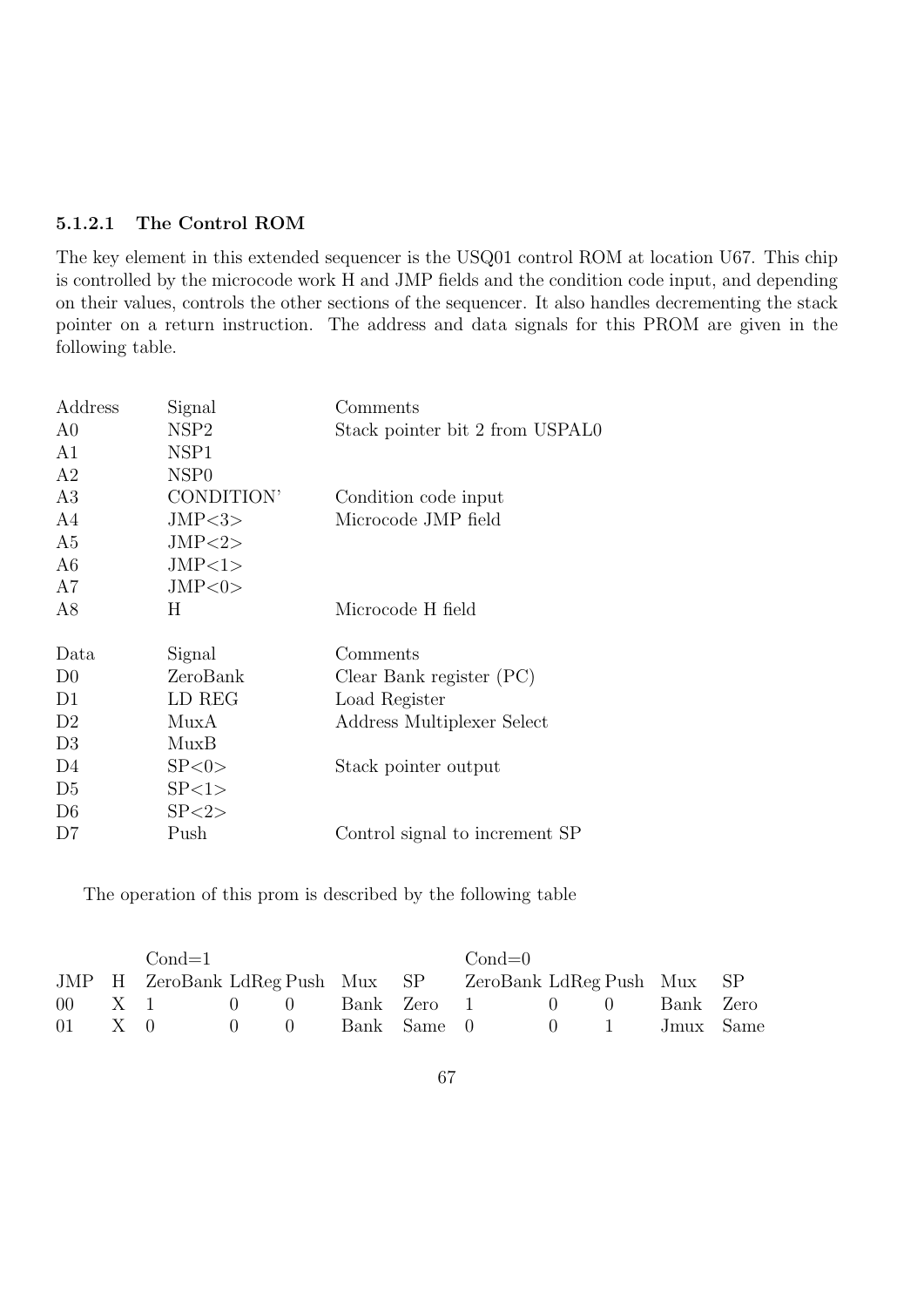| 02 | $\theta$ | 0        | 0                | $\theta$       | Bank | Same | $\Omega$         | 0                | 0              | Bank  | Same |
|----|----------|----------|------------------|----------------|------|------|------------------|------------------|----------------|-------|------|
| 02 | 1        | 0        | $\theta$         | $\theta$       | Jmux | Same | $\Omega$         | $\Omega$         | 0              | Jmux  | Same |
| 03 | Х        | $\theta$ | $\theta$         | $\overline{0}$ | Bank | Same | $\left( \right)$ | 0                | $\overline{0}$ | Jmux  | Same |
| 04 | Χ        | $\theta$ | $\left( \right)$ | $\theta$       | Bank | Same | $\Omega$         |                  | $\theta$       | Bank  | Same |
| 05 | Χ        | $\theta$ | $\theta$         | 1              | Reg  | Same | $\Omega$         |                  |                | Jmux  | Same |
| 06 | Χ        | $\Omega$ | $\theta$         | 0              | Bank | Same | $\theta$         | $\theta$         | 0              | Bank  | Same |
| 07 | Χ        | $\theta$ | $\theta$         | $\overline{0}$ | Reg  | Same | $\theta$         | $\Omega$         | $\theta$       | Jmux  | Same |
| 10 | Χ        | $\theta$ | 0                | $\theta$       | Bank | Same | $\Omega$         | $\theta$         | 0              | Bank  | Same |
| 11 | Χ        | $\theta$ | $\theta$         | $\overline{0}$ | Bank | Same | $\Omega$         | $\left( \right)$ | 0              | Bank  | Same |
| 12 | Χ        | $\theta$ | $\Omega$         | $\theta$       | Bank | Same | $\Omega$         | $\theta$         | $\overline{0}$ | Stack | Dec. |
| 13 | $\theta$ | $\theta$ | $\theta$         | $\Omega$       | Bank | Same | $\Omega$         | $\left( \right)$ | 0              | Jmux  | Same |
| 13 | 1        | 0        | $\theta$         | $\theta$       | Bank | Same | $\Omega$         | $\left( \right)$ | $\theta$       | Jmux  | Dec  |
| 14 | Χ        | $\theta$ |                  | $\theta$       | Bank | Same | $\Omega$         |                  | $\overline{0}$ | Bank  | Same |
| 15 | Χ        | $\Omega$ | $\left( \right)$ | $\Omega$       | Bank | Same | $\Omega$         |                  | 0              | Bank  | Same |
| 16 | Χ        | $\theta$ | $\cup$           | $\theta$       | Bank | Same | $\Omega$         | $\theta$         | $\theta$       | Bank  | Same |
| 17 | Х        | 0        | U                | 0              | Bank | Same | $\theta$         |                  | 0              | Bank  | Same |
|    |          |          |                  |                |      |      |                  |                  |                |       |      |

The output signals from this PROM will be described along with the circuits they control below.

#### 5.1.2.2 The Bank Register

The bank register is the analogue of the program counter, although no system is provided to increment it - the only way it can be changed is by a Leap or Return instruction. This register consists of 2 sections of a 74S174 hex D-type flip-flop (U72a and U72b) which are clocked by the rising edge of the LD MIR' A signal at the start of each active microcycle, and the 2 D inputs are driven by the unbuffered microcode address lines  $UUA<13$ >  $(U72a)$  and  $UUA<12$ >  $(U72b)$ . The outputs of these flip-flops are connected to the '2' inputs of the address multiplexer and also to the JMUX logic described below. U72 is reset by the 74S00 NAND gate U86a, which combines the CLK-4J clock signal with the ZeroBank output from the USQ01 control PROM. When the microcode instruction specifies a Jump0 operation, the ZeroBank signal goes high, and the Bank register is cleared during the second half of the microcycle.

#### 5.1.2.3 The S Register

This circuit is the equivalent of the counter register in the 2910, although there is no mechanism for automatically decrementing it. The register consists of 2 sections of the 16R8 registered PAL USPAL0 (at location U68), which is clocked by the rising edge of the LD MIR'A signal. The output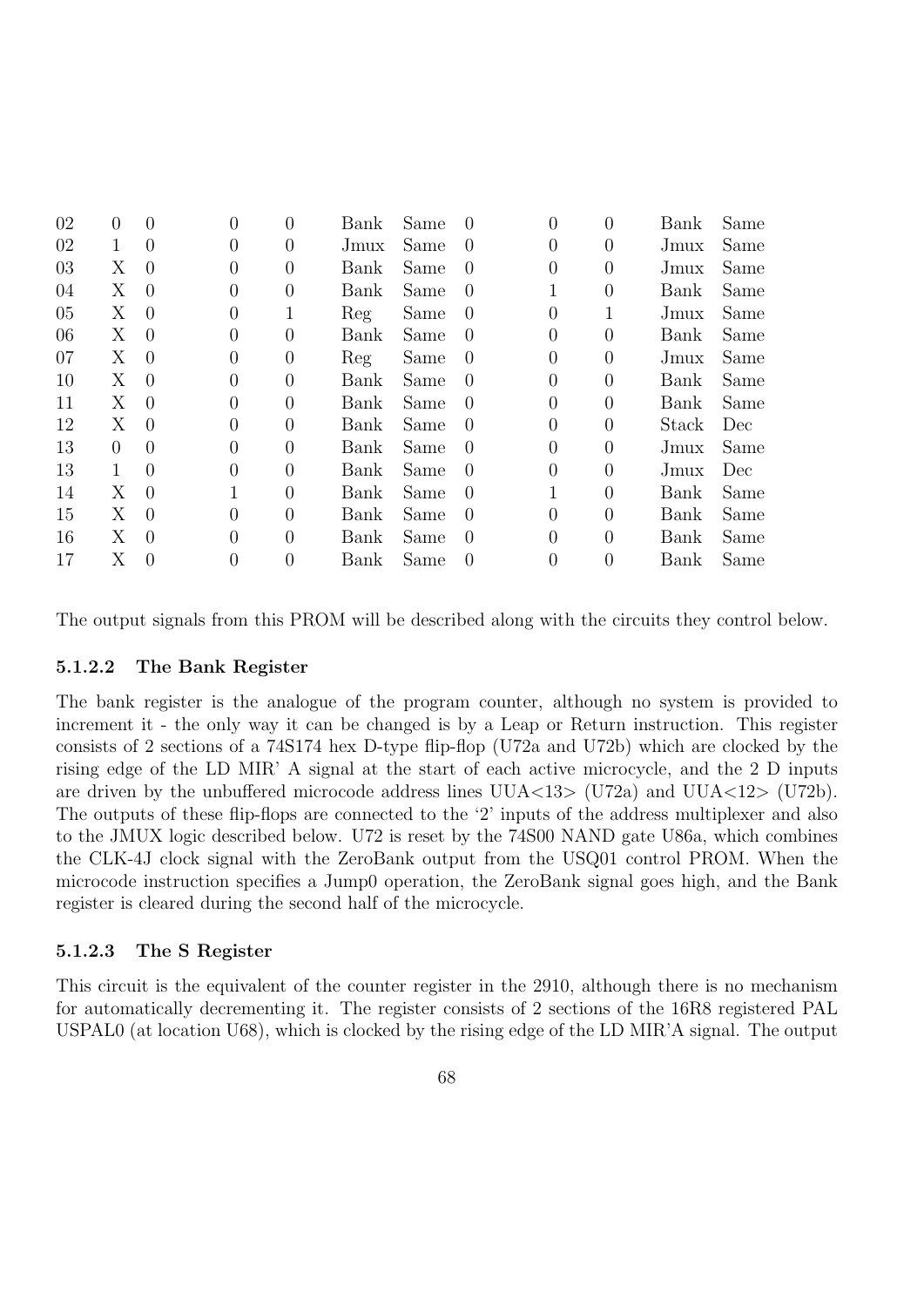enable pin is tied low, so that the outputs are permanently enabled, and the relevant PAL equations are :

 $!Sreg12:=!sreg12$  .  $!Jmux12 + !Sreg12$ .!LdReg + LdReg.!J12  $!Sreg13:=lsreg13$ .  $!Jmux13 + !Sreg13$ . $!LdReg + LdReg.$ ! $J13$ 

So, while LdReg is low, each S Register Bit is loaded with itself on the rising edge of the LD MIR' A signal. When an S register load instruction is executed, the USQ01 PROM brings LD REG high, and the S Register bits are loaded with the state of the appropriate JMUX input.

The outputs of the S register are connected to the '1' input of the extended address multiplexer.

#### 5.1.2.4 The stack pointer

The circuit to generate the stack pointer for the extended address stack is rather complex, and involves sections of both the USPAL0 and USQ01 Rom. The basic idea is that the 3-bit stack pointer is stored in 3 of the D-type flip-flops in the USPAL0. This 3-bit register stores the address of the first free location in the Stack RAM. The outputs of these flip-flops are fed through the USQ01 ROM, which can then decrement the stack pointer on a POP, and then fed to the address inputs of the Stack RAM. The outputs of the USQ01 ROM are also fed back to the inputs of the USPAL0, which increments the value on a push and then written back to the register inside the USPAL0. This register is clocked on the rising edge of the LD MIR' A signal at the start of each microcycle. The PAL equations for the USPAL0 to perform the gated increment operation are :

 $|NSP<0>:=|SP<0>$ .!Push +  $SP<0>$ .Push  $!$   $\text{NSP} < 1$   $> := \text{SP} < 1$   $>$   $\text{IP}$   $\text{ush}$   $+$   $\text{SP} < 1$   $>$   $\text{SP} < 0$   $>$   $+$   $\text{SP} < 1$  $>$   $\text{SP} < 0$  $>$   $\text{P}$   $\text{ush}$  $!$   $\text{NSP} < 2 > := !$  $\text{SP} < 2 > . !$  $\text{Push} + !\text{SP} < 2 > . !$  $\text{SP} < 0 > + !\text{SP} < 2 > . !$  $\text{SP} < 1 > +$ SP<2>.SP<1>.SP<0>.Push

This circuit is capable of performing 4 different operations, which will now be described.

During a Jump0 instruction, the USQ01 PROM forces all the  $SP\langle n \rangle$  outputs to 0, and since the Push output is low, the USPAL0 writes this 0 into the stack pointer register.

When a value is to be pushed onto the stack, the USQ01 PROM passes the value of the SP register unchanged onto the  $SP\langle n \rangle$  lines. Since the PROM now brings the Push output high, the USPAL0 increments the value on the  $SP < n >$  lines before writing it back to the SP register inside the USPAL0.

When a value is popped from the stack, the USQ01 PROM decrements the value of the SP register before sending to the SP $\langle n \rangle$  lines. Thus the last value pushed onto the stack is addressed. Since the Push output from the USQ01 PROM is low, this decremented stack pointer is written back to the SP register at the end of the microcycle.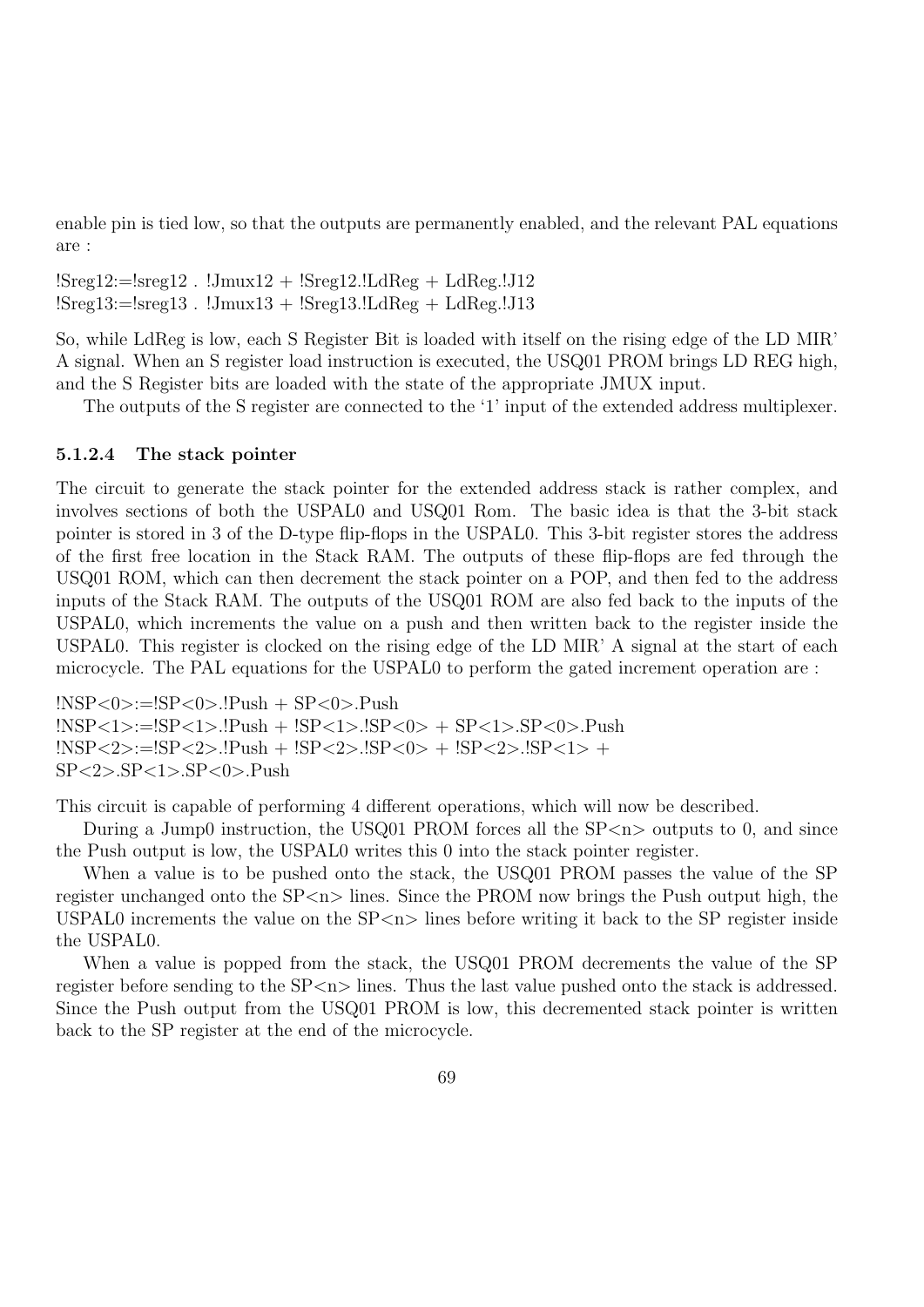During all other operations, the contents of the SP register are unchanged by both the USQ01 PROM and the USPAL0 and the SP register is loaded with the same value at the end of the microcycle.

#### 5.1.2.5 The USPAL0 PAL

This 16R8 PAL at location U68 on the CPU board contains the S register and SP register circuits that have just been described. The signals connected to this PAL are given by the following table.

| Pin             | Signal    | Comments               |
|-----------------|-----------|------------------------|
| Clock           | LD MIR' A |                        |
| $12\,$          | SP < 2>   | Stack Pointer          |
| 13              | SP < 1>   |                        |
| I4              | SP < 0 >  |                        |
| 15              | Push      | Enable Increment of SP |
| $16\,$          | LD REG    | Load S Register        |
| I7              | JMUX<13>  | <b>JMUX</b> line       |
| I8              | JMUX<12>  |                        |
| O12             | NSP<0>    | Output of SP register  |
| O <sub>13</sub> | NSP<1>    |                        |
| O <sub>14</sub> | NSP<2>    |                        |
| O <sub>15</sub> | S<12>     | S register output      |
| O16             | S<13>     |                        |
|                 |           |                        |

#### 5.1.2.6 The Stack

The extended microcode address stack is stored in the 16\*4 bit 74S189 RAM at location U87. The lower 3 address inputs of the RAM are driven by the SP $\langle n \rangle$  outputs from the USQ01 PROM, while the top address input is grounded since only 8 locations are used. The Chip Enable input is also grounded, so that the data outputs are always active. The lower 2 data inputs are driven by the outputs of the Bank Register described above, so that the current bank can be pushed onto the stack. The 2 corresponding inverted data outputs are reinverted by a pair of 74S04 NOT gates (U90a for bit 13 and U90d for bit 12), before being fed into the address multiplexer. When a Push operation is performed, the Push output from the USQ01 PROM goes high. This enables the 74S00 NAND gate U86d, and during the second half of the microcycle, when CLK-4E is high, the output of U86d (which combines Push and CLK-4E) goes low and writes the Bank Register onto the stack.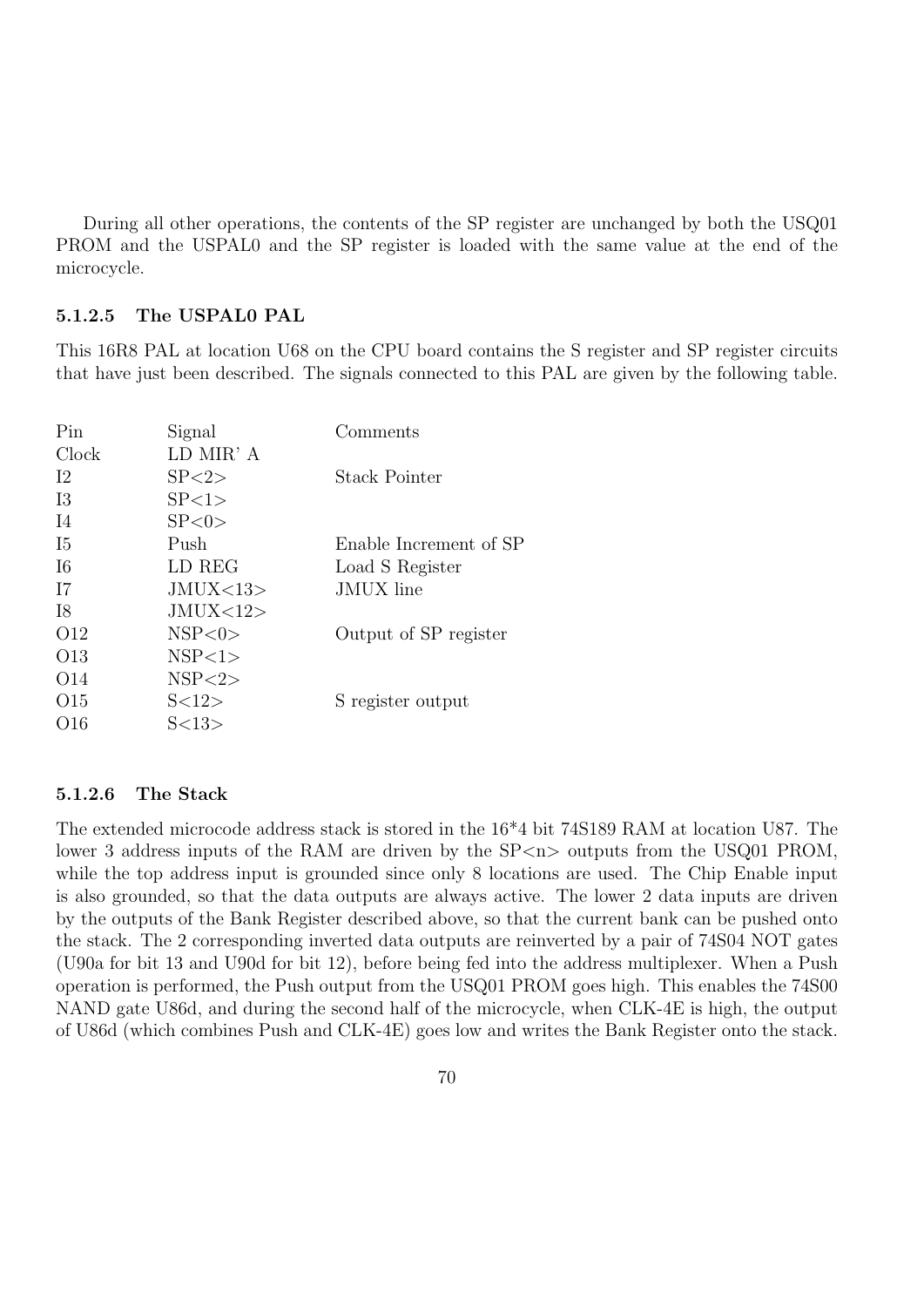## 5.1.2.7 The Address Multiplexer

The 74S153 dual 4-input multiplexer at location U70 selects between the 4 possible sources of the extended microcode address. It is controlled by 2 output bits from the USQ01 PROM, and the enable inputs to both sections are grounded. The multiplexer's inputs come from the following sources :

| S Register |
|------------|
|            |
|            |
|            |

The outputs of the multiplexer provide the 2 extended microcode address lines, and are buffered by 74S240 NOT gates, as described below, before driving the control store address inputs.

# 5.1.3 Operation of the Extended Microcode Sequencer

In this section, a NOP will be defined as : The ZeroBank, LDReg and Push signals are all inactive, the Multiplexer gates the Bank Register onto the address lines, and the Stack pointer is unchanged.

The way the extended microcode sequencer executes the various jump instructions will now be described.

#### 5.1.3.1 Jmp=0 - Jump0

During this instruction, the ZeroBank signal goes active, so the Bank Register is cleared during the second half of the microcycle. Also, the stack pointer is cleared as described above. The Multiplexer gates the cleared Bank Register onto the address outputs.

#### 5.1.3.2 Jmp=1 - Call

If the CONDITION' signal is high, the condition is false, and the sequencer executes a NOP. When the CONDITION' signal is low, the PUSH signal goes active, pushing the Bank Register onto the stack, and the multiplexer gates the JMUX outputs onto the address lines.

#### 5.1.3.3 Jmp=2, H=0 - NextInst

This instruction causes the sequencer to execute a NOP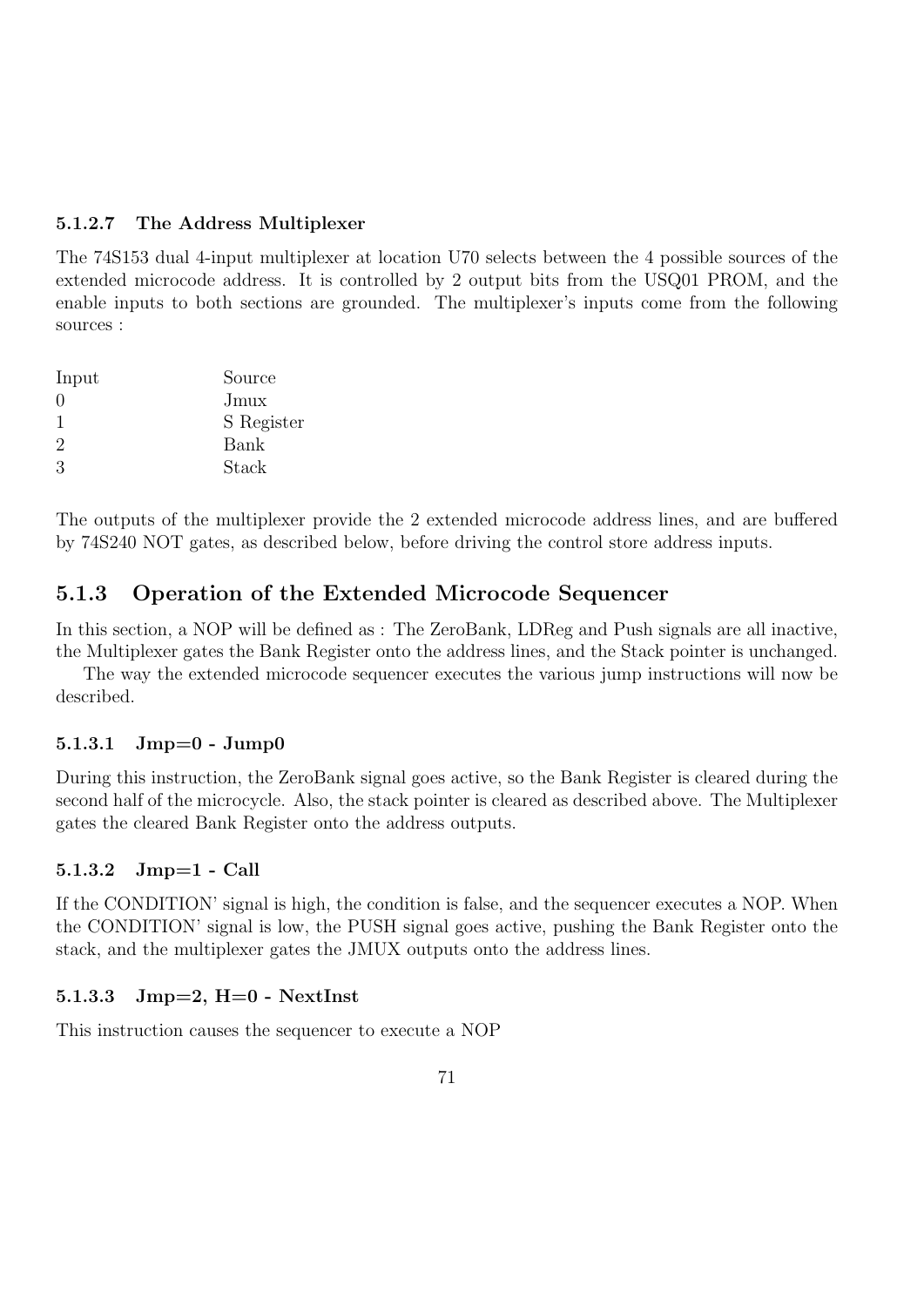## 5.1.3.4 Jmp=2, H=1, Revive Victim

During this instruction, the multiplexer gates the JMUX lines (which contain the contents of the victim register, as described below) onto the address outputs. In all other respects, the sequencer executes a NOP.

#### 5.1.3.5 Jmp=3 - Goto

If the condition is false (the CONDITION' signal is high), the sequencer performs a NOP. If the condition is true, the Multiplexer gates the JMUX lines onto the address lines, but the other parts of the sequencer execute a NOP.

## 5.1.3.6 Jmp=4 - PushLoad

If the Condition is true, the LdReg signal goes active, and loads the JMUX lines into the S Register. In all other respects, a NOP is executed. A false condition causes the sequencer to perform a NOP.

# 5.1.3.7 Jmp=5 - CallS

The contents of the Bank Register are pushed onto the stack. If the Condition is false, the Multiplexer gates the S Register onto the address outputs, while if the condition is true, the JMUX lines are gated there instead.

#### 5.1.3.8 Jmp=6 - Vector or Dispatch

In all cases, the extended sequencer performs a NOP.

#### 5.1.3.9 Jmp=7 - GotoS

If the Condition is false, the contents of the S register are gated onto the address lines by the Multiplexer, while a true condition causes the Multiplexer to gate the JMUX lines there instead. The rest of the sequencer behaves as for a NOP.

#### 5.1.3.10 Jmp=10 - Repeatloop

The extended sequencer executes a NOP during this instruction.

# 5.1.3.11 Jmp=11 - Repeat

This instruction causes the extended microcode sequencer to execute a NOP.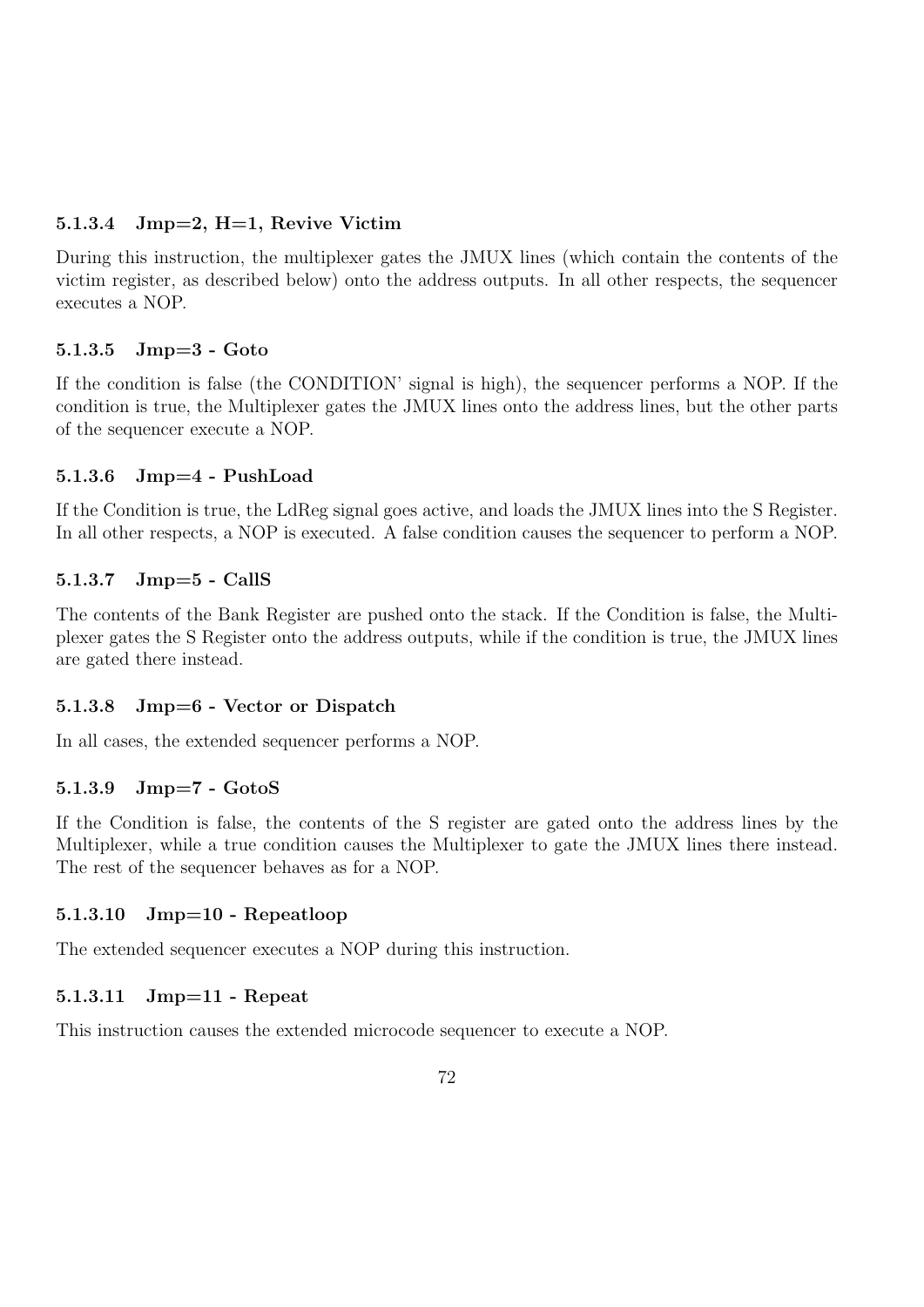## 5.1.3.12 Jmp=12 - Return

If the CONDITION' input is high, that is the condition is false, the sequencer executes a NOP. If the condition is true, the Stack Pointer is decremented, and the Multiplexer transfers the contents of the top of the stack to the address outputs.

## 5.1.3.13 Jmp=13, H=0 - JumpPop

If the condition is false, the extended sequencer executes a NOP, while if it is true, the Multiplexer gates the JMUX lines to the address outputs.

#### 5.1.3.14 Jmp=13, H=1 - LeapPop

If the condition is false, a NOP is executed. When the CONDITION' signal is low, signifying a true condition, the Stack Pointer is Decremented, and the Multiplexer gates the JMUX lines onto the address outputs.

#### 5.1.3.15 Jmp=14 - LoadS

This instruction is identical to a NOP except that the LdReg signal goes active and causes the JMUX lines to be loaded into the S Register.

#### 5.1.3.16 jmp=15 - Loop, Jmp=16 - Next, Jmp=17 - 3way Branch

All these instructions cause the extended address sequencer to execute NOPs

# 5.2 The Microcode address buffers

The 14 address outputs from the sequencers described in the previous section are buffered by 74S240 inverting 3-state buffers. In order to get sufficient fan-out to drive the 48 Writable control store RAMs and the 6 boot PROMs, each line drives 2 such buffers, and 2 separate address busses  $(UA < n > A'$  and  $UA < n > B'$  are produced. The address lines are series terminated by 33 $\Omega$  resistors before driving the address pins of the memory devices. The buffers and resistors used to produce each signal are given in the following table.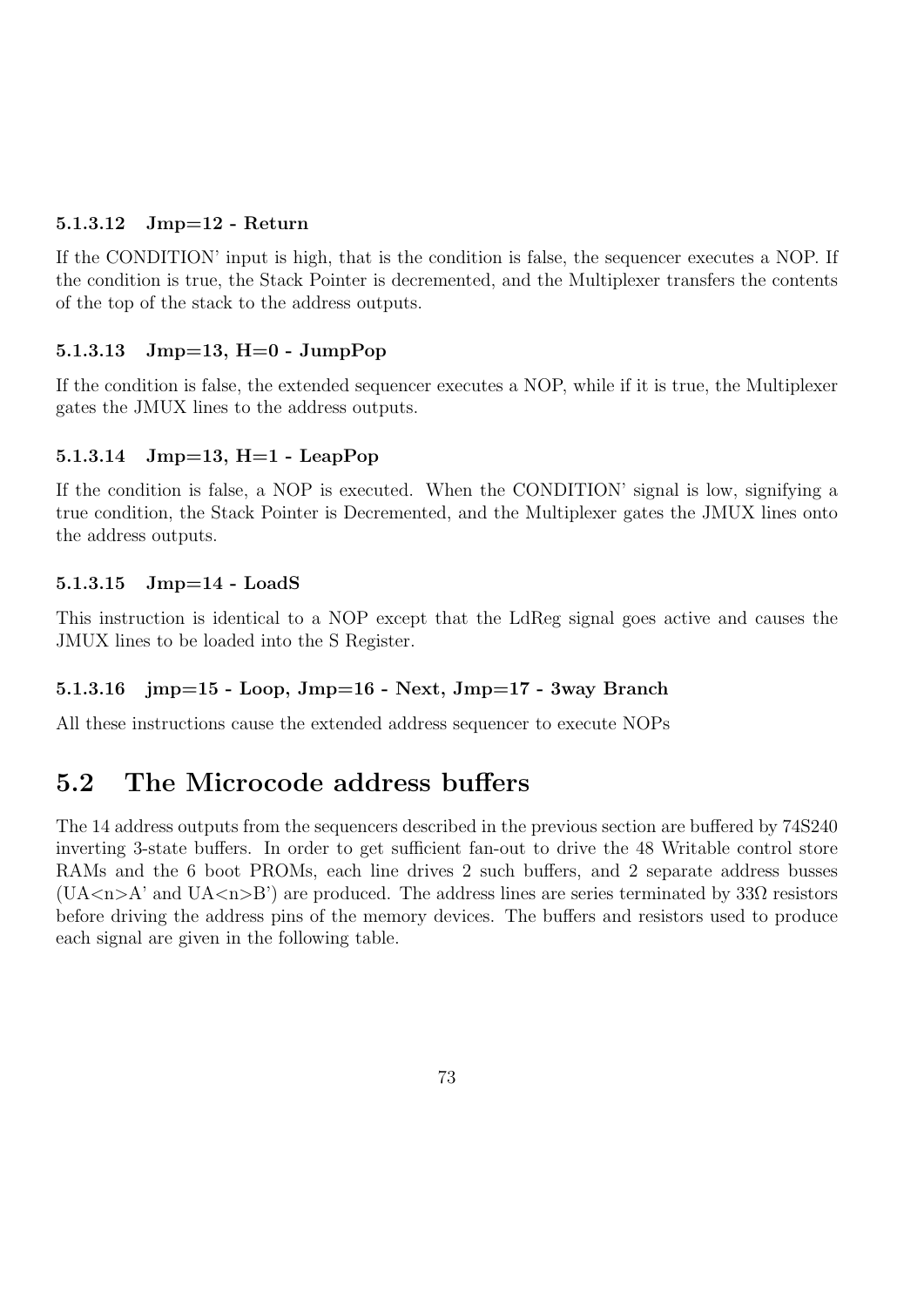| Address Line         | Raw Address Line     | <b>Buffer</b>    | Terminator        |
|----------------------|----------------------|------------------|-------------------|
| UA < 0 > A'          | UUA<0>               | U65d             | RS <sub>2e</sub>  |
| UA < 0 > B'          | UUA<0>               | U78h             | RS6a              |
| UA<1>A'              | UUA<1>               | U65c             | RS <sub>2</sub> d |
| UA<1>B'              | UUA<1>               | U78g             | RS <sub>5</sub> c |
| UA < 2>A'            | UUA < 2>             | U65 <sub>b</sub> | RS2c              |
| UA < 2>B'            | UUA < 2>             | U78f             | RS <sub>6</sub> c |
| UA < 3>A'            | UUA <sub>3</sub>     | U65a             | RS2a              |
| UA <sub>3</sub> > B' | UUA <sub>3</sub>     | U78e             | RS <sub>6</sub> d |
| UA < 4>A'            | UUA<4>               | U73d             | RS <sub>5e</sub>  |
| UA < 4>B'            | UUA<4>               | U73h             | RS4b              |
| UA < 5 > A'          | UUA<5>               | U73c             | RS5d              |
| UA < 5>B'            | UUA<5>               | U73g             | RS4c              |
| UA<6>A'              | UUA<6>               | U73b             | RS1c              |
| UA<6>B'              | UUA <sub>6&gt;</sub> | U73f             | RS4a              |
| UA < 7>A'            | UUA < 7              | U73a             | RS1d              |
| UA < 7>B'            | UUA < 7              | U73e             | RS4e              |
| UA < 8 > A'          | UUA<8>               | U65h             | RS1b              |
| UA < 8 > B'          | UUA<8>               | U78d             | RS <sub>6</sub> e |
| UA < 9>A'            | UUA<9>               | U65g             | RS <sub>1</sub> a |
| UA < 9 > B'          | UUA<9>               | U78c             | RS <sub>6</sub> b |
| UA<10>A'             | UUA<10>              | U65f             | RS <sub>2</sub> b |
| UA<10>B'             | UUA<10>              | U78b             | RS5a              |
| UA<11>A'             | UUA<11>              | U65e             | RS <sub>1e</sub>  |
| UA < 11 > B'         | UUA<11>              | U78a             | RS5b              |
| UA<12>A'             | UUA<12>              | U51g             | RS3a              |
| UA < 12>B'           | UUA<12>              | U51h             | RS3b              |
| UA<13>A'             | UUA<13>              | U51e             | RS3e              |
| UA<13>B'             | UUA<13>              | U51f             | RS3d              |

# 5.3 The JMUX

The JMUX is the 14-bit distributed multiplexer that selects the microcode jump address source and feeds it to the address inputs on the microcode address sequencer. The operation of this multiplexer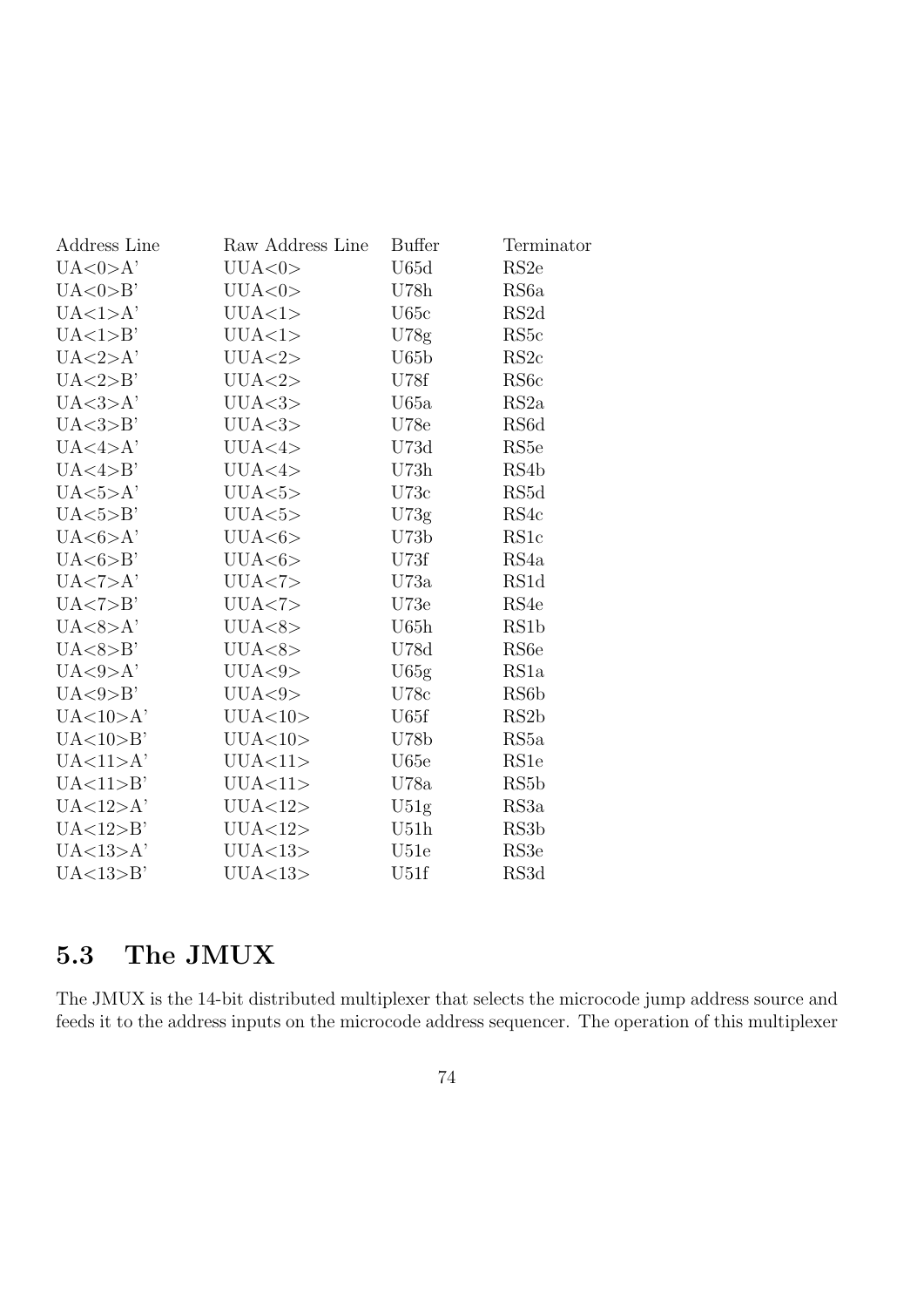is somewhat more complicated than that of the AMUX and BMUX multiplexers described in chapter 2, since the jump address may be 8 bits wide (the Z field - a short jump), 12 bits wide (the SF and Z fields - a long jump), or 14 bits wide (the Y and Z fields - a leap). The JMUX also allows jump addresses to be produced containing the next opcode from the opcode file (a 'Next Instruction' Branch), the number of the highest priority interrupt currently active (the interrupt vector), or the lowest 4 bits of the shifter output (a dispatch). Finally, the entire 14 bit address may also be provided by the shifter outputs or the victim latch.

The operation of the JMUX control logic will be described first, followed by a description of how each type of jump address is gated onto the JMUX lines.

# 5.3.1 The JMUX control Logic

The main device used to control the JMUX is the 12L6 PAL JPPAL3 at location U108. This PAL is controlled by the H,F,SF and JMP microcode fields and produces signals to control the main JMUX buffers. The signals connected to this PAL are as follows:

| Pin             | Signal          | Comments                                               |
|-----------------|-----------------|--------------------------------------------------------|
| I <sub>1</sub>  | Jmp<3>          | Microcode JMP field                                    |
| $12\,$          | Jmp<2>          |                                                        |
| 13              | Jmp<1>          |                                                        |
| <b>I4</b>       | Jmp<0>          |                                                        |
| I5              | SF <3>          | Microcode SF field                                     |
| $16\,$          | SF < 2          |                                                        |
| I7              | SF < 1>         |                                                        |
| I8              | SF < 0          |                                                        |
| <b>I</b> 9      | F<1>            | Microcode F field                                      |
| I11             | F<0>            |                                                        |
| I19             | H               | Microcode H field                                      |
| O13             | DON'T PAGE'     | Disable page outputs                                   |
| O <sub>14</sub> | Disable Z Addr' | Disable Z field-lower 8 Jmux lines                     |
| O15             | ENB Y'          | Enable Y field to upper 6 Jmux lines                   |
| O16             |                 | Enb Shift to JMUX' Enable shifter to all 14 JMUX lines |
| O17             | NopSF'          | Enable Long Constant                                   |
| O <sub>18</sub> | Disable Bank'   | Disable bank register outputs                          |

The PAL equations programmed into the JPPAL3 are given in the following table :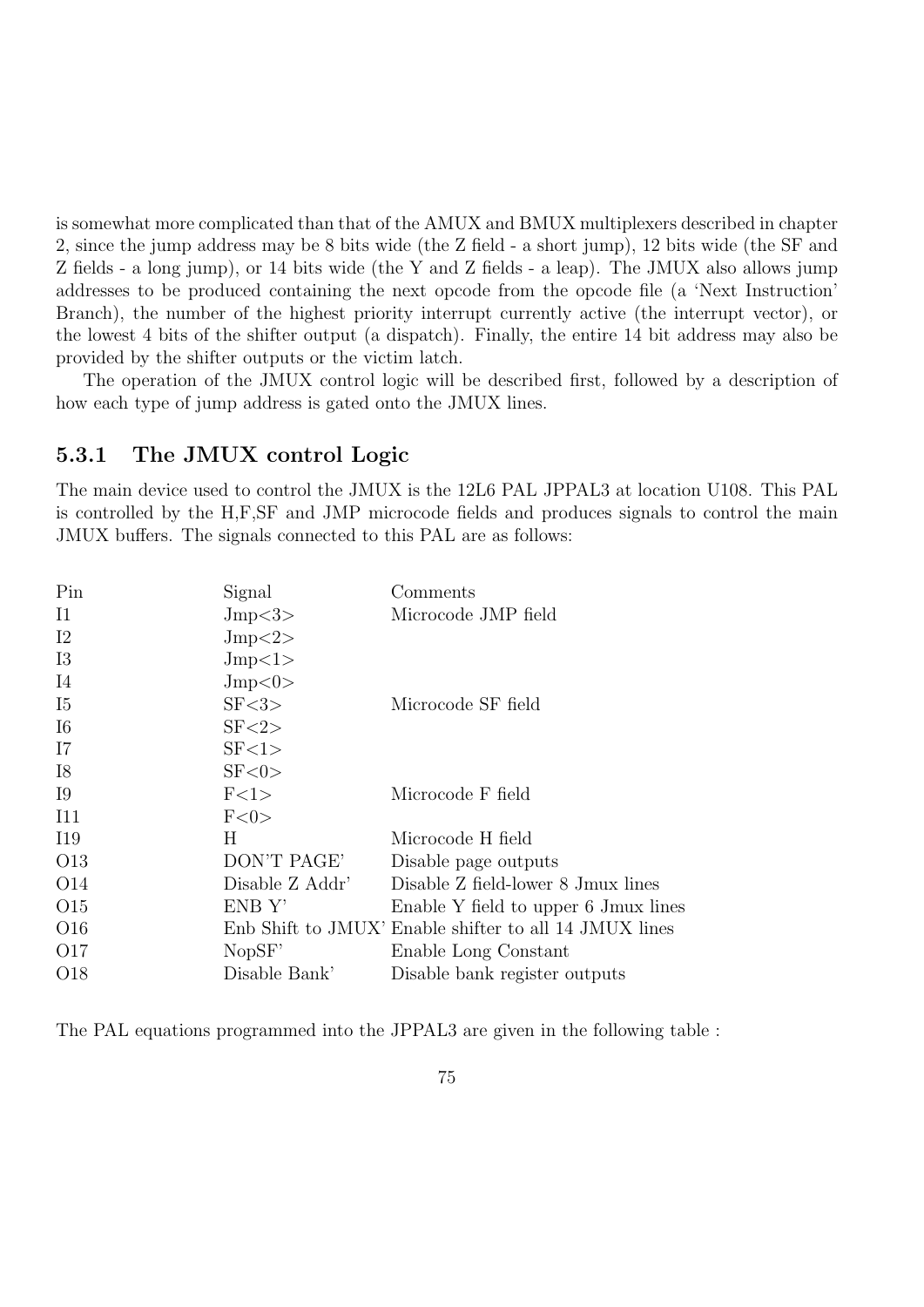| DON'T PAGE           | $=!Jmp<3>.Jmp<2>.Jmp<1>.Jmp<0>$<br>$+!Jmp<3>$ .!Jmp $<2>$ .Jmp $<1>$ .!Jmp $<0>$<br>$+!SF<3>SF<2>SF<1>IF<1>IF<0>IF<1>IF<0>$<br>$+!SF<3>SF<2>SF<1>SF<1>SF<0>IF<1>IF<1>F<0>$ | Comments<br>Vector or Dispatch<br>Next Instruction<br>or Revive Victim<br>$2910 := Shifter$<br>Leap |
|----------------------|----------------------------------------------------------------------------------------------------------------------------------------------------------------------------|-----------------------------------------------------------------------------------------------------|
|                      | Disable Z Addr =!Jmp<3>.Jmp<1>.!Jmp<0>                                                                                                                                     | Dispatch, Vector,<br>Next Instruction<br>or Revive Victim                                           |
|                      | $+!SF<3>SF<2>SF<1>IF<1>IF<0>IF<1>IF<0>$                                                                                                                                    | $2910 := Shifter$                                                                                   |
| EnbY                 | $=$ !SF<3>.SF<2>.SF<1>.SF<0>.!F<1>.F<0>                                                                                                                                    | Leap                                                                                                |
| Enb Shift<br>to JMUX | $=!SF<3>SF<2>SF<1>IF<1>IF<0>IF<1>IF<0>$                                                                                                                                    | $2910 := Shifter$                                                                                   |
| <b>NopSF</b>         | $=$ !SF<3>.!SF<2>.!SF<1>.!SF<0>.!F<0><br>+!SF<3>.SF<2>.!SF<1>.!SF<0>.!F<1>.F<0>                                                                                            | Long Const<br>Push<br>Long Constant                                                                 |
| Disable Bank         | $=!SF<3>.SF<2>.SF<1>.IF<1>.F<0>$                                                                                                                                           | $2910 := Shifter$<br>Or Leap                                                                        |
|                      | $+!Jmp<3>$ $Jmp<2>$ $Jmp<1>$ $Jmp<0>$                                                                                                                                      | Revive Victim                                                                                       |

The other main element in the JMUX control circuit is the 32\*8bit 74S288 PROM JPE16 at location U104. This PROM is addressed by the microcode Jmp and H fields, and provides the control signals for the buffers used to gate the interrupt vector, OpFile, victim latch and dispatch addresses onto the JMUX lines. The signals handled by this PROM are listed in the following table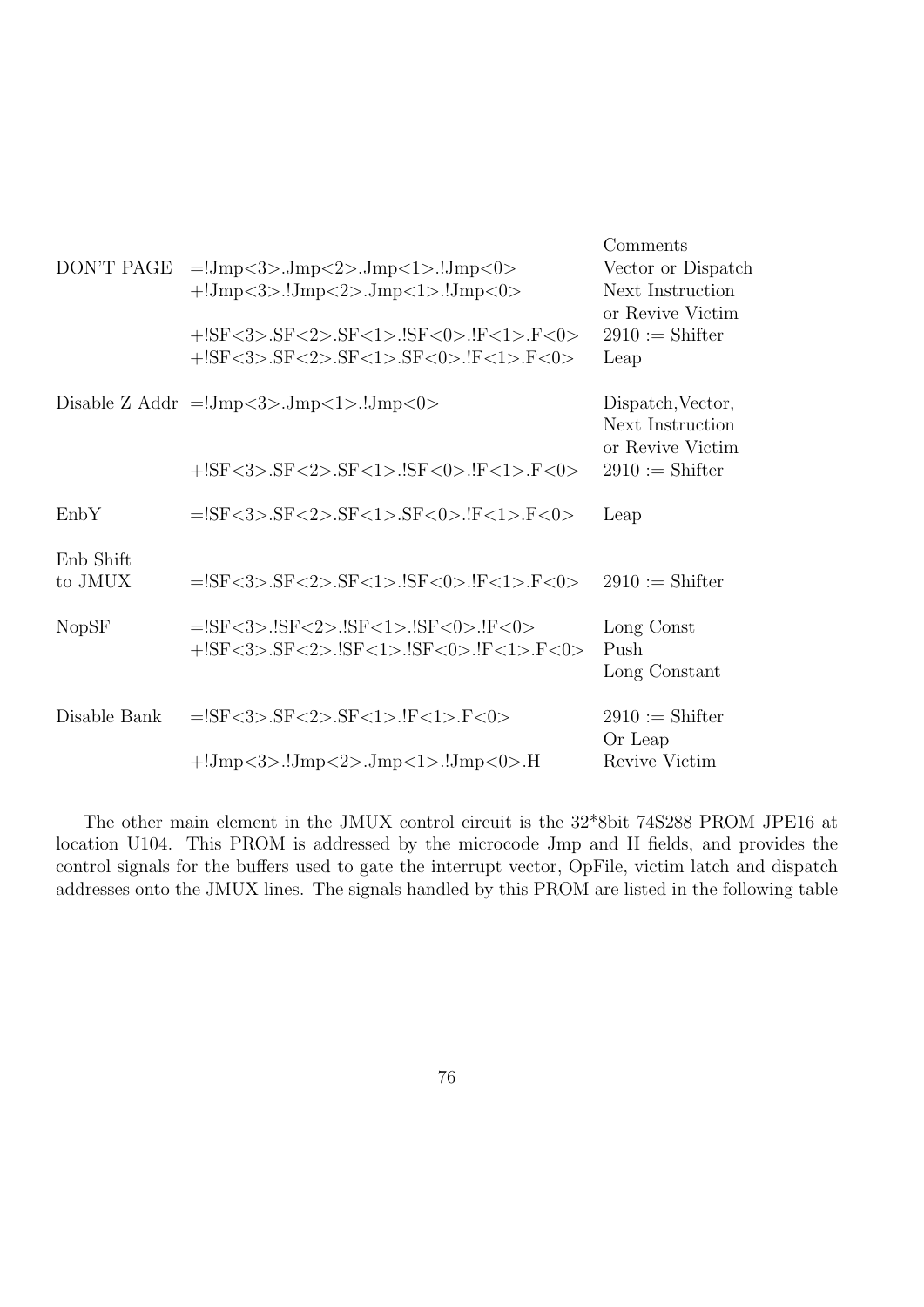| Address<br>A <sub>0</sub><br>A <sub>1</sub><br>A2<br>A3<br>A4 | Signal<br>Н<br>JMP<0><br>JMP<1><br>JMP < 2><br>JMP < 3 | Comments<br>Microcode H field<br>Microcode JMP field |
|---------------------------------------------------------------|--------------------------------------------------------|------------------------------------------------------|
| Data                                                          | Signal                                                 | Comments                                             |
| D <sub>1</sub>                                                | Enb Next Inst'                                         | Gate Opfile onto JMUX                                |
| D2                                                            | Revive Victim'                                         | Read Victim Latch                                    |
| D3                                                            | Enb Dispatch'                                          | Gate lower 4 shifter outputs to JMUX                 |
| D4                                                            | Enb Vector                                             | Gate Interrupt Vector to JMUX                        |
| D <sub>5</sub>                                                | Enb Z Vec Fill'                                        | Fill Interrupt Vector Address with Z                 |
| D <sub>6</sub>                                                | Enb Z Op Fill                                          | Fill Special Address with Z                          |

These signal enable the relevant buffers during the following microcode jump instructions :

| Signal         |         |                | Comments                      |
|----------------|---------|----------------|-------------------------------|
| Enb Next Inst' | $H=0$   | $_{\rm Jmp=2}$ | Next Instruction              |
| Revive Victim' |         | $_{\rm Jmp=0}$ | Clear Victim Control on Jump0 |
|                | $H=1$   | $_{\rm Jmp=2}$ | Revive Victim                 |
| Enb Dispatch   | $H=1$   | $Jmp=6$        | Dispatch                      |
| Enb Vector     | $H=0$   | $Jmp=6$        | Vector                        |
| Enb Z Vec Fill | $H=0$   | $_{\rm Jmp=6}$ | Vector                        |
|                | $H=1$   | $Jmp=6$        | Dispatch                      |
| Enb Z Op Fill  | $H=0$   |                | $Jmp=2$ Next Instruction      |
|                | $H=0$   | $Jmp=6$        | Vector                        |
|                | $H = 1$ | $Jmp=6$        | Dispatch                      |

The outputs of this PROM directly drive the enable inputs of the relevant buffers, as described below.

The Disable Z Addr output from the JPPAL3 is inverted by the 74S04 NOT gate U90c before driving the enable input of the buffers U124e-h and U103a-d. Therefore, when the JPPAL3 asserts the Disable Z addr signal, the buffer is disabled. In a similar way, the Disable Bank output is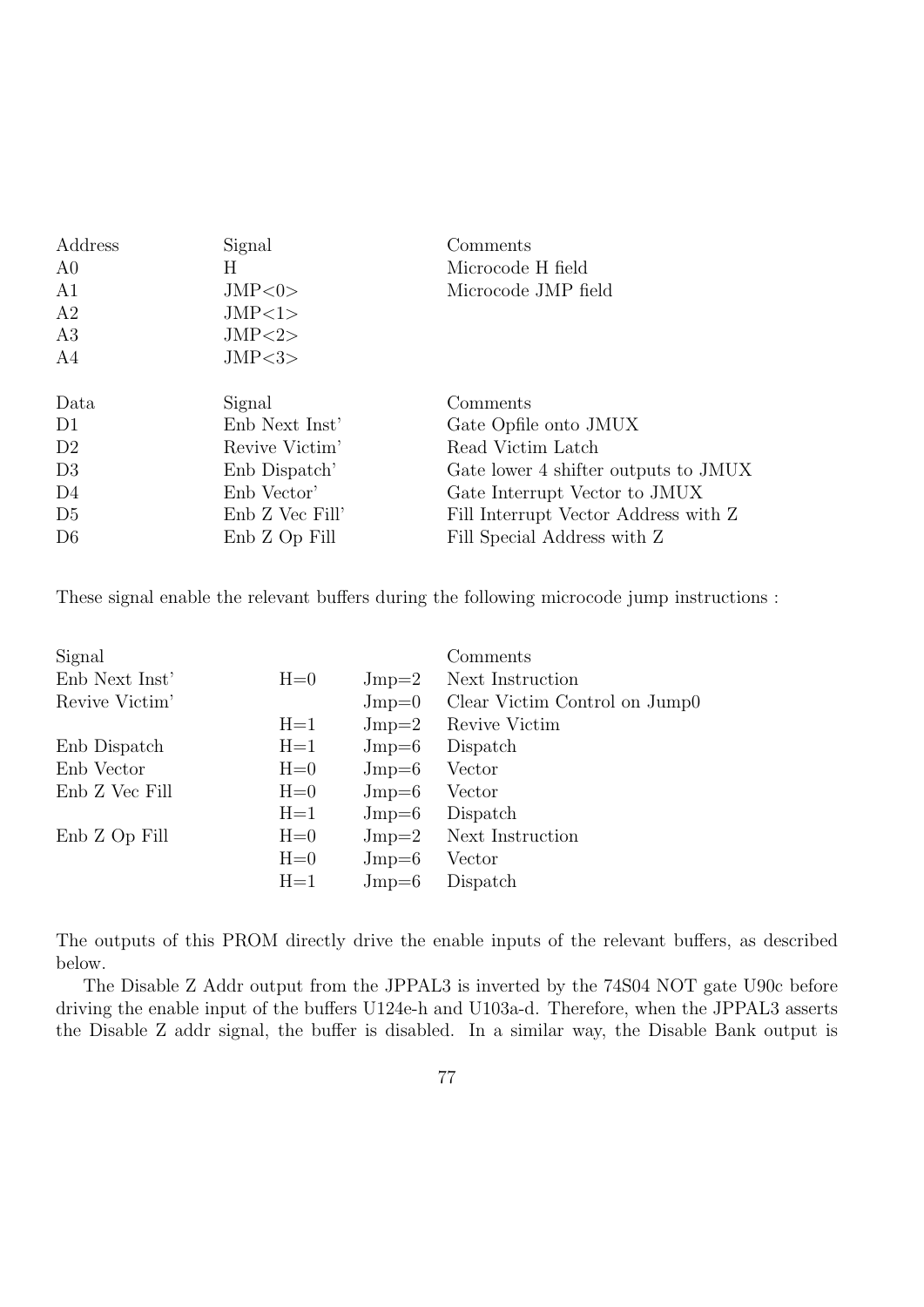inverted by the 74S04 NOT gate U90b which drives the enable input of the Bank Register buffer U84e-h. When the Disable Bank output goes low, this buffer is disabled.

A long jump occurs when the microcode word F field contains 3. This condition is detected by the 74S00 NAND gate U131d, which then asserts the LONG JUMP' signal. This signal is NANDed with the DON'T PAGE' output from the JPPAL3, and the resulting signal, ENB PAGE' is connected to the output enable input of the page register U109. Therefore, when either a long jump or a special jump that changes these 4 microcode address lines is executed, the ENB PAGE' signal goes high and disables the outputs of the page register.

The NOP SF' output from the JPPAL3 is not used by the JMUX control logic. When it is high, it enables the short constant logic via the NAND gate U86c. It is inverted by the 74S04 NOT gate U90e, and then fed to the NAND gate U86b. Therefore, when the NOP SF' signal is low, U86b enables the long constant logic. The constant logic is described in chapter 2.

#### 5.3.2 Operation of the JMUX

The operation of the JMUX buffers and the signals that control them will now be described for each type of jump.

#### 5.3.2.1 Short Jump

When a short jump instruction is executed, the Disable Z Addr' output from the JPPAL3 is high, and therefore the ENB Z ADDR' signal, provided by the 74S04 NOT gate U90c is low. This enables the 74S240 3-state inverting buffers U124e-h and U103a-d and gates the microcode word Z field onto the lower 8 JMUX lines.

The 4 microcode address lines  $UUA < 8$  > - $UUA < 11$  are clocked into the 74S374 page register U109c-f on the rising edge of the LD MIR' A clock signal at the start of each microcycle. Since both the DON'T PAGE' and the LONG JUMP' signals are high, the 74S00 NAND gate U131a brings the ENB PAGE' signal low and gates the contents of the page register onto the JMUX $<8>$ -JMUX $<11>$ lines. Therefore these address lines are unchanged on a short jump.

The Bank Register in the extended microcode sequencer is loaded with the upper 2 microcode address lines on the rising edge of the LD MIR' A signal as described above. The JPPAL3 output Disable Bank is high, and therefore the 74S04 NOT gate U90b brings the ENB BANK' output low and enables the 74S244 3-state buffer U84. This gates the contents of the bank register onto the upper 2 JMUX lines, so the corresponding microcode address bits are also unchanged on a short jump.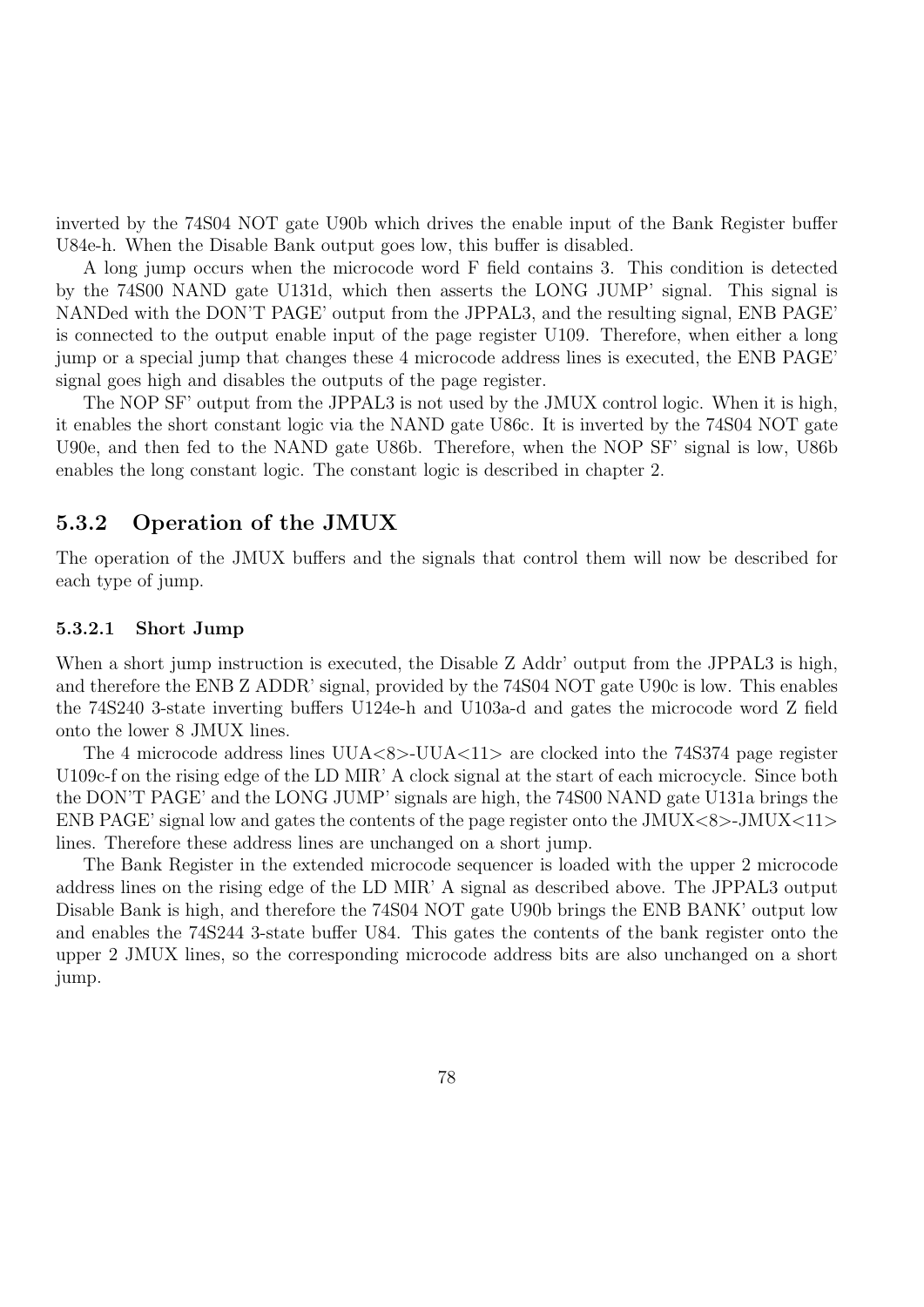#### 5.3.2.2 Long Jump

The lower 8 bits of a long jump address are provided by the microcode word Z field. Since the Disable Z Addr' output from the JPPAL3 is high, the Z field is gated onto the appropriate JMUX lines as described in the last section.

A long jump occurs when the microcode word F field contains 3. This condition is detected by the 74S00 NAND gate U131d, which therefore brings the LONG JUMP' signal low. This signal disables the 74S00 NAND gate U131a, and the output of this gate is therefore high. This signal, ENB PAGE' then disables the outputs of the page register U103. Since the LONG JUMP' signal is connected to the enable input of the 74S240 inverting 3-state buffer U151e-h, this buffer is enabled during a long jump, and gates the microcode word SF field onto the  $JMUX < 8$ -J $MUX < 11$  lines. Therefore the SF field provides those 4 microcode address bits.

The top 2 microcode address bits are provided by the bank register as described in the last section

#### 5.3.2.3 Leap

Again, the lower 8 JMUX bits are provided by the microcode word Z field as described for the Short Jump above.

The JPPAL3 makes the DON'T PAGE' output low, which therefore causes the 74S00 NAND gate U131a to force the ENB PAGE' signal high, and thus disable the outputs of the page register U103. Similarly, the JPPAL3 Disable Bank output is low, and the 74S04 NOT gate U90b disables the 74S244 3-state buffer U84, and therefore the Bank Register is not gated onto the top 2 JMUX lines.

The ENB Y' output of the JPPAL3 is also low, and this enables the 74S244 3-state buffer U122, which gates the lower 6 bits of the microcode word Y field onto the upper 6 JMUX lines.

#### 5.3.2.4 Next Instruction

The Next Instruction Jump is a 256-way conditional jump dependant on the contents of the Opcode file. When such an instruction is executed, the JPPAL3 brings the Disable Z addr output low, and thus the ENB Z ADDR signal from the 74S04 NOT gate U90c is high. This condition disables the 74S240 inverting 3-state buffers U124e-h and U103a-d, and the microcode word Z field is not placed on the lower 8 JMUX lines. The DON'T PAGE' output is also low, and the page register is disabled via the 74S00 NAND gate U131a as described for the Long Jump above.

The JPE16 PROM U104 asserts the ENB NEXT INST' output by making it low. This signal therefore enables the 74S240 inverting 3-state buffer U162, which gates the contents of the Opcode file (OP<n>) onto the JMUX<2>-JMUX<9> lines. The JPE16 PROM also brings the ENB Z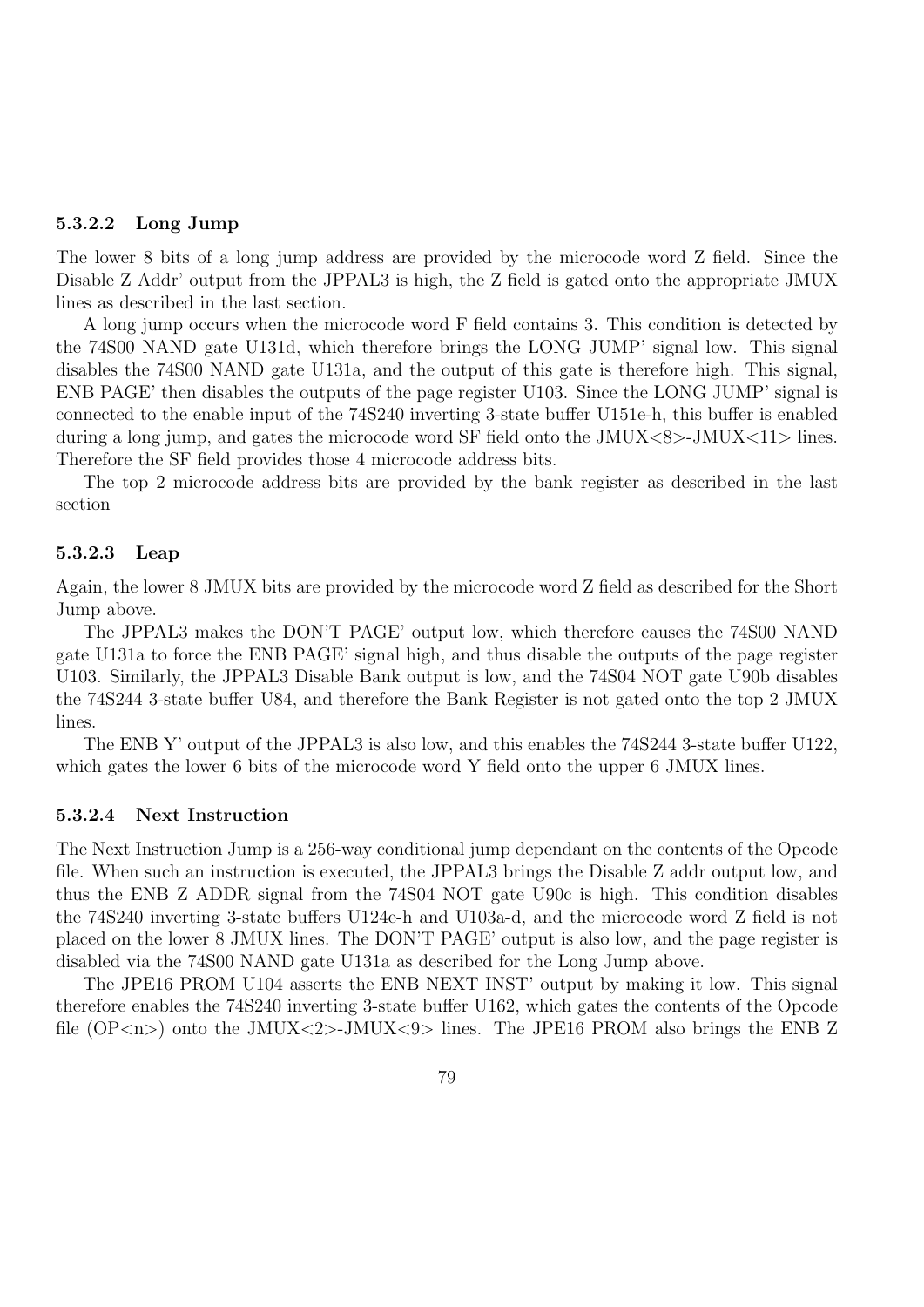OP FILL' signal low, which enables the 74S240 inverting 3-state buffer U144e-h. This buffer gates 4 of the microcode word Z field bits onto the JMUX lines, as given in the following table.

| Z    | JMUX      | Buffer |
|------|-----------|--------|
| Z<0> | JMUX<0>   | U144h  |
| Z<1> | JMUX < 1> | U144g  |
| Z<6> | JMUX<10>  | U144f  |
| Z<7> | JMUX<11>  | U144e  |

The upper 2 bits of the JMUX are drive by the bank register via the buffer U84e-h as described above.

#### 5.3.2.5 Dispatch

When a Dispatch instruction is executed, the JPPAL3 disables the Z field address buffers U124e-h and U103a-d, and the outputs of the page register U109, as described above.

The JPE16 PROM asserts the ENB Z OP FILL signal as described in the last section, and the 74S240 inverting 3-state buffer U144e-h gates the same 4 Z field bits onto the JMUX lines. The JPE16 PROM also brings the ENB Z VEC FILL signal low, which drives the enable input on the 74S240 buffer U146a-d. This buffer gates the remaining 4 bits of the microcode word Z field onto 4 more JMUX lines, as given in the following table:

| JMUX     | Buffer |
|----------|--------|
| JMUX<6>  | U146a  |
| JMUX < 7 | U146b  |
| JMUX<8>  | U146c  |
| JMUX < 9 | U146d  |
|          |        |

The JPE16 PROM also enabled the dispatch address buffer U144a-d by bringing the ENB DIS-PATCH' signal low. This buffer gates the latched versions of the lower 4 shifter outputs (L SHIFT  $\langle n \rangle$  onto the JMUX $\langle 2 \rangle$ -JMUX $\langle 5 \rangle$  lines. The latched shifter outputs are provided by the 74S373 transparent latch U143e-h. This latch is controlled by the LATCH R signal described in chapter 4, and therefore stores the appropriate shifter outputs throughout the second half of the microcycle. This latch ensures that the jump address is stable on the rising edge of LD MIR' at the start of the next microcycle.

The top 2 JMUX lines are controlled by the Bank Register as described above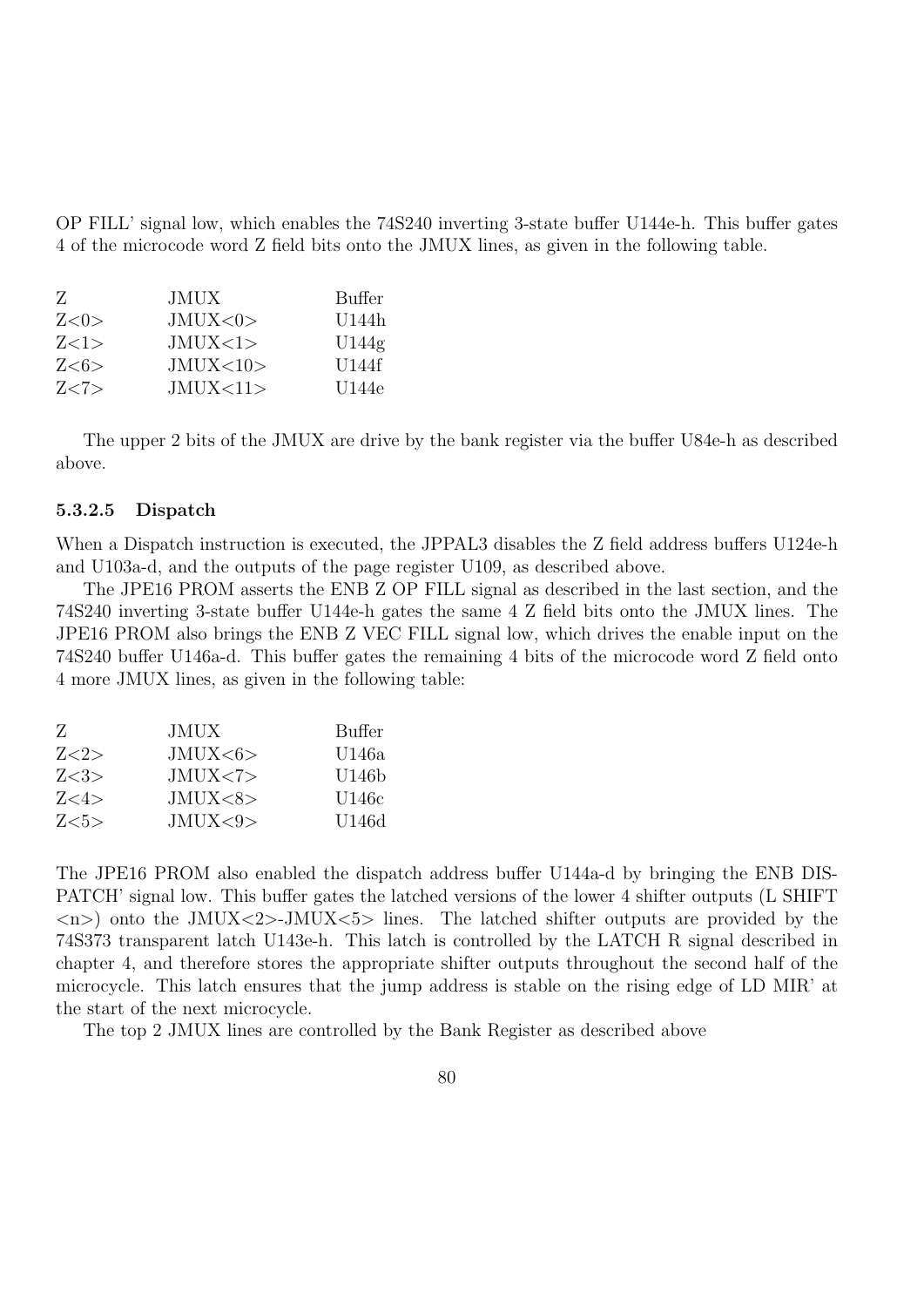#### 5.3.2.6 Vector

The Vector Jump is used to provide a conditional microcode branch which depends on the highest active interrupt source. The operation of the JMUX and its control logic is identical to the operation during a Dispatch, except that the ENB DISPATCH' output from the JPE16 PROM is not asserted (low), and therefore the latched shifter outputs are not gated onto the  $JMUX < 2$  - J $MUX < 5$  lines. Instead, the JPE16 PROM makes the ENB VECTOR' output low, which enables the 74S244 3 state buffer U84a-d. U84a forces a zero onto the JMUX<5> line, while the remaining sections of this buffer gate the outputs of the interrupt priority encoder U251 (74LS148) onto the JMUX<2>- JMUX<4> lines.

#### 5.3.2.7 2910:=Shifter

This instruction allows the microcode jump address to be provided by the lower 14 outputs of the barrel shifter described in chapter 6. When the microcode word F field contains 1 and the SF field contains 6, signifying this instruction, the JPPAL3 brings the Disable Z Address' signal low, which disables the Z address buffers U124e-h and U103a-d via the 74S04 NOT gate U90c. Similarly, the 74S00 NAND gate U131a is inhibited by the DON'T PAGE' output from the JPPAL3 going low, and therefore the outputs of the page register U109 are disabled. The bank register is not gated onto the upper 2 JMUX lines, since the JPPAL3 forces the Disable Bank' signal low which disables the 74S244 3-state buffer U84e-h via the 74S04 NOT gate U90b.

The lower 14 outputs of the shifter are connected to the D inputs of a pair of 74S373 octal D-type transparent latches at locations U141 (lower 8 bits) and U183 (upper 6 bits). These latches are controlled by the LD MIR'A signal described in chapter 4, and so, during the second half of the microcycle, when the LD MIR'A signal is low, the shifter outputs are held in these latches. The outputs of U141 and U183 are directly connected to the 14 JMUX lines. When a 2910:=shifter instruction is executed, the JPPAL3 brings the ENB SHIFTER TO JMUX' signal low, which drives the Output Enable pin of these latches. Therefore, the outputs are enabled, and the latched shifter outputs are gated onto the appropriate JMUX lines.

#### 5.3.2.8 Revive Victim

The Victim latch, described below, stores the address of a microinstruction that attempted to read a byte from the opcode file when it was empty. The contents of the victim latch can be gated onto the JMUX lines to allow the instruction to be executed again, and this occurs when a Revive Victim jump is executed.

When such a jump happens, the JPPAL3 disables the Z address buffers, the page register, and the bank register buffer as described in the last section. The JPE16 ROM brings the REVIVE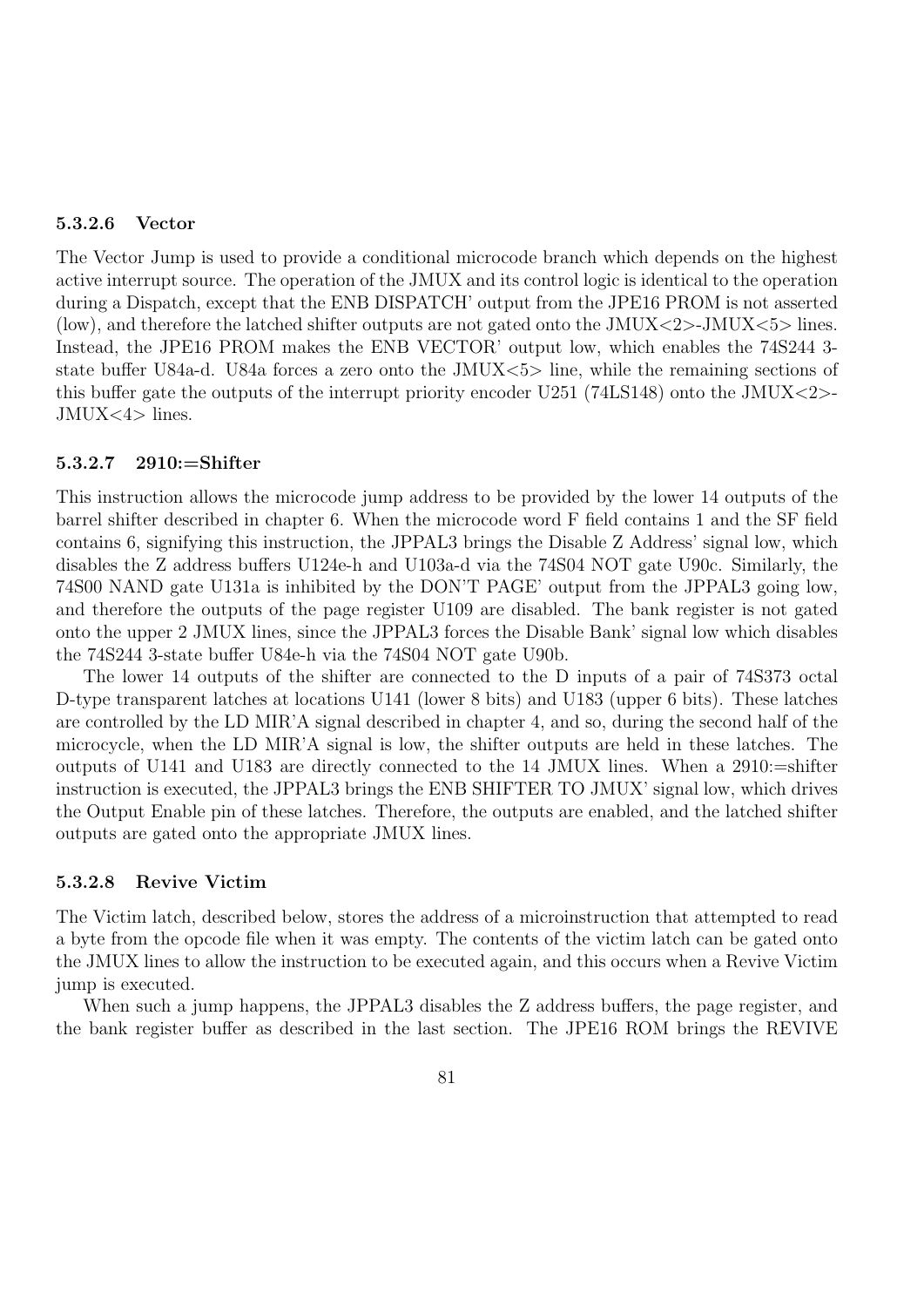VICTIM' output low which is connected to the output enable pins of a pair of 74S374 flip-flops (U109 and U107) which form the victim latch. The outputs of these flip-flops are directly connected to the 14 JMUX lines. Thus, during a Revive Victim instruction, the outputs of these devices are enabled and gate the victim address onto the JMUX lines.

# 5.4 The Opcode File

The opcode file is a 64 bit register file consisting of 4 74LS670s at locations U160, U181, U159 and U200. It is loaded as 4 16-bit words provided by the memory PCB on successive microcycles during a FETCH4 memory instruction, and it is read as 8 bytes into either the ALU via the AMUX as described in chapter 2, or onto the JMUX lines as described above.

The control logic used to load and read the Opcode File will now be described.

## 5.4.1 Loading the Opcode File

The 16 bit data words arrive from the memory PCB via the MDO lines and are stored in 2 74S374 octal D-type flip-flops at locations U224 (for the low byte) and U244 (for the high byte). The outputs of these flip-flops, which are permanently enabled, drive the data inputs of the 74LS670 devices that form the opcode file. The MDO VALID H output from the memory board is strobed into the 74S374 D-type flip-flop U209h by the rising edge of the CLK-0R B clock at the start of each microcycle. The output of this flip-flop, LMDO VALID H, is NANDed with the CLK-4E clock signal by the 74S00 NAND gate U232c, and the output of this gate, the CLK MDOR signal, drives the clock inputs of U224 and U244. When the memory card is going to output a valid data word, it sets the MDO VALID H signal, and at the start of the next microcycle, the LMDO VALID H signal goes high. Near the end of that microcycle, the rising edge of the CLK MDOR signal stores the data word in U224 and U244.

The bottom 2 bits of the main timing counter on the memory board are inverted on that PCB, and fed to the CPU board as the  $TIME < 0$ ' and  $TIME < 1$ ' signals. The value in this counter, the so-called T-state number, is used to determine which word is begin read from the main memory, as described in chapter 7. The TIME $<0>$ ' signal is inverted by the 74S04 NOT gate U208d, to produce B TIME <0>' which is connected to the lower write address input to the Opcode File. The TIME<1>' signal is buffered by connecting it to both inputs of the 74S08 AND gate U231c. The output of this gate, B TIME  $\langle 1 \rangle$ , is connected to the higher write address input of the Opcode File. Since the first word is read out of the memory during the T state t2, this word is written to the zeroth location of the opcode file, as indicated in the following table.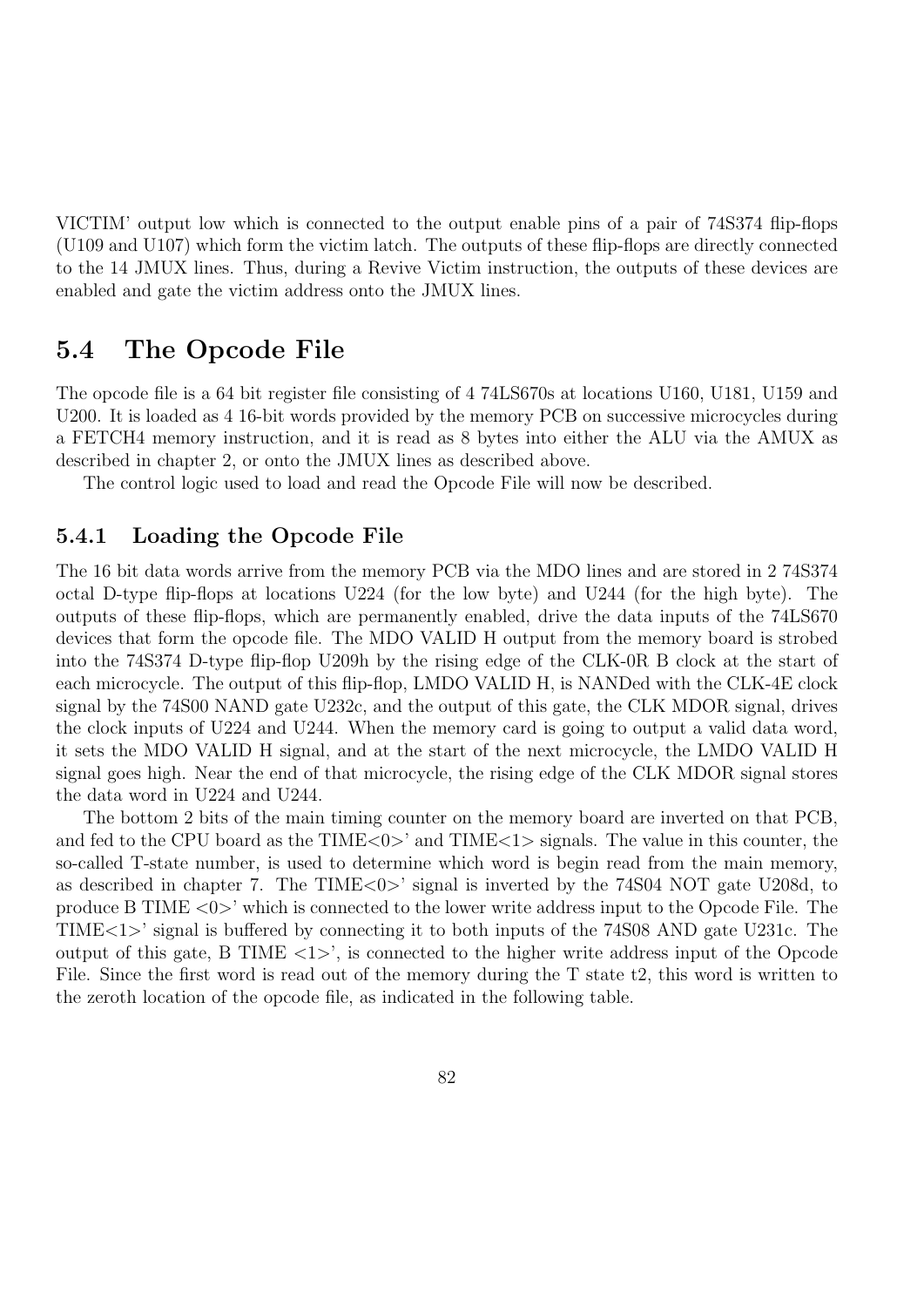| T state        | Word      | TIME $\langle 1,0 \rangle$ | B TIME $<1,0>$ | Location |
|----------------|-----------|----------------------------|----------------|----------|
| T2             | $15-0$    |                            | 00             |          |
| T3             | $31 - 16$ | 00                         |                |          |
| T <sub>0</sub> | 47-32     |                            | 10             |          |
| T1             | 63-48     |                            |                |          |

So, the words fetched from the main memory are written to the appropriate locations of the Opcode File.

The write-enable control signal for the Opcode File is produced by the following circuit. When the microcode instruction specifies a Reload Op operation (i.e. the F field contains 0 or 2 and the SF field contains 12), the special function decoder asserts the RELD OP signal by forcing it low. This signal is connected to one input of the 74S00 NAND gate U212c, and thus the output of this gate is set high. This output drives the LD OP control flip-flop, the 74S374 U209c. Therefore, at the start of the next microcycle, this flip-flop is clocked by the rising edge of the CLK-0R B clock, and thus the LD OP signal, produced by the output of this flip-flop, is set.

The microcode program is written to cause the microcode cycles between the Reload Op Instruction and the next T2 state to be aborted, e.g. by making the A microcode field of the Reload Op instruction specify one of the 2 memory data operations. Therefore, the LD MIR' clock does not go active until the next T2 state, and the microcode pipeline register is not reloaded. Therefore the RELD OP output remains active, and the LD OP flip-flop is held set.

At the next T2 state, the RELD OP signal returns to the inactive (high) state. However, since both the output of the 74S00 NAND gate U210b, and the LD OP signal are high, the 74S00 NAND gate U210c which combines these 2 signals and produces CONT' is enabled, and the CONT' signal is forced low. This signal is applied to the other input of the 74S00 NAND gate U212c, and thus the LD OP flip-flop U209c is held set until the end of the next T1 state.

During the subsequent T1 state, both the B TIME $\langle 1 \rangle$  and B TIME $\langle 0 \rangle$  signals are high. These signals are NANDed together by the 74S00 NAND gate U210b, whose output therefore goes low. This output inhibits the 74S00 NAND gate U210c and therefore the CONT' signal goes high. Since the RELD OP output from the special function decoder is now also high, the output of U212c goes low, and on the rising edge of the CLK-0R B clock at the start of the next microcycle, the LD OP flip-flop U209c is cleared.

The output of the LD OP flip-flop (the LD OP signal) is connected to one input of the 74S10 NAND gate U207a. This gate NANDs LD OP with the CLK-4J and the CLK-41 clock signals, and produces a write-enable pulse for the Opcode File chips. The timing of this signal is described in chapter 4. The output of U207a is directly connected to the write-enable inputs of the Opcode File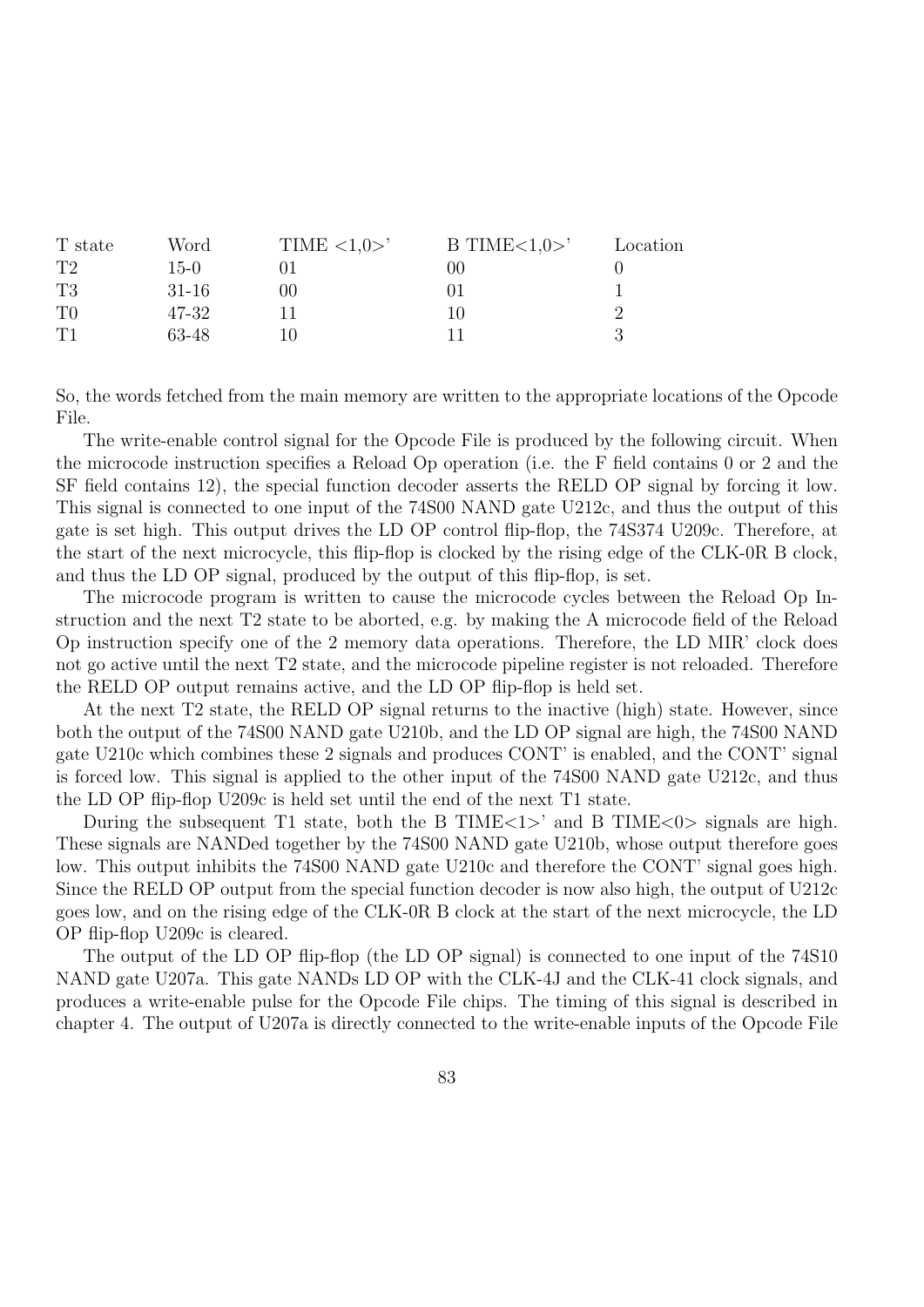registers.

Therefore, to load the opcode file, the microcode program starts a FETCH4 memory cycle, and then executes a Reload Op instruction. This sets the LD OP flip-flop, and causes the data fetched from memory to be written into the Opcode File. When all 4 data words have been fetched, the LD OP flip-flop is cleared, and the system returns to the idle state.

A low level on the CONT' signal (which occurs when the Opcode File write logic is active) is also used to clear the Boot ROM enable flip-flop U236b which is described in chapter 4

## 5.4.2 Reading the Opcode File

The data outputs of the opcode file are gated onto the lower 8 AMUX lines by the 74S240 inverting 3-state buffers U161e-h and U182a-d. These buffers are enabled by the NEXT OP' signal from the AMUX control logic, and this circuit, together with the rest of the AMUX system, is described in chapter 2. The outputs of the Opcode file can also be used to control the microcode jump address during a Next Instruction operation by gating them onto the appropriate JMUX lines as described above. This function is enabled by the ENB NEXT INST' signal from the JPE16 PROM U104.

The read address for the Opcode File is provide by the Byte Program Counter (BPC), which is the 74S163 4-bit binary counter at location U201. The B and C  $(2^1 \text{ and } 2^2)$  outputs of this counter are connected to the read address lines of the 74S670s in the Opcode file. Since there are only 8 bytes in the Opcode File, the most significant output of the BPC ( $\text{BPC}\langle 3 \rangle$ ) is low whenever the BPC points to a valid Opcode File Location.

The least significant output of the BPC  $(BPC<0>)$  is inverted by the 74S04 NOT gate U208b to produce the BPC $<0>$ ' signal. Similarly BPC $<3>$ , the most significant output, is inverted by U192f (74S04) to give BPC<3>'. The read enable signal to the 74S670 Opcode File Chips U181 and U160, ENB OP<0>' is produced by NANDing the BPC<3>' and BPC<0>' with the 74S00 NAND gate U203a. Therefore, these chips, which are loaded with the low byte of the memory data, are enabled when the BPC contains a valid even address. Similarly, the read enable signal for U159 and U200, which store the upper byte of the memory word, is provided by the 74S00 NAND gate U203d, which combines the BPC<3>' and BPC<0> signals. Therefore, these devices are enabled when the BPC contains a valid odd address.

The BPC can be loaded with the latched form of the bottom 4 bits of the R register (SL<0>-  $SL \le 3$ ) by the BPC:= signal from the Special Function decoder as described in chapter 4. The Reset input of the BPC is connected to the +3B line, and thus pulled high through R3 (a 1k resistor). The BPC is clocked by the rising edge of the LD MIR'B signal at the start of every microcycle, and therefore, if the NEXT INST OP signal is high, the BPC is incremented and selects the next byte in the Opcode File.

The NEXT INST OP signal is produced by the 74S00 NAND gate U203b which combines the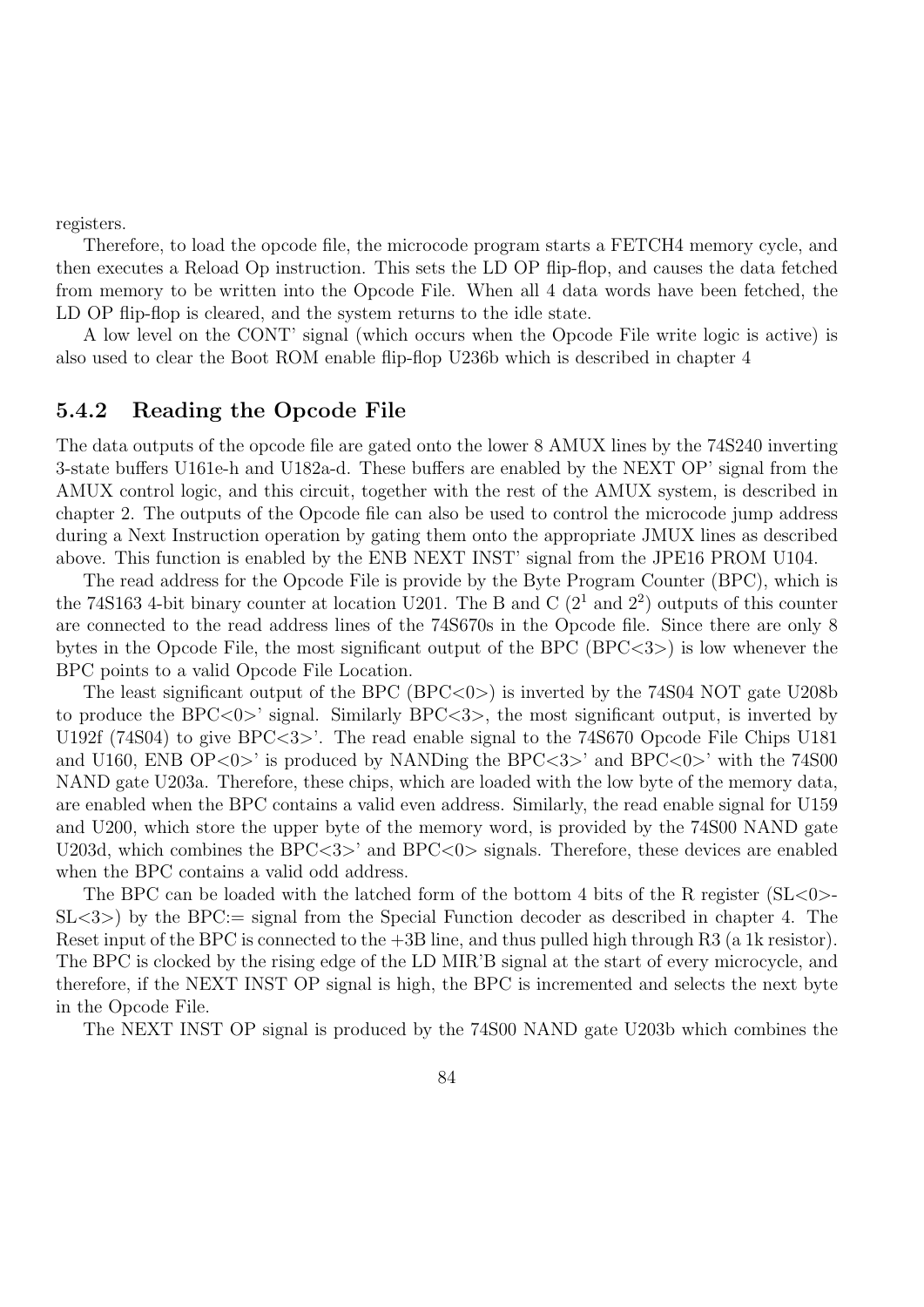active-low signals NEXT OP' and ENB NEXT INST'. One of these signals goes active on either type of instruction that reads a byte from the Opcode File, and therefore after such an instruction, the BPC is incremented and points to the next byte in the Opcode File.

The value in the BPC can be read onto the lowest 3 AMUX lines via the 74S240 inverting 3-state buffer U202a-d, which is part of the microstate register. This register, and its associated control logic, is described in chapter 2.

# 5.5 The Victim Latch

The Victim latch consists of a pair of 14 bit registers which are loaded with the microcode control store address at the start of each instruction, one of which can be transferred to the JMUX inputs to the microcode sequencer, while the other may be transferred into a normal CPU register If an attempt is made to read the Opcode File via the AMUX and the Opcode file is empty (that is, the BPC<3> bit is 1), then the CPU control electronics locks the address of that microcode instruction in the Victim l=Latch. After the Opcode file has been refilled from the main memory, the contents of the Victim Latch can be transferred to the microcode sequencer via the JMUX, and the original instruction repeated.

The copy of the Victim Latch which can be transferred to the JMUX consists of the pair of 74S374 flip-flops at locations U107 (for the top 8 bits of the microcode address) and U108 (for the lower 6 bits). The D inputs of these flip-flops are directly connected to the UUA $\langle n \rangle$  microcode address lines, while the outputs are connected to the JMUX lines. The flip-flops are clocked by the LD VICTIM' signal that is described below, and the outputs are gated onto the JMUX lines by the REVIVE VICTIM signal which is connected to the Output Enable pin of U107 amd U108. This signal is described above.

The second copy of the Victim Latch may be transferred onto the R register lines. This consists of 2 74S534 octal inverting D-type flip-flops at locations U88 (for the top 8 bits) and U79 (for the bottom 6 bits of the microcode address). The D inputs of these flip-flops are again connected to the UUA<n> control store address lines, and the chips are both clocked by the LD VICTIM' signal. The 3-state outputs of these devices are connected to the bottom 14 of the R-register outputs. These outputs are enabled by the active-low RD VICTIM output from the special function decoder described in chapter 4. This signal is also connected to one input of the 74S10 NAND gate U213b which drives the output enable inputs of the R-register latches. When the  $(R)$ :=Victim instruction is executed (that is, when the microcode word F field contains 1, and the SF field contains 0), the RD VICTIM signal goes low, disables the R register outputs via U213b and gates the contents of the Victim Latch onto the R lines and hence into a CPU register.

The way in which the Victim Latch is loaded will now be described. Normally, the P HOLD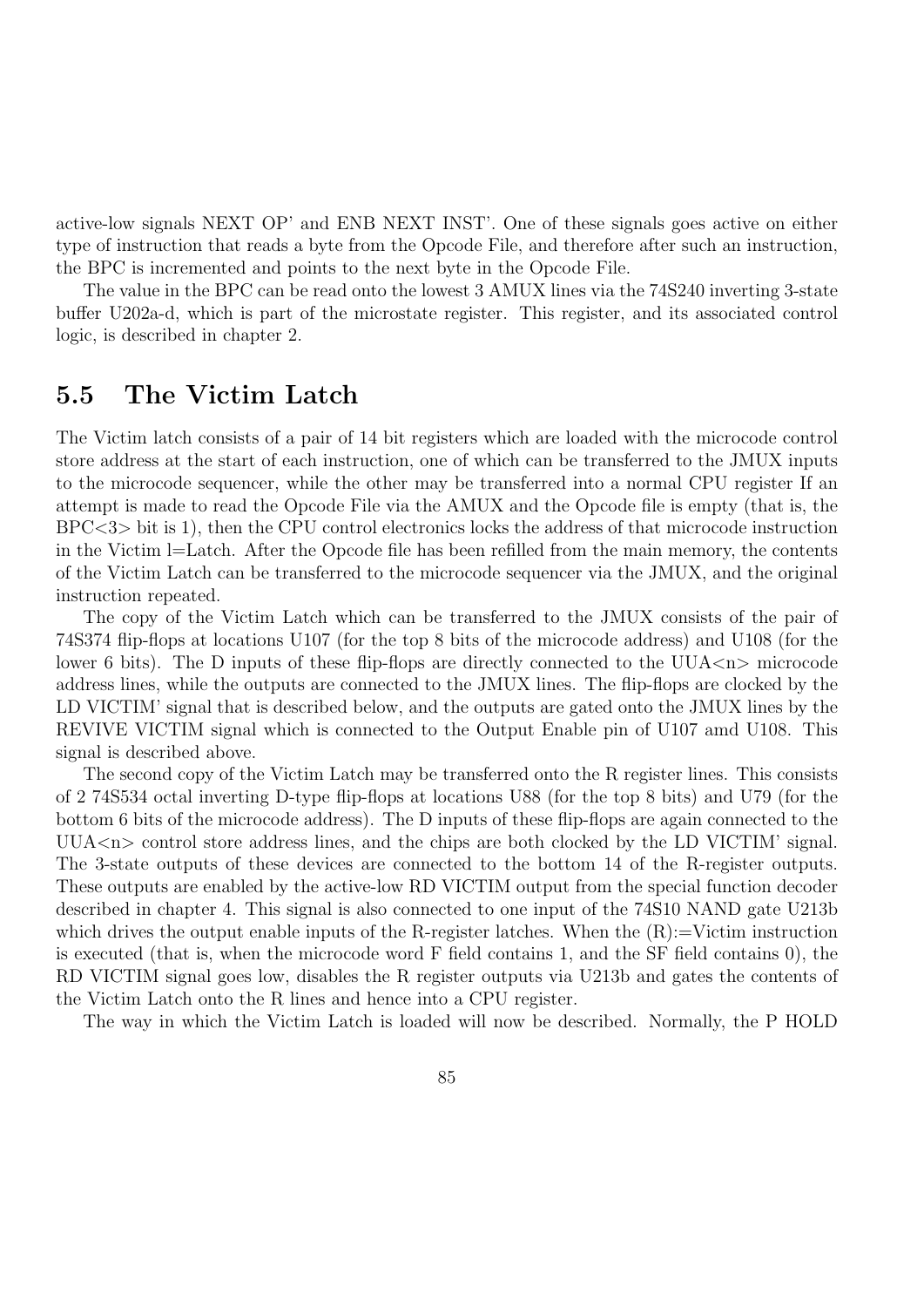VICTIM' signal is high. This signal is NANDed with the CLK-4E CPU clock signal by the 74S00 NAND gate U210d to produce the LD VICTIM' signal that directly drives the clock inputs of the 4 chips that make up the Victim Latch. Therefore, at the start of every microcycle, when the CLK-4E clock goes low, there is a rising edge on the LD VICTIM' signal that clocks the microcode address into the Victim Latch.

When the Opcode File is read via the AMUX into the ALU, the NEXT OP' output from the AMUX control decoder U223 (74S138) goes low. This signal is inverted by the 74S240 NOT gate U206c, and then ANDed with the most significant bit of the Byte Program Counter, BPC<3>, by one side of the 74S51 AND-OR-Invert gate U205b. If an attempt is made to read the opcode file when it is empty, therefore, the output of U205b, the P HOLD VICTIM' signal goes low, which inhibits the 74S00 NAND gate U210d, and therefore the Victim Latch is not clocked at the start of the next microcycle.

The P HOLD VICTIM' signal is also connected to the D input of the 74S374 flip-flop U209d, which is clocked by the main clock signal CLK-0R B. Therefore, at the start of the next microcycle, this flip-flop is set to 0. The output of this flip-flop is inverted by the 74S240 NOT gate U206d, and then ANDed with the output of the 74S08 AND gate U73Ac by the other side of U205b. Therefore, while the output of U73Ac is high, U209d is reloaded with 0.

U73Ac ANDs the 2 active-low signals that read the Victim Latch, namely RD VICTIM and REVIVE VICTIM'. Since both of these signals are normally high, the output of U73Ac is also high, as required by the previous paragraph. When the Victim Latch is read, the output of U73Ac is set to 0, and thus the output of U205b is forced high. At the end of the microcycle, when a rising edge of the CLK-0R B clock signal occurs, U209d is loaded with 1, which therefore causes the output of U205b to remain high, and the loading of the Victim Latch at the start of each microcycle resumes.

# 5.6 The Interrupt Encoder

The PERQ 16K CPU board can accept interrupt signals from 8 different sources, which are listed in the following table.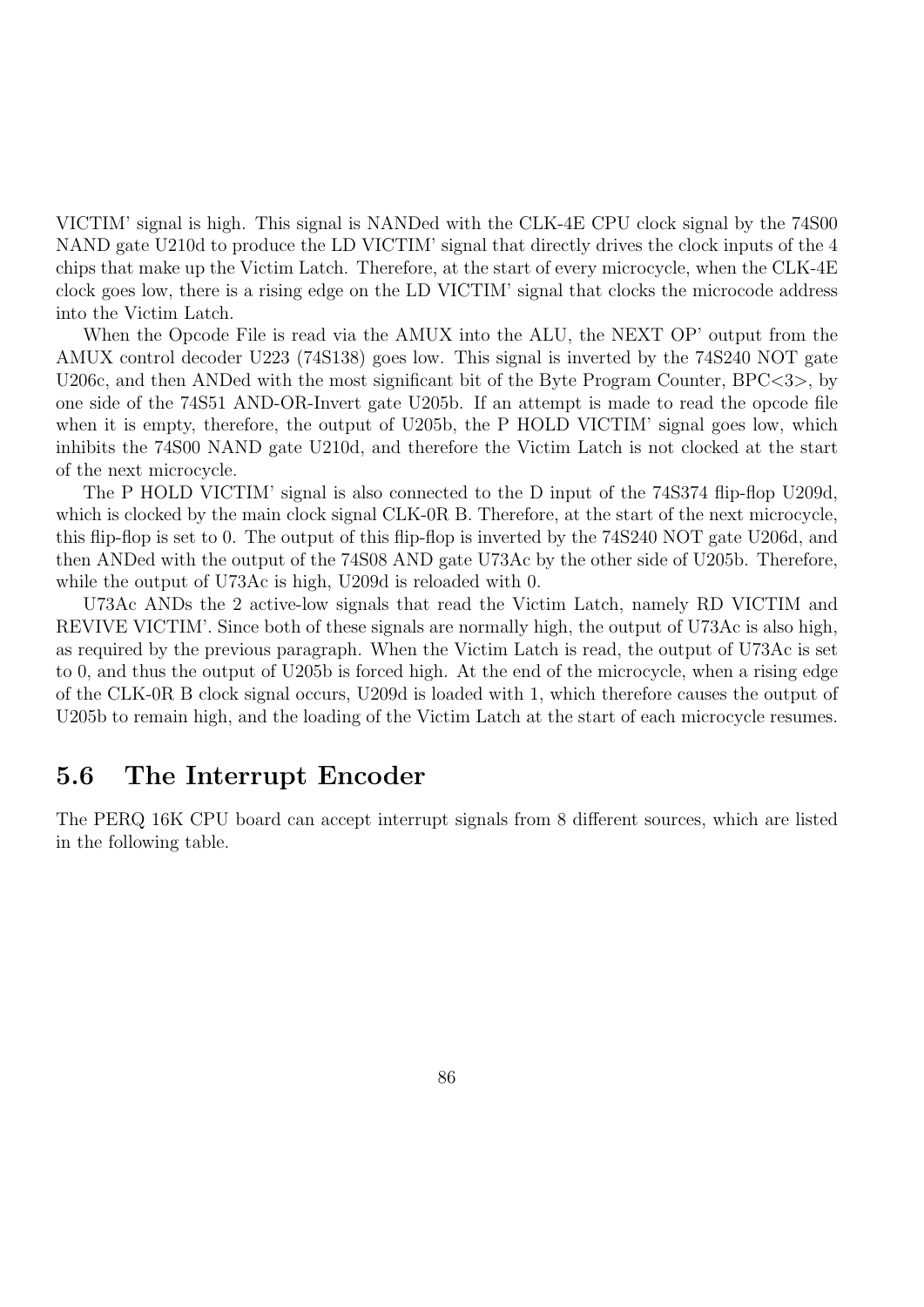| Latch             | $U251$ Input   | Comments                |
|-------------------|----------------|-------------------------|
| U250h             | $\theta$       | Memory Parity Error     |
| U250g             |                | OIO Interrupt $\# 1$    |
| U250f             | 2              | Line Counter overflow   |
| U250e             | 3              | EIO CPU data In ready   |
| U250d             | $\overline{4}$ | EIO Network Interrupt   |
| U250c             | $\overline{5}$ | EIO HArd Disk Interrupt |
| U250 <sub>b</sub> | 6              | OIO Interrupt $\# 2$    |
| U250a             | 7              | EIO CPU Data Out ready  |
|                   |                |                         |

Unlike a conventional processor, the PERQ CPU does not automatically respond to interrupts, but instead the microcode program must check for a pending interrupt periodically, and if one occurs, jump to the appropriate service routine.

The 8 interrupt input signals are clocked into the 74S374 Octal D-type flip-flop at location U250 by the rising edge of the CLK-0R D clock at the start of each microcycle. The outputs of U250, which are permanently enabled, are connected to the 8 inputs of the 74LS148 priority encoder U251, as indicated in the table above. The EI expansion input of this encoder is grounded, so that the encoder is always active. The EO output, which indicates if any of the interrupt signals are active, is latched by the 74S374 flip-flop U209a on the rising edge of the next CLK-0R B clock to give the INTR PEND (Interrupt Pending) Input to the Condition Code logic. The 3 data outputs from the priority encoder U251, which carry the number of the most significant active Interrupt, are fed to the interrupt vector buffer U84a-d and then gated onto the JMUX lines during a vector jump instruction as described above.

Five of the 8 interrupt lines are driven by hardware that is fitted to every PERQ system, but the remaining 3, namely X INT INTR L, Y INTR L and NET INTR L, are provided by optional equipment. Therefore these 3 inputs are pulled up on the CPU board by the 1k resistors RS7b, RS7c and RS7i respectively.

# 5.7 The Condition Flags

The microcode sequencer may be controlled by one of 15 different conditions which are selected by the 4 bit microcode word COND field. This field controls the condition multiplexer U187 and U189 (both 74S251s) which then pass the selected condition signal onto the CONDITION' input of the sequencer. Eight of these condition flags, the so-called Arithmetic Conditions, are provided by a 16R8 PAL (CCPAL0) at location U186, and this circuit will therefore be described first.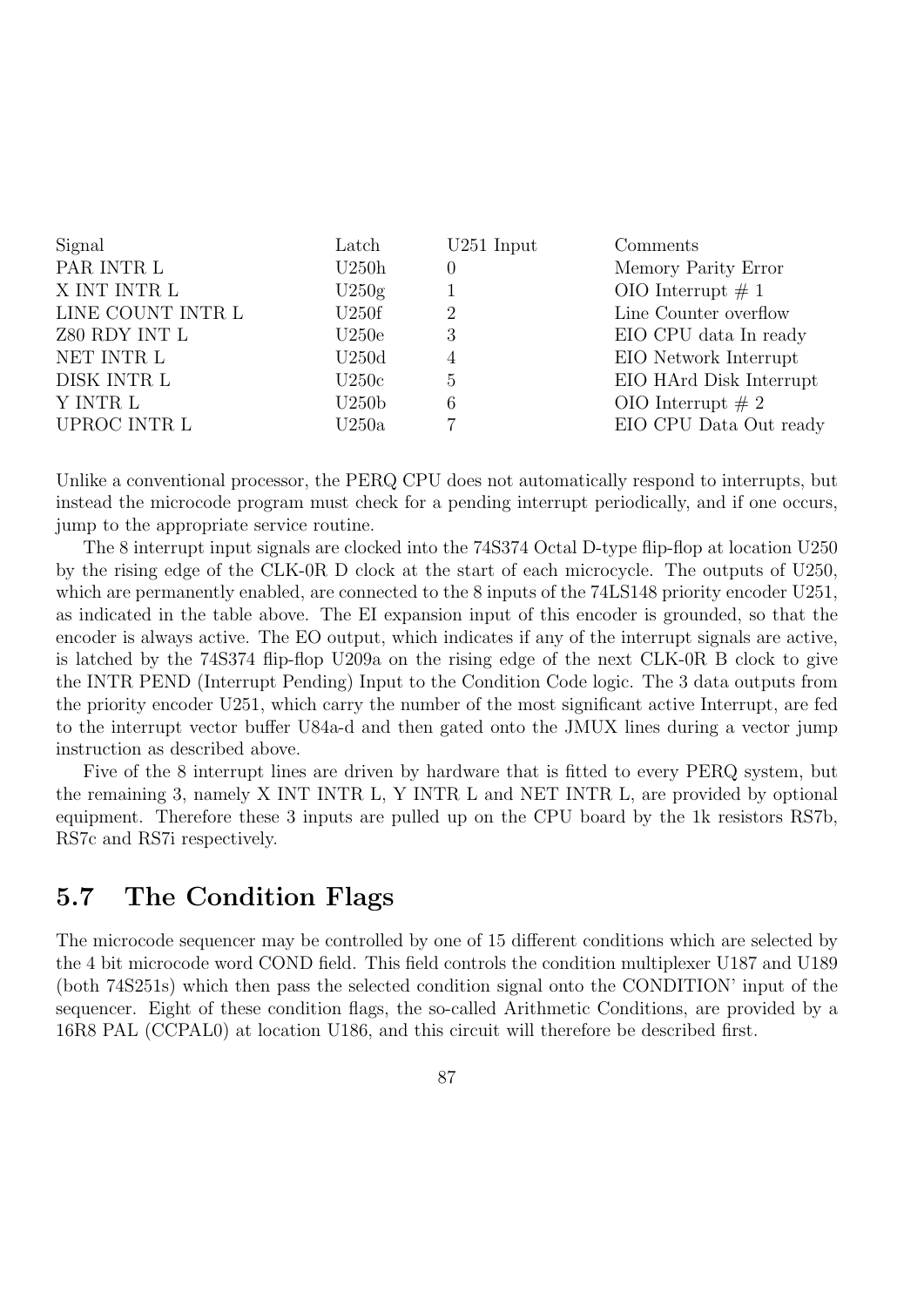Four signals from the data path are latched in the 67S380 inverting transparent latch U165a-d, as listed in this table.

| Signal    | Latch | Latched Signal | Comments                   |
|-----------|-------|----------------|----------------------------|
| AMUX < 15 | U165a | LA<15>         | Top bit (sign) of AMUX     |
| BMUX <15  | U165b | LB<15>         | Top bit (sign) of BMUX     |
| C<15      | U165c | LC<15>         | Carry out from bit 15      |
| $A = B$   | U165d | $LA = B$       | Lower $16$ ALU outputs $0$ |
|           |       |                |                            |

These latches are controlled by the CLK-0R C clock described in chapter 4. During the first half of the microcycle, the outputs of the latches are updated, but the signals are held stable during the second half, when the CLK-0R clock is low. The outputs of U165 are permanently enabled, since the output enable pin is tied low. These signals are then fed to the inputs of the CCPAL0, which is described next.

# 5.7.1 The Condition Code PAL

The condition code PAL is the 16R8 registered PAL CCPAL0 at location U186, which accepts inputs from the data path, and produces the arithmetic flags. The signals processed by this chip are listed in the next table.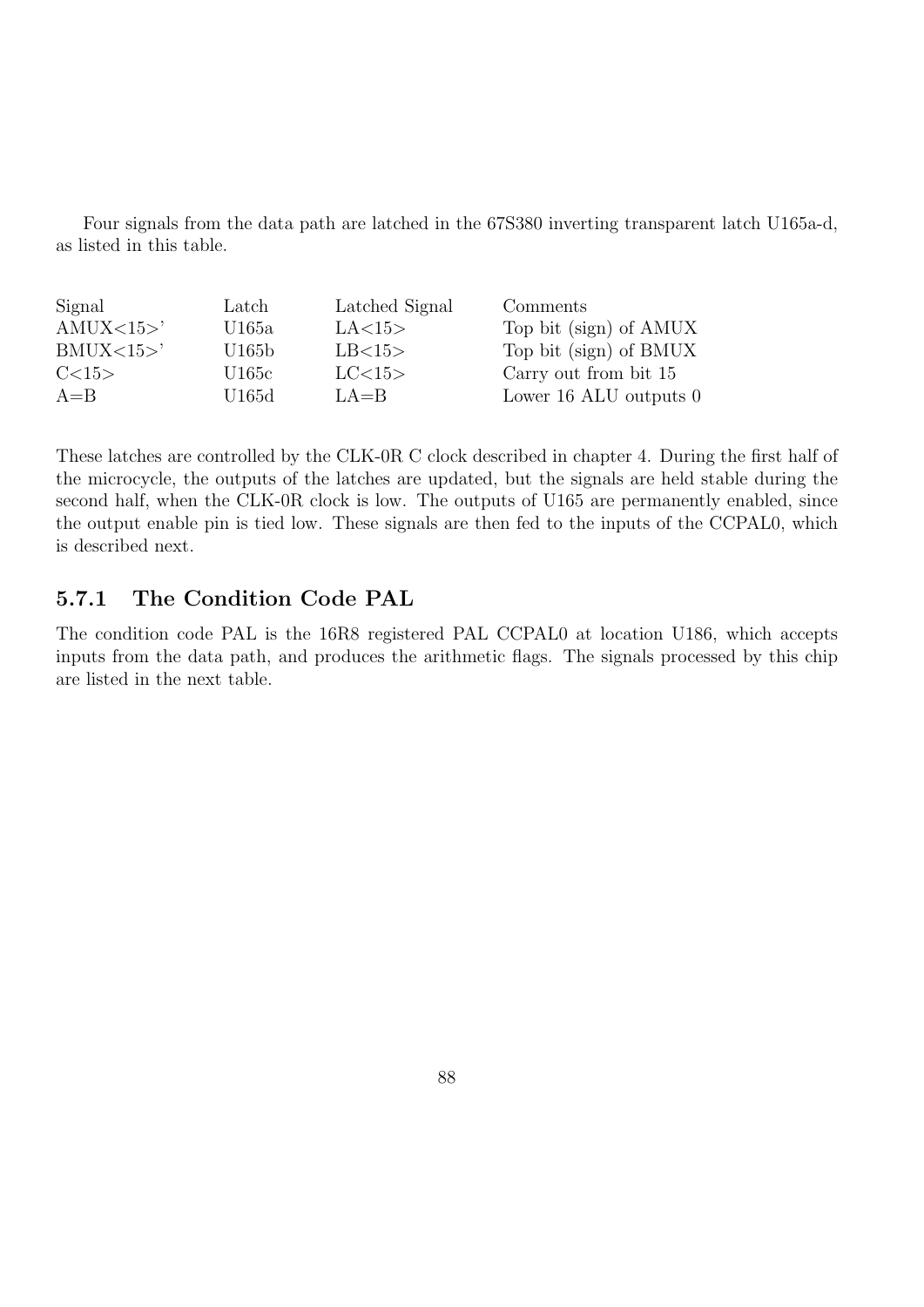| Pin        | Signal   | Comments                                 |
|------------|----------|------------------------------------------|
| 12         | ArithX   | ALU Subtraction indicator                |
| <b>I3</b>  | ArithY   | ALU Addition indicator                   |
| <b>I</b> 4 | R15'     | Active-low R-register sign bit           |
| <b>I5</b>  | $LA = B$ | Active-low 'Low 16 ALU outputs 0' signal |
| <b>I</b> 6 | LC<15>   | Active-low Carry Out from bit 15         |
| <b>I7</b>  | LB<15>   | Active-high BMUX bit 15                  |
| <b>I8</b>  | LA<15>   | Active-high AMUX bit 15                  |

(All outputs are active-high)

| O <sub>12</sub> | <b>OVF</b> | Overflow Flag              |
|-----------------|------------|----------------------------|
| O13             | <b>CRY</b> | Carry Flag                 |
| O <sub>14</sub> | Leq        | Less than or equal Flag    |
| O <sub>15</sub> | $\rm Lss$  | Less than Flag             |
| O <sub>16</sub> | Geq        | Greater than or Equal Flag |
| O17             | Gtr        | Greater than Flag          |
| O18             | Neq        | Not Equal Flag             |
| O19             | EQL        | Equal Flag                 |

The outputs of this PAL are always active, since the output enable pin is tied to ground. The CCPAL0 output register is clocked by the LD MIR' B signal. Therefore, at the start of each microcycle, on the rising edge of the LD MIR' clock, the flags are updated based on the previous microcycle's ALU result.

The logic functions used to generate each of the arithmetic flags will now be described.

#### 5.7.1.1 OVF

This flag tests for overflow on addition or subtraction. The Logic Equation used to generate this flag is :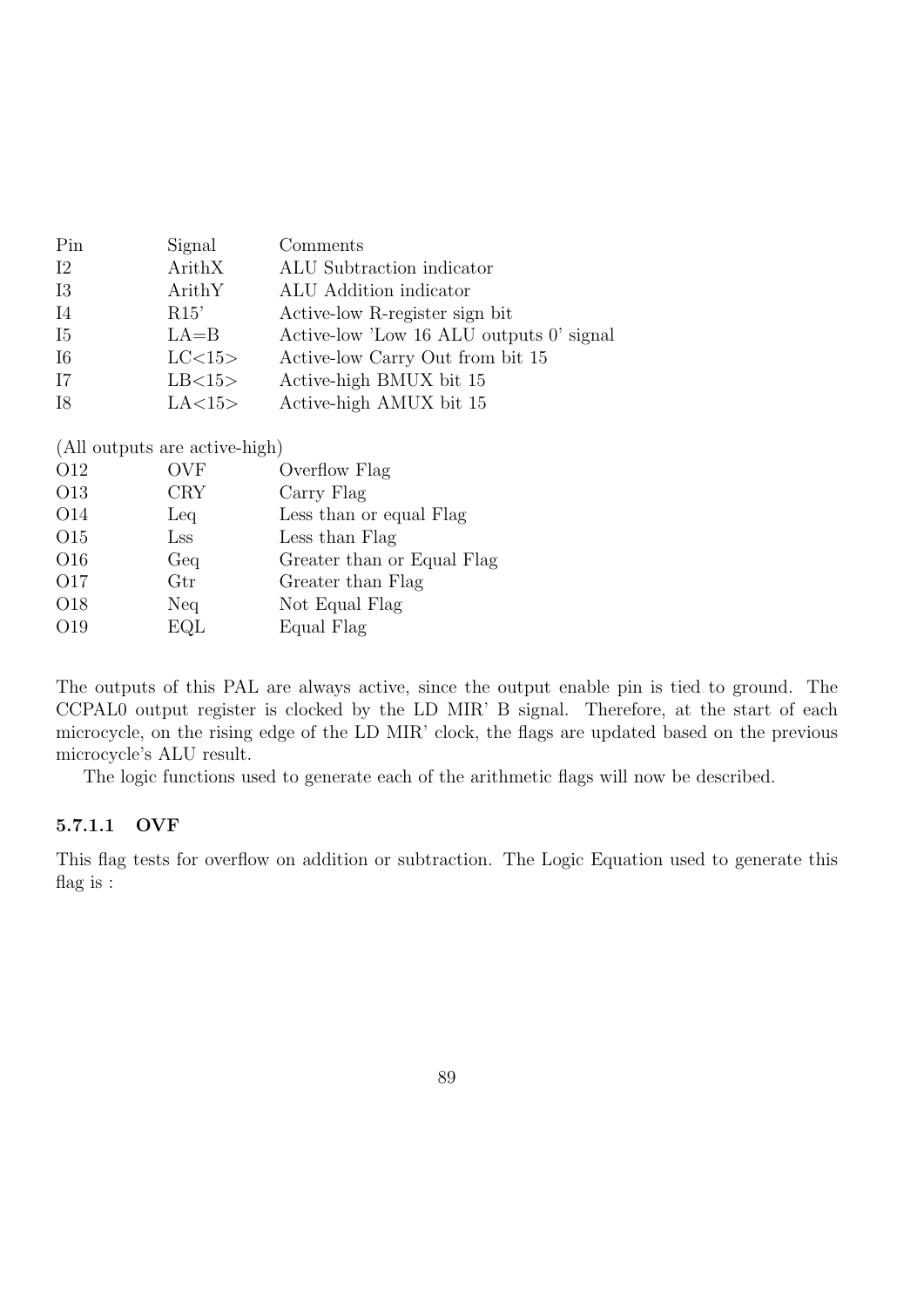|           |                             | No Overflow if            |
|-----------|-----------------------------|---------------------------|
| $!$ OVF:= |                             | $+ve$ result,             |
|           |                             | first operand $+ve$       |
|           | $+A$ rithX.ArithY.R<15>'    | Never Occurs!             |
|           | $+!$ ArithX.R<15>'.!LB<15>  | Addition of $a +ve$ ,     |
|           |                             | Giving $a +ve$ result     |
|           | $+!$ ArithY.R<15>'.LB<15>   | Subtraction of a -ve      |
|           |                             | Leaving $a +ve$ Result    |
|           |                             | (The above 2 terms also   |
|           |                             | Cover logical operations) |
|           | $+!R<15>$ '.LA $<15>$       | -ve result from           |
|           |                             | -ve first operand         |
|           | $+A$ rithY.!R<15>'.LB<15>   | Addition of a -ve         |
|           |                             | and leaving a -ve result  |
|           | $+!$ ArithX.!ArithY.!R<15>' | -ve result on             |
|           |                             | any logical Op            |
|           | $+ArithX.IR<15>$ ILB $<15>$ | Subtration of a +ve       |
|           |                             | leaving a -ve result      |

In the above cases, the sign of the result is correct, so the overflow flag is not set. In all other cases, a carry out of the most significant bit has caused the sign to be incorrect, so the overflow flag is set.

Comments

#### 5.7.1.2 CRY

The carry flag is produced in the obvious way by the following PAL equation :

|                        |         | Comments      |
|------------------------|---------|---------------|
| $!{\rm CRY}\!\!:=\!\!$ | LC < 15 | No Carry if   |
|                        |         | $LC<15>$ high |

The Carry output from bit 15 of the ALU is inverted by the latch U165c, and therefore reinverted by the CCPAL0 before being fed to the condition multiplexer.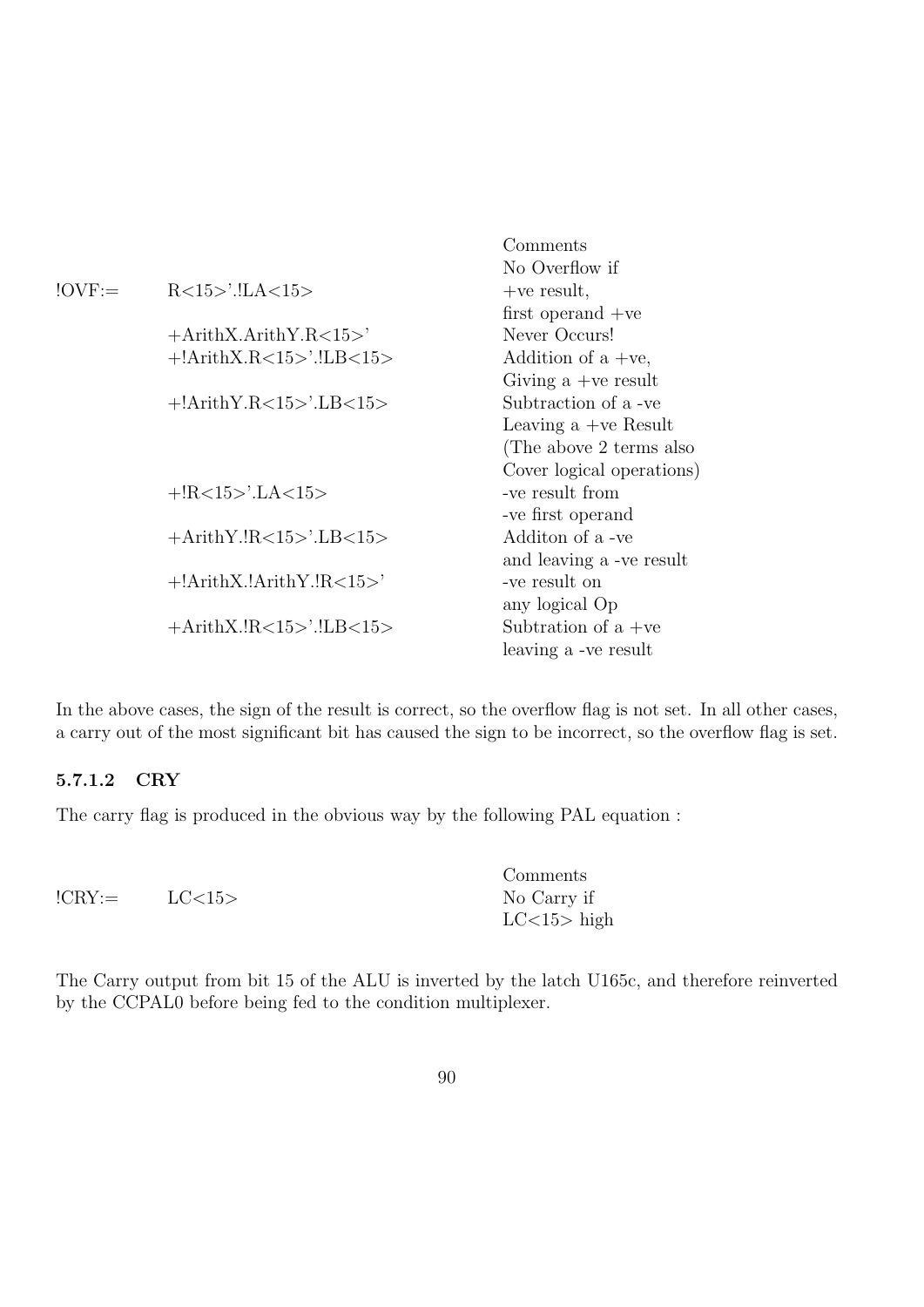## 5.7.1.3 LEQ

The PAL equation that produces the Less than or equal flag is the following:

!LEQ:= ArithX.!ArithY.!R<15>'.LA=B.LB<15>.!LA<15> +!ArithX.ArithY.!R<15>'.LA=B.!LB<15>.!LA<15> +R<15>'.LA=B.!LA<15> +ArithX.ArithY.R<15>'.LA=B +!ArithX.R<15>'.LA=B.!LB<15> +!ArithY.R<15>'.LA=B.LB<15>

The LEQ flag is set if the result is either 0 or negative. Therefore, the state of the LEQ flag is given by logically ORing the Equal flag with the LSS flag. Since the PAL internally operates with inverted signals, the equation for the !LSS flag given below is ANDed with the inverted Equals flag - the LA=B signal, to produce the !LEQ signal.

#### 5.7.1.4 LSS

This flag is defined by the following logic equation: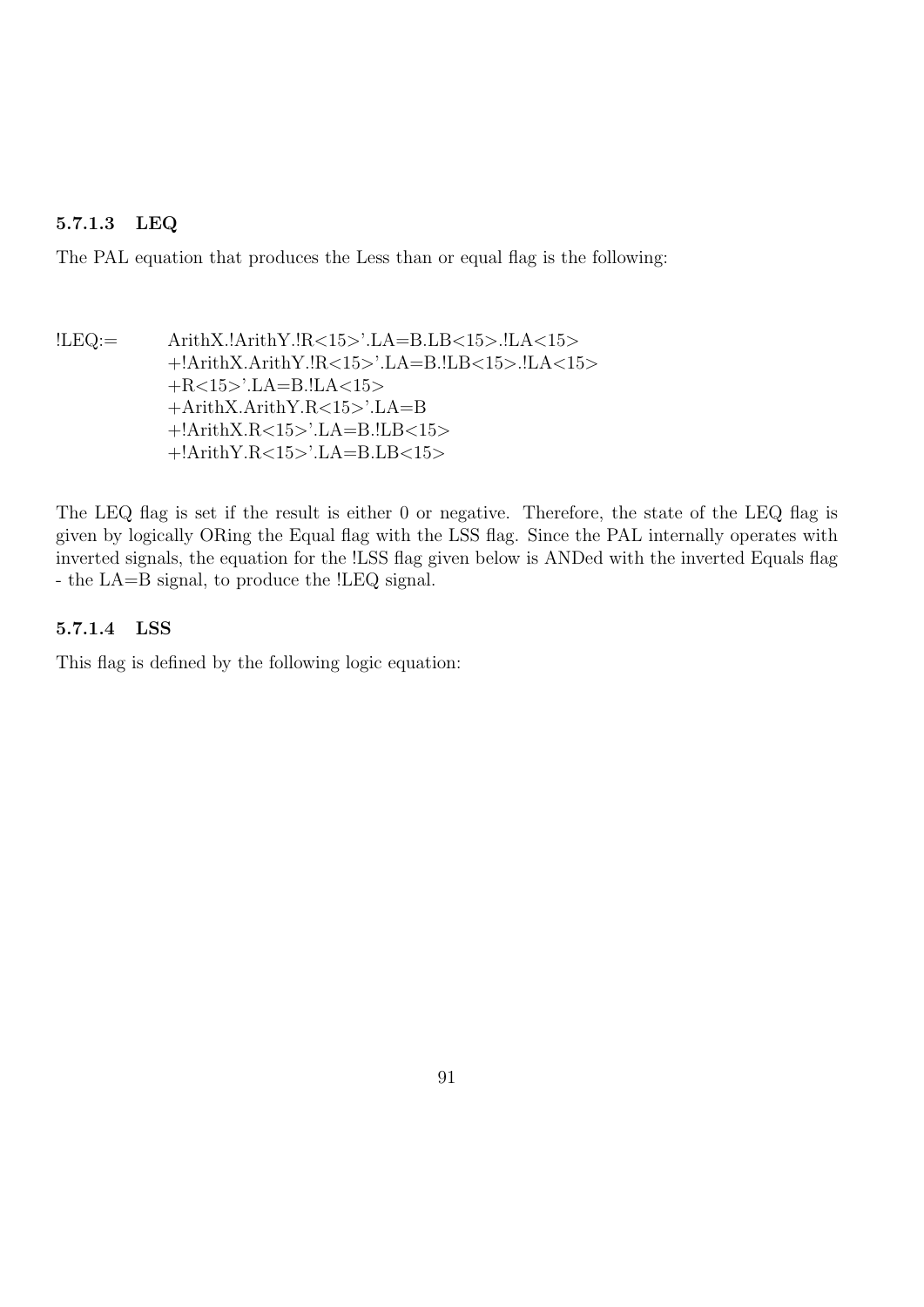| $ LSS:=$ | ArithX.!ArithY.!R<15>'.LB<15>.!LA<15> |                                            |  |  |  |
|----------|---------------------------------------|--------------------------------------------|--|--|--|
|          |                                       | Subtraction of a -ve                       |  |  |  |
|          |                                       | from $a +ve$ , leaving $a -ve$             |  |  |  |
|          |                                       | Overflow, should be $+ve$                  |  |  |  |
|          |                                       | $+!$ ArithX.ArithY.!R<15>'.!LB<15>.!LA<15> |  |  |  |
|          |                                       | Addition of $2 + \text{ves}$               |  |  |  |
|          |                                       | Giving a -ve                               |  |  |  |
|          |                                       | Again, Overflow - should                   |  |  |  |
|          |                                       | $be +ve$                                   |  |  |  |
|          |                                       | $+ve$ result from                          |  |  |  |
|          |                                       | $+ve$ first operand                        |  |  |  |
|          | $+ArithX.ArithY.R<15>$                | Never Occurs                               |  |  |  |
|          | $+!$ ArithX.R<15>'.!LB<15>            | No Overflow conditions for                 |  |  |  |
|          | $+!$ ArithY.R<15>'.LB<15>             | Addition or Subtraction                    |  |  |  |
|          |                                       | (Or a Logical operation)                   |  |  |  |
|          |                                       | Giving a +ve result                        |  |  |  |

The Less flag is set if the ALU result is negative, and therefore the !LSS signal should be true if the top bit of the previous ALU result was +ve. A complication arrises because an overflow can occur on either addition or subtraction, and the flag must take account of this. Therefore, the equation considers all cases when a positive result should have occurred, irrespective of whether or not the result overflowed.

The resultant flag indicates whether the result would have been negative on a machine with arbitrary word length.

#### 5.7.1.5 GEQ

This flag is the logical inverse of the LSS flag, and indicates when the previous ALU result would have been 0 or positive - that is when the top bit, corrected for a possible overflow, would have been 0. The inverted !GEQ signal, used inside the CCPAL, therefore tests for the sign bit of the result being set. The equation used is :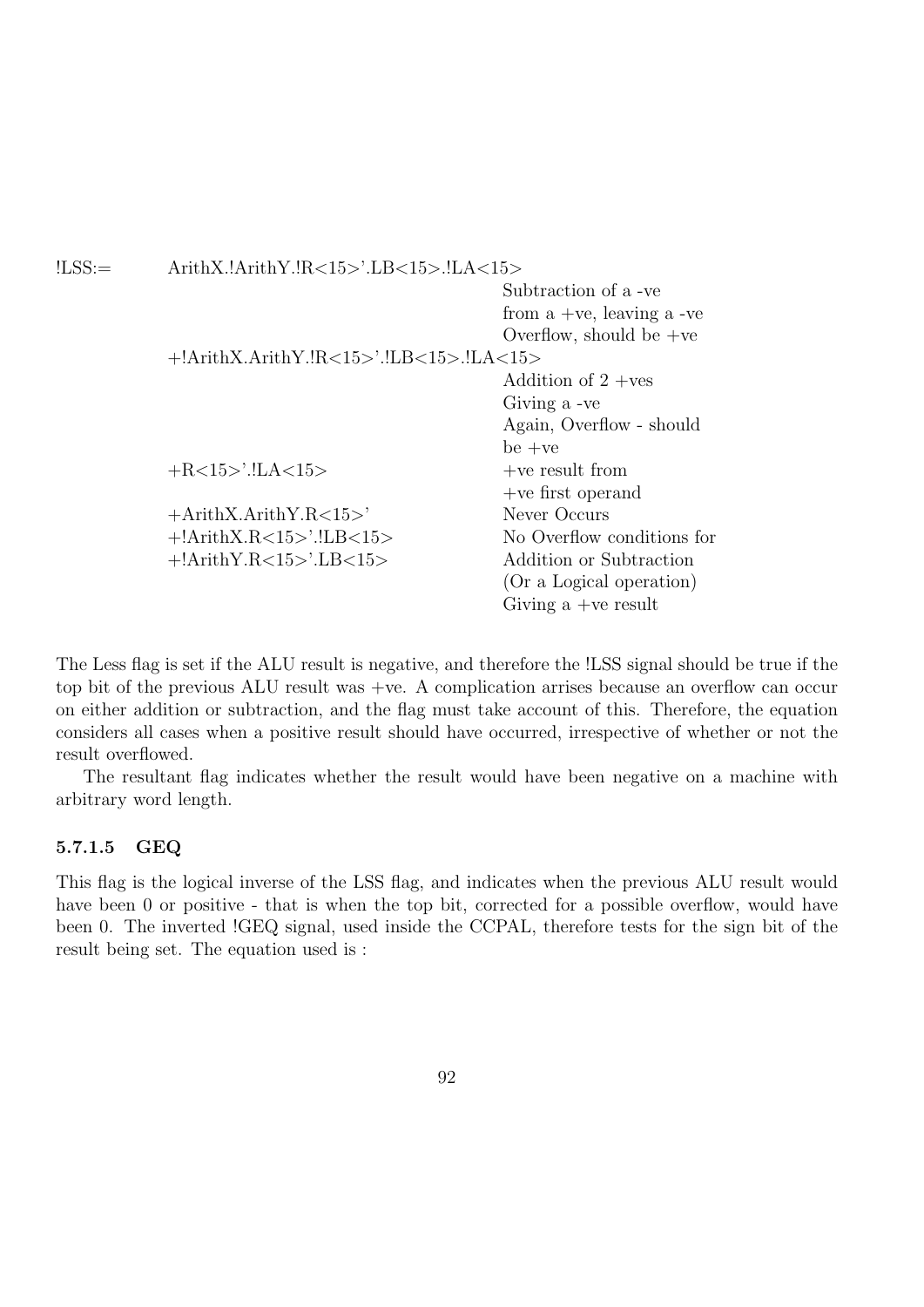| $!GEQ:=$ | ArithX.lArithY.R<15>'.lLB<15>.LA<15> |                                       |  |  |  |
|----------|--------------------------------------|---------------------------------------|--|--|--|
|          |                                      | Subtraction of $a +ve$                |  |  |  |
|          |                                      | from a -ve, leaving a +ve             |  |  |  |
|          |                                      | Overflow, should be -ve               |  |  |  |
|          |                                      | $+!ArithX.ArithY.R<15> LB<15> LA<15>$ |  |  |  |
|          |                                      | Addition of 2 -ves                    |  |  |  |
|          |                                      | Giving $a +ve$                        |  |  |  |
|          |                                      | Again, Overflow - should              |  |  |  |
|          |                                      | be -ve                                |  |  |  |
|          | $+!R<15>$ '.LA $<15>$                | -ve result from                       |  |  |  |
|          |                                      | -ve first operand                     |  |  |  |
|          | $+!$ ArithX.!ArithY.!R<15>'          | -ve result on                         |  |  |  |
|          |                                      | Logical Operation                     |  |  |  |
|          | $+A$ rithX.!R<15>'.!LB<15>           | No Overflow conditions for            |  |  |  |
|          | $+ArithY.IR<15>$ '.LB $<15>$         | Addition or Subtraction               |  |  |  |
|          |                                      | Giving a -ve result                   |  |  |  |

#### 5.7.1.6 GTR

The Greater Than flag is set if the greater than or equal flag is set, and the equal flag is not the ALU result was strictly positive. Therefore, inside the PAL, the !GTR signal is produced by logically ORing the !GEQ signal with the !LA=B not equal signal, using the following equation :

 $!GTR :=$   $!LA=B$ +ArithX.!ArithY.R<15>'.!LB<15>.LA<15> +!ArithX.ArithY.R<15>'.LB<15>.LA<15> +!R<15>'.LA<15> +!ArithX.!ArithY.!R<15>' +ArithX.!R<15>'.!LB<15> +ArithY.!R<15>'.LB<15>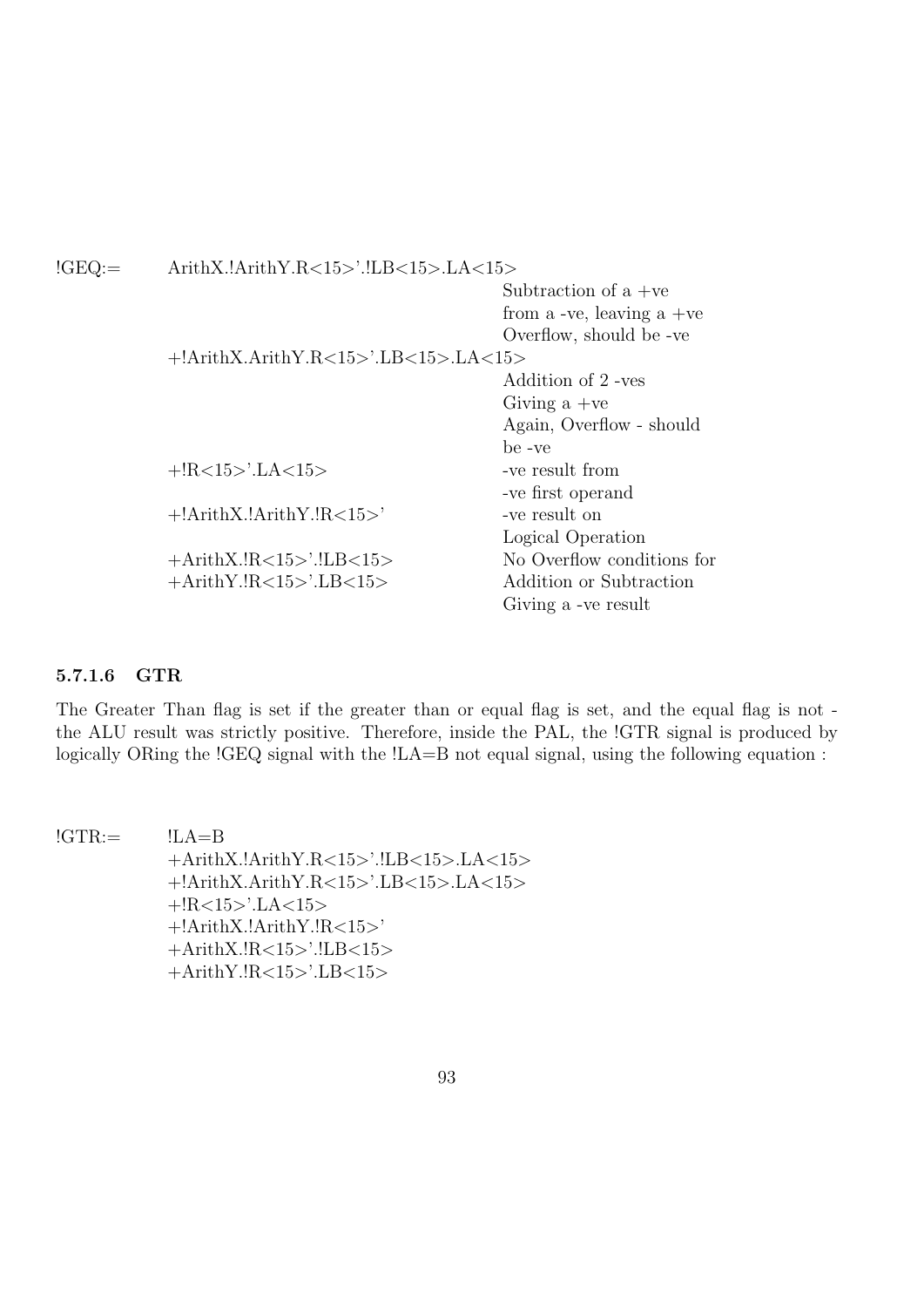#### 5.7.1.7 NEQ

The Not Equal flag is produced in the obvious way by latching the LA=B inverted equal signal in the CCPAL0 output register. This is done with the following equation:

 $$ 

#### 5.7.1.8 EQL

The Equal flag is produced by inverting the LA=B inverted equal signal, and storing the result in the PAL's output register. This is performed by the following simple equation:

 $\text{!EQL}:=$   $\text{LA}=B$ 

#### 5.7.2 The Condition Multiplexer

The condition multiplexer consists of a pair of 72S251 8-input multiplexers at locations U189 and U187. The select inputs of these chips are directly connected to the lower 3 bits of the condition code field of the microcode pipeline register described in chapter 4 (the  $\text{CND}<0$ )- $\text{CND}<2$ ) signals). The 3-state inverting outputs of the 2 multiplexers are linked together, and to the CONDITION' input of both the 2910 microcode address sequencer and the extended microcode address sequencer, as described above. The Enable input of U189 is driven by CND<3>, the most significant bit of the COND field, so that this multiplexer is enabled when one of the first 8 conditions is selected. The CND<3> signal is inverted by the 74S240 NOT gate U185d, the output of which is connected to the enable input of U187, which is thus enable when one of the second 8 conditions is selected. This circuit therefore selects between the 16 condition flags and therefore operates as a 16 input multiplexer.

The way in which each of the condition flags is produced will now be explained.

#### 5.7.2.1 0 - U189(0) - True

This input is driven by the WR NOW' signal from the control store loading circuit. This signal is normally high, so the microcode sequencer receives a True (low) CONDITION' input. However, this signal is forced low during the first microcycle of the control store load operation, and this causes the microcode sequencer to output the contents of the S register onto the control store address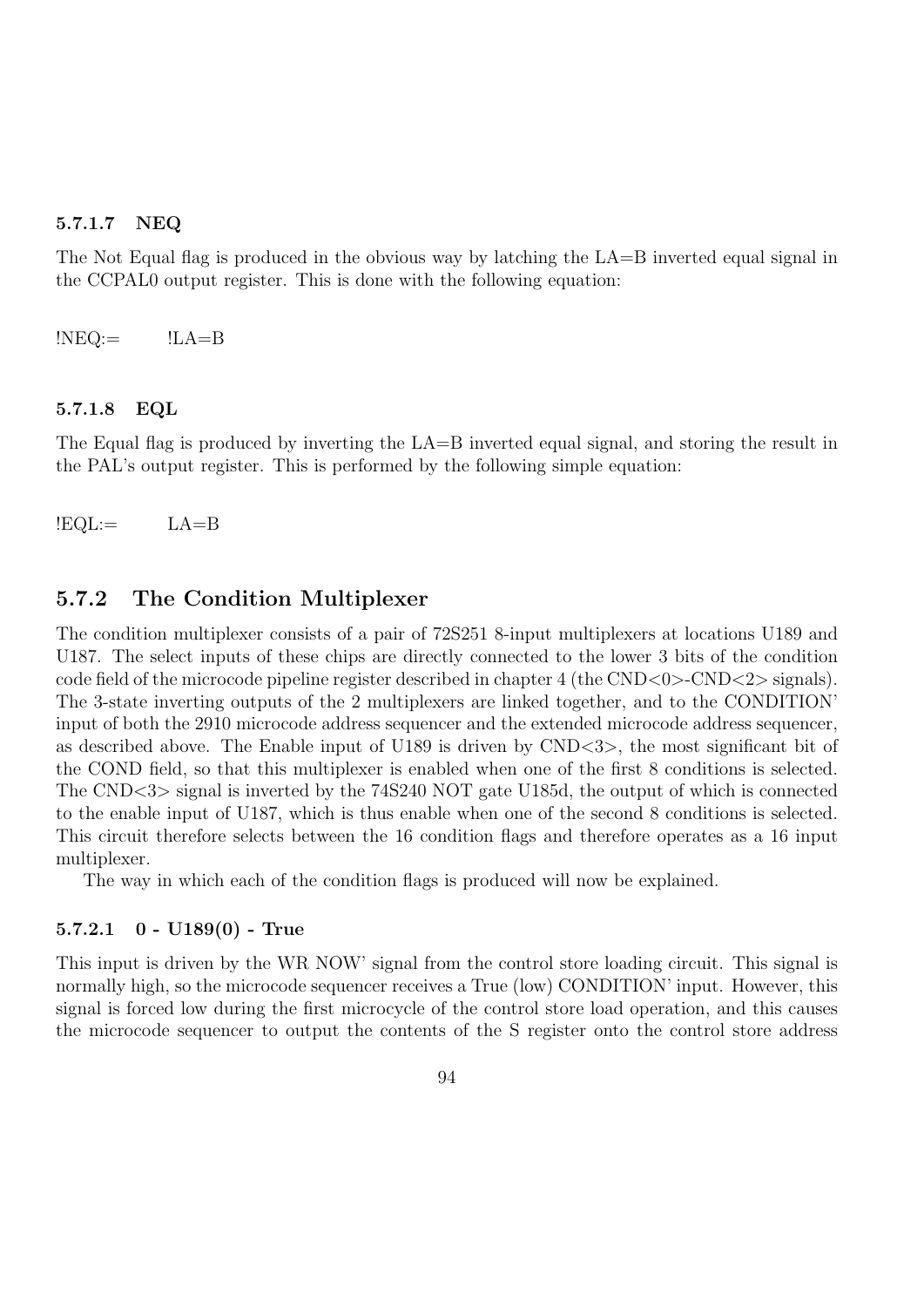lines. During the second microcycle of such an instruction, the WR NOW' signal is high, and thus the sequencer behaves normally. The operation of the control store load circuitry is described in chapter 4.

# 5.7.2.2 1 - U189(1) - False

This input is simply connected to ground, so that the sequencer always receives a false condition.

# 5.7.2.3 2 - U189(2) - Intr Pend

The output of U209a (a 74S374 D-type flip-flop) is connected to this input of the multiplexer. U209a is loaded with the state of the Interrupt encoder EO output at the start of each microcycle, so this condition is true if a CPU interrupt input is active. The interrupt priority encoder is described above.

# 5.7.2.4 3 - U189(3) - Space

This input is not used, and simply left floating.

# 5.7.2.5 4 - U189(4) - Opfile Empty

This input is connected to the most significant bit of the Byte Program Counter - the BPC<3> signal. It is therefore active when the value stored in the BPC is greater than or equal to 8, i.e. when all the words stored in the opcode file have been read out. The Opcode file and its control logic are described above.

# $5.7.2.6$   $5 - U189(5) - C19$

The CARRY<19> carry output from the most significant ALU chip U154 (74S181) is latched in the 67S380 D-type latch U165e. This latch is controlled by the CLK-0R C clock signal, and thus the state of this carry signal is held throughout the second half of the microcycle. The output of U165e is connected to the D input of the 74S374 D-type flip-flop U209g, which is directly clocked by the rising edge of the CLK-0R B clock at the start of the next microcycle. Therefore, the output of U209g (the OLD CARRY<19> signal) holds the state of the final carry out from the ALU on the previous microcycle. The output of U209g then drives the relevant input on the condition code multiplexer. Since U165 is an inverting latch, this condition is true when no carry out occurs.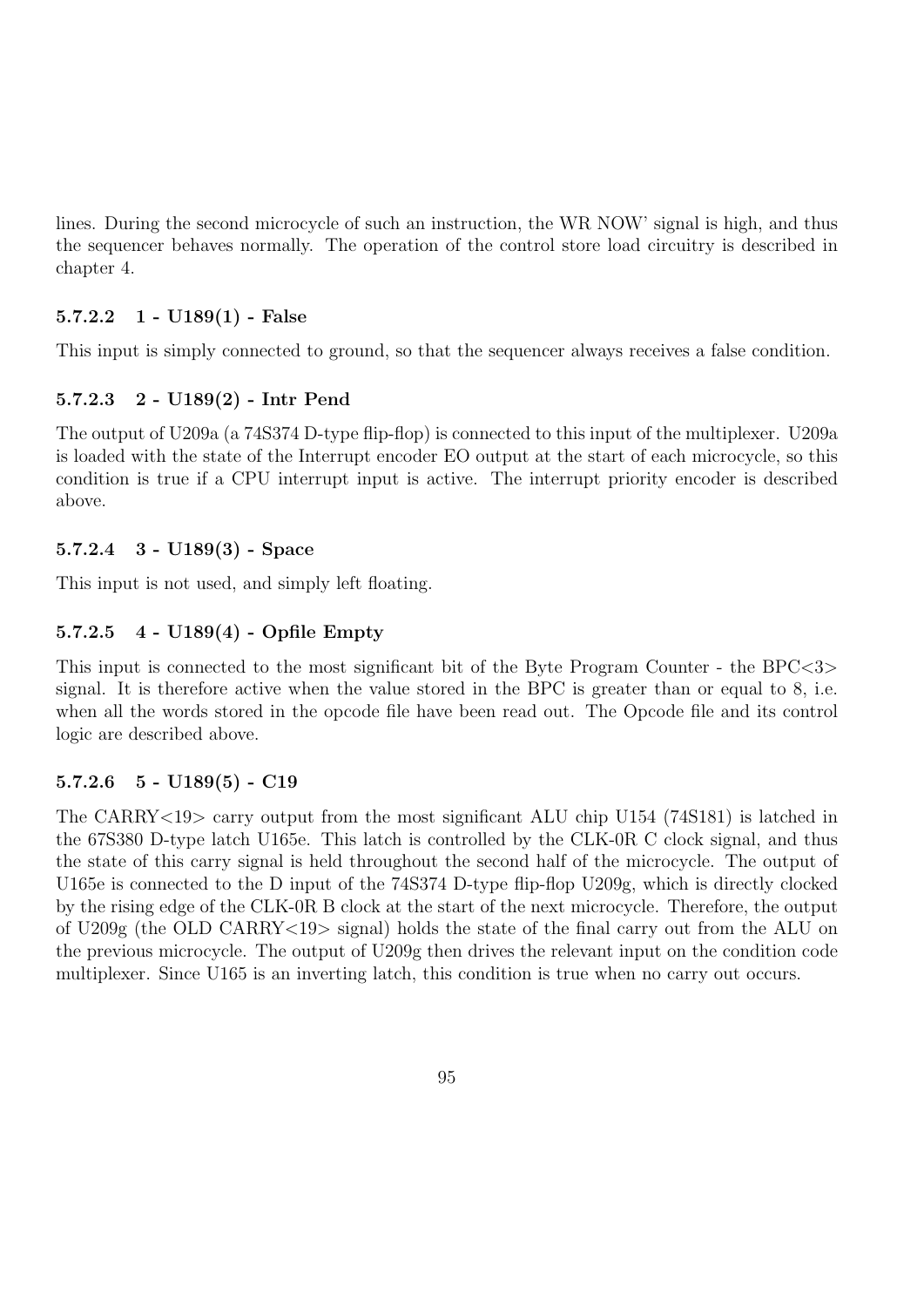On the PERQ T4 24 bit CPU, a link (JP2) enables the input of the final carry latch (the equivalent of U165e on the 20 bit CPU) to be switched between the carry out from bit 19 (for T2 compatability) or the carry out from bit 23 (when the CPU operates in 24 bit mode).

#### 5.7.2.7 6 - U189(6) - Odd

The contents of the R register are transferred to the microcode store input latch U56 and U71 (both 74S374s) on the rising edge of the LD MIR'B clock at the start of each microcycle. The operation of this register is described in chapter 4. Since the data path uses active-low data signals,  $U W < 0$ , the least significant bit of this register, is therefore set low if the previous ALU result was odd. This bit is stored in U71d, and the output from this flip-flop is inverted by the 74S240 NOT gate U192h, the output of which drives the appropriate condition multiplexer input.

#### 5.7.2.8 7 - U189(7) - Bytesign

This signal is produced in a similar way to the Odd flag just described. UW<7>, bit 7 of the microcode store input latch, indicates the sign of low byte of the previous ALU result. The output of U71e, which stores  $UW < 7$ , is inverted by U192g, the output of which drives the relevant condition code multiplexer input.

#### $5.7.2.9$  10 - U187(0) - Neq

This input is driven by the O18 output of the CCPAL0 described above.

#### $5.7.2.10$   $11 - \text{U187}(1)$  - Leq

The O14 output of the CCPAL0 is directly connected to this input of the condition code multiplexer. The operation of the CCPAL0 is described above.

#### $5.7.2.11$  12 - U187(2) - Lss

Again, this input is directly driven by one of the CCPAL0 outputs, in this case the O15 output.

#### 5.7.2.12 13 - U187(3) - Ovf

The overflow output O12 from the CCPAL0 described above is connected to this input of the condition multiplexer.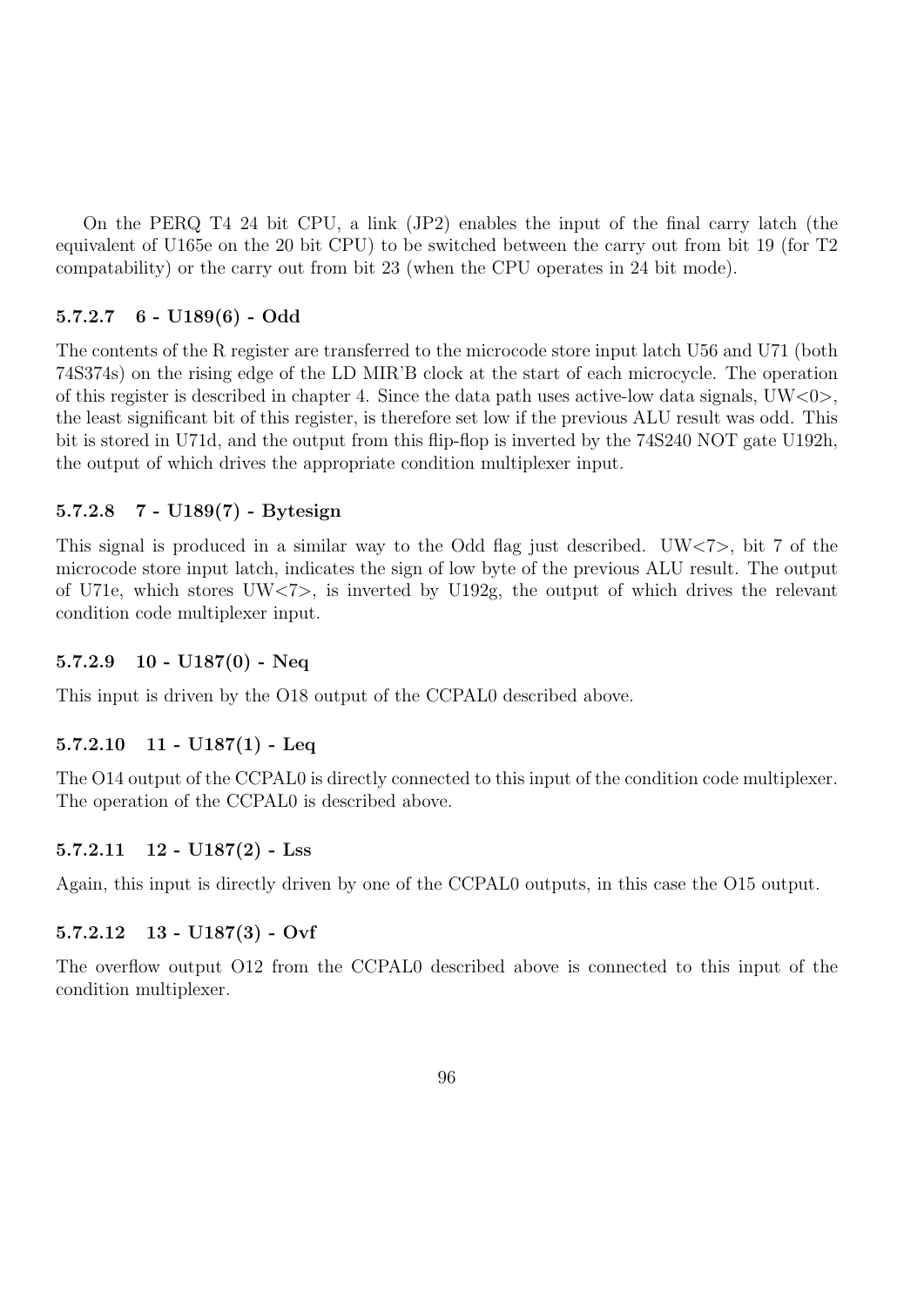# 5.7.2.13 14 - U187(4) - Carry

The latched carry output from the CCPAL0 appears on the O13 pin, which drives this input of the condition code multiplexer.

# 5.7.2.14 15 - U187(5) - Eql

This input is driven by the O19 output from the CCPAL, which carries the latched Equal signal as described above.

# 5.7.2.15 16 - U187(6) - Gtr

The O17 output from the CCPAL0 directly drives this input.

# 5.7.2.16 17 - U187(7) - Geq

This last input of the condition code multiplexer is driven by the O16 output from the CCPAL0 described above.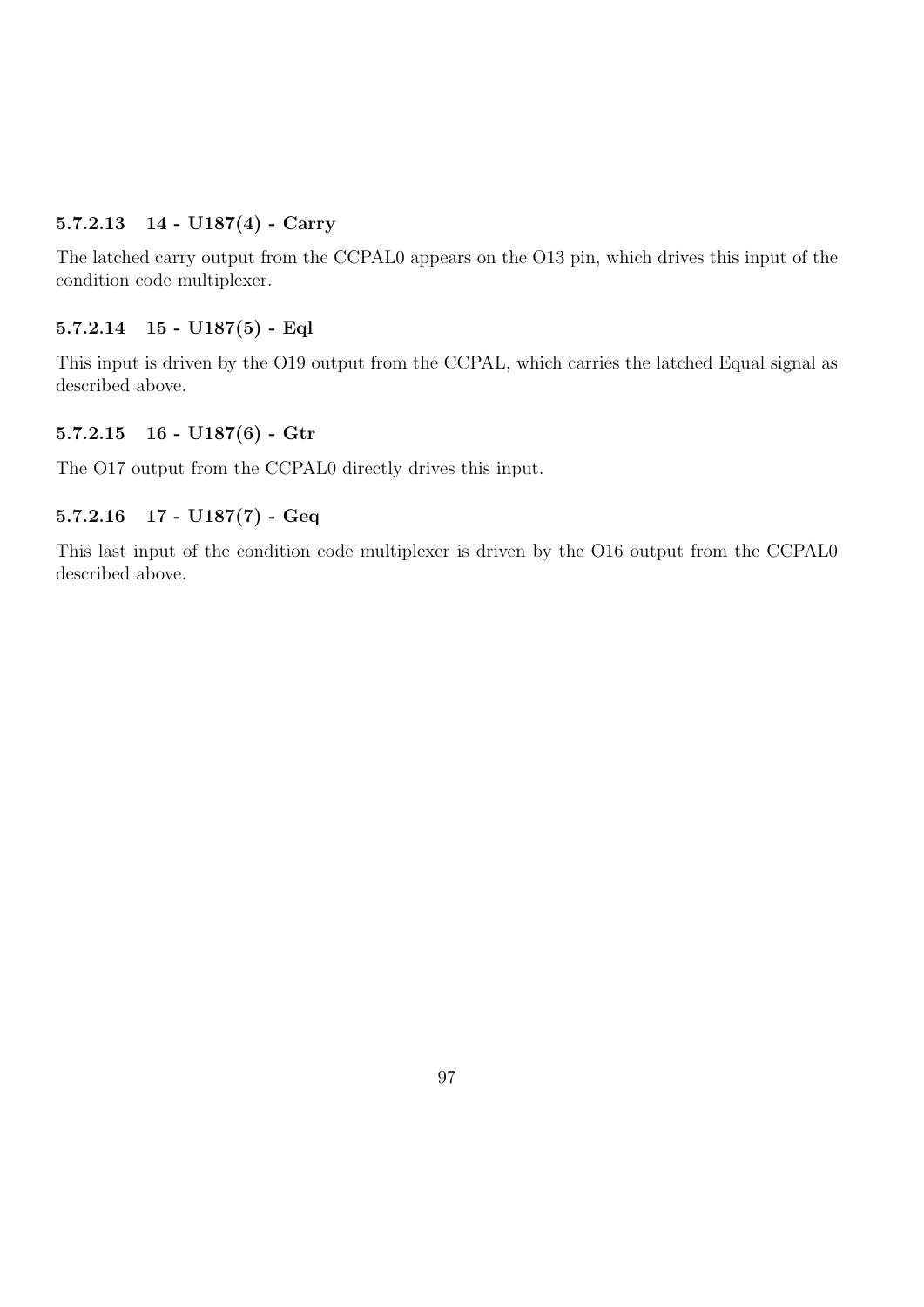# Chapter 6

# The Shifter and Combiner

The operation of shifting a binary number left or right by a given number of bits is often performed by a sequential circuit - the shift register, which shifts the number by one bit on each clock cycle. However, the operation of shifting a number is a combinatorial one - the output depends only on the input and on the number of bits by which it is shifted. The combinatorial circuit that performs such a shift is known as a barrel shifter.

A barrel shifter simply consists of a number of multiplexers, one for each bit in the output word, which select the relevant bits from the input word. The select inputs of all the multiplexers are joined together, and driven by the signals that select the number of bits to shift by. The output of each multiplexer provides one bit in the output word. The following table gives a simple example of a barrel shifter - one that will rotate a 4 bit word by  $0,1,2,3$  bits.

| Input          |               |   | Multiplexer |   |
|----------------|---------------|---|-------------|---|
|                |               |   |             |   |
|                |               |   |             |   |
| $\theta$       |               |   | റ           | ว |
|                |               |   | 3           |   |
| $\overline{2}$ | $\mathcal{D}$ | 3 |             |   |
| 3              |               |   |             |   |

The control inputs on the multiplexers effectively select one horizontal line of the table, and the 4 rightmost columns show which bit of the input word is fed to each output.

A barrel shifter, similar to this, is used in the PERQ 16K CPU board. It selects a 16 bit field from a 31 bit input word, and is used for both arithmetic and graphics operations.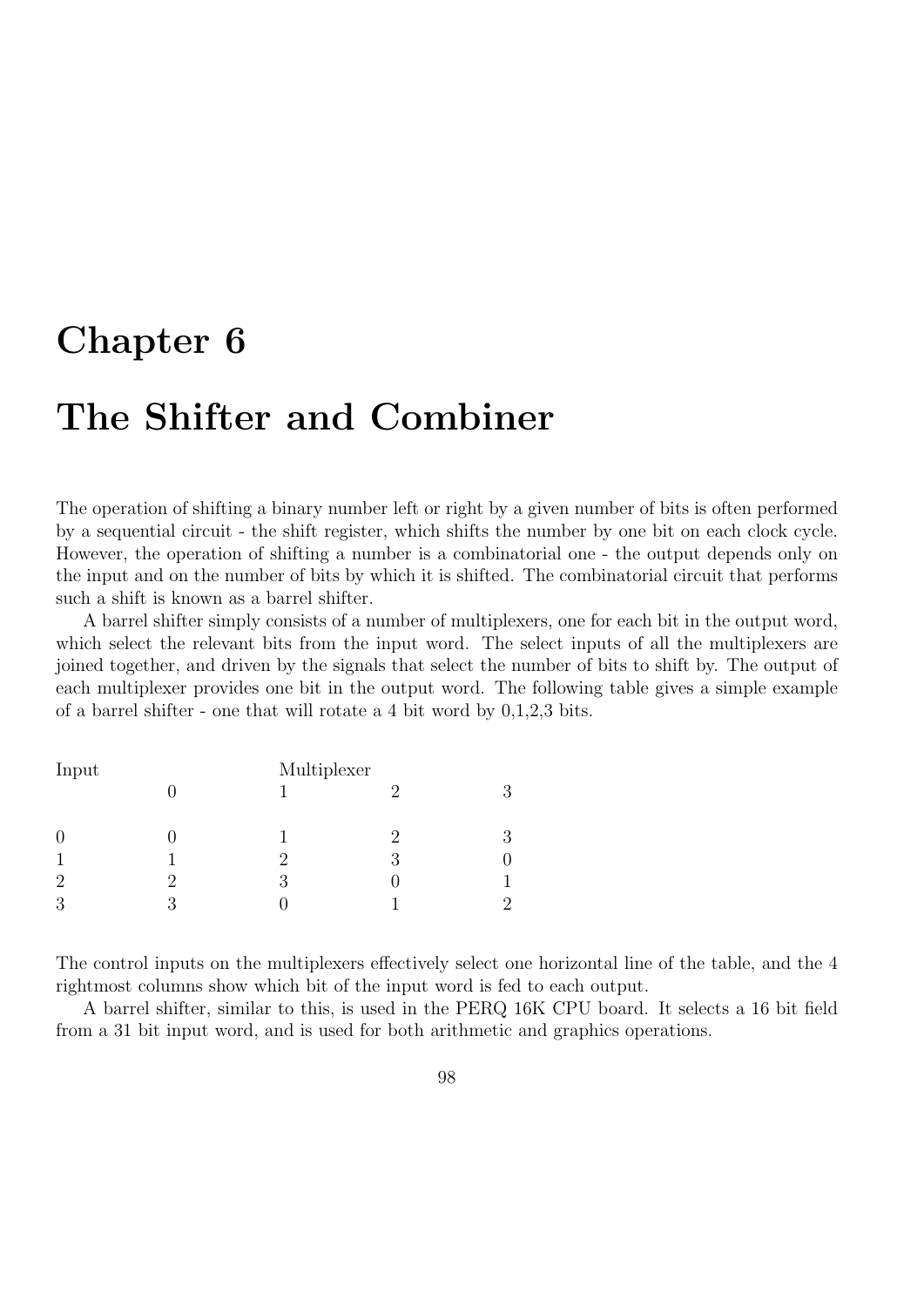# 6.1 The shifter

The barrel shifter in the PERQ 16K CPU board consists of 11 AM25S10 chips. The shifter is designed as a 2-stage cascade, where the first stage selects a 28 bit word from the 31 bit shifter input word, starting at bit 0,1,2 or 3, and the second stage extracts a 16 bit result from the 28 bit intermediate word, with the control inputs selecting the first nybble to be included.

The first stage consists of 7 25S10 chips at the following locations:

| Location | Input Bits | Output               |
|----------|------------|----------------------|
| U196     | $0-6$      | $SA < 0 > -SD < 0 >$ |
| U176     | $4 - 10$   | $SA < 1 > -SD < 1 >$ |
| U114     | $8 - 14$   | $SA < 2 > -SD < 2 >$ |
| U134     | $12 - 18$  | $SA <3 > -SD <3>$    |
| U175     | $16-22$    | $SA < 4 > -SD < 4 >$ |
| U155     | $20 - 26$  | $SA < 5 > -SD < 5 >$ |
| U115     | 24-30      | $SA < 6 > -SD < 6 >$ |

These shifters are controlled by a pair of control lines, SHIFT CTRL<2> (The least significant bit) and SHIFT CTRL<3>. These signals are provided by the shifter control PROMs described below. The outputs of this stage of the barrel shifter are directly connected to the inputs of the second stage.

The second stage of the shifter consists of 4 25S10 devices which extract a 16 bit word from the 28 bit output of the first stage, aligned on a nybble boundary. Each chip handles one particular bit in each nybble, as indicated in the following table:

| Location         | Input bits           | Output Bits |
|------------------|----------------------|-------------|
| U195             | $SA < 0 > -SA < 6 >$ | 0,4,8,12    |
| U <sub>194</sub> | $SB<0$ > $-SB<0$ >   | 1,5,9,13    |
| U <sub>218</sub> | $SC < 0 > -SC < 6 >$ | 2,6,10,14   |
| U <sub>217</sub> | $SD < 0 > -SD < 6>$  | 3,7,11,15   |
|                  |                      |             |

For example, U195 takes the least significant bit of each nybble of the input word, and passes the relevant 4 bits to the least significant bit of each nybble of the 16 bit shifter output word. These shifters are controlled by the SHIFT CTRL $\langle 1 \rangle$  and SHIFT CTRL $\langle 0 \rangle$  signals from the shifter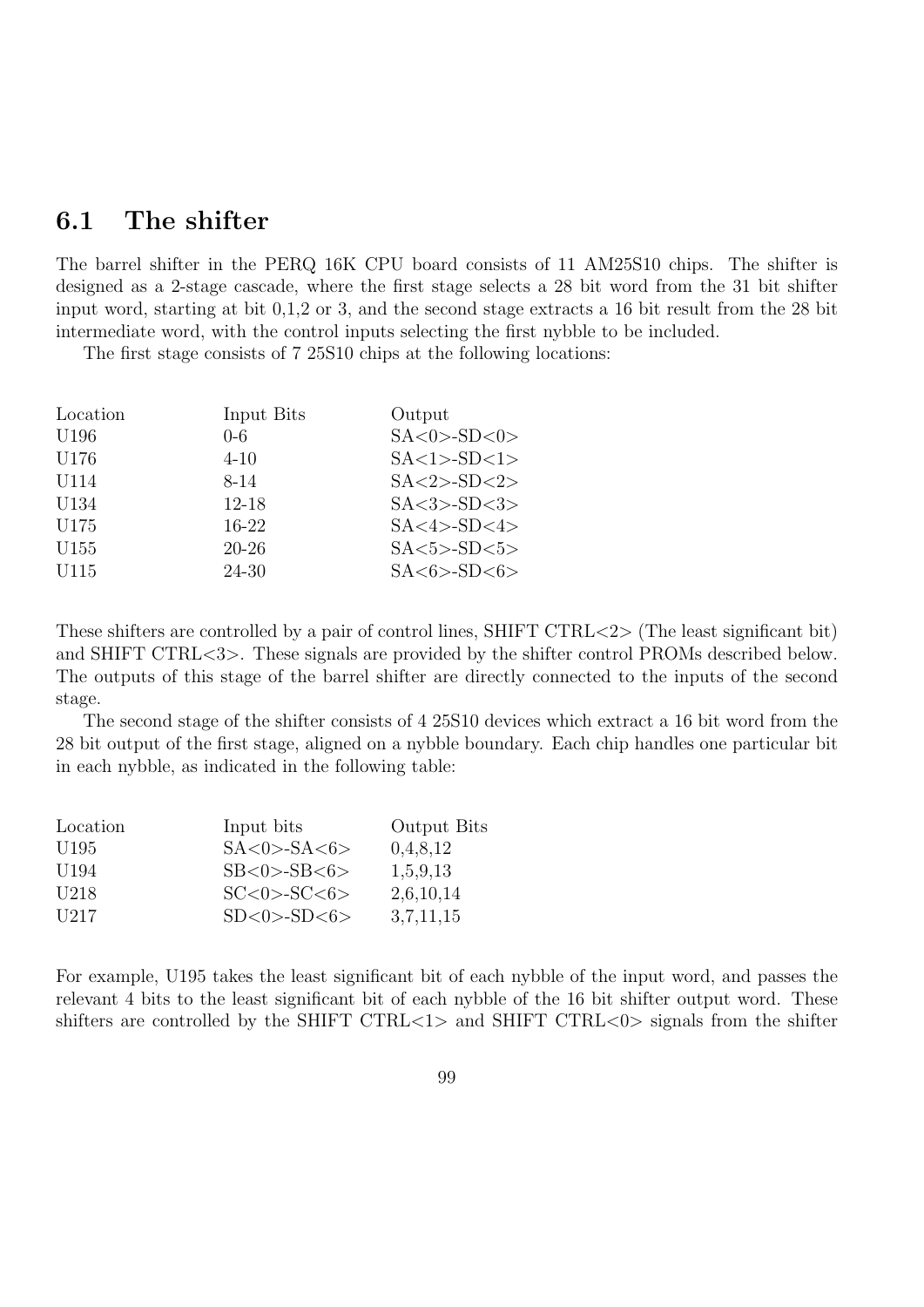control PROMs, which specify the number of bits by which the shifter input should be rotated right.

The outputs of all 11 barrel shifter chips are permanently enabled since the output enable pin is connected to ground. The outputs of the second stage of the shifter are fed to the combiner logic that is described below.

# 6.2 The shifter input

When the shifter is used as part of the main CPU data path, the shifter inputs are driven by the ALU to Shifter Latch, but when it is used for raster operations, it is driven by the outputs of the half pipeline latches. These 2 circuits will now be described.

# 6.2.1 The ALU to Shifter Latch

The 31 bit ALU to Shifter Latch consists of 4 67S380 transparent latches which are loaded with the contents of the R register during the second half of the microcycle. The latches that form part of this circuit are listed in the following table

| Input bits       | Output bits            |
|------------------|------------------------|
| R < 0 > R < 7    | $SL < 0 > -SL < 7>$    |
| R < 8 > R < 15 > | $SL < 8 > -SL < 15 >$  |
| R < 0 > R < 7    | $SL < 16 > -SL < 23 >$ |
| R < 8 > R < 14 > | $SL < 24 > -SL < 30 >$ |
|                  |                        |

Therefore the input to the shifter consists of 2 copies of the ALU result concatenated together, so that when the shifter extracts a 16 bit field from the middle of this 31 bit word, the result is as if the ALU result had been rotated by the appropriate number of bits.

There is, however, one extra feature of the shifter input latch used in the PERQ. The 15th and 16th inputs (the high bit of the low copy of the R register) and the low bit of the high copy of the R register) are modified by the MULT01 PROM in the multiplication/division logic, so that on multiplication, when the ALU result is shifted to the right, the data can be correctly sign-extended, and on division, when the ALU result is shifted to the left, the next bit of the dividend is placed in the new least significant bit. The operation of the MULT01 prom and its associated logic is described in chapter 3.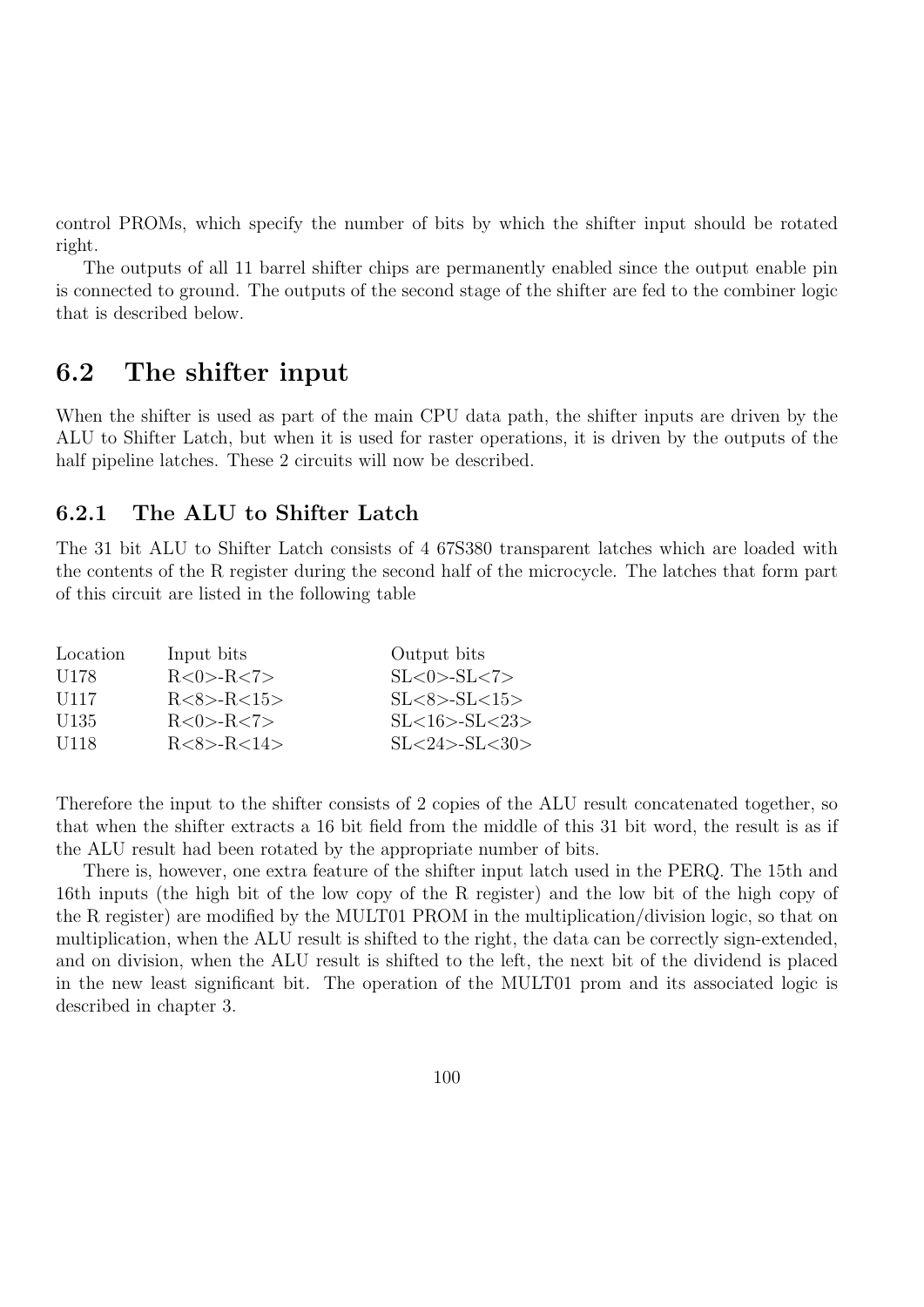The CLK-4F CPU clock signal is NANDed with the ABORT' signal and a pull-up signal from the 1k resistor R5 by the 74S10 NAND gate U210c. The output of this gate is inverted by the 74S04 NOT gate U208c, and the output of this inverted is connected to the clock inputs of the 4 67S380s that form the ALU to shifter latch. Therefore, this latch is enabled during the second half of a non-aborted microcycle, and the contents of the R register are held in the ALU to shifter latch throughout the first half of the next microcycle, when the ALU may read the output of the shifter via the AMUX lines.

The output enable pins of these latch chips are all connected together, and driven by the RO/PS signal from the raster operation control register. When the shifter is being used for arithmetic operations, this signal is low, so the outputs are enabled, and the ALU result is transferred into the shifter. During raster operations, the RO/PS line is high, so the ALU to shifter latch is disabled.

### 6.2.2 The Raster Operation Source FIFO

As is described in the PERQ User Manual, the PERQ CPU includes a system to simplify the updating of a bit-mapped graphics image. This system, the so-called Raster Operation unit, allows the destination image to be combined with the source image in one of 8 different ways, and the 2 bit-maps do not have to start in the same positions within a 16 bit machine word. The shifter is an important part of the Raster Operation system, as it is used to shift the source bitmap's words to align them with the destination. The Raster Operation unit operates on 64 bit words as are stored in the main system memory, and the words of the source image required to update the next word of the destination image are stored in a 16bit \* 16 level FIFO queue - the Raster Operation Source FIFO.

This FIFO is constructed from 4 74S225 devices at the following locations :

| bits    |
|---------|
| $0 - 3$ |
| $4 - 7$ |
| 8-11    |
| 12-15   |
|         |

The way in which data is loaded into the FIFO and then transferred from the FIFO into the shifter will now be described.

The data is loaded into the FIFO from the main system memory by a FETCH4 cycle as described in chapter 7. The data path for these words operates in the following way.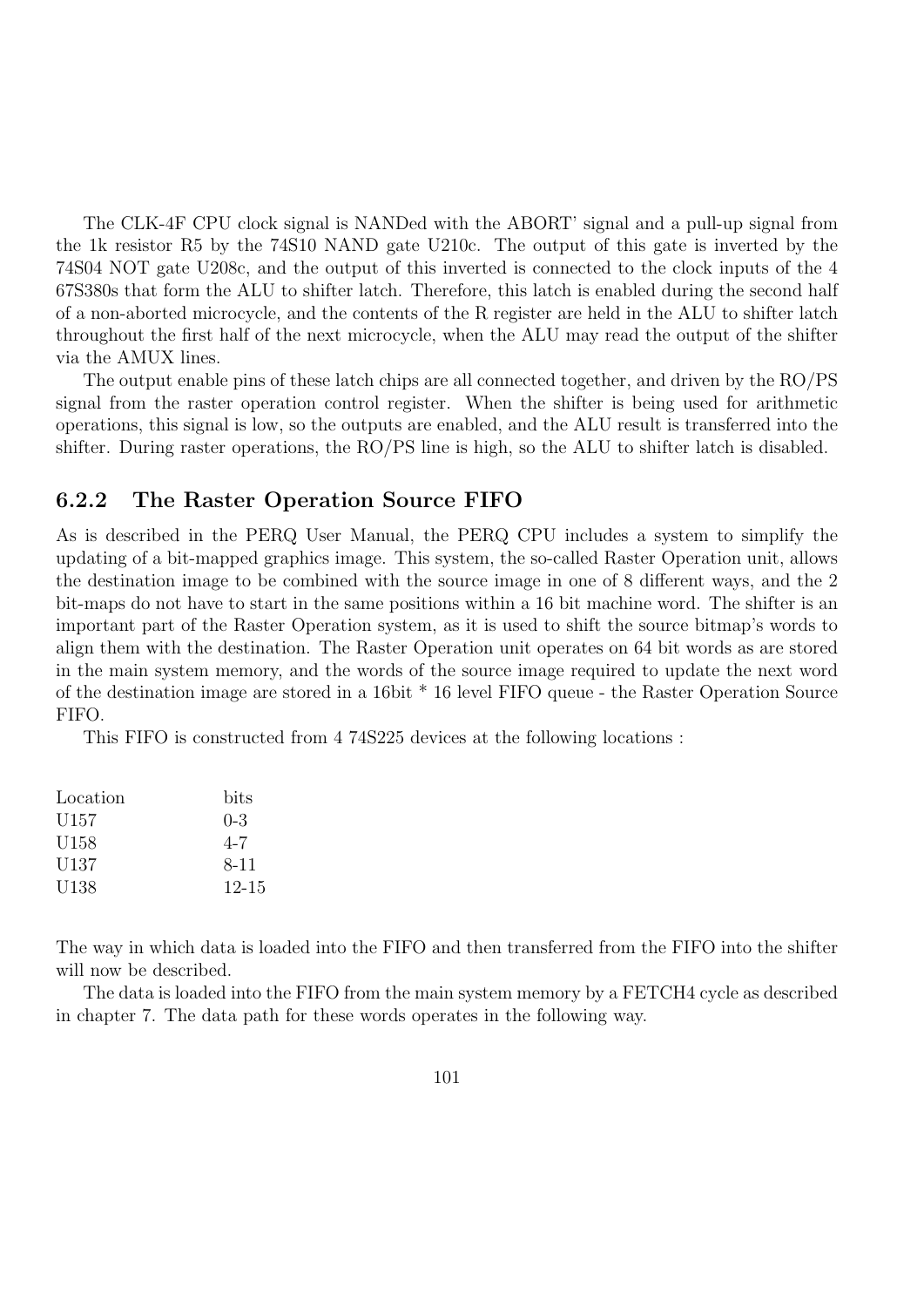The incoming memory data is stored in a pair of 74S374 octal D-type flip-flops at U224 and U244 that are also used to load the Opfile memory, and are therefore described in chapter 5. The MDO VALID H output from the memory board, which indicates when valid data is present on the MDO lines, is latched in U209h (74S374) by the rising edge of the CLK-0R B clock, and the output of this flip-flop is NANDed with the CLK-4E CPU clock signal by the 74S00 NAND gate U232c. The output of this gate, CLK MDOR, is used to strobe the memory data into U224 and U244. The outputs of these memory data registers are connected directly to the data inputs on the FIFOs.

The data is clocked in by the logical AND of the CLK-4F and CLK FIFO IN signals which drive the CK A and CK B pins of the 74S255s. The latter signal is produced by the RTI02 PROM at location U171, which is part of the Raster Operation State Machine. This state machine is described in more detail in chapter 7.

There are a pair of miscellaneous control signals on the FIFO chips, namely CLR\* (an active-low reset input) and OE\* (an active low output enable). These signals will now be described. The LD W output from the Special Function Decoder described in chapter 4 is connected to the CLR<sup>\*</sup> input of these 4 FIFO devices When the microcode instruction loads the Raster Operation Width Register, this signal goes low, and clears the FIFO. The output enable pins of the FIFO chips are grounded, so the outputs are permanently enabled.

The source bit-map words are transferred out of the FIFO to the shifter by the CK IN input on each FIFO chip. This signal is produced by the following circuit The 2 CPU clock signals CLK-16 and CLK-4E are logically ANDed by the 74S08 AND gate U73Ab to produce a clock pulse that is goes high during the second half of the microcycle, and returns low at the end of the microcycle. This clock is combined with the CLK FIFO OUT enable signal from the Raster Operation State machine by the 74S00 NAND gate U203c, and the output of this gate, the UNLD signal, is connected to the output clock (CK IN) pins of the FIFO devices. Therefore, when the CLK FIFO OUT signal is high, a rising edge of the UNLD signal occurs at the end of the microcycle, and thus the next word in the FIFO appears on the data output lines

A given 16 bit word of the Destination bitmap will in general be combined with parts of 2 source bitmap words, as shown in figure 5.1. For this reason, the 31 bit input to the shifter consists of the current FIFO output word concatenated to the previous shifter output word. Which half of the 31 bit word is latched depends on whether the Raster Operation is being performed Left-to-Right, or Right-to-Left, and this is controlled by the state of the SL/SR signal from the Raster Operation control register U190 described below.

For this reason, the 16 bit output of the FIFO is connected to the inputs of the 2 Raster Operation half pipeline latches, which provide the input to the shifter. These latches are each implemented by a pair of 74S373s, and together they provide the 31 bit shifter input as indicated in the following table.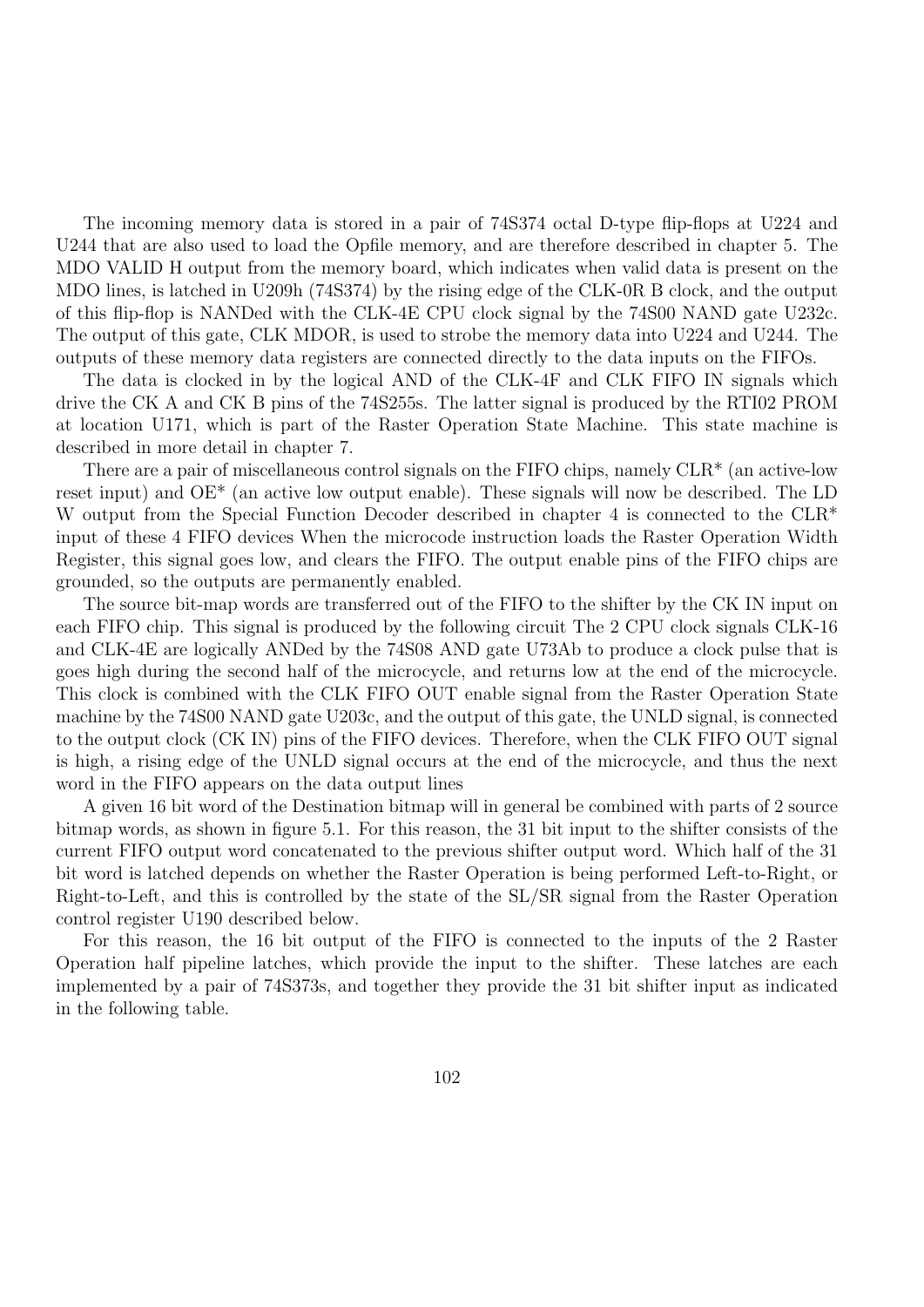

Figure 6.1: Parts of 2 source words are needed to update each destination word

| Latch | Input Bits | Shifter Bits           |
|-------|------------|------------------------|
| U177  | $0 - 7$    | $SL < 0 > -SL < 7>$    |
| U136  | 8-15       | $SL < 8 > -SL < 15 >$  |
| U156  | $0 - 7$    | $SL < 16 > -SL < 23 >$ |
| U116  | 8-14       | $SL < 24 > -SL < 30 >$ |

For any given Raster operation, one of the latches (either U177 and U136, or U156 and U116) is forced into the transparent state, and the other one holds the previous source word, as was described in the previous paragraph. The control logic that achieves this will be described next.

The main timing signal used to control the half pipeline latches is the Sliver clock, which is produced by NANDing the CLK-4J and CLK-46 clocks with the CLK FIFO OUT enable signal using the 74S10 NAND gate U211c. The output of this gate is the Sliver Clock, the relative timing of which is shown on the master CPU timing diagram in chapter 4.

The latch enable signal for the low half pipeline latch (U177 and U136) is provided by the 74S10 NAND gate U211a. This gate combines the sliver clock with the LATCH ON enable signal from the Raster operation control register U190, and the SL/SR signal from the same register. In a similar way, the 74S10 NAND gate U211b controls the high half pipeline latch, but its inputs are the sliver clock, the LATCH ON signal, and the inverted signal, SL/SR'. This last signal is produced by inverting the SL/SR signal with the 74S04 inverter U208f.

This circuit operates as follows: If the LATCH ON signal is low, then the enable inputs to both halves of the pipeline latch are forced high, and the entire pipeline latch is transparent. If the LATCH ON signal is high, and the SL/SR signal is low, then U211a is still inhibited, and the low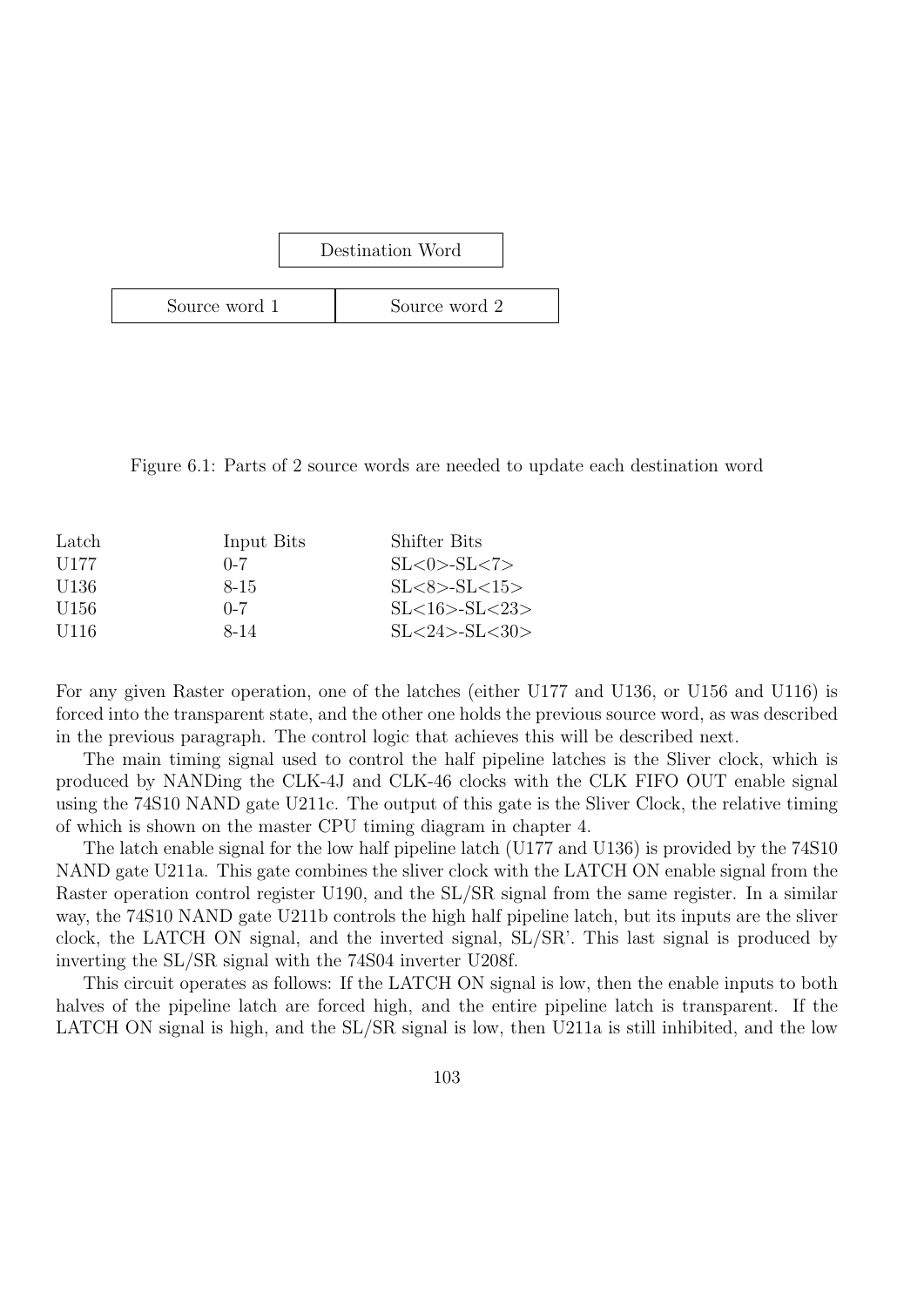half pipeline latch is transparent. U211b, on the other hand, is enabled and inverts the sliver clock and applies it to the enable input of the high half pipeline latch. This register is therefore updated when the sliver clock is low, which occurs during the second half of the microcycle. The operation of U221a and U211b, and of the 2 halves of the pipeline latch, is reversed when the SL/SR signal is high.

The output enable signals for the half pipeline latches are all driven by the RO/PS' signal. This signal is provided by inverting the RO/PS Raster Operation Enable signal from the Raster Operation control register by the 74S240 NOT gate U185c. The outputs of these latches are directly connected to the inputs of the barrel shifter, and thus form a distributed multiplexer with the outputs of the ALU to shifter latch described above.

The Raster operation source FIFO to shifter data path is controlled by the Raster Operation state machine described in chapter 7. During a normal raster operation, the LATCH ON signal is set high by the Raster Operation Control Register U190 and if the SL/SR signal is low, the Raster Operation is being performed left-to-right, and the low half pipeline latch is forced into the transparent state since U211a is inhibited. When the next word of the source bitmap is needed, the state machine asserts the CLK FIFO OUT signal, which enables the Sliver Clock via U211c. Therefore, during the second half of the microcycle, the high half pipeline latch is enabled via U211b, and the current source word transferred into this latch. The CLK FIFO OUT signal also enables the output clock to the FIFO chips via U203c, and therefore at the end of the microcycle, the FIFO is clocked and the next word appears at its outputs. This word passes through the low half pipeline latch, and appears at the shifter inputs. Therefore, the high bits of the shifter input consist of the pervious word, and the low bits the current word. The 2 halves of the shifter input are reversed if the SL/SR signal is high, indicating that the Raster Operation is being performed right-to-left. In either case, the most significant bit of the shifter input represents the leftmost pixel on the PERQ's display.

# 6.3 The Combiner

The 16 bit output of the barrel shifter described above is directly connected to a combinatorial logic circuit called the combiner. This circuit masks the shifter output before feeding it to the AMUX during an CPU shift operation, and combines the source and destination bitmaps during a raster operation.

This circuit is implemented by 8 7643 1024\*4 bit CMB00 PROMs, each of which handles 2 bits of the shifter output, and which are located at the following positions on the CPU board.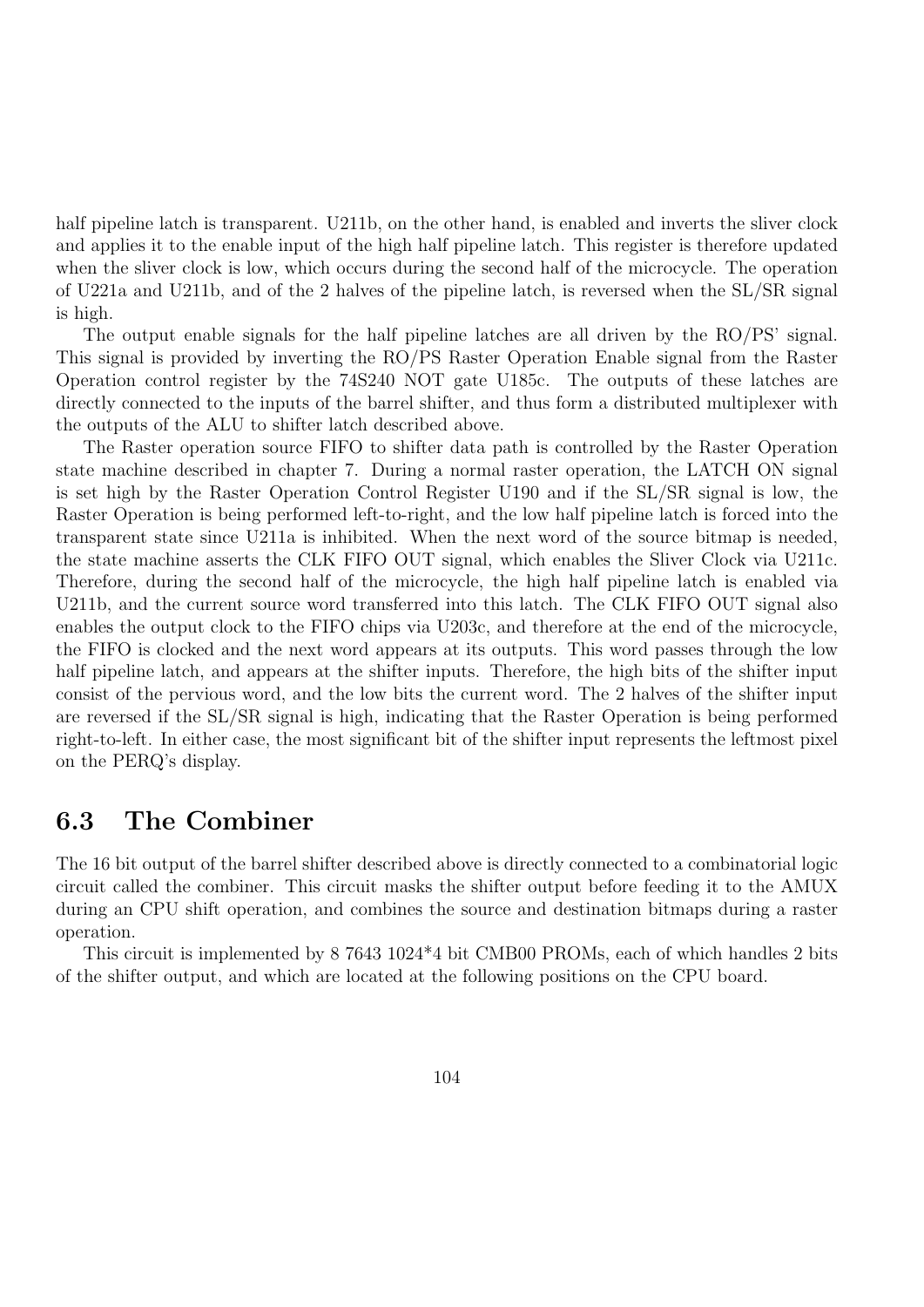| Location         | Bits Handled |
|------------------|--------------|
| U197             | 0,1          |
| U <sub>220</sub> | 2,3          |
| U242             | 4,5          |
| U241             | 6,7          |
| U199             | 8,9          |
| U223             | 10,11        |
| U198             | 12,13        |
| U222             | 14,15        |

The signals connected to U197 are listed in the next table. The other 7 CMB00 PROMs handle identical signals except for the fact that the destination, mask, and shifter output bit numbers are different.

| Address        | Signal            | Comments                                  |
|----------------|-------------------|-------------------------------------------|
| A <sub>0</sub> | ROP $FN < 0$      | Raster Function Select bit 0              |
| A <sub>1</sub> | ROP $FN < 1$      |                                           |
| A2             | ROP $FN < 2$      |                                           |
| A3             | DON'T MASK        | Force Raster Outputs to equal Destination |
| A4             | DST<0>            | Low bit of Destination                    |
| A <sub>5</sub> | DST<1>            |                                           |
| A <sub>6</sub> | MSK <0>           | Low bit of Mask                           |
| A7             | MSK<1>            |                                           |
| A8             | SHOUT <0>         | Low bit of shifter output (source)        |
| A9             | SHOUT <1>         |                                           |
| Data           | Signal            | Comments                                  |
| D <sub>0</sub> | $ROP$ $OUT < 0 >$ | Low bit of updated bitmap                 |
| D1             | $ROP$ $OUT < 1>$  |                                           |
| D2             | SHIFT<0>          | Low bit of shifted result to AMUX         |
| D3             | SHIFT<1>          |                                           |

The ROP FN<n> lines are control inputs from the Raster Operation control registers described below which allow the source and destination bitmaps to be combined by one of 8 different functions during a Raster Operation. The Raster Operation state machine also provides the DON'T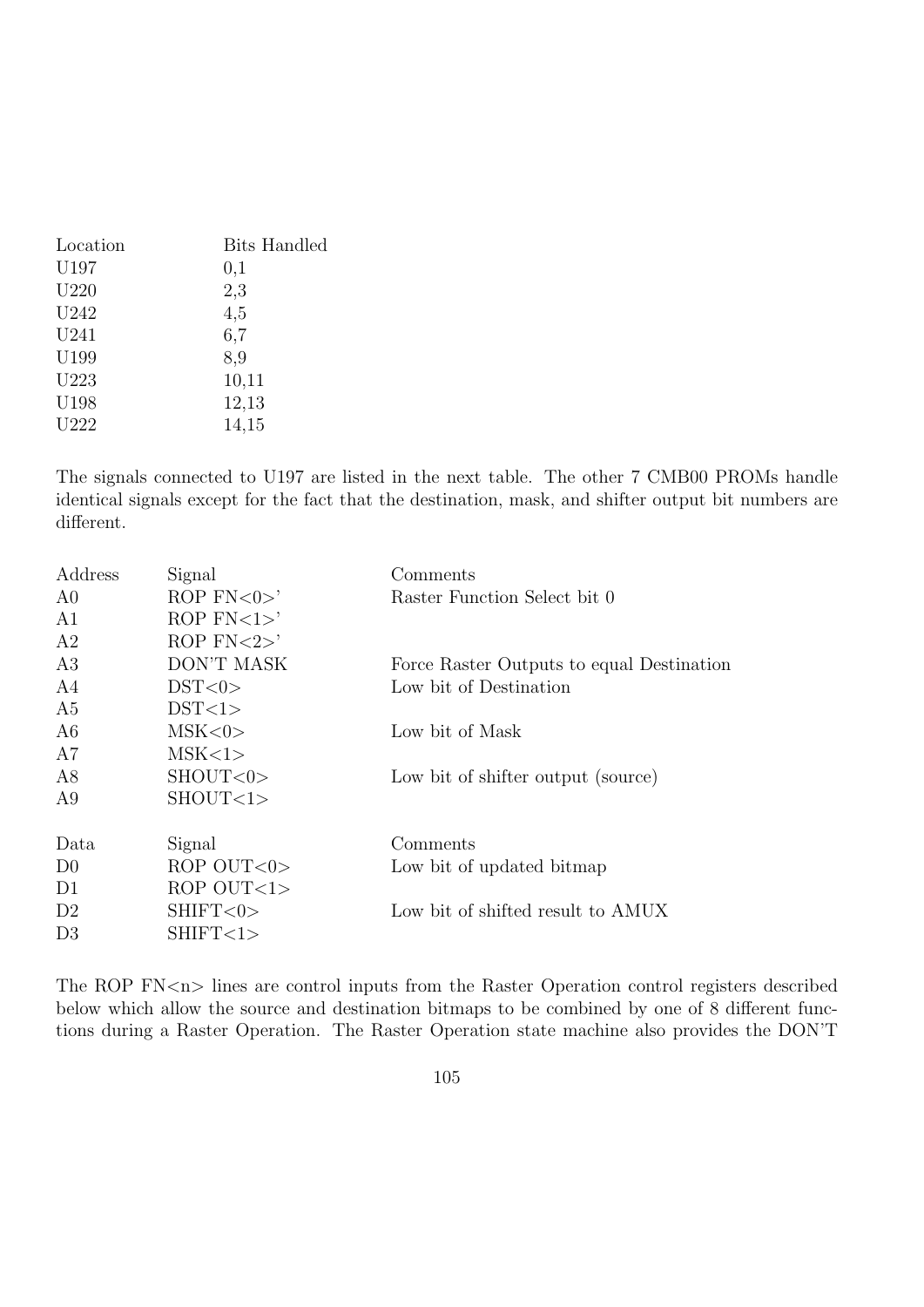MASK input to the combiner, which when high disables the update of the bitmap, and passes the destination word,  $DST\langle n \rangle$ , unchanged to the ROP OUT  $\langle n \rangle$  outputs. These control inputs have no effect on the SHIFT $\langle n \rangle$  data outputs to the AMUX.

The 16 bit mask word  $MSK < n$  is produced by the shifter control logic described below. During arithmetic operations, the output of the shifter is logically ANDed with the mask word, so that unwanted bits in the shifter output can be forced to 0. During Raster Operations, the bits of the mask word determine whether the corresponding bit of the destination word is inside the are to be updated (when it should be combined with the relevant bit of the shifter output), or outside it (when it should be passed unchanged). The operation of the combiner for each of these uses will now be described.

### 6.3.1 CPU shifts

The shifter extracts a contiguous 16 bit word from the 31 bit shifter input word, and when it is used as part of the main CPU data path, this 31 bit word essentially consists of 2 copies of the ALU output R register, as described above. Therefore the shifter performs Rotate operations on the ALU result. A shift operation can, however, be performed by masking the rotated R register with a constant 16 bit word, to force the unwanted bits to 0. Such a 16 bit mask is provided by the shifter control logic described below, and the mask operation itself is performed by the combiner.

The mask word must therefore be logically ANDed with the shifter output, and the combiner proms are therefor programmed to implement the following equation: SHIFT<n>=SHOUT<n>.MSK<n>

### 6.3.2 Raster Operations

During a raster operation, the combiner is controlled by the 3 function select inputs ROP FN<n>' from the Raster Operation control registers, and the DON'T MASK signal from the Raster Operation state machine. When the latter signal is high, the destination word is passed unchanged through the combiner - that is ROP  $OUT < n>>=$ DST $< n>$ 

When the DON'T MASK signal is low, the combiner combines the source and destination words to produce the updated bitmap. The mask word from the shifter control logic now specifies whether or not a given bit of the destination word lies inside or outside the region to be updated. When the MSK $\langle n \rangle$  signal is 0, the corresponding DST $\langle n \rangle$  bit lies outside the area, and is therefore unchanged, but when the MSK $\langle n \rangle$  bit is 1, then the corresponding DST $\langle n \rangle$  bit is updated by combining it with the corresponding shifter output bit. The 8 possible logic functions used for this update are selected by the ROP  $FN < n$  lines, and are listed in the following table: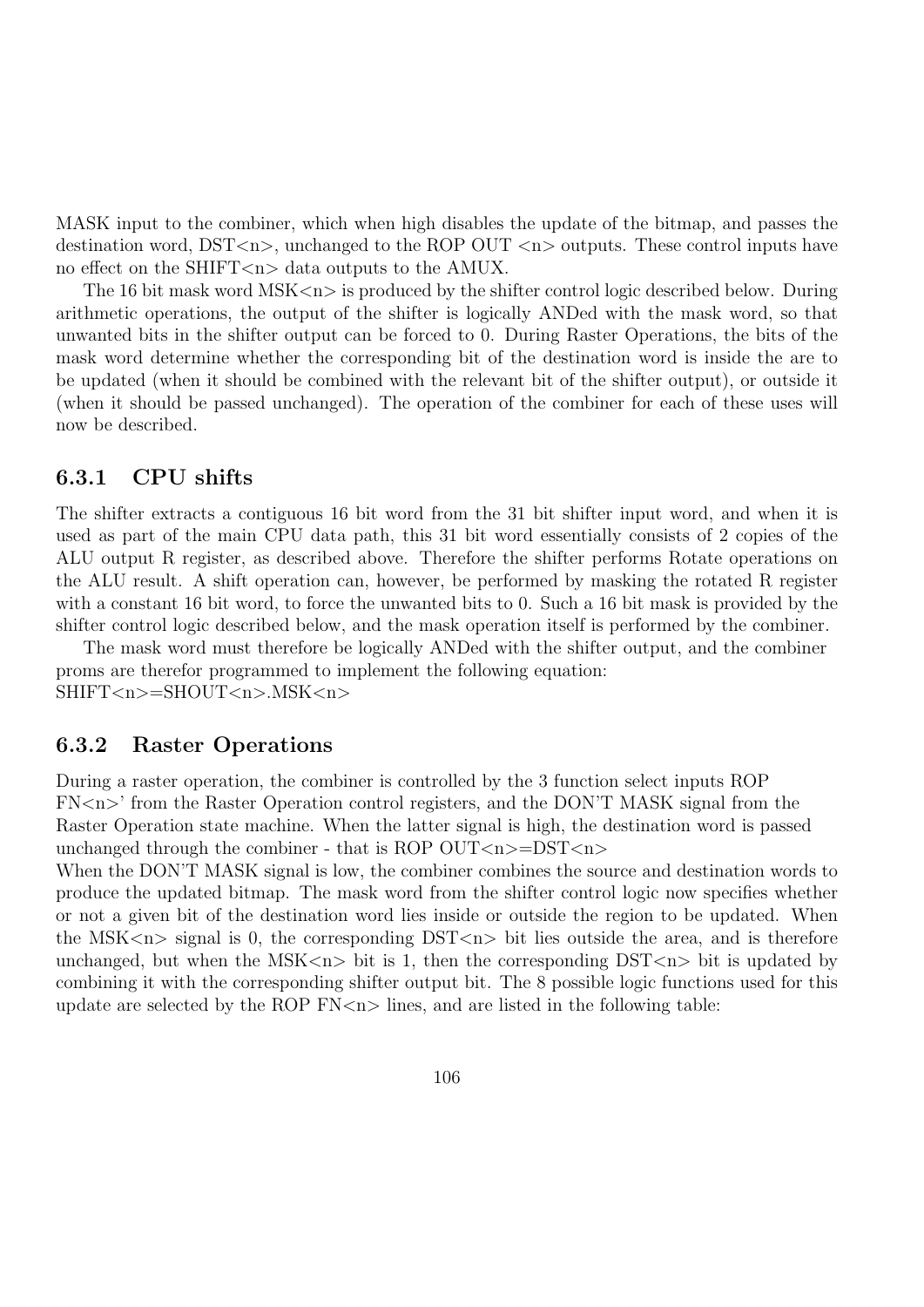|                | ROP FN ROP OUT $\langle n \rangle$ =                                           | Name       |
|----------------|--------------------------------------------------------------------------------|------------|
| $\overline{0}$ | $DST < n >$ .!MSK $< n > + SHOUT < n >$ .MSK $< n >$                           | Insert     |
| 1              | $DST < n >$ .!MSK $< n > +$ !SHOUT $< n >$ .MSK $< n >$                        | Insert Not |
| 2              | $DST < n >$ .!MSK $< n > +$ SHOUT $< n >$ .DST $< n >$ .MSK $< n >$            | And        |
| 3              | $DST < n >$ .!MSK $< n > +$ !SHOUT $< n >$ .DST $< n >$ .MSK $< n >$           | And Not    |
| $\overline{4}$ | $DST < n >$ .!MSK $< n >$ +(SHOUT $< n >$ +DST $< n >$ ).MSK $< n >$           | Or         |
| $\frac{5}{2}$  | $DST < n >$ .!MSK $< n > +$ (!SHOUT $< n > +DST < n >$ ).MSK $< n >$           | Or Not     |
| 6              |                                                                                |            |
| 7              | $DST < n >$ .!MSK $< n > +$ (!SHOUT $< n >$ xor $DST < n >$ ).MSK $< n >$ Xnor |            |

# 6.4 The Raster Operation Destination Pipeline

The 16 data outputs of the CPU memory data input register (U224 and U244) are directly connected to the D inputs of a pair of 74S374 flip-flops at locations U219 (low byte) and U221 (high byte). The clock inputs on these flip-flops are directly drive by the CLK-0R B CPU clock signal, and the outputs, which are permanently enabled, drive the  $DST\langle n \rangle$  inputs on the combiner PROMs described above.

The ROP OUT $\langle n \rangle$  outputs from the combiner are latched in a further pair of 74S374 flip-flops at U243 (low byte) and U260 (high byte). These flip-flops are clocked by the CLK-0R A clock signal at the start of each microcycle. The outputs of these latches are directly connected to the MDI $\langle n \rangle$ data input lines to the memory board. The output enable pins of these flip-flops are driven by the 74S00 NAND gate U237b, which combines the CLK-4E CPU clock signal with the RO DATA RDY output from the Raster Operation state machine. Therefore, the updated word is transferred to the main memory during the second half of a microcycle when enabled by the Raster Operation state machine.

The timing of this pipeline is as follows: The first valid memory data word of a FETCH4 cycle appears at the outputs of U224 and U244 during the t2 time. This word is transferred into U219 and U221 at the start of the next microcycle, and therefore appears at their outputs during the t3 time. During this microcycle, the combiner updates the word as necessary, and the modified word is loaded into U243 and U260 at the start of the next microcycle. The modified word is therefore available at the outputs of U243 and U260 during the next t0 time, as is required by the overlapped Store4 cycle to transfer it back to the main memory.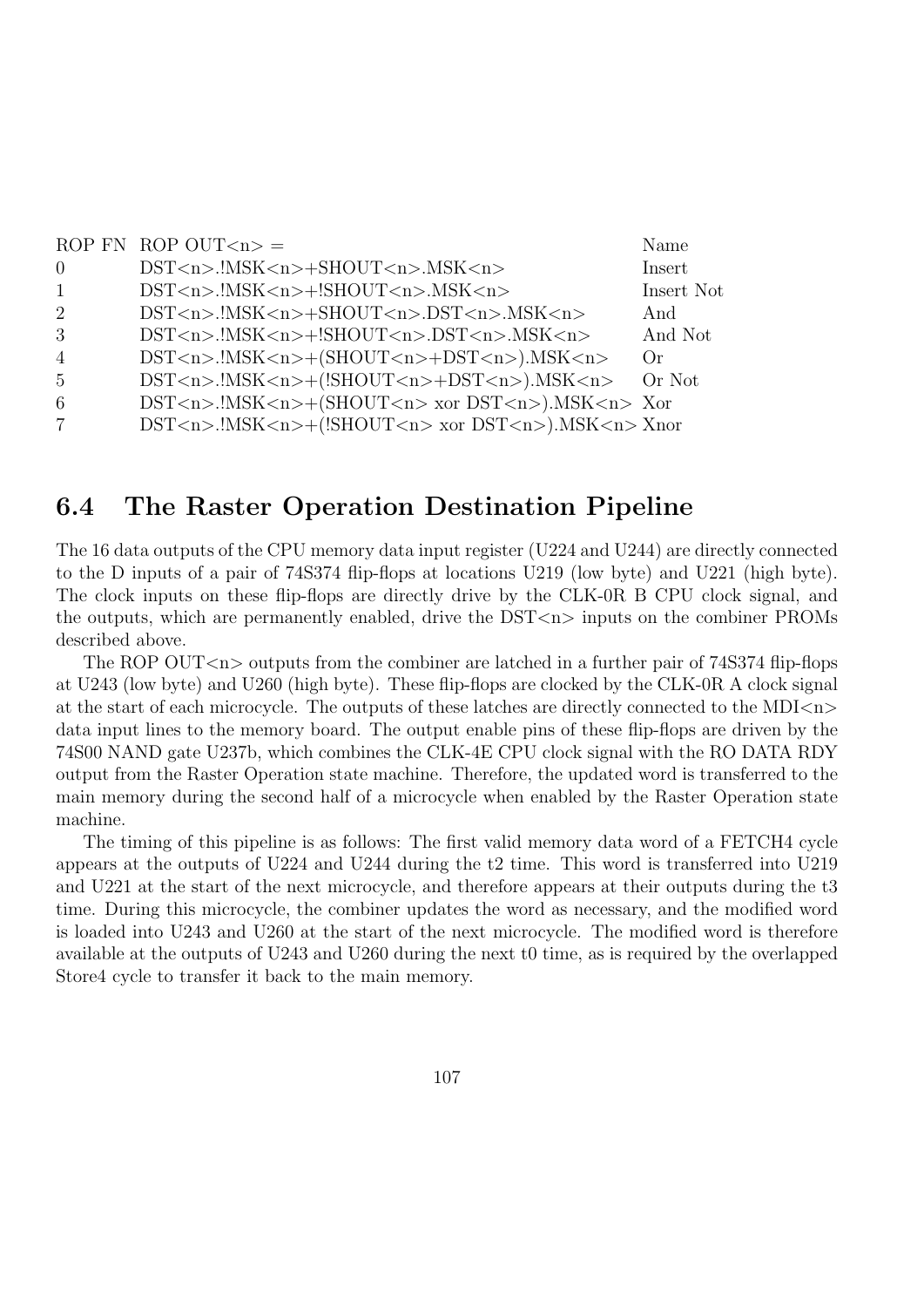# 6.5 The shifter and combiner control system

During CPU programmed shifts, the shifter and combiner are controlled by an 8 bit word previously loaded into the shifter control latches from either the ALU outputs or the microcode word Z field. During raster operations, the shifter is controlled by the Source and Destination position bits from the Raster Operation control registers and the combiner is controlled by the Destination and Width control bits, along with 2 control lines from the Raster Operation state machine. The control circuits used for these 2 different functions are largely independent, and will therefore be described separately.

### 6.5.1 Programmed shift control

When a microcode instruction to load the shift control word is executed (that is, one in which the F field contains 2, or one in which the F field contains 0 and the SF field contains 1), the special function decoder described in chapter 4 makes the LD SHIFT COMMAND signal high. This signal is connected to the enable inputs of a pair of 67S380 transparent latches at locations U127 and U128.

The data inputs of U127 are directly connected to the microcode word Z field, while the ones of U128 are connected to the ALU outputs, ALU  $Y\leq n$ . Therefore, these latches are loaded with the 2 possible shifter control words. The corresponding 3-state outputs of the 2 latches are connected together, and they thus form a distributed multiplexer to allow either source of the control word to be selected.

The LD SHIFT COMMAND signal is also connected to the clock input of the 74S74 D-type flip-flop U147a, while the D input of this flip-flop is connected to the SH TYPE output from the AMUX16 control PROM described in chapter 2. This signal goes high when the microcode word F field contains 2, and thus the flip-flop is set if a shift-on-Z operation is to be performed, and cleared when a shift-on-R operation is required. The Q output of U147a is connected to the active-low output enable input on U128, while the output enable pin of U127 is driven by the !Q output. Hence, during a shift-on-R operation, U127 is disabled, and U128 is enabled, so the shifter control word is provided by the ALU  $Y\leq n$  bits. When a shift-on-Z instruction is executed, U128 is disabled and U127 enabled, and the shifter is controlled by the latched microcode word Z field.

The outputs of these latches, the SHIFT CMD $\langle n \rangle$  signals, are connected to the address inputs of a 27S29 PSF00 control PROM at location U129. This PROM is programmed to provide the 4-bit shifter control word required for each of the 256 possible programmed shifter operations. The signals connected to this PROM are listed in the following table.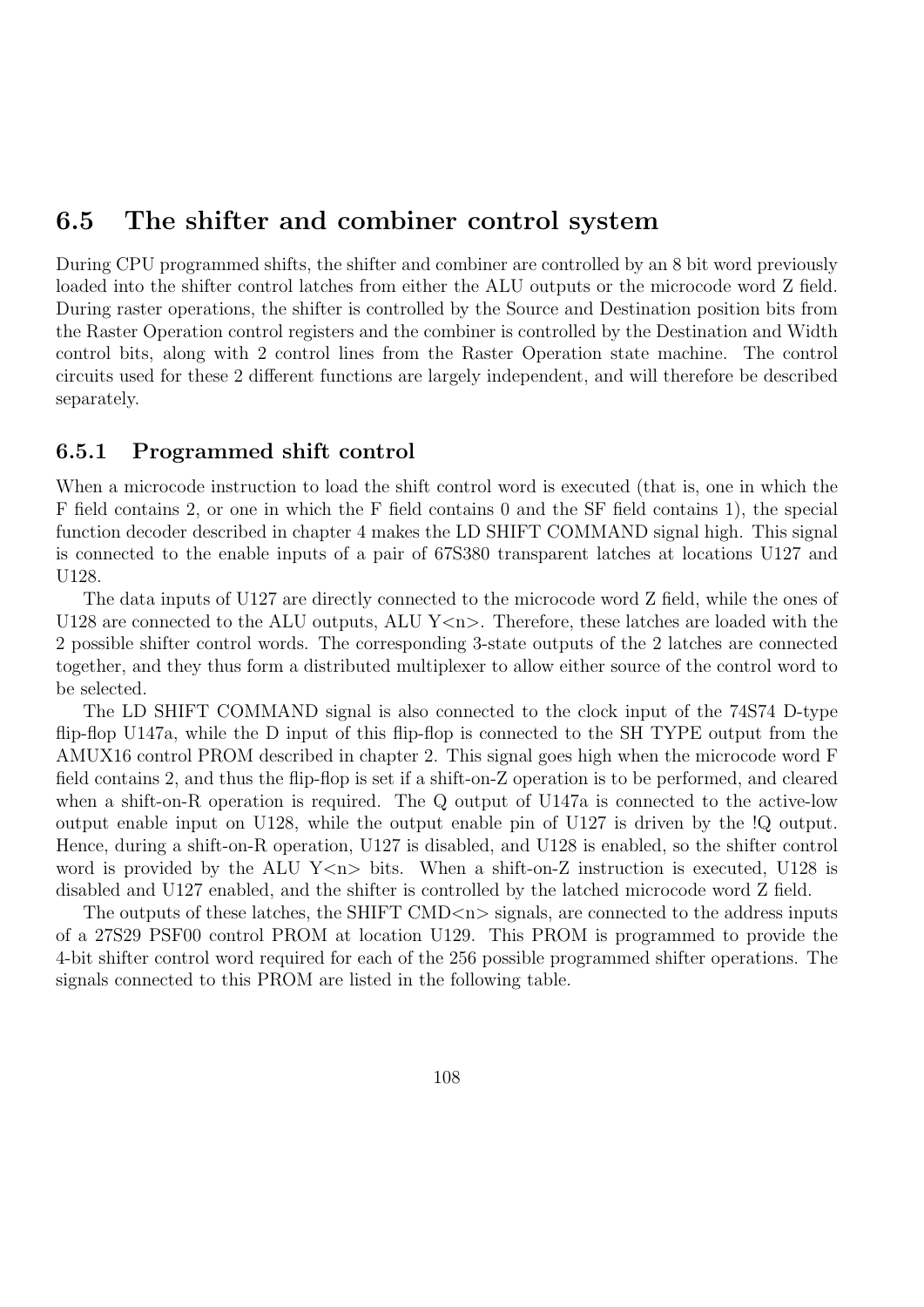| Address        | Signal                                    |          |
|----------------|-------------------------------------------|----------|
| A <sub>0</sub> | SHIFT CMD<7>                              |          |
| A <sub>1</sub> | SHIFT CMD<6>                              |          |
| A <sub>2</sub> | SHIFT CMD<5>                              |          |
| A3             | SHIFT CMD<4>                              |          |
| A4             | SHIFT CMD<3>                              |          |
| A <sub>5</sub> | SHFIT CMD<2>                              |          |
| A6             | SHIFT CMD<1>                              |          |
| A7             | SHIFT CMD<0>                              |          |
| A8             | Ground                                    |          |
|                |                                           |          |
| Data           | Signal                                    | Comments |
| D <sub>0</sub> | RAW SHIFT CNTRL<3>                        |          |
| D1             | RAW SHIFT CNTRL<2> LSB of Shifter Control |          |
| D <sub>2</sub> | RAW SHIFT CNTRL<1> MSB of Shifter Control |          |
| D <sub>3</sub> | RAW SHIFT CNTRL<0>                        |          |

The output enable signal of the PSF00 ROM is connected to ground, so the outputs are always active. These outputs are connected to the D inputs of the 74F373 transparent latch U148a-d. This latch is enabled by the CLK-4E CPU clock signal, which ensures that the SHIFT CNTRL $\langle n \rangle$  can only change during the second half of a microcycle, and in particular, if the shifter is used during the ALU path of an instruction that loads the Shifter Command word, then that ALU operation will use the old Shifter Command. The outputs of U148a-d are enabled by the RO/PS signal, and so are enabled during programmed shift, and disabled during Raster Operations. In fact, they form a distributed multiplexer with the outputs of the RSF00 ROM described below, which provides the shifter control word during raster operations. These outputs, the SHIFT CTRL $\langle n \rangle$  signals, are directly connected to the control inputs of the barrel shifter chips.

The SHIFT CMD<n> signals are also connected to the D inputs of the 74F373 transparent latch U126. This latch is also enabled by the CLK-4E clock, to prevent the mask control word changing during the first half of the microcycle. The output enable pin of U126 is also driven by the RO/PS signal, and the outputs form a distributed multiplexer with the data outputs of the RSH00 PROM described below. These outputs, the LM SHIFT $\langle n \rangle$  signals, are connected to the address inputs of the mask control PROMs MSK40 (U179) and MSK50 (U180), and thus determine the mask word to be fed to the combiner.

The mask control PROMs are 512<sup>\*8</sup> bit 27S29s, and together they provide the 16-bit MSK<n>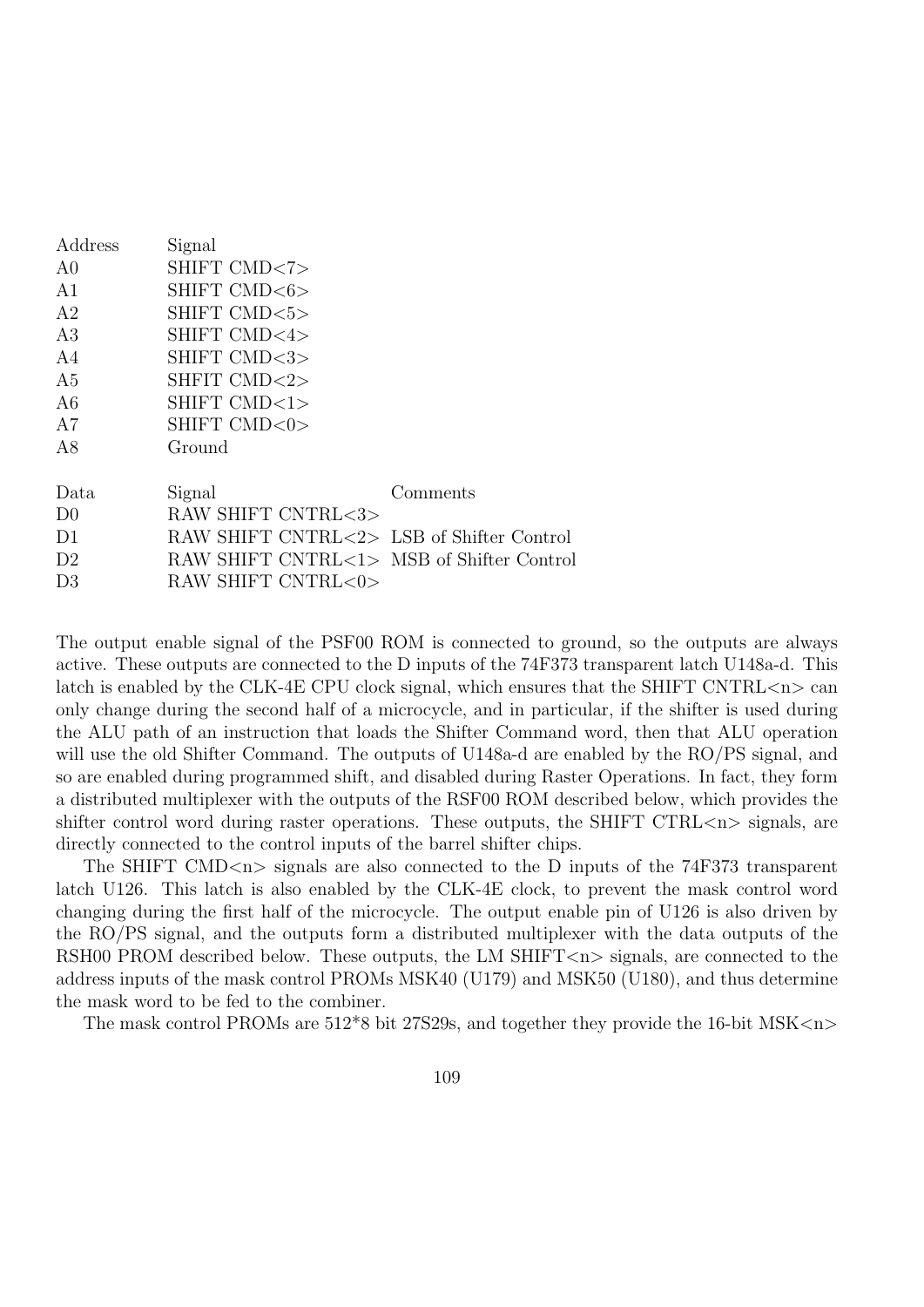word used by the combiner. The highest address line, A8, of these PROMs is connected to the RO/PS line, and thus the first half of each PROM is used for programmed shift masking, and the second half for Raster Operation control. The remaining address inputs are driven by the LM SHIFT<n> signals described in the last paragraph. The connections to the mask PROMs are given in the following table.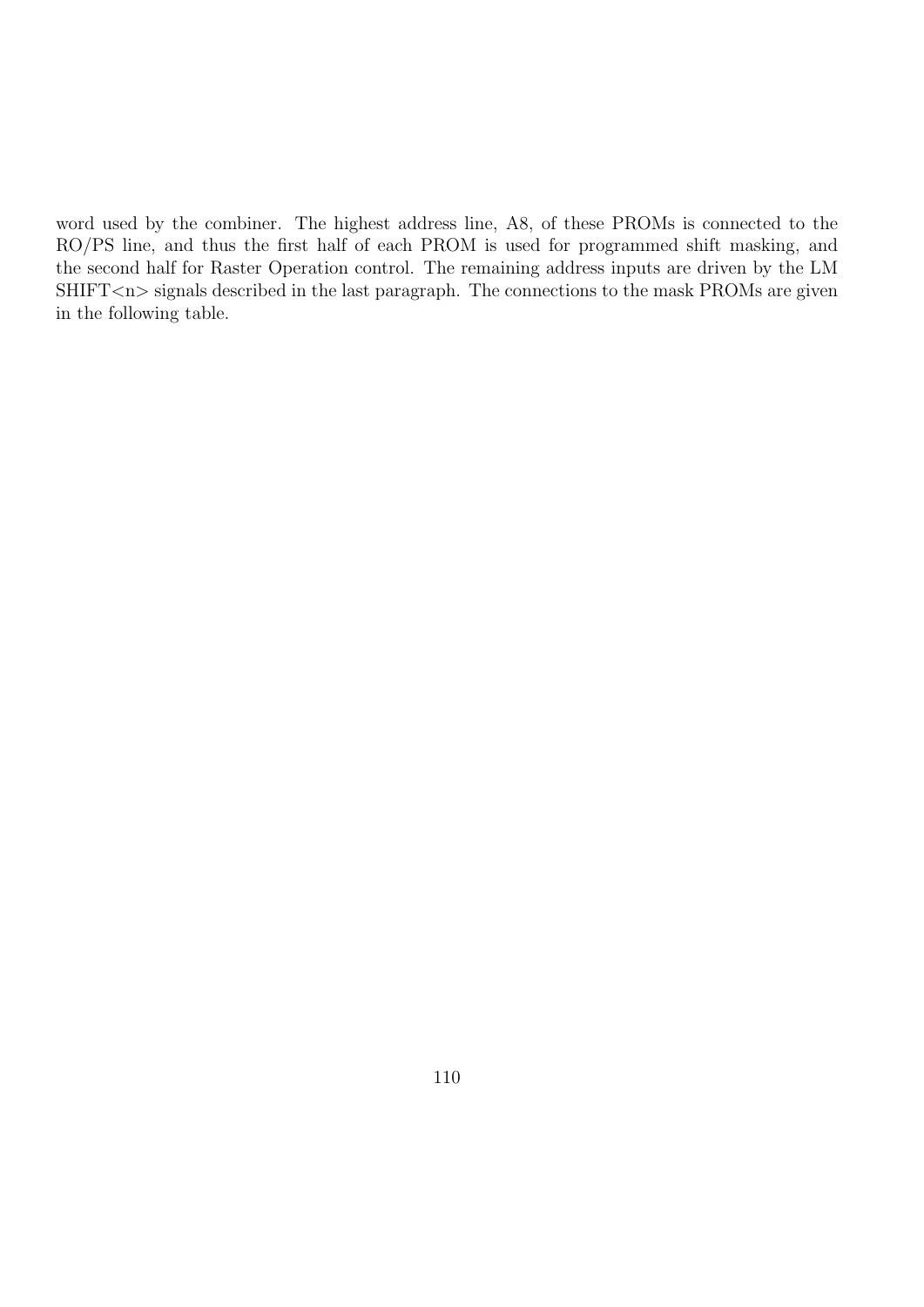| Address                  | Signal              |
|--------------------------|---------------------|
| A <sub>0</sub>           | LM SHIFT<7>         |
| A <sub>1</sub>           | LM SHIFT<6>         |
| A <sub>2</sub>           | LM SHIFT $<$ 5 $>$  |
| A3                       | LM SHIFT<4>         |
| A4                       | LM SHIFT <<br>3 $>$ |
| A <sub>5</sub>           | LM SHIFT $<$ 2>     |
| A <sub>6</sub>           | LM SHIFT $<$ 1>     |
| A7                       | LM SHIFT<0>         |
| A8                       | RO/PS               |
| Data                     | Signal              |
| MSK40 (U179)             |                     |
| D <sub>0</sub>           | MSK < 7             |
| D1                       | MSK <sub>6</sub>    |
| D <sub>2</sub>           | MSK < 5             |
| D <sub>3</sub>           | MSK < 4>            |
| $\overline{\mathrm{D4}}$ | MSK <3>             |
| $\mathop{\rm{D5}}$       | MSK <sub>2</sub>    |
| D <sub>6</sub>           | MSK<1>              |
| D7                       | MSK <0>             |
|                          |                     |
| MSK50 (U180)             |                     |
| D <sub>0</sub>           | MSK<15>             |
| D1                       | MSK<14>             |
| $\overline{D2}$          | MSK<13>             |
| D <sub>3</sub>           | MSK<12>             |
| $\overline{\mathrm{D4}}$ | MSK<11>             |
| D <sub>5</sub>           | MSK<10>             |
| D6                       | MSK <sub>9</sub>    |
| D7                       | MSK < 8 >           |
|                          |                     |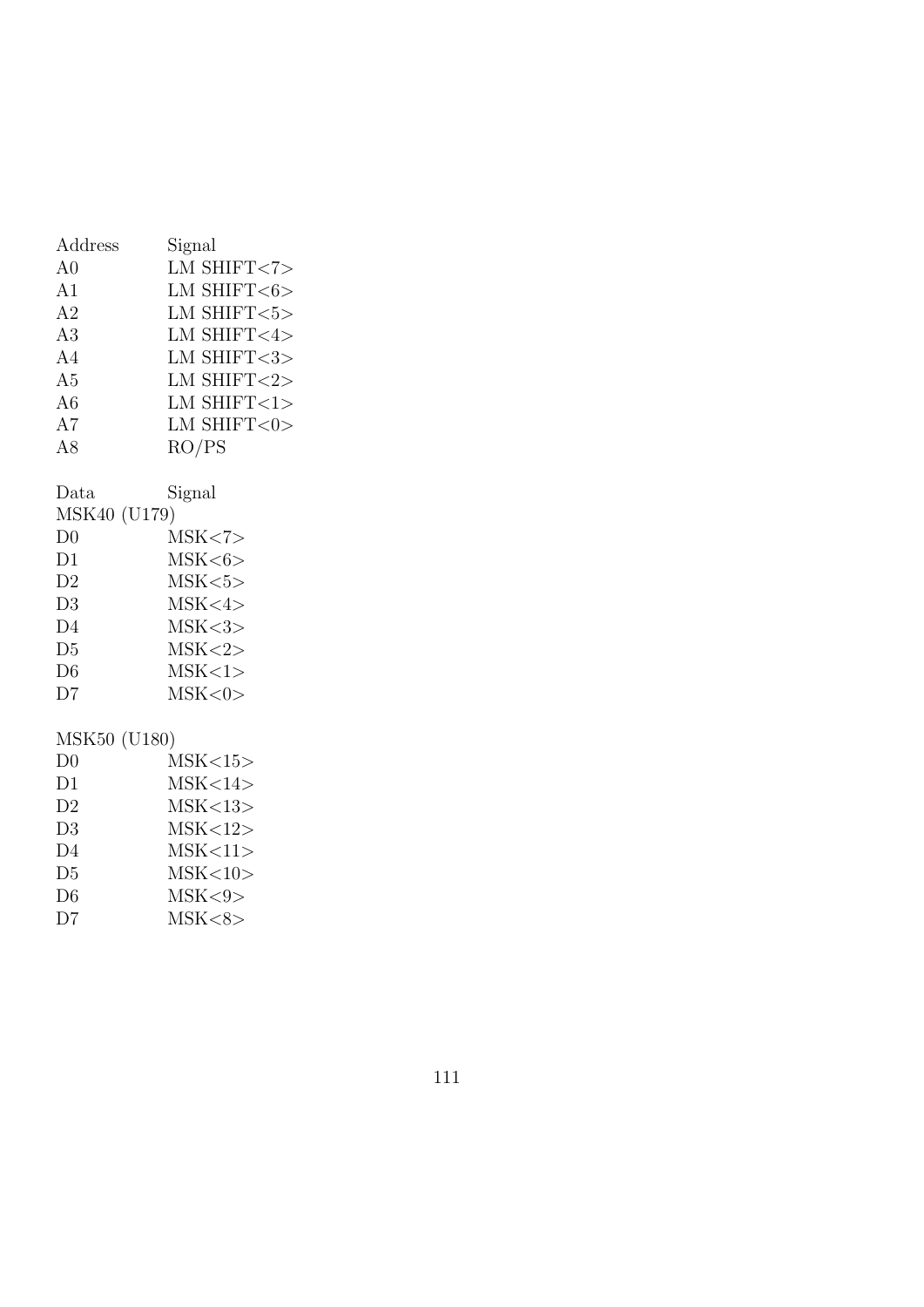#### 6.5.1.1 Programmed Shift Commands

The Shift Control and Mask words for each of the 256 values of the shifter command word are given in the following array. For each possible shifter command word, the upper number is the (decimal) value applied to the shifter control lines (that is, the number of bits by which the ALU result is shifted), and the lower number is the (hexadecimal) 16 bit mask word applied to the combiner. Low Nybble  $\stackrel{'}{\rightarrow}$ 

|             |                |                |                |                |                |                |                |                |                | LOW Nyppie $\rightarrow$ |              |                |                 |                |              |                |
|-------------|----------------|----------------|----------------|----------------|----------------|----------------|----------------|----------------|----------------|--------------------------|--------------|----------------|-----------------|----------------|--------------|----------------|
| High Nybble |                |                |                |                |                |                |                |                |                |                          |              |                |                 |                |              |                |
|             | x0             | x1             | x2             | x3             | x4             | x5             | $_{\rm x6}$    | x7             | x8             | x9                       | хA           | xB             | xC              | хD             | хE           | хF             |
| 0x          | $\theta$       | $\Omega$       | $\Omega$       | $\Omega$       | $\mathbf{0}$   | $\Omega$       | $\Omega$       | $\Omega$       | $\Omega$       | $\theta$                 | $\Omega$     | $\Omega$       | $\Omega$        | $\Omega$       | $\theta$     | $\Omega$       |
|             | 0001           | 0003           | 0007           | 000F           | 001F           | 003F           | 007F           | 00FF           | 01FF           | 03FF                     | 07FF         | $0$ FFF        | $1$ $FF$ $F$    | $3$ $FF$ $F$   | 7FFF         | <b>FFFF</b>    |
| 1x          | 1              | $\mathbf{1}$   | $\mathbf{1}$   | $\mathbf{1}$   | 1.             | $\mathbf{1}$   | $\mathbf{1}$   | $\mathbf{1}$   | $\mathbf{1}$   | $\mathbf{1}$             | 1            | $\mathbf{1}$   | 1               | 1              | $\mathbf{1}$ | 15             |
|             | 0001           | 0003           | 0007           | 000F           | 001F           | 003F           | 007F           | 00FF           | 01FF           | 03FF                     | 07FF         | $0$ FFF        | $1$ $FF$ $F$    | $3$ $FF$ $F$   | 7FFF         | <b>FFFE</b>    |
| 2x          | $\overline{2}$ | $\overline{2}$ | $\mathbf{2}$   | $\mathbf{2}$   | $\overline{2}$ | $\overline{2}$ | $\mathbf{2}$   | $\overline{2}$ | $\overline{2}$ | $\overline{2}$           | $\mathbf{2}$ | $\overline{2}$ | $\mathbf{2}$    | $\overline{2}$ | $\Omega$     | 14             |
|             | 0001           | 0003           | 0007           | 000F           | 001F           | 003F           | 007F           | 00FF           | 01FF           | 03FF                     | 07FF         | $0$ FFF        | $1$ $FF$ $F$    | 3FFF           | 7FFF         | FFFC           |
| 3x          | 3              | 3              | 3              | 3              | 3              | 3              | 3              | 3              | 3              | 3                        | 3            | 3              | 3               | $\Omega$       | $\Omega$     | 13             |
|             | 0001           | 0003           | 0007           | 000F           | 001F           | 003F           | 007F           | 00FF           | 01FF           | 03FF                     | 07FF         | $0$ FFF        | $1$ $FF$ $F$    | $3$ $FF$ $F$   | 7FFF         | FFF8           |
| 4x          | $\overline{4}$ | $\overline{4}$ | $\overline{4}$ | $\overline{4}$ | $\overline{4}$ | $\overline{4}$ | $\overline{4}$ | $\overline{4}$ | $\overline{4}$ | $\overline{4}$           | 4            | $\overline{4}$ | $\Omega$        | $\Omega$       | $\Omega$     | 12             |
|             | 0001           | 0003           | 0007           | 000F           | 001F           | 003F           | 007F           | 00FF           | 01FF           | 03FF                     | 07FF         | 0FFF           | $1$ $FF$ $F$    | 3FFF           | 7FFF         | FFF0           |
| 5x          | 5              | 5              | 5              | 5              | 5              | 5              | 5              | 5              | 5              | 5                        | 5            | $\Omega$       | $\Omega$        | $\Omega$       | $\Omega$     | 11             |
|             | 0001           | 0003           | 0007           | 000F           | 001F           | 003F           | 007F           | 00FF           | 01FF           | 03FF                     | 07FF         | $0$ FFF        | $1$ $FF$ $F$    | $3$ $FF$ $F$   | 7FFF         | FFE0           |
| 6x          | 6              | 6              | 6              | 6              | 6              | 6              | 6              | 6              | 6              | 6                        | 0            | $\mathbf{0}$   | $\Omega$        | 0              | $\mathbf{0}$ | 10             |
|             | 0001           | 0003           | 0007           | 000F           | 001F           | 003F           | 007F           | 00FF           | 01FF           | 03FF                     | 07FF         | 0FFF           | $1$ $FF$ $F$    | 3FFF           | 7FFF         | FFC0           |
| 7x          | $\overline{7}$ | $\overline{7}$ | $\overline{7}$ | $\overline{7}$ | $\overline{7}$ | $\overline{7}$ | $\overline{7}$ | $\overline{7}$ | $\overline{7}$ | $\Omega$                 | $\Omega$     | $\Omega$       | $\Omega$        | $\Omega$       | $\Omega$     | 9              |
|             | 0001           | 0003           | 0007           | 000F           | 001F           | 003F           | 007F           | 00FF           | 01FF           | 03FF                     | 07FF         | $0$ FFF        | $1$ $FF$ $F$    | 3FFF           | 7FFF         | <b>FF80</b>    |
| 8x          | 8              | 8              | 8              | 8              | 8              | 8              | 8              | 8              | $\Omega$       | $\Omega$                 | $\Omega$     | $\Omega$       | $\Omega$        | $\Omega$       | 8            | 8              |
|             | 0001           | 0003           | 0007           | 000F           | 001F           | 003F           | 007F           | 00FF           | 01FF           | 03FF                     | 07FF         | $0$ FFF        | $1$ $FF$ $F$    | FFFF           | FFFF         | FF00           |
| 9x          | 9              | 9              | 9              | 9              | 9              | 9              | 9              | $\Omega$       | $\Omega$       | $\Omega$                 | $\Omega$     | $\Omega$       | $\Omega$        |                | 9            | 7              |
|             | 0001           | 0003           | 0007           | 000F           | 001F           | 003F           | 007F           | 00FF           | 01FF           | 03FF                     | 07FF         | $0$ FFF        | $1$ $F$ $F$ $F$ | <b>FFFF</b>    | FFFF         | FE00           |
| Ax          | 10             | 10             | 10             | 10             | 10             | 10             | $\Omega$       | $\Omega$       | $\Omega$       | $\Omega$                 | $\Omega$     | $\Omega$       | $\Omega$        | $\overline{2}$ | 10           | 6              |
|             | 0001           | 0003           | 0007           | 000F           | 001F           | 003F           | 007F           | 00FF           | 01FF           | 03FF                     | 07FF         | 0FFF           | 1FFF            | FFFF           | <b>FFFF</b>  | FC00           |
| $_{\rm Bx}$ | 11             | 11             | 11             | 11             | 11             | $\Omega$       | $\Omega$       | $\Omega$       | $\Omega$       | $\Omega$                 | $\Omega$     | $\Omega$       | $\Omega$        | 3              | 11           | 5              |
|             | 0001           | 0003           | 0007           | 000F           | 001F           | 003F           | 007F           | 00FF           | 01FF           | 03FF                     | 07FF         | $0$ FFF        | $1$ $FF$ $F$    | <b>FFFF</b>    | FFFF         | F800           |
| Cx          | 12             | 12             | 12             | 12             | $\mathbf{0}$   | $\Omega$       | $\mathbf{0}$   | $\mathbf{0}$   | $\theta$       | $\theta$                 | $\Omega$     | $\mathbf{0}$   | $\Omega$        | $\overline{4}$ | 12           | 4              |
|             | 0001           | 0003           | 0007           | 000F           | 001F           | 003F           | 007F           | 00FF           | 01FF           | 03FF                     | 07FF         | 0FFF           | $1$ $FF$ $F$    | FFFF           | FFFF         | F000           |
| $_{\rm Dx}$ | 13             | 13             | 13             | $\Omega$       | $\Omega$       | $\Omega$       | $\Omega$       | $\Omega$       | $\Omega$       | $\Omega$                 | $\Omega$     | $\Omega$       | $\Omega$        | 5              | 13           | 3              |
|             | 0001           | 0003           | 0007           | 000F           | 001F           | 003F           | 007F           | 00FF           | 01FF           | 03FF                     | 07FF         | 0FFF           | $1$ $FF$ $F$    | FFFF           | <b>FFFF</b>  | E000           |
| Ex          | 14             | 14             | $\Omega$       | $\Omega$       | $\Omega$       | $\Omega$       | $\Omega$       | $\Omega$       | $\Omega$       | $\Omega$                 | $\Omega$     | $\Omega$       | $\Omega$        | 6              | 14           | $\overline{2}$ |
|             | 0001           | 0003           | 0007           | 000F           | 001F           | 003F           | 007F           | 00FF           | 01FF           | 03FF                     | 07FF         | $0$ FFF        | $1$ $FF$ $F$    | <b>FFFF</b>    | FFFF         | C000           |
| Fx          | 15             | $\theta$       | $\Omega$       | $\Omega$       | $\Omega$       | $\Omega$       | $\Omega$       | $\Omega$       | $\Omega$       | $\Omega$                 | $\Omega$     | $\Omega$       | $\Omega$        | 7              | 15           | 1.             |
|             | 0001           | 0003           | 0007           | 000F           | 001F           | 003F           | 007F           | 00FF           | 01FF           | 03FF                     | 07FF         | 0FFF           | 1FFF            | <b>FFFF</b>    | FFFF         | 8000           |
|             |                |                |                |                |                |                |                |                |                |                          |              |                |                 |                |              |                |

The upper left triangle of this array  $(00-F0,01-E1, \ldots, 0E-1E)$  define the bit-field operations. The low nybble specifies the size of the extracted bit field (0 specifies a 1-bit field, up to E, which specifies a 15 bit field), and the upper nybble is the bit-position of the least significant bit of the extracted bit-field. The word is rotated by the appropriate amount, and then anded with a mask word containing the appropriate number of 1's in the least significant bits.

The rightmost column, (0F-FF), specifies left shift operations. The high nybble of the shifter command word determines the number of bits by which the data word will be shifted. The input data word is rotated by the appropriate amount, and the low bits are masked out by combining them with 0s.

Rotates are performed by the shifter command words 8D-FD and 8E-FE. The shifter naturally performs a rotate operation, so the result need not be masked, and therefore the mask word is set to FFFF.

Right Shifts are specified by the shifter command words lying on the trailing diagonal of the array, 0F-F0. The word is again rotated by the appropriate amount by the shifter, and then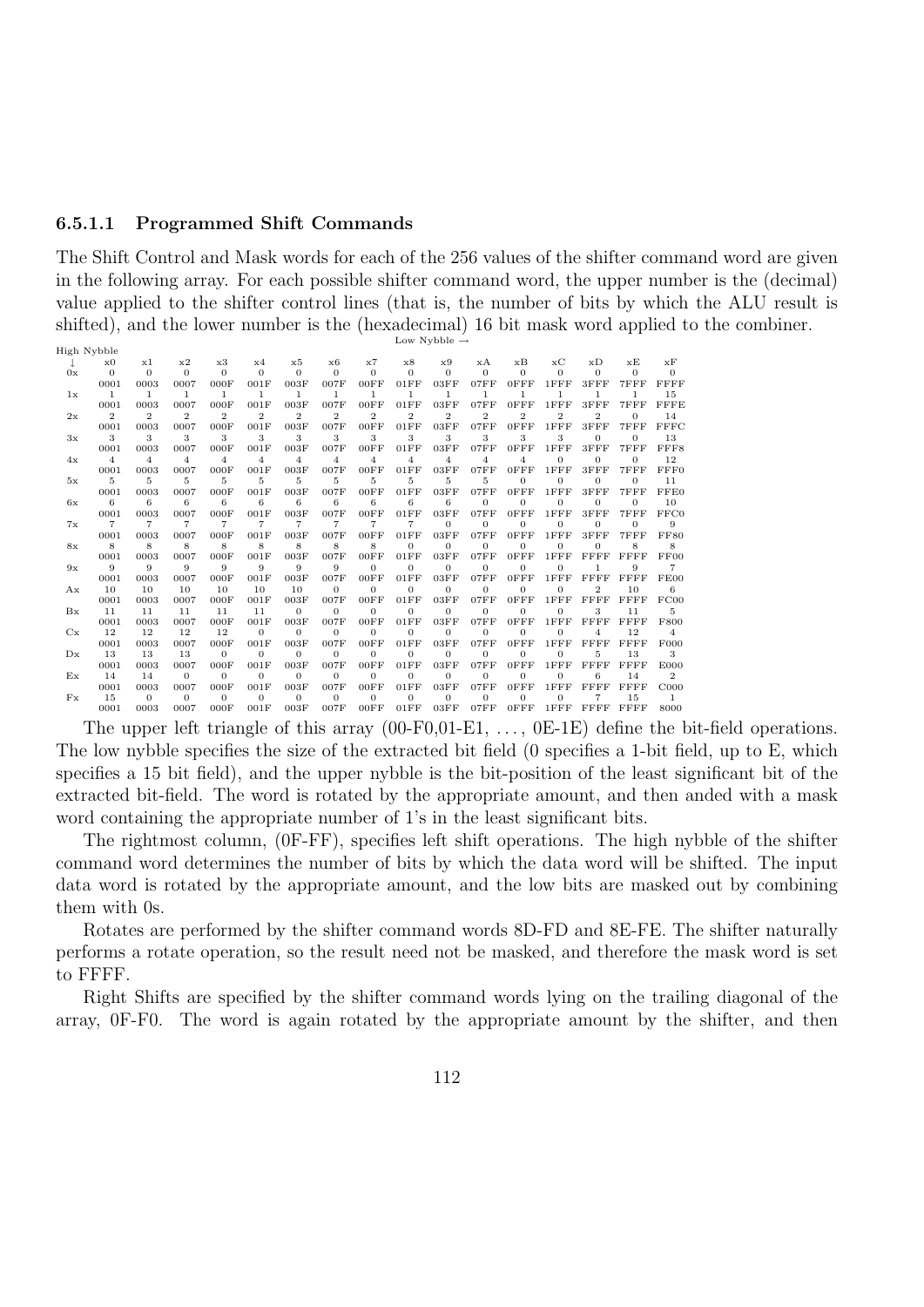ANDed with a word containing the appropriate number of 1's in the least significant locations. These operations, are of course, identical to certain of the bit-field operations described above, and are specified by identical command words.

### 6.5.2 Raster Operation Shift Control

During Raster Operations, the shifter is controlled by the Source and Destination position control nybbles (SRC BIT $\langle n \rangle$  and DST BITS $\langle n \rangle$ ) from the Raster Operation control registers. These signals are connected to the address inputs of the 27S29 512\*8bit RSF00 PROM at location U166 as indicated in the following table. The lower 4 data outputs of this PROM are connected to the SHIFT CNTL $\langle n \rangle$  shifter control lines, and form a distributed multiplexer with the outputs of U148a-d described above

| Address        | Signal              | Comments                 |
|----------------|---------------------|--------------------------|
| A <sub>0</sub> | DST BITS<3>         | Destination bit position |
| A1             | $DST$ BITS $<2>$    |                          |
| A2             | $DST$ $BITS < 1>$   |                          |
| A3             | DST BITS<0>         |                          |
| A4             | $SRC$ BIT $<$ 3 $>$ | Source bit position      |
| A5             | SRC BIT $<2>$       |                          |
| A <sub>6</sub> | $SRC$ BIT $<1>$     |                          |
| A7             | $SRC$ BIT $<0>$     |                          |
| A8             | Ground              |                          |
|                |                     |                          |
| Data           | Signal              | Comments                 |
| D <sub>0</sub> | SHIFT CNTL<3>       | Shifter Control          |
| D1             | SHIFT CNTL<2>       |                          |
| D2             | SHIFT CNTL<1>       |                          |
| D3             | SHIFT CNTL<0>       |                          |
| D <sub>4</sub> | Not Used            |                          |
| D <sub>5</sub> | Not Used            |                          |
| D <sub>6</sub> | Not Used            |                          |
| D7             | Not Used            |                          |

The output enable pin of the RSF00 PROM is driven by the inverted RO/PS signal, RO/PS'. The outputs are therefore enabled during raster operations, and this PROM controls the shifter.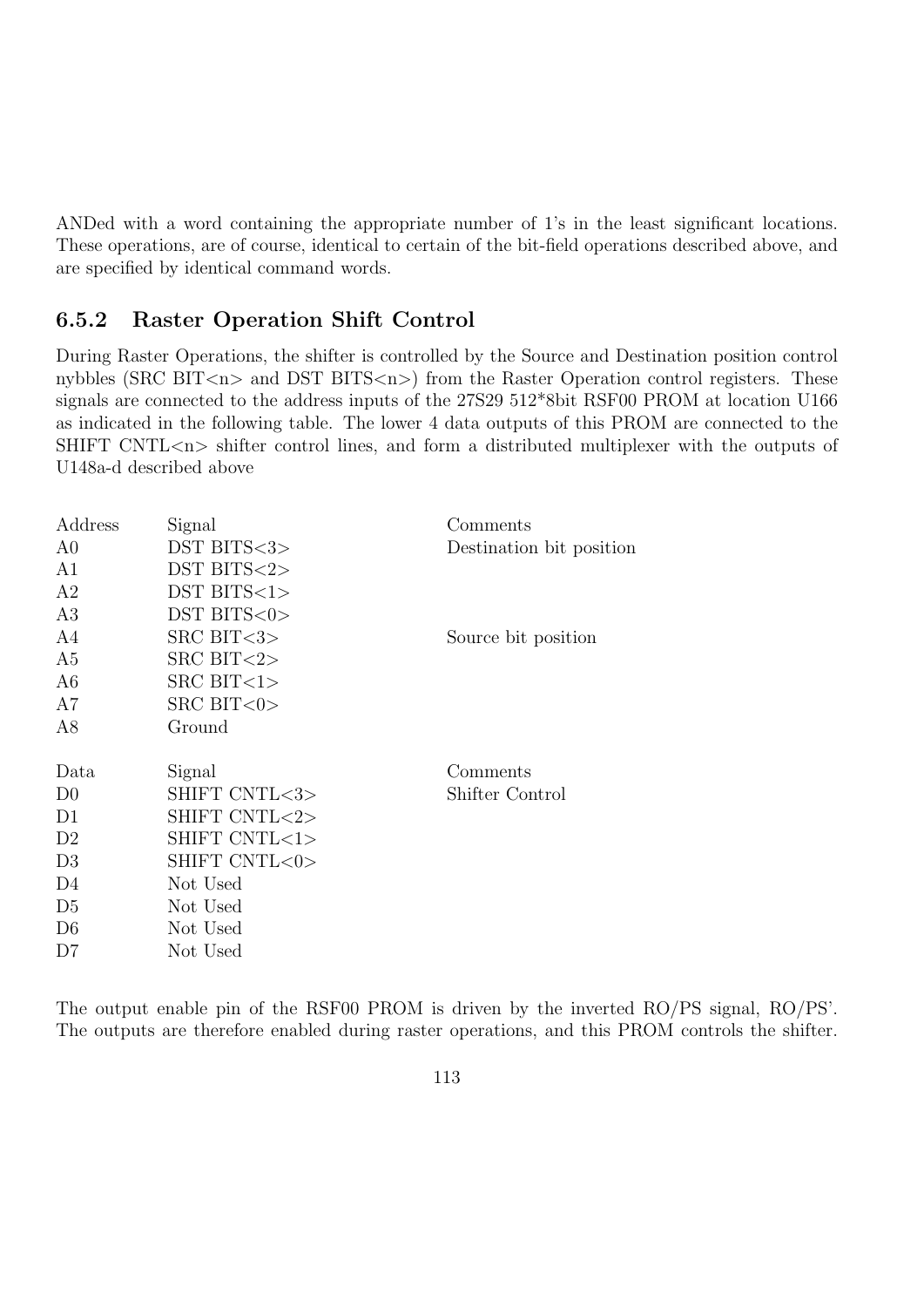Since the RO/PS signal is high, the outputs of U148a-d are disabled, and therefore the CPU shifter control circuit has no effect on the shifter.

The RO/PS' signal is also connected to both the set and reset inputs of the shifter type latch U147a. Therefore, during Raster Operations, both the Q and !Q outputs of this latch are forced high, and both U127 and U128 are disabled. However, since no part of the Raster Operation control logic drives the SHIFT CMD $\langle n \rangle$  lines, the reason for this feature is unknown.

The mask word required for a Raster Operation depends on the Destination and Width control nybbles (DST<n> and WID<n>) from the Raster Operation Control Registers, together with a pair of control signals, EL and ER from the Raster Operation state machine. The latter signals indicate if there is an edge of the region to be updated in the current 16 bit word, as indicated by the following table.

| -ER.             | EH. |                                            |
|------------------|-----|--------------------------------------------|
| $\left( \right)$ |     | Word contains Both edges of updated region |
| $\Omega$         |     | Word contains Left edge                    |
| $\mathbf{1}$     |     | Word contains Right edge                   |
| $\mathbf{1}$     |     | Word contains No edges                     |

The position of the edge within the word is determined by the value of the  $DST\langle n\rangle$  and  $WID\langle n\rangle$ nybbles.

These 10 signals are connected to the address pins of a 1024\*8 bit 29S86 RSH00 PROM at location U174. The 3-state date outputs of this PROM are connected to the LM SHIFT $\langle n \rangle$  lines, forming a distributed multiplexer with the outputs of U126, and thus drive the address inputs of the MSK40 and MSK50 PROMs. The signals connected to the RSH00 PROM are listed in the next table.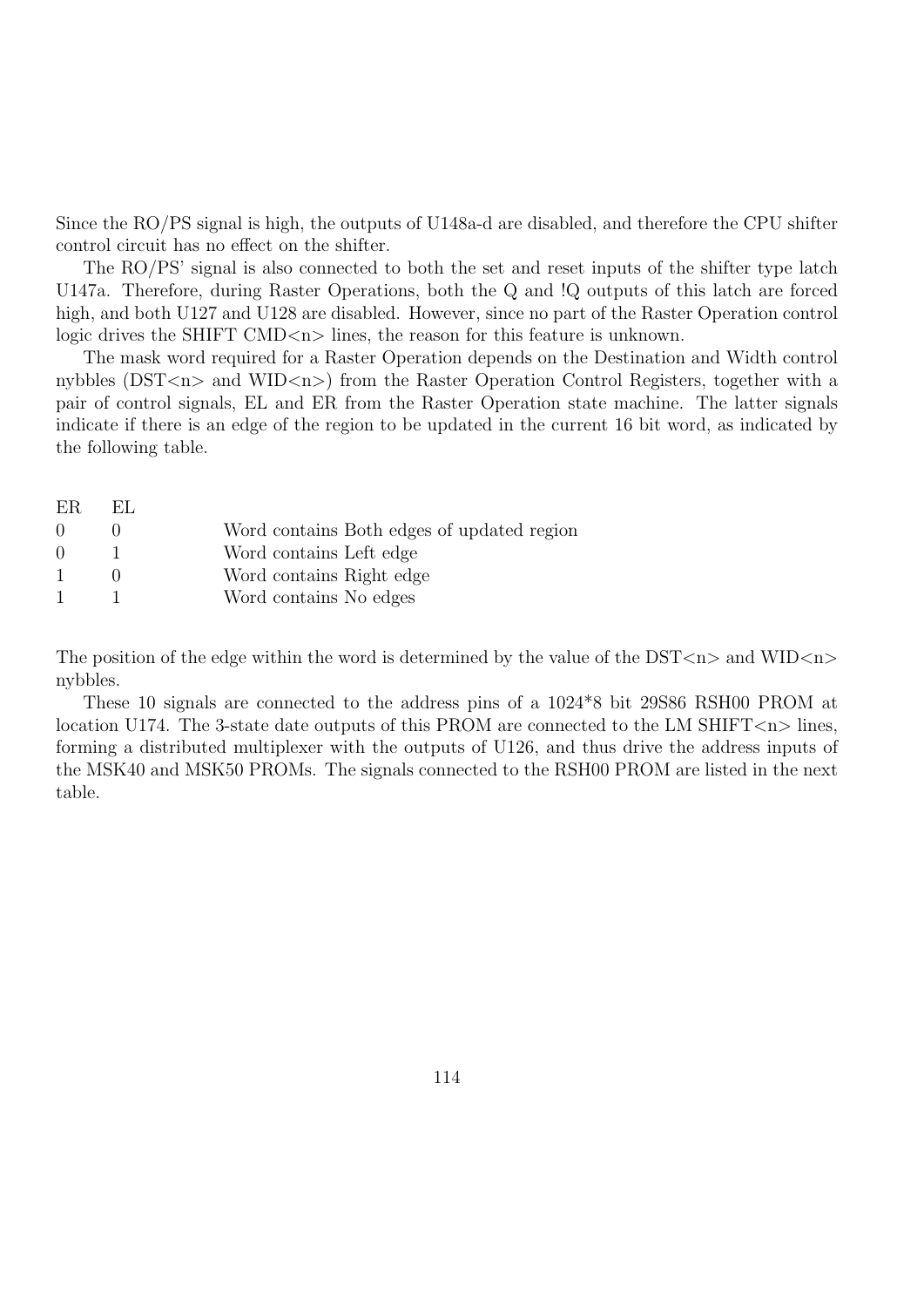| Address        | Signal                   | Comments                    |
|----------------|--------------------------|-----------------------------|
| A <sub>0</sub> | ΕL                       | Left Edge                   |
| A1             | ER                       | Right Edge                  |
| A2             | WID BITS<0>              | Width control Nybble        |
| A3             | WID BITS $<1>$           |                             |
| A4             | WID BITS $<$ 2 $>$       |                             |
| A5             | WID BITS $<$ 3 $>$       |                             |
| A6             | DST BITS<0>              | Destination Position Nybble |
| A7             | DST BITS<1>              |                             |
| A8             | $DST$ $BITS < 2>$        |                             |
| A <sub>9</sub> | DST BITS<3>              |                             |
|                |                          |                             |
| Data           | Signal                   | Comments                    |
| D <sub>0</sub> | LM SHIFT CMD<0>          | Mask Control                |
| D1             | LM SHIFT $\text{CMD}<1>$ |                             |
| D2             | LM SHIFT CMD $<2>$       |                             |
| D <sub>3</sub> | LM SHIFT CMD<3>          |                             |
| D <sub>4</sub> | LM SHIFT CMD<4>          |                             |
| D <sub>5</sub> | LM SHIFT CMD $<5>$       |                             |
| D <sub>6</sub> | LM SHIFT CMD<6>          |                             |
| D7             | LM SHIFT CMD<7>          |                             |

The data lines of this PROM are directly connected to the address inputs (A0-A7) of the MSK40 and MSK50 PROMs described above. The output enable signal of the RSH00 ROM is driven by the RO/PS' signal, so that the outputs are only enabled during Raster Operations. Since the A8 line of the 2 mask PROMs is driven by the RO/PS signal, the second half of these PROMS is used for Raster Operations, while the first half is used for programmed shifts.

### 6.5.2.1 Raster Operation Shift Commands

The number of bits by which the source bit-map words must be shifted to align them with the destination is simply the difference between the SRC BIT $\langle n \rangle$  and DST BIT $\langle n \rangle$  control nybbles. Therefore, the RSF00 PROM is programmed to act as a 4-bit subtracter, as shown in this table.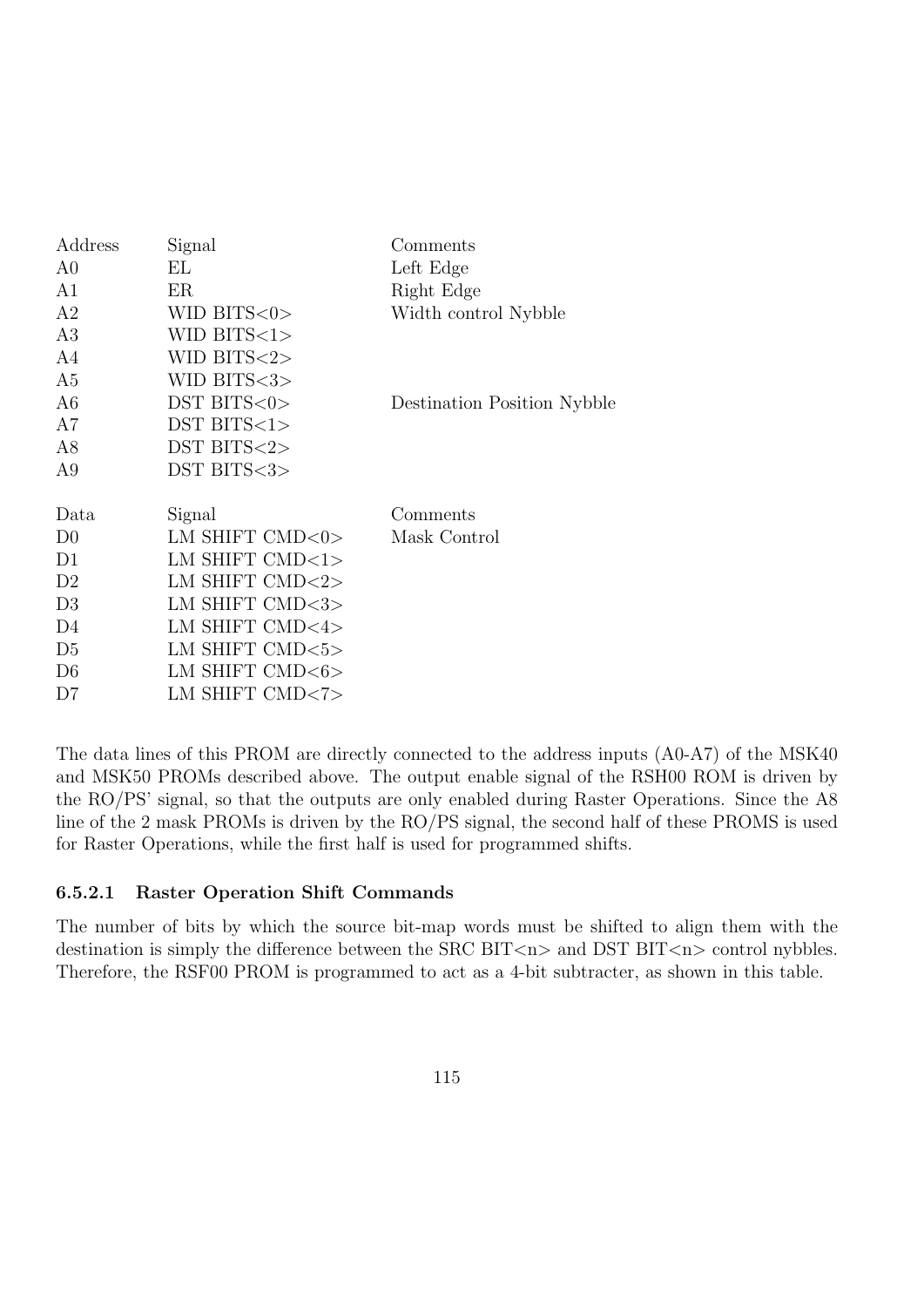| SRC<br>$\epsilon$ |
|-------------------|
|-------------------|

|    |                |                |              |    | Ð.           | 6        |    |                |          | А              | в            | С              | Ð              | Е  |    |
|----|----------------|----------------|--------------|----|--------------|----------|----|----------------|----------|----------------|--------------|----------------|----------------|----|----|
|    |                | $\overline{2}$ | 3            |    | 5            | 6        |    |                | 9        | 10             | 11           | 12             | 13             | 14 | 15 |
| 15 | $\Omega$       |                | $\mathbf{2}$ | з  | 4            | 5        | 6  |                | 8        | 9              | 10           | 11             | 12             | 13 | 14 |
| 14 | 15             | $\Omega$       |              |    | 3            | 4        | 5  |                |          | 8              | 9            | 10             | 11             | 12 | 13 |
| 13 | 14             | 15             | $\Omega$     |    | $\mathbf{2}$ | 3        |    |                |          | ,              | 8            | 9              | 10             | 11 | 12 |
| 12 | 13             | 14             | 15           | 0  |              | 2        | 3  | 4              | n.       | 6              |              | 8              | 9              | 10 | 11 |
| 11 | 12             | 13             | 14           | 15 | 0            |          | 2  | 3              | 4        | 5              | 6            |                | 8              | 9  | 10 |
| 10 | 11             | 12             | 13           | 14 | 15           | $\Omega$ |    | $\overline{2}$ | 3        | 4              | 5.           | 6              |                | 8  | 9  |
| 9  | 10             | 11             | 12           | 13 | 14           | 15       | 0  |                |          | 3              |              |                |                |    |    |
| 8  | 9              | 10             | 11           | 12 | 13           | 14       | 15 | 0              |          | $\overline{2}$ | 3            |                |                | 6. |    |
|    | 8              | 9              | 10           | 11 | 12           | 13       | 14 | 15             | $\Omega$ |                | $\mathbf{2}$ | 3              | 4              | Ð. |    |
|    | $\overline{7}$ | 8              | 9            | 10 | 11           | 12       | 13 | 14             | 15       | $\Omega$       |              | $\overline{2}$ | 3              | 4  |    |
|    | 6              |                | 8            | 9  | 10           | 11       | 12 | 13             | 14       | 15             | $\Omega$     |                | $\overline{2}$ | 3  |    |
|    | 5              | 6              |              | я  | 9            | 10       | 11 | 12             | 13       | 14             | 15           | $\Omega$       |                | 2  |    |
|    | $\overline{4}$ | Ð.             |              |    | 8            | 9        | 10 | 11             | 12       | 13             | 14           | 15             |                |    |    |
|    | 3              | 4              |              |    |              | 8        | 9  | 10             | 11       | 12             | 13           | 14             | 15             | 0  |    |
|    |                |                |              |    |              |          |    | 9              | 10       | 11             | 12           | 13             | 14             | 15 |    |

The particular mask word used depends on the state of the EL and ER signals, and the 4 cases will be described separately. For each value of the  $DST\langle n \rangle$  and  $WID\langle n \rangle$  nybbles, the table indicates the value of the LM SHIFT $\langle n \rangle$  lines, and below it, the mask word sent to the combiner.

The case when both EL and ER are low occurs when one 16 bit word contains both edges of the region to be updated. The DST $\langle n \rangle$  nybble then specifies the position of the left edge (most significant bit) and the complement of the WID $\langle n \rangle$  nybble is one less than the number of bits to update. This is illustrated by the following table<br> $\frac{\text{w}}{\text{w}}$ 

|--|--|

DST<n>

|          | $\Omega$        | 1               | $\overline{2}$ | 3              | 4               | 5              | 6              | 7              | 8              | 9              | А              | B              | C                | D                | E                | F           |
|----------|-----------------|-----------------|----------------|----------------|-----------------|----------------|----------------|----------------|----------------|----------------|----------------|----------------|------------------|------------------|------------------|-------------|
| $\Omega$ | 01              | 02              | 03             | 04             | 05              | 06             | 07             | 08             | 09             | 0A             | 0B             | 0 <sup>C</sup> | 0 <sub>D</sub>   | 0E               | 0F               | 00          |
|          | 0001            | 0001            | 0001           | 0001           | 0001            | 0001           | 0001           | 0001           | 0001           | 0001           | 0001           | 0001           | 0001             | 0001             | 0001             | 0001        |
| 1        | 12              | 13              | 14             | 15             | 16              | 17             | 18             | 19             | 1A             | 1B             | 1 <sup>C</sup> | 1D             | 1E               | 1F               | 10               | 11          |
|          | 0003            | 0003            | 0003           | 0003           | 0003            | 0003           | 0003           | 0003           | 0003           | 0003           | 0003           | 0003           | 0003             | 0003             | 0003             | 0002        |
| 2        | 23              | 24              | 25             | 26             | 27              | 28             | 29             | 2A             | 2B             | 2C             | 2D             | 2E             | 2F               | 20               | 21               | 22          |
|          | 0007            | 0007            | 0007           | 0007           | 0007            | 0007           | 0007           | 0007           | 0007           | 0007           | 0007           | 0007           | 0007             | 0007             | 0006             | 0004        |
| 3        | 34              | 35              | 36             | 37             | 38              | 39             | 3A             | 3B             | 3 <sub>C</sub> | 3D             | 3E             | 3F             | 30               | 31               | 32               | 33          |
|          | 000F            | 000F            | 000F           | 000F           | 000F            | 000F           | 000F           | 000F           | 000F           | 000F           | 000F           | 000F           | 000F             | 000E             | 000C             | 0008        |
| 4        | 45              | 46              | 47             | 48             | 49              | 4A             | 4B             | 4C             | 4D             | 4E             | 4F             | 40             | 41               | 42               | 43               | 44          |
|          | 001F            | 001F            | 001F           | 001F           | 001F            | 001F           | 001F           | 001F           | 001F           | 001F           | 001F           | 001F           | 001E             | 001C             | 0018             | 0010        |
| 5        | 56              | 57              | 58             | 59             | 5A              | 5B             | 5C             | 5D             | 5E             | 5F             | 50             | 51             | 52               | 53               | 54               | 55          |
|          | 003F            | 003F            | 003F           | 003F           | 003F            | 003F           | 003F           | 003F           | 003F           | 003F           | 003F           | 003E           | 003C             | 0038             | 0030             | 0020        |
| 6        | 67              | 68              | 69             | 6A             | 6 <sub>B</sub>  | 6C             | 6D             | 6E             | 6F             | 60             | 61             | 62             | 63               | 64               | 65               | 66          |
|          | 007F            | 007F            | 007F           | 007F           | 007F            | 007F           | 007F           | 007F           | 007F           | 007F           | 007E           | 007C           | 0078             | 0070             | 0060             | 0040        |
| 7        | 78              | 79              | 7A             | 7B             | 7C              | 7D             | 7E             | 7F             | 70             | 71             | 72             | 73             | 74               | 75               | 76               | 77          |
|          | 00FF            | 00FF            | 00FF           | 00FF           | 00FF            | 00FF           | 00FF           | 00FF           | 00FF           | 00FE           | 00FC           | 00F8           | 00F0             | 00E0             | 00C0             | 0080        |
| 8        | 89              | <b>8A</b>       | 8B             | 8 <sub>C</sub> | 8D              | 8E             | 8F             | 80             | 81             | 82             | 83             | 84             | 85               | 86               | 87               | 88          |
|          | 01FF            | 01FF            | 01FF           | 01FF           | 01FF            | 01FF           | 01FF           | 01FF           | 01FE           | 01FC           | 01F8           | 01F0           | 01E0             | 01C0             | 0180             | 0100        |
| 9        | <b>9A</b>       | 9B              | 9C             | 9D             | 9E              | 9F             | 90             | 91             | 92             | 93             | 94             | 95             | 96               | 97               | 98               | 99          |
|          | 03FF            | 03FF            | 03FF           | 03FF           | 03FF            | 03FF           | 03FF           | 03FE           | 03FC           | 03F8           | 03F0           | 03E0           | 03C0             | 0380             | 0300             | 0200        |
| A        | AB              | AC              | AD             | AE             | AF              | A <sub>0</sub> | A1             | A <sub>2</sub> | A3             | A <sub>4</sub> | A <sub>5</sub> | A6             | A7               | A8               | A9               | AA          |
|          | 07FF            | 07FF            | 07FF           | 07FF           | 07FF            | 07FF           | 07FE           | 07FC           | 07F8           | 07F0           | 07E0           | 07C0           | 0780             | 0700             | 0600             | 0400        |
| в        | BC              | <b>BD</b>       | BE             | BF             | B <sub>0</sub>  | B1             | B <sub>2</sub> | B <sub>3</sub> | B <sub>4</sub> | B <sub>5</sub> | B <sub>6</sub> | B7             | B8               | <b>B</b> 9       | BA               | BB          |
|          | $0$ FFF         | $0$ FFF         | 0FFF           | $0$ FFF        | $0$ FFF         | $0$ FFE        | 0FFC           | 0FF8           | 0FF0           | 0FE0           | 0FC0           | 0F80           | 0F00             | 0E00             | 0C <sub>00</sub> | 0800        |
| C        | CD              | CE              | CF             | $_{\rm CO}$    | C1              | C <sub>2</sub> | C3             | C <sub>4</sub> | C5             | C6             | C7             | C8             | C9               | CA               | CB               | $_{\rm CC}$ |
|          | $1$ FFF         | $1$ $F$ $F$ $F$ | $1$ $FF$ $FF$  | $1$ $FF$ $FF$  | $1$ $F$ $F$ $E$ | 1FFC           | 1FF8           | 1FF0           | 1FE0           | 1FC0           | 1F80           | 1F00           | 1E00             | 1C <sub>00</sub> | 1800             | 1000        |
| D        | DE              | DF              | D <sub>0</sub> | D1             | D <sub>2</sub>  | D3             | D <sub>4</sub> | D <sub>5</sub> | D <sub>6</sub> | D <sub>7</sub> | D <sub>8</sub> | D <sub>9</sub> | DA               | $DB$             | DC               | <b>DD</b>   |
|          | $3$ $F$ $F$ $F$ | 3FFF            | 3FFF           | 3FFE           | 3FFC            | 3FF8           | 3FF0           | 3FE0           | 3FC0           | 3F80           | 3F00           | 3E00           | 3C <sub>00</sub> | 3800             | 3000             | 2000        |
| E        | EF              | E0              | E1             | E2             | E <sub>3</sub>  | E4             | E <sub>5</sub> | E <sub>6</sub> | E7             | E8             | E9             | EA             | EB               | EC               | ED               | EE          |
|          | 7FFF            | 7FFF            | 7FFE           | 7FFC           | 7FF8            | 7FF0           | 7FE0           | 7FC0           | <b>7F80</b>    | <b>7F00</b>    | 7E00           | 7C00           | 7800             | 7000             | 6000             | 4000        |
| F        | F <sub>0</sub>  | F1              | F <sub>2</sub> | F3             | F <sub>4</sub>  | F5             | F6             | F7             | F8             | F9             | FA             | FB             | FC               | FD               | FE               | FF          |
|          | FFFF            | <b>FFFE</b>     | <b>FFFC</b>    | FFF8           | FFF0            | FFE0           | FFC0           | <b>FF80</b>    | FF00           | FE00           | FC00           | F800           | F <sub>000</sub> | E000             | C <sub>000</sub> | 8000        |

When the EL signal is high and the ER signal is low, the current word contains the left edge of the region to update. The DST $\langle n \rangle$  nybble specifies the location of this edge, and the WID $\langle n \rangle$ has no effect, as show in this table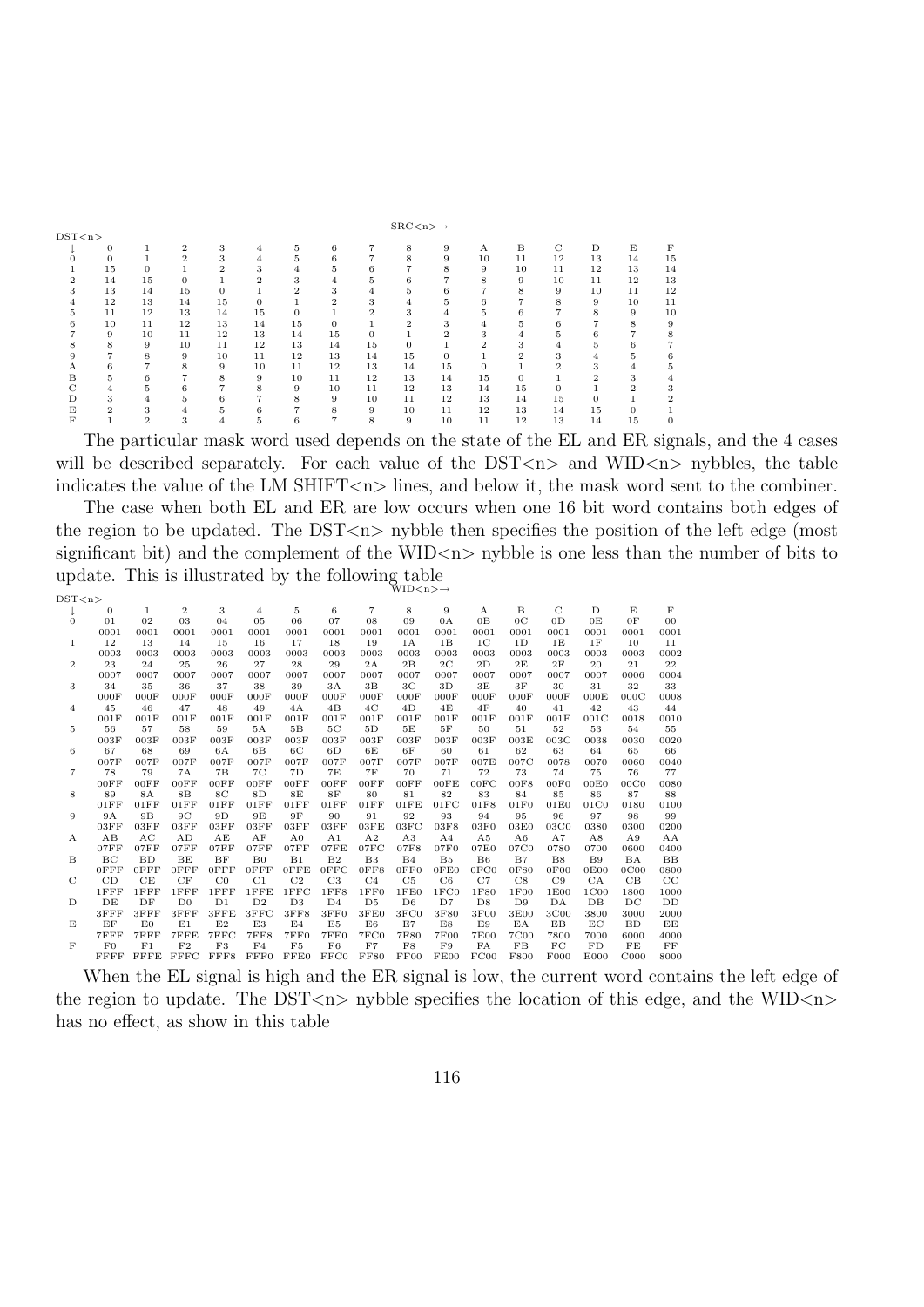|                |                | $WID < n > \rightarrow$ |                |                |                |                |                |                |                |                |                |                |                |                |                |                |
|----------------|----------------|-------------------------|----------------|----------------|----------------|----------------|----------------|----------------|----------------|----------------|----------------|----------------|----------------|----------------|----------------|----------------|
| DST < n        |                |                         |                |                |                |                |                |                |                |                |                |                |                |                |                |                |
| ↓              | $\mathbf{0}$   | $\mathbf{1}$            | $\overline{2}$ | 3              | $\overline{4}$ | 5              | 6              | $\overline{7}$ | 8              | 9              | $\mathbf{A}$   | B              | $\mathcal{C}$  | D              | E              | F              |
| $\mathbf{0}$   | 00             | 0 <sub>0</sub>          | 00             | 00             | $00\,$         | $00\,$         | 00             | 00             | 00             | 00             | 00             | 0 <sub>0</sub> | 0 <sub>0</sub> | 00             | 00             | $00\,$         |
|                | 0001           | 0001                    | 0001           | 0001           | 0001           | 0001           | 0001           | 0001           | 0001           | 0001           | 0001           | 0001           | 0001           | 0001           | 0001           | 0001           |
| 1              | 10             | 10                      | 10             | 10             | 10             | 10             | 10             | 10             | 10             | 10             | 10             | 10             | 10             | 10             | 10             | 10             |
|                | 0003           | 0003                    | 0003           | 0003           | 0003           | 0003           | 0003           | 0003           | 0003           | 0003           | 0003           | 0003           | 0003           | 0003           | 0003           | 0003           |
| $\overline{2}$ | 20             | 20                      | 20             | 20             | 20             | 20             | 20             | 20             | 20             | 20             | 20             | 20             | 20             | 20             | 20             | 20             |
|                | 0007           | 0007                    | 0007           | 0007           | 0007           | 0007           | 0007           | 0007           | 0007           | 0007           | 0007           | 0007           | 0007           | 0007           | 0007           | 0007           |
| 3              | 30             | 30                      | 30             | 30             | 30             | 30             | 30             | 30             | 30             | 30             | 30             | 30             | 30             | 30             | 30             | 30             |
|                | 000F           | 000F                    | 000F           | 000F           | 000F           | 000F           | 000F           | 000F           | 000F           | 000F           | 000F           | 000F           | 000F           | 000F           | 000F           | 000F           |
| $\overline{4}$ | 40             | 40                      | 40             | 40             | 40             | 40             | 40             | 40             | 40             | 40             | 40             | 40             | 40             | 40             | 40             | 40             |
|                | 001F           | 001F                    | 001F           | 001F           | 001F           | 001F           | 001F           | 001F           | 001F           | 001F           | 001F           | 001F           | 001F           | 001F           | 001F           | 001F           |
| 5              | 50             | 50                      | 50             | 50             | 50             | 50             | 50             | 50             | 50             | 50             | 50             | 50             | 50             | 50             | 50             | 50             |
|                | 003F           | 003F                    | 003F           | 003F           | 003F           | 003F           | 003F           | 003F           | 003F           | 003F           | 003F           | 003F           | 003F           | 003F           | 003F           | 003F           |
| 6              | 60             | 60                      | 60             | 60             | 60             | 60             | 60             | 60             | 60             | 60             | 60             | 60             | 60             | 60             | 60             | 60             |
|                | 007F           | 007F                    | 007F           | 007F           | 007F           | 007F           | 007F           | 007F           | 007F           | 007F           | 007F           | 007F           | 007F           | 007F           | 007F           | 007F           |
| $\overline{7}$ | 70             | 70                      | 70             | 70             | 70             | 70             | 70             | 70             | 70             | 70             | 70             | 70             | 70             | 70             | 70             | 70             |
|                | 00FF           | 00FF                    | 00FF           | 00FF           | 00FF           | 00FF           | 00FF           | 00FF           | 00FF           | 00FF           | 00FF           | 00FF           | 00FF           | 00FF           | 00FF           | 00FF           |
| 8              | 80             | 80                      | 80             | 80             | 80             | 80             | 80             | 80             | 80             | 80             | 80             | 80             | 80             | 80             | 80             | 80             |
|                | 01FF           | 01FF                    | 01FF           | 01FF           | 01FF           | 01FF           | 01FF           | 01FF           | 01FF           | 01FF           | 01FF           | 01FF           | 01FF           | 01FF           | 01FF           | 01FF           |
| 9              | 90             | 90                      | 90             | 90             | 90             | 90             | 90             | 90             | 90             | 90             | 90             | 90             | 90             | 90             | 90             | 90             |
|                | 03FF           | 03FF                    | 03FF           | 03FF           | 03FF           | 03FF           | 03FF           | 03FF           | 03FF           | 03FF           | 03FF           | 03FF           | 03FF           | 03FF           | 03FF           | 03FF           |
| А              | A <sub>0</sub> | A <sub>0</sub>          | A <sub>0</sub> | A <sub>0</sub> | A <sub>0</sub> | A <sub>0</sub> | A <sub>0</sub> | A <sub>0</sub> | A <sub>0</sub> | A <sub>0</sub> | A <sub>0</sub> | A <sub>0</sub> | A <sub>0</sub> | A <sub>0</sub> | A <sub>0</sub> | A <sub>0</sub> |
|                | 07FF           | 07FF                    | 07FF           | 07FF           | 07FF           | 07FF           | 07FF           | 07FF           | 07FF           | 07FF           | 07FF           | 07FF           | 07FF           | 07FF           | 07FF           | 07FF           |
| B              | B <sub>0</sub> | B <sub>0</sub>          | B <sub>0</sub> | B <sub>0</sub> | B <sub>0</sub> | B <sub>0</sub> | B <sub>0</sub> | B <sub>0</sub> | B <sub>0</sub> | B <sub>0</sub> | B <sub>0</sub> | B <sub>0</sub> | B <sub>0</sub> | B <sub>0</sub> | B <sub>0</sub> | B <sub>0</sub> |
|                | $0$ FFF        | $0$ FFF                 | 0FFF           | $0$ $FF$ $F$   | 0FFF           | 0FFF           | $0$ FFF        | $0$ FFF        | $0$ FFF        | 0FFF           | 0FFF           | $0$ FFF        | $0$ FFF        | $0$ FFF        | $0$ $FF$ $F$   | $0$ FFF        |
| $\mathcal{C}$  | $_{\rm CO}$    | $_{\rm CO}$             | $_{\rm C0}$    | $_{\rm C0}$    | $_{\rm CO}$    | $_{\rm CO}$    | $_{\rm C0}$    | $_{\rm CO}$    | $_{\rm CO}$    | $_{\rm C0}$    | C <sub>0</sub> | $_{\rm CO}$    | $_{\rm C0}$    | $_{\rm C0}$    | $_{\rm CO}$    | $_{\rm CO}$    |
|                | $1$ $FF$ $FF$  | $1$ $FF$ $F$            | 1FFF           | $1$ $FF$ $FF$  | $1$ $FF$ $FF$  | $1$ $FF$ $FF$  | $1$ $FF$ $F$   | $1$ $FF$ $F$   | $1$ $FF$ $FF$  | $1$ $FF$ $F$   | $1$ $FF$ $FF$  | $1$ $FF$ $F$   | 1FFF           | $1$ $FF$ $FF$  | $1$ $FF$ $FF$  | $1$ $FF$ $FF$  |
| D              | D <sub>0</sub> | D <sub>0</sub>          | D <sub>0</sub> | D <sub>0</sub> | D <sub>0</sub> | D <sub>0</sub> | D <sub>0</sub> | D <sub>0</sub> | D <sub>0</sub> | D <sub>0</sub> | D <sub>0</sub> | D <sub>0</sub> | D <sub>0</sub> | D <sub>0</sub> | D <sub>0</sub> | D <sub>0</sub> |
|                | 3FFF           | 3FFF                    | 3FFF           | 3FFF           | $3$ $FF$ $F$   | 3FFF           | 3FFF           | $3$ $FF$ $F$   | 3FFF           | 3FFF           | 3FFF           | 3FFF           | $3$ $FFF$      | $3$ $FF$ $F$   | 3FFF           | 3FFF           |
| Е              | E <sub>0</sub> | E0                      | E0             | E <sub>0</sub> | E <sub>0</sub> | E0             | E0             | E <sub>0</sub> | E0             | E0             | E <sub>0</sub> | E0             | E0             | E0             | E0             | E0             |
|                | 7FFF           | 7FFF                    | 7FFF           | 7FFF           | 7FFF           | 7FFF           | 7FFF           | 7FFF           | 7FFF           | 7FFF           | 7FFF           | 7FFF           | 7FFF           | 7FFF           | 7FFF           | 7FFF           |
| F              | F <sub>0</sub> | F <sub>0</sub>          | F <sub>0</sub> | F <sub>0</sub> | F <sub>0</sub> | F <sub>0</sub> | F <sub>0</sub> | F <sub>0</sub> | F <sub>0</sub> | F <sub>0</sub> | F <sub>0</sub> | F <sub>0</sub> | F <sub>0</sub> | F <sub>0</sub> | F <sub>0</sub> | F <sub>0</sub> |
|                | FFFF           | FFFF                    | <b>FFFF</b>    | FFFF           | <b>FFFF</b>    | <b>FFFF</b>    | FFFF           | FFFF           | FFFF           | FFFF           | FFFF           | FFFF           | <b>FFFF</b>    | <b>FFFF</b>    | <b>FFFF</b>    | FFFF           |

If the ER signal is high, and the EL signal is not, then the right edge of the region to be updated is contained in the current word. The width of the region (modulo 16) is equal to the complement of the WID $\langle n \rangle$  nybble plus 1, so the sum of the number of 1s in the corresponding elements of this table and the last is equal to that value.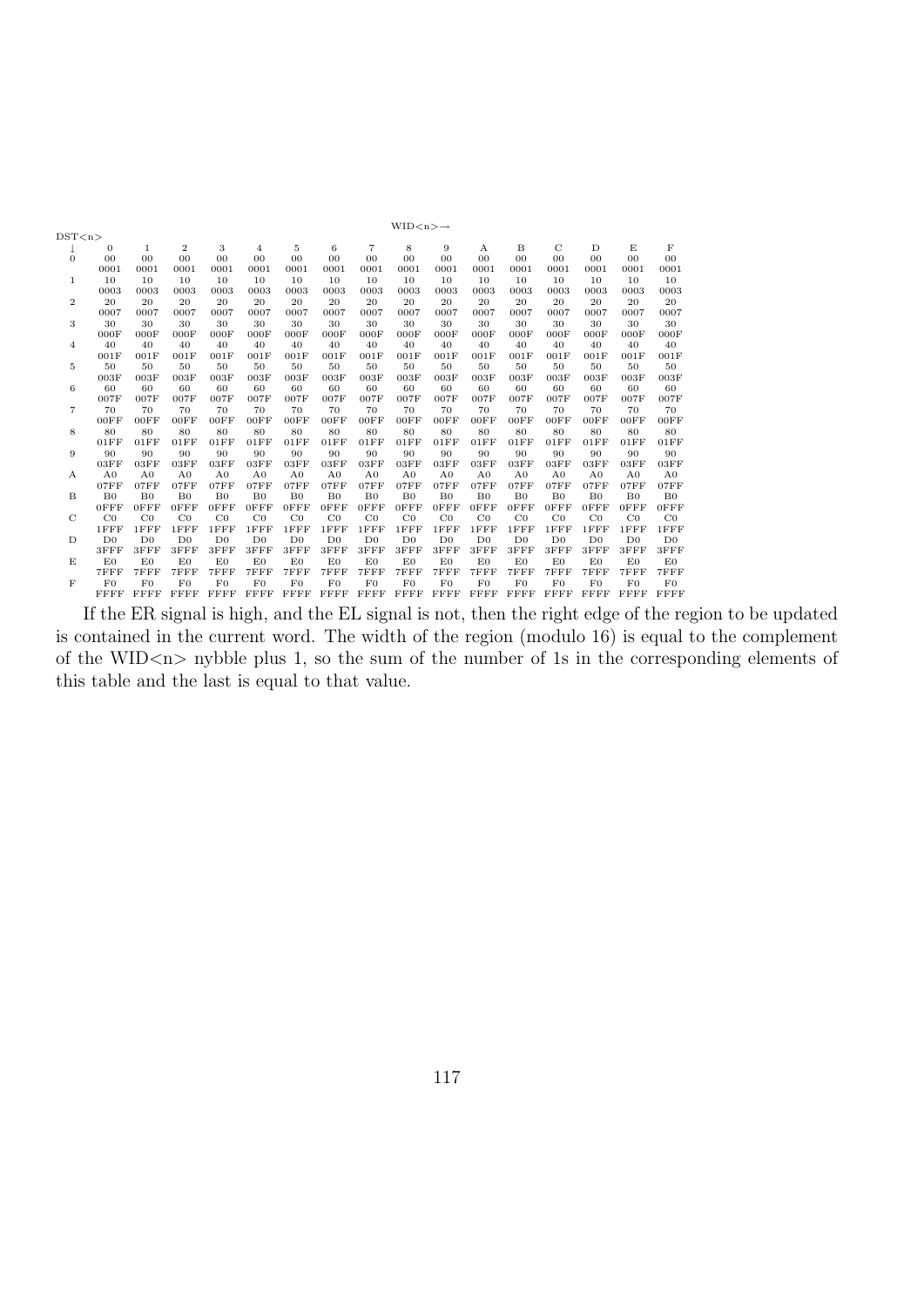|                  |                  | $WID < n > \rightarrow$ |                  |                  |                  |                  |                  |                  |                              |                  |                  |                  |                |                  |                  |                  |
|------------------|------------------|-------------------------|------------------|------------------|------------------|------------------|------------------|------------------|------------------------------|------------------|------------------|------------------|----------------|------------------|------------------|------------------|
| DST < n          |                  |                         |                  |                  |                  |                  |                  |                  |                              |                  |                  |                  |                |                  |                  |                  |
| ↓                | $\Omega$         | 1                       | $\overline{2}$   | 3                | $\overline{4}$   | 5                | 6                | $\overline{7}$   | 8                            | 9                | А                | в                | C              | D                | E                | F                |
| $\overline{0}$   | F1               | F <sub>2</sub>          | F3               | F <sub>4</sub>   | F5               | F6               | F7               | F8               | F9                           | FA               | FB               | FC               | FD             | FE               | FF               | F <sub>0</sub>   |
|                  | <b>FFFE</b>      | FFFC                    | FFF8             | FFF0             | FFE0             | FFC0             | <b>FF80</b>      | FF00             | FE00                         | FC00             | F800             | F <sub>000</sub> | E000           | C <sub>000</sub> | 8000             | FFFF             |
| $\mathbf{1}$     | F <sub>2</sub>   | F3                      | F <sub>4</sub>   | F <sub>5</sub>   | F6               | F7               | F8               | F9               | FA                           | FB               | FC               | FD               | FE             | FF               | F <sub>0</sub>   | F1               |
|                  | <b>FFFC</b>      | FFF8                    | FFF0             | FFE0             | FFCO             | <b>FF80</b>      | FF00             | FE00             | FC00                         | F800             | F <sub>000</sub> | E000             | C000           | 8000             | <b>FFFF</b>      | FFFE             |
| $\boldsymbol{2}$ | F3               | F <sub>4</sub>          | F5               | F6               | F7               | F8               | F9               | FA               | FB                           | FC               | FD               | FE               | $_{\rm FF}$    | F <sub>0</sub>   | F1               | F2               |
|                  | FFF8             | FFF0                    | FFE0             | FFCO             | <b>FF80</b>      | FF00             | FE00             | FC00             | F800                         | F <sub>000</sub> | E000             | C <sub>000</sub> | 8000           | FFFF             | <b>FFFE</b>      | <b>FFFC</b>      |
| 3                | F <sub>4</sub>   | F5                      | F6               | F7               | F8               | F9               | FA               | FB               | $_{\rm FC}$                  | FD               | FE               | FF               | F <sub>0</sub> | F1               | F2               | F3               |
|                  | FFF0             | FFE0                    | FFC0             | <b>FF80</b>      | FF00             | FE00             | FC00             | F800             | F000                         | E000             | C <sub>000</sub> | 8000             | FFFF           | <b>FFFE</b>      | <b>FFFC</b>      | FFF8             |
| $\overline{4}$   | F <sub>5</sub>   | F6                      | F7               | F8               | F9               | FA               | F <sub>B</sub>   | FC               | FD                           | FE               | FF               | F <sub>0</sub>   | F1             | F2               | F3               | F <sub>4</sub>   |
|                  | FFE0             | FFCO                    | <b>FF80</b>      | FF00             | FE00             | FC00             | F800             | F000             | E000                         | C <sub>000</sub> | 8000             | <b>FFFF</b>      | <b>FFFE</b>    | <b>FFFC</b>      | FFF8             | FFF0             |
| 5                | F6               | F7                      | F8               | F9               | <b>FA</b>        | FB               | FC               | FD               | FE                           | FF               | F <sub>0</sub>   | F1               | F <sub>2</sub> | F3               | F <sub>4</sub>   | F <sub>5</sub>   |
|                  | FFC0             | <b>FF80</b>             | FF00             | FE00             | FC00             | F800             | F <sub>000</sub> | E000             | C <sub>000</sub>             | 8000             | FFFF             | <b>FFFE</b>      | <b>FFFC</b>    | FFF8             | FFF0             | FFE0             |
| 6                | F7               | F8                      | F9               | FA               | FB               | $_{\rm FC}$      | FD               | FE               | FF                           | F <sub>0</sub>   | F1               | F <sub>2</sub>   | F3             | F <sub>4</sub>   | F5               | F6               |
|                  | <b>FF80</b>      | FF00                    | FE00             | FC00             | F800             | F <sub>000</sub> | E000             | C <sub>000</sub> | 8000                         | FFFF             | <b>FFFE</b>      | <b>FFFC</b>      | FFF8           | FFF0             | FFE0             | FFC0             |
| $\overline{7}$   | $_{\rm F8}$      | F9                      | FA               | FB               | FC               | FD               | FE               | FF               | F <sub>0</sub>               | F1               | F <sub>2</sub>   | F3               | F <sub>4</sub> | F5               | F6               | F7               |
|                  | FF00             | FE00                    | FC00             | F800             | F <sub>000</sub> | E000             | C <sub>000</sub> | 8000             | FFFF                         | FFFE             | FFFC             | FFF8             | FFF0           | FFE0             | FFC0             | <b>FF80</b>      |
| 8                | F9               | <b>FA</b>               | FB               | FC               | FD               | FE               | FF               | F <sub>0</sub>   | F1                           | F2               | F3               | F <sub>4</sub>   | F <sub>5</sub> | F <sub>6</sub>   | F7               | F8               |
|                  | FE00             | FC00                    | F800             | F000             | E000             | C000             | 8000             | <b>FFFF</b>      | FFFE                         | <b>FFFC</b>      | FFF8             | FFF0             | FFE0           | FFC0             | <b>FF80</b>      | FF00             |
| 9                | FA               | F <sub>B</sub>          | $_{\rm FC}$      | FD               | FE               | $_{\rm FF}$      | F <sub>0</sub>   | F1               | F2                           | F3               | F <sub>4</sub>   | F5               | F6             | F7               | F8               | F9               |
|                  | FC00             | F800                    | F <sub>000</sub> | E000             | C <sub>000</sub> | 8000             | FFFF             | <b>FFFE</b>      | $\ensuremath{\mathbf{FFFC}}$ | FFF8             | FFF0             | FFE0             | FFCO           | <b>FF80</b>      | FF00             | FE00             |
| А                | FB               | FC                      | FD               | FE               | FF               | F <sub>0</sub>   | F1               | F <sub>2</sub>   | F3                           | F <sub>4</sub>   | F <sub>5</sub>   | F6               | F7             | F8               | F9               | <b>FA</b>        |
|                  | F800             | F <sub>000</sub>        | E000             | C <sub>000</sub> | 8000             | <b>FFFF</b>      | <b>FFFE</b>      | <b>FFFC</b>      | FFF8                         | FFF0             | FFE0             | FFC0             | <b>FF80</b>    | FF00             | FE00             | FC00             |
| в                | FC               | FD                      | FE               | FF               | F <sub>0</sub>   | F1               | F2               | F3               | F <sub>4</sub>               | F <sub>5</sub>   | F6               | F7               | F8             | F9               | <b>FA</b>        | FB               |
|                  | F <sub>000</sub> | E000                    | C <sub>000</sub> | 8000             | <b>FFFF</b>      | <b>FFFE</b>      | FFFC             | FFF8             | FFF0                         | FFE0             | FFC0             | <b>FF80</b>      | FF00           | FE00             | FC00             | F800             |
| С                | FD               | FE                      | FF               | F <sub>0</sub>   | F1               | F2               | F3               | F <sub>4</sub>   | F <sub>5</sub>               | F6               | F7               | F8               | F9             | FA               | FB               | FC               |
|                  | E000             | C <sub>000</sub>        | 8000             | <b>FFFF</b>      | <b>FFFE</b>      | FFFC             | FFF8             | FFF0             | FFE0                         | FFCO             | <b>FF80</b>      | FF00             | FE00           | FC00             | F800             | F <sub>000</sub> |
| D                | FE               | FF                      | F <sub>0</sub>   | F1               | F2               | F3               | F <sub>4</sub>   | F <sub>5</sub>   | F6                           | F7               | F8               | F9               | <b>FA</b>      | FB               | FC               | FD               |
|                  | C000             | 8000                    | FFFF             | <b>FFFE</b>      | <b>FFFC</b>      | FFF8             | FFF0             | FFE0             | FFC0                         | <b>FF80</b>      | FF00             | FE00             | FC00           | F800             | F000             | E000             |
| E                | FF               | F <sub>0</sub>          | F1               | F <sub>2</sub>   | F3               | F <sub>4</sub>   | F <sub>5</sub>   | F6               | F7                           | F8               | F9               | FA               | FB             | $_{\rm FC}$      | FD               | FE               |
|                  | 8000             | FFFF                    | FFFE             | <b>FFFC</b>      | FFF8             | FFF0             | FFE0             | FFCO             | <b>FF80</b>                  | FF00             | FE00             | FC00             | F800           | F <sub>000</sub> | E000             | C000             |
| F                | F <sub>0</sub>   | F1                      | F <sub>2</sub>   | F3               | F <sub>4</sub>   | F <sub>5</sub>   | F6               | F7               | F8                           | F9               | <b>FA</b>        | FB               | FC             | FD               | FE               | FF               |
|                  | FFFF             | FFFE                    | FFFC             | FFF8             | FFF0             | <b>FFE0</b>      | FFCO             | <b>FF80</b>      | FF00                         | FE00             | FC00             | F800             | F000           | E000             | C <sub>000</sub> | 8000             |

Finally, if both EL and ER are high, the current word lies completely inside the region to be updated, so all the bits must be updated. Therefore a constant mask value of FFFF (hex) is used, as given by the following table.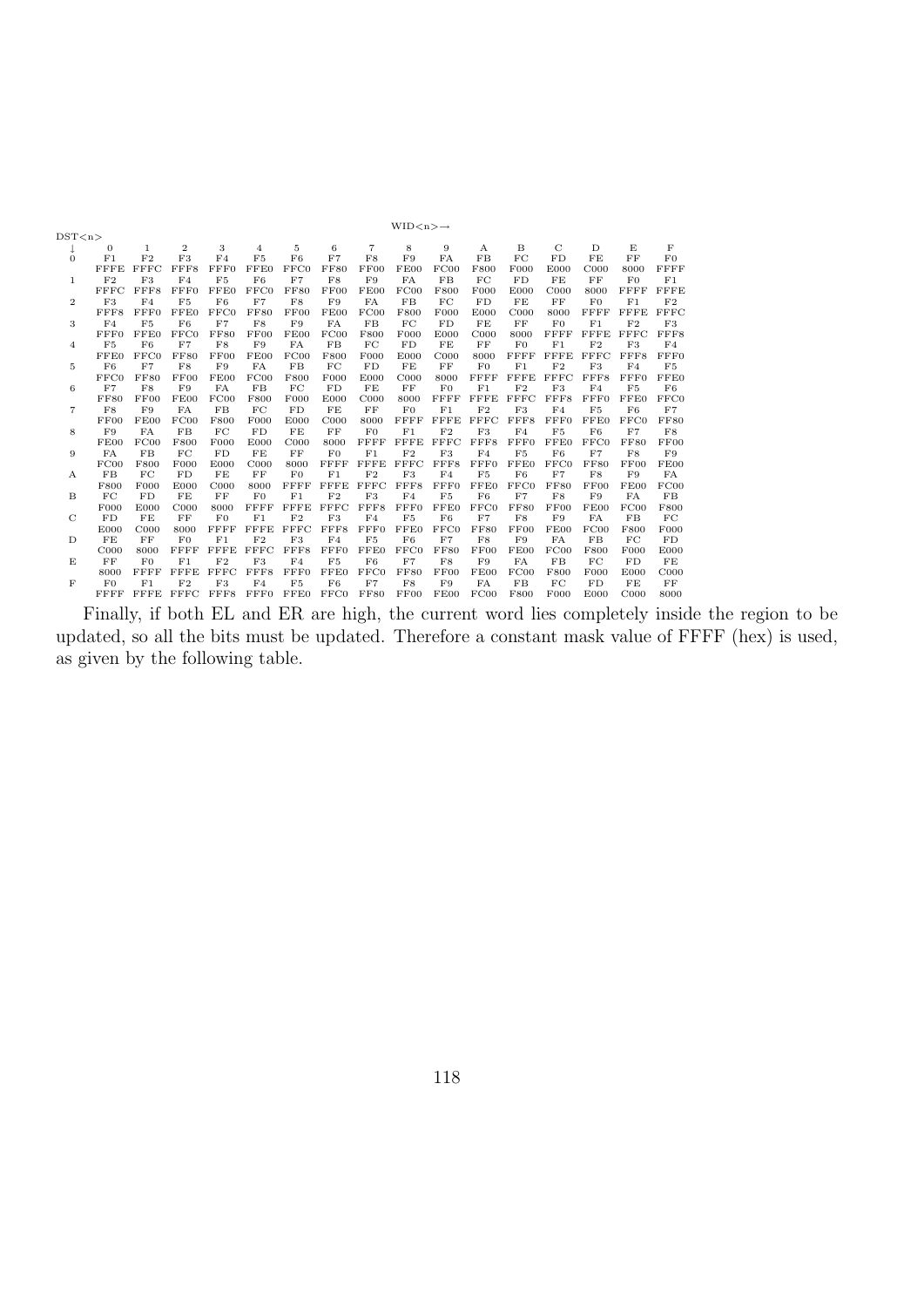|                |                |                |                |                |                |                |                |                | $WID < n > \rightarrow$ |                |                |                |                |                |                |                |
|----------------|----------------|----------------|----------------|----------------|----------------|----------------|----------------|----------------|-------------------------|----------------|----------------|----------------|----------------|----------------|----------------|----------------|
| DST < n >      |                |                |                |                |                |                |                |                |                         |                |                |                |                |                |                |                |
|                | $\Omega$       | 1              | $\overline{2}$ | 3              | $\overline{4}$ | 5              | 6              | $\overline{7}$ | 8                       | 9              | A              | в              | C              | D              | E              | F              |
| $\Omega$       | F <sub>0</sub> | F <sub>0</sub> | F()            | F <sub>0</sub> | F <sub>0</sub> | F <sub>0</sub> | F <sub>0</sub> | F <sub>0</sub> | F()                     | F <sub>0</sub> | $_{\rm F0}$    | F <sub>0</sub> | F()            | F()            | F <sub>0</sub> | F <sub>0</sub> |
|                | FFFF           | FFFF           | FFFF           | FFFF           | <b>FFFF</b>    | FFFF           | FFFF           | FFFF           | FFFF                    | FFFF           | <b>FFFF</b>    | FFFF           | FFFF           | FFFF           | FFFF           | FFFF           |
| 1              | F <sub>0</sub> | $_{\rm F0}$    | F <sub>0</sub> | F <sub>0</sub> | F <sub>0</sub> | F <sub>0</sub> | F <sub>0</sub> | F <sub>0</sub> | F <sub>0</sub>          | F <sub>0</sub> | $_{\rm F0}$    | F <sub>0</sub> | F <sub>0</sub> | F <sub>0</sub> | $_{\rm F0}$    | F <sub>0</sub> |
|                | FFFF           | <b>FFFF</b>    | FFFF           | FFFF           | FFFF           | FFFF           | FFFF           | FFFF           | FFFF                    | FFFF           | FFFF           | FFFF           | FFFF           | FFFF           | FFFF           | <b>FFFF</b>    |
| $\overline{2}$ | F <sub>0</sub> | $_{\rm F0}$    | F <sub>0</sub> | F <sub>0</sub> | F <sub>0</sub> | F <sub>0</sub> | F <sub>0</sub> | F <sub>0</sub> | F <sub>0</sub>          | F <sub>0</sub> | $_{\rm F0}$    | F <sub>0</sub> | F <sub>0</sub> | F <sub>0</sub> | F <sub>0</sub> | $_{\rm F0}$    |
|                | FFFF           | FFFF           | FFFF           | FFFF           | FFFF           | FFFF           | FFFF           | FFFF           | FFFF                    | <b>FFFF</b>    | <b>FFFF</b>    | FFFF           | FFFF           | <b>FFFF</b>    | <b>FFFF</b>    | <b>FFFF</b>    |
| 3              | F <sub>0</sub> | F <sub>0</sub> | $_{\rm F0}$    | F <sub>0</sub> | F <sub>0</sub> | F <sub>0</sub> | $_{\rm F0}$    | $_{\rm F0}$    | F <sub>0</sub>          | F <sub>0</sub> | $_{\rm F0}$    | F <sub>0</sub> | F <sub>0</sub> | F <sub>0</sub> | $_{\rm F0}$    | $_{\rm F0}$    |
|                | FFFF           | FFFF           | FFFF           | FFFF           | FFFF           | FFFF           | FFFF           | FFFF           | FFFF                    | FFFF           | FFFF           | FFFF           | FFFF           | FFFF           | FFFF           | FFFF           |
| $\overline{4}$ | F <sub>0</sub> | F <sub>0</sub> | $_{\rm F0}$    | F <sub>0</sub> | $_{\rm F0}$    | F <sub>0</sub> | F <sub>0</sub> | F <sub>0</sub> | F <sub>0</sub>          | F <sub>0</sub> | F <sub>0</sub> | $_{\rm F0}$    | F <sub>0</sub> | $_{\rm F0}$    | F <sub>0</sub> | F <sub>0</sub> |
|                | FFFF           | FFFF           | FFFF           | FFFF           | FFFF           | FFFF           | FFFF           | FFFF           | FFFF                    | FFFF           | <b>FFFF</b>    | FFFF           | FFFF           | FFFF           | FFFF           | FFFF           |
| 5              | F <sub>0</sub> | $_{\rm F0}$    | F <sub>0</sub> | F <sub>0</sub> | $_{\rm F0}$    | $_{\rm F0}$    | $_{\rm F0}$    | F <sub>0</sub> | $_{\rm F0}$             | F <sub>0</sub> | $_{\rm F0}$    | F <sub>0</sub> | F <sub>0</sub> | F <sub>0</sub> | $_{\rm F0}$    | F <sub>0</sub> |
|                | FFFF           | FFFF           | FFFF           | <b>FFFF</b>    | FFFF           | FFFF           | FFFF           | FFFF           | FFFF                    | FFFF           | FFFF           | FFFF           | FFFF           | FFFF           | FFFF           | FFFF           |
| 6              | F <sub>0</sub> | F <sub>0</sub> | F <sub>0</sub> | F <sub>0</sub> | F <sub>0</sub> | F <sub>0</sub> | F <sub>0</sub> | $_{\rm F0}$    | F <sub>0</sub>          | F <sub>0</sub> | $_{\rm F0}$    | F <sub>0</sub> | F <sub>0</sub> | F <sub>0</sub> | $_{\rm F0}$    | $_{\rm F0}$    |
|                | FFFF           | FFFF           | FFFF           | <b>FFFF</b>    | FFFF           | FFFF           | FFFF           | FFFF           | FFFF                    | FFFF           | <b>FFFF</b>    | FFFF           | FFFF           | FFFF           | FFFF           | FFFF           |
| 7              | F <sub>0</sub> | F <sub>0</sub> | F()            | F <sub>0</sub> | F <sub>0</sub> | F <sub>0</sub> | F <sub>0</sub> | $_{\rm F0}$    | F <sub>0</sub>          | F <sub>0</sub> | F <sub>0</sub> | F <sub>0</sub> | F()            | F <sub>0</sub> | F()            | $_{\rm F0}$    |
|                | FFFF           | FFFF           | FFFF           | FFFF           | FFFF           | FFFF           | FFFF           | FFFF           | FFFF                    | FFFF           | FFFF           | FFFF           | FFFF           | FFFF           | FFFF           | FFFF           |
| 8              | F <sub>0</sub> | $_{\rm F0}$    | $_{\rm F0}$    | F <sub>0</sub> | F <sub>0</sub> | F <sub>0</sub> | F <sub>0</sub> | F <sub>0</sub> | F <sub>0</sub>          | F <sub>0</sub> | $_{\rm F0}$    | F <sub>0</sub> | F <sub>0</sub> | $_{\rm F0}$    | $_{\rm F0}$    | F <sub>0</sub> |
|                | FFFF           | <b>FFFF</b>    | FFFF           | FFFF           | FFFF           | FFFF           | FFFF           | FFFF           | FFFF                    | FFFF           | FFFF           | FFFF           | FFFF           | FFFF           | <b>FFFF</b>    | <b>FFFF</b>    |
| 9              | F <sub>0</sub> | F()            | F()            | F <sub>0</sub> | F <sub>0</sub> | F <sub>0</sub> | F <sub>0</sub> | $_{\rm F0}$    | F <sub>0</sub>          | F <sub>0</sub> | $_{\rm F0}$    | $_{\rm F0}$    | F <sub>0</sub> | F <sub>0</sub> | F <sub>0</sub> | $_{\rm F0}$    |
|                | FFFF           | FFFF           | FFFF           | FFFF           | FFFF           | FFFF           | FFFF           | FFFF           | FFFF                    | FFFF           | <b>FFFF</b>    | FFFF           | FFFF           | FFFF           | <b>FFFF</b>    | FFFF           |
| A              | F <sub>0</sub> | F()            | F()            | F <sub>0</sub> | F <sub>0</sub> | F <sub>0</sub> | F <sub>0</sub> | $_{\rm F0}$    | F <sub>0</sub>          | F <sub>0</sub> | $_{\rm F0}$    | F <sub>0</sub> | F()            | F()            | F <sub>0</sub> | F <sub>0</sub> |
|                | FFFF           | <b>FFFF</b>    | FFFF           | <b>FFFF</b>    | FFFF           | FFFF           | FFFF           | <b>FFFF</b>    | FFFF                    | FFFF           | FFFF           | FFFF           | FFFF           | FFFF           | <b>FFFF</b>    | <b>FFFF</b>    |
| B              | F <sub>0</sub> | F <sub>0</sub> | F <sub>0</sub> | F <sub>0</sub> | F <sub>0</sub> | F <sub>0</sub> | F <sub>0</sub> | F <sub>0</sub> | F <sub>0</sub>          | F <sub>0</sub> | $_{\rm F0}$    | F <sub>0</sub> | F <sub>0</sub> | F <sub>0</sub> | F <sub>0</sub> | F <sub>0</sub> |
|                | FFFF           | <b>FFFF</b>    | FFFF           | FFFF           | FFFF           | FFFF           | FFFF           | FFFF           | FFFF                    | FFFF           | FFFF           | FFFF           | FFFF           | FFFF           | FFFF           | <b>FFFF</b>    |
| $\mathcal{C}$  | F <sub>0</sub> | F <sub>0</sub> | F <sub>0</sub> | F <sub>0</sub> | F <sub>0</sub> | F <sub>0</sub> | F <sub>0</sub> | F <sub>0</sub> | F <sub>0</sub>          | F <sub>0</sub> | $_{\rm F0}$    | F <sub>0</sub> | F <sub>0</sub> | F <sub>0</sub> | F <sub>0</sub> | F <sub>0</sub> |
|                | FFFF           | <b>FFFF</b>    | FFFF           | FFFF           | FFFF           | FFFF           | FFFF           | FFFF           | FFFF                    | <b>FFFF</b>    | FFFF           | FFFF           | FFFF           | FFFF           | FFFF           | FFFF           |
| D              | F <sub>0</sub> | F <sub>0</sub> | F()            | F <sub>0</sub> | F <sub>0</sub> | F <sub>0</sub> | F <sub>0</sub> | F <sub>0</sub> | F()                     | F <sub>0</sub> | F <sub>0</sub> | F()            | F()            | F()            | F()            | F <sub>0</sub> |
|                | FFFF           | FFFF           | FFFF           | <b>FFFF</b>    | <b>FFFF</b>    | FFFF           | FFFF           | FFFF           | FFFF                    | FFFF           | <b>FFFF</b>    | <b>FFFF</b>    | <b>FFFF</b>    | FFFF           | <b>FFFF</b>    | FFFF           |
| E              | F <sub>0</sub> | F <sub>0</sub> | F()            | F <sub>0</sub> | F <sub>0</sub> | F <sub>0</sub> | F <sub>0</sub> | F <sub>0</sub> | F()                     | F <sub>0</sub> | F <sub>0</sub> | F <sub>0</sub> | F <sub>0</sub> | F <sub>0</sub> | F()            | F <sub>0</sub> |
|                | FFFF           | FFFF           | FFFF           | FFFF           | FFFF           | FFFF           | FFFF           | FFFF           | FFFF                    | FFFF           | FFFF           | FFFF           | FFFF           | FFFF           | FFFF           | FFFF           |
| F              | F <sub>0</sub> | $_{\rm F0}$    | $_{\rm F0}$    | F <sub>0</sub> | F <sub>0</sub> | F <sub>0</sub> | F <sub>0</sub> | F <sub>0</sub> | F <sub>0</sub>          | F <sub>0</sub> | $_{\rm F0}$    | $_{\rm F0}$    | F <sub>0</sub> | $_{\rm F0}$    | $_{\rm F0}$    | $_{\rm F0}$    |
|                | FFFF           | FFFF           | FFFF           | FFFF           | FFFF           | FFFF           | <b>FFFF</b>    | FFFF           | FFFF                    | FFFF           | FFFF           | FFFF           | FFFF           | FFFF           | FFFF           | FFFF           |

# 6.6 The Raster Operation Control Registers

The Raster Operation system is controlled by 4 control registers which are loaded by certain microcode instructions. The control signals produced by each register will now be described. The operation of the Raster Operation state machine, and the way in which these signals control it, is described in chapter 7.

### 6.6.1 The Control Register

This register consists of a 74S273 octal D-type flip-flop at location U190. The clock input of this chip is directly driven from the LD C output of the special function decoder described in chapter 4. The D-inputs of the first 7 flip-flops are connected to the lower 7 microcode word Z field lines, and the reset input is connected to the INIT' signal so that the register is cleared when the CPU is reset. The bits stored in this register have the following meanings.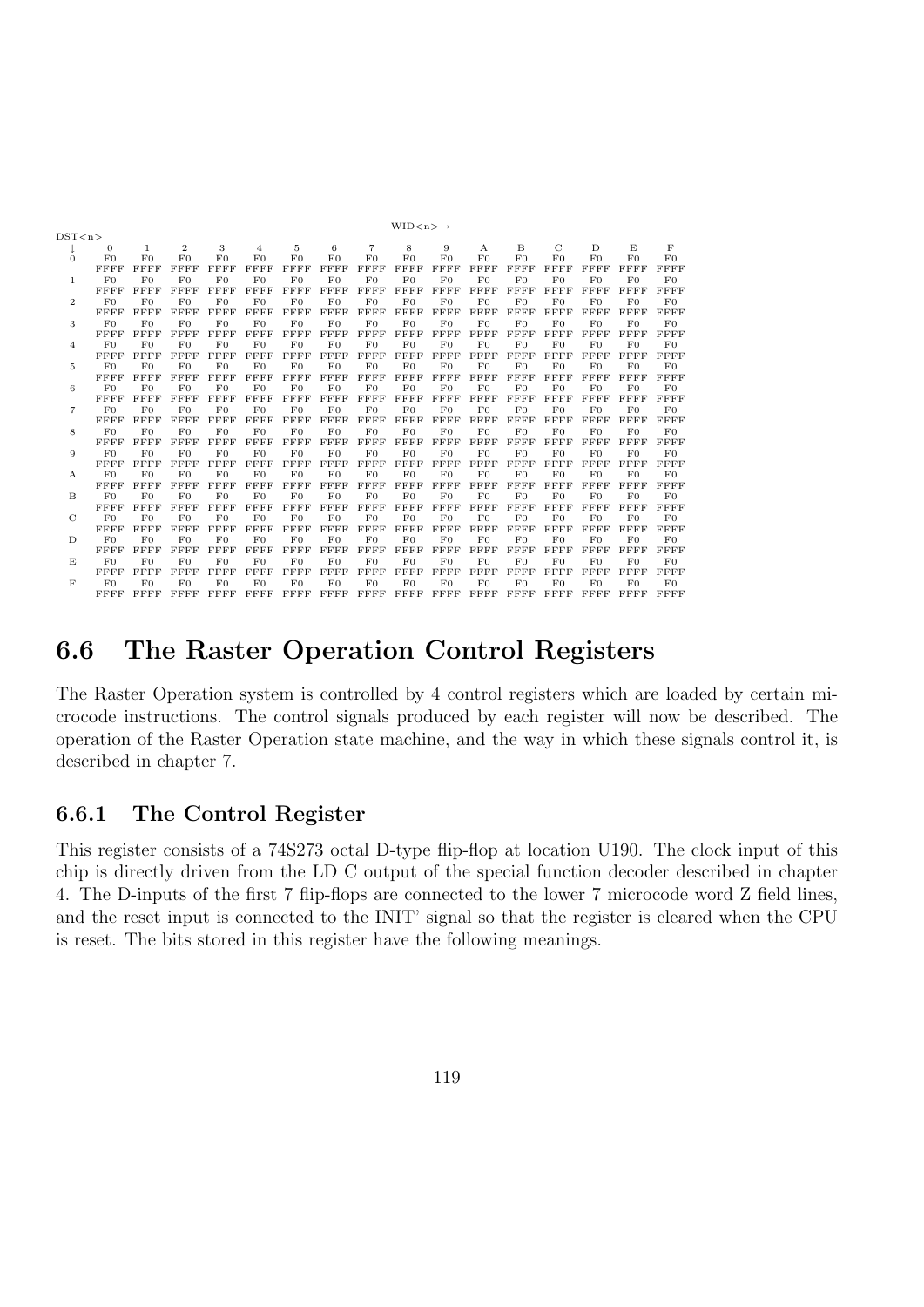| Latch             | Z-bit  | Output Signal   | Comments                               |
|-------------------|--------|-----------------|----------------------------------------|
| U190a             | Z<6>   | <b>LATCH ON</b> | Enable half pipeline latches           |
| U190 <sub>b</sub> | Z<5>   | PHASE<4>        | Enable Extra Source Word Fetch         |
| U190c             | Z<4>   | PHASE < 2>      | Raster Operation State Machine Control |
| U190d             | Z<3>   | PHASE<1>        | Raster Operation State Machine Control |
| U190e             | Z < 2> | PHASE<0>        | Raster Operation State Machine Control |
| <b>U190f</b>      | Z<1>   | RO/PS           | Enable Raster Operations               |
| U190g             | Z<0>   | SL/SR           | Raster Operation Direction Select      |

The SL/SR signal is inverted by the 74S04 NOT gate U208f to produce the SL/SR' signal which is used by the half pipeline latch control circuit described above. Similarly, the RO/PS signal is inverted by the permanently enabled 74S240 NOT gate U185c to produce the RO/PS' signal that is used to disable the programmed shift system when Raster Operations are taking place.

# 6.6.2 The Width Register

The Width register again consists of a 74S273, this time at location U168. Six of the D-inputs are connected to the lower 6 R-register outputs, while  $R<6>$  is inverted by U192c (74S240) and then connected to U168b's D-input. Similarly, R<7> is inverted by U192b (again a 74S240 NOT gate), and connected to the D-input of U192a. The register is loaded by a rising edge of the LD W signal from the special function decoder described in chapter 4, and, since the reset pin is driven by the INIT' signal, the register is cleared when the CPU is reset. The 8 outputs of this register are used to define the width of the updated region (modulo 64), and also to control the multiplication/division hardware described in chapter 3. The following signals are produced by this register.

| Latch | R-bit    | Output Signal              | Comments                              |
|-------|----------|----------------------------|---------------------------------------|
| U168a | R < 7>   | $MD$ $INSTR < 1$           | Multiplication control                |
| U168b | R<6>     | $MD$ $INSTR < 0$           |                                       |
| U168c | $R<5>$ ' | WID WRD $<1>$ <sup>'</sup> | Number of extra 16 bit words in width |
| U168d | R < 4 >' | WID WRD $<0>^{\circ}$      |                                       |
| U168e | R < 3>   | WID BITS $<$ 3 $>$         | Number of extra bits in width         |
| U168f | R < 2 >' | WID BITS $<2>$             |                                       |
| U168g | $R<1>$ ' | WID BITS $<1>$             |                                       |
| U168h | R < 0 >' | WID BITS $<0>$             |                                       |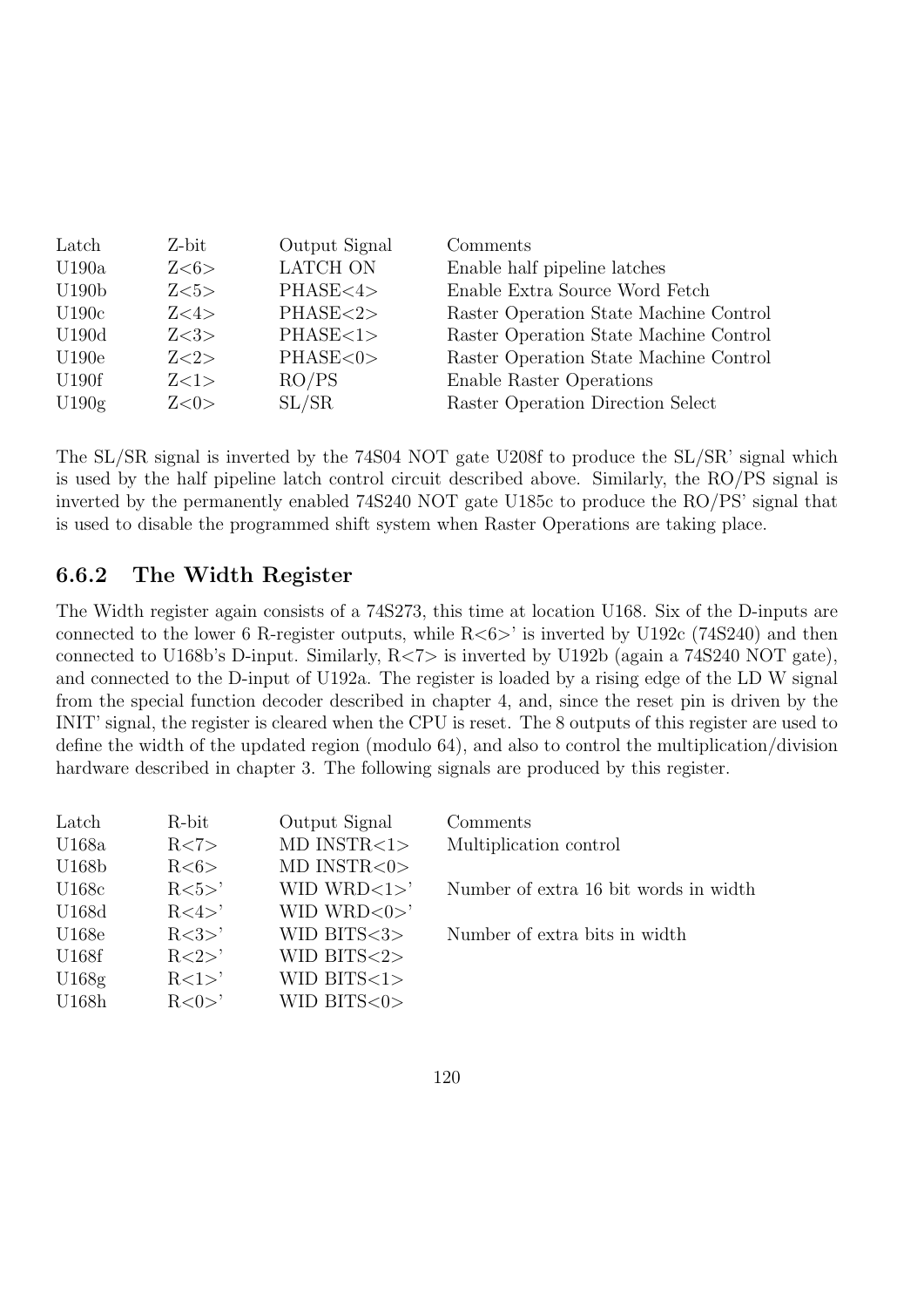## 6.6.3 The Destination Register

The destination register is the 74S273 register at location U164. The D-inputs of this device are directly connected to the outputs of the ALU R register  $(R \le n)$ , while the reset input is connected to the INIT' line. The register is clocked by the rising edge of the LD D output from the special function decoder described in chapter 4. The outputs of this register provide the following signals:

| Latch | R-bit          | Output Signal              | Comments                                |
|-------|----------------|----------------------------|-----------------------------------------|
| U164a | R < 7>         | ROP $FN < 1 >'$            | <b>Combiner Function Select</b>         |
| U164b | R < 6 >'       | ROP $FN < 0 >'$            |                                         |
| U164c | $R<5>$ '       | DST WRD $<1>$ <sup>'</sup> | Destination 16 bit word position        |
| U164d | R < 4 >'       | DST WRD $<0>^{\circ}$      | in 64 bit word                          |
| U164e | R < 3>         | $DST$ BITS $3$             | Destination bit position in 16 bit word |
| U164f | $R < 2>$ '     | $DST$ BITS $<2>$           |                                         |
| U164g | $R<1>^{\circ}$ | $DST$ BITS $<1>$           |                                         |
| U164h | R < 0 >'       | $DST$ BITS $<0>$           |                                         |

### 6.6.4 The Source Register

The source register is the 74S273 flip-flop at location U167. The signals that drive the inputs of this chip are identical to those that drive the destination register except for the fact that it is clocked by the LD S output from the special function decoder. The outputs of this register provide the following control signals to the Raster Operation Hardware.

| Latch<br>U167a<br>U167b<br>U167c<br>U167d<br>U167e<br>U167f<br>U167g | R-bit<br>R < 7><br>R < 6 >'<br>$R<5>$ '<br>R < 4 >'<br>R < 3><br>$R < 2>$ '<br>$R<1>^{\prime}$ | Output Signal<br><b>OFF</b><br>ROP $FN < 2$<br>$SRC$ WRD $<1>$ <sup>'</sup><br>$SRC$ WRD $<0>$<br>SRC BIT $<3>$<br>SRC BIT $<2>$<br>SRC BIT $<1>$ | Comments<br>Turn Off PERQ 1<br>Combiner Function Select<br>Source 16 bit word position<br>in 64 bit word<br>Source bit position in 16 bit word |
|----------------------------------------------------------------------|------------------------------------------------------------------------------------------------|---------------------------------------------------------------------------------------------------------------------------------------------------|------------------------------------------------------------------------------------------------------------------------------------------------|
| U167h                                                                | R < 0 >'                                                                                       | SRC BIT $<0>$                                                                                                                                     |                                                                                                                                                |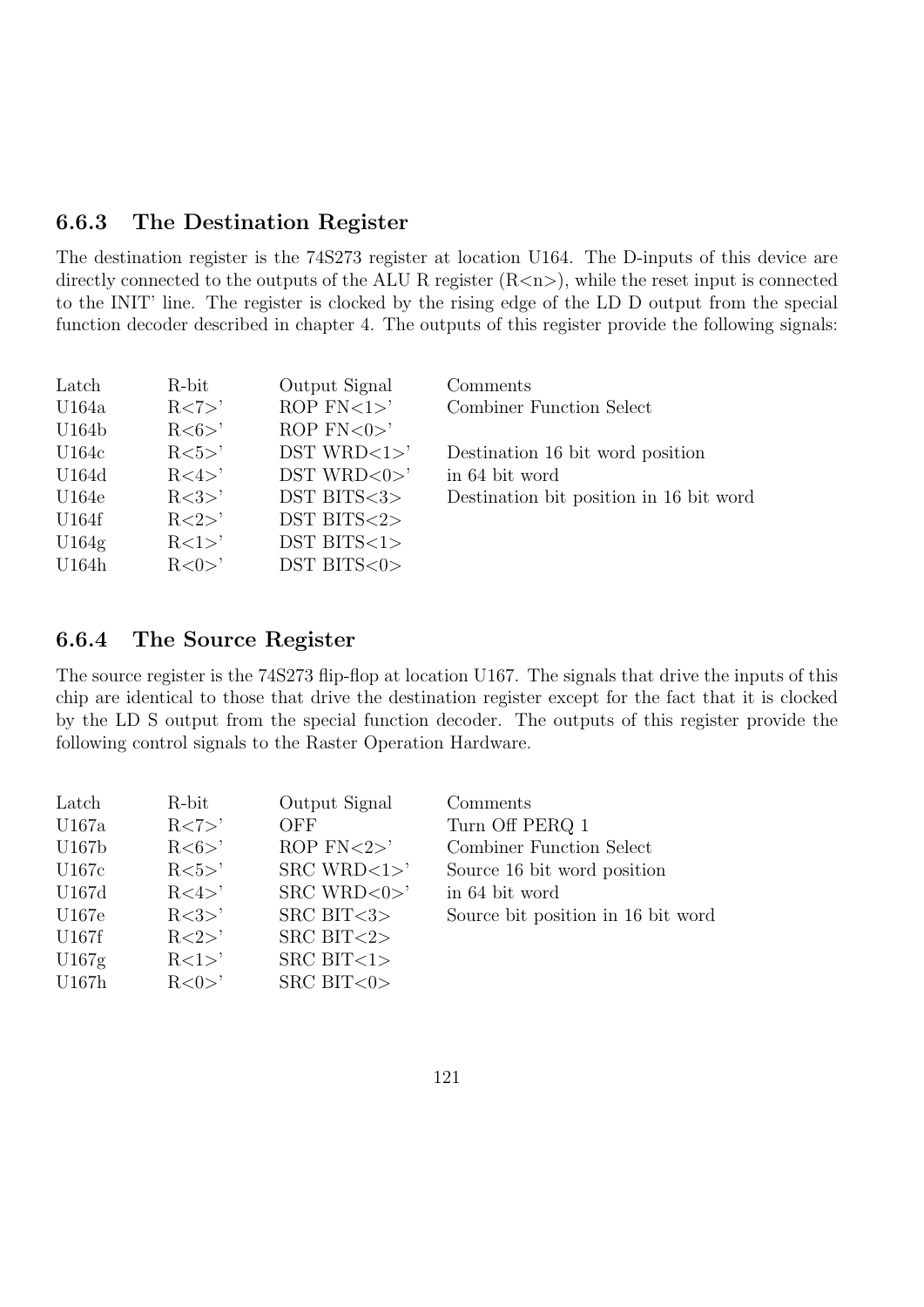The output of U167a is logically NANDed with the INIT' signal by the 74S00 NAND gate U232b, and the output of this gate is connected to pin J154 (PWR DOWN) on the CPU backplane connector. This signal is not used on any PERQ2 series machine, but on the PERQ 1, when the output of U167a goes high, and the CPU is not being reset, the PWR DOWN pin goes low and operates a relay in the power supply that turns off the machine.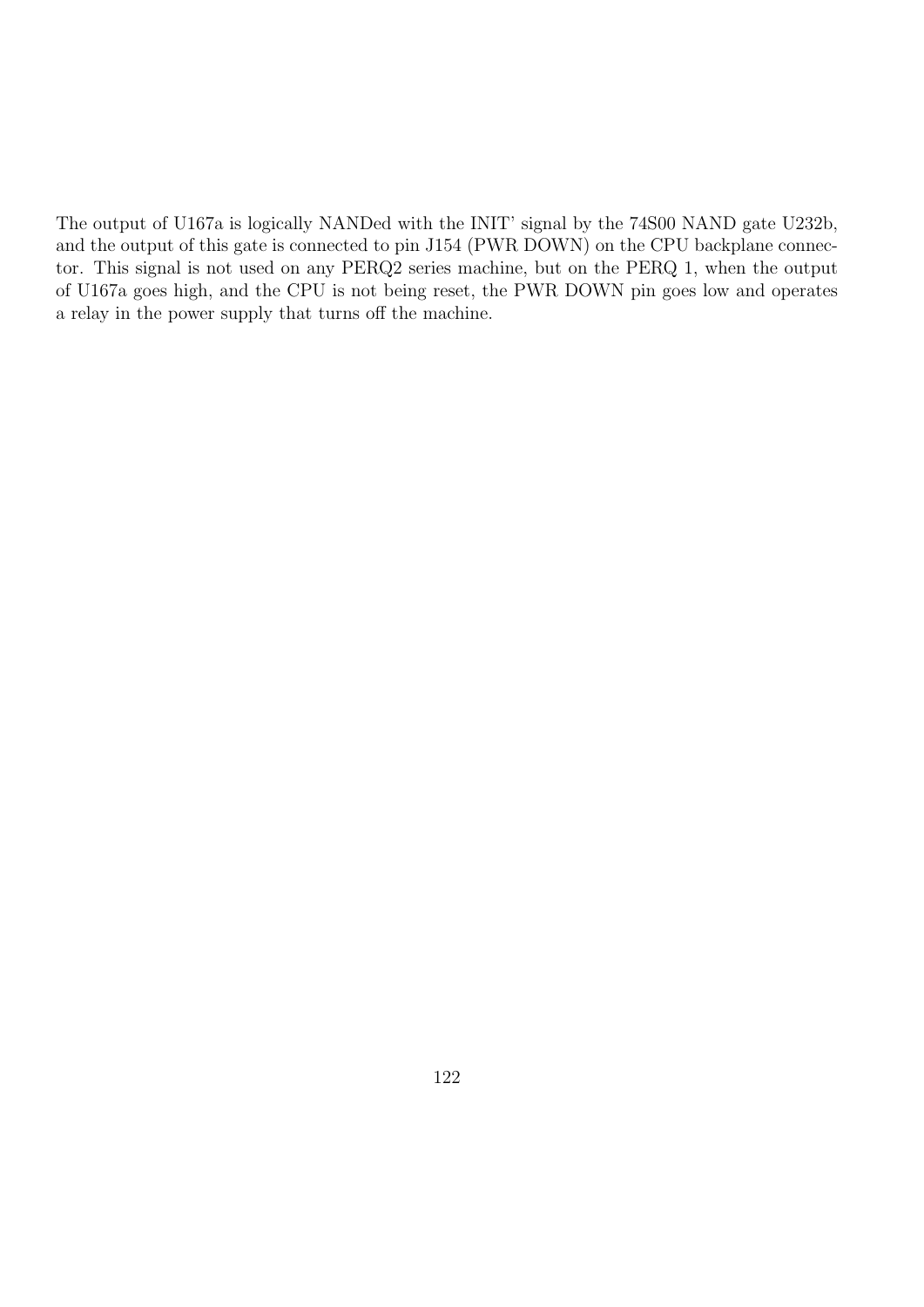# Chapter 7

# The Memory and Raster Operation State Machines

A finite state machine (often shortened to 'state machine') is simply a digital system that is internally in one of a finite number of states. On each clock pulse, the system may change to a different internal state, and the particular state it goes into depends on the current state and on the values of external input signals. The internal state may be decoded and used to control external circuitry.

A state machine is usually implemented by a number of D-type flip-flops (n flip-flops allow a maximum of  $2^n$  states), which are all clocked by the clock pulses. A combinatorial logic circuit then drives the D-inputs on these flip-flops depending on the state of the Q-outputs (that is, the current state), and the external signals. Thus, this combinatorial circuit calculates the new state based on the current state and the inputs, and when the flip-flops are clocked, the internal state is updated. A further combinatorial circuit accepts inputs from the Q-outputs and produces control signals for the rest of the system.

In the PERQ 16K CPU board, such state machines are used to control the memory cycles and the Raster Operation data path. In both cases, the combinatorial logic circuit is provided by specially programmed PROM. These 2 state machines will now be described.

# 7.1 The Memory Control State Machine

The Memory control state machine follows the general scheme just described, and the only unconventional feature is the way in which the external control inputs are applied to the system.

The 4-bit internal state of this state machine is knows as the BOOKMARK value, and is stored by the 74S273 flip-flops U227e-h. These flip-flops are clocked by the rising edge of the CLK-0R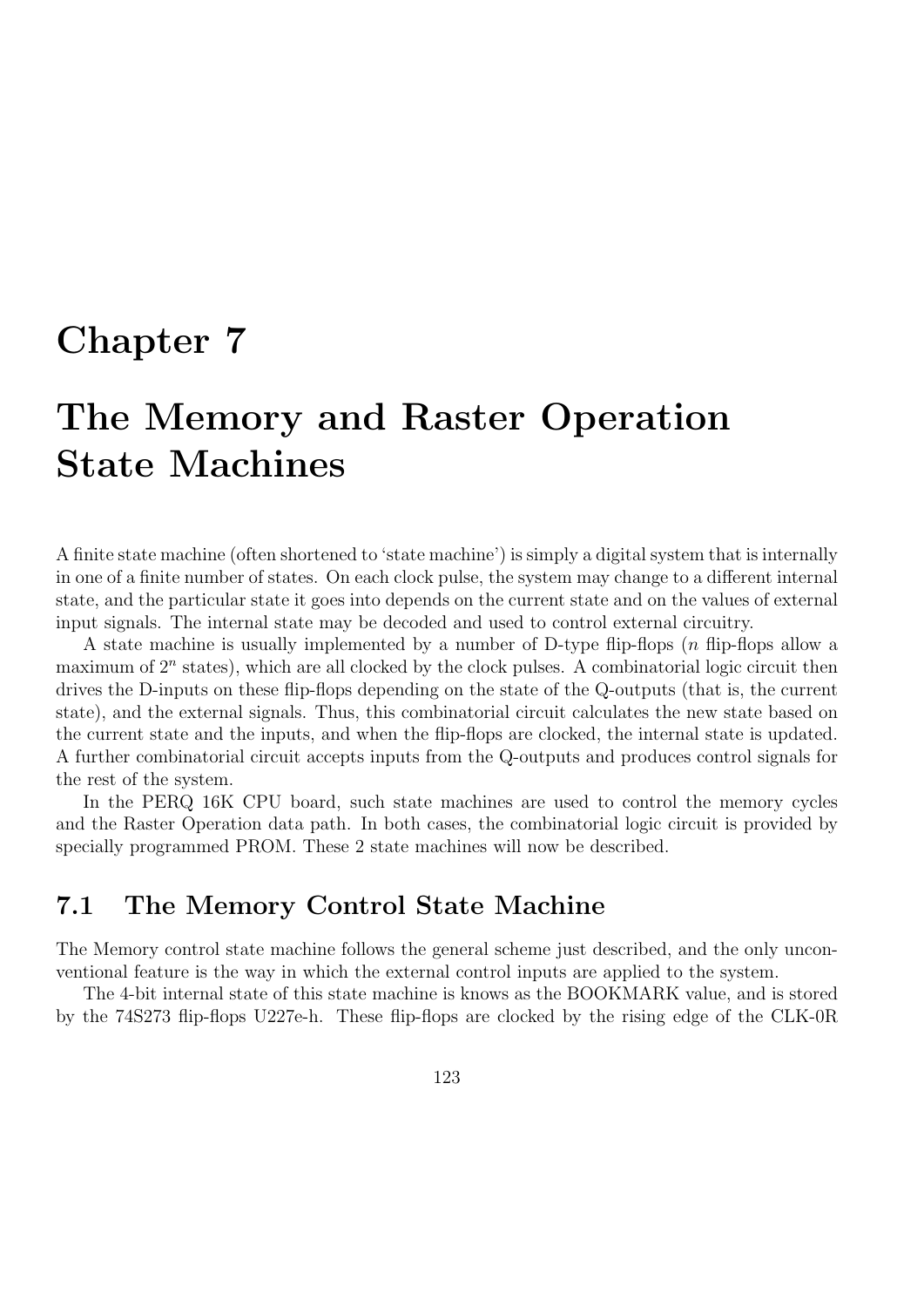D signal at the start of each microcycle, while they are reset to 0 by the INIT' signal, which is connected to the CLR input of U227, when the machine is reset. The outputs of these 4 flip-flops form the top 4 address lines to the state machine PROMs, as described below, while the D-inputs are provided by 4 of the data outputs of the BKM16.2 state machine PROM U173. This circuit forms the main memory control state machine.

The remaining 4 flip-flops in U227 are used to hold 4 control signals from the other 2 PCBs in the PERQ system, namely the microcode t-state counter from the memory board and the DMA control signals from the EIO board. These signals are listed in the following table.

| Flip-Flop | Input          | Output                  | Comments        |
|-----------|----------------|-------------------------|-----------------|
| U227d     | TIME < 0>      | L TIME $<0>$ '          | T-state counter |
| U227c     | TIME < 1>      | L TIME $<1>$ '          | T-state counter |
| U227b     | $I/O$ MEM WR   | I/O WANTS WR/¿DMA Write |                 |
| U227a     | $I/O$ MEM RQST | MEM RQST L              | DMA Request     |

The L TIME $\langle n \rangle$  signals are connected to 2 of the address inputs on the state machine control PROMs, as described below. The DMA control signals form 2 of the external control inputs to the state machine, and that section will be described next.

A memory-control microcode instruction is one in which the F field contains 1 and the SF field has the high bit  $(SF<3>)$  set. This condition is detected by the 74S10 NAND gate U215a, which combines the  $SF < 3$ ,  $F < 1$ ' and  $F < 0$ ' signals. The output of this gate therefore goes low when such an instruction is executed.

The ROMs used in the Memory control state machine contain 1024 words each, and therefore have 10 address lines. Six of these lines are used for the BOOKMARK and L TIME $\langle n \rangle$  signals, leaving 4 for the external control inputs. However, 6 external control signals need to be applied to the state machine, namely the 2 DMA control signals, the memory instruction output from U215a, and the remaining 3 SF signals which indicate which particular memory instruction is to be executed. Therefore, these signals are multiplexed onto the 4 remaining address lines by U214, a 74LS158 quad 2-input multiplexer.

The inverted outputs of U214 are directly connected to the lower 4 address lines of the 2 state machine control PROMs, while the Enable input is connected to ground, so that the data flow through the multiplexer is permanently enabled. The select input is driven by the L TIME<1>' signal described above, so that the 2 sets of inputs are selected alternately for 2 microcycles each. The A-inputs, selected when L TIME $\langle 1 \rangle$  is low, are the CPU memory cycle control signals, while the B-inputs, selected when L TIME<1>' is high, are the DMA control signals. These signals are listed in the following table.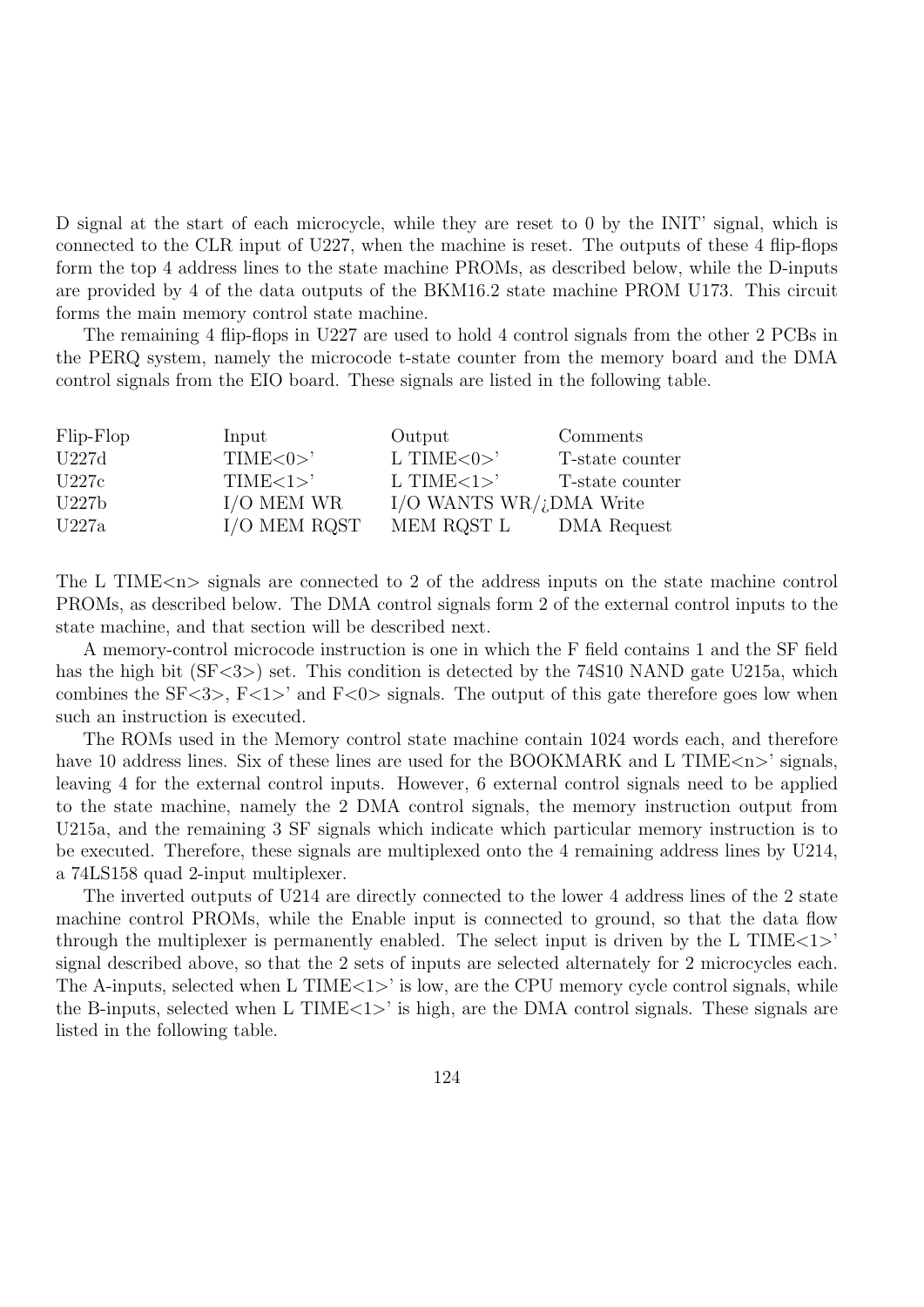| Input          | Signal          | Comments                                     |
|----------------|-----------------|----------------------------------------------|
| A1             | SF < 0          | Microcode word SF signal                     |
| A2             | SF < 1          |                                              |
| A3             | SF < 2          |                                              |
| A4             | Mem Instruction | Output of U215a                              |
|                |                 |                                              |
| <b>B1</b>      |                 | IO WANTS WR Latched DMA Write                |
| B <sub>2</sub> |                 | GATED MEM RQSTGated DMA Request              |
| B <sub>3</sub> | <b>STORE</b>    | Output of U215c - low when store instruction |
| <b>B</b> 4     | Mem Instruction | As above                                     |

The STORE signal is produced by U215c (a 74S10 NAND gate), which combines the 3 lower SF field bits,  $SF < 0$  >  $SF < 2$  >. This signal therefore goes active when a Store memory instruction is executed, which causes this instruction to have a slightly different cycle timing to the other instructions, as described below.

The MEM RQST L DMA signal output from U227a is NANDed with the inverted microcode H field, H', by the 74S00 NAND gate U237a, and the output of this gate is connected to the B2 input of the multiplexer U214. Therefore, when the H field contains 1, H' is low, U237a is inhibited, and no DMA transfers can occur.

The control logic for the state machine is logically provided by a 1024\*12bit ROM, consisting of the 1K\*8 bit 28S86 PROM BKM16.2 at location U173 and the 1K\*4 bit 7643 PROM GMV02 at location U204. Corresponding address lines of these 2 PROMs are connected together, so that the PROMs act as the required 12-bit wide unit. The Chip Select signals of the PROMs are permanently connected to either ground or the  $+3B$  signal (pulled high via R3), so that the PROMs are always enabled. The signals connected to the state machine ROM are listed in the following table.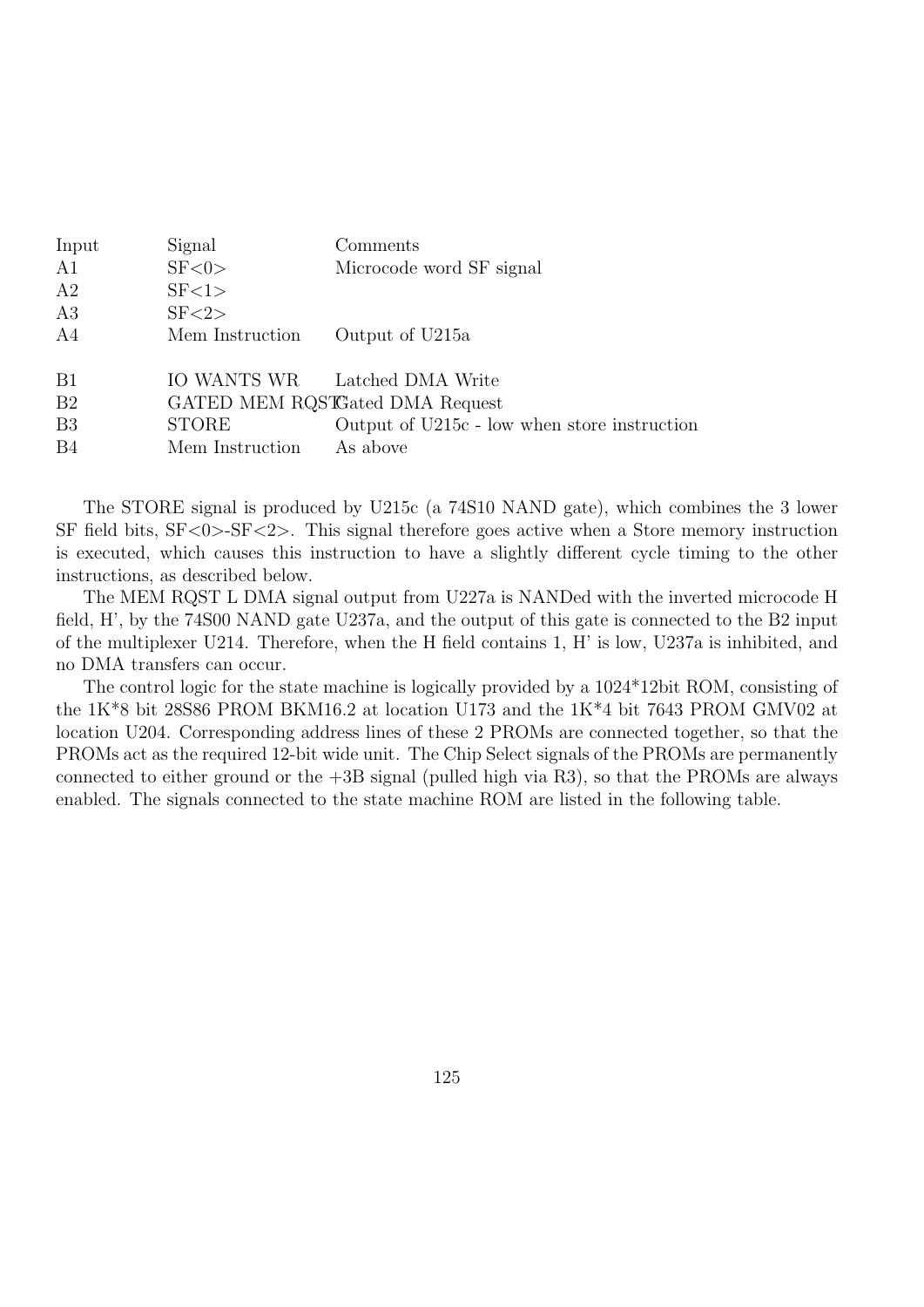| Address        | Signal             | Comments                     |
|----------------|--------------------|------------------------------|
| A <sub>0</sub> | CTRL <0>           | Multiplexed Control Inputs   |
| A1             | CRTL<1>            | (Outputs of $U214$ )         |
| A2             | CTRL <2>           |                              |
| A3             | CTRL < 3>          |                              |
| A4             | $L$ TIME $<$ 0 $>$ | Latched T-state counter      |
| A <sub>5</sub> | $L$ TIME $<$ 1>    |                              |
| A <sub>6</sub> | BOOKMARK<0>        | State Latch output           |
| A7             | BOOKMARK<1>        |                              |
| A8             | BOOKMARK<2>        |                              |
| A <sub>9</sub> | BOOKMARK<3>        |                              |
| <b>BKM16.2</b> |                    |                              |
| Data           | Signal             | Comments                     |
| D <sub>0</sub> | <b>RAS NOW</b>     | Memory board Control Strobe  |
| D1             | MEM RQST ST<2>     | Memory Operation Select      |
| D2             | MEM RQST $ST < 1$  |                              |
| D3             | MEM RQST ST<0>     |                              |
| D <sub>4</sub> | NEW BOOKMARK<0>    | Input to State Latch         |
| D <sub>5</sub> | NEW BOOKMARK<1>    |                              |
| D <sub>6</sub> | NEW BOOKMARK<2>    |                              |
| D7             | NEW BOOKMARK<3>    |                              |
| GMV02          |                    |                              |
| Data           | Signal             | Comments                     |
| D <sub>0</sub> | MDI Valid          | High if memory data invalid  |
| D1             | Wait               | High to abort microcycle     |
| D2             | MEM RDING MA/MD    | Enable signal to CPU buffers |
| D3             | <b>GRANT</b>       | DMA Grant                    |
|                |                    |                              |

The NEW BOOKMARK<n> outputs of the BKM16.2 PROM are directly connected to the D-inputs of the state latch U227e-h, and determine the next state of the state machine. The MEM RQST  $ST < n$  signals, which determine the particular type of memory cycle to be performed, are connected to the Memory PCB via J181-J183 on the CPU backplane connector. Similarly, the RAS NOW strobe, which starts a memory cycle, is fed to the Memory PCB via J184.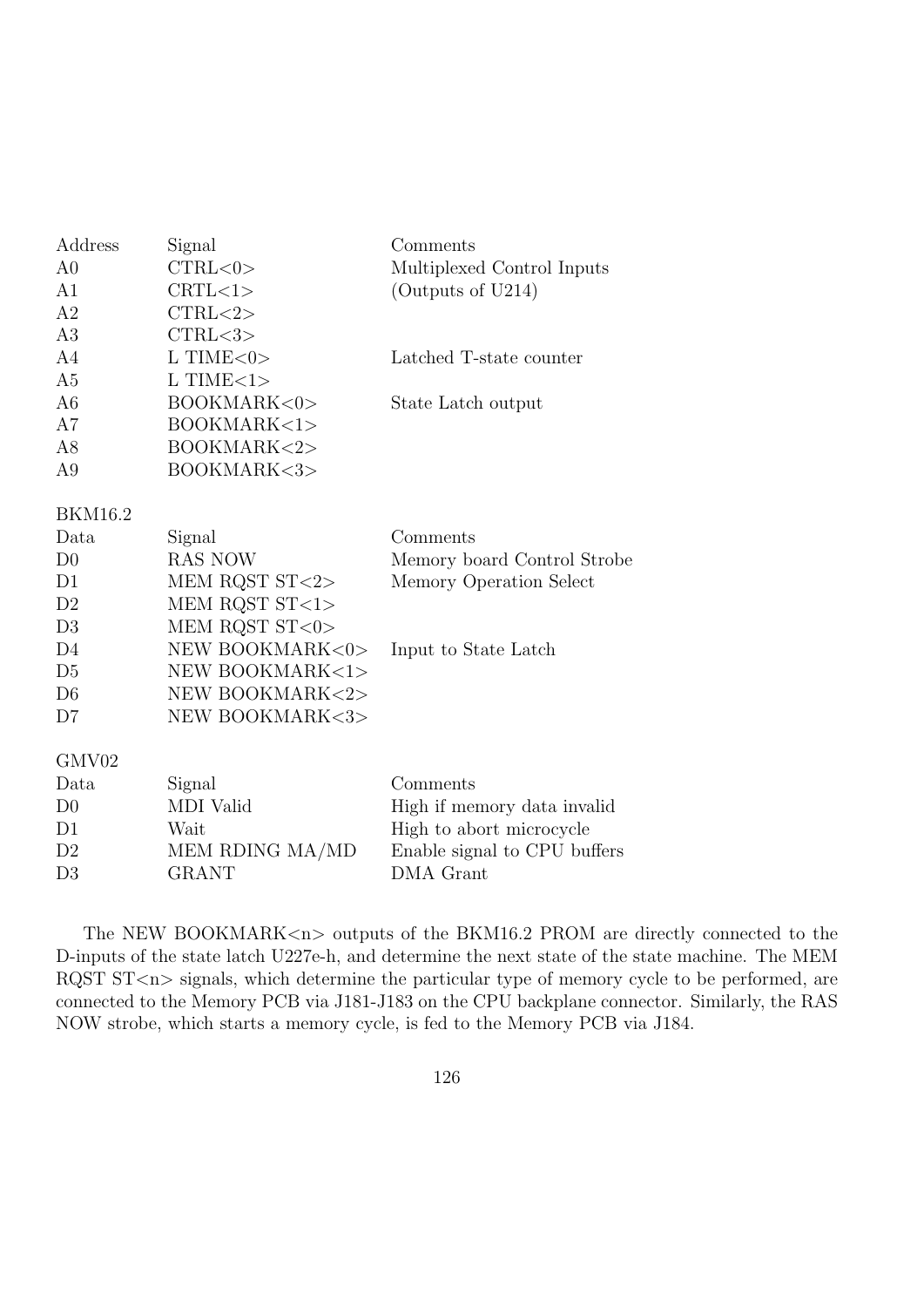The GRANT output from the GMV02 PROM is connected to the D-input of the 67S380 inverting transparent latch U165h. The output of this latch is permanently enabled since the Output Enable pin is grounded, and the strobe input is driven by the CLK-0R C CPU clock signal described in chapter 4. Therefore, the output of this latch is stable during the second half of the microcycle. This output is re-inverted by the 74S240 NOT gate U254e, which is also permanently enabled, and the output of this gate, the GRANT DMA signal, is connected to the EIO board via J171.

The MEM RDING MA/MD output is used to disable the address and data buffers during DMA operations. It is connected to one input of the 74S00 NAND gate U232d, which drives the output enable pins of the memory address latches U255,U257 and U257, and also to one input of the 74S10 NAND gate U213c, which controls the output enable pins of the memory data output latches U258 and U259. Therefore, when the MEM RDING MA/MD signal is low, both U232d and U213c are inhibited, and the outputs of the address and data latches are forced to the high impedance state. The operation of these latches is described in more detail in chapter 3.

A CPU microcycle should be aborted if either the memory system is waiting for the correct t-state to start the memory cycle in - that is when the WAIT output is high, or if the processor is reading the memory data via the AMUX (that is, the PROC NEEDS MDI output from the AMUX control PROM is high), and the MDI lines do not contain valid data - the MDI VALID L line is also high. These conditions are detected by the 74S51 AND-OR-INVERT gate U205a, one side of which ANDs the PROC NEEDS MDI with the MDI VALID L signal, while the other side has both inputs driven by the WAIT signal. The output of this gate, the P ABORT signal, is therefore low during any memory cycle that should be aborted. This active-low signal is logically ORed with the HOLD OFF L signal from the EIO DMA controller by the 74S08 AND gate U231a to provide the ABORT' signal that inhibits the execution of the next microinstruction as described in earlier chapters.

### 7.1.1 CPU Memory Cycles

The CPU can perform 8 different memory cycles, which are selected by the lower 3 bits of the SF microcode word field, as mentioned above. These cycles, the SF value needed to produce one, and the value sent to the memory board via the MEM RQST ST lines are listed in the following table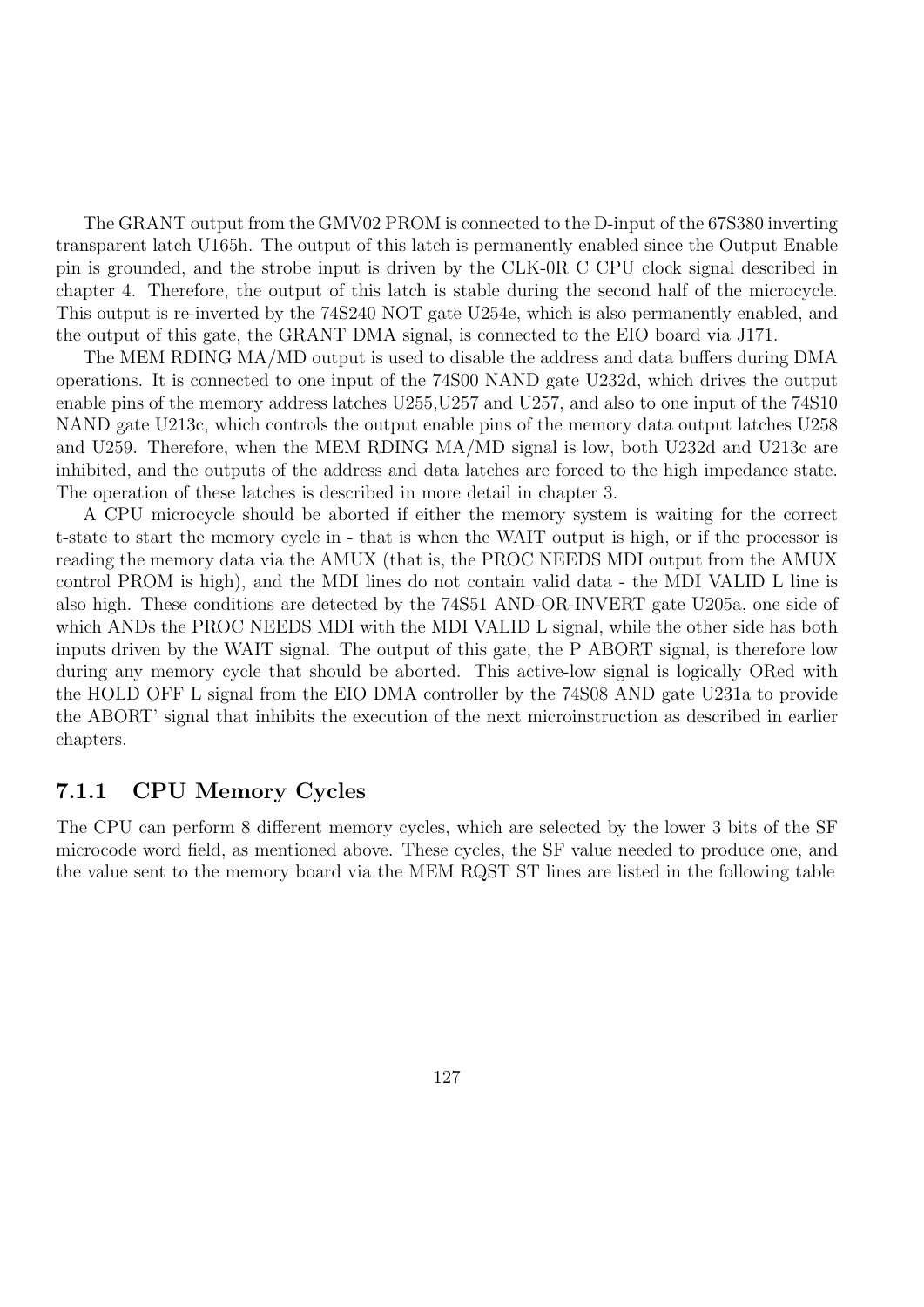| Cycle              | <b>SF</b> | MEM RQST ST |
|--------------------|-----------|-------------|
| FETCH4R            | 10        | 2           |
| STORE4R            | 11        | 6           |
| FETCH4             | 12        | 1           |
| STORE4             | 13        | 5           |
| FETCH <sub>2</sub> | 14        | 3           |
| STORE2             | 15        |             |
| <b>FETCH</b>       | 16        |             |
| <b>STORE</b>       | 17        |             |

The timing of the control signals for these memory cycles will now be described.

#### 7.1.1.1 Fetch Cycles

The 4 different Fetch cycles all have very similar timing. When the Memory cycle is started (i.e. when the output of U215a goes low), the memory control state machine asserts the Wait signal until the next t3 state, so that subsequent microcycles are aborted. At the end of the next T3 state, the LD MIR' signal rises as usual, and the next microcode instruction is executed. The RAS NOW and MEM RQST ST signals are asserted during this T3 state, and the next 2 microcycles are aborted if the Processor tries to read the MDI lines via the AMUX since the MDI VALID L signal is High. At the next T2 state, the memory data input lines are valid, and may be read into the data path via the AMUX.

The operation of the Fetch Cycles is described by the 4 following timing charts, which show the relative timing of the MEM RQST ST, RAS, WAIT and MDI VALID L signals.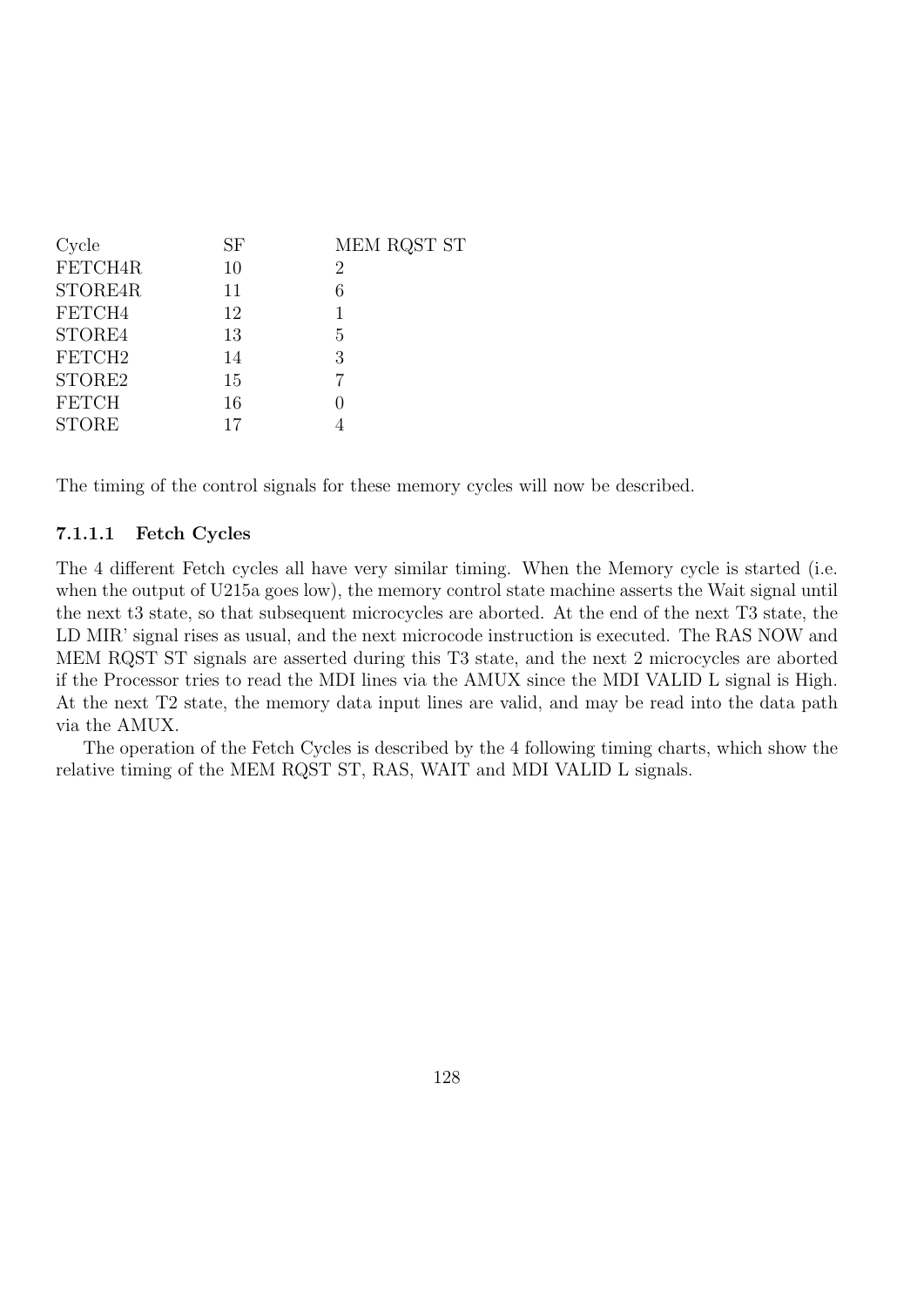# FETCH4R

| Time F | SF | Bookmark | ras | Mem RQST Wait MDI Valid |  |
|--------|----|----------|-----|-------------------------|--|
|        |    |          |     |                         |  |
|        |    |          |     |                         |  |
| 3      |    |          |     |                         |  |
|        |    |          |     |                         |  |
|        |    |          |     |                         |  |
| 6)     |    |          |     |                         |  |
| 3      |    |          |     |                         |  |
|        |    |          |     |                         |  |
|        |    |          |     |                         |  |
|        |    |          |     |                         |  |

### FETCH4

| Time F | <b>SF</b> | Bookmark ras | Mem RQST Wait MDI Valid |  |
|--------|-----------|--------------|-------------------------|--|
|        |           |              |                         |  |
|        |           |              |                         |  |
|        |           |              |                         |  |
|        |           |              |                         |  |
|        | 10        |              |                         |  |
| ٠,     | 10        |              |                         |  |
|        | 10        | 5            |                         |  |
|        | 10        | 5            |                         |  |
|        |           |              |                         |  |
|        |           |              |                         |  |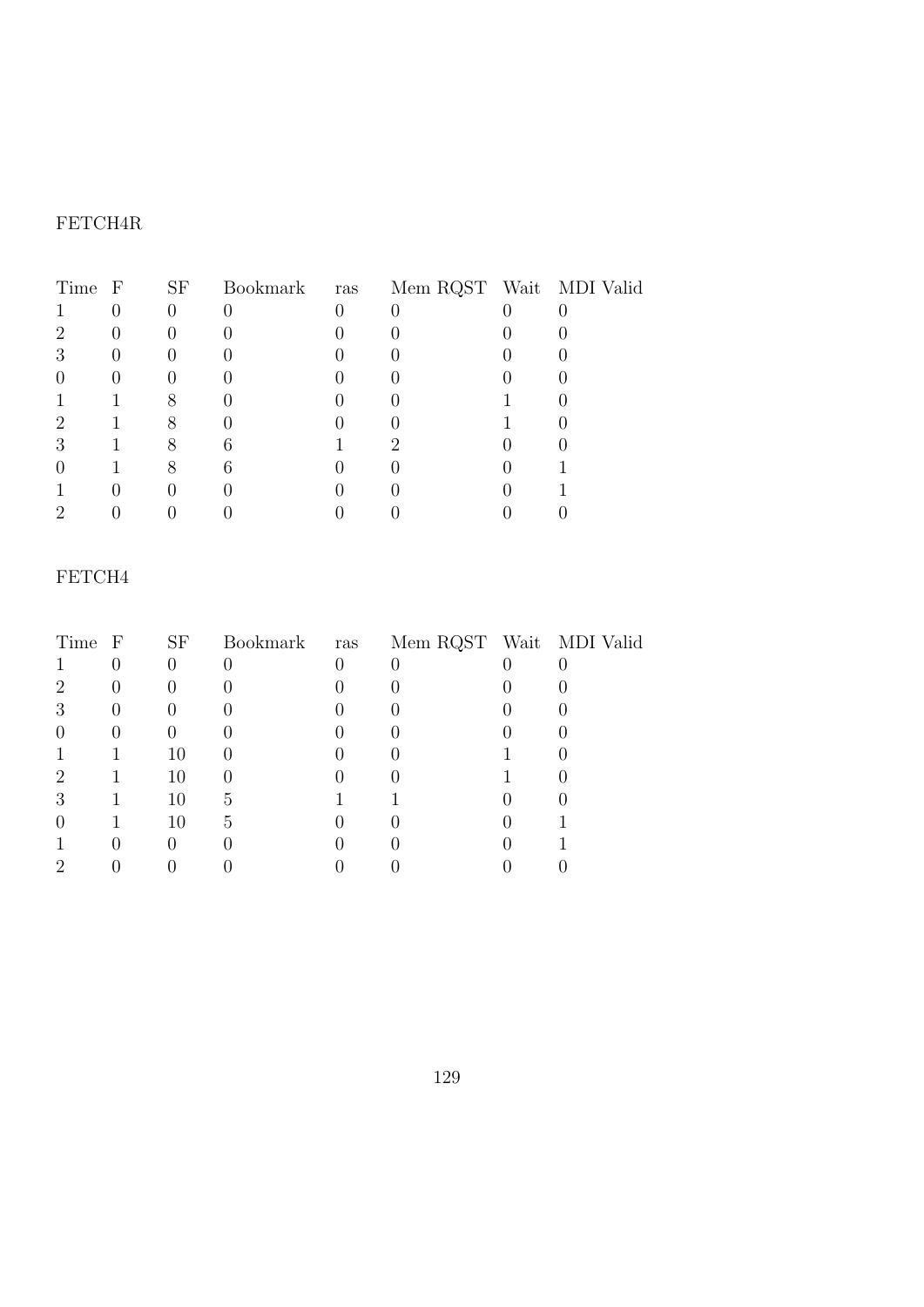#### FETCH2

| Time F | <b>SF</b> | Bookmark ras | $\,$ Mem $\,$ RQST $\,$ Wait $\,$ MDI Valid |  |
|--------|-----------|--------------|---------------------------------------------|--|
|        |           |              |                                             |  |
|        |           |              |                                             |  |
|        |           |              |                                             |  |
|        |           |              |                                             |  |
|        | 12        |              |                                             |  |
| ٠,     | 12        |              |                                             |  |
| ٠Ć     | 12        |              |                                             |  |
|        | 12        |              |                                             |  |
|        |           |              |                                             |  |
|        |           |              |                                             |  |

#### FETCH

| Time F | <b>SF</b> | Bookmark ras | Mem RQST Wait MDI Valid |  |
|--------|-----------|--------------|-------------------------|--|
|        |           |              |                         |  |
| ٠,     |           |              |                         |  |
|        |           |              |                         |  |
|        |           |              |                         |  |
|        | 14        |              |                         |  |
| ٠,     | 14        |              |                         |  |
|        | 14        | 3            |                         |  |
|        | 14        | 3            |                         |  |
|        |           |              |                         |  |
|        |           |              |                         |  |

#### 7.1.1.2 Multiple-Word Store Cycles

Again, the timing of the STORE4R, STORE4 and STORE2 memory cycles is very similar. The WAIT signal is asserted during the microcycles between the memory instruction being executed and the next T3 state, so that these cycles are aborted, and the next microcode instruction is loaded into the pipeline at the start of the next T0 state. This instruction provides the first word of data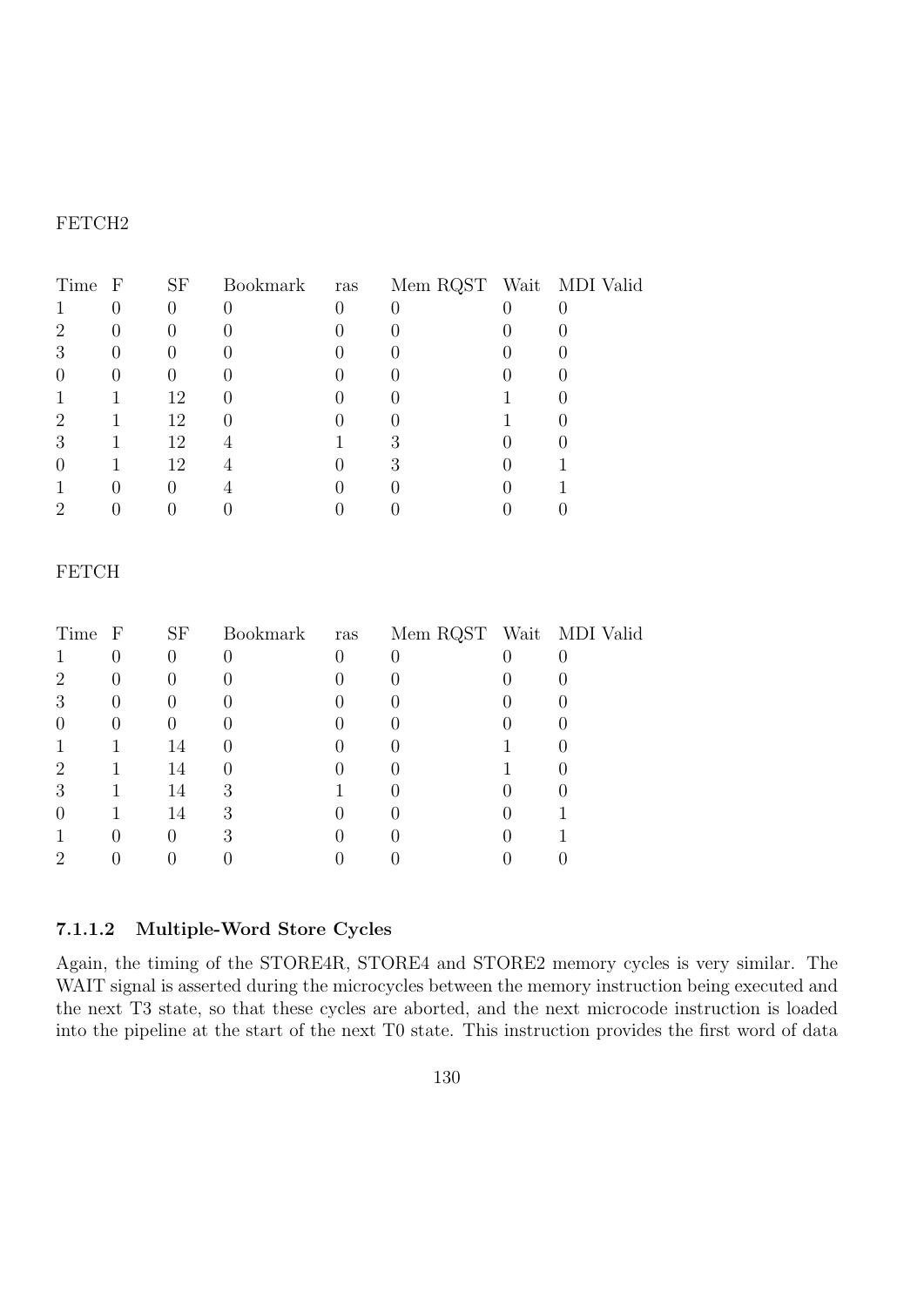to the memory board, as described in the microprogramming manual. The MEM RQST ST code is asserted during the next T1 and T2 states, and finally, the RAS NOW signal becomes high during the subsequent T3 state, thus starting the memory cycle. The following timing diagrams show the relative sequence of these signals.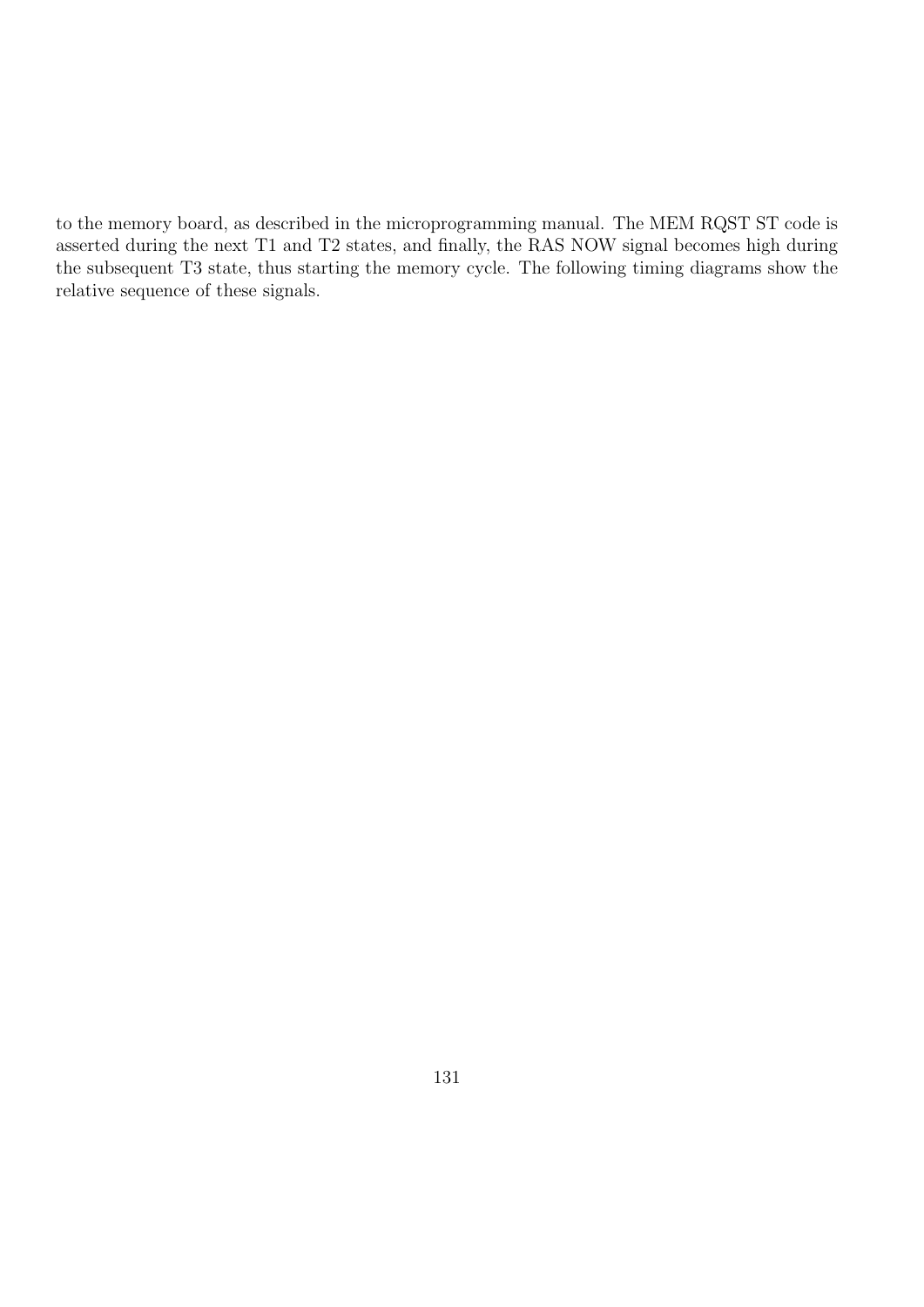# STORE4R

| Time F | <b>SF</b> | Bookmark ras | Mem RQST Wait MDI Valid |  |
|--------|-----------|--------------|-------------------------|--|
|        | O         |              |                         |  |
| ٠,     |           |              |                         |  |
| 3      |           |              |                         |  |
|        |           |              |                         |  |
|        |           |              |                         |  |
| റ      |           |              |                         |  |
|        |           |              |                         |  |
|        |           |              |                         |  |
|        |           |              |                         |  |
| ٠,     |           |              |                         |  |
|        |           |              |                         |  |

# STORE4

| Time F | SF | Bookmark ras | Mem RQST Wait MDI Valid |  |
|--------|----|--------------|-------------------------|--|
|        |    |              |                         |  |
|        |    |              |                         |  |
|        |    |              |                         |  |
|        |    |              |                         |  |
|        | 11 |              |                         |  |
|        | 11 |              |                         |  |
|        | 11 |              |                         |  |
|        | 11 |              |                         |  |
|        |    |              |                         |  |
|        |    |              |                         |  |
|        |    |              |                         |  |

STORE2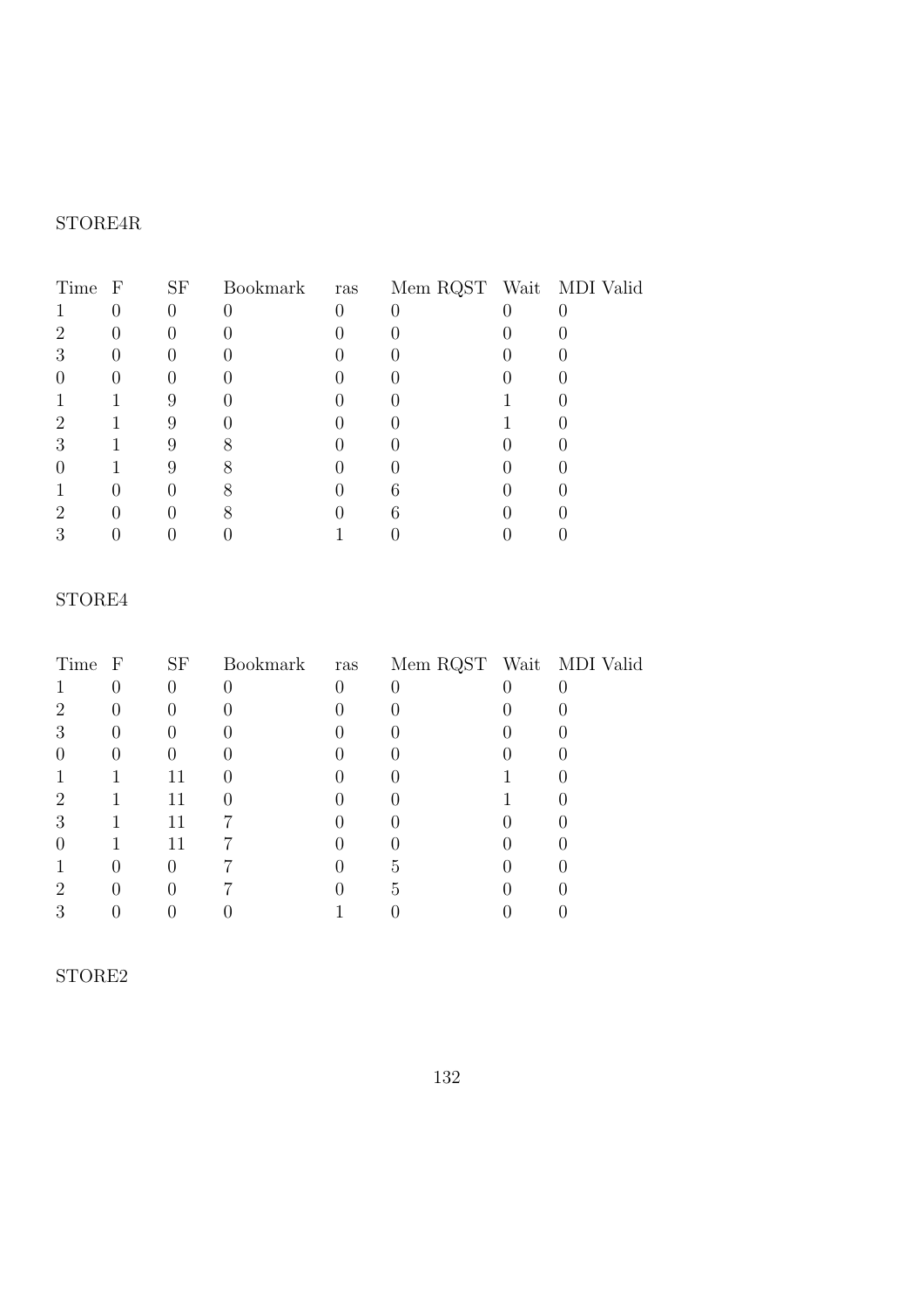| Time F | <b>SF</b> | Bookmark | ras | $\,$ Mem $\,$ RQST $\,$ Wait $\,$ MDI Valid |  |
|--------|-----------|----------|-----|---------------------------------------------|--|
|        |           |          |     |                                             |  |
|        |           |          |     |                                             |  |
| 3      |           |          |     |                                             |  |
|        |           |          |     |                                             |  |
|        | 13        |          |     |                                             |  |
| റ      | 13        |          |     |                                             |  |
|        | 13        | 9        |     |                                             |  |
|        | 13        | 9        |     |                                             |  |
|        |           |          |     |                                             |  |
| ٠,     |           |          |     |                                             |  |
|        |           |          |     |                                             |  |

### 7.1.1.3 Single-Word STORE Cycle

The STORE single-word write cycle has a different timing sequence to all other memory cycles. When the appropriate instruction is executed, the memory control state machine assets the WAIT signal until the next T2 state, and during this T2 state, the MEM RQST ST lines carry the value '4', the code for a STORE instruction. At the end of the T2 state, the LD MIR' signal goes high, and clocks the next microcode instruction into the microcode pipeline latch described in chapter 4. This instruction, which is executed during T3, calculates the value to be written to the memory, and this value is strobed into the memory PCB by the RAS NOW output from the memory control state machine that is also asserted at this time. The following table shows the relative timing of these signals

| Time F         | <b>SF</b> | Bookmark ras | Mem RQST Wait MDI Valid |  |
|----------------|-----------|--------------|-------------------------|--|
|                |           |              |                         |  |
| $\overline{2}$ |           |              |                         |  |
| 3              |           |              |                         |  |
|                |           |              |                         |  |
|                | 15        |              |                         |  |
| ٠,             | 15        |              |                         |  |
| 3              | <b>15</b> |              |                         |  |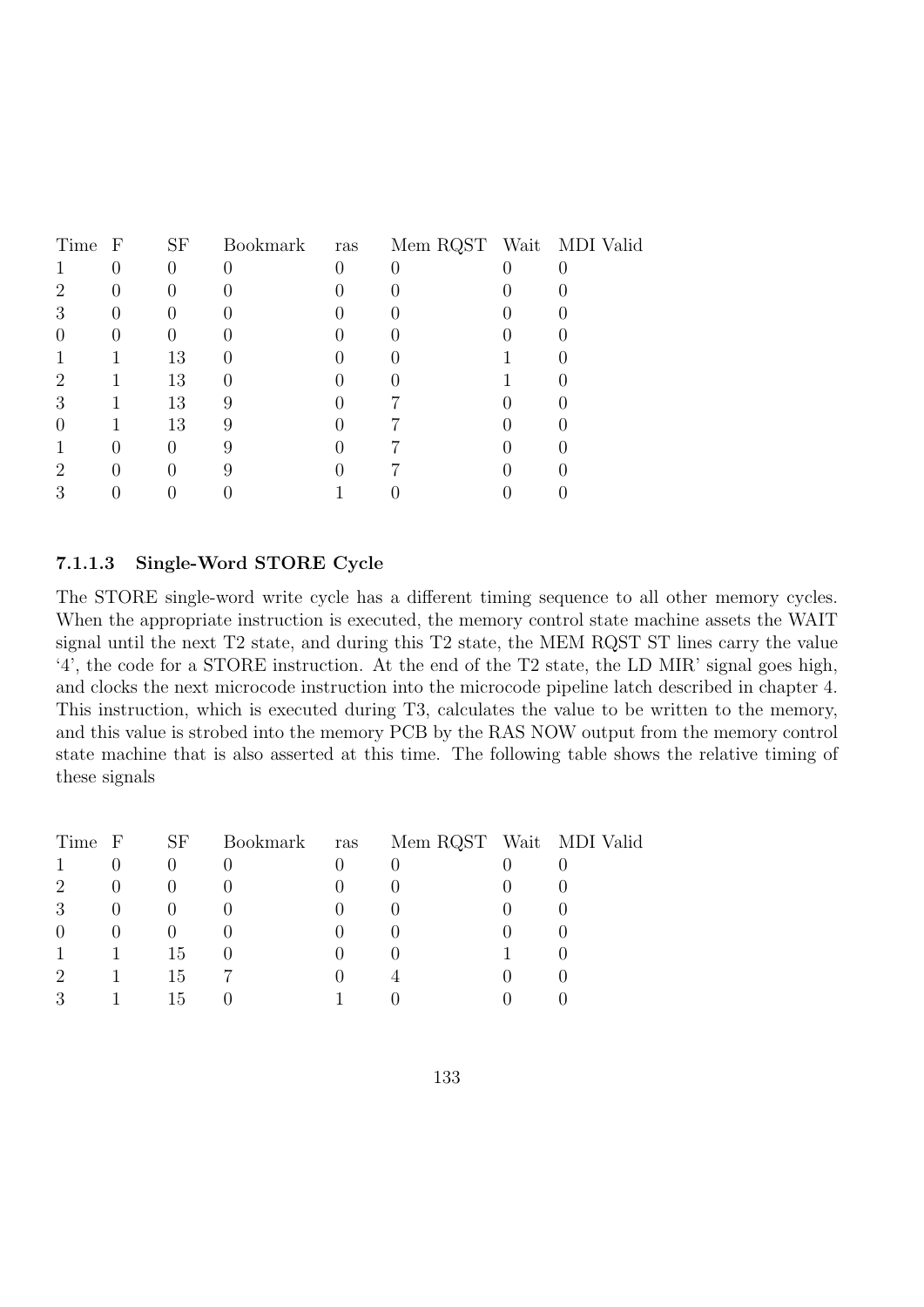### 7.1.2 DMA cycles

The EIO board in a PERQ machine contains a DMA controller that allows several of the I/O subsystems to directly transfer data to the main memory. During such a transfer, the DMA controller provides the memory address and the data words, while the CPU memory control state machine asserts the MEM RQST ST and the RAS NOW signals during the correct T-states. The EIO card is outside the scope of this manual, so only the operation of the memory control state machine will be described here.

There are 2 possible types of DMA cycle - Read and Write. Both types transfer a Quad-word to/from the memory board, although the timing of the 2 cycles is very different, and will therefore be described separately

### 7.1.2.1 DMA Read

A DMA Read operation occurs when the I/O MEM RQST output from the EIO board goes low and the I/O MEM WR signal is also low. When this occurs, the memory control state machine asserts the GRANT output for one microcycle during the next T2 state, and this signal is used by the EIO card to start the DMA transfer. During the following T3 state, the processor address outputs are disabled, since the PROC RDING MA/MD signal is 0 (This signal is referred to as 'MA' in the following tables), and at this time the DMA controller places the address onto the backplane address lines. The memory control state machine drives '1' onto the MEM RQST ST lines, signifying a FETCH4 operation, and also asserts the RAS NOW signal. The data words are read out of memory in the usual way, and transferred to the peripheral by the DMA controller. This sequence is repeated every 4 microcycles, as indicated by the following table, and thus a 16 bit word is transferred on every cycle.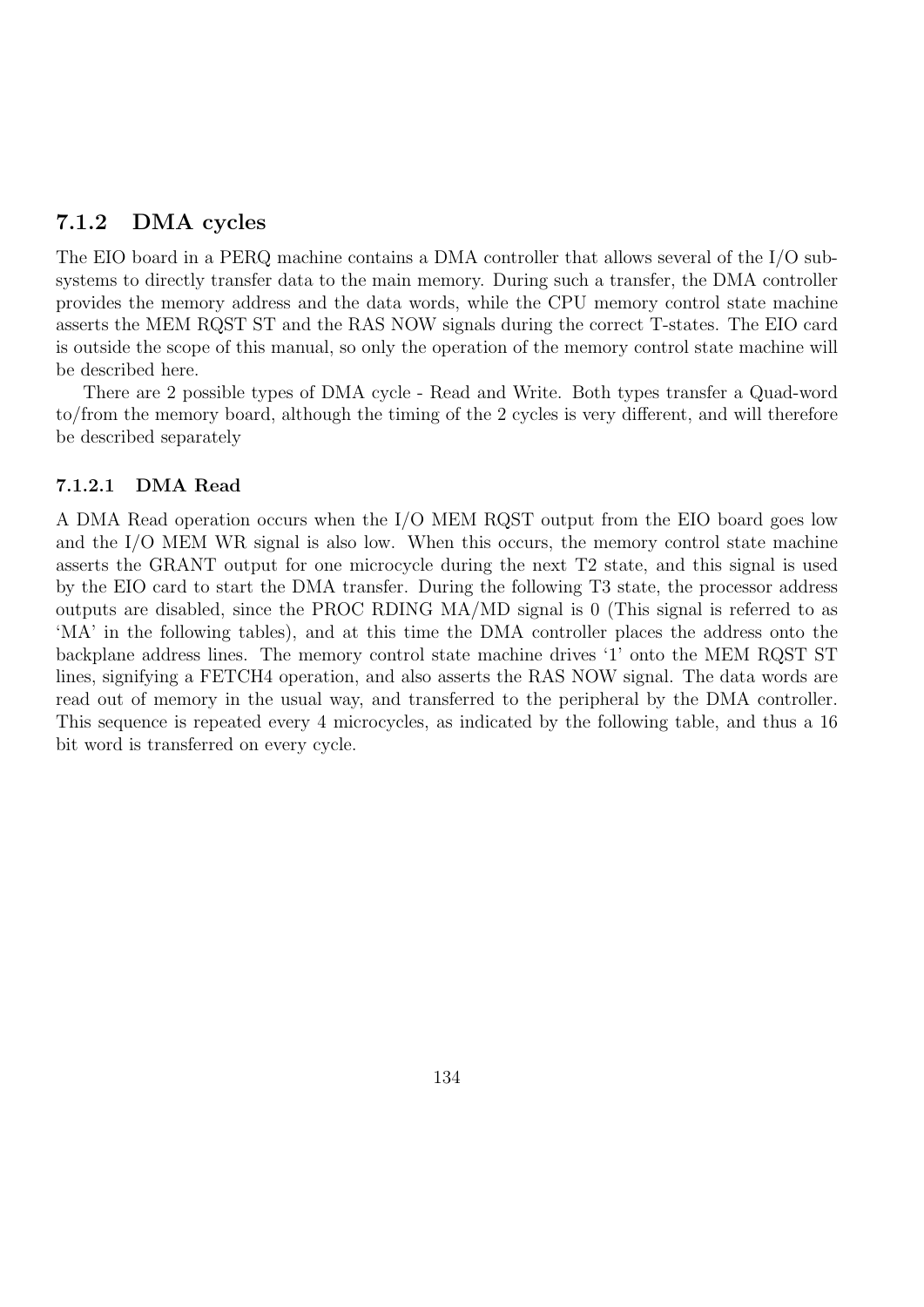| Bookmark         | Mem Rqst     | $\ensuremath{\operatorname{ras}}\xspace$ | IO Req            | Grant        | МA |
|------------------|--------------|------------------------------------------|-------------------|--------------|----|
| $\Omega$         | 0            | $\overline{0}$                           | $\theta$          | $\theta$     | 1  |
| $\left( \right)$ |              | 0                                        | 0                 | 0            | 1  |
| $\theta$         |              | 0                                        | $\mathbf{\Omega}$ | 0            |    |
|                  |              |                                          |                   |              |    |
| O                |              | $\mathbf{\Omega}$                        | 1                 | 0            | 1  |
| $\mathbf{I}$     |              |                                          | 1                 | 1            | 1  |
| $\theta$         | $\mathbf{I}$ | T                                        | 1                 |              |    |
| $\left( \right)$ |              | 0                                        | 1                 | 0            |    |
| 0                |              | $\mathbf{0}$                             | 1                 | 0            |    |
| 1                |              | 0                                        | 1                 | 1            | 1  |
| O                |              | L                                        | 1                 |              |    |
| $\theta$         |              |                                          | 1                 |              |    |
|                  |              |                                          | 1                 |              |    |
|                  |              | 0                                        | 1                 | l            | 1  |
| $\left( \right)$ |              | L                                        | 1                 | $\mathbf{0}$ | 0  |
| $\mathbf{0}$     |              |                                          | 1                 | 0            | 1  |
| 0                |              |                                          | 1                 |              |    |
|                  |              |                                          | 1                 |              | 1  |
| $\mathbf{0}$     |              |                                          |                   | 0            | 0  |
|                  |              |                                          | 1                 |              | 1  |
|                  |              |                                          |                   |              |    |

### 7.1.2.2 DMA Write

This operation is started when the I/O MEM RQST signal goes low and the I/O MEM WR signal is high. The memory control state machine then asserts the GRANT output during the next T2 state, and disables the processor address and data outputs during the subsequent T0-T3 state, during which time the DMA controller transmits the address and data words to the memory card. The memory control state machine places '5' onto the MEM RQST ST lines during the T1 and T2 cycles of this period, thus defining a STORE4 cycle, and then asserts the RAS NOW signal during the T3 period, to start the memory operation. This sequence is repeated by asserting the GRANT output during the next T2 cycle, and thus a 4-word transfer occurs every 8 microcycles. The timing of this operation is shown in the following table.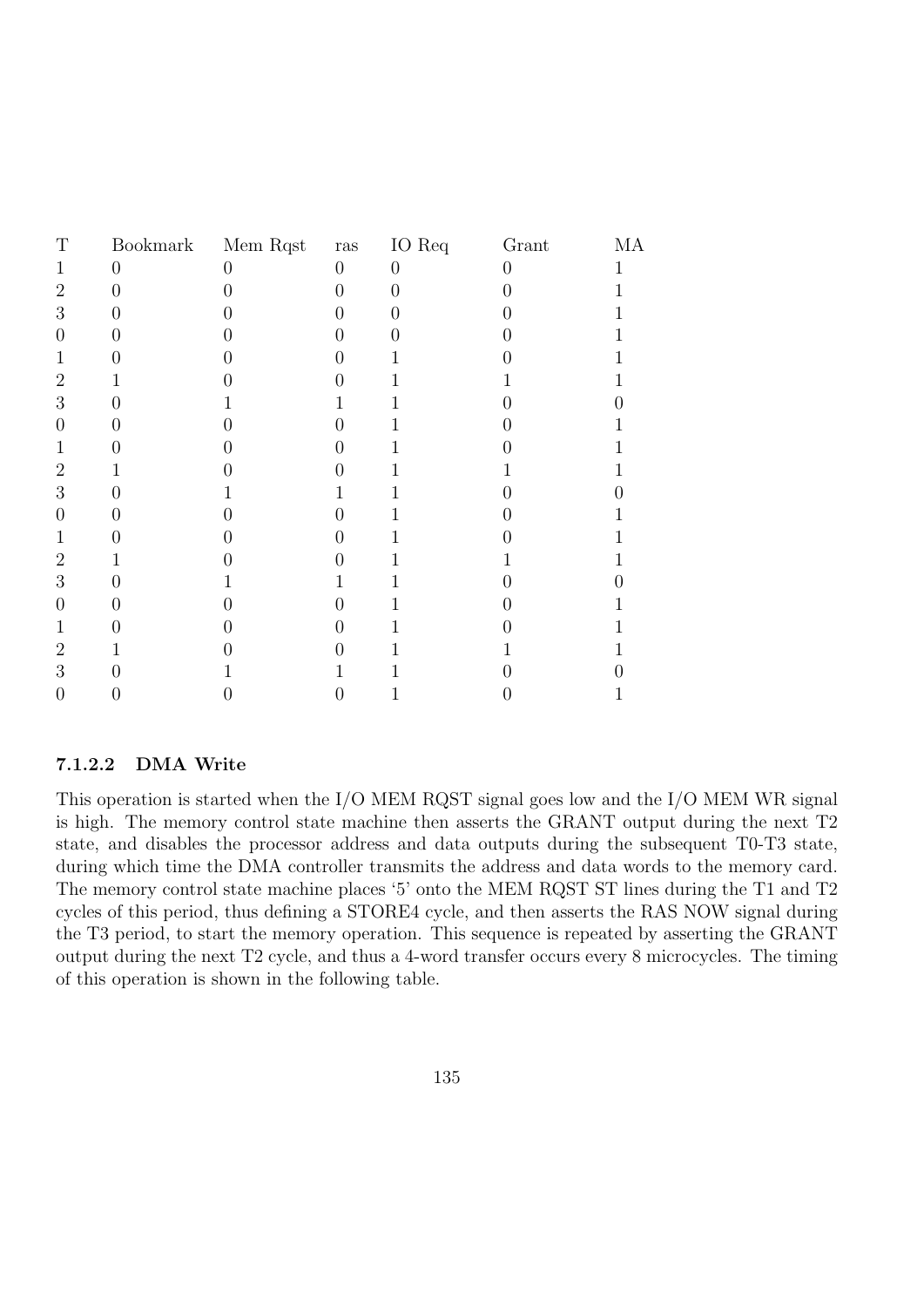| Bookmark         | Mem Rqst | $\operatorname{ras}$ | IO Req       | Grant    | МA |
|------------------|----------|----------------------|--------------|----------|----|
| 0                | $\Omega$ | $\overline{0}$       | $\Omega$     | $\theta$ | 1  |
| $\mathbf{0}$     |          |                      | $\mathbf{0}$ | 0        | 1  |
| $\theta$         |          |                      | 0            |          |    |
|                  |          |                      |              |          |    |
| $\theta$         |          |                      | 1            | 0        | 1  |
| $\overline{2}$   |          |                      | 1            | 1        |    |
| $\overline{2}$   |          |                      | 1            |          |    |
| $\overline{2}$   |          |                      |              | 0        |    |
| $\overline{2}$   | 5        | 0                    | 1            | 0        |    |
| $13\,$           | 5        | $\mathbf{\Omega}$    | 1            | 0        | 0  |
| $\theta$         |          | 1                    | 1            |          |    |
| 0                |          |                      | 1            |          |    |
| $\left( \right)$ |          |                      | 1            |          |    |
| $\overline{2}$   |          | 0                    | 1            |          |    |
| $\overline{2}$   |          | 0                    | 1            | 0        | 1  |
| $\overline{2}$   |          |                      | 1            | 0        |    |
| $\overline{2}$   | 5        |                      |              |          |    |
| $13\,$           | 5        |                      |              |          |    |
| $\theta$         |          |                      |              | 0        |    |
| U                |          | 0                    | 1            |          | 1  |
|                  |          |                      |              |          |    |

# 7.2 The Raster Operation State Machine

The data path used to update a graphics bitmap that was described in chapter 6 is controlled by a 4-state finite state machine, the outputs of which are decoded by a set of PROMs to generate the necessary control signals. While this system is controlling the bitmap data path, the main CPU calculates the memory addresses for the bitmap words, and performs the necessary memory cycles to fetch and store them.

The state of this machine is held in 2 sections of the 74S374 D-type flip-flop U170, namely U170d (for the least significant bit, ROP  $ST < 0$ ) and U170c (for ROP  $ST < 1$ ), the most significant bit). These flip-flops are clocked by the rising edge of the LD MIR' B signal at the start of each microcycle,and thus at this time, the state of the machine can be changed. The outputs of the flip-flops are permanently enabled since the output enable pin is tied low.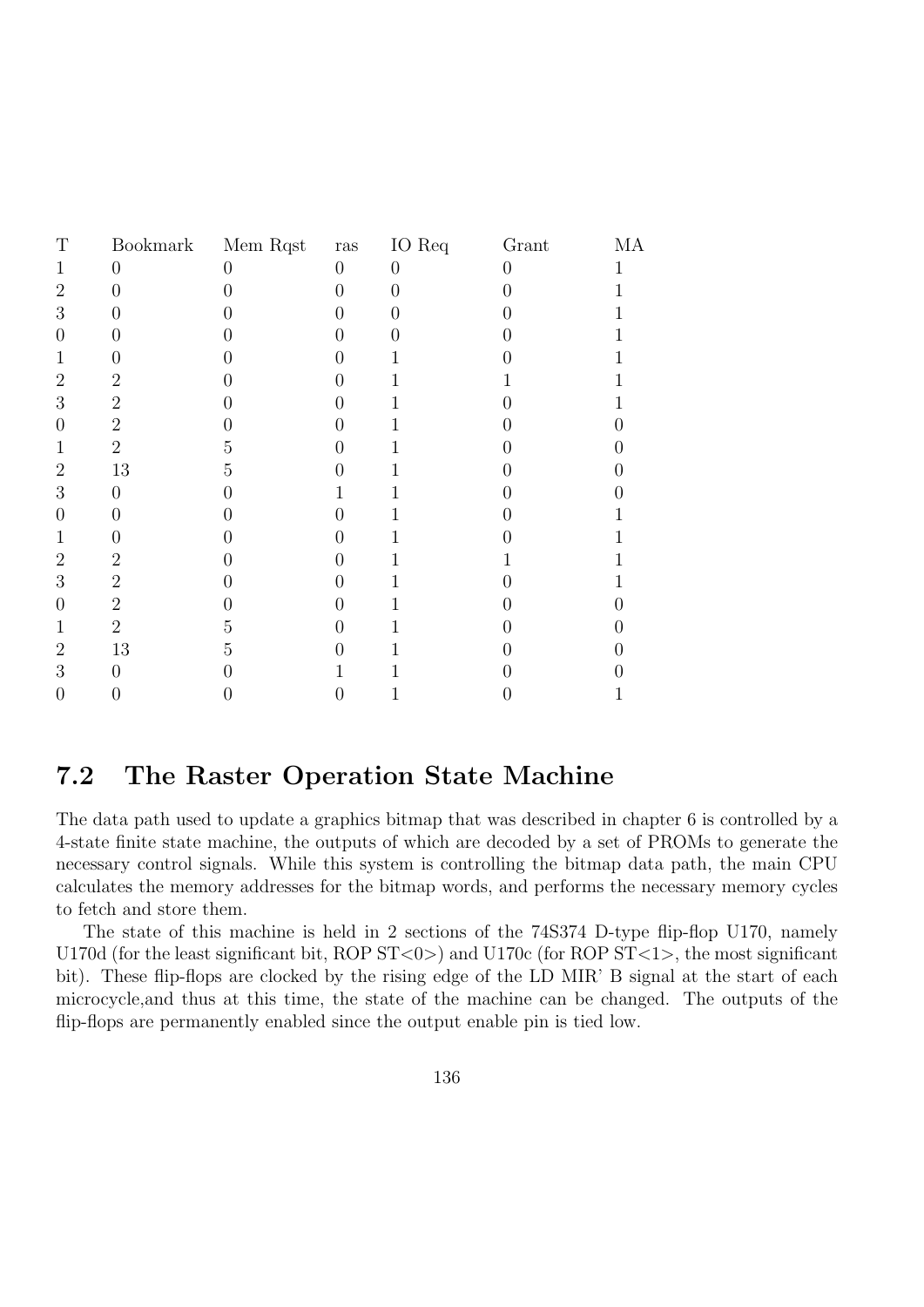The State machine is controlled by the 512\*8bit 27S29 PROM U171 (RTI02), which accepts inputs from the Raster Operation control register, the microcycle T-state lines, and the output of the state latch. This PROM is programmed to load the next state into the state latch, to provide 2 enable signals (P SRC QUAD and P DST QUAD) to the source and destination control systems, and also to provide 2 direct control signals to the data path, namely RO DATA RDY (which enables the raster operation data path outputs to the memory board) and CLK FIFO IN (which loads the memory data word into the source FIFO). The signals handled by this PROM are given in the following table.

| Address        | Signal             | Comments                                   |
|----------------|--------------------|--------------------------------------------|
| A <sub>0</sub> | ROP $ST < 0$       | State Latch Output                         |
| A1             | ROP $ST < 1>$      |                                            |
| A2             | $L$ TIME $<$ 1 $>$ | Latched Microcode T-state counter          |
| A3             | $L$ TIME $<$ 0 $>$ |                                            |
| A4             | RO/PS              | Master Enable signal from control register |
| A5             | Ground             |                                            |
| A6             | PHASE<0>           | Cycle type select from control register    |
| A7             | PHASE<1>           |                                            |
| A8             | PHASE<2>           |                                            |
| Data           | Signal             | Comment                                    |
| D <sub>0</sub> | P SRC QUAD         | Source Fetch control signal                |
| D1             | P DST QUAD         | Destination path Enable                    |
| D2             | P ROP $ST < 1>$    | Input to state latch                       |
| D3             | P ROP $ST < 0$     |                                            |
| D4             | RO DATA RDY        | Enable signal to output buffers            |
| D5             | CLK FIFO IN        | Load memory word into source FIFO          |
| D <sub>6</sub> | Not Used           |                                            |
| D7             | Not Used           |                                            |

The P ROP  $ST < n$  lines are directly connected to the D inputs on the respective state flip-flops, while the P SRC QUAD and P DST QUAD signals are latched by U170a and U170b (both 74S374 flip-flops) respectively, before being fed to address inputs on the source and destination control PROMs, as described below.

The RO DATA RDY signal is logically NANDed with the CLK-4E CPU clock signal by the 74S00 NAND gate U237b, the output of which drives the output enable pins of the combiner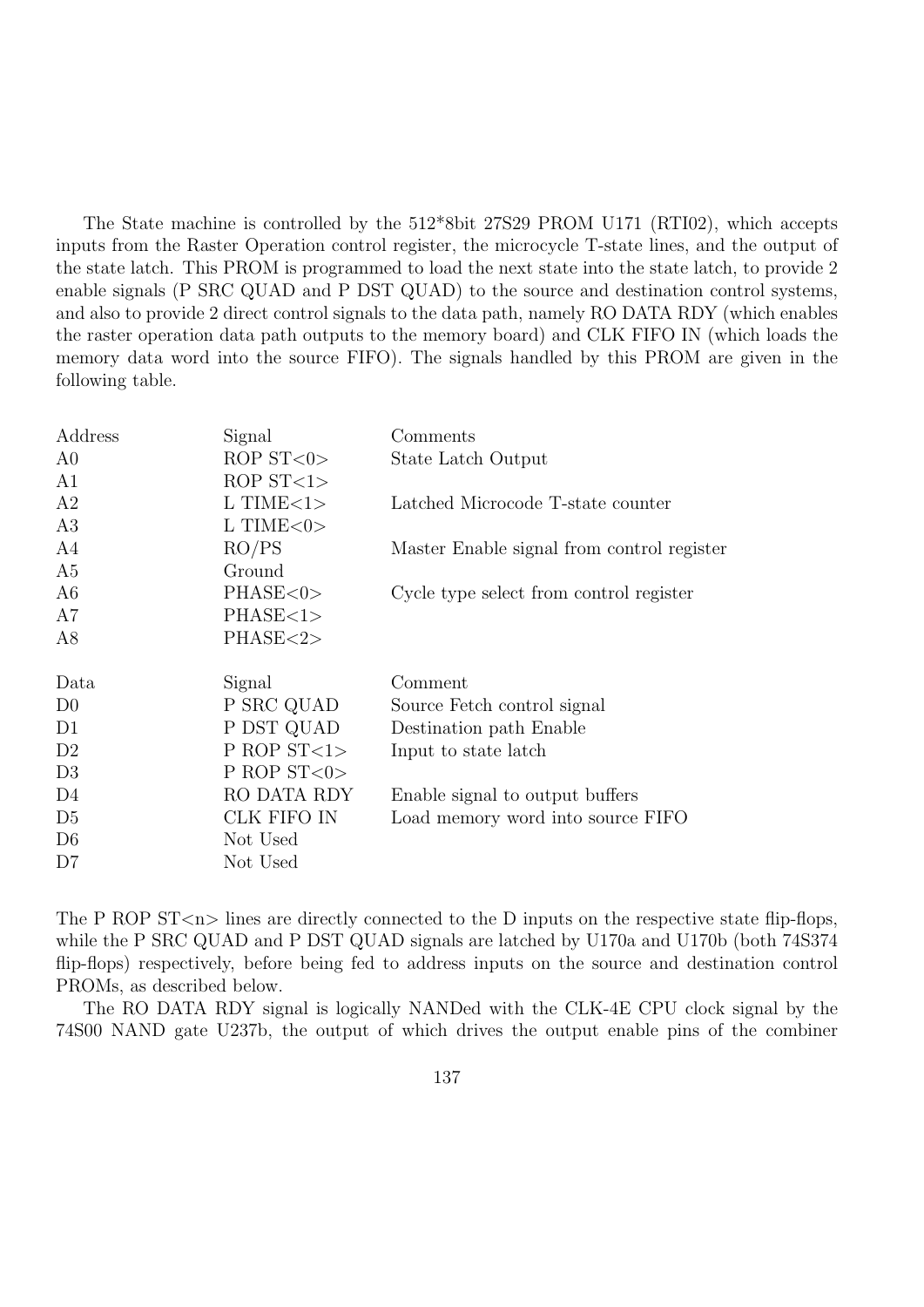output latches U243 and U260. Therefore, the outputs of these latches are enabled during the second half of any microcycle when the RO DATA RDY signal is high, thus allowing the output of the combiner to be stored in the main memory

The CLK FIFO IN signal is connected to one of the Input Clock pins (CKA or CKB) of the Shifter source FIFOs U157, U158, U137, U138, while the other clock input is driven by the CLK-4F CPU clock signal. Since CKA and CKB are logically ANDed inside the FIFO chips, the CLK FIFO IN signal enables the FIFO input clock and causes the memory data word  $(SI\langle n\rangle)$  to be loaded into the FIFO half way through the microcycle.

#### 7.2.1 The Destination Control System

The actual updating of a given 16 bit word is controlled by the 512\*4bit 7643 RDS00 PROM U169, which provides the control signals for the combiner along with the QUAL FIFO signal that causes a source bitmap word to be clocked out of the Fifo. This PROM is controlled by the DST WRD $\langle n \rangle$ and WID WRD $\langle n \rangle$  outputs from the appropriate control registers, which determine where the left and right edges of the updated region occur. The PROM also accepts the SL/SR control signal, which indicates in which direction the bitmap is being scanned. , as this determines whether the start of a line contains a left edge or a right edge. Two of the cycle type signals, namely PHASE<0> and PHASE  $\langle 1 \rangle$  are also connected to this PROM, along with the T-state counter outputs L TIME  $\langle n \rangle$ . Finally, the whole data path is enabled by the latched DST QUAD signal from the Raster Operation Finite state machine.

Three of the outputs from the RDS00 PROM are the raw signals for the Combiner mask, namely P EL, P ER and P DON'T MASK. These signals are latched by U170e, U170f and U170h respectively to produce the EL, ER and DON'T MASK control signals. The clock input to U170 is driven by the LD MIR'B signal, so that the combiner control signals are updated at the start of each microcycle. The Output enable pin of U170 is, as mentioned above, grounded, so that these outputs are always enabled. The operation of the combiner during graphics operations is described in chapter 6, and the relative timing of these signals is explained below.

The final output of the RDS00 PROM is the QUAL FIFO signal. This signal is used to clock a source bitmap word out of the FIFO, after being processed by the following circuit. The QUAL FIFO signal is not latched by any section of U170, and, owing to the programming of the RDS00 PROM, occurs during the microcycle preceeding the one in which the update takes place.

The QUAL FIFO signal is connected to the D-input of the 74S374 flip-flop U209f. This flip-flop is clocked by the CLK-0R B signal at the start of each microcycle, and the permanently enabled output of U209f, the DLY QUAL FIFO signal, is therefore active on the microcycle when the bitmap updating actually occurs. This output is inverted by the 74S240 NOT gate U206b, to produce the DLY QUAL FIFO' signal.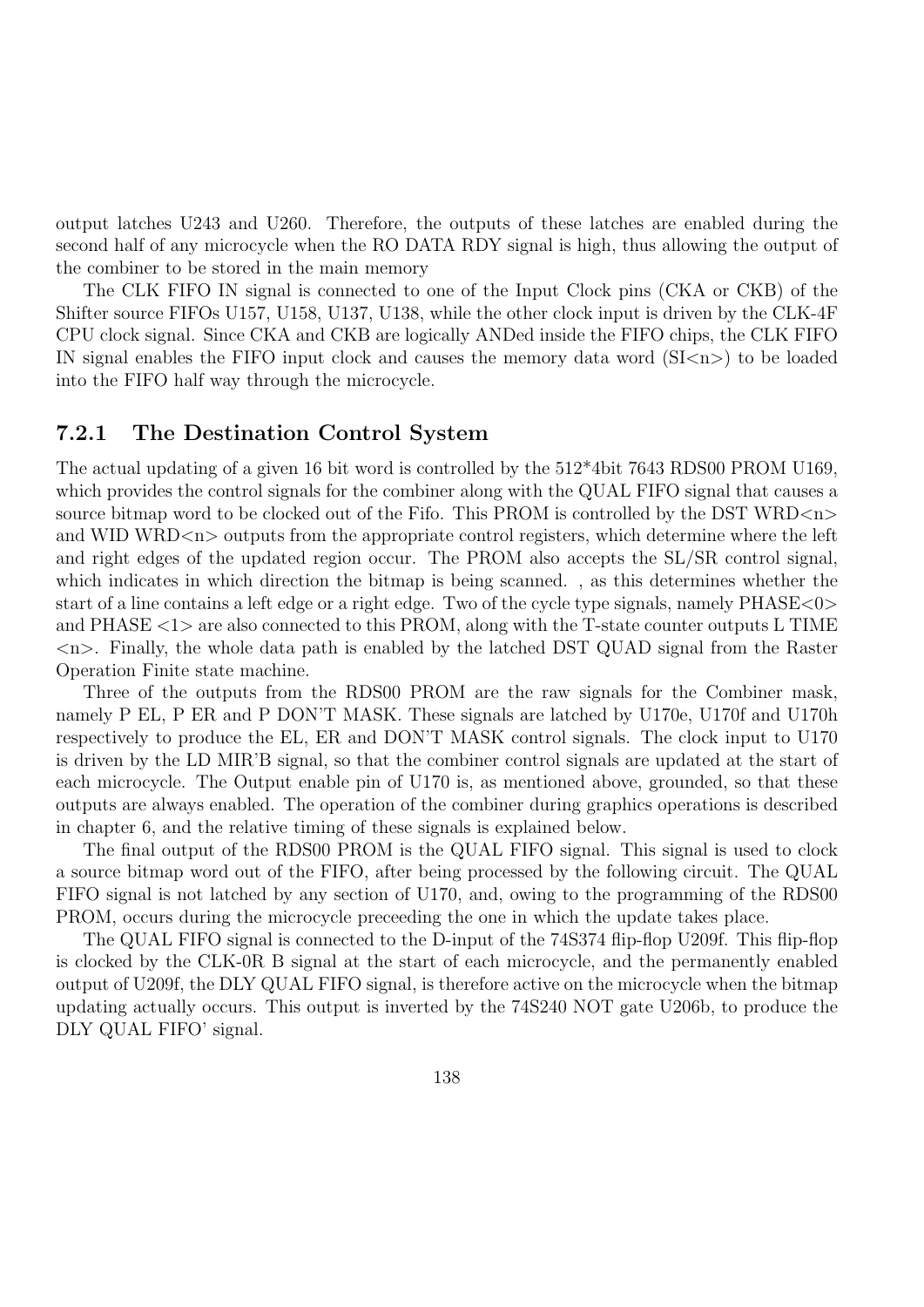The QUAL FIFO signal is logically NANDed with the PHASE<4> output from the Raster Operation Control Register by the 74S00 NAND gate U212a. The output of this gate therefore goes low on cycles preceding a bitmap word update, and is therefore used to clock a word from the Source FIFO into the half pipeline latches described in chapter 6.

The LEFTOVER output from the RSC03 source control PROM described below is logically NANDed with the FIFO OR signal (which indicates when there is a valid word in the Source FIFO), by the 74S00 NAND gate U210a. The output goes low when a word has to be removed from the Source FIFO, thus clocking the FIFO to drop the word, but not clocking the Raster Operation memory data registers. This occurs when either fewer than 4 words are to be fetched for the source operand, or to clear the FIFO after a complete line of the graphics bitmap has been updated. The output of U210a is connected to the D input of the 74S74 flip-flop U147b, which is clocked by the rising edge of the CLK-4E signal at the start of the second half of the microcycle. The output of U147b is the CLR FIFO L signal

The 3 signals that cause the FIFO to be clocked, namely DLY QUAL FIFO', CLR FIFO L, and the output of U212a, need to be Logically ORed together. The DLY QUAL FIFO' and CLR FIFO L signals are connected to the inputs of the 74S08 AND gate U73Aa, while the output of this gate is combined with the output of U212a by the 74S00 NAND gate U212b. Since the 3 signals are all active low, the output of U212b, the CLK FIFO OUT signal, goes high whenever at least one of the inputs is active, as required.

As described in chapter 6, the CLK FIFO OUT signal enables the 74S00 NAND gate U203c, and thus allows the UNLD signal to become active. This signal directly drives the output clock pins of the Source FIFO chips. The CLK FIFO OUT also enables the SLIVER CLK via the 74S10 NAND gate U211b, and causes the previous word to be loaded into the appropriate half pipeline latch.

### 7.2.2 The Source Control System

The purpose of the source control system is to drop unnecessary words from the Source FIFO either at the end of a line of the graphics object, or when fewer than 4 words need to be fetched during a FirstSource operation. The system consists of a small finite state machine controlled by the 74S287 256\*4bit RSC03 PROM U172.

The PROM acts as the combinatorial feedback logic for the single-bit state latch U170g, which is clocked by the rising edge of the LD MIR' B signal at the start of each microcycle. The D-input of this 74S374 flip-flop is driven by the P SRC FIFO CLR output of the RSC03 PROM, while the output, the OLD EVEN/ODD signal, is connected to one of the address inputs of the RSC03 PROM, and also to the input of bit 5 of the Source FIFO chip U157. The OLD EVEN/ODD signal is therefore carried through the FIFO along with the source bitmap words, and emerges from U157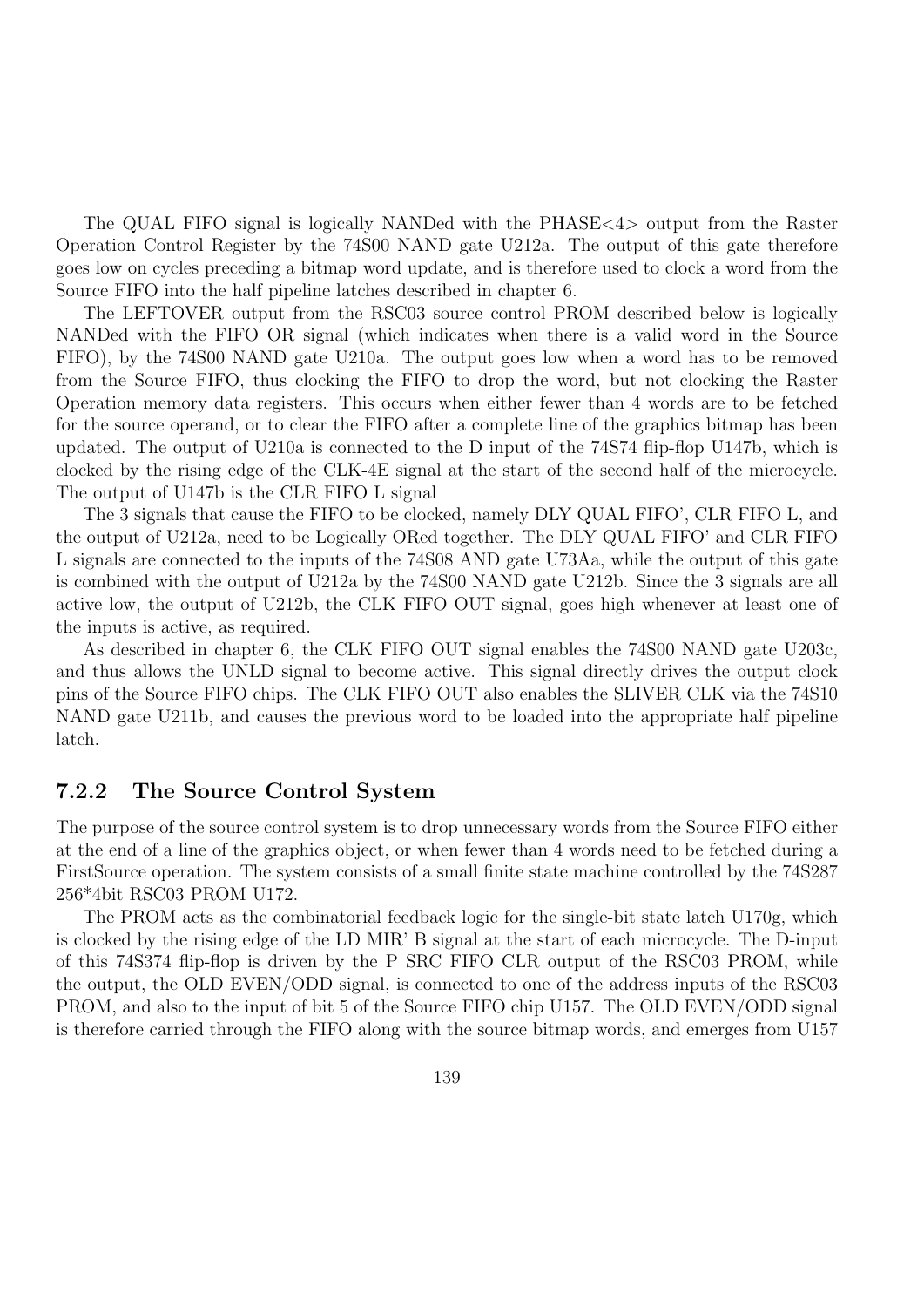on the Q5 pin as the FIFO EVEN/ODD signal, which is fed back to another address input of the RSC03 PROM. By using this signal, the Source Control system can flag the source bitmap words, and change state when the particular word has passed through the FIFO.

The signals connected to the RSC03 PROM are listed in the following table

| Address        | Signal             | Comments                                               |
|----------------|--------------------|--------------------------------------------------------|
| A <sub>0</sub> | OLD EVEN/ODD       | Output of state flip-flop                              |
| A1             | FIFO EVEN/ODD      | Output of FIFO flag bit                                |
| A2             | SL/SR              | Direction control bit from control register            |
| A3             | $L$ TIME $<$ 0 $>$ | Latched T-state counter                                |
| A4             | $L$ TIME $<$ 1 $>$ |                                                        |
| A <sub>5</sub> | $SRC$ WRD $<0>$    | Source Word position from source register              |
| A6             | $SRC$ WRD $<1>$    |                                                        |
| A7             | SRC QUAD           | Source Word Enable from Raster Operation State Machine |
| Data           | Signal             | Comments                                               |
| D <sub>1</sub> | Not Used           |                                                        |
| D2             | Not Used           |                                                        |
| D3             | Leftover           | Clear FIFO signal to clock logic                       |
| D <sub>4</sub> | P SRC FIFO CLR     | Input to state flip-flop                               |

The only control output of this state machine is the LEFTOVER signal that is used to enable the FIFO output clock to drop a FIFO word, as described above.

When the value of the SRC WRD $\langle n \rangle$  field indicates that fewer than 4 words are to be loaded into the FIFO on a FirstSource Instruction, the FETCH4 memory cycle is executed as normal, and the 4 words are in fact loaded into the FIFO, but the unnecessary words are dropped from the FIFO by the leftover signal.

# 7.3 Raster Operation Timing

All the raster operation update instructions have essentially the same timing, and the basic sequence of operations is as follows.

The main CPU starts a FETCH4 cycle to get the next 4 words of the destination bitmap from the main memory. The first word from this fetch appears at the outputs of the combiner input register (U219 and U221) during the T3 microcycle. The raster operation state machine now asserts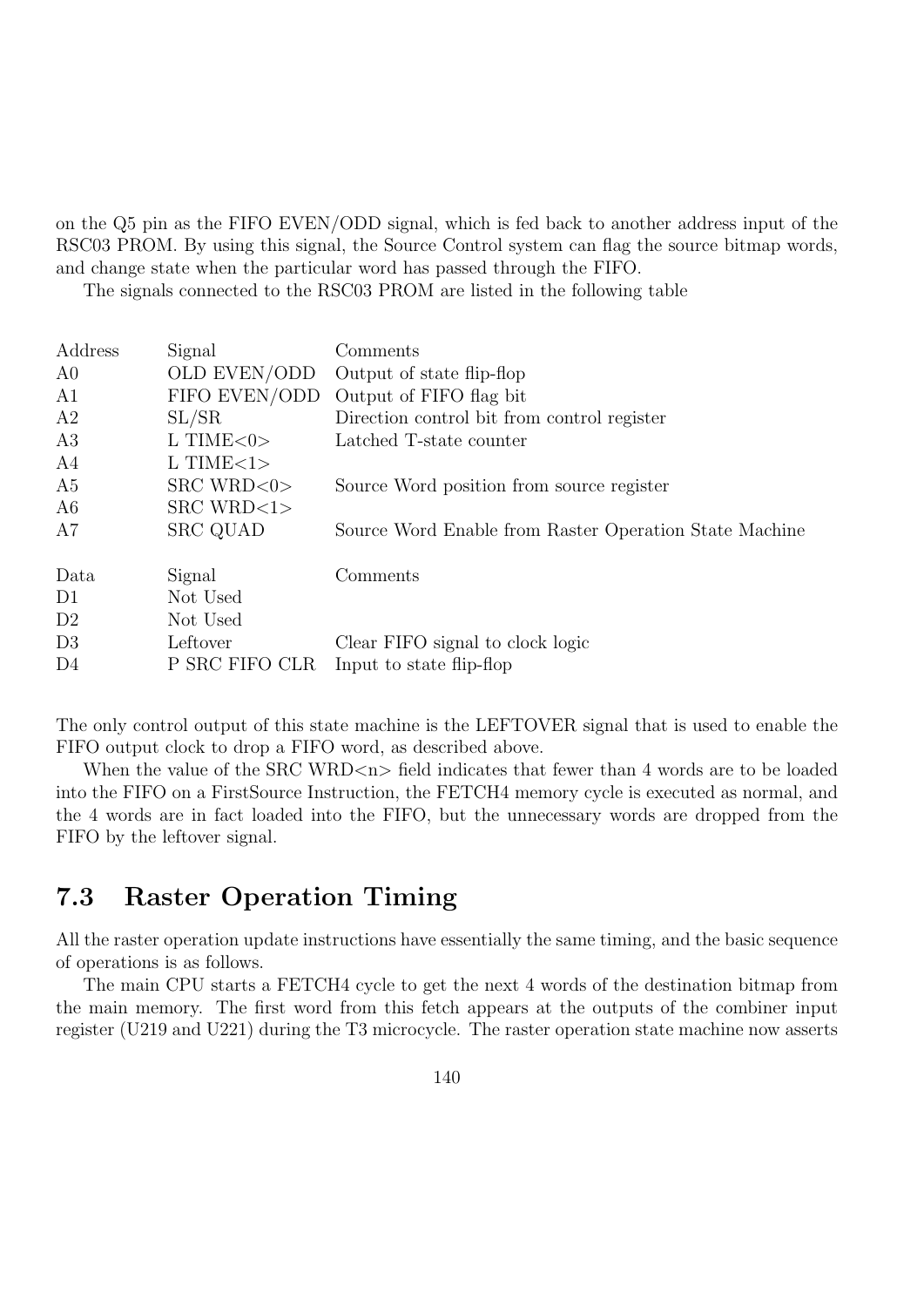the EL, ER and DON'T MASK signals according to the particular part of the graphics object being updated, and the combiner updates the bitmap word in the required way. The resultant word is stored in the combiner output latched (U243 and U260) at the end of the T3 cycle, and is therefore valid throughout the following T0 cycle to be written back to memory. The CPU has started an overlapping STORE4 cycle, and so the result is written back to the memory during the next 4 T-states. The CPU also starts an overlapping FETCH4 cycle to fetch the next 4 words of the source bitmap into the FIFO, controlled by the CLK FIFO output from the Raster Operation State Machine. These memory cycles take a total of 8 microcycles to perform.

When the state of the DON'T MASK signal means that the current output word of the FIFO will be used to update the bitmap, then the Raster Operation state machine asserts the QUAL FIFO output during the preceding microcycle, so that a new word will be presented to the shifter inputs at the end of the cycle.

There then follows a pause of 4 microcycles before the entire sequence is repeated, and thus a 64bit bitmap is updated every 12 microcycles.

The sequence of these memory cycles is given in the following table.

| T-state        |                   |                   |
|----------------|-------------------|-------------------|
| $\overline{2}$ | Destination Fetch |                   |
| 3              | Destination Fetch |                   |
| $\overline{0}$ | Destination Fetch | Destination Store |
| $\mathbf{1}$   | Destination Fetch | Destination Store |
| $\overline{2}$ | Source Fetch      | Destination Store |
| 3              | Source Fetch      | Destination Store |
| $\overline{0}$ | Source Fetch      |                   |
| $\mathbf{1}$   | Source Fetch      |                   |
| $\overline{2}$ | Idle              |                   |
| 3              | Idle              |                   |
| $\overline{0}$ | Idle              |                   |
| 1              | Idle              |                   |
|                |                   |                   |

And the sequence is now repeated

As was mentioned above, Raster Operation state machine has 4 states, numbered 0-3 and the following table give the approximate correspondence between the state number and the operation being performed.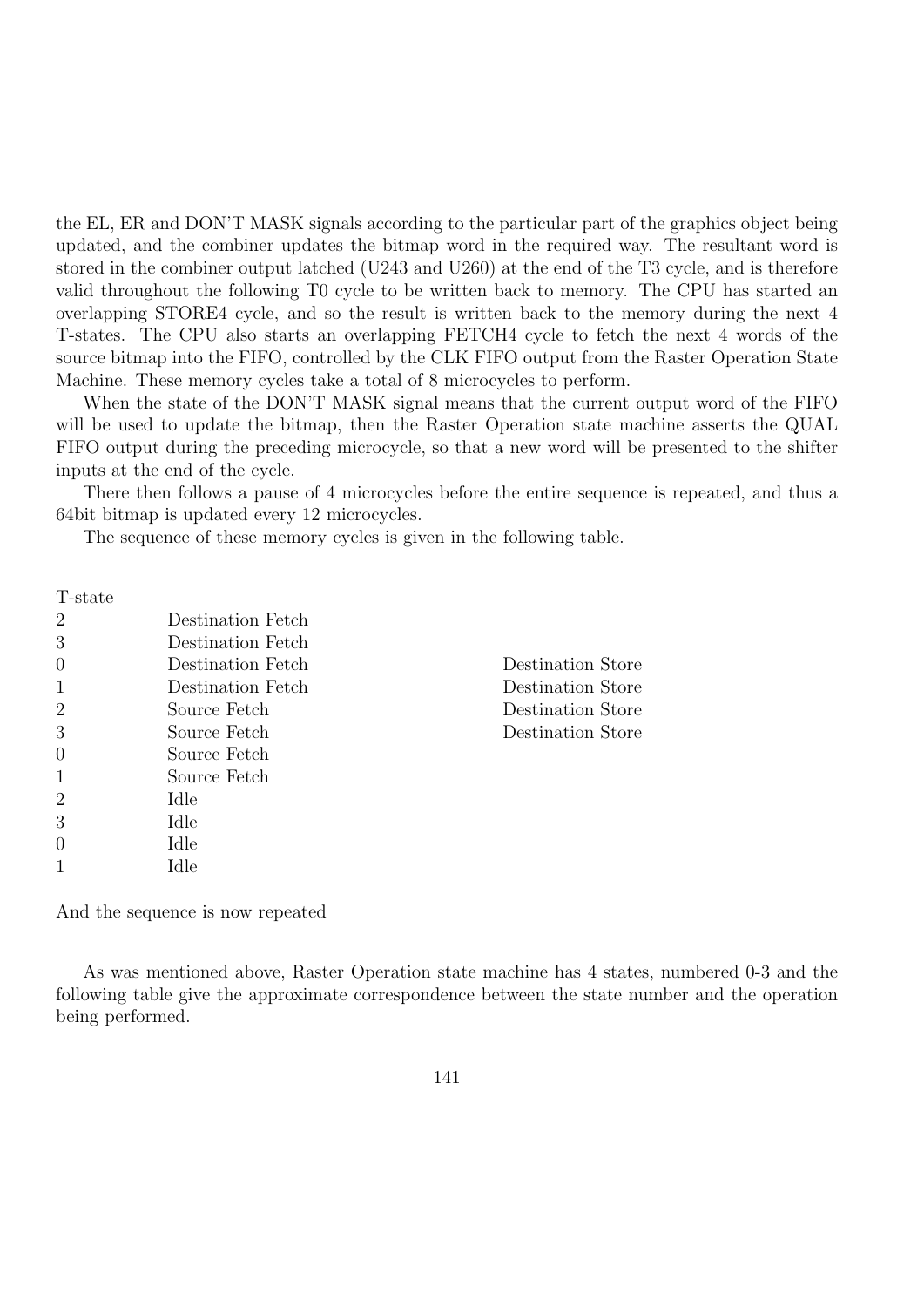| <b>State</b>     | Operation                                   |
|------------------|---------------------------------------------|
| $\left( \right)$ | Idle between source and destination fetches |
| $\mathbf{1}$     | Destination Fetch                           |
| 2                | Source Fetch                                |
| 3                | Idle - Raster Operations turned off         |

It is important to note that in the following tables, the column headed 'state' gives the new state of the state machine at the end of that microcycle, that is the value of the outputs of the ROM that are connected to the D-inputs of the state latch.

There are 8 different Raster Operation instructions which are selected by the state of the PHASE<0>-PHASE<2> signals, while the exact operations performed by each instruction may be modified by the values of the SRC WRD $\langle n \rangle$ , DST WRD $\langle n \rangle$  and WID WRD $\langle n \rangle$  fields together with the state of the  $SL/SR$  signal. It is obviously impossible to show all possible instructions in this manual, and therefore a representative sample will be explained.

In the following tables, the state of the LEFTOVER signal should be ignored unless reference is made to it in the text. This is because the state of the source FIFO is unknown at the start of each instruction.

### 7.3.1 Phase= $0 - \text{Begin}$

This instruction follows the timing cycle just described, and when the SL/SR signal is low, it performs a left-edge update of the destination bitmap. If a particular 16 bit word is entirely outside the area to be updated, then the DON'T MASK signal is asserted, and the QUAL FIFO signal is not, so that the source FIFO is unchanged and the destination word is passed unaltered through the combiner.

If the current 16 bit word contains the left edge of the bitmap, then the DON'T MASK signal is forced to 0, and the QUAL FIFO signal is asserted on the previous cycle, thus causing a normal update cycle to occur. The EL signal is 1, and the ER signal is 0, so that the combiner performs a left-edge masking operation.

Finally, if the current 16 bit word lies entirely inside the updated area, then an update cycle occurs as described in the last paragraph, but both the EL and ER signals are set to 1, so that the combiner performs no mask operation on the destination word.

The particular word that contains the left edge of the region to be updated is selected by the DST WRD field of the Raster Operation Destination Control Register. The following 2 tables show the sequence of operations that occurs for 2 different values of this field.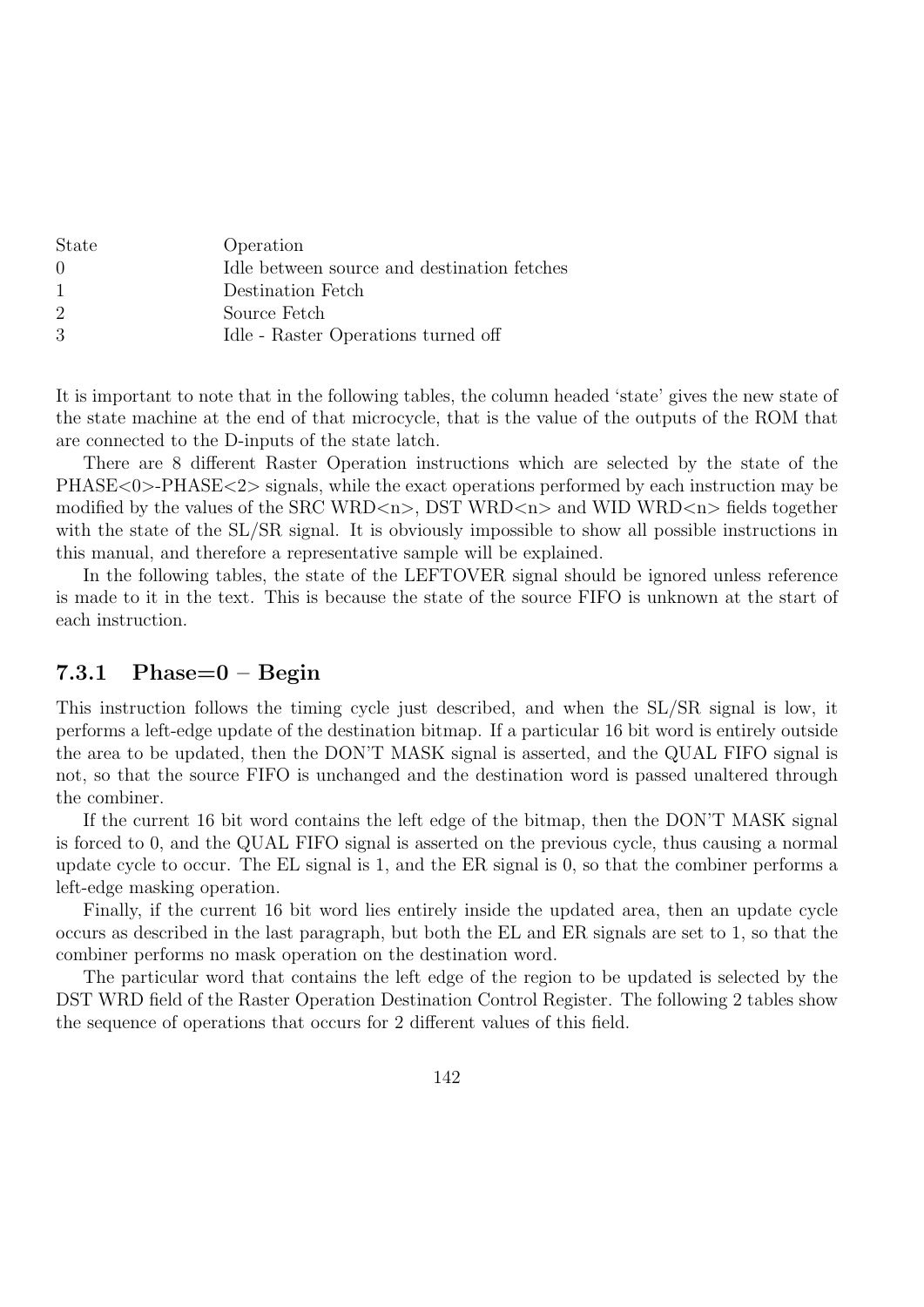| $Time =$<br>$Ph0=$                 | $\boldsymbol{0}$<br>$\overline{0}$             | $SI/Sr=$<br>$Ph1=$             | $\boldsymbol{0}$<br>$\overline{0}$            | $RO/PS = 1$<br>$Ph2=$               | $\theta$           | $E/O=$           | $\boldsymbol{0}$ |              |                  |                  |                  |
|------------------------------------|------------------------------------------------|--------------------------------|-----------------------------------------------|-------------------------------------|--------------------|------------------|------------------|--------------|------------------|------------------|------------------|
| $SrcWd=$                           | $\overline{0}$                                 | $DstWd=$                       | $\mathbf{0}$                                  | $WidthId = 0$                       |                    |                  |                  |              |                  |                  |                  |
| Time                               | Qual                                           | Dont                           | E1                                            | Er                                  | ${\rm P\, \, Dst}$ | ${\bf P}$ Src    | Left             | Old          | Clk              | Ro               | State            |
|                                    | Fifo                                           | Mask                           |                                               |                                     | Quad               | Quad             | Over             | E/O          | Fifo             | Data             |                  |
| $\boldsymbol{0}$                   | $\overline{0}$                                 | $\overline{0}$                 | $\boldsymbol{0}$                              | $\overline{0}$                      | $\overline{0}$     | $\overline{0}$   | $\,1$            | $\mathbf{1}$ | $\boldsymbol{0}$ | $\overline{0}$   | $\overline{0}$   |
| $\mathbf{1}$                       | $\boldsymbol{0}$                               | $\boldsymbol{0}$               | $\mathbf{0}$                                  | $\boldsymbol{0}$                    | $\boldsymbol{0}$   | $\boldsymbol{0}$ | $\mathbf{1}$     | $\mathbf{1}$ | $\boldsymbol{0}$ | $\boldsymbol{0}$ | $\mathbf{1}$     |
| $\boldsymbol{2}$                   | $\boldsymbol{0}$                               | $\mathbf{0}$                   | $\boldsymbol{0}$                              | $\boldsymbol{0}$                    | $\mathbf{1}$       | $\boldsymbol{0}$ | $\mathbf{1}$     | $\mathbf{1}$ | $\boldsymbol{0}$ | $\boldsymbol{0}$ | $\mathbf{1}$     |
| 3                                  | $\overline{0}$                                 | $\mathbf{1}$                   | $\mathbf{1}$                                  | $\mathbf{1}$                        | $\mathbf{1}$       | $\overline{0}$   | $\mathbf{1}$     | $\mathbf{1}$ | $\overline{0}$   | $\overline{0}$   | $\mathbf{1}$     |
| $\boldsymbol{0}$                   | $\boldsymbol{0}$                               | $\mathbf{1}$                   | $1\,$                                         | $\mathbf{1}$                        | $1\,$              | $\overline{0}$   | $\,1$            | $\,1$        | $\overline{0}$   | $\mathbf{1}$     | $\mathbf{1}$     |
| $\mathbf{1}$                       | $\mathbf{1}$                                   | $\mathbf{1}$                   | $\mathbf{1}$                                  | $\mathbf{1}$                        | $\mathbf{1}$       | $\boldsymbol{0}$ | $\mathbf{1}$     | $\mathbf{1}$ | $\boldsymbol{0}$ | $\mathbf{1}$     | $\,2$            |
| $\overline{2}$                     | $\boldsymbol{0}$                               | $\boldsymbol{0}$               | $\mathbf{1}$                                  | $\mathbf{0}$                        | $\overline{0}$     | $\overline{0}$   | $\,1\,$          | $\,1\,$      | $\mathbf 1$      | $1\,$            | $\,2$            |
| 3                                  | $\overline{0}$                                 | $\overline{0}$                 | $\boldsymbol{0}$                              | $\overline{0}$                      | $\overline{0}$     | $\overline{0}$   | $\mathbf{1}$     | $\,1$        | $\mathbf{1}$     | $\mathbf{1}$     | $\,2$            |
| $\boldsymbol{0}$                   | $\boldsymbol{0}$                               | $\overline{0}$                 | $\overline{0}$                                | $\boldsymbol{0}$                    | $\overline{0}$     | $\overline{0}$   | $\,1$            | $\,1$        | $\mathbf{1}$     | $\boldsymbol{0}$ | $\overline{2}$   |
| $\mathbf{1}$                       | $\boldsymbol{0}$                               | $\overline{0}$                 | $\boldsymbol{0}$                              | $\boldsymbol{0}$                    | $\mathbf{0}$       | $\boldsymbol{0}$ | $\,1$            | $\mathbf{1}$ | $\mathbf{1}$     | $\boldsymbol{0}$ | $\boldsymbol{0}$ |
| $\overline{2}$                     | $\overline{0}$                                 | $\overline{0}$                 | $\overline{0}$                                | $\overline{0}$                      | $\overline{0}$     | $\overline{0}$   | $\mathbf{1}$     | $\,1$        | $\overline{0}$   | $\Omega$         | $\overline{0}$   |
| $\sqrt{3}$                         | $\boldsymbol{0}$                               | $\overline{0}$                 | $\mathbf{0}$                                  | $\overline{0}$                      | $\overline{0}$     | $\overline{0}$   | $\,1$            | $\mathbf{1}$ | $\boldsymbol{0}$ | $\overline{0}$   | $\overline{0}$   |
| $\boldsymbol{0}$                   | $\boldsymbol{0}$                               | $\overline{0}$                 | $\mathbf{0}$                                  | $\boldsymbol{0}$                    | $\boldsymbol{0}$   | $\boldsymbol{0}$ | $\,1$            | $\,1\,$      | $\boldsymbol{0}$ | $\overline{0}$   | $\boldsymbol{0}$ |
| $\mathbf{1}$                       | $\overline{0}$                                 | $\overline{0}$                 | $\overline{0}$                                | $\boldsymbol{0}$                    | $\boldsymbol{0}$   | $\overline{0}$   | $\,1$            | $\,1$        | $\boldsymbol{0}$ | $\overline{0}$   | $\mathbf{1}$     |
| $\overline{2}$                     | $\mathbf{0}$                                   | $\boldsymbol{0}$               | $\mathbf{0}$                                  | $\boldsymbol{0}$                    | $\mathbf{1}$       | $\overline{0}$   | $\,1$            | $\,1\,$      | $\boldsymbol{0}$ | $\overline{0}$   | $\mathbf{1}$     |
| 3                                  | $\boldsymbol{0}$                               | $\mathbf{1}$                   | $1\,$                                         | $\mathbf{1}$                        | $\mathbf{1}$       | $\overline{0}$   | $\,1$            | $\,1\,$      | $\boldsymbol{0}$ | $\boldsymbol{0}$ | $\mathbf{1}$     |
| Time=<br>$Ph0=$<br>${\rm SrcWd} =$ | $\mathbf{1}$<br>$\mathbf{0}$<br>$\overline{0}$ | $SI/Sr=$<br>$Ph1=$<br>$DstWd=$ | $\boldsymbol{0}$<br>$\boldsymbol{0}$<br>$\,2$ | $RO/PS = 1$<br>$Ph2=$<br>$Widthd=0$ | $\overline{0}$     | $E/O=$           | $\boldsymbol{0}$ |              |                  |                  |                  |
| Time                               | Qual                                           | Dont                           | E1                                            | Er                                  | ${\rm P\, \, Dst}$ | P Src            | Left             | Old          | Clk              | Ro               | State            |
|                                    | Fifo                                           | ${\rm Mask}$                   |                                               |                                     | Quad               | Quad             | Over             | E/O          | Fifo             | Data             |                  |
| $\mathbf{1}$                       | $\mathbf{0}$                                   | $\boldsymbol{0}$               | $\boldsymbol{0}$                              | $\boldsymbol{0}$                    | $\overline{0}$     | 0                | $\mathbf{1}$     | $\mathbf{1}$ | $\boldsymbol{0}$ | $\boldsymbol{0}$ | $\mathbf{1}$     |
| $\,2$                              | $\boldsymbol{0}$                               | $\boldsymbol{0}$               | $\boldsymbol{0}$                              | $\boldsymbol{0}$                    | $\mathbf{1}$       | $\boldsymbol{0}$ | $\mathbf{1}$     | $\mathbf{1}$ | $\boldsymbol{0}$ | $\boldsymbol{0}$ | $\mathbf{1}$     |
| 3                                  | $\mathbf{1}$                                   | $\mathbf{1}$                   | $\mathbf{1}$                                  | $\mathbf{1}$                        | $\mathbf{1}$       | $\overline{0}$   | $\mathbf{1}$     | $\,1$        | $\overline{0}$   | $\overline{0}$   | $\mathbf{1}$     |
| $\boldsymbol{0}$                   | $\mathbf{1}$                                   | $\overline{0}$                 | $\mathbf{1}$                                  | $\boldsymbol{0}$                    | $\mathbf{1}$       | $\overline{0}$   | $\mathbf{1}$     | $\,1$        | $\boldsymbol{0}$ | $\mathbf{1}$     | $\mathbf{1}$     |
| $\mathbf{1}$                       | $\mathbf{1}$                                   | $\overline{0}$                 | $\mathbf{1}$                                  | $\mathbf{1}$                        | $\mathbf{1}$       | $\boldsymbol{0}$ | $\mathbf{1}$     | $\mathbf{1}$ | $\boldsymbol{0}$ | $\mathbf{1}$     | $\,2$            |
| $\,2$                              | $\overline{0}$                                 | $\overline{0}$                 | $\,1$                                         | $\,1$                               | $\boldsymbol{0}$   | $\overline{0}$   | $\,1\,$          | $\,1$        | $\,1$            | $1\,$            | $\,2$            |
| 3                                  | $\boldsymbol{0}$                               | $\overline{0}$                 | $\mathbf{0}$                                  | $\boldsymbol{0}$                    | $\overline{0}$     | $\overline{0}$   | $\,1$            | $\,1$        | $\mathbf{1}$     | $\mathbf{1}$     | $\,2$            |
| $\boldsymbol{0}$                   | $\boldsymbol{0}$                               | $\overline{0}$                 | $\mathbf{0}$                                  | $\boldsymbol{0}$                    | $\overline{0}$     | $\overline{0}$   | $\,1\,$          | $\,1$        | $\mathbf{1}$     | $\overline{0}$   | $\,2$            |
| $\mathbf{1}$                       | $\boldsymbol{0}$                               | $\overline{0}$                 | $\mathbf{0}$                                  | $\boldsymbol{0}$                    | $\boldsymbol{0}$   | $\boldsymbol{0}$ | $\mathbf{1}$     | $\mathbf{1}$ | $\mathbf{1}$     | $\boldsymbol{0}$ | $\boldsymbol{0}$ |
| $\overline{2}$                     | $\overline{0}$                                 | $\overline{0}$                 | $\overline{0}$                                | $\boldsymbol{0}$                    | $\overline{0}$     | $\overline{0}$   | $\,1$            | $\mathbf{1}$ | $\boldsymbol{0}$ | $\overline{0}$   | $\boldsymbol{0}$ |
| $\,3$                              | $\overline{0}$                                 | $\overline{0}$                 | $\boldsymbol{0}$                              | $\boldsymbol{0}$                    | $\overline{0}$     | $\overline{0}$   | $\,1$            | $\mathbf{1}$ | $\boldsymbol{0}$ | $\overline{0}$   | $\boldsymbol{0}$ |
| $\boldsymbol{0}$                   | $\boldsymbol{0}$                               | $\boldsymbol{0}$               | $\boldsymbol{0}$                              | $\boldsymbol{0}$                    | $\boldsymbol{0}$   | $\overline{0}$   | $\,1$            | $\mathbf{1}$ | $\boldsymbol{0}$ | $\overline{0}$   | $\overline{0}$   |
| $\mathbf{1}$                       | $\boldsymbol{0}$                               | $\overline{0}$                 | $\boldsymbol{0}$                              | $\boldsymbol{0}$                    | $\boldsymbol{0}$   | $\overline{0}$   | $\,1\,$          | $\,1\,$      | $\boldsymbol{0}$ | $\boldsymbol{0}$ | $\mathbf{1}$     |
| $\overline{2}$                     | $\overline{0}$                                 | $\overline{0}$                 | $\overline{0}$                                | $\boldsymbol{0}$                    | $1\,$              | $\overline{0}$   | $\mathbf{1}$     | $\,1\,$      | $\overline{0}$   | $\overline{0}$   | $\mathbf{1}$     |
| 3                                  | $\mathbf{1}$                                   | $\mathbf{1}$                   | $\mathbf{1}$                                  | $\mathbf{1}$                        | $\mathbf{1}$       | $\boldsymbol{0}$ | $\mathbf{1}$     | $\mathbf 1$  | $\boldsymbol{0}$ | $\boldsymbol{0}$ | $\mathbf{1}$     |
| $\overline{0}$                     | $\mathbf{1}$                                   | $\overline{0}$                 | $\mathbf{1}$                                  | $\overline{0}$                      | $\mathbf{1}$       | $\overline{0}$   | $\mathbf{1}$     | $\mathbf{1}$ | $\overline{0}$   | $\mathbf{1}$     | $\mathbf{1}$     |
|                                    |                                                |                                |                                               |                                     |                    |                  |                  |              |                  |                  |                  |

Finally, if the SL/SR signal is one, then the system performs a right-edge update (since this is the first edge to be modifies on a right-to-left update), as described for the END operation below. The next table shows how this occurs.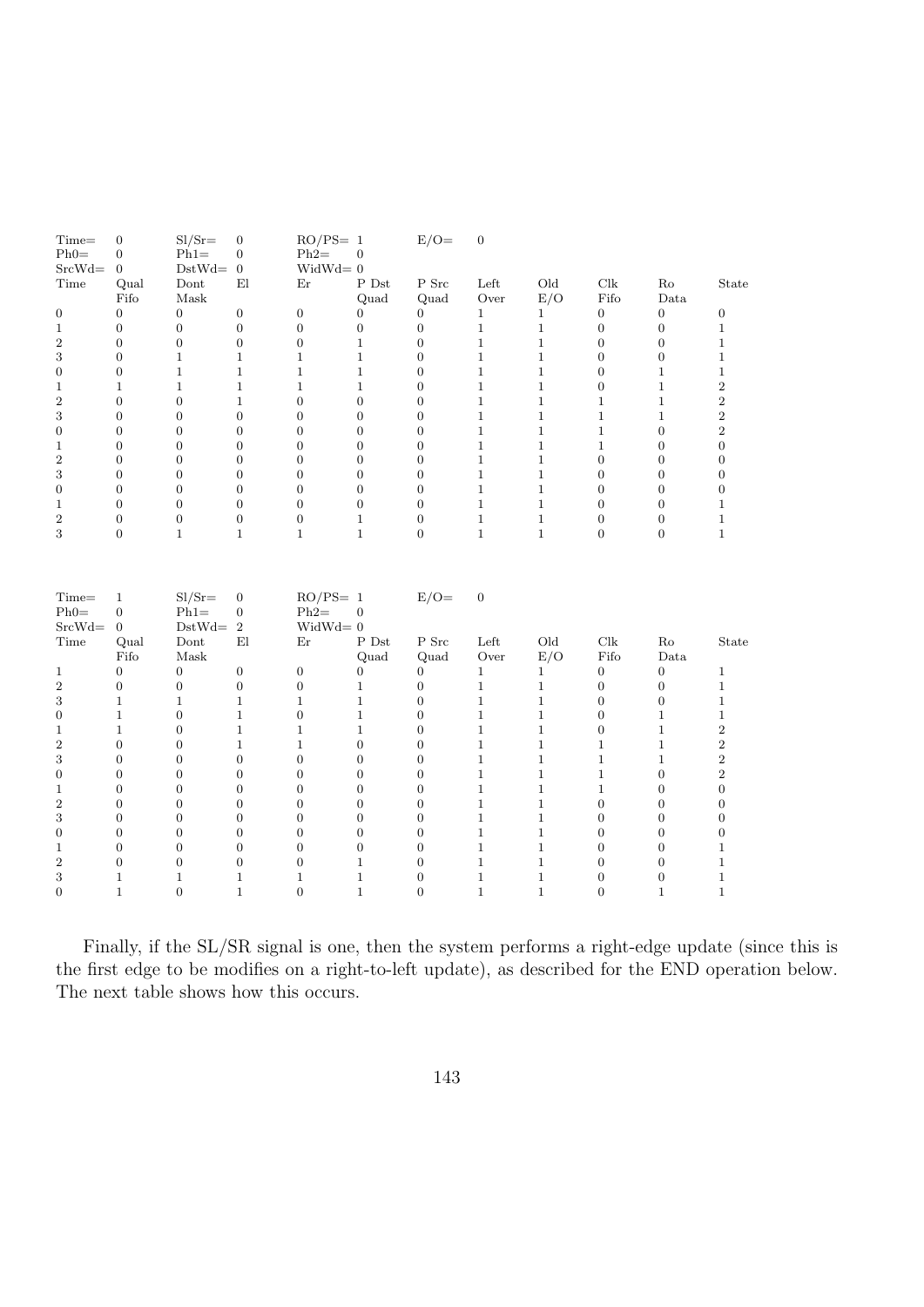| $Time =$ | 3              | $SI/Sr=$ | 1            | $RO/PS = 1$ |          | $E/O=$ | $\overline{0}$ |     |      |      |       |
|----------|----------------|----------|--------------|-------------|----------|--------|----------------|-----|------|------|-------|
| $Ph0=$   | 0              | $Ph1=$   | 0            | $Ph2=$      | $\Omega$ |        |                |     |      |      |       |
| $SrcWd=$ | $\overline{0}$ | $DstWd=$ | $\mathbf{0}$ | $Widthd=0$  |          |        |                |     |      |      |       |
| Time     | Qual           | Dont     | El           | Er          | P Dst    | P Src  | Left           | Old | Clk  | Ro   | State |
|          | Fifo           | Mask     |              |             | Quad     | Quad   | Over           | E/O | Fifo | Data |       |
| 3        | 0              | O        | O            |             |          | O      |                | 0   | 0    | 0    |       |
|          |                |          |              |             |          |        |                |     |      |      |       |
|          |                |          |              |             |          |        |                |     |      |      |       |
|          |                |          |              |             |          |        |                |     |      |      |       |
|          |                |          |              |             |          |        |                |     |      |      |       |
|          |                |          |              |             |          |        |                |     |      |      |       |
|          |                |          |              |             |          |        |                |     |      |      |       |
|          |                |          |              |             |          |        |                |     |      |      |       |
|          |                |          |              |             |          |        |                |     |      |      |       |
|          |                |          |              |             |          |        |                |     |      |      |       |
|          |                |          |              |             |          |        |                |     |      |      |       |
|          |                |          |              |             |          |        |                |     |      |      |       |
| 3        |                |          |              |             |          |        |                |     |      |      |       |
|          |                |          |              |             |          |        |                |     |      |      |       |
|          |                |          |              |             |          |        |                |     |      |      |       |
|          |                |          |              |             |          |        |                |     |      |      |       |
|          |                |          |              |             |          |        |                |     |      |      |       |

### 7.3.2 Phase=1 – Mid

This instruction is used to update graphics words where all 64 bits of the destination quadword lie inside the area to be updated, and therefore no edges are contained within the word. The operation of this instruction is not affected by the contents of the various control registers.

On each update cycle, both the EL and ER inputs to the combiner mask control are set to 1, so that the combiner passes the destination word unchanged. The QUAL FIFO signal goes active during the microcycle before each update cycle, so that a new word is fed into the shifter. These operations are shown in the following table.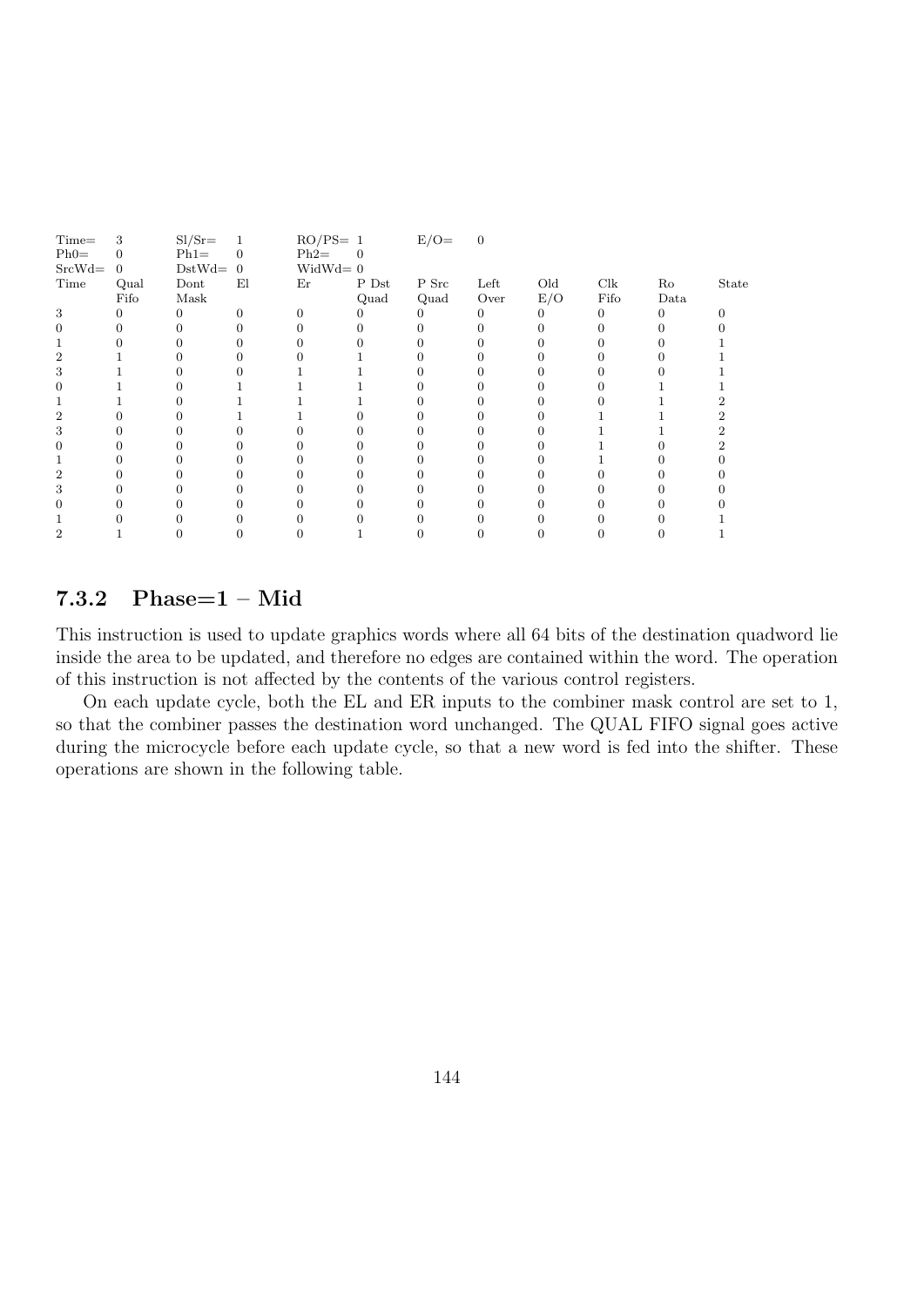| $Time =$ | 3              | $SI/Sr=$ | $\overline{0}$ | $RO/PS = 1$ |          | $E/O=$ | $\overline{0}$ |     |      |      |       |
|----------|----------------|----------|----------------|-------------|----------|--------|----------------|-----|------|------|-------|
| $Ph0=$   |                | $Ph1=$   | 0              | $Ph2=$      | $\Omega$ |        |                |     |      |      |       |
| $SrcWd=$ | $\overline{0}$ | $DstWd=$ | $\overline{2}$ | $Widthd=0$  |          |        |                |     |      |      |       |
| Time     | Qual           | Dont     | El             | Er          | P Dst    | P Src  | Left           | Old | Clk  | Ro   | State |
|          | Fifo           | Mask     |                |             | Quad     | Quad   | Over           | E/O | Fifo | Data |       |
| 3        | 0              | 0        | O              |             |          | 0      |                |     |      | 0    |       |
|          |                |          |                |             |          | 0      |                |     |      |      |       |
|          |                |          |                |             |          |        |                |     |      |      |       |
|          |                |          |                |             |          |        |                |     |      |      |       |
| з        |                |          |                |             |          |        |                |     |      |      |       |
|          |                |          |                |             |          |        |                |     |      |      |       |
|          |                |          |                |             |          |        |                |     |      |      |       |
|          |                |          |                |             |          |        |                |     |      |      |       |
| 3        |                |          |                |             |          |        |                |     |      |      |       |
|          |                |          |                |             |          |        |                |     |      |      |       |
|          |                |          |                |             |          |        |                |     |      |      |       |
|          |                |          |                |             |          |        |                |     |      |      |       |
| 3        |                |          |                |             |          |        |                |     |      |      |       |
|          |                |          |                |             |          |        |                |     |      |      |       |
|          |                |          |                |             |          |        |                |     |      |      |       |
|          |                |          |                |             |          |        |                |     |      |      |       |
|          |                |          |                |             |          |        |                |     |      |      |       |

### 7.3.3 Phase=2 – End

When the SL/SR signal is low, this instruction is used to update graphics words which contain the right edge of the are to be altered. The position of this edge is determined by the difference between the DST WRD $\langle n \rangle$  and WID WRD $\langle n \rangle$  fields of the raster operation control register. The sequence of operations is similar to that of the previous 2 instructions, and the only new feature is that during the cycle which updates the word containing the edge, the mask control lines are set to the EL=0, ER=1 state, so that the combiner performs a right-edge update. The following 2 tables show how this occurs.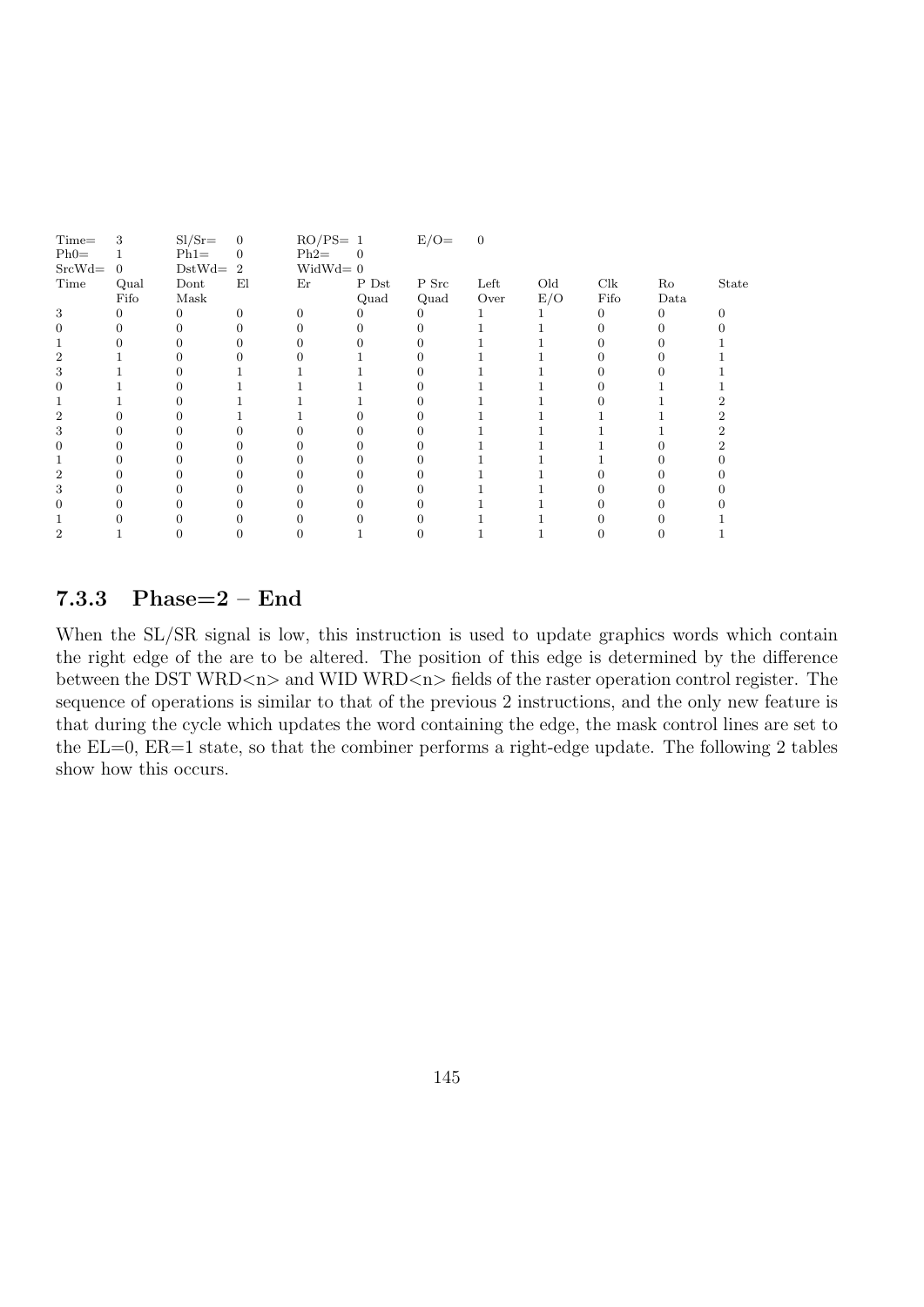| $Time =$                | $\boldsymbol{0}$ | $SI/Sr=$         | $\boldsymbol{0}$           | $RO/PS = 1$      |                    | $E/O=$           | $\boldsymbol{0}$ |              |                      |                  |                  |
|-------------------------|------------------|------------------|----------------------------|------------------|--------------------|------------------|------------------|--------------|----------------------|------------------|------------------|
| $Ph0=$                  | $\overline{0}$   | $Ph1=$           | $\mathbf{1}$               | $Ph2=$           | $\overline{0}$     |                  |                  |              |                      |                  |                  |
| $SrcWd=$                | $\overline{0}$   | $DstWd=$         | $\,2$                      | $WidthId = 0$    |                    |                  |                  |              |                      |                  |                  |
| Time                    | Qual             | Dont             | E1                         | Er               | ${\rm P\, \, Dst}$ | ${\bf P}$ Src    | Left             | Old          | Clk                  | Ro               | State            |
|                         | Fifo             | Mask             |                            |                  | Quad               | Quad             | Over             | E/O          | Fifo                 | Data             |                  |
| $\boldsymbol{0}$        | $\overline{0}$   | $\overline{0}$   | $\boldsymbol{0}$           | $\overline{0}$   | $\overline{0}$     | $\overline{0}$   | $\mathbf{1}$     | $\mathbf{1}$ | $\,1$                | $\overline{0}$   | $\,2$            |
| $\mathbf{1}$            | $\boldsymbol{0}$ | $\boldsymbol{0}$ | $\overline{0}$             | $\boldsymbol{0}$ | $\boldsymbol{0}$   | $\overline{0}$   | $\mathbf{1}$     | $\mathbf{1}$ | $\mathbf{1}$         | $\boldsymbol{0}$ | $\boldsymbol{0}$ |
| $\,2$                   | $\mathbf{0}$     | $\overline{0}$   | $\mathbf{0}$               | $\boldsymbol{0}$ | $\overline{0}$     | $\boldsymbol{0}$ | $\mathbf{1}$     | $\mathbf{1}$ | $\boldsymbol{0}$     | $\boldsymbol{0}$ | $\boldsymbol{0}$ |
| $\,3$                   | $\overline{0}$   | $\overline{0}$   | $\boldsymbol{0}$           | $\overline{0}$   | $\overline{0}$     | $\overline{0}$   | $\,1$            | $\,1\,$      | $\boldsymbol{0}$     | $\boldsymbol{0}$ | $\boldsymbol{0}$ |
| $\boldsymbol{0}$        | $\overline{0}$   | $\overline{0}$   | $\boldsymbol{0}$           | $\boldsymbol{0}$ | $\overline{0}$     | $\overline{0}$   | $\,1$            | $\,1$        | $\overline{0}$       | $\overline{0}$   | $\overline{0}$   |
| $\mathbf{1}$            | $\boldsymbol{0}$ | $\overline{0}$   | $\boldsymbol{0}$           | $\overline{0}$   | $\overline{0}$     | $\boldsymbol{0}$ | $\mathbf{1}$     | $\mathbf{1}$ | $\boldsymbol{0}$     | $\overline{0}$   | $\mathbf{1}$     |
| $\overline{2}$          | $\mathbf{1}$     | $\overline{0}$   | $\boldsymbol{0}$           | $\boldsymbol{0}$ | $\mathbf{1}$       | $\boldsymbol{0}$ | $\,1$            | $\,1\,$      | $\boldsymbol{0}$     | $\boldsymbol{0}$ | $\mathbf{1}$     |
| 3                       | $\,1$            | $\overline{0}$   | $1\,$                      | $\mathbf{1}$     | $1\,$              | $\overline{0}$   | $\mathbf{1}$     | $\,1$        | $\boldsymbol{0}$     | $\boldsymbol{0}$ | $\mathbf{1}$     |
| $\boldsymbol{0}$        | $\mathbf{1}$     | $\overline{0}$   | $\mathbf{1}$               | $\mathbf{1}$     | $\mathbf{1}$       | $\overline{0}$   | $\,1$            | $\mathbf{1}$ | $\boldsymbol{0}$     | $\mathbf{1}$     | $\mathbf{1}$     |
| $\mathbf{1}$            | $\mathbf{1}$     | $\boldsymbol{0}$ | $1\,$                      | $\mathbf{1}$     | $\mathbf{1}$       | $\overline{0}$   | $\,1$            | $\,1\,$      | $\overline{0}$       | $1\,$            | $\,2$            |
| $\overline{\mathbf{2}}$ | $\boldsymbol{0}$ | $\overline{0}$   | $\boldsymbol{0}$           | $\mathbf{1}$     | $\overline{0}$     | $\overline{0}$   | $\mathbf{1}$     | $\mathbf{1}$ | $\mathbf{1}$         | $\mathbf{1}$     | $\overline{2}$   |
| 3                       | $\boldsymbol{0}$ | $\overline{0}$   | $\mathbf{0}$               | $\mathbf{0}$     | $\overline{0}$     | $\overline{0}$   | $\,1$            | $\mathbf{1}$ | $\mathbf{1}$         | $1\,$            | $\,2$            |
| $\boldsymbol{0}$        | $\overline{0}$   | $\overline{0}$   | $\overline{0}$             | $\boldsymbol{0}$ | $\overline{0}$     | $\overline{0}$   | $\mathbf{1}$     | $\mathbf{1}$ | $\,1$                | $\overline{0}$   | $\,2$            |
| $\mathbf{1}$            | $\overline{0}$   | $\overline{0}$   | $\boldsymbol{0}$           | $\boldsymbol{0}$ | $\overline{0}$     | $\overline{0}$   | $\mathbf{1}$     | $\mathbf{1}$ | $\mathbf{1}$         | $\Omega$         | $\boldsymbol{0}$ |
| $\boldsymbol{2}$        | $\boldsymbol{0}$ | $\boldsymbol{0}$ | $\boldsymbol{0}$           | $\boldsymbol{0}$ | $\boldsymbol{0}$   | $\boldsymbol{0}$ | $\mathbf{1}$     | $\mathbf{1}$ | $\boldsymbol{0}$     | $\boldsymbol{0}$ | $\overline{0}$   |
| 3                       | $\overline{0}$   | $\overline{0}$   | $\mathbf{0}$               | $\overline{0}$   | $\overline{0}$     | $\overline{0}$   | $\mathbf{1}$     | $\mathbf{1}$ | $\boldsymbol{0}$     | $\overline{0}$   | $\boldsymbol{0}$ |
| Time=                   | 3                | $SI/Sr=$         | $\boldsymbol{0}$           | $RO/PS = 1$      |                    | $E/O=$           | $\overline{0}$   |              |                      |                  |                  |
| $Ph0=$                  | $\mathbf{0}$     | $Ph1=$           | $1\,$                      | $Ph2=$           | $\boldsymbol{0}$   |                  |                  |              |                      |                  |                  |
| $SrcWd=$                | $\overline{0}$   | $DstWd=$         | $\,2$                      | $\mbox{WidWd}=2$ |                    |                  |                  |              |                      |                  |                  |
| Time                    | Qual             | Dont             | $\mathop{\rm El}\nolimits$ | Er               | P Dst              | P Src            | Left             | Old          | $\operatorname{Clk}$ | Ro               | State            |
|                         | Fifo             | Mask             |                            |                  | Quad               | Quad             | Over             | E/O          | Fifo                 | Data             |                  |
| $\,3$                   | $\boldsymbol{0}$ | $\boldsymbol{0}$ | $\boldsymbol{0}$           | $\boldsymbol{0}$ | $\boldsymbol{0}$   | $\overline{0}$   | $\,1$            | $\mathbf{1}$ | $\boldsymbol{0}$     | $\boldsymbol{0}$ | $\boldsymbol{0}$ |
| $\boldsymbol{0}$        | $\overline{0}$   | $\overline{0}$   | $\mathbf{0}$               | $\overline{0}$   | $\overline{0}$     | $\overline{0}$   | $\mathbf{1}$     | $\mathbf{1}$ | $\boldsymbol{0}$     | $\overline{0}$   | $\overline{0}$   |
| $\mathbf{1}$            | $\overline{0}$   | $\overline{0}$   | $\boldsymbol{0}$           | $\boldsymbol{0}$ | $\boldsymbol{0}$   | $\overline{0}$   | $\mathbf{1}$     | $\mathbf{1}$ | $\overline{0}$       | $\overline{0}$   | $\mathbf{1}$     |
| $\overline{2}$          | $\mathbf{1}$     | $\boldsymbol{0}$ | $\overline{0}$             | $\boldsymbol{0}$ | $\mathbf{1}$       | $\boldsymbol{0}$ | $\,1$            | $\mathbf{1}$ | $\boldsymbol{0}$     | $\boldsymbol{0}$ | $\mathbf{1}$     |
| 3                       | $\mathbf{1}$     | $\overline{0}$   | $\mathbf{1}$               | $\mathbf{1}$     | $\mathbf{1}$       | $\overline{0}$   | $\mathbf{1}$     | $\mathbf{1}$ | $\boldsymbol{0}$     | $\boldsymbol{0}$ | $\mathbf{1}$     |
| $\boldsymbol{0}$        | $\overline{0}$   | $\boldsymbol{0}$ | $\boldsymbol{0}$           | $\mathbf{1}$     | $1\,$              | $\overline{0}$   | $\mathbf{1}$     | $\mathbf 1$  | $\overline{0}$       | $\mathbf{1}$     | $\mathbf{1}$     |
| $\mathbf{1}$            | $\boldsymbol{0}$ | $\mathbf{1}$     | $\mathbf{1}$               | $\mathbf{1}$     | $\mathbf{1}$       | $\boldsymbol{0}$ | $\mathbf{1}$     | $\mathbf{1}$ | $\boldsymbol{0}$     | $\mathbf{1}$     | $\,2$            |
| $\,2$                   | $\overline{0}$   | $\mathbf{1}$     | $\mathbf{1}$               | $\,1$            | $\overline{0}$     | $\overline{0}$   | $\,1$            | $\,1$        | $\mathbf{1}$         | $1\,$            | $\,2$            |
| 3                       | $\overline{0}$   | $\overline{0}$   | $\boldsymbol{0}$           | $\boldsymbol{0}$ | $\boldsymbol{0}$   | $\overline{0}$   | $\,1$            | $\mathbf 1$  | $\mathbf{1}$         | $\,1$            | $\,2$            |
| $\boldsymbol{0}$        | $\theta$         | $\overline{0}$   | $\mathbf{0}$               | $\mathbf{0}$     | $\overline{0}$     | $\overline{0}$   | $\mathbf{1}$     | $\,1$        | $\mathbf{1}$         | $\overline{0}$   | $\overline{2}$   |
| $\mathbf{1}$            | $\overline{0}$   | $\overline{0}$   | $\boldsymbol{0}$           | $\boldsymbol{0}$ | $\boldsymbol{0}$   | $\overline{0}$   | $\mathbf{1}$     | $\,1$        | $\,1$                | $\overline{0}$   | $\boldsymbol{0}$ |
| $\overline{2}$          | $\boldsymbol{0}$ | $\boldsymbol{0}$ | $\boldsymbol{0}$           | $\boldsymbol{0}$ | $\boldsymbol{0}$   | $\overline{0}$   | $\mathbf{1}$     | $\,1$        | $\boldsymbol{0}$     | $\overline{0}$   | $\overline{0}$   |
| 3                       | $\boldsymbol{0}$ | $\overline{0}$   | $\mathbf{0}$               | $\overline{0}$   | $\overline{0}$     | $\overline{0}$   | $\,1$            | $\mathbf{1}$ | $\boldsymbol{0}$     | $\boldsymbol{0}$ | $\boldsymbol{0}$ |
| $\boldsymbol{0}$        | $\overline{0}$   | $\overline{0}$   | $\boldsymbol{0}$           | $\boldsymbol{0}$ | $\boldsymbol{0}$   | $\overline{0}$   | $\mathbf{1}$     | $\,1\,$      | $\overline{0}$       | $\overline{0}$   | $\boldsymbol{0}$ |
| $\mathbf{1}$            | $\overline{0}$   | $\overline{0}$   | $\boldsymbol{0}$           | $\boldsymbol{0}$ | $\overline{0}$     | $\overline{0}$   | $\mathbf{1}$     | $\mathbf{1}$ | $\boldsymbol{0}$     | $\overline{0}$   | $\mathbf{1}$     |
| $\overline{2}$          | $\mathbf{1}$     | $\overline{0}$   | $\overline{0}$             | $\mathbf{0}$     | $\mathbf{1}$       | $\overline{0}$   | $\mathbf{1}$     | $\mathbf{1}$ | $\overline{0}$       | $\overline{0}$   | $\mathbf{1}$     |

If the SL/SR signal is one, the system performs as left edge update as described for the Begin Instruction above, and as shown in the next table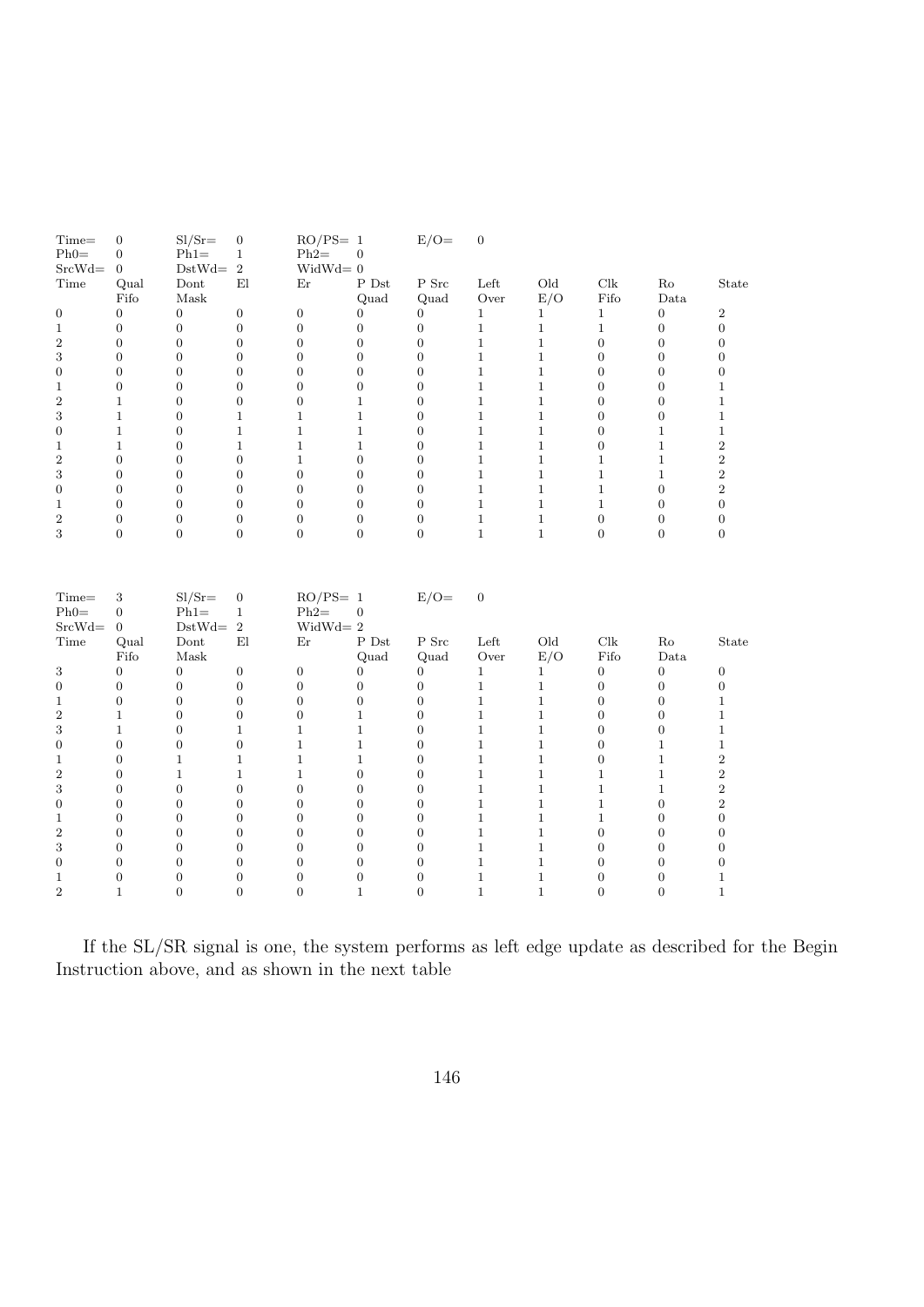| $Time =$<br>$Ph0=$<br>$SrcWd=$ | $\overline{2}$<br>0<br>$\overline{0}$ | $Sl/Sr=$<br>$Ph1=$<br>$DstWd=0$ | 1<br>1 | $RO/PS = 1$<br>$Ph2=$<br>$Widthd=0$ | $\overline{0}$ | $E/O=$   | $\overline{0}$ |          |      |      |       |
|--------------------------------|---------------------------------------|---------------------------------|--------|-------------------------------------|----------------|----------|----------------|----------|------|------|-------|
| Time                           | Qual                                  | Dont                            | El     | Er                                  | P Dst          | P Src    | Left           | Old      | Clk  | Ro   | State |
|                                | Fifo                                  | Mask                            |        |                                     | Quad           | Quad     | Over           | E/O      | Fifo | Data |       |
| $\overline{2}$                 | 0                                     | $\Omega$                        | O      |                                     |                | $\Omega$ | $\Omega$       | $\Omega$ | 0    | 0    |       |
| 3                              |                                       |                                 |        |                                     |                |          |                |          |      |      |       |
|                                |                                       |                                 |        |                                     |                |          |                |          |      |      |       |
|                                |                                       |                                 |        |                                     |                |          |                |          |      |      |       |
|                                |                                       |                                 |        |                                     |                |          |                |          |      |      |       |
| 3                              |                                       |                                 |        |                                     |                |          |                |          |      |      |       |
|                                |                                       |                                 |        |                                     |                |          |                |          |      |      |       |
|                                |                                       |                                 |        |                                     |                |          |                |          |      |      |       |
|                                |                                       |                                 |        |                                     |                |          |                |          |      |      |       |
| З                              |                                       |                                 |        |                                     |                |          |                |          |      |      |       |
|                                |                                       |                                 |        |                                     |                |          |                |          |      |      |       |
|                                |                                       |                                 |        |                                     |                |          |                |          |      |      |       |
|                                |                                       |                                 |        |                                     |                |          |                |          |      |      |       |
| 3                              |                                       |                                 |        |                                     |                |          |                |          |      |      |       |
|                                |                                       |                                 |        |                                     |                |          |                |          |      |      |       |
|                                |                                       |                                 |        |                                     |                |          |                |          |      |      |       |

### 7.3.4 Phase= $3 - \text{Begin/End}$

This instruction is really a combination of the Phase=0 (Begin) and Phase=2 (End) instructions described above, and is used when the same 64 bit Quad-word contains both the left and right edges of the area to be updated. When these edges are contained in different 16-bit words, The raster operation machine performs left-edge, middle, and right edge cycles as required. This is demonstrated by the following table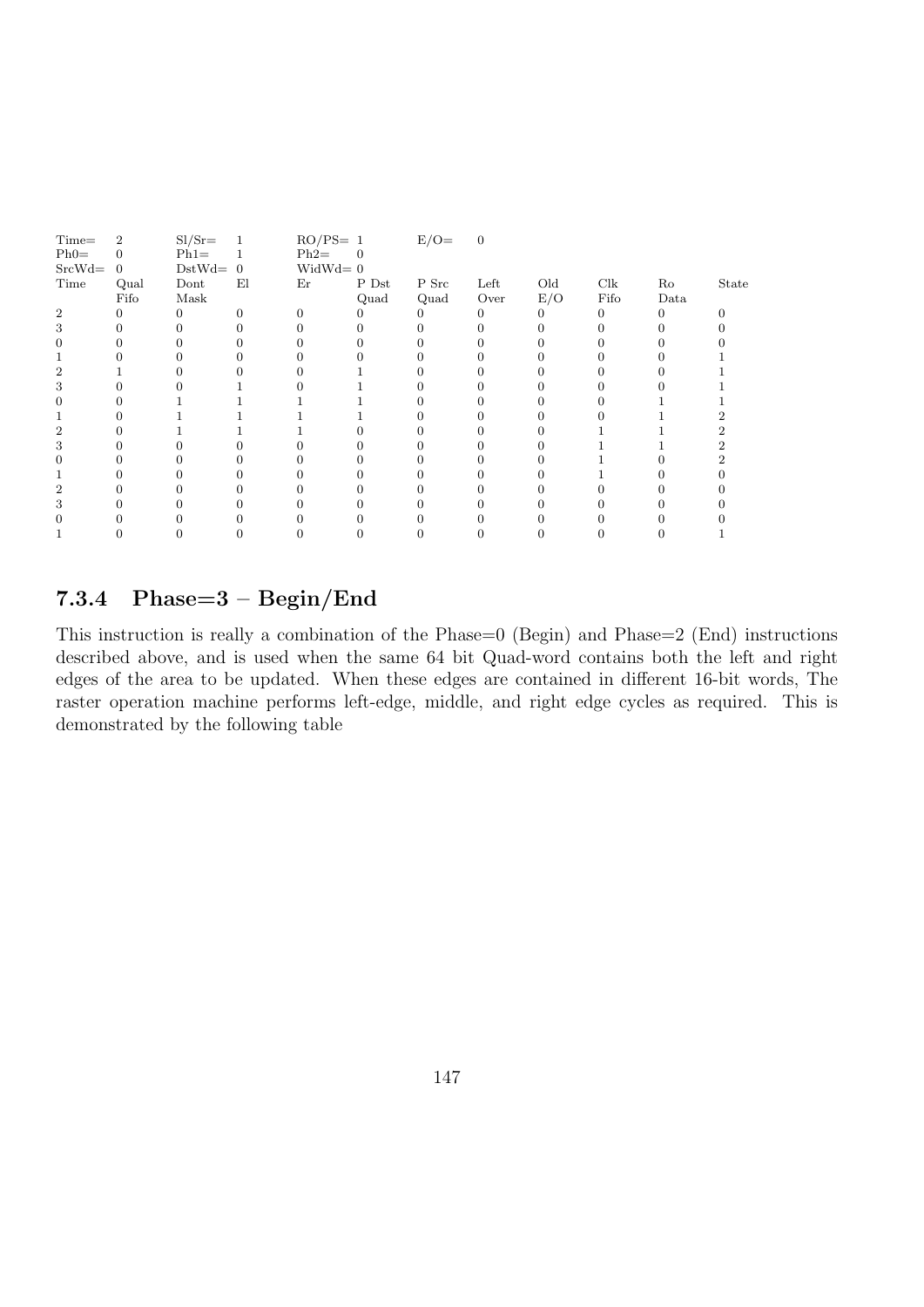| $Time =$ |                | $SI/Sr=$ | $\overline{0}$ | $RO/PS = 1$ |          | $E/O=$ | $\overline{0}$ |     |      |      |       |
|----------|----------------|----------|----------------|-------------|----------|--------|----------------|-----|------|------|-------|
| $Ph0=$   |                | $Ph1=$   |                | $Ph2=$      | $\Omega$ |        |                |     |      |      |       |
| $SrcWd=$ | $\overline{0}$ | $DstWd=$ | $\overline{2}$ | $Widthd=0$  |          |        |                |     |      |      |       |
| Time     | Qual           | Dont     | El             | Er          | P Dst    | P Src  | Left           | Old | Clk  | Ro   | State |
|          | Fifo           | Mask     |                |             | Quad     | Quad   | Over           | E/O | Fifo | Data |       |
|          | 0              | O        | 0              |             |          | O      |                |     |      | 0    |       |
|          | 0              |          |                |             |          |        |                |     |      |      |       |
|          |                |          |                |             |          |        |                |     |      |      |       |
|          |                |          |                |             |          |        |                |     |      |      |       |
|          |                |          |                |             |          |        |                |     |      |      |       |
|          |                |          |                |             |          |        |                |     |      |      |       |
|          |                |          |                |             |          |        |                |     |      |      |       |
|          |                |          |                |             |          |        |                |     |      |      |       |
|          |                |          |                |             |          |        |                |     |      |      |       |
|          |                |          |                |             |          |        |                |     |      |      |       |
|          |                |          |                |             |          |        |                |     |      |      |       |
|          |                |          |                |             |          |        |                |     |      |      |       |
|          |                |          |                |             |          |        |                |     |      |      |       |
|          |                |          |                |             |          |        |                |     |      |      |       |
|          |                |          |                |             |          |        |                |     |      |      |       |
|          |                |          |                |             |          |        |                |     |      |      |       |
|          |                |          |                |             |          |        |                |     |      |      |       |

However, the 2 edges may occur in the same 16 bit word. When this occurs, the Raster operation state machine sets both the EL and ER signals to 0, so that the combiner performs a both-edge update cycle. The remaining 3 microcycles in the update do not change the destination word as the DON'T MASK signal is set to 1. This sequence of operations is illustrated in this table

| $\mathrm{Time} =$ |                | $Sl/Sr =$ | $\mathbf{0}$ | $RO/PS = 1$  |       | $E/O =$ | $\overline{0}$ |     |      |          |       |
|-------------------|----------------|-----------|--------------|--------------|-------|---------|----------------|-----|------|----------|-------|
| $Ph0=$            |                | $Ph1=$    | 1            | $Ph2=$       | 0     |         |                |     |      |          |       |
| $SrcWd=$          | $\overline{0}$ | $DstWd=2$ |              | $WidthM = 2$ |       |         |                |     |      |          |       |
| Time              | Qual           | Dont      | El           | Er           | P Dst | P Src   | Left           | Old | Clk  | Ro       | State |
|                   | Fifo           | Mask      |              |              | Quad  | Quad    | Over           | E/O | Fifo | Data     |       |
|                   | 0              | 0         | 0            |              |       | 0       |                |     |      | $\Omega$ |       |
| 2                 |                |           |              |              |       |         |                |     |      | 0        |       |
| 3                 |                |           |              |              |       |         |                |     |      | $^{(1)}$ |       |
|                   |                |           |              |              |       |         |                |     |      |          |       |
|                   |                |           |              |              |       |         |                |     |      |          |       |
| 2                 |                |           |              |              |       |         |                |     |      |          |       |
| 3                 |                |           |              |              |       |         |                |     |      |          |       |
|                   |                |           |              |              |       |         |                |     |      |          |       |
|                   |                |           |              |              |       |         |                |     |      |          |       |
| 2                 |                |           |              |              |       |         |                |     |      |          |       |
| 3                 |                |           |              |              |       |         |                |     |      |          |       |
|                   |                |           |              |              |       |         |                |     |      |          |       |
|                   |                |           |              |              |       |         |                |     |      |          |       |
| 2                 |                |           |              |              |       |         |                |     |      |          |       |
| з                 |                |           |              |              |       |         |                |     |      |          |       |
|                   |                |           |              |              |       |         |                |     |      |          |       |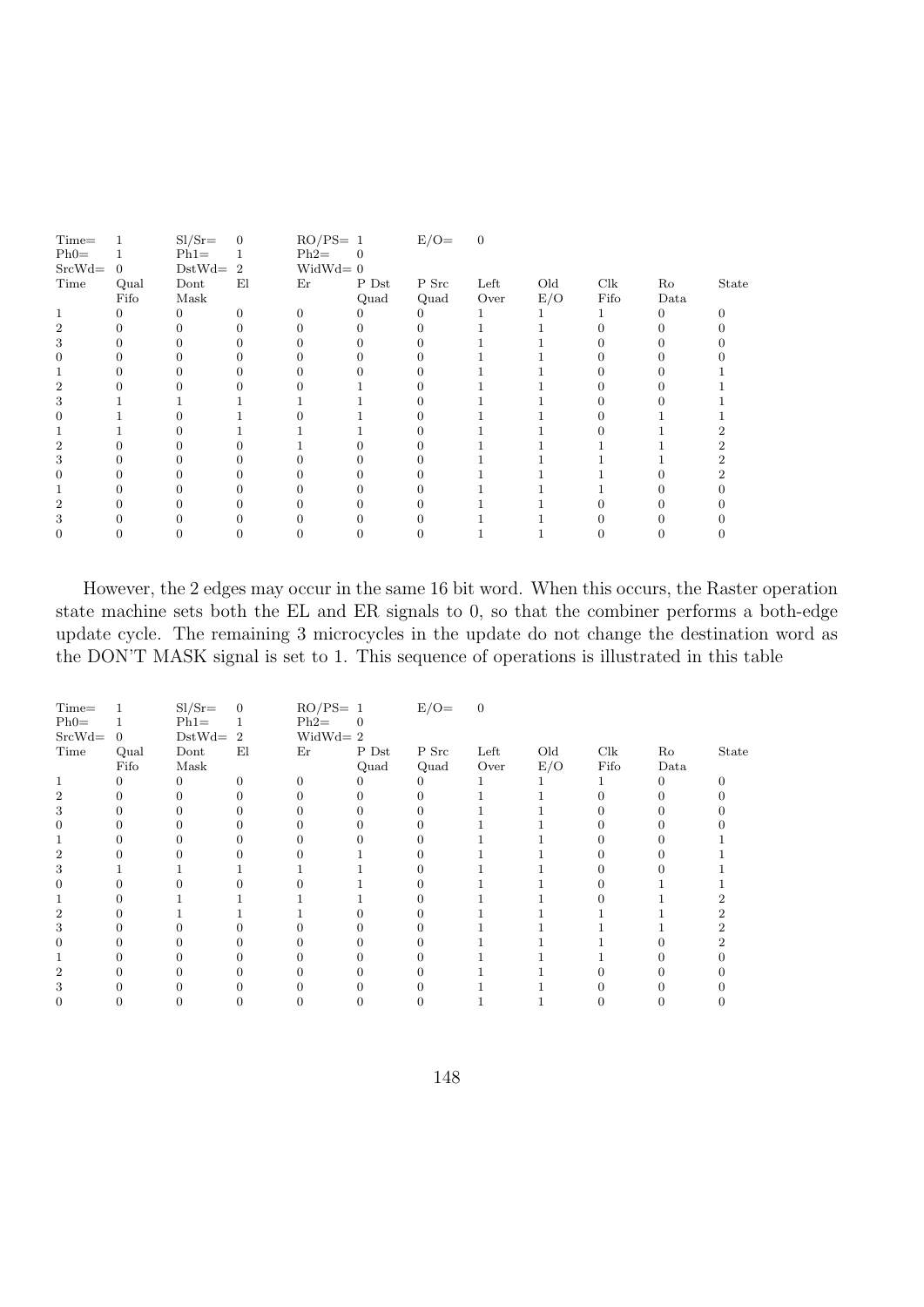### 7.3.5 Phase= $4 - X$ traSource

This instruction is used to load quadwords from memory into the source FIFO. The raster operation state machine alternates between states 0 and 2, and while in state 2, the CLK FIFO IN signal is active, so that the memory data is strobed into the FIFO. The main CPU performs FETCH4 cycles, so that the required memory data is presented to the FIFO data inputs.

None of the control fields affect the operation of this instruction. The sequence of operations is given in the next table

| $Time =$<br>$Ph0=$ | $\overline{2}$<br>0 | $SI/Sr=$<br>$Ph1=$ | $\overline{0}$<br>$\overline{0}$ | $RO/PS = 1$<br>$Ph2=$ |       | $E/O=$ | $\overline{0}$ |     |      |      |       |
|--------------------|---------------------|--------------------|----------------------------------|-----------------------|-------|--------|----------------|-----|------|------|-------|
| $SrcWd=$           | $\overline{0}$      | $DstWd=0$          |                                  | $Widthd=0$            |       |        |                |     |      |      |       |
| Time               | Qual                | Dont               | El                               | Er                    | P Dst | P Src  | Left           | Old | Clk  | Ro   | State |
|                    | Fifo                | Mask               |                                  |                       | Quad  | Quad   | Over           | E/O | Fifo | Data |       |
| $\overline{2}$     | 0                   | $\Omega$           |                                  |                       |       | 0      | $\Omega$       |     |      |      |       |
| 3                  |                     |                    |                                  |                       |       |        | 0              |     |      |      |       |
|                    |                     |                    |                                  |                       |       |        |                |     |      |      |       |
|                    |                     |                    |                                  |                       |       |        |                |     |      |      |       |
| 2                  |                     |                    |                                  |                       |       |        |                |     |      |      |       |
| 3                  |                     |                    |                                  |                       |       |        |                |     |      |      |       |
|                    |                     |                    |                                  |                       |       |        |                |     |      |      |       |
|                    |                     |                    |                                  |                       |       |        |                |     |      |      |       |
| 2                  |                     |                    |                                  |                       |       |        |                |     |      |      |       |
| 3                  |                     |                    |                                  |                       |       |        |                |     |      |      |       |
|                    |                     |                    |                                  |                       |       |        |                |     |      |      |       |
|                    |                     |                    |                                  |                       |       |        |                |     |      |      |       |

#### 7.3.6 Phase= $5 -$  FirstSource

This operation makes use of the EVEN/ODD signal, and the flag bit of the source FIFO, to load the appropriate number of 16 bit words into the source FIFO at the start of a graphics operation. The Raster operation state machine toggles between the 0 and 2 states, and loads a Quad-word into the FIFO, after main CPU has executed a FETCH4 memory instruction.

The SRC WRD $\langle n \rangle$  signals control the relative phase of the OLD EVEN/ODD and the CLK FIFO IN signals, and the result is to cause the LEFTOVER signal to become active during some of the subsequent microcycles, and to drop the appropriate number of words from the FIFO.

The following tables show examples of this operation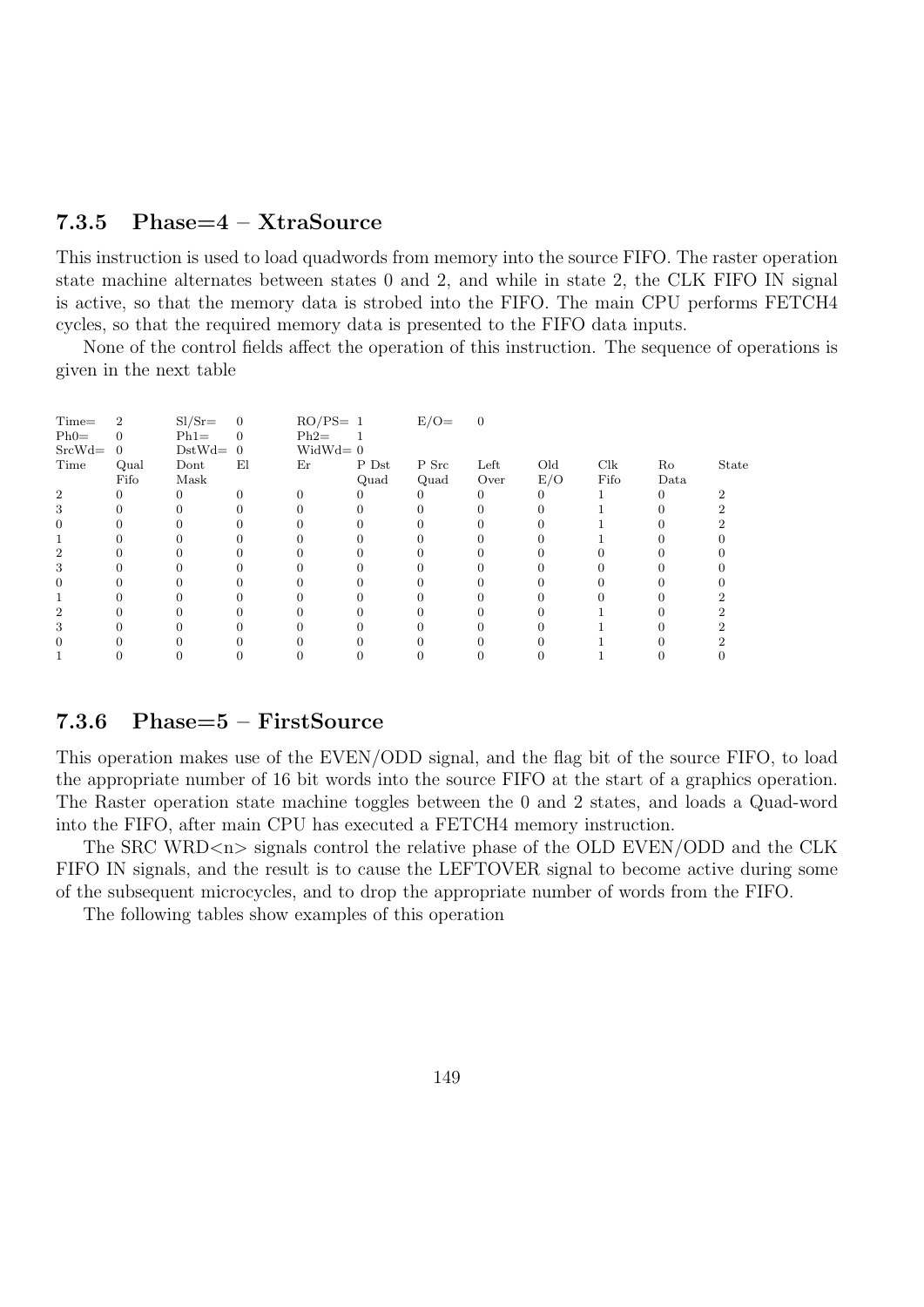| $Time =$ | $\overline{2}$ | $SI/Sr=$ | $\overline{0}$ | $RO/PS = 1$ |       | $E/O=$ |      |     |      |      |       |
|----------|----------------|----------|----------------|-------------|-------|--------|------|-----|------|------|-------|
| $Ph0=$   |                | $Ph1=$   | 0              | $Ph2=$      |       |        |      |     |      |      |       |
| $SrcWd=$ | 3              | $DstWd=$ | $\overline{0}$ | $Widthd=0$  |       |        |      |     |      |      |       |
| Time     | Qual           | Dont     | El             | Er          | P Dst | P Src  | Left | Old | Clk  | Ro   | State |
|          | Fifo           | Mask     |                |             | Quad  | Quad   | Over | E/O | Fifo | Data |       |
| 2        | 0              |          | O              |             |       | O      |      |     |      | 0    |       |
|          | 0              |          |                |             |       |        |      |     |      |      |       |
|          |                |          |                |             |       |        |      |     |      |      |       |
|          |                |          |                |             |       |        |      |     |      |      |       |
|          |                |          |                |             |       |        |      |     |      |      |       |
|          |                |          |                |             |       |        |      |     |      |      |       |
|          |                |          |                |             |       |        |      |     |      |      |       |
|          |                |          |                |             |       |        |      |     |      |      |       |
|          |                |          |                |             |       |        |      |     |      |      |       |
|          |                |          |                |             |       |        |      |     |      |      |       |
|          |                |          |                |             |       |        |      |     |      |      |       |
|          |                |          |                |             |       |        |      |     |      |      |       |
|          |                |          |                |             |       |        |      |     |      |      |       |
|          |                |          |                |             |       |        |      |     |      |      |       |
|          |                |          |                |             |       |        |      |     |      |      |       |
|          |                |          |                |             |       |        |      |     |      |      |       |
|          |                |          |                |             |       |        |      |     |      |      |       |

| $Time =$       | $\overline{2}$ | $SI/Sr=$  | $\Omega$ | $RO/PS = 1$ |       | $E/O=$ | $\Omega$ |          |      |      |       |
|----------------|----------------|-----------|----------|-------------|-------|--------|----------|----------|------|------|-------|
| $Ph0=$         |                | $Ph1=$    | $\theta$ | $Ph2=$      |       |        |          |          |      |      |       |
| $SrcWd=2$      |                | $DstWd=0$ |          | $Widthd=0$  |       |        |          |          |      |      |       |
| Time           | Qual           | Dont      | El       | Er          | P Dst | P Src  | Left     | Old      | Clk  | Ro   | State |
|                | Fifo           | Mask      |          |             | Quad  | Quad   | Over     | E/O      | Fifo | Data |       |
| $\overline{2}$ |                | 0         |          | 0           |       |        | 0        | $\theta$ | 0    |      |       |
| 3              |                |           |          |             |       |        |          |          |      |      |       |
| $\theta$       |                |           |          |             |       |        |          |          |      |      |       |
|                |                |           |          |             |       |        |          |          |      |      |       |
| 2              |                |           |          |             |       |        |          |          |      |      |       |
| 3              |                |           |          |             |       |        |          |          |      |      |       |
| $\theta$       |                |           |          |             |       |        |          |          |      |      |       |
|                |                |           |          |             |       |        |          |          |      |      |       |
| 2              |                |           |          |             |       |        |          |          |      |      |       |
|                |                |           |          |             |       |        |          |          |      |      |       |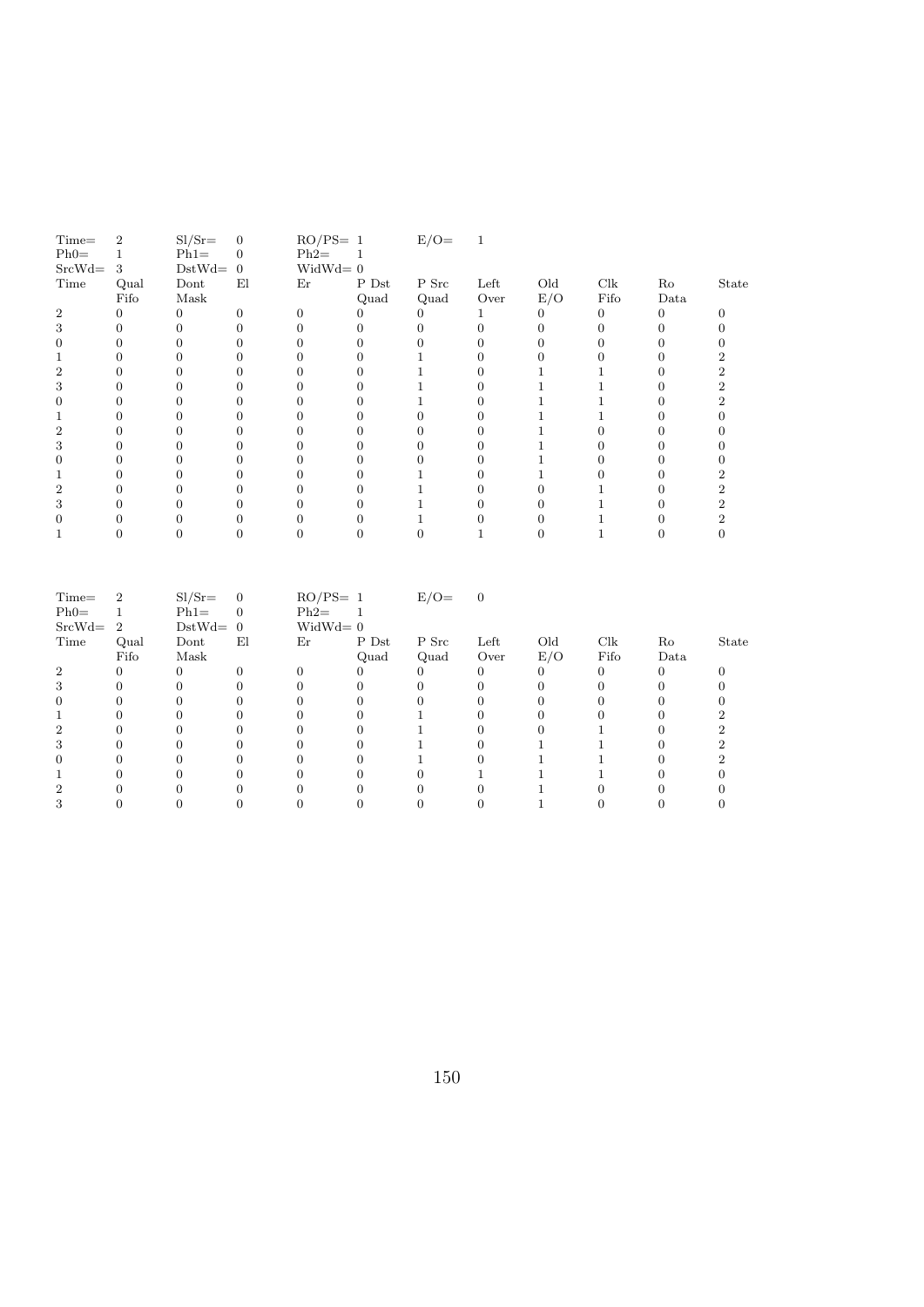| Time=<br>$Ph0=$<br>$SrcWd=$     | $\boldsymbol{2}$<br>$\mathbf{1}$<br>$\mathbf{1}$ | $Sl/Sr =$<br>$Ph1=$<br>$DstWd=$    | $\boldsymbol{0}$<br>$\boldsymbol{0}$<br>$\mathbf{0}$ | $RO/PS = 1$<br>$Ph2=$<br>$Widthd=0$ | 1                                | $E/O =$                       | $\mathbf{1}$                     |                                |                              |                                  |                                  |
|---------------------------------|--------------------------------------------------|------------------------------------|------------------------------------------------------|-------------------------------------|----------------------------------|-------------------------------|----------------------------------|--------------------------------|------------------------------|----------------------------------|----------------------------------|
| $\operatorname{Time}$           | Qual<br>Fifo                                     | Dont<br>Mask                       | E1                                                   | Er                                  | ${\rm P\, \, Dst}$<br>Quad       | P Src<br>Quad                 | Left<br>Over                     | Old<br>E/O                     | $\operatorname{Clk}$<br>Fifo | Ro<br>Data                       | State                            |
| $\,2$                           | $\overline{0}$                                   | $\overline{0}$                     | $\boldsymbol{0}$                                     | $\boldsymbol{0}$                    | $\boldsymbol{0}$                 | $\overline{0}$                | $\mathbf{1}$                     | $\mathbf{0}$                   | $\boldsymbol{0}$             | $\boldsymbol{0}$                 | 0                                |
| $\sqrt{3}$                      | $\overline{0}$                                   | $\overline{0}$                     | $\boldsymbol{0}$                                     | $\boldsymbol{0}$                    | $\overline{0}$                   | $\overline{0}$                | $\boldsymbol{0}$                 | $\mathbf{0}$                   | $\boldsymbol{0}$             | $\overline{0}$                   | 0                                |
| $\boldsymbol{0}$                | $\overline{0}$                                   | $\overline{0}$                     | $\boldsymbol{0}$                                     | $\boldsymbol{0}$                    | $\overline{0}$                   | $\overline{0}$                | $\boldsymbol{0}$                 | $\boldsymbol{0}$               | $\boldsymbol{0}$             | $\overline{0}$                   | $\boldsymbol{0}$                 |
| $\mathbf 1$                     | $\overline{0}$                                   | $\overline{0}$                     | $\boldsymbol{0}$                                     | $\boldsymbol{0}$                    | $\overline{0}$                   | $\mathbf 1$                   | $\overline{0}$                   | $\boldsymbol{0}$               | $\boldsymbol{0}$             | $\overline{0}$                   | $\overline{2}$                   |
| $\overline{2}$                  | $\Omega$                                         | $\Omega$                           | $\overline{0}$                                       | $\overline{0}$                      | $\Omega$                         | $\mathbf{1}$                  | $\overline{0}$                   | $\overline{0}$                 | $\mathbf{1}$                 | $\Omega$                         | $\overline{2}$                   |
| 3                               | $\overline{0}$                                   | $\overline{0}$                     | $\mathbf{0}$                                         | $\boldsymbol{0}$                    | $\Omega$                         | $\mathbf{1}$                  | $\overline{0}$                   | $\boldsymbol{0}$               | $\mathbf{1}$                 | $\Omega$                         | $\,2$                            |
| $\boldsymbol{0}$                | $\overline{0}$                                   | $\overline{0}$                     | $\boldsymbol{0}$                                     | $\boldsymbol{0}$                    | $\Omega$                         | $\mathbf{1}$                  | $\mathbf{0}$                     | $\mathbf{1}$                   | $\mathbf{1}$                 | $\Omega$                         | $\overline{2}$                   |
| $\mathbf{1}$                    | $\boldsymbol{0}$                                 | $\boldsymbol{0}$                   | $\boldsymbol{0}$                                     | $\boldsymbol{0}$                    | $\overline{0}$                   | $\boldsymbol{0}$              | $\mathbf{1}$                     | $\mathbf{1}$                   | $\mathbf{1}$                 | $\overline{0}$                   | $\overline{0}$                   |
| $\overline{2}$                  | $\overline{0}$                                   | $\boldsymbol{0}$                   | $\mathbf{0}$                                         | $\boldsymbol{0}$                    | $\overline{0}$                   | $\boldsymbol{0}$              | $\mathbf{1}$                     | $\mathbf{1}$                   | $\mathbf{0}$                 | $\overline{0}$                   | $\overline{0}$                   |
| 3                               | $\overline{0}$                                   | $\boldsymbol{0}$                   | $\mathbf{0}$                                         | $\boldsymbol{0}$                    | $\boldsymbol{0}$                 | $\overline{0}$                | $\overline{0}$                   | $\,1$                          | $\boldsymbol{0}$             | $\boldsymbol{0}$                 | $\overline{0}$                   |
|                                 |                                                  |                                    |                                                      |                                     |                                  |                               |                                  |                                |                              |                                  |                                  |
| Time=                           | $\,2$                                            | $SI/Sr=$                           | $\boldsymbol{0}$                                     | $RO/PS = 1$                         |                                  | $E/O =$                       | $\mathbf{1}$                     |                                |                              |                                  |                                  |
| $Ph0=$                          | $\mathbf{1}$                                     | $Ph1=$                             | $\overline{0}$                                       | $Ph2=$                              | $\mathbf{1}$                     |                               |                                  |                                |                              |                                  |                                  |
| $SrcWd=$                        | $\overline{0}$                                   | $DstWd=$                           | $\mathbf{0}$                                         | $WidthId = 0$                       |                                  |                               |                                  |                                |                              |                                  |                                  |
| Time                            | Qual                                             | Dont                               | E1                                                   | Er                                  | ${\rm P\, \, Dst}$               | P Src                         | Left                             | Old                            | $\operatorname{Clk}$         | Ro                               | State                            |
|                                 | Fifo                                             | Mask                               |                                                      |                                     | Quad                             | Quad                          | Over                             | E/O                            | Fifo                         | Data                             |                                  |
| $\,2$                           | $\boldsymbol{0}$                                 | $\boldsymbol{0}$                   | $\boldsymbol{0}$                                     | $\boldsymbol{0}$                    | $\boldsymbol{0}$                 | $\boldsymbol{0}$              | $\mathbf{1}$                     | $\mathbf{0}$                   | $\boldsymbol{0}$             | $\mathbf{0}$                     | $\overline{0}$                   |
| $\,3$                           | $\boldsymbol{0}$                                 | $\boldsymbol{0}$                   | $\boldsymbol{0}$                                     | $\boldsymbol{0}$                    | $\boldsymbol{0}$                 | $\boldsymbol{0}$              | $\boldsymbol{0}$                 | $\overline{0}$                 | $\boldsymbol{0}$             | $\boldsymbol{0}$                 | $\boldsymbol{0}$                 |
| $\overline{0}$                  | $\overline{0}$                                   | $\overline{0}$                     | $\boldsymbol{0}$                                     | $\overline{0}$                      | $\overline{0}$                   | $\overline{0}$                | $\overline{0}$                   | $\overline{0}$                 | $\overline{0}$               | $\overline{0}$                   | $\boldsymbol{0}$                 |
| $\mathbf{1}$                    | $\overline{0}$                                   | $\overline{0}$                     | $\boldsymbol{0}$                                     | $\boldsymbol{0}$                    | $\overline{0}$                   | $\mathbf{1}$                  | $\overline{0}$                   | $\boldsymbol{0}$               | $\boldsymbol{0}$             | $\overline{0}$                   | $\overline{2}$                   |
| $\overline{2}$                  | $\overline{0}$                                   | $\overline{0}$                     | $\boldsymbol{0}$                                     | $\boldsymbol{0}$                    | $\overline{0}$                   | $\mathbf{1}$                  | $\overline{0}$                   | $\boldsymbol{0}$               | $\mathbf{1}$                 | $\overline{0}$                   | $\overline{2}$                   |
| 3                               | $\overline{0}$                                   | $\overline{0}$                     | $\overline{0}$                                       | $\overline{0}$                      | $\overline{0}$                   | $\mathbf{1}$                  | $\overline{0}$                   | $\overline{0}$                 | $\mathbf{1}$                 | $\overline{0}$                   | $\overline{2}$                   |
| $\boldsymbol{0}$                | $\overline{0}$                                   | $\overline{0}$                     | $\mathbf{0}$                                         | $\boldsymbol{0}$                    | $\Omega$                         | $\mathbf{1}$                  | $\boldsymbol{0}$                 | $\mathbf{0}$                   | $\mathbf{1}$                 | $\Omega$                         | $\overline{2}$                   |
| $\mathbf{1}$                    | $\overline{0}$                                   | $\overline{0}$                     | $\mathbf{0}$                                         | $\boldsymbol{0}$                    | $\Omega$                         | $\overline{0}$                | $\mathbf{1}$                     |                                | $\mathbf{1}$                 | $\Omega$                         | $\overline{0}$                   |
| $\overline{2}$                  |                                                  |                                    |                                                      |                                     |                                  |                               |                                  | $\mathbf{1}$                   |                              |                                  |                                  |
|                                 | $\boldsymbol{0}$                                 | $\boldsymbol{0}$                   | $\boldsymbol{0}$                                     | $\boldsymbol{0}$                    | $\overline{0}$                   | $\boldsymbol{0}$              | $\mathbf{1}$                     | $\mathbf{1}$                   | $\boldsymbol{0}$             | $\overline{0}$                   | $\boldsymbol{0}$                 |
| 3                               | $\overline{0}$                                   | $\boldsymbol{0}$                   | $\overline{0}$                                       | $\boldsymbol{0}$                    | $\overline{0}$                   | $\overline{0}$                | $\mathbf{1}$                     | $\mathbf{1}$                   | $\boldsymbol{0}$             | $\overline{0}$                   | 0                                |
| $\boldsymbol{0}$                | $\boldsymbol{0}$                                 | $\boldsymbol{0}$                   | $\boldsymbol{0}$                                     | $\boldsymbol{0}$                    | $\boldsymbol{0}$                 | $\boldsymbol{0}$              | $\mathbf{1}$                     | $\mathbf{1}$                   | $\boldsymbol{0}$             | $\boldsymbol{0}$                 | $\boldsymbol{0}$                 |
| $\mathbf 1$                     | $\boldsymbol{0}$                                 | $\boldsymbol{0}$                   | $\boldsymbol{0}$                                     | $\boldsymbol{0}$                    | $\boldsymbol{0}$                 | $\mathbf{1}$                  | $\boldsymbol{0}$                 | $\mathbf 1$                    | $\boldsymbol{0}$             | $\boldsymbol{0}$                 | $\overline{\mathbf{2}}$          |
| $\sqrt{2}$                      | $\boldsymbol{0}$                                 | $\boldsymbol{0}$                   | $\boldsymbol{0}$                                     | $\boldsymbol{0}$                    | $\boldsymbol{0}$                 | $\,1$                         | $\boldsymbol{0}$                 | $\mathbf{1}$                   | $\mathbf{1}$                 | $\boldsymbol{0}$                 | $\,2$                            |
| 3                               | $\overline{0}$                                   | $\overline{0}$                     | $\boldsymbol{0}$                                     | $\boldsymbol{0}$                    | $\overline{0}$                   | $\mathbf{1}$                  | $\boldsymbol{0}$                 | $\mathbf{1}$                   | $\mathbf{1}$                 | $\overline{0}$                   | $\overline{\mathbf{2}}$          |
| $\boldsymbol{0}$<br>$\mathbf 1$ | $\overline{0}$<br>$\overline{0}$                 | $\boldsymbol{0}$<br>$\overline{0}$ | $\boldsymbol{0}$<br>$\overline{0}$                   | $\boldsymbol{0}$<br>$\overline{0}$  | $\overline{0}$<br>$\overline{0}$ | $\mathbf 1$<br>$\overline{0}$ | $\boldsymbol{0}$<br>$\mathbf{1}$ | $\mathbf{1}$<br>$\overline{0}$ | $\mathbf{1}$<br>$\,1$        | $\overline{0}$<br>$\overline{0}$ | $\overline{2}$<br>$\overline{0}$ |

### 7.3.7 Phase= $6 -$  End, Clear

This instruction is a combination of the End and FirstSource instructions described above, and is used at the end of a graphics bitmap line, to ensure that the FIFO is cleared, ready for the next line of the bitmap.

This operation is identical to the End instruction described earlier (that is, the Phase=2 instruction), except that the LEFTOVER signal goes active during the source fetch phase, and thus the unnecessary source operand words are dropped from the FIFO. The sequence of operations is shown in the next tables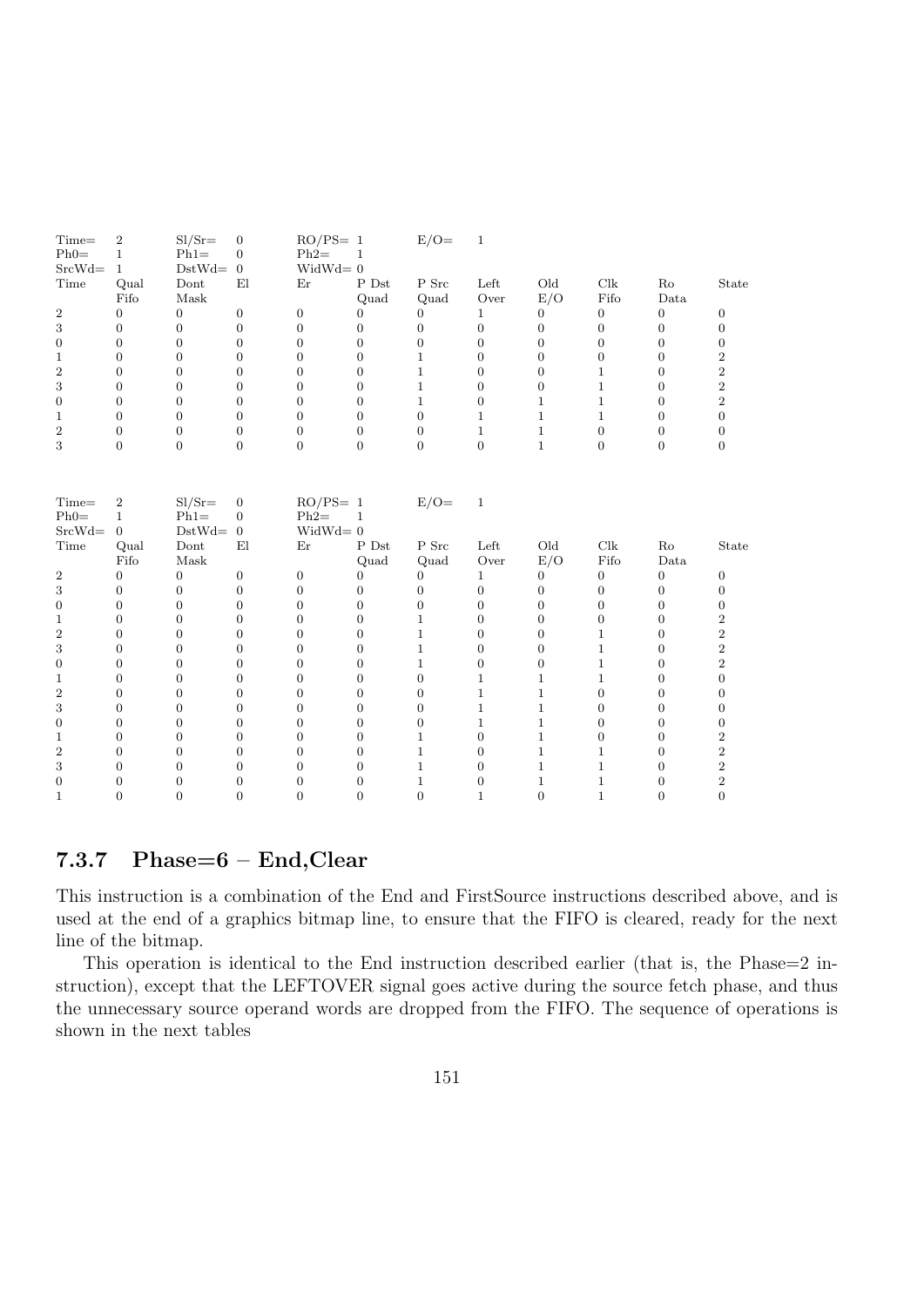| $Time =$<br>$Ph0=$ | $\boldsymbol{2}$<br>$\mathbf{0}$ | $SI/Sr=$<br>$Phi =$ | $\boldsymbol{0}$<br>$\mathbf{1}$ | $RO/PS = 1$<br>$Ph2=$ | $\mathbf{1}$     | $E/O=$           | $\boldsymbol{0}$ |                  |                      |                  |                  |
|--------------------|----------------------------------|---------------------|----------------------------------|-----------------------|------------------|------------------|------------------|------------------|----------------------|------------------|------------------|
| $SrcWd=$           | $\sqrt{2}$                       | $DstWd= 1$          |                                  | $WidthId = 1$         |                  |                  |                  |                  |                      |                  |                  |
| Time               | Qual                             | Dont                | E1                               | Εr                    | $P$ Dst          | P Src            | Left             | Old              | Clk                  | Ro               | State            |
|                    | Fifo                             | Mask                |                                  |                       | Quad             | Quad             | Over             | E/O              | Fifo                 | Data             |                  |
| $\,2$              | $\mathbf{1}$                     | $\overline{0}$      | $\boldsymbol{0}$                 | $\overline{0}$        | $\mathbf{1}$     | $\overline{0}$   | $\overline{0}$   | $\overline{0}$   | $\boldsymbol{0}$     | $\overline{0}$   | $\mathbf{1}$     |
| $\,3$              | $\,1$                            | $\boldsymbol{0}$    | $\mathbf{1}$                     | $\mathbf{1}$          | $1\,$            | $\boldsymbol{0}$ | $\boldsymbol{0}$ | $\boldsymbol{0}$ | $\overline{0}$       | $\mathbf{0}$     | $\mathbf{1}$     |
| $\boldsymbol{0}$   | $\mathbf{1}$                     | $\boldsymbol{0}$    | $\mathbf{1}$                     | $\mathbf{1}$          | $\mathbf{1}$     | $\mathbf{0}$     | $\boldsymbol{0}$ | $\boldsymbol{0}$ | $\boldsymbol{0}$     | $\mathbf{1}$     | $\mathbf{1}$     |
| $\,1$              | $\overline{0}$                   | $\boldsymbol{0}$    | $\boldsymbol{0}$                 | $\mathbf{1}$          | $\,1\,$          | $\,1$            | $\overline{0}$   | $\boldsymbol{0}$ | $\overline{0}$       | $\,1$            | $\,2$            |
| $\overline{2}$     | $\overline{0}$                   | $\mathbf{1}$        | $\mathbf{1}$                     | $\mathbf{1}$          | $\overline{0}$   | $\mathbf{1}$     | $\overline{0}$   | $\overline{0}$   | $\,1$                | $\mathbf{1}$     | $\,2$            |
| 3                  | $\boldsymbol{0}$                 | $\boldsymbol{0}$    | $\mathbf{0}$                     | $\boldsymbol{0}$      | $\theta$         | $\mathbf{1}$     | $\boldsymbol{0}$ | $\mathbf{1}$     | $\mathbf{1}$         | $\mathbf{1}$     | $\,2$            |
| $\boldsymbol{0}$   | $\overline{0}$                   | $\boldsymbol{0}$    | $\mathbf{0}$                     | $\overline{0}$        | $\mathbf{0}$     | $\,1$            | $\boldsymbol{0}$ | $\,1$            | $\mathbf{1}$         | $\boldsymbol{0}$ | $\overline{2}$   |
| $\mathbf{1}$       | $\overline{0}$                   | $\boldsymbol{0}$    | $\boldsymbol{0}$                 | $\boldsymbol{0}$      | $\overline{0}$   | $\boldsymbol{0}$ | $\mathbf{1}$     | $\,1$            | $\,1$                | $\overline{0}$   | $\overline{0}$   |
| $\,2$              | $\boldsymbol{0}$                 | $\boldsymbol{0}$    | $\boldsymbol{0}$                 | $\boldsymbol{0}$      | $\overline{0}$   | $\overline{0}$   | $\boldsymbol{0}$ | $\mathbf{1}$     | $\boldsymbol{0}$     | $\overline{0}$   | $\overline{0}$   |
| 3                  | $\overline{0}$                   | $\boldsymbol{0}$    | $\mathbf{0}$                     | $\overline{0}$        | $\theta$         | $\overline{0}$   | $\boldsymbol{0}$ | $\,1$            | $\boldsymbol{0}$     | $\theta$         | $\overline{0}$   |
| $\boldsymbol{0}$   | $\boldsymbol{0}$                 | $\overline{0}$      | $\boldsymbol{0}$                 | $\boldsymbol{0}$      | $\theta$         | $\overline{0}$   | $\overline{0}$   | $\mathbf{1}$     | $\boldsymbol{0}$     | $\theta$         | $\boldsymbol{0}$ |
| $\mathbf{1}$       | $\boldsymbol{0}$                 | $\boldsymbol{0}$    | $\boldsymbol{0}$                 | $\overline{0}$        | $\overline{0}$   | $\mathbf{0}$     | $\boldsymbol{0}$ | $\mathbf{1}$     | $\boldsymbol{0}$     | $\boldsymbol{0}$ | $\mathbf{1}$     |
| $\overline{2}$     | $\mathbf{1}$                     | $\boldsymbol{0}$    | $\boldsymbol{0}$                 | $\overline{0}$        | $\mathbf{1}$     | $\overline{0}$   | $\boldsymbol{0}$ | $\,1$            | $\boldsymbol{0}$     | $\overline{0}$   | $\mathbf{1}$     |
| 3                  | $\mathbf{1}$                     | $\overline{0}$      | $\mathbf{1}$                     | $\mathbf{1}$          | $\mathbf{1}$     | $\overline{0}$   | $\overline{0}$   | $\mathbf{1}$     | $\overline{0}$       | $\Omega$         | $\mathbf{1}$     |
| $\boldsymbol{0}$   | $\mathbf{1}$                     | $\boldsymbol{0}$    | $\mathbf{1}$                     | $\mathbf{1}$          | $\mathbf{1}$     | $\boldsymbol{0}$ | $\boldsymbol{0}$ | $\,1$            | $\boldsymbol{0}$     | $\mathbf{1}$     | $\mathbf{1}$     |
| $\mathbf{1}$       | $\overline{0}$                   | $\overline{0}$      | $\mathbf{0}$                     | $\mathbf{1}$          | $\mathbf{1}$     | $\mathbf{1}$     | $\overline{0}$   | $\,1$            | $\overline{0}$       | $\mathbf{1}$     | $\,2$            |
| Time=              | $\mathbf{0}$                     | $SI/Sr=$            | $\boldsymbol{0}$                 | $RO/PS = 1$           |                  | $E/O=$           | $\,1\,$          |                  |                      |                  |                  |
| $Ph0=$             | $\overline{0}$                   | $Ph1=$              | $\mathbf{1}$                     | $Ph2=$                | $\mathbf{1}$     |                  |                  |                  |                      |                  |                  |
| $SrcWd=$           | $\mathbf{1}$                     | $DstWd=$            | $\mathbf{1}$                     | $Widthd=1$            |                  |                  |                  |                  |                      |                  |                  |
| Time               | Qual                             | Dont                | $\mathop{\rm El}\nolimits$       | Er                    | P Dst            | P Src            | Left             | Old              | $\operatorname{Clk}$ | Ro               | State            |
|                    | Fifo                             | Mask                |                                  |                       | Quad             | Quad             | Over             | E/O              | Fifo                 | Data             |                  |
| $\boldsymbol{0}$   | $\boldsymbol{0}$                 | $\boldsymbol{0}$    | $\boldsymbol{0}$                 | $\boldsymbol{0}$      | $\mathbf{0}$     | $\mathbf{1}$     | $\boldsymbol{0}$ | 0                | $\mathbf{1}$         | $\mathbf{0}$     | $\overline{2}$   |
| $\,1$              | $\overline{0}$                   | $\boldsymbol{0}$    | $\boldsymbol{0}$                 | $\overline{0}$        | $\overline{0}$   | $\overline{0}$   | $\mathbf{1}$     | $\boldsymbol{0}$ | $\mathbf{1}$         | $\overline{0}$   | $\overline{0}$   |
| $\overline{2}$     | $\overline{0}$                   | $\overline{0}$      | $\boldsymbol{0}$                 | $\overline{0}$        | $\theta$         | $\overline{0}$   | $\mathbf{1}$     | $\boldsymbol{0}$ | $\overline{0}$       | $\theta$         | $\overline{0}$   |
| 3                  | $\boldsymbol{0}$                 | $\boldsymbol{0}$    | $\mathbf{0}$                     | $\boldsymbol{0}$      | $\mathbf{0}$     | $\boldsymbol{0}$ | $\boldsymbol{0}$ | $\boldsymbol{0}$ | $\boldsymbol{0}$     | $\mathbf{0}$     | $\boldsymbol{0}$ |
| $\boldsymbol{0}$   | $\boldsymbol{0}$                 | $\overline{0}$      | $\boldsymbol{0}$                 | $\overline{0}$        | $\boldsymbol{0}$ | $\overline{0}$   | $\overline{0}$   | $\overline{0}$   | $\overline{0}$       | $\boldsymbol{0}$ | $\overline{0}$   |
| $\mathbf{1}$       | $\overline{0}$                   | $\overline{0}$      | $\boldsymbol{0}$                 | $\overline{0}$        | $\overline{0}$   | $\overline{0}$   | $\overline{0}$   | $\overline{0}$   | $\overline{0}$       | $\Omega$         | $\mathbf{1}$     |
| $\,2$              | $\mathbf{1}$                     | $\boldsymbol{0}$    | $\boldsymbol{0}$                 | $\boldsymbol{0}$      | $\mathbf{1}$     | $\overline{0}$   | $\boldsymbol{0}$ | $\boldsymbol{0}$ | $\boldsymbol{0}$     | $\overline{0}$   | $\mathbf{1}$     |
| 3                  | $\mathbf{1}$                     | $\overline{0}$      | $\mathbf{1}$                     | $\,1$                 | $\,1$            | $\overline{0}$   | $\overline{0}$   | $\boldsymbol{0}$ | $\boldsymbol{0}$     | $\boldsymbol{0}$ | $\mathbf{1}$     |
| $\boldsymbol{0}$   | $\mathbf{1}$                     | $\overline{0}$      | $\mathbf{1}$                     | $\mathbf{1}$          | $\mathbf{1}$     | $\overline{0}$   | $\boldsymbol{0}$ | $\overline{0}$   | $\overline{0}$       | $\mathbf{1}$     | $\,1$            |
| $\mathbf{1}$       | $\mathbf{0}$                     | $\boldsymbol{0}$    | $\mathbf{0}$                     | $\mathbf{1}$          | $\mathbf{1}$     | $\mathbf{1}$     | $\boldsymbol{0}$ | $\boldsymbol{0}$ | $\boldsymbol{0}$     | $\mathbf{1}$     | $\,2$            |
| $\overline{2}$     | $\overline{0}$                   | $\mathbf{1}$        | $\mathbf{1}$                     | $\mathbf{1}$          | $\overline{0}$   | $\mathbf 1$      | $\boldsymbol{0}$ | $\boldsymbol{0}$ | $\,1$                | $\mathbf{1}$     | $\,2$            |
| 3                  | $\boldsymbol{0}$                 | $\boldsymbol{0}$    | $\boldsymbol{0}$                 | $\boldsymbol{0}$      | $\theta$         | $\,1$            | $\boldsymbol{0}$ | $\boldsymbol{0}$ | $\,1$                | $\mathbf{1}$     | $\,2$            |
| $\boldsymbol{0}$   | $\overline{0}$                   | $\boldsymbol{0}$    | $\boldsymbol{0}$                 | $\boldsymbol{0}$      | $\overline{0}$   | $1\,$            | $\boldsymbol{0}$ | $\,1$            | $\mathbf{1}$         | $\boldsymbol{0}$ | $\,2$            |
| $\mathbf{1}$       | $\overline{0}$                   | $\boldsymbol{0}$    | $\mathbf{0}$                     | $\overline{0}$        | $\overline{0}$   | $\overline{0}$   | $\mathbf{1}$     | $\,1$            | $\,1$                | $\overline{0}$   | $\overline{0}$   |
| $\overline{2}$     | $\overline{0}$                   | $\overline{0}$      | $\boldsymbol{0}$                 | $\overline{0}$        | $\theta$         | $\overline{0}$   | $\mathbf{1}$     | $\mathbf{1}$     | $\boldsymbol{0}$     | $\overline{0}$   | $\overline{0}$   |
| 3                  | $\overline{0}$                   | $\overline{0}$      | $\overline{0}$                   | $\boldsymbol{0}$      | $\overline{0}$   | $\overline{0}$   | $\overline{0}$   | $\mathbf{1}$     | $\overline{0}$       | $\overline{0}$   | $\overline{0}$   |

## 7.3.8 Phase=7 – Begin/End, Clear

This instruction is similar to the End,Clear instruction just described, except for the fact that a Begin/End (Phase=3) instruction replaces the End instruction. It is therefore used when both